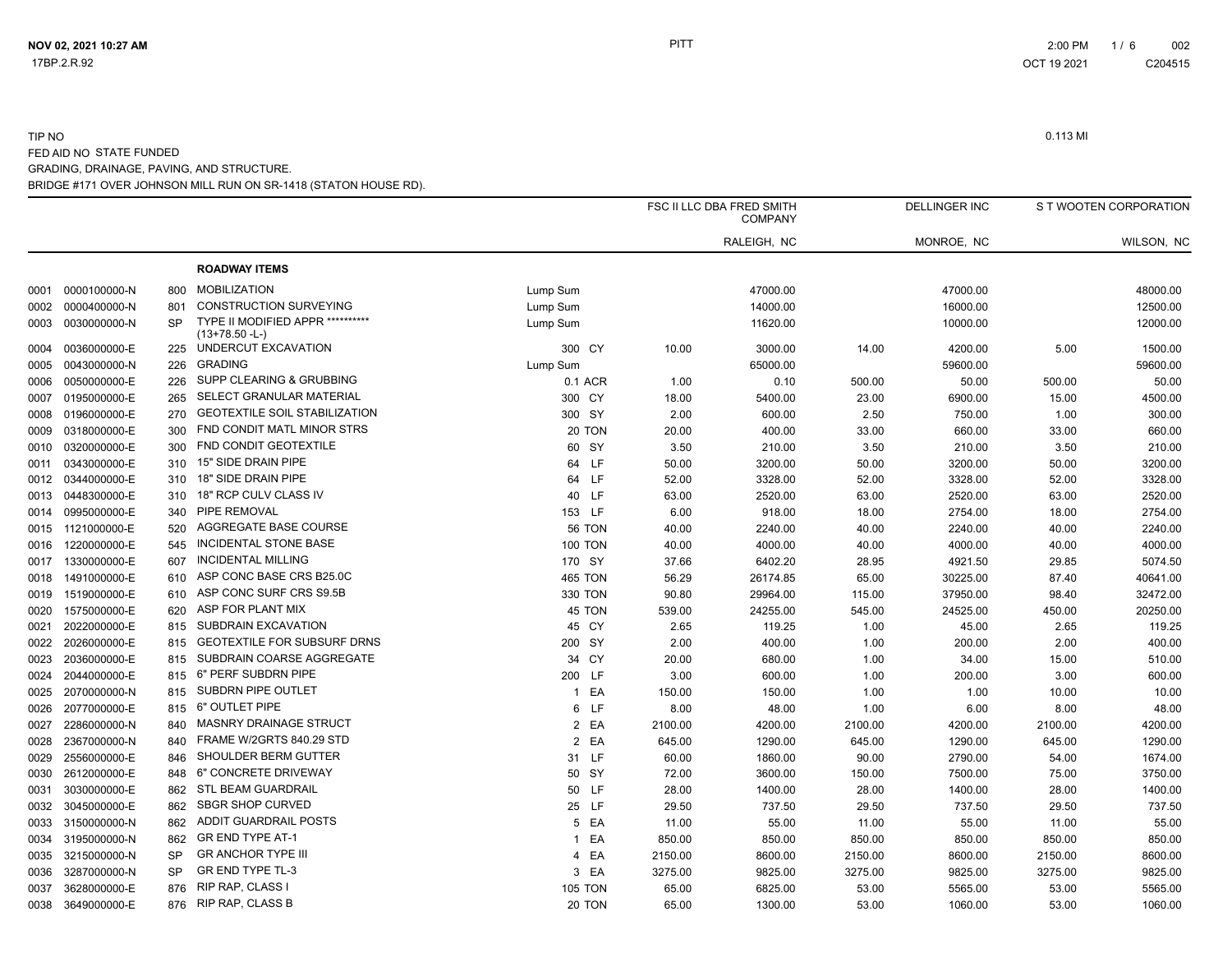|      |                   |                                        |                    |         | FSC II LLC DBA FRED SMITH<br><b>COMPANY</b> |         | <b>DELLINGER INC</b> |         | S T WOOTEN CORPORATION |  |
|------|-------------------|----------------------------------------|--------------------|---------|---------------------------------------------|---------|----------------------|---------|------------------------|--|
|      |                   |                                        |                    |         | RALEIGH, NC                                 |         | MONROE, NC           |         | WILSON, NC             |  |
| 0039 | 3656000000-E      | <b>GEOTEXTILE FOR DRAINGE</b><br>876   | 370 SY             | 1.00    | 370.00                                      | 2.75    | 1017.50              | 2.75    | 1017.50                |  |
| 0040 | 4457000000-N      | TEMP TRAFFIC CONTROL (SP)<br><b>SP</b> | Lump Sum           |         | 2700.00                                     |         | 1.00                 |         | 5000.00                |  |
| 0041 | 5325400000-E      | 1510 4" WATER LINE                     | 192 LF             | 75.00   | 14400.00                                    | 85.00   | 16320.00             | 85.00   | 16320.00               |  |
| 0042 | 5325600000-E      | 1510 6" WATER LINE                     | 300 LF             | 40.00   | 12000.00                                    | 90.00   | 27000.00             | 90.00   | 27000.00               |  |
| 0043 | 5329000000-E      | 1510 DI H2O PIPE FITTINGS              | 410 LB             | 13.50   | 5535.00                                     | 12.00   | 4920.00              | 12.00   | 4920.00                |  |
| 0044 | 5571400000-E      | 1515 4" TAPPING SLEEVE & VALVE         | 2 EA               | 4000.00 | 8000.00                                     | 5900.00 | 11800.00             | 5900.00 | 11800.00               |  |
| 0045 | 5648000000-N      | 1515 RELOCATE WATER METER              | EA<br>$\mathbf{1}$ | 750.00  | 750.00                                      | 1165.00 | 1165.00              | 1165.00 | 1165.00                |  |
| 0046 | 5649000000-N      | 1515 RECONNECT WATER METER             | 1 EA               | 500.00  | 500.00                                      | 1260.00 | 1260.00              | 1260.00 | 1260.00                |  |
| 0047 | 5686500000-E      | 1515 WATER SERVICE LINE                | 118 LF             | 7.00    | 826.00                                      | 30.00   | 3540.00              | 30.00   | 3540.00                |  |
| 0048 | 5798000000-E      | 1530 ABANDON ** "UTILITY PIPE<br>(4")  | 469 LF             | 15.00   | 7035.00                                     | 8.00    | 3752.00              | 8.00    | 3752.00                |  |
| 0049 | 5872600000-E      | 1550 DIRECT DRILL **"<br>(6")          | 300 LF             | 80.00   | 24000.00                                    | 69.00   | 20700.00             | 69.00   | 20700.00               |  |
| 0050 | 6000000000-E      | 1605 TEMPORARY SILT FENCE              | 190 LF             | 2.75    | 522.50                                      | 2.75    | 522.50               | 2.75    | 522.50                 |  |
| 0051 | 6006000000-E      | 1610 EROS CONTRL STONE CL A            | 35 TON             | 1.00    | 35.00                                       | 53.00   | 1855.00              | 53.00   | 1855.00                |  |
| 0052 | 6009000000-E      | 1610 EROS CONTRL STONE CL B            | 65 TON             | 53.00   | 3445.00                                     | 53.00   | 3445.00              | 53.00   | 3445.00                |  |
| 0053 | 6012000000-E      | 1610 SEDIMENT CONTROL STONE            | 25 TON             | 45.00   | 1125.00                                     | 45.00   | 1125.00              | 45.00   | 1125.00                |  |
| 0054 | 6015000000-E      | 1615 TEMPORARY MULCHING                | 0.5 ACR            | 900.00  | 450.00                                      | 900.00  | 450.00               | 900.00  | 450.00                 |  |
|      | 0055 6018000000-E | 1620 SEED FOR TEMP SEEDING             | 100 LB             | 2.00    | 200.00                                      | 4.25    | 425.00               | 4.25    | 425.00                 |  |
| 0056 | 6021000000-E      | 1620 FERT FOR TEMP SEEDING             | 0.5 TON            | 800.00  | 400.00                                      | 800.00  | 400.00               | 800.00  | 400.00                 |  |
| 0057 | 6024000000-E      | 1622 TEMPORARY SLOPE DRAINS            | 200 LF             | 2.00    | 400.00                                      | 5.25    | 1050.00              | 5.25    | 1050.00                |  |
| 0058 | 6029000000-E      | <b>SAFETY FENCE</b><br><b>SP</b>       | 510 LF             | 2.25    | 1147.50                                     | 2.25    | 1147.50              | 2.25    | 1147.50                |  |
| 0059 | 6030000000-E      | 1630 SILT EXCAVATION                   | 50 CY              | 6.00    | 300.00                                      | 6.00    | 300.00               | 6.00    | 300.00                 |  |
| 0060 | 6036000000-E      | 1631 MATTING FOR EROS CONTROL          | 850 SY             | 2.25    | 1912.50                                     | 2.25    | 1912.50              | 2.25    | 1912.50                |  |
| 0061 | 6037000000-E      | <b>COIR FIBER MAT</b><br><b>SP</b>     | 100 SY             | 5.50    | 550.00                                      | 5.50    | 550.00               | 5.50    | 550.00                 |  |
| 0062 | 6042000000-E      | 1632 1/4" HARDWARE CLOTH               | 55 LF              | 6.75    | 371.25                                      | 6.75    | 371.25               | 6.75    | 371.25                 |  |
| 0063 | 6048000000-E      | FLOAT TURBIDITY CURTAIN<br><b>SP</b>   | 215 SY             | 10.00   | 2150.00                                     | 22.00   | 4730.00              | 34.00   | 7310.00                |  |
| 0064 | 6071012000-E      | <b>COIR FIBER WATTLE</b><br><b>SP</b>  | 280 LF             | 15.00   | 4200.00                                     | 15.00   | 4200.00              | 15.00   | 4200.00                |  |
| 0065 | 6071020000-E      | POLYACRYLAMIDE (PAM)<br><b>SP</b>      | 60 LB              | 8.00    | 480.00                                      | 8.00    | 480.00               | 8.00    | 480.00                 |  |
| 0066 | 6084000000-E      | 1660 SEEDING AND MULCHING              | 0.5 ACR            | 3350.00 | 1675.00                                     | 3350.00 | 1675.00              | 3350.00 | 1675.00                |  |
| 0067 | 6087000000-E      | 1660 MOWING                            | 0.5 ACR            | 250.00  | 125.00                                      | 250.00  | 125.00               | 250.00  | 125.00                 |  |
| 0068 | 6090000000-E      | 1661 SEED FOR REPAIR SEEDING           | 50 LB              | 5.50    | 275.00                                      | 5.50    | 275.00               | 5.50    | 275.00                 |  |
| 0069 | 6093000000-E      | 1661 FERT FOR REPAIR SEEDING           | 0.25 TON           | 800.00  | 200.00                                      | 800.00  | 200.00               | 800.00  | 200.00                 |  |
| 0070 | 6096000000-E      | 1662 SEED FOR SUPP SEEDING             | 50 LB              | 4.50    | 225.00                                      | 4.50    | 225.00               | 4.50    | 225.00                 |  |
| 0071 | 6108000000-E      | 1665 FERTILIZER TOPDRESSING            | 0.5 TON            | 800.00  | 400.00                                      | 800.00  | 400.00               | 800.00  | 400.00                 |  |
|      | 0072 6114500000-N | 1667 SPECIALIZED HAND MOWING           | <b>10 MHR</b>      | 72.00   | 720.00                                      | 72.00   | 720.00               | 72.00   | 720.00                 |  |
|      | 0073 6117000000-N | RESPONSE FOR EROS CONTROL<br>SP        | 19 EA              | 1.00    | 19.00                                       | 51.00   | 969.00               | 40.00   | 760.00                 |  |
|      | 0074 6117500000-N | CONC WASHOUT STRUCTURE<br><b>SP</b>    | 2 EA               | 600.00  | 1200.00                                     | 750.00  | 1500.00              | 1500.00 | 3000.00                |  |
|      |                   |                                        |                    |         |                                             |         |                      |         |                        |  |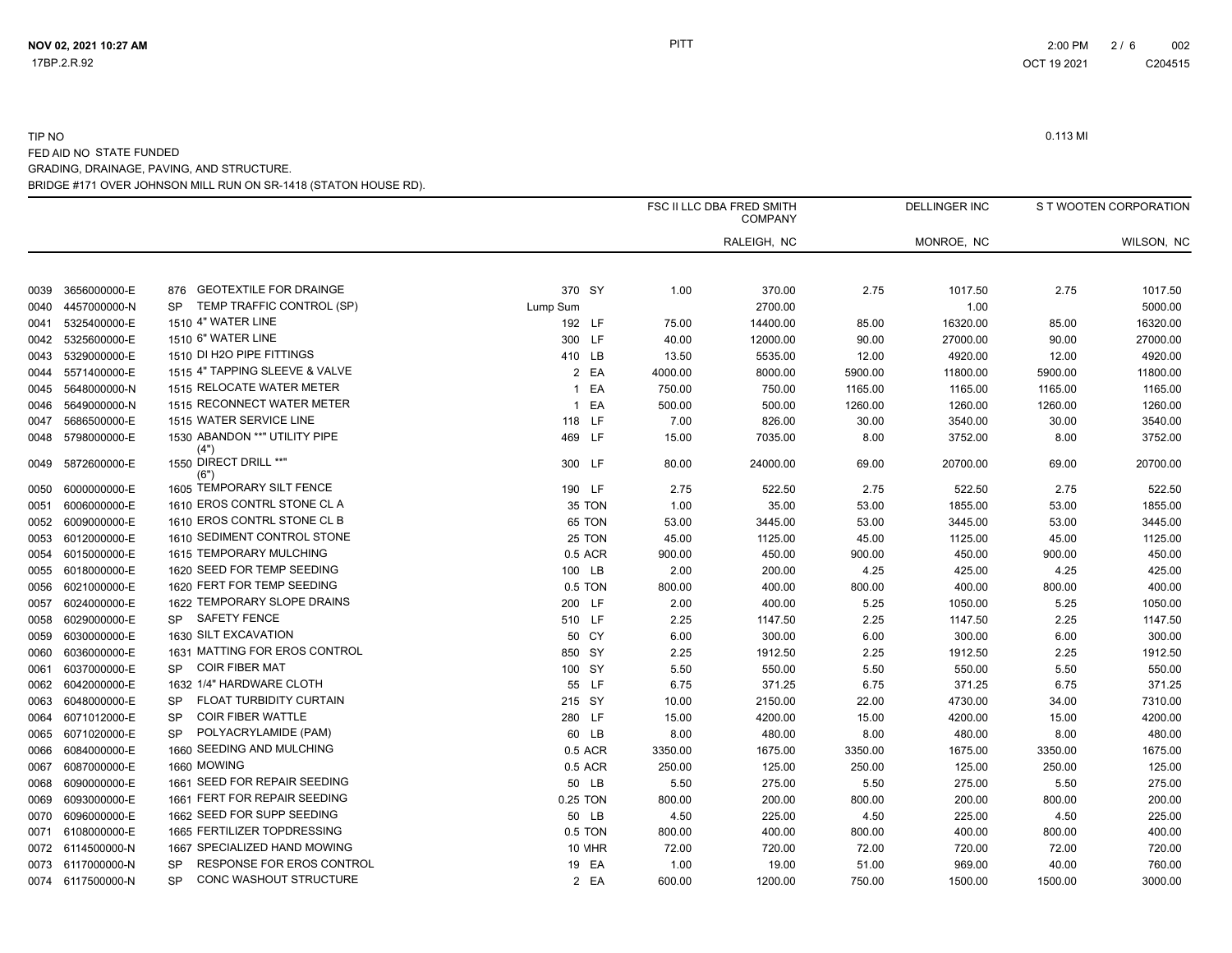|      |              |           |                                                                  |           |                |              | FSC II LLC DBA FRED SMITH<br><b>COMPANY</b> |              | <b>DELLINGER INC</b> |              | S T WOOTEN CORPORATION |
|------|--------------|-----------|------------------------------------------------------------------|-----------|----------------|--------------|---------------------------------------------|--------------|----------------------|--------------|------------------------|
|      |              |           |                                                                  |           |                |              | RALEIGH, NC                                 |              | MONROE, NC           |              | WILSON, NC             |
|      |              |           | <b>STRUCTURE ITEMS</b>                                           |           |                |              |                                             |              |                      |              |                        |
| 0075 | 8035000000-N | 402       | <b>REMV EXIST STR **********</b><br>$(13+78.50 - L)$             | Lump Sum  |                |              | 54000.00                                    |              | 40000.00             |              | 35000.00               |
| 0076 | 8065000000-N | <b>SP</b> | ASBESTOS ASSESSMENT                                              | Lump Sum  |                |              | 3750.00                                     |              | 2000.00              |              | 1000.00                |
| 0077 | 8112730000-N | 450       | <b>PDA TESTING</b>                                               |           | 1 EA           | 1900.00      | 1900.00                                     | 3500.00      | 3500.00              | 4000.00      | 4000.00                |
| 0078 | 8121000000-N | 412       | UNCL STR EXCAV STA *****<br>$(13+78.50 - L)$                     | Lump Sum  |                |              | 10000.00                                    |              | 7500.00              |              | 15000.00               |
| 0079 | 8182000000-E | 420       | CLASS A CONCRETE (BRIDGE)                                        | 44.5 CY   |                | 1345.00      | 59852.50                                    | 1500.00      | 66750.00             | 1700.00      | 75650.00               |
| 0080 | 8210000000-N | 422       | BRG APPR SLAB ***********<br>$(13+78.50 - L)$                    | Lump Sum  |                |              | 37000.00                                    |              | 28000.00             |              | 24000.00               |
| 0081 | 8217000000-E | 425       | <b>REINF STEEL (BRIDGE)</b>                                      | 7.214 LB  |                | 2.04         | 14716.56                                    | 2.00         | 14428.00             | 1.69         | 12191.66               |
| 0082 | 8328200000-E | 450       | PILE DRV EQUIP SETUP ** STEEL PILES<br>(HP 12 X 53)              |           | 14 EA          | 554.30       | 7760.20                                     | 3000.00      | 42000.00             | 950.00       | 13300.00               |
| 0083 | 8328400000-E | 450       | PILE DRV EQUIP SETUP ** GALV STEEL PILES<br>(HP 14 X 73)         |           | 8 EA           | 2134.20      | 17073.60                                    | 4000.00      | 32000.00             | 1600.00      | 12800.00               |
| 0084 | 8364000000-E | 450       | HP12X53 PILES                                                    |           | 875 LF         | 65.81        | 57583.75                                    | 37.00        | 32375.00             | 80.00        | 70000.00               |
| 0085 | 8384200000-E | 450       | HP14X73 GALV PILES                                               |           | 640 LF         | 96.37        | 61676.80                                    | 67.00        | 42880.00             | 110.00       | 70400.00               |
| 0086 | 8393000000-N | 450       | PILE REDRIVES                                                    |           | 10 EA          | 165.00       | 1650.00                                     | 1.00         | 10.00                | 50.00        | 500.00                 |
| 0087 | 8505000000-E | 460       | <b>VERT CONC BARRIER RAIL</b>                                    | 170.28 LF |                | 153.50       | 26137.98                                    | 175.00       | 29799.00             | 160.00       | 27244.80               |
| 0088 | 8608000000-E | 876       | RIP RAP II (2'-0")                                               |           | <b>180 TON</b> | 64.71        | 11647.80                                    | 70.00        | 12600.00             | 80.00        | 14400.00               |
| 0089 | 8622000000-E | 876       | <b>GEOTEXTILE FOR DRAINAGE</b>                                   |           | 200 SY         | 2.34         | 468.00                                      | 5.00         | 1000.00              | 1.00         | 200.00                 |
| 0090 | 8657000000-N | 430       | <b>ELASTOMERIC BEARINGS</b>                                      | Lump Sum  |                |              | 8000.00                                     |              | 5500.00              |              | 4250.00                |
| 0091 | 8762000000-E | 430       | 3'-0"X 1'-9"PRESTR SLABS                                         |           | 935 LF         | 188.00       | 175780.00                                   | 175.00       | 163625.00            | 165.00       | 154275.00              |
| 0092 | 8867000000-E | <b>SP</b> | <b>GENERIC STRUCTURE ITEM (LF)</b><br>FIBER OPTIC CONDUIT SYSTEM | 166.28 LF |                | 57.64        | 9584.38                                     | 30.00        | 4988.40              | 50.00        | 8314.00                |
|      |              |           | <b>CONTRACT TOTAL</b>                                            |           |                | <b>TOTAL</b> | 949997.22                                   | <b>TOTAL</b> | 954875.65            | <b>TOTAL</b> | 968416.96              |
|      |              |           | <b>ROADWAY ITEMS</b>                                             |           |                | SUB-TOTAL    | 391415.65                                   | SUB-TOTAL    | 425920.25            | SUB-TOTAL    | 425891.50              |
|      |              |           | <b>STRUCTURE ITEMS</b>                                           |           |                | SUB-TOTAL    | 558581.57                                   | SUB-TOTAL    | 528955.40            | SUB-TOTAL    | 542525.46              |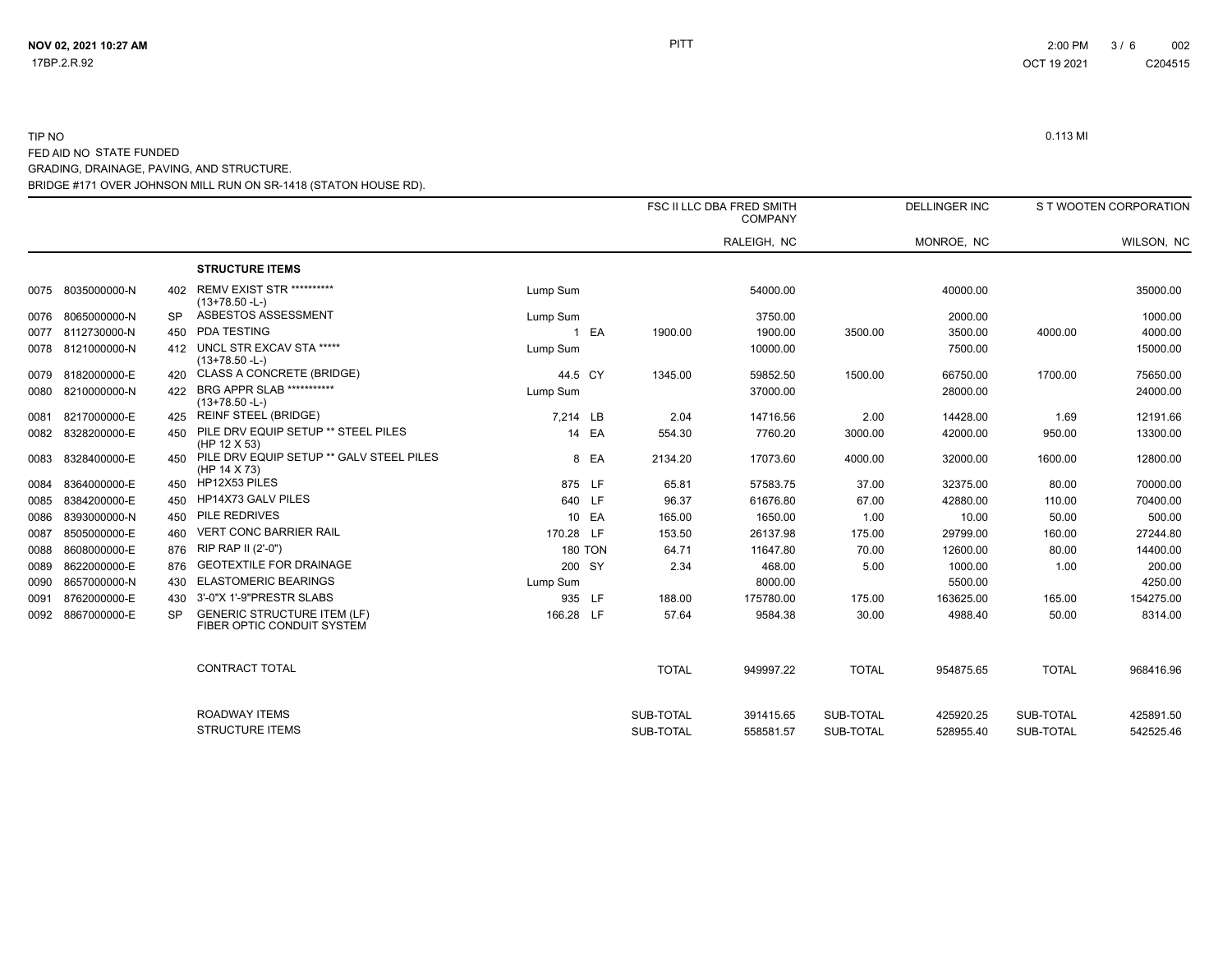C204515

|      |              |           |                                                             |                      |         | T A LOVING COMPANY |         | TRADER CONSTRUCTION CO |  |
|------|--------------|-----------|-------------------------------------------------------------|----------------------|---------|--------------------|---------|------------------------|--|
|      |              |           |                                                             |                      |         | GOLDSBORO, NC      |         | NEW BERN, NC           |  |
|      |              |           | <b>ROADWAY ITEMS</b>                                        |                      |         |                    |         |                        |  |
| 0001 | 0000100000-N | 800       | <b>MOBILIZATION</b>                                         | Lump Sum             |         | 57000.00           |         | 55000.00               |  |
| 0002 | 0000400000-N | 801       | <b>CONSTRUCTION SURVEYING</b>                               | Lump Sum             |         | 15000.00           |         | 18000.00               |  |
| 0003 | 0030000000-N | <b>SP</b> | <b>TYPE II MODIFIED APPR **********</b><br>$(13+78.50 - L)$ | Lump Sum             |         | 30000.00           |         | 30000.00               |  |
| 0004 | 0036000000-E | 225       | UNDERCUT EXCAVATION                                         | 300 CY               | 0.01    | 3.00               | 10.50   | 3150.00                |  |
| 0005 | 0043000000-N | 226       | <b>GRADING</b>                                              | Lump Sum             |         | 117990.99          |         | 55000.00               |  |
| 0006 | 0050000000-E | 226       | SUPP CLEARING & GRUBBING                                    | 0.1 ACR              | 0.01    |                    | 100.00  | 10.00                  |  |
| 0007 | 0195000000-E | 265       | SELECT GRANULAR MATERIAL                                    | 300 CY               | 0.01    | 3.00               | 20.00   | 6000.00                |  |
| 0008 | 0196000000-E | 270       | <b>GEOTEXTILE SOIL STABILIZATION</b>                        | 300 SY               | 0.01    | 3.00               | 2.00    | 600.00                 |  |
| 0009 | 0318000000-E | 300       | FND CONDIT MATL MINOR STRS                                  | 20 TON               | 35.00   | 700.00             | 90.00   | 1800.00                |  |
| 0010 | 0320000000-E | 300       | FND CONDIT GEOTEXTILE                                       | 60 SY                | 3.00    | 180.00             | 6.00    | 360.00                 |  |
| 0011 | 0343000000-E | 310       | 15" SIDE DRAIN PIPE                                         | 64 LF                | 25.00   | 1600.00            | 57.00   | 3648.00                |  |
| 0012 | 0344000000-E | 310       | 18" SIDE DRAIN PIPE                                         | 64 LF                | 35.00   | 2240.00            | 65.00   | 4160.00                |  |
| 0013 | 0448300000-E | 310       | 18" RCP CULV CLASS IV                                       | 40 LF                | 40.00   | 1600.00            | 108.00  | 4320.00                |  |
| 0014 | 0995000000-E | 340       | PIPE REMOVAL                                                | 153 LF               | 15.00   | 2295.00            | 22.00   | 3366.00                |  |
| 0015 | 1121000000-E | 520       | AGGREGATE BASE COURSE                                       | <b>56 TON</b>        | 50.00   | 2800.00            | 46.00   | 2576.00                |  |
| 0016 | 1220000000-E | 545       | INCIDENTAL STONE BASE                                       | <b>100 TON</b>       | 35.00   | 3500.00            | 35.00   | 3500.00                |  |
| 0017 | 1330000000-E | 607       | <b>INCIDENTAL MILLING</b>                                   | 170 SY               | 25.00   | 4250.00            | 25.00   | 4250.00                |  |
| 0018 | 1491000000-E | 610       | ASP CONC BASE CRS B25.0C                                    | <b>465 TON</b>       | 93.00   | 43245.00           | 93.00   | 43245.00               |  |
| 0019 | 1519000000-E | 610       | ASP CONC SURF CRS S9.5B                                     | 330 TON              | 93.00   | 30690.00           | 93.00   | 30690.00               |  |
| 0020 | 1575000000-E | 620       | ASP FOR PLANT MIX                                           | 45 TON               | 510.00  | 22950.00           | 510.00  | 22950.00               |  |
| 0021 | 2022000000-E | 815       | SUBDRAIN EXCAVATION                                         | 45 CY                | 0.01    | 0.45               | 15.00   | 675.00                 |  |
| 0022 | 2026000000-E | 815       | GEOTEXTILE FOR SUBSURF DRNS                                 | 200 SY               | 0.01    | 2.00               | 3.00    | 600.00                 |  |
| 0023 | 2036000000-E | 815       | SUBDRAIN COARSE AGGREGATE                                   | 34 CY                | 0.01    | 0.34               | 35.00   | 1190.00                |  |
| 0024 | 2044000000-E | 815       | 6" PERF SUBDRN PIPE                                         | 200 LF               | 0.01    | 2.00               | 5.00    | 1000.00                |  |
| 0025 | 2070000000-N | 815       | SUBDRN PIPE OUTLET                                          | EA<br>$\mathbf{1}$   | 0.01    | 0.01               | 250.00  | 250.00                 |  |
| 0026 | 2077000000-E | 815       | 6" OUTLET PIPE                                              | 6<br>LF.             | 0.01    | 0.06               | 15.00   | 90.00                  |  |
| 0027 | 2286000000-N | 840       | MASNRY DRAINAGE STRUCT                                      | EA<br>$\overline{2}$ | 1000.00 | 2000.00            | 2150.00 | 4300.00                |  |
| 0028 | 2367000000-N | 840       | FRAME W/2GRTS 840.29 STD                                    | $\overline{2}$<br>EA | 400.00  | 800.00             | 600.00  | 1200.00                |  |
| 0029 | 2556000000-E | 846       | SHOULDER BERM GUTTER                                        | 31 LF                | 65.00   | 2015.00            | 150.00  | 4650.00                |  |
| 0030 | 2612000000-E | 848       | 6" CONCRETE DRIVEWAY                                        | 50 SY                | 85.00   | 4250.00            | 115.00  | 5750.00                |  |
| 0031 | 3030000000-E | 862       | <b>STL BEAM GUARDRAIL</b>                                   | 50 LF                | 28.00   | 1400.00            | 28.00   | 1400.00                |  |
| 0032 | 3045000000-E | 862       | <b>SBGR SHOP CURVED</b>                                     | 25 LF                | 29.50   | 737.50             | 29.50   | 737.50                 |  |
| 0033 | 3150000000-N | 862       | ADDIT GUARDRAIL POSTS                                       | EA<br>5              | 11.00   | 55.00              | 11.00   | 55.00                  |  |
| 0034 | 3195000000-N | 862       | <b>GR END TYPE AT-1</b>                                     | EA<br>1              | 850.00  | 850.00             | 850.00  | 850.00                 |  |
| 0035 | 3215000000-N | <b>SP</b> | <b>GR ANCHOR TYPE III</b>                                   | EA<br>4              | 2150.00 | 8600.00            | 2150.00 | 8600.00                |  |
| 0036 | 3287000000-N | <b>SP</b> | GR END TYPE TL-3                                            | 3 EA                 | 3275.00 | 9825.00            | 3275.00 | 9825.00                |  |
| 0037 | 3628000000-E | 876       | RIP RAP, CLASS I                                            | <b>105 TON</b>       | 159.29  | 16725.45           | 120.00  | 12600.00               |  |
| 0038 | 3649000000-E | 876       | <b>RIP RAP, CLASS B</b>                                     | 20 TON               | 50.00   | 1000.00            | 120.00  | 2400.00                |  |
|      |              |           |                                                             |                      |         |                    |         |                        |  |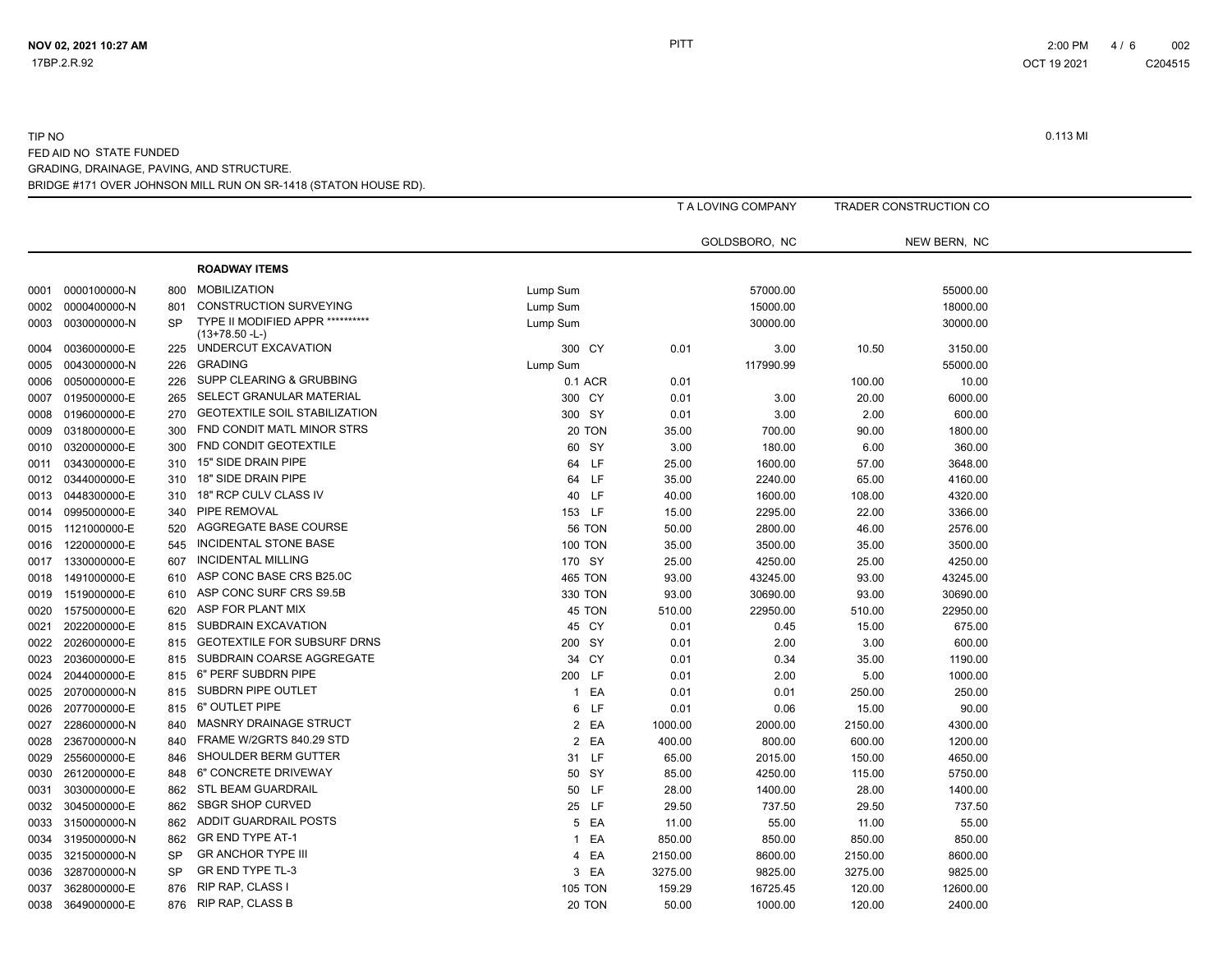|      |                   |                                        |          | T A LOVING COMPANY |               | TRADER CONSTRUCTION CO |              |
|------|-------------------|----------------------------------------|----------|--------------------|---------------|------------------------|--------------|
|      |                   |                                        |          |                    | GOLDSBORO, NC |                        | NEW BERN, NC |
|      |                   |                                        |          |                    |               |                        |              |
| 0039 | 3656000000-E      | <b>GEOTEXTILE FOR DRAINGE</b><br>876   | 370 SY   | 3.00               | 1110.00       | 5.00                   | 1850.00      |
| 0040 | 4457000000-N      | TEMP TRAFFIC CONTROL (SP)<br><b>SP</b> | Lump Sum |                    | 4200.00       |                        | 100.00       |
| 0041 | 5325400000-E      | 1510 4" WATER LINE                     | 192 LF   | 85.00              | 16320.00      | 65.00                  | 12480.00     |
| 0042 | 5325600000-E      | 1510 6" WATER LINE                     | 300 LF   | 90.00              | 27000.00      | 75.00                  | 22500.00     |
| 0043 | 5329000000-E      | 1510 DI H2O PIPE FITTINGS              | 410 LB   | 12.00              | 4920.00       | 15.00                  | 6150.00      |
| 0044 | 5571400000-E      | 1515 4" TAPPING SLEEVE & VALVE         | 2 EA     | 5900.00            | 11800.00      | 1000.00                | 2000.00      |
| 0045 | 5648000000-N      | 1515 RELOCATE WATER METER              | 1 EA     | 1165.00            | 1165.00       | 500.00                 | 500.00       |
| 0046 | 5649000000-N      | 1515 RECONNECT WATER METER             | 1 EA     | 1260.00            | 1260.00       | 500.00                 | 500.00       |
| 0047 | 5686500000-E      | 1515 WATER SERVICE LINE                | 118 LF   | 30.00              | 3540.00       | 30.00                  | 3540.00      |
| 0048 | 5798000000-E      | 1530 ABANDON ** "UTILITY PIPE          | 469 LF   | 8.00               | 3752.00       | 10.00                  | 4690.00      |
| 0049 | 5872600000-E      | (4")<br>1550 DIRECT DRILL **"          | 300 LF   | 69.00              | 20700.00      | 145.00                 | 43500.00     |
| 0050 | 6000000000-E      | (6")<br>1605 TEMPORARY SILT FENCE      | 190 LF   | 4.50               | 855.00        | 4.50                   | 855.00       |
| 0051 | 6006000000-E      | 1610 EROS CONTRL STONE CL A            | 35 TON   | 31.00              | 1085.00       | 80.00                  | 2800.00      |
| 0052 | 6009000000-E      | 1610 EROS CONTRL STONE CL B            | 65 TON   | 32.00              | 2080.00       | 80.00                  | 5200.00      |
| 0053 | 6012000000-E      | 1610 SEDIMENT CONTROL STONE            | 25 TON   | 25.00              | 625.00        | 60.00                  | 1500.00      |
| 0054 | 6015000000-E      | 1615 TEMPORARY MULCHING                | 0.5 ACR  | 1500.00            | 750.00        | 1500.00                | 750.00       |
| 0055 | 6018000000-E      | 1620 SEED FOR TEMP SEEDING             | 100 LB   | 4.85               | 485.00        | 4.85                   | 485.00       |
| 0056 | 6021000000-E      | 1620 FERT FOR TEMP SEEDING             | 0.5 TON  | 1500.00            | 750.00        | 1500.00                | 750.00       |
| 0057 | 6024000000-E      | 1622 TEMPORARY SLOPE DRAINS            | 200 LF   | 2.00               | 400.00        | 25.00                  | 5000.00      |
| 0058 | 6029000000-E      | <b>SAFETY FENCE</b><br><b>SP</b>       | 510 LF   | 3.95               | 2014.50       | 3.95                   | 2014.50      |
| 0059 | 6030000000-E      | 1630 SILT EXCAVATION                   | 50 CY    | 5.00               | 250.00        | 25.00                  | 1250.00      |
| 0060 | 6036000000-E      | 1631 MATTING FOR EROS CONTROL          | 850 SY   | 2.25               | 1912.50       | 2.25                   | 1912.50      |
| 0061 | 6037000000-E      | <b>COIR FIBER MAT</b><br><b>SP</b>     | 100 SY   | 5.00               | 500.00        | 5.00                   | 500.00       |
| 0062 | 6042000000-E      | 1632 1/4" HARDWARE CLOTH               | 55 LF    | 6.00               | 330.00        | 6.00                   | 330.00       |
| 0063 | 6048000000-E      | FLOAT TURBIDITY CURTAIN<br><b>SP</b>   | 215 SY   | 20.00              | 4300.00       | 32.00                  | 6880.00      |
| 0064 | 6071012000-E      | <b>COIR FIBER WATTLE</b><br><b>SP</b>  | 280 LF   | 10.75              | 3010.00       | 10.75                  | 3010.00      |
| 0065 | 6071020000-E      | POLYACRYLAMIDE (PAM)<br><b>SP</b>      | 60 LB    | 18.00              | 1080.00       | 18.00                  | 1080.00      |
| 0066 | 6084000000-E      | 1660 SEEDING AND MULCHING              | 0.5 ACR  | 5500.00            | 2750.00       | 5500.00                | 2750.00      |
| 0067 | 6087000000-E      | 1660 MOWING                            | 0.5 ACR  | 600.00             | 300.00        | 600.00                 | 300.00       |
| 0068 | 6090000000-E      | 1661 SEED FOR REPAIR SEEDING           | 50 LB    | 14.00              | 700.00        | 14.00                  | 700.00       |
| 0069 | 6093000000-E      | 1661 FERT FOR REPAIR SEEDING           | 0.25 TON | 1200.00            | 300.00        | 1200.00                | 300.00       |
| 0070 | 6096000000-E      | 1662 SEED FOR SUPP SEEDING             | 50 LB    | 8.00               | 400.00        | 8.00                   | 400.00       |
| 0071 | 6108000000-E      | 1665 FERTILIZER TOPDRESSING            | 0.5 TON  | 900.00             | 450.00        | 900.00                 | 450.00       |
| 0072 | 6114500000-N      | 1667 SPECIALIZED HAND MOWING           | 10 MHR   | 60.00              | 600.00        | 60.00                  | 600.00       |
| 0073 | 6117000000-N      | RESPONSE FOR EROS CONTROL<br><b>SP</b> | 19 EA    | 100.00             | 1900.00       | 400.00                 | 7600.00      |
|      | 0074 6117500000-N | CONC WASHOUT STRUCTURE<br><b>SP</b>    | 2 EA     | 100.00             | 200.00        | 1500.00                | 3000.00      |
|      |                   |                                        |          |                    |               |                        |              |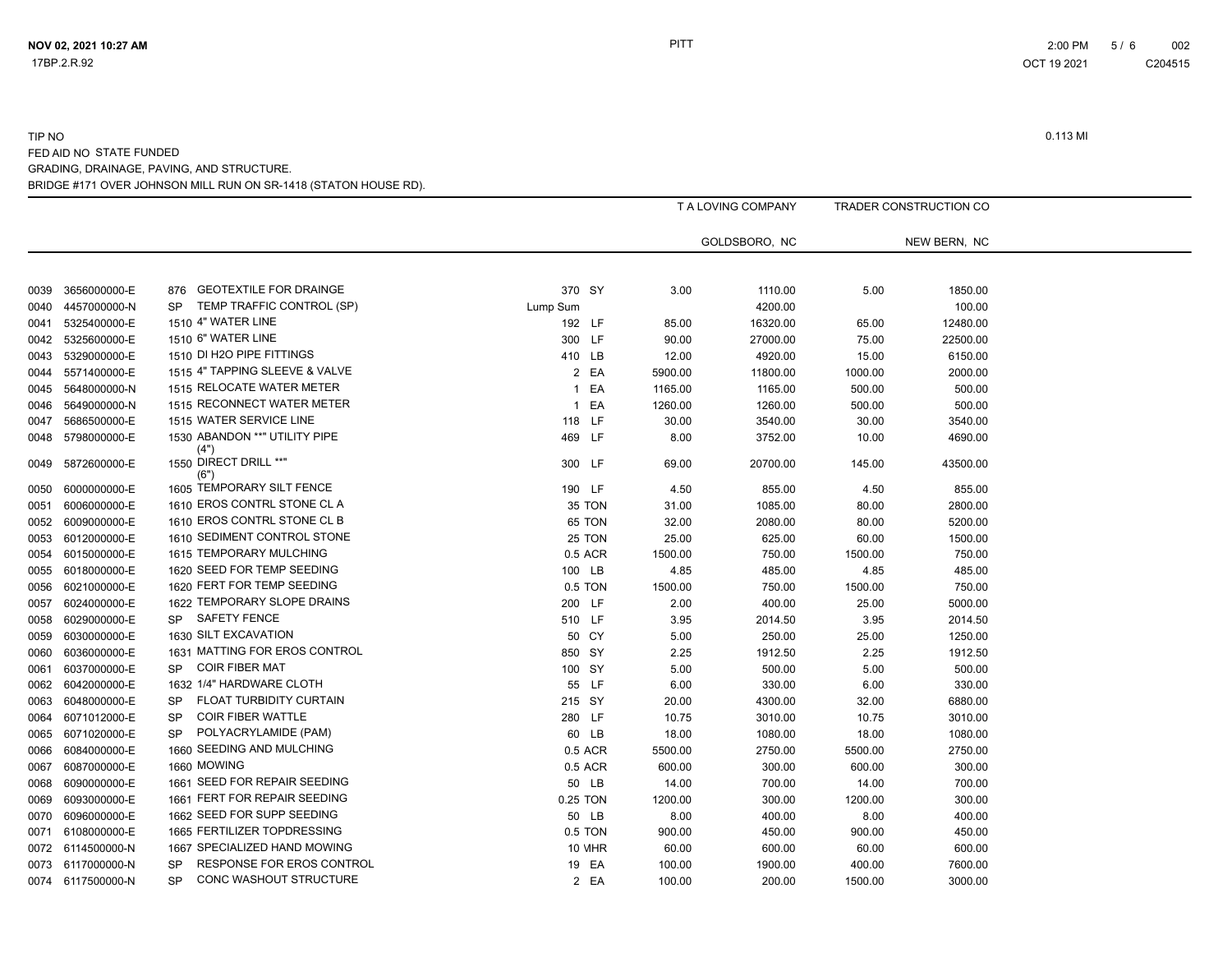# TIP NO 0.113 MI FED AID NO STATE FUNDED GRADING, DRAINAGE, PAVING, AND STRUCTURE.

BRIDGE #171 OVER JOHNSON MILL RUN ON SR-1418 (STATON HOUSE RD).

|      |                   |           |                                                                  |           |                |              | T A LOVING COMPANY    |              | TRADER CONSTRUCTION CO |
|------|-------------------|-----------|------------------------------------------------------------------|-----------|----------------|--------------|-----------------------|--------------|------------------------|
|      |                   |           |                                                                  |           |                |              | GOLDSBORO, NC         |              | NEW BERN, NC           |
|      |                   |           | <b>STRUCTURE ITEMS</b>                                           |           |                |              |                       |              |                        |
|      | 0075 8035000000-N | 402       | <b>REMV EXIST STR **********</b><br>$(13+78.50 - L)$             | Lump Sum  |                |              | 85000.00              |              | 40000.00               |
|      | 0076 8065000000-N | <b>SP</b> | ASBESTOS ASSESSMENT                                              | Lump Sum  |                |              | 5000.00               |              | 1650.00                |
|      | 0077 8112730000-N | 450       | PDA TESTING                                                      |           | 1 EA           | 5000.00      | 5000.00               | 3000.00      | 3000.00                |
|      | 0078 8121000000-N |           | 412 UNCL STR EXCAV STA *****<br>$(13+78.50 - L)$                 | Lump Sum  |                |              | 25000.00              |              | 10000.00               |
| 0079 | 8182000000-E      | 420       | <b>CLASS A CONCRETE (BRIDGE)</b>                                 | 44.5 CY   |                | 1950.00      | 86775.00              | 1225.00      | 54512.50               |
| 0080 | 8210000000-N      | 422       | BRG APPR SLAB ***********<br>$(13+78.50 - L)$                    | Lump Sum  |                |              | 45000.00              |              | 45000.00               |
|      | 0081 8217000000-E |           | 425 REINF STEEL (BRIDGE)                                         | 7,214 LB  |                | 2.00         | 14428.00              | 2.50         | 18035.00               |
|      | 0082 8328200000-E | 450       | PILE DRV EQUIP SETUP ** STEEL PILES<br>(HP 12 X 53)              |           | 14 EA          | 2500.00      | 35000.00              | 3500.00      | 49000.00               |
| 0083 | 8328400000-E      | 450       | PILE DRV EQUIP SETUP ** GALV STEEL PILES<br>(HP 14 X 73)         |           | 8 EA           | 3500.00      | 28000.00              | 4000.00      | 32000.00               |
| 0084 | 8364000000-E      |           | 450 HP12X53 PILES                                                |           | 875 LF         | 45.00        | 39375.00              | 80.00        | 70000.00               |
| 0085 | 8384200000-E      | 450       | HP14X73 GALV PILES                                               |           | 640 LF         | 80.00        | 51200.00              | 107.00       | 68480.00               |
| 0086 | 8393000000-N      | 450       | PILE REDRIVES                                                    |           | 10 EA          | 10.00        | 100.00                | 1000.00      | 10000.00               |
| 0087 | 8505000000-E      | 460       | <b>VERT CONC BARRIER RAIL</b>                                    | 170.28 LF |                | 165.00       | 28096.20              | 145.00       | 24690.60               |
| 0088 | 8608000000-E      | 876       | RIP RAP II (2'-0")                                               |           | <b>180 TON</b> | 75.00        | 13500.00              | 95.00        | 17100.00               |
| 0089 | 8622000000-E      | 876       | <b>GEOTEXTILE FOR DRAINAGE</b>                                   |           | 200 SY         | 2.00         | 400.00                | 5.00         | 1000.00                |
| 0090 | 8657000000-N      | 430       | <b>ELASTOMERIC BEARINGS</b>                                      | Lump Sum  |                |              | 5000.00               |              | 12000.00               |
| 0091 | 8762000000-E      | 430       | 3'-0"X 1'-9"PRESTR SLABS                                         |           | 935 LF         | 175.00       | 163625.00             | 200.00       | 187000.00              |
| 0092 | 8867000000-E      | <b>SP</b> | <b>GENERIC STRUCTURE ITEM (LF)</b><br>FIBER OPTIC CONDUIT SYSTEM | 166.28 LF |                | 50.00        | 8314.00               | 50.00        | 8314.00                |
|      |                   |           | CONTRACT TOTAL                                                   |           |                | <b>TOTAL</b> | 1146920.00            | <b>TOTAL</b> | 1148806.60             |
|      |                   |           | <b>ROADWAY ITEMS</b>                                             |           |                | SUB-TOTAL    | 508106.80             | SUB-TOTAL    | 497024.50              |
|      |                   |           | <b>STRUCTURE ITEMS</b>                                           |           |                | SUB-TOTAL    | 638813.20             | SUB-TOTAL    | 651782.10              |
|      |                   |           | <b>BIDDERS IN ORDER</b>                                          |           |                |              | <b>CONTRACT TOTAL</b> |              |                        |
|      |                   |           | FSC II LLC DBA FRED SMITH COMPANY                                |           |                |              | 949997.22             |              |                        |
|      |                   |           | <b>DELLINGER INC</b>                                             |           |                |              | 954875.65             |              |                        |
|      |                   |           | S T WOOTEN CORPORATION                                           |           |                |              | 968416.96             |              |                        |
|      |                   |           | T A LOVING COMPANY                                               |           |                |              | 1146920.00            |              |                        |
|      |                   |           | TRADER CONSTRUCTION CO                                           |           |                |              | 1148806.60            |              |                        |

**NOV 02, 2021 10:27 AM** 6 / 6 002 ост 19 2021 година в селото с се община в 19 деномбри 19 деномбри 19 деномбри 19 2021 година с с 204515 година C204515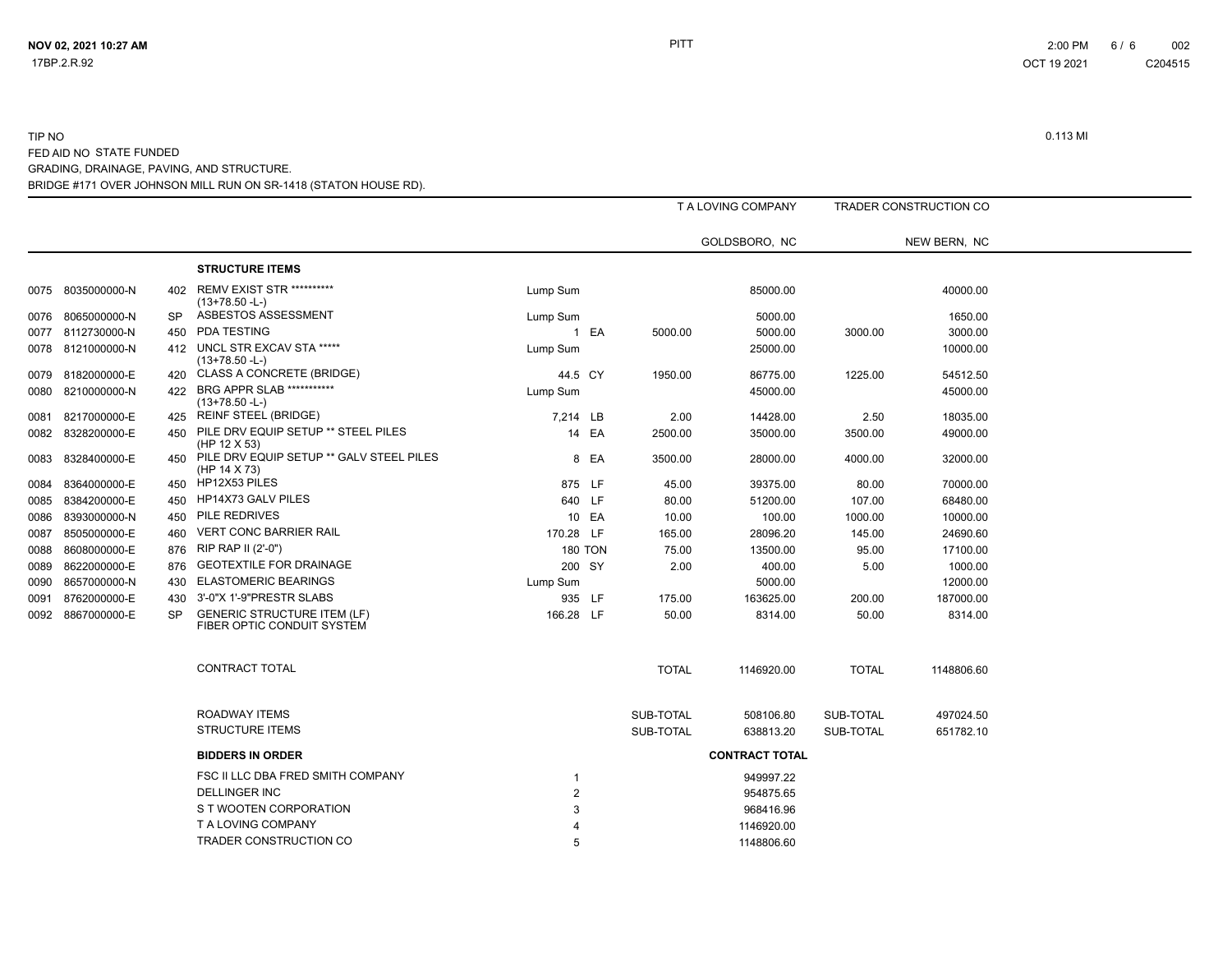|      |              |           |                                                       |                |              | <b>CAROLINA SUNROCK LLC</b> |              | <b>FSC II LLC DBA FRED SMITH</b><br><b>COMPANY</b> |              | S T WOOTEN CORPORATION |  |
|------|--------------|-----------|-------------------------------------------------------|----------------|--------------|-----------------------------|--------------|----------------------------------------------------|--------------|------------------------|--|
|      |              |           |                                                       |                |              | RALEIGH, NC                 |              | RALEIGH, NC                                        |              | WILSON, NC             |  |
|      |              |           | <b>ROADWAY ITEMS</b>                                  |                |              |                             |              |                                                    |              |                        |  |
| 0001 | 0000100000-N | 800       | <b>MOBILIZATION</b>                                   | Lump Sum       |              | 71900.00                    |              | 120000.00                                          |              | 135000.00              |  |
| 0002 | 0106000000-E | 230       | <b>BORROW EXCAVATION</b>                              | 1.616 CY       | 44.00        | 71104.00                    | 40.00        | 64640.00                                           | 35.55        | 57448.80               |  |
| 0003 | 0264000000-E | SP        | <b>GENERIC GRADING ITEM (SMI)</b><br>SHOULDER GRADING | 33.75 SMI      | 2740.00      | 92475.00                    | 2200.00      | 74250.00                                           | 4606.90      | 155482.88              |  |
| 0004 | 1220000000-E | 545       | INCIDENTAL STONE BASE                                 | 841 TON        | 65.50        | 55085.50                    | 40.00        | 33640.00                                           | 54.10        | 45498.10               |  |
| 0005 | 1260000000-E | SP        | AGGREGATE SHOULDER BORROW                             | <b>131 TON</b> | 20.00        | 2620.00                     | 27.00        | 3537.00                                            | 19.00        | 2489.00                |  |
| 0006 | 1330000000-E | 607       | <b>INCIDENTAL MILLING</b>                             | 3,287 SY       | 4.10         | 13476.70                    | 3.75         | 12326.25                                           | 3.75         | 12326.25               |  |
| 0007 | 1519000000-E | 610       | ASP CONC SURF CRS S9.5B                               | 16,807 TON     | 40.50        | 680683.50                   | 45.00        | 756315.00                                          | 51.50        | 865560.50              |  |
| 0008 | 1575000000-E | 620       | ASP FOR PLANT MIX                                     | 1.126 TON      | 550.00       | 619300.00                   | 525.00       | 591150.00                                          | 400.00       | 450400.00              |  |
| 0009 | 1704000000-E | SP        | PATCHING EXIST PAVEMENT                               | 6.583 TON      | 111.00       | 730713.00                   | 112.00       | 737296.00                                          | 105.00       | 691215.00              |  |
| 0010 | 2845000000-N | 858       | ADJ METER OR VALVE BOXES                              | 1 EA           | 2500.00      | 2500.00                     | 500.00       | 500.00                                             | 500.00       | 500.00                 |  |
| 0011 | 4413000000-E | <b>SP</b> | WORK ZONE ADV/GEN WARN SIGN                           | 1,915 SF       | 5.50         | 10532.50                    | 6.75         | 12926.25                                           | 6.30         | 12064.50               |  |
| 0012 | 4457000000-N | SP        | TEMP TRAFFIC CONTROL (SP)                             | Lump Sum       |              | 56310.00                    |              | 115750.00                                          |              | 160857.00              |  |
| 0013 | 4685000000-E |           | 1205 THERMO PVT MKG LINES 4"90                        | 83,697 LF      | 0.61         | 51055.17                    | 0.61         | 51055.17                                           | 0.61         | 51055.17               |  |
| 0014 | 6000000000-E |           | 1605 TEMPORARY SILT FENCE                             | 2,351 LF       | 2.75         | 6465.25                     | 1.50         | 3526.50                                            | 1.00         | 2351.00                |  |
| 0015 | 6071010000-E | SP.       | WATTLE                                                | 6.140 LF       | 7.50         | 46050.00                    | 1.50         | 9210.00                                            | 1.00         | 6140.00                |  |
| 0016 | 6084000000-E |           | 1660 SEEDING AND MULCHING                             | 23.5 ACR       | 2300.00      | 54050.00                    | 1800.00      | 42300.00                                           | 2300.00      | 54050.00               |  |
| 0017 | 6117000000-N | SP        | <b>RESPONSE FOR EROS CONTROL</b>                      | 8 EA           | 275.00       | 2200.00                     | 275.00       | 2200.00                                            | 275.00       | 2200.00                |  |
|      |              |           | <b>CONTRACT TOTAL</b>                                 |                | <b>TOTAL</b> | 2566520.62                  | <b>TOTAL</b> | 2630622.17                                         | <b>TOTAL</b> | 2704638.20             |  |
|      |              |           | <b>ROADWAY ITEMS</b>                                  |                | SUB-TOTAL    | 2566520.62                  | SUB-TOTAL    | 2630622.17                                         | SUB-TOTAL    | 2704638.20             |  |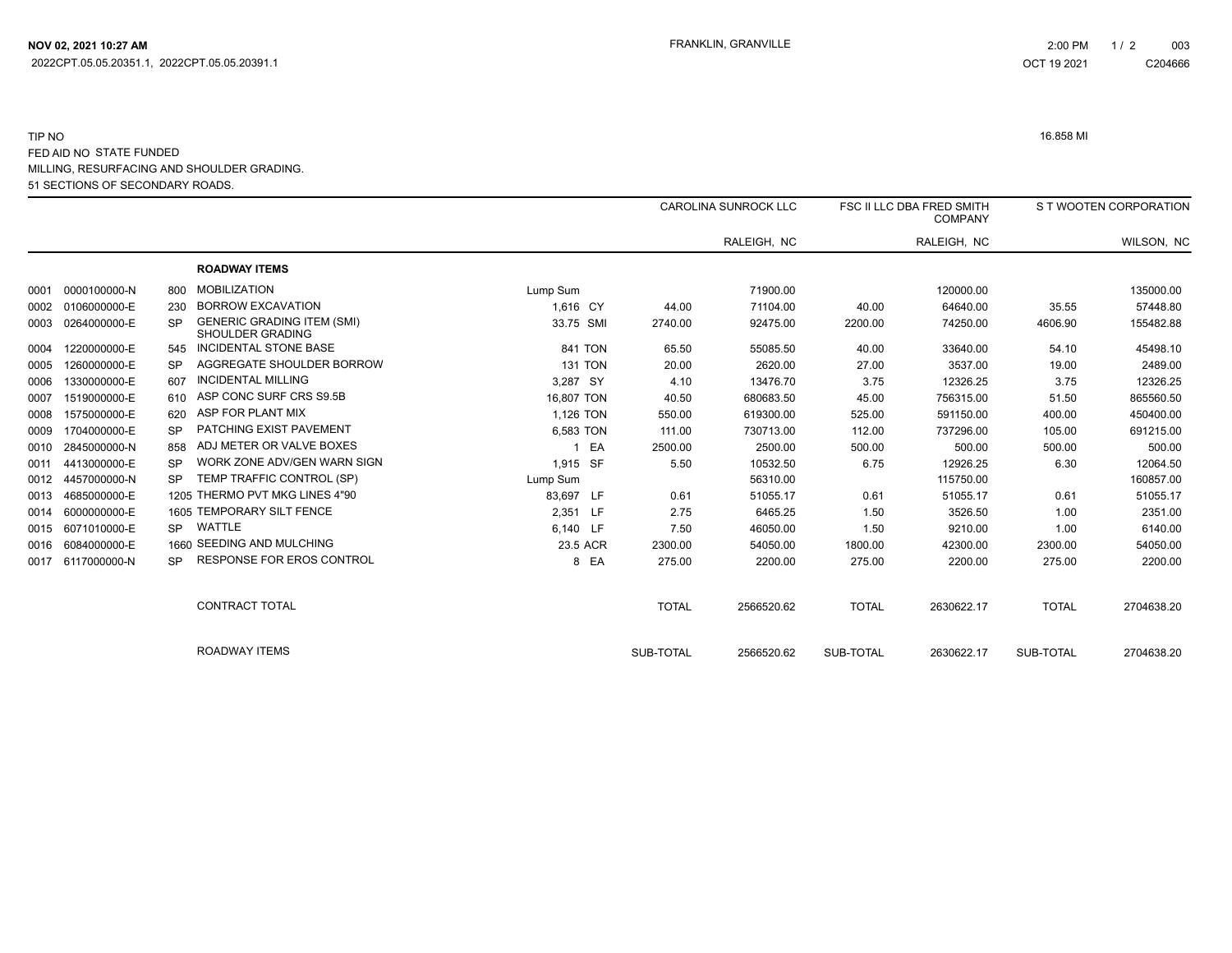|      |                   |           |                                                              | BLYTHE CONSTRUCTION INC |              |                       |  |  |  |
|------|-------------------|-----------|--------------------------------------------------------------|-------------------------|--------------|-----------------------|--|--|--|
|      |                   |           |                                                              |                         |              |                       |  |  |  |
|      |                   |           |                                                              |                         |              | CHARLOTTE, NC         |  |  |  |
|      |                   |           | <b>ROADWAY ITEMS</b>                                         |                         |              |                       |  |  |  |
|      | 0001 0000100000-N | 800       | <b>MOBILIZATION</b>                                          | Lump Sum                |              | 135000.00             |  |  |  |
|      | 0002 0106000000-E | 230       | <b>BORROW EXCAVATION</b>                                     | 1,616 CY                | 40.00        | 64640.00              |  |  |  |
|      | 0003 0264000000-E | SP.       | <b>GENERIC GRADING ITEM (SMI)</b><br><b>SHOULDER GRADING</b> | 33.75 SMI               | 3000.00      | 101250.00             |  |  |  |
| 0004 | 1220000000-E      | 545       | INCIDENTAL STONE BASE                                        | 841 TON                 | 85.00        | 71485.00              |  |  |  |
| 0005 | 1260000000-E      | SP        | AGGREGATE SHOULDER BORROW                                    | <b>131 TON</b>          | 20.00        | 2620.00               |  |  |  |
| 0006 | 1330000000-E      | 607       | <b>INCIDENTAL MILLING</b>                                    | 3,287 SY                | 3.75         | 12326.25              |  |  |  |
| 0007 | 1519000000-E      | 610       | ASP CONC SURF CRS S9.5B                                      | 16,807 TON              | 46.20        | 776483.40             |  |  |  |
| 0008 | 1575000000-E      | 620       | ASP FOR PLANT MIX                                            | 1,126 TON               | 540.00       | 608040.00             |  |  |  |
| 0009 | 1704000000-E      | SP        | PATCHING EXIST PAVEMENT                                      | 6,583 TON               | 105.00       | 691215.00             |  |  |  |
|      | 0010 2845000000-N | 858       | ADJ METER OR VALVE BOXES                                     | 1 EA                    | 1500.00      | 1500.00               |  |  |  |
| 0011 | 4413000000-E      | <b>SP</b> | WORK ZONE ADV/GEN WARN SIGN                                  | 1,915 SF                | 6.30         | 12064.50              |  |  |  |
|      | 0012 4457000000-N | SP.       | TEMP TRAFFIC CONTROL (SP)                                    | Lump Sum                |              | 140000.00             |  |  |  |
| 0013 | 4685000000-E      |           | 1205 THERMO PVT MKG LINES 4"90                               | 83,697 LF               | 0.65         | 54403.05              |  |  |  |
|      | 0014 6000000000-E |           | 1605 TEMPORARY SILT FENCE                                    | 2,351 LF                | 2.75         | 6465.25               |  |  |  |
|      | 0015 6071010000-E |           | SP WATTLE                                                    | 6,140 LF                | 7.50         | 46050.00              |  |  |  |
|      | 0016 6084000000-E |           | 1660 SEEDING AND MULCHING                                    | 23.5 ACR                | 2300.00      | 54050.00              |  |  |  |
|      | 0017 6117000000-N |           | SP RESPONSE FOR EROS CONTROL                                 | 8 EA                    | 275.00       | 2200.00               |  |  |  |
|      |                   |           | CONTRACT TOTAL                                               |                         | <b>TOTAL</b> | 2779792.45            |  |  |  |
|      |                   |           | ROADWAY ITEMS                                                |                         | SUB-TOTAL    | 2779792.45            |  |  |  |
|      |                   |           | <b>BIDDERS IN ORDER</b>                                      |                         |              | <b>CONTRACT TOTAL</b> |  |  |  |
|      |                   |           | <b>CAROLINA SUNROCK LLC</b>                                  | -1                      |              | 2566520.62            |  |  |  |
|      |                   |           | FSC II LLC DBA FRED SMITH COMPANY                            | $\overline{2}$          |              | 2630622.17            |  |  |  |
|      |                   |           | S T WOOTEN CORPORATION                                       | 3                       |              | 2704638.20            |  |  |  |
|      |                   |           | <b>BLYTHE CONSTRUCTION INC</b>                               | 4                       |              | 2779792.45            |  |  |  |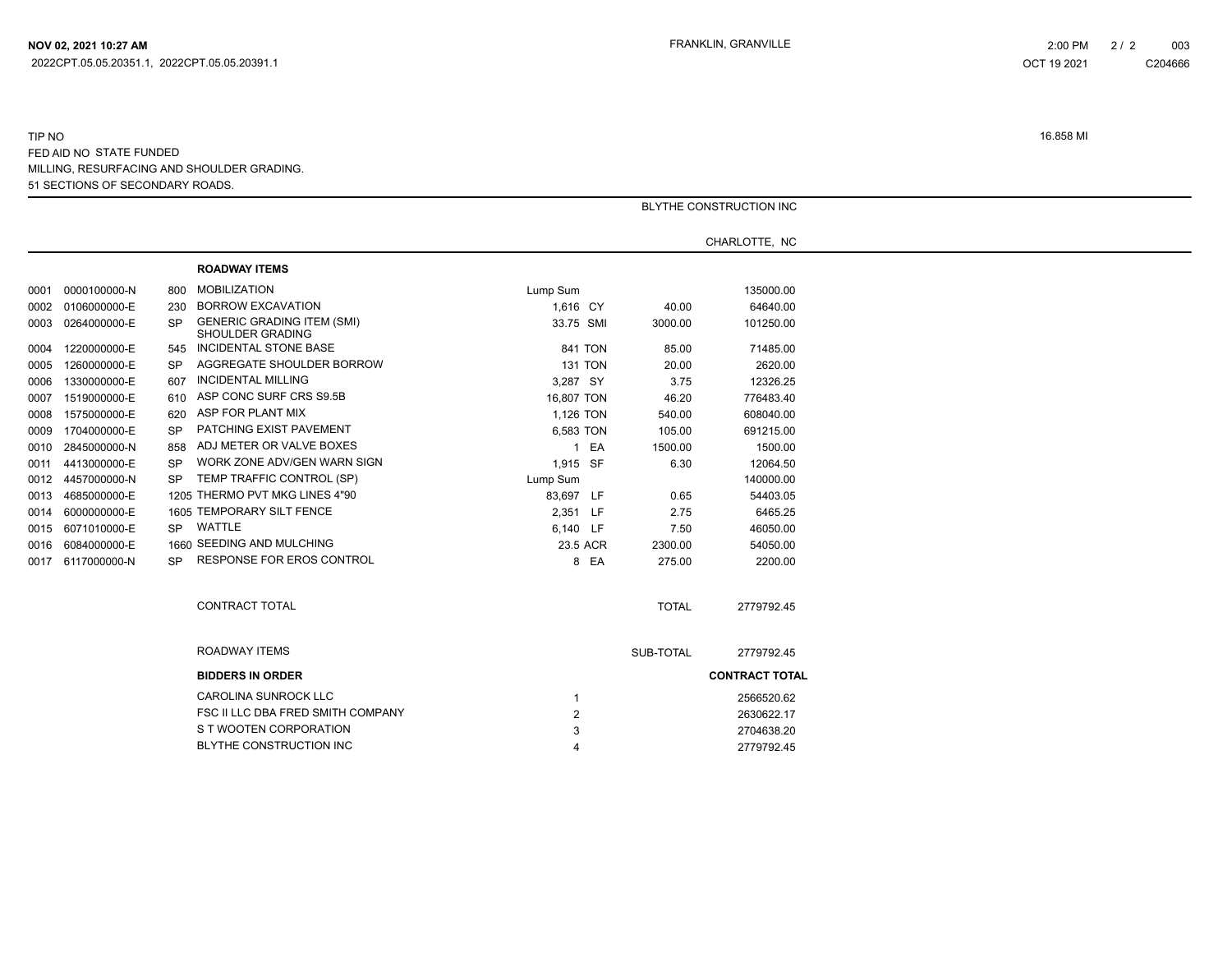#### TIP NO 17.071 MI FED AID NO STATE FUNDED MILLING, RESURFACING AND SHOULDER GRADING.

1 SECTION OF US-70 BUSINESS, 1 SECTION OF NC-55, 2 SECTIONS OF NC-54, AND 27 SECTIONS OF SECONDARY ROADS.

|      |                   |           |                                                                                     |                |         | CAROLINA SUNROCK LLC |         | FSC II LLC DBA FRED SMITH<br><b>COMPANY</b> |         | BLYTHE CONSTRUCTION INC |  |
|------|-------------------|-----------|-------------------------------------------------------------------------------------|----------------|---------|----------------------|---------|---------------------------------------------|---------|-------------------------|--|
|      |                   |           |                                                                                     |                |         | RALEIGH, NC          |         | RALEIGH, NC                                 |         | CHARLOTTE, NC           |  |
|      |                   |           | <b>ROADWAY ITEMS</b>                                                                |                |         |                      |         |                                             |         |                         |  |
| 0001 | 0000100000-N      | 800       | <b>MOBILIZATION</b>                                                                 | Lump Sum       |         | 212260.00            |         | 285000.00                                   |         | 300000.00               |  |
| 0002 | 0106000000-E      | 230       | <b>BORROW EXCAVATION</b>                                                            | 626 CY         | 34.00   | 21284.00             | 40.00   | 25040.00                                    | 50.00   | 31300.00                |  |
| 0003 | 0264000000-E      | <b>SP</b> | <b>GENERIC GRADING ITEM (SMI)</b><br>SHOULDER GRADING                               | 23.08 SMI      | 3015.00 | 69586.20             | 3400.00 | 78472.00                                    | 4800.00 | 110784.00               |  |
| 0004 | 1121000000-E      | 520       | AGGREGATE BASE COURSE                                                               | <b>150 TON</b> | 64.50   | 9675.00              | 35.00   | 5250.00                                     | 60.00   | 9000.00                 |  |
| 0005 | 1220000000-E      | 545       | <b>INCIDENTAL STONE BASE</b>                                                        | <b>578 TON</b> | 64.50   | 37281.00             | 40.00   | 23120.00                                    | 70.00   | 40460.00                |  |
| 0006 | 1260000000-E      | <b>SP</b> | AGGREGATE SHOULDER BORROW                                                           | <b>977 TON</b> | 15.00   | 14655.00             | 25.00   | 24425.00                                    | 25.00   | 24425.00                |  |
| 0007 | 1297000000-E      | 607       | MILL ASP PVMT *****" DTH<br>$(1-1/2")$                                              | 219,305 SY     | 1.90    | 416679.50            | 1.75    | 383783.75                                   | 2.75    | 603088.75               |  |
| 0008 | 1308000000-E      | 607       | MILLN ASPHALT PVMT ***** - *****<br>$(0" TO 1-1/4")$                                | 53 SY          | 12.00   | 636.00               | 35.00   | 1855.00                                     | 8.15    | 431.95                  |  |
| 0009 | 1330000000-E      | 607       | <b>INCIDENTAL MILLING</b>                                                           | 6,129 SY       | 8.30    | 50870.70             | 7.20    | 44128.80                                    | 9.35    | 57306.15                |  |
| 0010 | 1519000000-E      | 610       | ASP CONC SURF CRS S9.5B                                                             | 14,371 TON     | 41.00   | 589211.00            | 50.00   | 718550.00                                   | 55.00   | 790405.00               |  |
| 0011 | 1523000000-E      | 610       | ASP CONC SURF CRS S9.5C                                                             | 16,478 TON     | 36.50   | 601447.00            | 60.00   | 988680.00                                   | 55.00   | 906290.00               |  |
| 0012 | 1575000000-E      | 620       | ASP FOR PLANT MIX                                                                   | 1,952 TON      | 550.00  | 1073600.00           | 525.00  | 1024800.00                                  | 560.00  | 1093120.00              |  |
| 0013 | 1704000000-E      | SP        | PATCHING EXIST PAVEMENT                                                             | 8,739 TON      | 113.00  | 987507.00            | 115.00  | 1004985.00                                  | 105.00  | 917595.00               |  |
| 0014 | 2549000000-E      | 846       | 2'-6" CONC CURB & GUTTER                                                            | 606 LF         | 55.00   | 33330.00             | 55.00   | 33330.00                                    | 55.00   | 33330.00                |  |
| 0015 | 2591000000-E      | 848       | 4" CONCRETE SIDEWALK                                                                | 221 SY         | 62.50   | 13812.50             | 62.50   | 13812.50                                    | 62.50   | 13812.50                |  |
| 0016 | 2600000000-N      | 848       | <b>RETROFIT EXT CURB RAMPS</b>                                                      | 50 EA          | 500.00  | 25000.00             | 500.00  | 25000.00                                    | 500.00  | 25000.00                |  |
| 0017 | 2605000000-N      | 848       | <b>CONCRETE CURB RAMPS</b>                                                          | 3<br>EA        | 2125.00 | 6375.00              | 2125.00 | 6375.00                                     | 2125.00 | 6375.00                 |  |
| 0018 | 2613000000-N      | 848       | <b>REM &amp; REP CURB RAMPS</b>                                                     | 79 EA          | 2250.00 | 177750.00            | 2250.00 | 177750.00                                   | 2250.00 | 177750.00               |  |
| 0019 | 2738000000-E      | <b>SP</b> | <b>GENERIC PAVING ITEM (SY)</b><br>REMOVE CONCRETE SIDEWALK                         | 39 SY          | 40.00   | 1560.00              | 40.00   | 1560.00                                     | 40.00   | 1560.00                 |  |
| 0020 | 2759000000-N      | <b>SP</b> | <b>GENERIC PAVING ITEM (EA)</b><br><b>REMOVE CURB RAMPS</b>                         | 27 EA          | 800.00  | 21600.00             | 800.00  | 21600.00                                    | 800.00  | 21600.00                |  |
| 0021 | 2830000000-N      | 858       | ADJ MANHOLES                                                                        | 44 EA          | 525.00  | 23100.00             | 525.00  | 23100.00                                    | 525.00  | 23100.00                |  |
| 0022 | 2845000000-N      | 858       | ADJ METER OR VALVE BOXES                                                            | 56 EA          | 525.00  | 29400.00             | 525.00  | 29400.00                                    | 525.00  | 29400.00                |  |
| 0023 | 4413000000-E      | <b>SP</b> | WORK ZONE ADV/GEN WARN SIGN                                                         | 1.915 SF       | 5.50    | 10532.50             | 6.80    | 13022.00                                    | 6.85    | 13117.75                |  |
| 0024 | 4447000000-E      | <b>SP</b> | PED CHANNEL DEVICES                                                                 | 180 LF         | 30.00   | 5400.00              | 30.00   | 5400.00                                     | 30.00   | 5400.00                 |  |
| 0025 | 4457000000-N      | <b>SP</b> | TEMP TRAFFIC CONTROL (SP)                                                           | Lump Sum       |         | 86470.00             |         | 308500.00                                   |         | 355000.00               |  |
| 0026 | 4510000000-N      |           | 1190 LAW ENFORCEMENT                                                                | 840 HR         | 60.00   | 50400.00             | 50.00   | 42000.00                                    | 50.00   | 42000.00                |  |
| 0027 | 4600000000-N      | <b>SP</b> | <b>GENERIC TRAFFIC CONTROL ITEM (EA)</b><br>AUDIBLE WARNING DEVICE                  | EA<br>8        | 250.00  | 2000.00              | 250.00  | 2000.00                                     | 250.00  | 2000.00                 |  |
| 0028 | 4600000000-N      | <b>SP</b> | <b>GENERIC TRAFFIC CONTROL ITEM (EA)</b><br>PEDESTRIAN TRANSPORT SERVICE (PER TRIP) | 30 EA          | 70.00   | 2100.00              | 70.00   | 2100.00                                     | 70.00   | 2100.00                 |  |
| 0029 | 4685000000-E      |           | 1205 THERMO PVT MKG LINES 4"90                                                      | 249,976 LF     | 0.69    | 172483.44            | 0.69    | 172483.44                                   | 0.70    | 174983.20               |  |
| 0030 | 4695000000-E      |           | 1205 THERMO PVT MKG LINES 8"90 MILS                                                 | 4,879 LF       | 2.00    | 9758.00              | 2.00    | 9758.00                                     | 2.00    | 9758.00                 |  |
| 0031 | 4700000000-E      |           | 1205 12"WIDE THERMO 90 MILS                                                         | 130 LF         | 4.00    | 520.00               | 4.00    | 520.00                                      | 4.00    | 520.00                  |  |
| 0032 | 4720000000-E      |           | 1205 THERMO PVT MKG CHARACTER 90                                                    | 78 EA          | 100.00  | 7800.00              | 100.00  | 7800.00                                     | 100.00  | 7800.00                 |  |
| 0033 | 4725000000-E      |           | 1205 THERMO PVT SYMBOL 90MILS                                                       | 417 EA         | 140.00  | 58380.00             | 140.00  | 58380.00                                    | 140.00  | 58380.00                |  |
|      | 0034 4726110000-E |           | 1205 HIP THERMO PVT SYMBOL 90 MILS                                                  | 40 EA          | 350.00  | 14000.00             | 350.00  | 14000.00                                    | 350.00  | 14000.00                |  |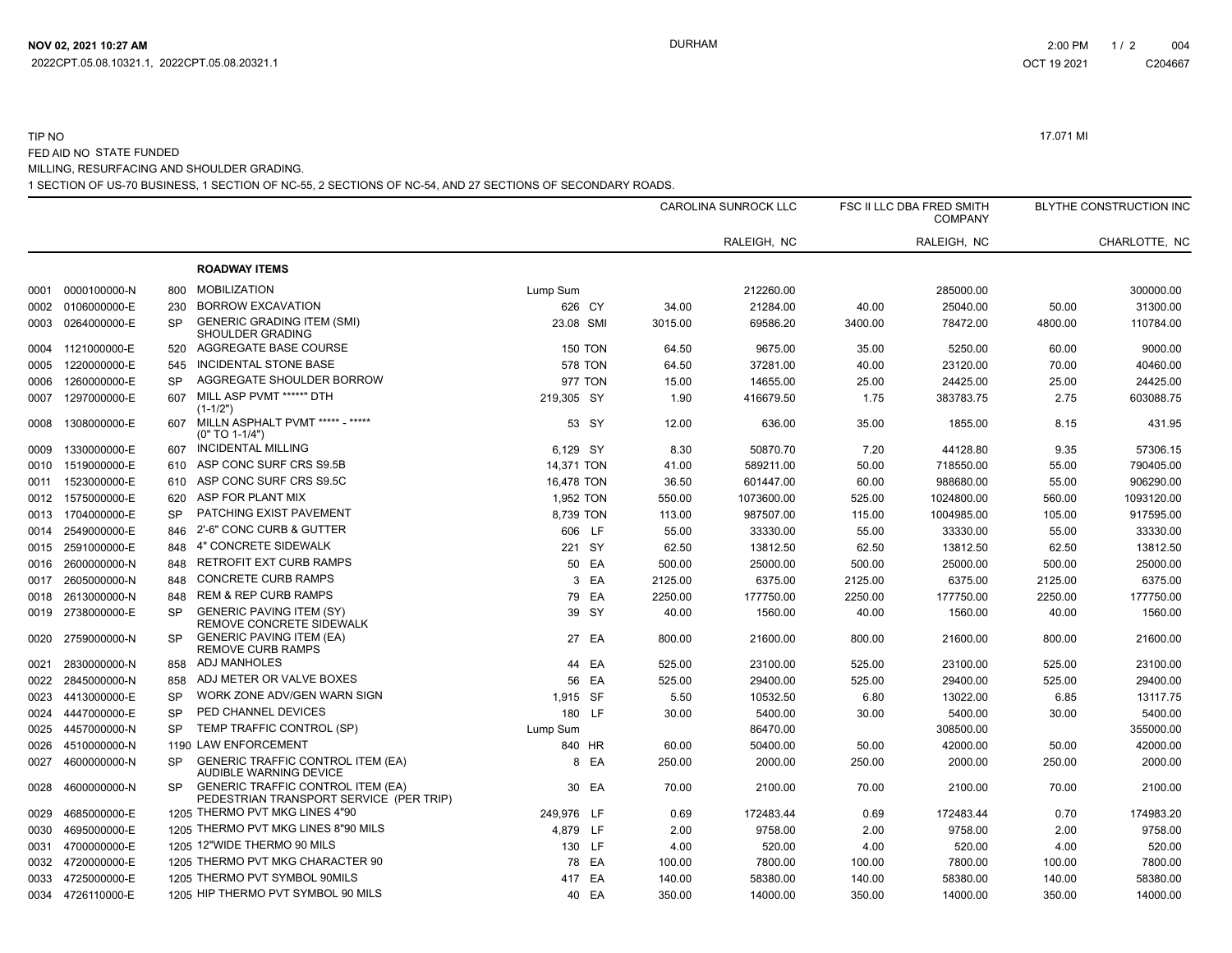# TIP NO 17.071 MI FED AID NO STATE FUNDED MILLING, RESURFACING AND SHOULDER GRADING.

1 SECTION OF US-70 BUSINESS, 1 SECTION OF NC-55, 2 SECTIONS OF NC-54, AND 27 SECTIONS OF SECONDARY ROADS.

|      |                   |                                                                                                                                |                |              | <b>CAROLINA SUNROCK LLC</b> |              | FSC II LLC DBA FRED SMITH<br><b>COMPANY</b> |              | BLYTHE CONSTRUCTION INC |
|------|-------------------|--------------------------------------------------------------------------------------------------------------------------------|----------------|--------------|-----------------------------|--------------|---------------------------------------------|--------------|-------------------------|
|      |                   |                                                                                                                                |                |              | RALEIGH, NC                 |              | RALEIGH, NC                                 |              | CHARLOTTE, NC           |
| 0035 | 4805000000-N      | 1205 COLD APPL PLASTIC SYM TYPE **<br>(II)                                                                                     | 2 EA           | 250.00       | 500.00                      | 250.00       | 500.00                                      | 250.00       | 500.00                  |
| 0036 | 4810000000-E      | 1205 PAINT PVMT MARKINGS 4"                                                                                                    | 165,056 LF     | 0.12         | 19806.72                    | 0.12         | 19806.72                                    | 0.15         | 24758.40                |
| 0037 | 4815000000-E      | 1205 PAINT PVMT MARKINGS 6"                                                                                                    | 210 LF         | 0.50         | 105.00                      | 0.50         | 105.00                                      | 0.50         | 105.00                  |
| 0038 | 4820000000-E      | 1205 PAINT PVMT MARKINGS 8"                                                                                                    | 4,669 LF       | 0.50         | 2334.50                     | 0.50         | 2334.50                                     | 0.50         | 2334.50                 |
| 0039 | 4825000000-E      | 1205 PAINT PVMT MARKINGS 12"                                                                                                   | 130 LF         | 1.00         | 130.00                      | 1.00         | 130.00                                      | 1.00         | 130.00                  |
| 0040 | 4830000000-E      | 1205 PAINT PVT MKGS LINES 16"                                                                                                  | 150 LF         | 1.00         | 150.00                      | 1.00         | 150.00                                      | 1.00         | 150.00                  |
| 0041 | 4835000000-E      | 1205 PAINT PVT MKG LINES 24"                                                                                                   | 2,219 LF       | 2.00         | 4438.00                     | 2.00         | 4438.00                                     | 2.00         | 4438.00                 |
| 0042 | 4840000000-N      | 1205 PAINT PVT MKG CHARACTER                                                                                                   | 78 EA          | 20.00        | 1560.00                     | 20.00        | 1560.00                                     | 20.00        | 1560.00                 |
| 0043 | 4845000000-N      | 1205 PAINT PVT MKG SYMBOL                                                                                                      | 414 EA         | 20.00        | 8280.00                     | 20.00        | 8280.00                                     | 20.00        | 8280.00                 |
| 0044 | 4850000000-E      | 1205 LINE REMOVAL 4" WIDE                                                                                                      | 4,485 LF       | 1.00         | 4485.00                     | 1.00         | 4485.00                                     | 1.00         | 4485.00                 |
| 0045 | 4875000000-N      | 1205 REMOVAL OF SYMBL & CHARAC                                                                                                 | 2 EA           | 50.00        | 100.00                      | 50.00        | 100.00                                      | 50.00        | 100.00                  |
| 0046 | 4890000000-E      | <b>GENERIC PAVEMENT MARKING ITEM (LF)</b><br><b>SP</b><br>HOT SPRAY THERMOPLASTIC PAVE- MENT MARKING<br>LINES, $(4", 50$ MILS) | 4.485 LF       | 1.20         | 5382.00                     | 1.20         | 5382.00                                     | 1.20         | 5382.00                 |
| 0047 | 4891000000-E      | 1205 GENERIC PVMT MARKING ITEM (LF) 1205<br>THERMOPLASTIC PAVEMENT MARKING LINES (16", 90<br>MILS)                             | 150 LF         | 10.00        | 1500.00                     | 10.00        | 1500.00                                     | 10.00        | 1500.00                 |
| 0048 | 4891000000-E      | 1205 GENERIC PVMT MARKING ITEM (LF) 1205<br>THERMOPLASTIC PAVEMENT MARKING LINES (24", 90<br>MILS)                             | 2,219 LF       | 10.00        | 22190.00                    | 10.00        | 22190.00                                    | 10.00        | 22190.00                |
| 0049 | 4895000000-N      | <b>GENERIC PAVEMENT MARKING ITEM (EA)</b><br>SP<br>NON-CAST IRON SNOWPLOWABLE PAVEMENT MARKER                                  | 884 EA         | 40.00        | 35360.00                    | 40.00        | 35360.00                                    | 40.00        | 35360.00                |
| 0050 | 6000000000-E      | 1605 TEMPORARY SILT FENCE                                                                                                      | 937 LF         | 2.75         | 2576.75                     | 1.85         | 1733.45                                     | 2.75         | 2576.75                 |
| 0051 | 6071010000-E      | WATTLE<br><b>SP</b>                                                                                                            | 2,490 LF       | 7.50         | 18675.00                    | 6.00         | 14940.00                                    | 7.50         | 18675.00                |
|      | 0052 6084000000-E | 1660 SEEDING AND MULCHING                                                                                                      | 9.37 ACR       | 2300.00      | 21551.00                    | 2600.00      | 24362.00                                    | 2300.00      | 21551.00                |
|      | 0053 6117000000-N | <b>RESPONSE FOR EROS CONTROL</b><br><b>SP</b>                                                                                  | 24 EA          | 275.00       | 6600.00                     | 100.00       | 2400.00                                     | 275.00       | 6600.00                 |
|      | 0054 7444000000-E | 1725 INDUCTIVE LOOP SAWCUT                                                                                                     | 8,450 LF       | 6.80         | 57460.00                    | 7.20         | 60840.00                                    | 6.80         | 57460.00                |
|      |                   | <b>CONTRACT TOTAL</b>                                                                                                          |                | <b>TOTAL</b> | 5049647.81                  | <b>TOTAL</b> | 5786577.16                                  | <b>TOTAL</b> | 6119327.95              |
|      |                   | ROADWAY ITEMS                                                                                                                  |                | SUB-TOTAL    | 5049647.81                  | SUB-TOTAL    | 5786577.16                                  | SUB-TOTAL    | 6119327.95              |
|      |                   | <b>BIDDERS IN ORDER</b>                                                                                                        |                |              | <b>CONTRACT TOTAL</b>       |              |                                             |              |                         |
|      |                   | <b>CAROLINA SUNROCK LLC</b>                                                                                                    | -1             |              | 5049647.81                  |              |                                             |              |                         |
|      |                   | FSC II LLC DBA FRED SMITH COMPANY                                                                                              | $\overline{2}$ |              | 5786577.16                  |              |                                             |              |                         |
|      |                   | BLYTHE CONSTRUCTION INC                                                                                                        | 3              |              | 6119327.95                  |              |                                             |              |                         |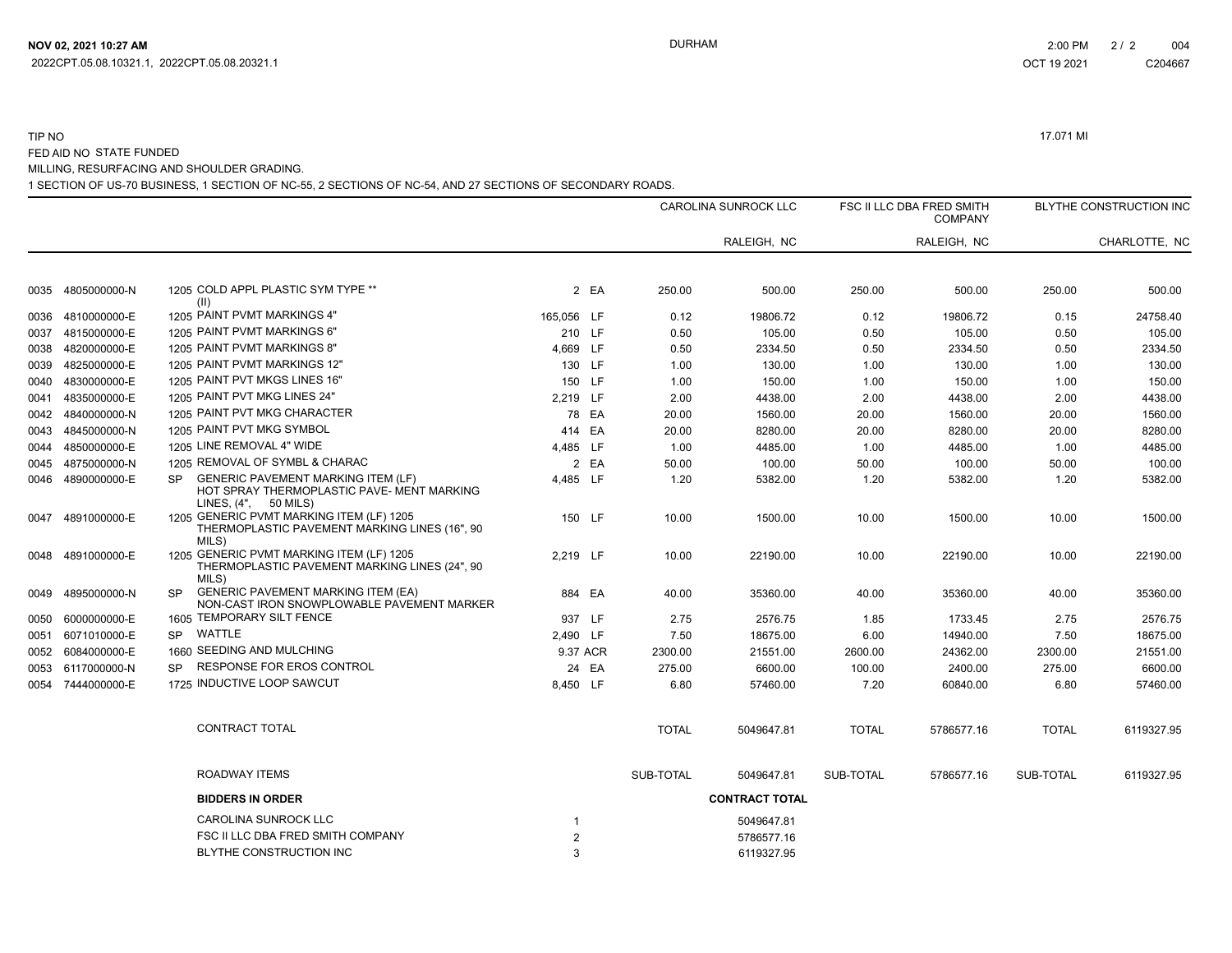|      |              |           |                                                                          |                |        |          | <b>BARNHILL CONTRACTING CO</b> |
|------|--------------|-----------|--------------------------------------------------------------------------|----------------|--------|----------|--------------------------------|
|      |              |           |                                                                          |                |        |          |                                |
|      |              |           |                                                                          |                |        |          | ROCKY MOUNT, NC                |
|      |              |           | <b>ROADWAY ITEMS</b>                                                     |                |        |          |                                |
| 0001 | 0000100000-N | 800       | <b>MOBILIZATION</b>                                                      | Lump Sum       |        |          | 875000.00                      |
| 0002 | 0000400000-N | 801       | CONSTRUCTION SURVEYING                                                   | Lump Sum       |        |          | 75000.00                       |
| 0003 | 0063000000-N | <b>SP</b> | <b>GRADING</b>                                                           | Lump Sum       |        |          | 781000.00                      |
| 0004 | 0106000000-E | 230       | <b>BORROW EXCAVATION</b>                                                 | 1,590 CY       |        | 50.00    | 79500.00                       |
| 0005 | 0318000000-E | 300       | FND CONDIT MATL MINOR STRS                                               |                | 30 TON | 100.00   | 3000.00                        |
| 0006 | 0320000000-E | 300       | FND CONDIT GEOTEXTILE                                                    | 100 SY         |        | 15.00    | 1500.00                        |
| 0007 | 0366000000-E | 310       | 15" RC PIPE CULV III                                                     | 200 LF         |        | 150.00   | 30000.00                       |
| 0008 | 0372000000-E | 310       | 18" RC PIPE CULV III                                                     | 40 LF          |        | 200.00   | 8000.00                        |
| 0009 | 0378000000-E | 310       | 24" RC PIPE CULV III                                                     | 40 LF          |        | 300.00   | 12000.00                       |
| 0010 | 0992000000-E | <b>SP</b> | <b>GENERIC PIPE ITEM (EA)</b><br>REMOVE AND REPLACE FLARED END SECTION   |                | 12 EA  | 2650.00  | 31800.00                       |
| 0011 | 1022000000-E | <b>SP</b> | <b>SEALING PVMT CRACKS</b>                                               | 73,440 LB      |        | 3.50     | 257040.00                      |
| 0012 | 1245000000-E | <b>SP</b> | SHOULDER RECONSTRUCTION                                                  |                | 5 SMI  | 4000.00  | 20000.00                       |
| 0013 | 1260000000-E | <b>SP</b> | AGGREGATE SHOULDER BORROW                                                | <b>300 TON</b> |        | 42.50    | 12750.00                       |
| 0014 | 1297000000-E | 607       | MILL ASP PVMT *****" DTH<br>(2")                                         | 549,120 SY     |        | 2.55     | 1400256.00                     |
| 0015 | 1330000000-E | 607       | <b>INCIDENTAL MILLING</b>                                                | 3,822 SY       |        | 16.00    | 61152.00                       |
| 0016 | 1491000000-E | 610       | ASP CONC BASE CRS B25.0C                                                 | <b>385 TON</b> |        | 68.50    | 26372.50                       |
| 0017 | 1503000000-E | 610       | ASP CONC INTR CRS I19.0C                                                 | 310 TON        |        | 75.00    | 23250.00                       |
| 0018 | 1523000000-E | 610       | ASP CONC SURF CRS S9.5C                                                  | 25,810 TON     |        | 59.85    | 1544728.50                     |
| 0019 | 1524200000-E | 610       | ASP CONC SURF CRS S9.5D                                                  | 45,535 TON     |        | 62.00    | 2823170.00                     |
| 0020 | 1575000000-E | 620       | ASP FOR PLANT MIX                                                        | 1,815 TON      |        | 512.00   | 929280.00                      |
| 0021 | 1577000000-E | 620       | POLYM MOD ASP BNDR FOR PLT MIX                                           | 2,582 TON      |        | 612.00   | 1580184.00                     |
| 0022 | 1704000000-E | <b>SP</b> | <b>PATCHING EXIST PAVEMENT</b>                                           | <b>100 TON</b> |        | 240.00   | 24000.00                       |
| 0023 | 1735000000-E | 723       | REP JNT CONC PVT SLABS                                                   | 60 SY          |        | 200.00   | 12000.00                       |
| 0024 | 1736000000-E | 723       | SELECT MATERIAL, CLASS IV                                                |                | 20 TON | 35.00    | 700.00                         |
| 0025 | 1840000000-E | 665       | MILLED RUMBLE STRIPS                                                     | 126,720 LF     |        | 0.20     | 25344.00                       |
| 0026 | 1881000000-E | SP        | <b>GENERIC PAVING ITEM (LF)</b><br>JOINT CONSTRUCTION, REPAIR ANDSEALING | 6,120 LF       |        | 2.99     | 18298.80                       |
| 0027 | 1891000000-E | SP        | <b>GENERIC PAVING ITEM (SY)</b><br>DIAMOND GRINDING PCC PAVEMENT         | 8,000 SY       |        | 9.40     | 75200.00                       |
| 0028 | 2253000000-E | 840       | PIPE COLLARS                                                             |                | 2 CY   | 4000.00  | 8000.00                        |
| 0029 | 2286000000-N | 840       | <b>MASNRY DRAINAGE STRUCT</b>                                            |                | 1 EA   | 13000.00 | 13000.00                       |
| 0030 | 2308000000-E | 840       | <b>MASNRY DRAINAGE STRUCT</b>                                            |                | 3 LF   | 1000.00  | 3000.00                        |
| 0031 | 2365000000-N | 840       | FRAME W/2GRTS 840.22 STD                                                 |                | 33 EA  | 900.00   | 29700.00                       |
| 0032 | 2374000000-N | 840       | FRAME-GRT-HD 840.03 **<br>(E)                                            |                | 1 EA   | 900.00   | 900.00                         |
| 0033 | 2473000000-N | <b>SP</b> | <b>GENERIC DRAINAGE ITEM (EA)</b><br>REMOVE AND REPLACE CONCRETE APRON   |                | 8 EA   | 1500.00  | 12000.00                       |
| 0034 | 2549000000-E | 846       | 2'-6" CONC CURB & GUTTER                                                 | 775 LF         |        | 50.00    | 38750.00                       |
| 0035 | 2619000000-E |           | 850 4" CONCRETE PAVED DITCH                                              | 700 SY         |        | 150.00   | 105000.00                      |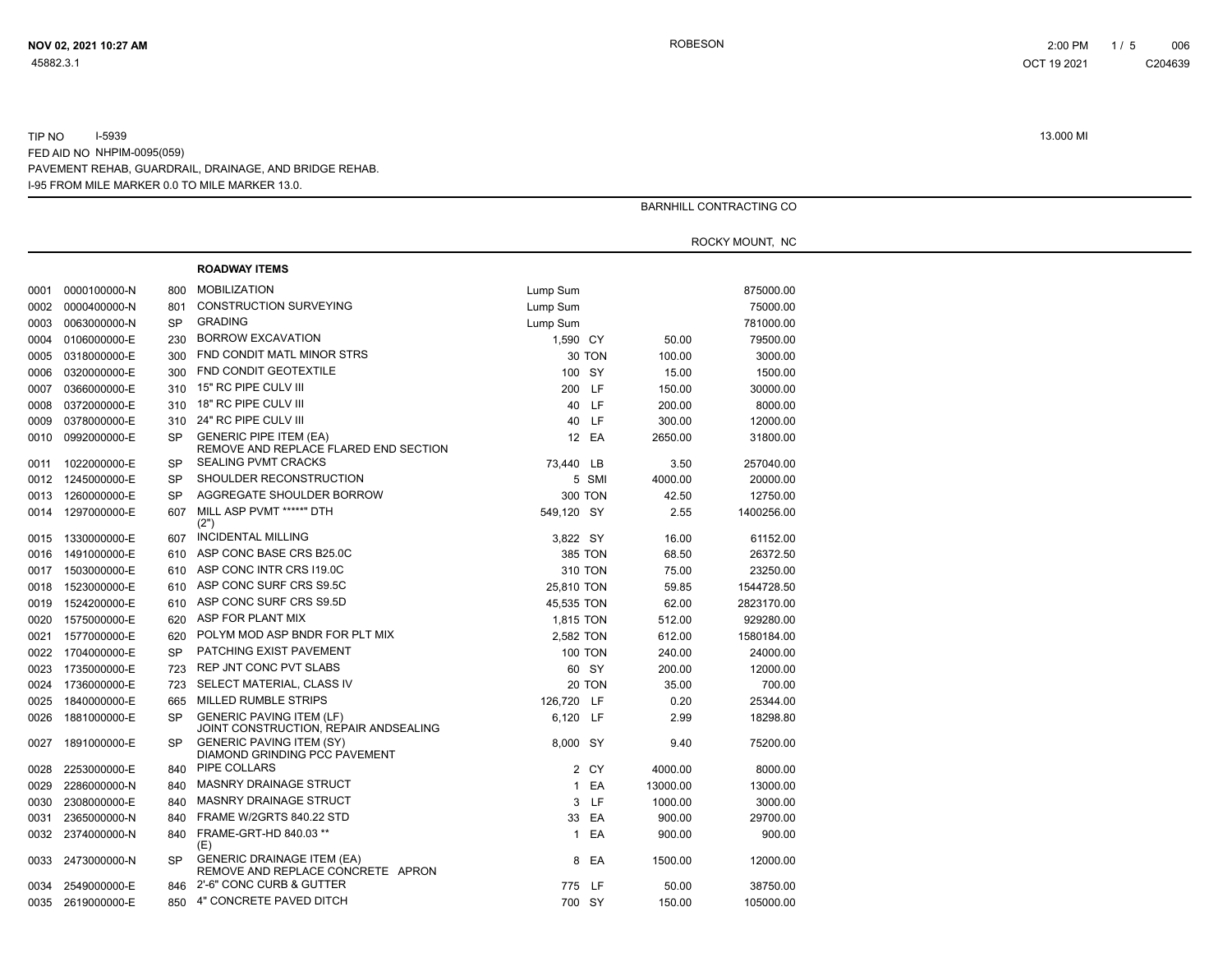|      |              |                                                                                                                                  |            |         |          | BARNHILL CONTRACTING CO |  |
|------|--------------|----------------------------------------------------------------------------------------------------------------------------------|------------|---------|----------|-------------------------|--|
|      |              |                                                                                                                                  |            |         |          |                         |  |
|      |              |                                                                                                                                  |            |         |          | ROCKY MOUNT, NC         |  |
|      |              |                                                                                                                                  |            |         |          |                         |  |
|      |              |                                                                                                                                  |            |         |          |                         |  |
| 0036 | 2995000000-N | <b>GENERIC DRAINAGE ITEM (EA)</b><br><b>SP</b><br>REMOVE AND REPLACE DRAINAGE STRUCTURES                                         |            | 33 EA   | 13000.00 | 429000.00               |  |
| 0037 | 3030000000-E | STL BEAM GUARDRAIL<br>862                                                                                                        | 17,925 LF  |         | 25.00    | 448125.00               |  |
| 0038 | 3150000000-N | ADDIT GUARDRAIL POSTS<br>862                                                                                                     |            | 14 EA   | 51.25    | 717.50                  |  |
| 0039 | 3210000000-N | <b>GR END TYPE CAT-1</b><br>862                                                                                                  |            | 16 EA   | 700.00   | 11200.00                |  |
| 0040 | 3215000000-N | <b>SP</b><br><b>GR ANCHOR TYPE III</b>                                                                                           |            | 39 EA   | 2100.00  | 81900.00                |  |
| 0041 | 3287000000-N | <b>GR END TYPE TL-3</b><br><b>SP</b>                                                                                             |            | 21 EA   | 3500.00  | 73500.00                |  |
| 0042 | 3317000000-N | <b>GR ANCHOR TYPE B-77</b><br><b>SP</b>                                                                                          |            | 7 EA    | 2500.00  | 17500.00                |  |
| 0043 | 3360000000-E | REMOVE EXISTING GUARDRAIL<br>863                                                                                                 | 18,029 LF  |         | 2.00     | 36058.00                |  |
| 0044 | 3566000000-E | WOVEN WIRE FENCE RESET<br>867                                                                                                    |            | 14 LF   | 20.00    | 280.00                  |  |
| 0045 | 3572000000-E | CHAIN LINK FENCE RESET<br>867                                                                                                    |            | 30 LF   | 50.00    | 1500.00                 |  |
| 0046 | 4400000000-E | 1110 WORK ZONE SIGNS (STAT)                                                                                                      | 1,304 SF   |         | 6.85     | 8932.40                 |  |
| 0047 | 4405000000-E | 1110 WORK ZONE SIGNS (PORT)                                                                                                      | 1,500 SF   |         | 12.00    | 18000.00                |  |
| 0048 | 4410000000-E | 1110 WORK ZONE SIGNS (BARR)                                                                                                      | 358 SF     |         | 6.00     | 2148.00                 |  |
| 0049 | 4415000000-N | 1115 FLASHING ARROW BOARD                                                                                                        |            | 4 EA    | 2200.00  | 8800.00                 |  |
| 0050 | 4420000000-N | 1120 PORTABLE CHANGE MSG SIGN                                                                                                    | 4          | EA      | 4250.00  | 17000.00                |  |
| 0051 | 4423000000-N | WZ DIGITAL SPD LMT SIGNS<br><b>SP</b>                                                                                            |            | 5 EA    | 1900.00  | 9500.00                 |  |
| 0052 | 4424000000-N | WZ PRESENCE LIGHTING<br><b>SP</b>                                                                                                |            | 14 EA   | 1650.00  | 23100.00                |  |
| 0053 | 4430000000-N | 1130 DRUMS                                                                                                                       | 1,050 EA   |         | 14.25    | 14962.50                |  |
| 0054 | 4434000000-N | SEQ FLASH WARN LIGHTS<br><b>SP</b>                                                                                               |            | 12 EA   | 200.00   | 2400.00                 |  |
| 0055 | 4445000000-E | 1145 BARRICADES (TYPE III)                                                                                                       | 248 LF     |         | 24.50    | 6076.00                 |  |
| 0056 | 4455000000-N | 1150 FLAGGER                                                                                                                     |            | 644 DAY | 425.00   | 273700.00               |  |
| 0057 | 4480000000-N | 1165 TMA                                                                                                                         |            | 4 EA    | 7500.00  | 30000.00                |  |
| 0058 | 4510000000-N | 1190 LAW ENFORCEMENT                                                                                                             | 2,156 HR   |         | 55.00    | 118580.00               |  |
| 0059 | 4516000000-N | 1180 SKINNY DRUM                                                                                                                 | 456 EA     |         | 35.00    | 15960.00                |  |
| 0060 | 4600000000-N | <b>GENERIC TRAFFIC CONTROL ITEM (EA)</b><br><b>SP</b>                                                                            |            | 16 EA   | 1284.00  | 20544.00                |  |
|      |              | RAMP/LOOP CLOSURES                                                                                                               |            |         |          |                         |  |
| 0061 | 4600000000-N | <b>GENERIC TRAFFIC CONTROL ITEM (EA)</b><br><b>SP</b><br>SINGLE LANE CLOSURE                                                     |            | 87 EA   | 2300.00  | 200100.00               |  |
| 0062 | 4688000000-E | 1205 THERMO PVT MKG LINES,6"90 MILS                                                                                              | 315,874 LF |         | 0.89     | 281127.86               |  |
| 0063 | 4695000000-E | 1205 THERMO PVT MKG LINES 8"90 MILS                                                                                              | 1,040 LF   |         | 1.75     | 1820.00                 |  |
| 0064 | 4700000000-E | 1205 12"WIDE THERMO 90 MILS                                                                                                      | 10,778 LF  |         | 2.00     | 21556.00                |  |
| 0065 | 4725000000-E | 1205 THERMO PVT SYMBOL 90MILS                                                                                                    |            | 9 EA    | 350.00   | 3150.00                 |  |
| 0066 | 4810000000-E | 1205 PAINT PVMT MARKINGS 4"                                                                                                      | 363,364 LF |         | 0.19     | 69039.16                |  |
| 0067 | 4820000000-E | 1205 PAINT PVMT MARKINGS 8"                                                                                                      | 10,778 LF  |         | 0.38     | 4095.64                 |  |
| 0068 | 4845000000-N | 1205 PAINT PVT MKG SYMBOL                                                                                                        |            | 9 EA    | 100.00   | 900.00                  |  |
| 0069 | 4890000000-E | <b>GENERIC PAVEMENT MARKING ITEM (LF)</b><br><b>SP</b><br>POLYUREA PAVEMENT MARKING  LINES, 4" 20 MILS<br>(STANDARD GLASS BEADS) | 17,488 LF  |         | 2.90     | 50715.20                |  |

**NOV 02, 2021 10:27 AM** ROBESON 2:00 PM 2 / 5 006 OCT 19 2021 C204639C204639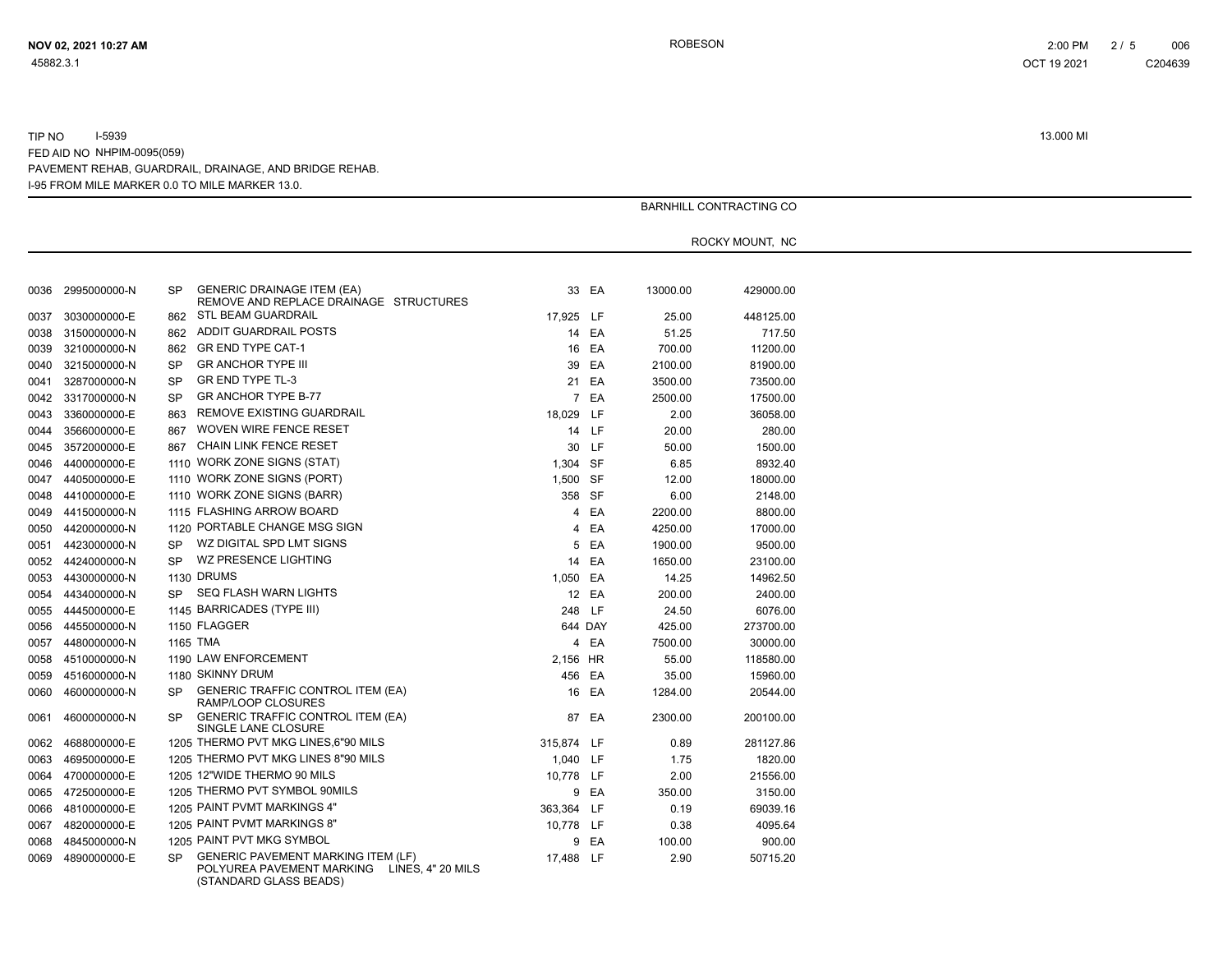|      |                   |           |                                                                                                                    |            |         |          | BARNHILL CONTRACTING CO |  |
|------|-------------------|-----------|--------------------------------------------------------------------------------------------------------------------|------------|---------|----------|-------------------------|--|
|      |                   |           |                                                                                                                    |            |         |          |                         |  |
|      |                   |           |                                                                                                                    |            |         |          | ROCKY MOUNT, NC         |  |
|      |                   |           |                                                                                                                    |            |         |          |                         |  |
|      | 0070 4890000000-E | SP        | <b>GENERIC PAVEMENT MARKING ITEM (LF)</b><br>POLYUREA PAVEMENT MARKING LINES, 6" 20 MILS<br>(STANDARD GLASS BEADS) | 1,864 LF   |         | 4.00     | 7456.00                 |  |
| 0071 | 4895000000-N      | <b>SP</b> | <b>GENERIC PAVEMENT MARKING ITEM (EA)</b><br>NON-CAST IRON SNOWPLOWABLE PAVEMENT MARKER                            | 2,600 EA   |         | 39.00    | 101400.00               |  |
| 0072 | 4900000000-N      |           | 1251 PERM RAISED PVMT MARKERS                                                                                      |            | 44 EA   | 15.00    | 660.00                  |  |
| 0073 | 5255000000-N      |           | 1413 PORTABLE LIGHTING                                                                                             | Lump Sum   |         |          | 177000.00               |  |
| 0074 | 6000000000-E      |           | 1605 TEMPORARY SILT FENCE                                                                                          |            | 100 LF  | 5.00     | 500.00                  |  |
| 0075 | 6012000000-E      |           | 1610 SEDIMENT CONTROL STONE                                                                                        |            | 35 TON  | 72.00    | 2520.00                 |  |
| 0076 | 6036000000-E      |           | 1631 MATTING FOR EROS CONTROL                                                                                      | 990 SY     |         | 2.50     | 2475.00                 |  |
| 0077 | 6042000000-E      |           | 1632 1/4" HARDWARE CLOTH                                                                                           |            | 35 LF   | 5.00     | 175.00                  |  |
| 0078 | 6071010000-E      |           | SP WATTLE                                                                                                          | 640 LF     |         | 15.00    | 9600.00                 |  |
| 0079 | 6078000000-E      |           | 1651 SELECT UNDERGRTH REMOVAL                                                                                      |            | 0.1 ACR | 10000.00 | 1000.00                 |  |
| 0080 | 6084000000-E      |           | 1660 SEEDING AND MULCHING                                                                                          |            | 0.5 ACR | 4000.00  | 2000.00                 |  |
| 0081 | 6117000000-N      | <b>SP</b> | RESPONSE FOR EROS CONTROL                                                                                          |            | 33 EA   | 1000.00  | 33000.00                |  |
|      | 0082 6117500000-N | SP        | <b>CONC WASHOUT STRUCTURE</b>                                                                                      |            | 6 EA    | 3000.00  | 18000.00                |  |
|      |                   |           | <b>CULVERT ITEMS</b>                                                                                               |            |         |          |                         |  |
|      | 0083 8678000000-E | <b>SP</b> | <b>EPOXY RESIN INJECTION</b>                                                                                       | 2.273 LF   |         | 100.00   | 227300.00               |  |
|      |                   |           |                                                                                                                    |            |         |          |                         |  |
|      |                   |           | <b>STRUCTURE ITEMS</b>                                                                                             |            |         |          |                         |  |
| 0084 | 8161000000-E      | 420       | <b>GROOVING BRIDGE FLOORS</b>                                                                                      | 26,606 SF  |         | 1.20     | 31927.20                |  |
| 0085 | 8296000000-N      | 442       | POLLUTION CONTROL                                                                                                  | Lump Sum   |         |          | 5000.00                 |  |
| 0086 | 8559000000-E      | <b>SP</b> | SURFACE PREP, CLASS II                                                                                             |            | 1.6 SY  | 400.00   | 640.00                  |  |
| 0087 | 8566000000-E      | SP        | SURFACE PREP, CLASS III                                                                                            | 301.9 SY   |         | 500.00   | 150950.00               |  |
| 0088 | 8660000000-E      | <b>SP</b> | <b>CONCRETE REPAIRS</b>                                                                                            | 18.4 CF    |         | 850.00   | 15640.00                |  |
| 0089 | 8664000000-E      | <b>SP</b> | <b>SHOTCRETE REPAIRS</b>                                                                                           | 117.32 CF  |         | 800.00   | 93856.00                |  |
| 0090 | 8678000000-E      | <b>SP</b> | <b>EPOXY RESIN INJECTION</b>                                                                                       | 1.682.7 LF |         | 75.00    | 126202.50               |  |
| 0091 | 8860000000-N      | <b>SP</b> | <b>GENERIC STRUCTURE ITEM (LS)</b><br>HEAT STRAIGHTENING STEEL BEAM REPAIR, BRIDGE<br>#770012                      | Lump Sum   |         |          | 90000.00                |  |
| 0092 | 8860000000-N      | <b>SP</b> | <b>GENERIC STRUCTURE ITEM (LS)</b><br>PAINTING CONTAINMENT FOR BRIDGE #770010                                      | Lump Sum   |         |          | 15000.00                |  |
| 0093 | 8860000000-N      | SP        | <b>GENERIC STRUCTURE ITEM (LS)</b><br>PAINTING CONTAINMENT FOR BRIDGE #770012                                      | Lump Sum   |         |          | 15000.00                |  |
| 0094 | 8860000000-N      | SP        | <b>GENERIC STRUCTURE ITEM (LS)</b><br><b>VOLUMETRIC MIXER</b>                                                      | Lump Sum   |         |          | 5000.00                 |  |
| 0095 | 8867000000-E      | SP        | <b>GENERIC STRUCTURE ITEM (LF)</b><br>FOAM JOINT SEALS FOR PRESER- VATION                                          | 1,135 LF   |         | 175.00   | 198625.00               |  |
| 0096 | 8867000000-E      | SP        | <b>GENERIC STRUCTURE ITEM (LF)</b><br>RAIL REPAIRS FOR ONE BAR METAL RAIL                                          | 30         | - LF    | 300.00   | 9000.00                 |  |
| 0097 | 8867000000-E      | SP        | <b>GENERIC STRUCTURE ITEM (LF)</b><br>SILICONE JOINT SEALANT FOR SLOPE PROTECTION                                  | 743 LF     |         | 80.00    | 59440.00                |  |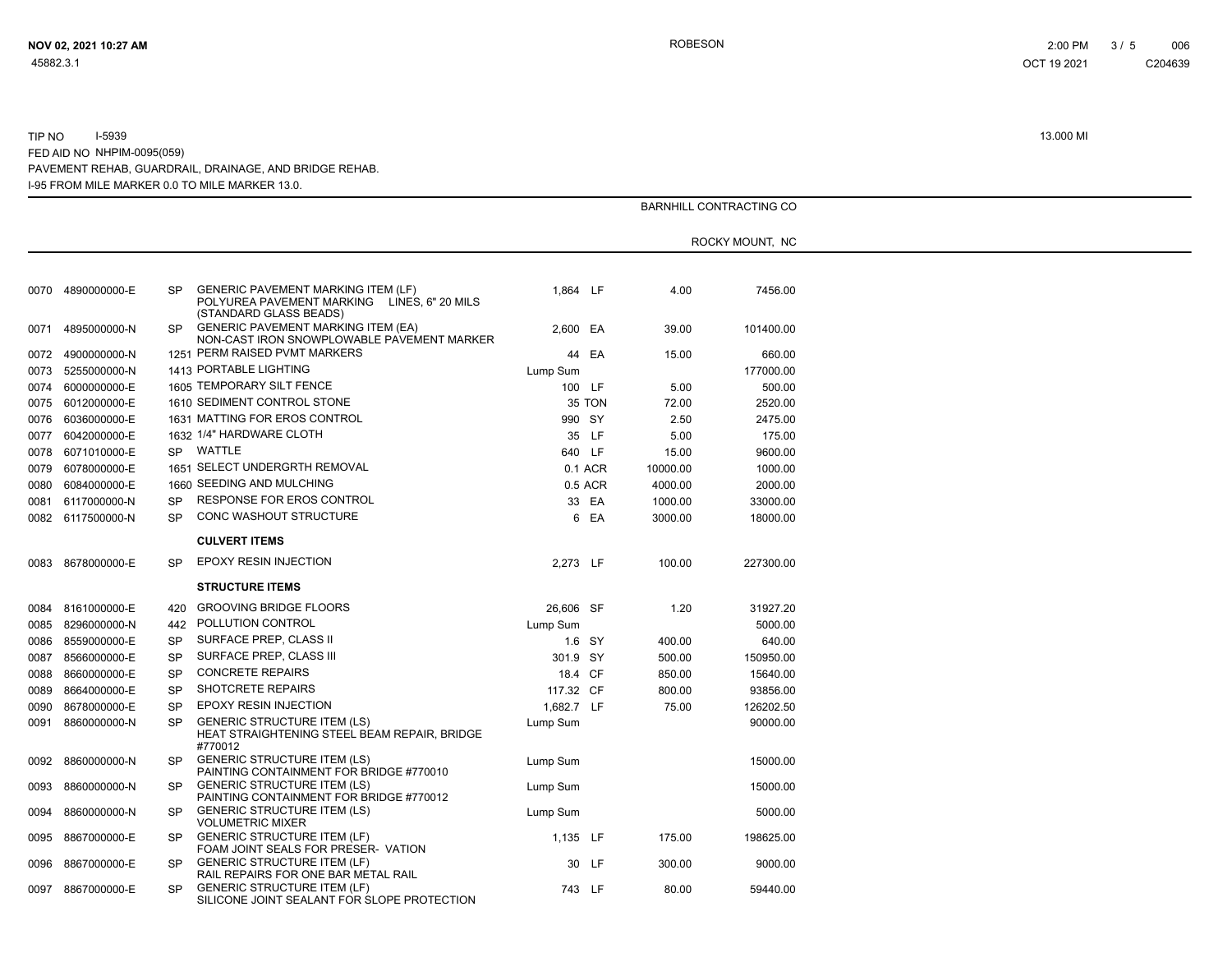|      |                   |           |                                                                                                                      |            |       |         | BARNHILL CONTRACTING CO |  |
|------|-------------------|-----------|----------------------------------------------------------------------------------------------------------------------|------------|-------|---------|-------------------------|--|
|      |                   |           |                                                                                                                      |            |       |         | ROCKY MOUNT, NC         |  |
|      |                   |           |                                                                                                                      |            |       |         |                         |  |
|      | 0098 8881000000-E | SP        | <b>GENERIC STRUCTURE ITEM (CY)</b><br>LATEX MODIFIED CONCRETE OVER-LAY - VERY EARLY<br><b>STRENGTH</b>               | 116.8 CY   |       | 1700.00 | 198560.00               |  |
| 0099 | 8882000000-E      | SP.       | <b>GENERIC STRUCTURE ITEM (CF)</b><br>ELASTOMERIC CONCRETE FOR PRES-ERVATION                                         | 279 CF     |       | 750.00  | 209250.00               |  |
|      | 0100 8889000000-E | SP        | <b>GENERIC STRUCTURE ITEM (LB)</b><br>SLOPE PROTECTION VOID FILLING                                                  | 1.500 LB   |       | 10.00   | 15000.00                |  |
| 0101 | 8892000000-E      | SP.       | <b>GENERIC STRUCTURE ITEM (SF)</b><br><b>BRIDGE JOINT DEMOLITION</b>                                                 | 1,124 SF   |       | 50.00   | 56200.00                |  |
|      | 0102 8892000000-E | <b>SP</b> | <b>GENERIC STRUCTURE ITEM (SF)</b><br>CONCRETE DECK REPAIR FOR EPOXYOVERLAY                                          | 0.2 SF     |       | 1200.00 | 240.00                  |  |
|      | 0103 8892000000-E | SP.       | <b>GENERIC STRUCTURE ITEM (SF)</b><br><b>EPOXY COATING</b>                                                           | 6.405.9 SF |       | 10.00   | 64059.00                |  |
| 0104 | 8892000000-E      | <b>SP</b> | <b>GENERIC STRUCTURE ITEM (SF)</b><br>EPOXY OVERLAY SYSTEM II                                                        | 44,252 SF  |       | 10.00   | 442520.00               |  |
|      | 0105 8892000000-E | SP        | <b>GENERIC STRUCTURE ITEM (SF)</b><br>SILANE RAIL TREATMENTS                                                         | 2.828 SF   |       | 10.00   | 28280.00                |  |
| 0106 | 8892000000-E      | SP        | <b>GENERIC STRUCTURE ITEM (SF)</b><br>SURFACE PREPARATION FOR SILANE RAIL TREATMENT                                  | 2,828 SF   |       | 15.00   | 42420.00                |  |
| 0107 | 8893000000-E      | SP.       | <b>GENERIC STRUCTURE ITEM (SY)</b><br>HYDRO-DEMOLITION OF BRIDGE DECK                                                | 2,098 SY   |       | 260.00  | 545480.00               |  |
|      | 0108 8893000000-E | <b>SP</b> | <b>GENERIC STRUCTURE ITEM (SY)</b><br>PLACING AND FINISHING OF LATEXMODIFIED CONCRETE<br>OVERLAY-VERY EARLY STRENGTH | 2,098 SY   |       | 260.00  | 545480.00               |  |
|      | 0109 8893000000-E | SP.       | <b>GENERIC STRUCTURE ITEM (SY)</b><br>PLACING AND FINISHING POLYMER CONCRETE<br><b>OVERLAY</b>                       | 554 SY     |       | 185.00  | 102490.00               |  |
| 0110 | 8893000000-E      | SP.       | <b>GENERIC STRUCTURE ITEM (SY)</b><br><b>SCARIFYING BRIDGE DECK</b>                                                  | 2,652 SY   |       | 75.00   | 198900.00               |  |
| 0111 | 8893000000-E      | <b>SP</b> | <b>GENERIC STRUCTURE ITEM (SY)</b><br>SHOTBLASTING BRIDGE DECK                                                       | 2,520 SY   |       | 20.00   | 50400.00                |  |
|      | 0112 8893000000-E | SP        | <b>GENERIC STRUCTURE ITEM (SY)</b><br>SILANE DECK TREATMENT                                                          | 1,966 SY   |       | 20.00   | 39320.00                |  |
| 0113 | 8897000000-N      | <b>SP</b> | <b>GENERIC STRUCTURE ITEM (EA)</b><br>CFRP PEDESTAL REPAIRS AND BEARING RETROFIT                                     |            | 16 EA | 3000.00 | 48000.00                |  |
|      | 0114 8897000000-N | <b>SP</b> | <b>GENERIC STRUCTURE ITEM (EA)</b><br>CLEANING AND PAINTING EXISTING BEARINGS WITH<br><b>HRSCA</b>                   |            | 72 EA | 1000.00 | 72000.00                |  |
|      | 0115 8897000000-N | SP.       | <b>GENERIC STRUCTURE ITEM (EA)</b><br>TYPE I BRIDGE JACKING BRIDGE #770010                                           |            | 8 EA  | 7000.00 | 56000.00                |  |
|      | 0116 8897000000-N | SP.       | <b>GENERIC STRUCTURE ITEM (EA)</b><br>TYPE I BRIDGE JACKING BRIDGE #770012                                           |            | 8 EA  | 7000.00 | 56000.00                |  |
| 0117 | 8881000000-E      | SP.       | <b>GENERIC STRUCTURE ITEM (CY)</b><br>POLYESTER POLYMER CONCRETE MATERIALS                                           | 30.8 CY    |       |         |                         |  |
|      | 0118 8881000000-E | SP.       | <b>GENERIC STRUCTURE ITEM (CY)</b><br>EPOXY POLYMER CONCRETE<br>MATERIALS                                            | 30.8 CY    |       | 4500.00 | 138600.00               |  |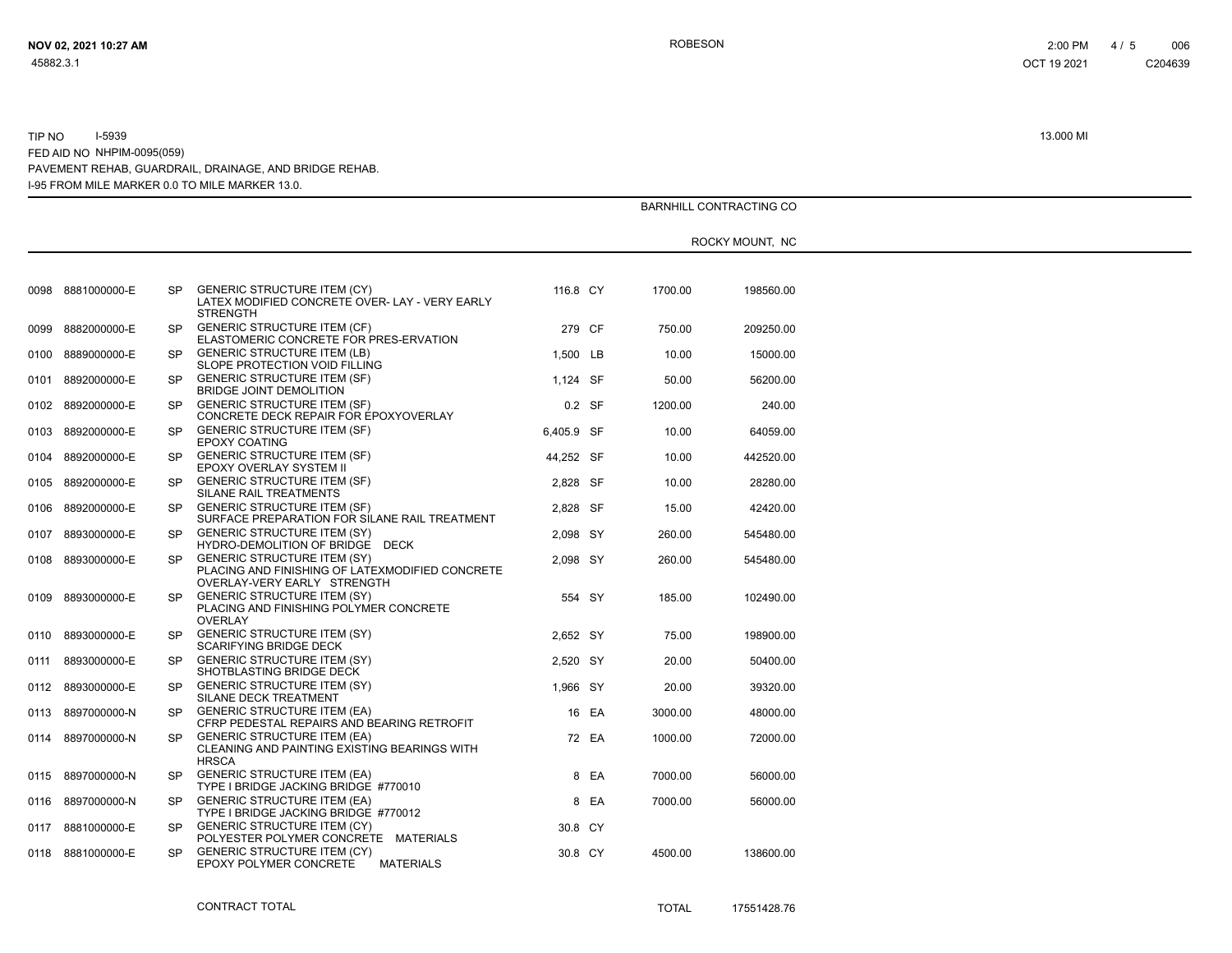| ROADWAY ITEMS<br><b>CULVERT ITEMS</b>             | SUB-TOTAL<br>SUB-TOTAL | 13598649.06<br>227300.00            |
|---------------------------------------------------|------------------------|-------------------------------------|
| <b>STRUCTURE ITEMS</b><br><b>BIDDERS IN ORDER</b> | SUB-TOTAL              | 3725479.70<br><b>CONTRACT TOTAL</b> |
| BARNHILL CONTRACTING CO                           |                        | 17551428.76                         |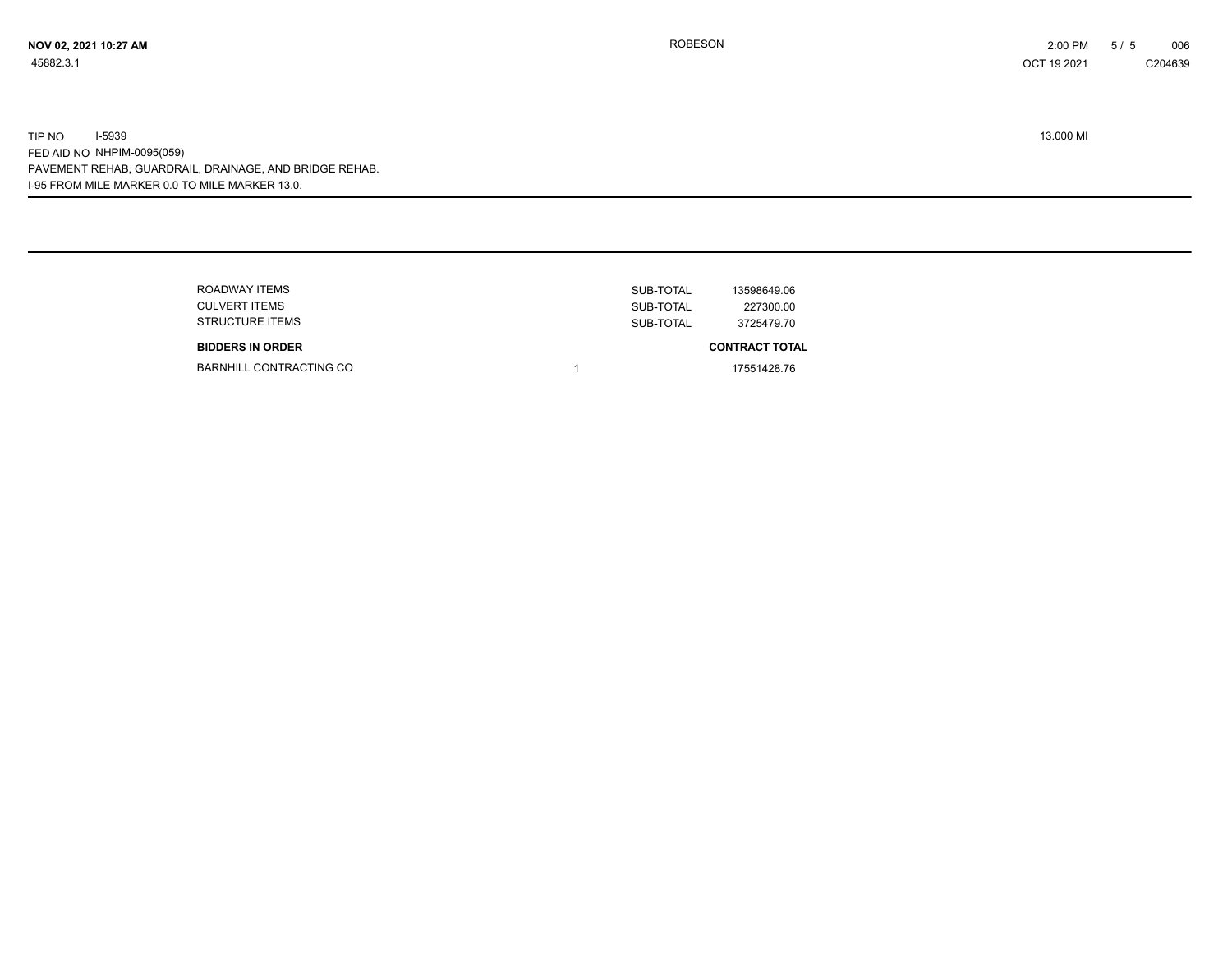#### STRUCTURE #780132 ON US-311/NC-14/NC-87/NC-770 OVER DAN RIVER. TIP NOоли в основании производит в основании производит в основании производит в основании производительно основании<br>Основания производительно основания производительно основания производительно основания производительно основа FED AID NO STATE FUNDED BRIDGE PRESERVATION.

|      |                   |           |                                                                                                                     |            |              |            | THE TRUESDELL CORPORATION TRIANGLE GRADING & PAVING INC |                |              | AMERICAN CIVIL CONSTRUCTORS<br><b>WEST COAST LLC</b> |
|------|-------------------|-----------|---------------------------------------------------------------------------------------------------------------------|------------|--------------|------------|---------------------------------------------------------|----------------|--------------|------------------------------------------------------|
|      |                   |           |                                                                                                                     |            |              | TEMPE, AZ  |                                                         | BURLINGTON, NC |              | BENICIA, CA                                          |
|      |                   |           | <b>ROADWAY ITEMS</b>                                                                                                |            |              |            |                                                         |                |              |                                                      |
| 0001 | 0000100000-N      | 800       | MOBILIZATION                                                                                                        | Lump Sum   |              | 145148.80  |                                                         | 146700.00      |              | 140192.00                                            |
|      | 0002 4400000000-E |           | 1110 WORK ZONE SIGNS (STAT)                                                                                         | 104 SF     | 110.00       | 11440.00   | 14.00                                                   | 1456.00        | 8.00         | 832.00                                               |
|      | 0003 4405000000-E |           | 1110 WORK ZONE SIGNS (PORT)                                                                                         | 432 SF     | 9.50         | 4104.00    | 10.00                                                   | 4320.00        | 9.00         | 3888.00                                              |
| 0004 | 4415000000-N      |           | 1115 FLASHING ARROW BOARD                                                                                           | 4 EA       | 2100.00      | 8400.00    | 1500.00                                                 | 6000.00        | 2000.00      | 8000.00                                              |
| 0005 | 4420000000-N      |           | 1120 PORTABLE CHANGE MSG SIGN                                                                                       | 2 EA       | 8800.00      | 17600.00   | 3700.00                                                 | 7400.00        | 6000.00      | 12000.00                                             |
| 0006 | 4430000000-N      |           | 1130 DRUMS                                                                                                          | 70 EA      | 48.00        | 3360.00    | 90.00                                                   | 6300.00        | 50.00        | 3500.00                                              |
| 0007 | 4480000000-N      |           | 1165 TMA                                                                                                            | 2 EA       | 5500.00      | 11000.00   | 16000.00                                                | 32000.00       | 7000.00      | 14000.00                                             |
| 0008 | 4510000000-N      |           | 1190 LAW ENFORCEMENT                                                                                                | 20 HR      | 75.00        | 1500.00    | 100.00                                                  | 2000.00        | 70.00        | 1400.00                                              |
| 0009 | 4810000000-E      |           | 1205 PAINT PVMT MARKINGS 4"                                                                                         | 2,888 LF   | 3.80         | 10974.40   | 4.50                                                    | 12996.00       | 3.50         | 10108.00                                             |
| 0010 | 4890000000-E      | <b>SP</b> | <b>GENERIC PAVEMENT MARKING ITEM (LF)</b><br>POLYUREA PAVEMENT MARKING LINES, 4", 20 MILS<br>(STANDARD GLASS BEADS) | 2,888 LF   | 5.80         | 16750.40   | 7.00                                                    | 20216.00       | 5.50         | 15884.00                                             |
|      |                   |           | <b>STRUCTURE ITEMS</b>                                                                                              |            |              |            |                                                         |                |              |                                                      |
|      | 0011 2275000000-E | <b>SP</b> | <b>FLOWABLE FILL</b>                                                                                                | 1.7 CY     | 1050.00      | 1785.00    | 1700.00                                                 | 2890.00        | 500.00       | 850.00                                               |
|      | 0012 8161000000-E | 420       | <b>GROOVING BRIDGE FLOORS</b>                                                                                       | 45.270 SF  | 0.70         | 31689.00   | 1.00                                                    | 45270.00       | 0.90         | 40743.00                                             |
| 0013 | 8664000000-E      | <b>SP</b> | SHOTCRETE REPAIRS                                                                                                   | 73.5 CF    | 1000.00      | 73500.00   | 1100.00                                                 | 80850.00       | 910.00       | 66885.00                                             |
| 0014 | 8678000000-E      | <b>SP</b> | <b>EPOXY RESIN INJECTION</b>                                                                                        | 25.5 LF    | 110.00       | 2805.00    | 140.00                                                  | 3570.00        | 150.00       | 3825.00                                              |
|      | 0015 8867000000-E | <b>SP</b> | <b>GENERIC STRUCTURE ITEM (LF)</b><br>FOAM JOINT SEALS FOR PRESERVA-TION                                            | 712 LF     | 75.00        | 53400.00   | 110.00                                                  | 78320.00       | 90.00        | 64080.00                                             |
|      | 0016 8892000000-E | SP.       | <b>GENERIC STRUCTURE ITEM (SF)</b><br><b>EPOXY COATING</b>                                                          | 2,490.8 SF | 13.00        | 32380.40   | 15.00                                                   | 37362.00       | 35.00        | 87178.00                                             |
| 0017 | 8893000000-E      | <b>SP</b> | <b>GENERIC STRUCTURE ITEM (SY)</b><br>PLACING & FINISHING POLYMER CONCRETE OVERLAY                                  | 5,242 SY   | 28.00        | 146776.00  | 36.00                                                   | 188712.00      | 57.00        | 298794.00                                            |
| 0018 | 8893000000-E      | <b>SP</b> | <b>GENERIC STRUCTURE ITEM (SY)</b><br><b>SCARIFYING BRIDGE DECK</b>                                                 | 5,242 SY   | 19.00        | 99598.00   | 28.00                                                   | 146776.00      | 23.00        | 120566.00                                            |
| 0019 | 8893000000-E      | <b>SP</b> | <b>GENERIC STRUCTURE ITEM (SY)</b><br><b>SHOTBLASTING BRIDGE DECK</b>                                               | 5,242 SY   | 5.00         | 26210.00   | 8.00                                                    | 41936.00       | 7.50         | 39315.00                                             |
| 0020 | 8897000000-N      | <b>SP</b> | <b>GENERIC STRUCTURE ITEM (EA)</b><br>TYPE I BRIDGE JACKING BRIDGE NO 780132                                        | 6 EA       | 7500.00      | 45000.00   | 8000.00                                                 | 48000.00       | 13500.00     | 81000.00                                             |
|      | 0021 8881000000-E | SP.       | <b>GENERIC STRUCTURE ITEM (CY)</b><br>POLYESTER POLYMER CONCRETE MATERIALS                                          | 182.4 CY   | 2400.00      | 437760.00  | 3050.00                                                 | 556320.00      | 2650.00      | 483360.00                                            |
| 0022 | 8881000000-E      | SP.       | <b>GENERIC STRUCTURE ITEM (CY)</b><br>EPOXY POLYMER CONCRETE<br><b>MATERIALS</b>                                    | 182.4 CY   |              |            |                                                         |                |              |                                                      |
|      |                   |           | <b>CONTRACT TOTAL</b>                                                                                               |            | <b>TOTAL</b> | 1181181.00 | <b>TOTAL</b>                                            | 1469394.00     | <b>TOTAL</b> | 1496400.00                                           |
|      |                   |           | ROADWAY ITEMS                                                                                                       |            | SUB-TOTAL    | 230277.60  | SUB-TOTAL                                               | 239388.00      | SUB-TOTAL    | 209804.00                                            |
|      |                   |           | <b>STRUCTURE ITEMS</b>                                                                                              |            | SUB-TOTAL    | 950903.40  | SUB-TOTAL                                               | 1230006.00     | SUB-TOTAL    | 1286596.00                                           |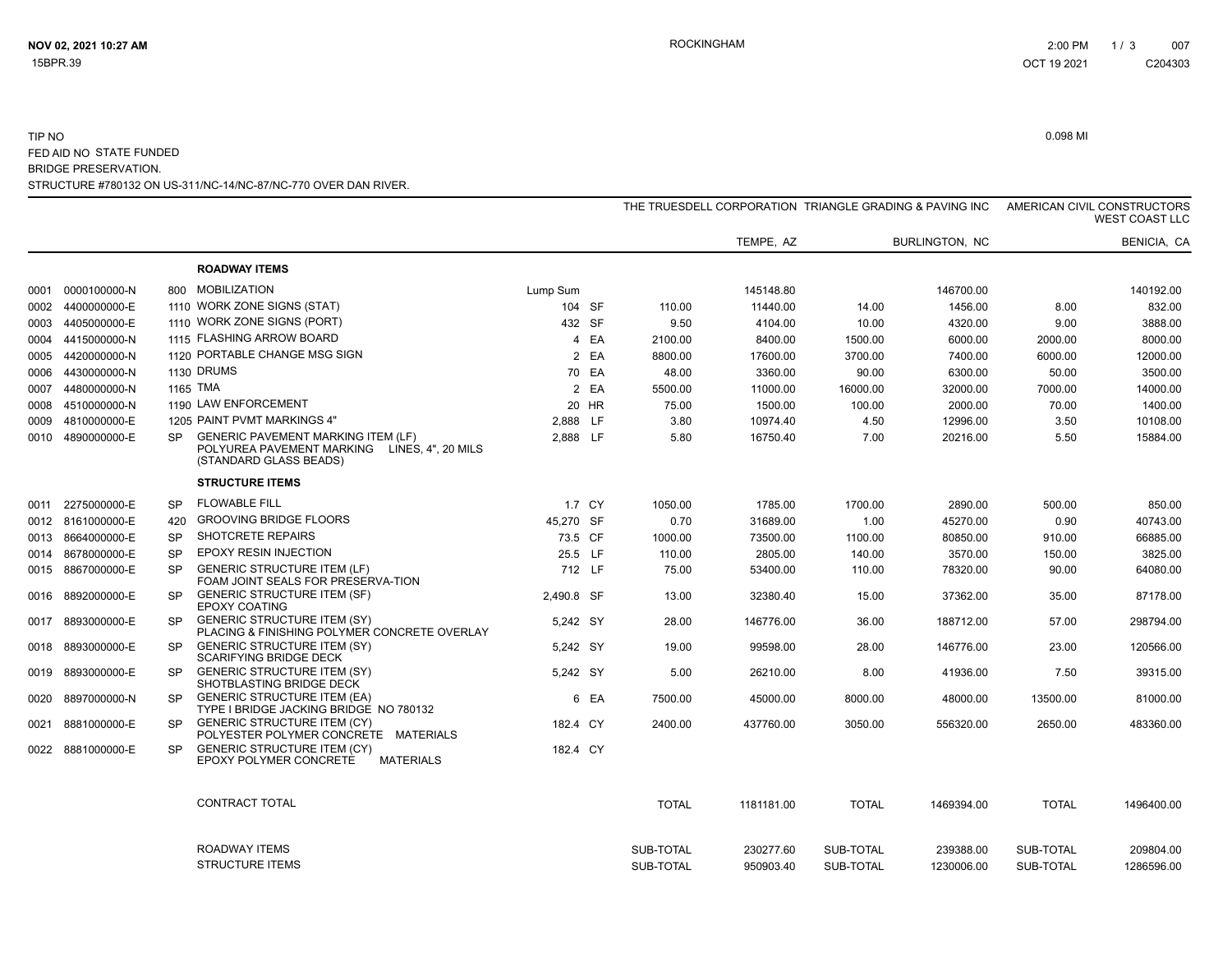#### STRUCTURE #780132 ON US-311/NC-14/NC-87/NC-770 OVER DAN RIVER. TIP NOоли в основании производит в основании производит в основании производит в основании производительно основании<br>Основания производительно основания производительно основания производительно основания производительно основа FED AID NO STATE FUNDED BRIDGE PRESERVATION.

|      |                   |           |                                                                                                                     |            |              | AMERICAN CONTRACTING &<br><b>SERVICES INC</b> |              | LANFORD BROTHERS CO., INC. |
|------|-------------------|-----------|---------------------------------------------------------------------------------------------------------------------|------------|--------------|-----------------------------------------------|--------------|----------------------------|
|      |                   |           |                                                                                                                     |            |              | JEFFERSONVILLE, IN                            |              | ROANOKE, VA                |
|      |                   |           | <b>ROADWAY ITEMS</b>                                                                                                |            |              |                                               |              |                            |
|      | 0001 0000100000-N | 800       | MOBILIZATION                                                                                                        | Lump Sum   |              | 75168.24                                      |              | 86000.00                   |
| 0002 | 4400000000-E      |           | 1110 WORK ZONE SIGNS (STAT)                                                                                         | 104 SF     | 12.00        | 1248.00                                       | 12.10        | 1258.40                    |
|      | 0003 4405000000-E |           | 1110 WORK ZONE SIGNS (PORT)                                                                                         | 432 SF     | 13.00        | 5616.00                                       | 8.60         | 3715.20                    |
|      | 0004 4415000000-N |           | 1115 FLASHING ARROW BOARD                                                                                           | 4 EA       | 2000.00      | 8000.00                                       | 1000.00      | 4000.00                    |
|      | 0005 4420000000-N |           | 1120 PORTABLE CHANGE MSG SIGN                                                                                       | 2 EA       | 6000.00      | 12000.00                                      | 1000.00      | 2000.00                    |
| 0006 | 4430000000-N      |           | 1130 DRUMS                                                                                                          | 70 EA      | 75.00        | 5250.00                                       | 25.00        | 1750.00                    |
| 0007 | 4480000000-N      |           | 1165 TMA                                                                                                            | 2 EA       | 7000.00      | 14000.00                                      | 5000.00      | 10000.00                   |
| 0008 | 4510000000-N      |           | 1190 LAW ENFORCEMENT                                                                                                | 20 HR      | 100.00       | 2000.00                                       | 50.00        | 1000.00                    |
| 0009 | 4810000000-E      |           | 1205 PAINT PVMT MARKINGS 4"                                                                                         | 2,888 LF   | 3.50         | 10108.00                                      | 4.40         | 12707.20                   |
|      | 0010 4890000000-E | SP.       | <b>GENERIC PAVEMENT MARKING ITEM (LF)</b><br>POLYUREA PAVEMENT MARKING LINES, 4", 20 MILS<br>(STANDARD GLASS BEADS) | 2,888 LF   | 3.50         | 10108.00                                      | 7.43         | 21457.84                   |
|      |                   |           | <b>STRUCTURE ITEMS</b>                                                                                              |            |              |                                               |              |                            |
|      | 0011 2275000000-E | SP        | <b>FLOWABLE FILL</b>                                                                                                | 1.7 CY     | 2000.00      | 3400.00                                       | 1000.00      | 1700.00                    |
|      | 0012 8161000000-E | 420       | <b>GROOVING BRIDGE FLOORS</b>                                                                                       | 45,270 SF  | 1.00         | 45270.00                                      | 0.70         | 31689.00                   |
|      | 0013 8664000000-E | <b>SP</b> | SHOTCRETE REPAIRS                                                                                                   | 73.5 CF    | 950.00       | 69825.00                                      | 850.00       | 62475.00                   |
|      | 0014 8678000000-E | <b>SP</b> | <b>EPOXY RESIN INJECTION</b>                                                                                        | 25.5 LF    | 100.00       | 2550.00                                       | 50.00        | 1275.00                    |
|      | 0015 8867000000-E | <b>SP</b> | <b>GENERIC STRUCTURE ITEM (LF)</b><br>FOAM JOINT SEALS FOR PRESERVA-TION                                            | 712 LF     | 90.00        | 64080.00                                      | 120.00       | 85440.00                   |
|      | 0016 8892000000-E | <b>SP</b> | <b>GENERIC STRUCTURE ITEM (SF)</b><br><b>EPOXY COATING</b>                                                          | 2,490.8 SF | 12.00        | 29889.60                                      | 30.00        | 74724.00                   |
| 0017 | 8893000000-E      | SP        | <b>GENERIC STRUCTURE ITEM (SY)</b><br>PLACING & FINISHING POLYMER CONCRETE OVERLAY                                  | 5,242 SY   | 85.00        | 445570.00                                     | 100.00       | 524200.00                  |
|      | 0018 8893000000-E | SP        | <b>GENERIC STRUCTURE ITEM (SY)</b><br><b>SCARIFYING BRIDGE DECK</b>                                                 | 5,242 SY   | 16.00        | 83872.00                                      | 26.35        | 138126.70                  |
| 0019 | 8893000000-E      | SP        | <b>GENERIC STRUCTURE ITEM (SY)</b><br>SHOTBLASTING BRIDGE DECK                                                      | 5,242 SY   | 5.00         | 26210.00                                      | 15.00        | 78630.00                   |
| 0020 | 8897000000-N      | SP        | <b>GENERIC STRUCTURE ITEM (EA)</b><br>TYPE I BRIDGE JACKING BRIDGE NO 780132                                        | 6 EA       | 7000.00      | 42000.00                                      | 8000.00      | 48000.00                   |
|      | 0021 8881000000-E | <b>SP</b> | <b>GENERIC STRUCTURE ITEM (CY)</b><br>POLYESTER POLYMER CONCRETE MATERIALS                                          | 182.4 CY   |              |                                               |              |                            |
|      | 0022 8881000000-E | <b>SP</b> | <b>GENERIC STRUCTURE ITEM (CY)</b><br>EPOXY POLYMER CONCRETE<br>MATERIALS                                           | 182.4 CY   | 3000.00      | 547200.00                                     | 5000.00      | 912000.00                  |
|      |                   |           | CONTRACT TOTAL                                                                                                      |            | <b>TOTAL</b> | 1503364.84                                    | <b>TOTAL</b> | 2102148.34                 |
|      |                   |           | ROADWAY ITEMS                                                                                                       |            | SUB-TOTAL    | 143498.24                                     | SUB-TOTAL    | 143888.64                  |
|      |                   |           | <b>STRUCTURE ITEMS</b>                                                                                              |            | SUB-TOTAL    | 1359866.60                                    | SUB-TOTAL    | 1958259.70                 |
|      |                   |           | <b>BIDDERS IN ORDER</b>                                                                                             |            |              | <b>CONTRACT TOTAL</b>                         |              |                            |
|      |                   |           | THE TRUESDELL CORPORATION                                                                                           | -1         |              | 1181181 00                                    |              |                            |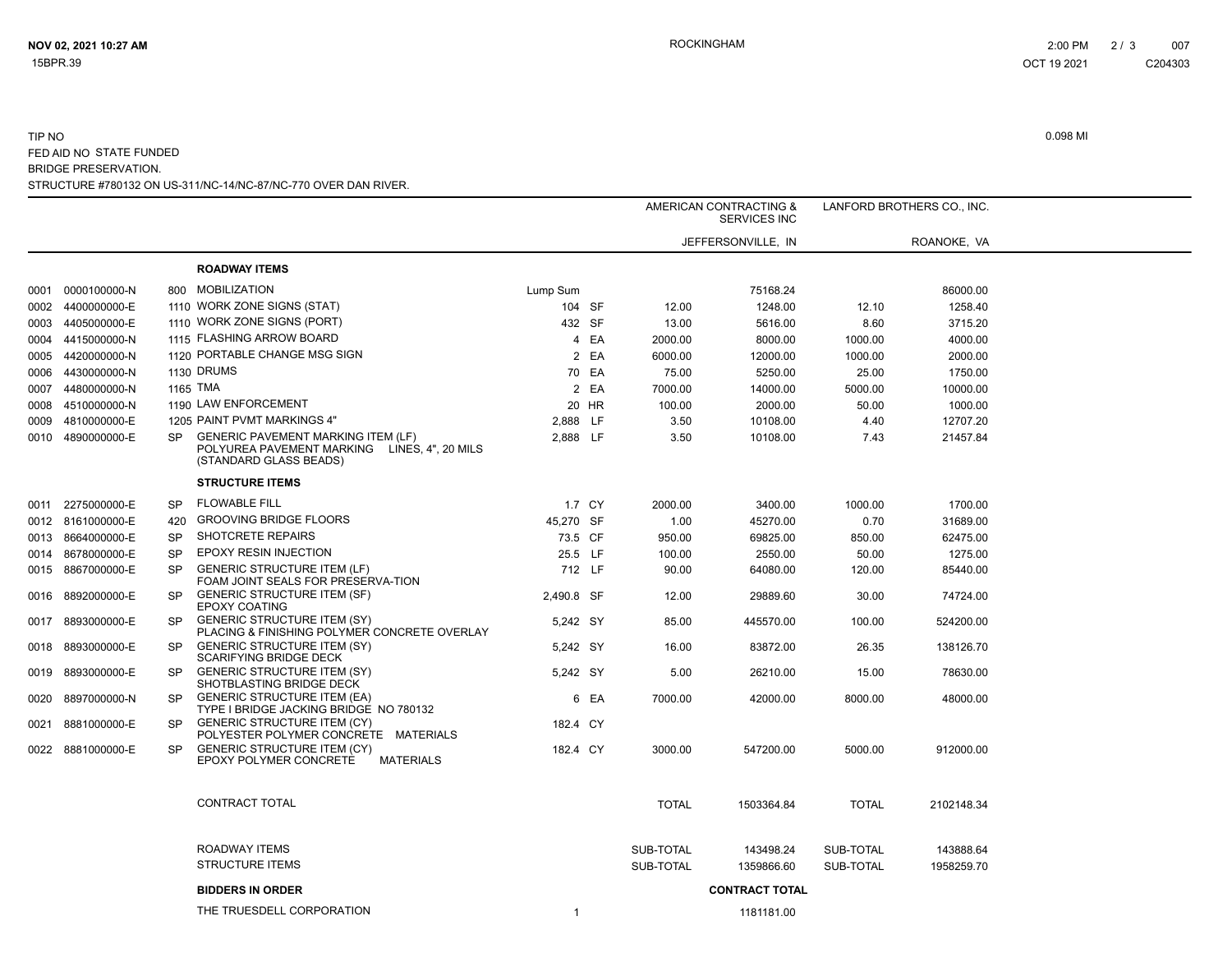STRUCTURE #780132 ON US-311/NC-14/NC-87/NC-770 OVER DAN RIVER. TIP NOоли в основании производит в основании производит в основании производит в основании производительно основании<br>Основания производительно основания производительно основания производительно основания производительно основа FED AID NO STATE FUNDED BRIDGE PRESERVATION.

| TRIANGLE GRADING & PAVING INC              |   | 1469394.00 |
|--------------------------------------------|---|------------|
| AMERICAN CIVIL CONSTRUCTORS WEST COAST LLC |   | 1496400.00 |
| AMERICAN CONTRACTING & SERVICES INC        |   | 1503364.84 |
| LANFORD BROTHERS CO., INC.                 | h | 2102148.34 |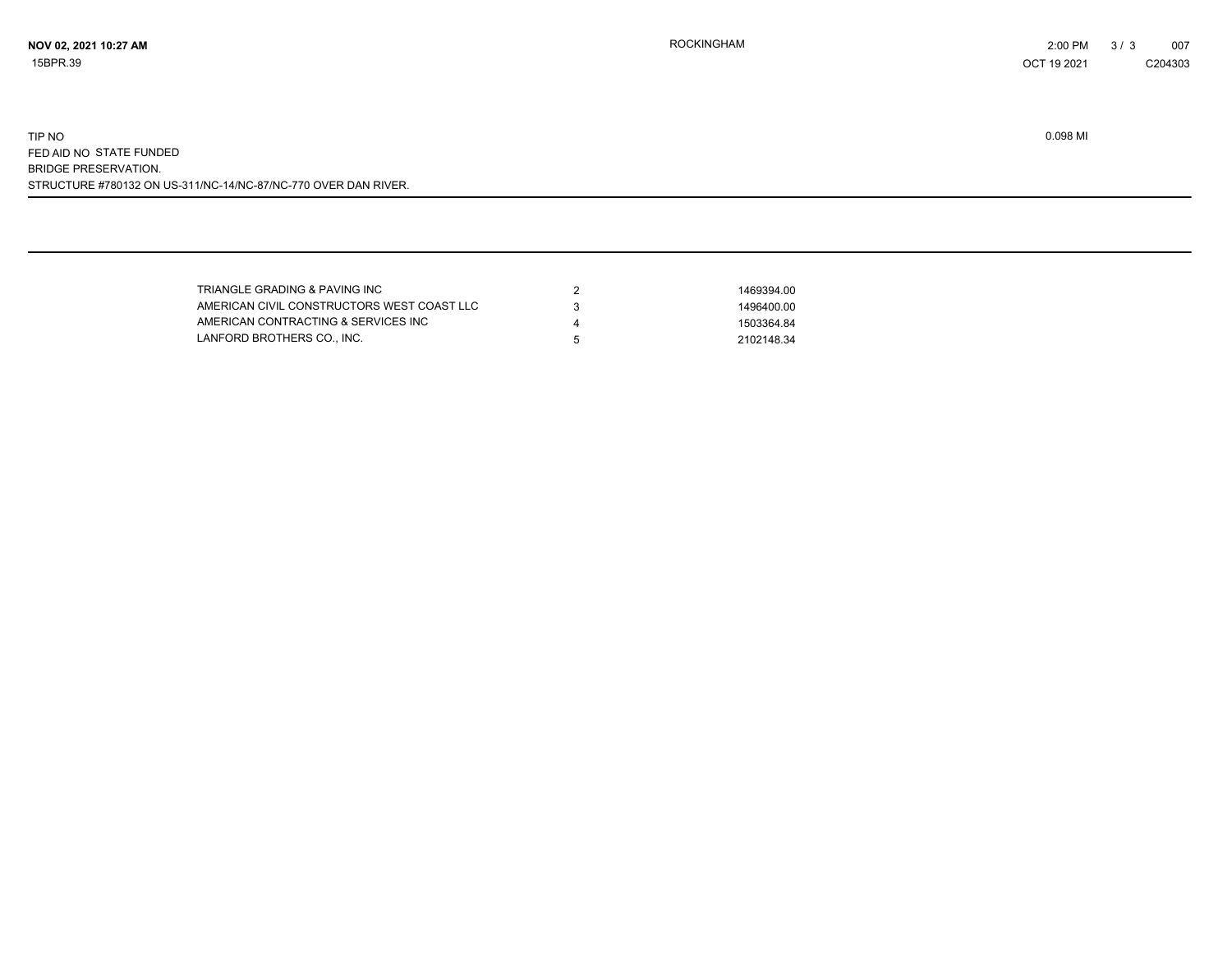#### TIP NO 18.325 MI FED AID NO STATE FUNDED MILLING, RESURFACING AND SHOULDER GRADING.

2 SECTIONS OF US-1, 5 SECTIONS OF NC-5, 1 SECTION OF NC-22, 1 SECTION OF NC-211, AND 1 SECTION OF NC-690.

|      |                   |           |                                                                                           |                |         | FSC II LLC DBA FRED SMITH<br><b>COMPANY</b> |         | S T WOOTEN CORPORATION |         | <b>BARNHILL CONTRACTING CO</b> |
|------|-------------------|-----------|-------------------------------------------------------------------------------------------|----------------|---------|---------------------------------------------|---------|------------------------|---------|--------------------------------|
|      |                   |           |                                                                                           |                |         | RALEIGH, NC                                 |         | WILSON, NC             |         | ROCKY MOUNT, NC                |
|      |                   |           | <b>ROADWAY ITEMS</b>                                                                      |                |         |                                             |         |                        |         |                                |
| 0001 | 0000100000-N      | 800       | <b>MOBILIZATION</b>                                                                       | Lump Sum       |         | 205000.00                                   |         | 213500.00              |         | 233000.00                      |
| 0002 | 1245000000-E      | <b>SP</b> | SHOULDER RECONSTRUCTION                                                                   | 5.28 SMI       | 2000.00 | 10560.00                                    | 2625.00 | 13860.00               | 1985.00 | 10480.80                       |
| 0003 | 1260000000-E      | <b>SP</b> | AGGREGATE SHOULDER BORROW                                                                 | <b>739 TON</b> | 27.00   | 19953.00                                    | 27.00   | 19953.00               | 28.00   | 20692.00                       |
| 0004 | 1297000000-E      | 607       | MILL ASP PVMT *****" DTH<br>$(1-1/2")$                                                    | 281,873 SY     | 1.45    | 408715.85                                   | 1.65    | 465090.45              | 2.25    | 634214.25                      |
| 0005 | 1330000000-E      | 607       | <b>INCIDENTAL MILLING</b>                                                                 | 21,144 SY      | 4.95    | 104662.80                                   | 5.15    | 108891.60              | 8.00    | 169152.00                      |
| 0006 | 1519000000-E      | 610       | ASP CONC SURF CRS S9.5B                                                                   | 15,524 TON     | 50.00   | 776200.00                                   | 59.50   | 923678.00              | 58.50   | 908154.00                      |
| 0007 | 1523000000-E      | 610       | ASP CONC SURF CRS S9.5C                                                                   | 16,727 TON     | 48.00   | 802896.00                                   | 57.50   | 961802.50              | 60.00   | 1003620.00                     |
| 0008 | 1575000000-E      | 620       | ASP FOR PLANT MIX                                                                         | 2,046 TON      | 540.00  | 1104840.00                                  | 400.00  | 818400.00              | 513.00  | 1049598.00                     |
| 0009 | 1704000000-E      | SP        | PATCHING EXIST PAVEMENT                                                                   | <b>140 TON</b> | 300.00  | 42000.00                                    | 170.00  | 23800.00               | 190.00  | 26600.00                       |
| 0010 | 1775500000-E      | 660       | AST, MAT COAT, #*** STONE<br>(78M)                                                        | 54,505 SY      | 0.65    | 35428.25                                    | 1.40    | 76307.00               | 1.35    | 73581.75                       |
| 0011 | 1838000000-E      | 660       | <b>EMULSION FOR AST</b>                                                                   | 19,077 GAL     | 1.90    | 36246.30                                    | 2.20    | 41969.40               | 2.28    | 43495.56                       |
| 0012 | 1838500000-N      | 660       | <b>VACUUM TRUCK</b>                                                                       | 3 WK           | 2400.00 | 7200.00                                     | 1.00    | 3.00                   | 3200.00 | 9600.00                        |
| 0013 | 1840000000-E      | 665       | MILLED RUMBLE STRIPS                                                                      | 33,317 LF      | 0.18    | 5997.06                                     | 0.12    | 3998.04                | 0.07    | 2332.19                        |
| 0014 | 1881000000-E      | <b>SP</b> | <b>GENERIC PAVING ITEM (LF)</b><br>12" MILLED RUMBLE STRIPS (ASPHALT CONCRETE)            | 33,317 LF      | 0.18    | 5997.06                                     | 0.12    | 3998.04                | 0.07    | 2332.19                        |
| 0015 | 2143000000-E      | 818       | <b>BLOTTING SAND</b>                                                                      | 10 TON         | 150.00  | 1500.00                                     | 1.00    | 10.00                  | 150.00  | 1500.00                        |
| 0016 | 2830000000-N      | 858       | ADJ MANHOLES                                                                              | 6 EA           | 450.00  | 2700.00                                     | 450.00  | 2700.00                | 950.00  | 5700.00                        |
| 0017 | 2845000000-N      | 858       | ADJ METER OR VALVE BOXES                                                                  | 7 EA           | 400.00  | 2800.00                                     | 400.00  | 2800.00                | 950.00  | 6650.00                        |
|      | 0018 4413000000-E | SP        | WORK ZONE ADV/GEN WARN SIGN                                                               | 1,884 SF       | 6.85    | 12905.40                                    | 6.40    | 12057.60               | 6.00    | 11304.00                       |
|      | 0019 4457000000-N | <b>SP</b> | TEMP TRAFFIC CONTROL (SP)                                                                 | Lump Sum       |         | 137000.00                                   |         | 141750.00              |         | 45000.00                       |
| 0020 | 4510000000-N      |           | 1190 LAW ENFORCEMENT                                                                      | 140 HR         | 50.00   | 7000.00                                     | 50.00   | 7000.00                | 100.00  | 14000.00                       |
| 0021 | 4685000000-E      |           | 1205 THERMO PVT MKG LINES 4"90                                                            | 346,032 LF     | 0.68    | 235301.76                                   | 0.68    | 235301.76              | 0.68    | 235301.76                      |
| 0022 | 4695000000-E      |           | 1205 THERMO PVT MKG LINES 8"90 MILS                                                       | 2,054 LF       | 2.50    | 5135.00                                     | 2.50    | 5135.00                | 2.50    | 5135.00                        |
| 0023 | 4700000000-E      |           | 1205 12"WIDE THERMO 90 MILS                                                               | 1,624 LF       | 3.50    | 5684.00                                     | 3.50    | 5684.00                | 3.50    | 5684.00                        |
| 0024 | 4720000000-E      |           | 1205 THERMO PVT MKG CHARACTER 90                                                          | 18 EA          | 95.00   | 1710.00                                     | 95.00   | 1710.00                | 95.00   | 1710.00                        |
| 0025 | 4725000000-E      |           | 1205 THERMO PVT SYMBOL 90MILS                                                             | 165 EA         | 145.00  | 23925.00                                    | 145.00  | 23925.00               | 145.00  | 23925.00                       |
| 0026 | 4810000000-E      |           | 1205 PAINT PVMT MARKINGS 4"                                                               | 289,671 LF     | 0.12    | 34760.52                                    | 0.12    | 34760.52               | 0.12    | 34760.52                       |
| 0027 | 4820000000-E      |           | 1205 PAINT PVMT MARKINGS 8"                                                               | 2,054 LF       | 0.45    | 924.30                                      | 0.45    | 924.30                 | 0.45    | 924.30                         |
| 0028 | 4825000000-E      |           | 1205 PAINT PVMT MARKINGS 12"                                                              | 1,306 LF       | 0.60    | 783.60                                      | 0.60    | 783.60                 | 0.60    | 783.60                         |
| 0029 | 4830000000-E      |           | 1205 PAINT PVT MKGS LINES 16"                                                             | 150 LF         | 2.00    | 300.00                                      | 2.00    | 300.00                 | 2.00    | 300.00                         |
| 0030 | 4835000000-E      |           | 1205 PAINT PVT MKG LINES 24"                                                              | 823 LF         | 2.00    | 1646.00                                     | 2.00    | 1646.00                | 2.00    | 1646.00                        |
| 0031 | 4840000000-N      |           | 1205 PAINT PVT MKG CHARACTER                                                              | 6 EA           | 25.00   | 150.00                                      | 25.00   | 150.00                 | 25.00   | 150.00                         |
| 0032 | 4845000000-N      |           | 1205 PAINT PVT MKG SYMBOL                                                                 | 118 EA         | 25.00   | 2950.00                                     | 25.00   | 2950.00                | 25.00   | 2950.00                        |
| 0033 | 4850000000-E      |           | 1205 LINE REMOVAL 4" WIDE                                                                 | 341 LF         | 0.50    | 170.50                                      | 0.50    | 170.50                 | 0.50    | 170.50                         |
|      | 0034 4891000000-E |           | 1205 GENERIC PVMT MARKING ITEM (LF) 1205<br>THERMOPLASTIC PAVEMENT MARKING LINES (16", 90 | 150 LF         | 10.00   | 1500.00                                     | 10.00   | 1500.00                | 10.00   | 1500.00                        |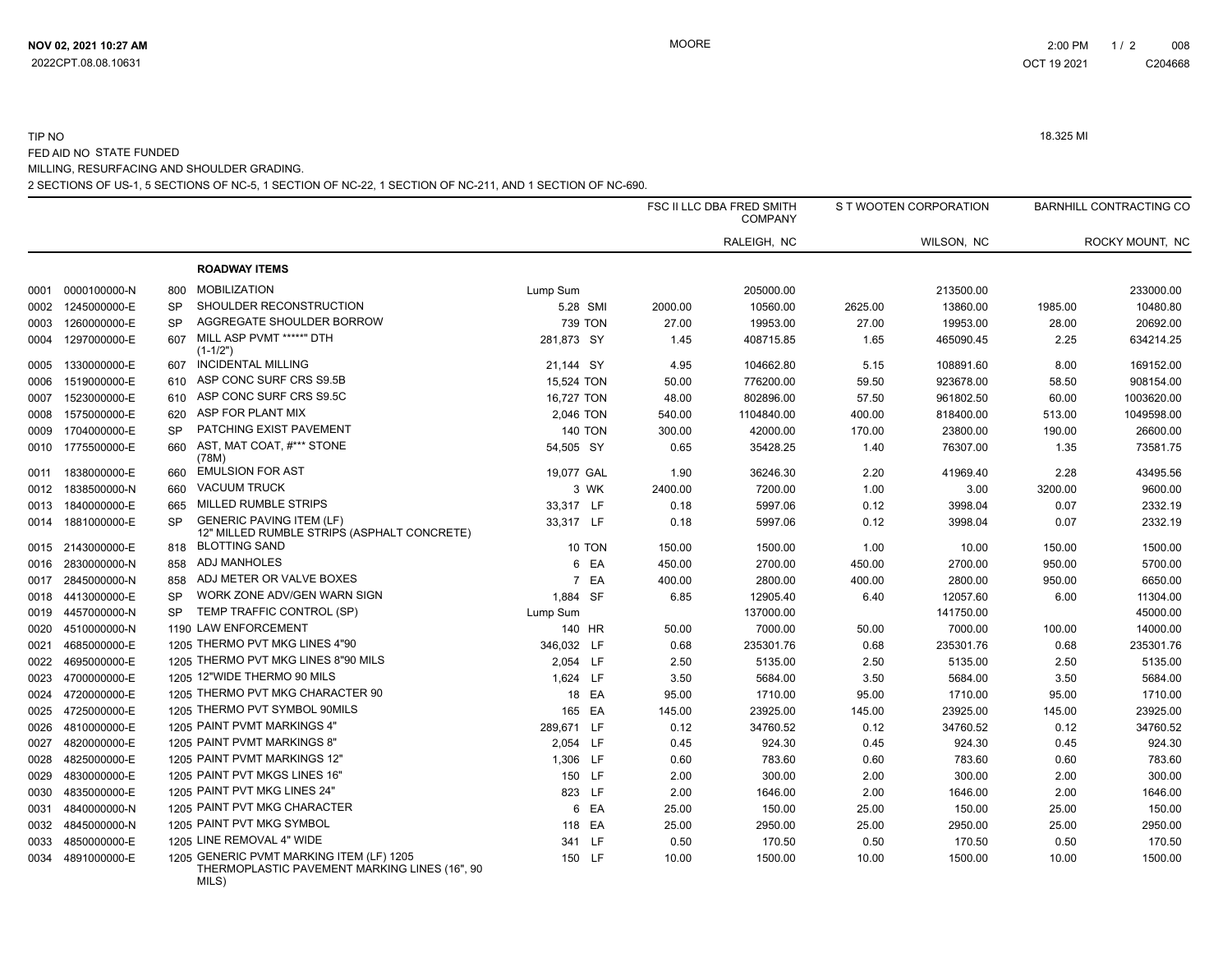2022CPT.08.08.10631

#### TIP NO 18.325 MI FED AID NO STATE FUNDED

MILLING, RESURFACING AND SHOULDER GRADING.

2 SECTIONS OF US-1, 5 SECTIONS OF NC-5, 1 SECTION OF NC-22, 1 SECTION OF NC-211, AND 1 SECTION OF NC-690.

|      |              |           |                                                                                                    |          |              | FSC II LLC DBA FRED SMITH<br><b>COMPANY</b> |              | S T WOOTEN CORPORATION |              | <b>BARNHILL CONTRACTING CO</b> |
|------|--------------|-----------|----------------------------------------------------------------------------------------------------|----------|--------------|---------------------------------------------|--------------|------------------------|--------------|--------------------------------|
|      |              |           |                                                                                                    |          |              | RALEIGH, NC                                 |              | WILSON, NC             |              | ROCKY MOUNT, NC                |
| 0035 | 4891000000-E |           | 1205 GENERIC PVMT MARKING ITEM (LF) 1205<br>THERMOPLASTIC PAVEMENT MARKING LINES (24", 90<br>MILS) | 1,089 LF | 10.00        | 10890.00                                    | 10.00        | 10890.00               | 10.00        | 10890.00                       |
| 0036 | 4895000000-N | <b>SP</b> | <b>GENERIC PAVEMENT MARKING ITEM (EA)</b><br>NON-CAST IRON SNOWPLOWABLE PAVEMENT MARKER            | 1,387 EA | 35.00        | 48545.00                                    | 35.00        | 48545.00               | 35.00        | 48545.00                       |
| 0037 | 5255000000-N |           | 1413 PORTABLE LIGHTING                                                                             | Lump Sum |              | 40000.00                                    |              | 24150.00               |              | 15000.00                       |
| 0038 | 7444000000-E |           | 1725 INDUCTIVE LOOP SAWCUT                                                                         | 3,900 LF | 6.90         | 26910.00                                    | 6.90         | 26910.00               | 7.25         | 28275.00                       |
| 0039 | 7456000000-E |           | 1726 LEAD-IN CABLE(********)<br>$(14-2)$                                                           | 3,900 LF | 2.00         | 7800.00                                     | 2.00         | 7800.00                | 1.50         | 5850.00                        |
|      |              |           | CONTRACT TOTAL                                                                                     |          | <b>TOTAL</b> | 4178687.40                                  | <b>TOTAL</b> | 4274804.31             | <b>TOTAL</b> | 4694507.42                     |
|      |              |           | ROADWAY ITEMS                                                                                      |          | SUB-TOTAL    | 4178687.40                                  | SUB-TOTAL    | 4274804.31             | SUB-TOTAL    | 4694507.42                     |
|      |              |           | <b>BIDDERS IN ORDER</b>                                                                            |          |              | <b>CONTRACT TOTAL</b>                       |              |                        |              |                                |
|      |              |           | FSC II LLC DBA FRED SMITH COMPANY                                                                  |          |              | 4178687.40                                  |              |                        |              |                                |
|      |              |           | S T WOOTEN CORPORATION                                                                             |          |              | 4274804.31                                  |              |                        |              |                                |
|      |              |           | <b>BARNHILL CONTRACTING CO</b>                                                                     |          |              | 4694507.42                                  |              |                        |              |                                |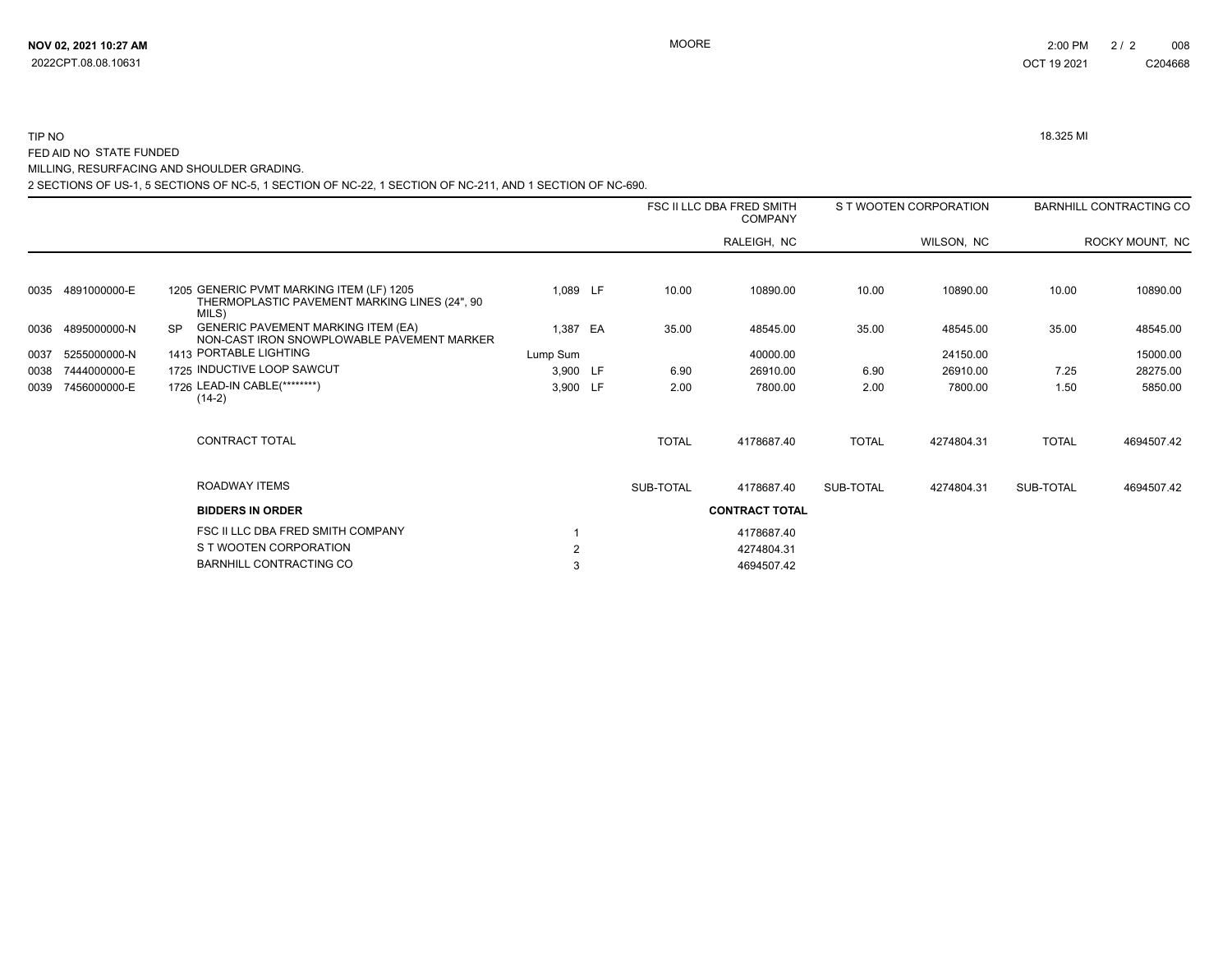|      |                   |           |                                                            |             |         | APAC ATLANTIC INC THOMPSON<br><b>ARTHUR DIVISION</b> |         | <b>BLYTHE CONSTRUCTION INC</b> |         | FSC II LLC DBA FRED SMITH<br><b>COMPANY</b> |
|------|-------------------|-----------|------------------------------------------------------------|-------------|---------|------------------------------------------------------|---------|--------------------------------|---------|---------------------------------------------|
|      |                   |           |                                                            |             |         | GREENSBORO, NC                                       |         | CHARLOTTE, NC                  |         | RALEIGH, NC                                 |
|      |                   |           | <b>ROADWAY ITEMS</b>                                       |             |         |                                                      |         |                                |         |                                             |
| 0001 | 0000100000-N      | 800       | <b>MOBILIZATION</b>                                        | Lump Sum    |         | 101000.00                                            |         | 155000.00                      |         | 205000.00                                   |
| 0002 | 1245000000-E      | <b>SP</b> | SHOULDER RECONSTRUCTION                                    | 38.68 SMI   | 3200.00 | 123776.00                                            | 3400.00 | 131512.00                      | 2100.00 | 81228.00                                    |
| 0003 | 1260000000-E      | <b>SP</b> | AGGREGATE SHOULDER BORROW                                  | 5,438.4 TON | 19.00   | 103329.60                                            | 28.00   | 152275.20                      | 30.00   | 163152.00                                   |
| 0004 | 1297000000-E      | 607       | MILL ASP PVMT *****" DTH<br>$(1 - 1/2")$                   | 1.901 SY    | 2.81    | 5341.81                                              | 7.55    | 14352.55                       | 6.95    | 13211.95                                    |
| 0005 | 1308000000-E      | 607       | MILLN ASPHALT PVMT ***** - *****<br>$(0" TO 1-1/2")$       | 5,986 SY    | 3.10    | 18556.60                                             | 7.55    | 45194.30                       | 3.75    | 22447.50                                    |
| 0006 | 1330000000-E      | 607       | <b>INCIDENTAL MILLING</b>                                  | 8,681 SY    | 6.10    | 52954.10                                             | 9.00    | 78129.00                       | 8.00    | 69448.00                                    |
| 0007 | 1491000000-E      | 610       | ASP CONC BASE CRS B25.0C                                   | 397 TON     | 55.00   | 21835.00                                             | 56.50   | 22430.50                       | 105.00  | 41685.00                                    |
| 0008 | 1519000000-E      | 610       | ASP CONC SURF CRS S9.5B                                    | 21,631 TON  | 50.00   | 1081550.00                                           | 52.00   | 1124812.00                     | 46.00   | 995026.00                                   |
| 0009 | 1523000000-E      | 610       | ASP CONC SURF CRS S9.5C                                    | 8,537 TON   | 52.00   | 443924.00                                            | 46.00   | 392702.00                      | 56.00   | 478072.00                                   |
| 0010 | 1575000000-E      | 620       | ASP FOR PLANT MIX                                          | 1,980 TON   | 535.00  | 1059300.00                                           | 550.00  | 1089000.00                     | 525.00  | 1039500.00                                  |
| 0011 | 1704000000-E      | <b>SP</b> | PATCHING EXIST PAVEMENT                                    | 1,777 TON   | 141.00  | 250557.00                                            | 125.00  | 222125.00                      | 140.00  | 248780.00                                   |
|      | 0012 1775500000-E | 660       | AST, MAT COAT, #*** STONE<br>(67)                          | 3,485 SY    | 1.72    | 5994.20                                              | 2.20    | 7667.00                        | 1.70    | 5924.50                                     |
| 0013 | 1838000000-E      | 660       | <b>EMULSION FOR AST</b>                                    | 1,394 GAL   | 2.10    | 2927.40                                              | 2.00    | 2788.00                        | 1.80    | 2509.20                                     |
| 0014 | 1838500000-N      | 660       | <b>VACUUM TRUCK</b>                                        | 1 WK        | 950.00  | 950.00                                               | 5000.00 | 5000.00                        | 2400.00 | 2400.00                                     |
|      | 0015 2143000000-E | 818       | <b>BLOTTING SAND</b>                                       | 10 TON      | 75.00   | 750.00                                               | 250.00  | 2500.00                        | 150.00  | 1500.00                                     |
| 0016 | 2549000000-E      | 846       | 2'-6" CONC CURB & GUTTER                                   | 50 LF       | 75.00   | 3750.00                                              | 75.00   | 3750.00                        | 75.00   | 3750.00                                     |
| 0017 | 2591000000-E      | 848       | 4" CONCRETE SIDEWALK                                       | 55 SY       | 100.00  | 5500.00                                              | 100.00  | 5500.00                        | 100.00  | 5500.00                                     |
| 0018 | 2600000000-N      | 848       | <b>RETROFIT EXT CURB RAMPS</b>                             | 6 EA        | 1500.00 | 9000.00                                              | 1500.00 | 9000.00                        | 1500.00 | 9000.00                                     |
| 0019 | 2613000000-N      | 848       | <b>REM &amp; REP CURB RAMPS</b>                            | 59 EA       | 4350.00 | 256650.00                                            | 4350.00 | 256650.00                      | 4350.00 | 256650.00                                   |
| 0020 | 2759000000-N      | <b>SP</b> | <b>GENERIC PAVING ITEM (EA)</b><br><b>REMOVE CURB RAMP</b> | 3 EA        | 2950.00 | 8850.00                                              | 2950.00 | 8850.00                        | 2950.00 | 8850.00                                     |
| 0021 | 2830000000-N      | 858       | ADJ MANHOLES                                               | 51 EA       | 1200.00 | 61200.00                                             | 1200.00 | 61200.00                       | 1200.00 | 61200.00                                    |
| 0022 | 2845000000-N      | 858       | ADJ METER OR VALVE BOXES                                   | 13 EA       | 1200.00 | 15600.00                                             | 1200.00 | 15600.00                       | 1200.00 | 15600.00                                    |
| 0023 | 4413000000-E      | <b>SP</b> | WORK ZONE ADV/GEN WARN SIGN                                | 2,325 SF    | 6.70    | 15577.50                                             | 6.70    | 15577.50                       | 6.60    | 15345.00                                    |
| 0024 | 4457000000-N      | <b>SP</b> | TEMP TRAFFIC CONTROL (SP)                                  | Lump Sum    |         | 77000.00                                             |         | 225000.00                      |         | 331000.00                                   |
| 0025 | 4510000000-N      |           | 1190 LAW ENFORCEMENT                                       | 280 HR      | 45.00   | 12600.00                                             | 50.00   | 14000.00                       | 50.00   | 14000.00                                    |
| 0026 | 4685000000-E      |           | 1205 THERMO PVT MKG LINES 4"90                             | 34,249 LF   | 0.44    | 15069.56                                             | 1.25    | 42811.25                       | 1.25    | 42811.25                                    |
| 0027 | 4695000000-E      |           | 1205 THERMO PVT MKG LINES 8"90 MILS                        | 580 LF      | 3.60    | 2088.00                                              | 2.50    | 1450.00                        | 2.50    | 1450.00                                     |
| 0028 | 4720000000-E      |           | 1205 THERMO PVT MKG CHARACTER 90                           | 38 EA       | 75.00   | 2850.00                                              | 125.00  | 4750.00                        | 125.00  | 4750.00                                     |
| 0029 | 4725000000-E      |           | 1205 THERMO PVT SYMBOL 90MILS                              | 110 EA      | 85.00   | 9350.00                                              | 125.00  | 13750.00                       | 125.00  | 13750.00                                    |
| 0030 | 4810000000-E      |           | 1205 PAINT PVMT MARKINGS 4"                                | 2,790 LF    | 0.60    | 1674.00                                              | 1.00    | 2790.00                        | 1.00    | 2790.00                                     |
| 0031 | 4820000000-E      |           | 1205 PAINT PVMT MARKINGS 8"                                | 102 LF      | 2.50    | 255.00                                               | 1.50    | 153.00                         | 1.50    | 153.00                                      |
| 0032 | 4845000000-N      |           | 1205 PAINT PVT MKG SYMBOL                                  | 8 EA        | 55.00   | 440.00                                               | 50.00   | 400.00                         | 50.00   | 400.00                                      |
| 0033 | 4850000000-E      |           | 1205 LINE REMOVAL 4" WIDE                                  | 1,395 LF    | 2.50    | 3487.50                                              | 2.00    | 2790.00                        | 2.00    | 2790.00                                     |
| 0034 | 4860000000-E      |           | 1205 LINE REMOVAL 8" WIDE                                  | 51 LF       | 5.25    | 267.75                                               | 2.00    | 102.00                         | 2.00    | 102.00                                      |
|      | 0035 4875000000-N |           | 1205 REMOVAL OF SYMBL & CHARAC                             | 4 EA        | 125.00  | 500.00                                               | 35.00   | 140.00                         | 35.00   | 140.00                                      |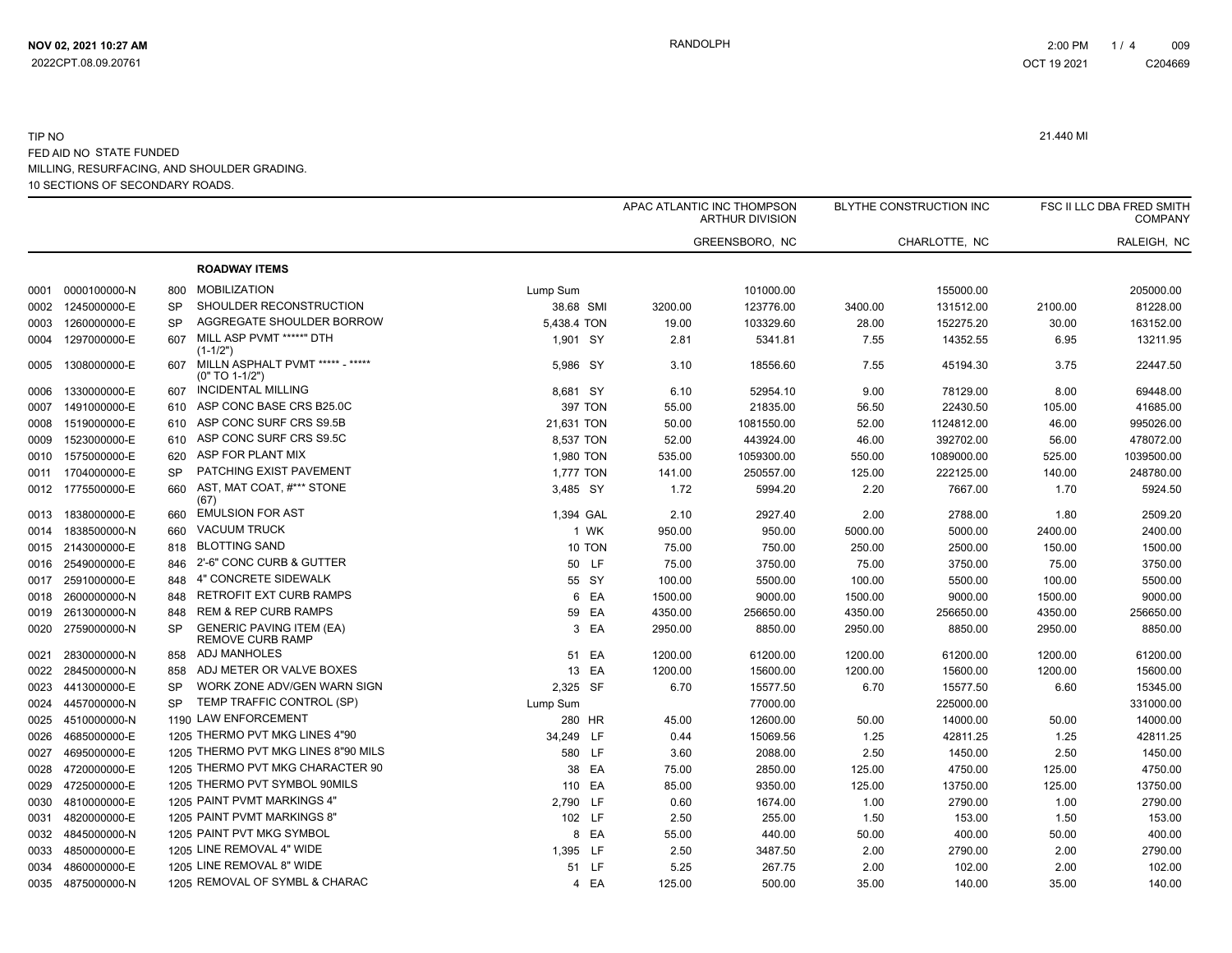|      |              |                                                                                                      |          |      | APAC ATLANTIC INC THOMPSON | ARTHUR DIVISION |              | BLYTHE CONSTRUCTION INC |              | FSC II LLC DBA FRED SMITH<br><b>COMPANY</b> |
|------|--------------|------------------------------------------------------------------------------------------------------|----------|------|----------------------------|-----------------|--------------|-------------------------|--------------|---------------------------------------------|
|      |              |                                                                                                      |          |      |                            | GREENSBORO, NC  |              | CHARLOTTE, NC           |              | RALEIGH, NC                                 |
|      |              |                                                                                                      |          |      |                            |                 |              |                         |              |                                             |
| 0036 | 4891000000-E | 1205 GENERIC PVMT MARKING ITEM (LF) 1205<br>THERMOPLASTIC PAVEMENT MARKING LINES (24", 90<br>MILS)   | 623 LF   |      | 12.00                      | 7476.00         | 10.00        | 6230.00                 | 10.00        | 6230.00                                     |
| 0037 | 4895000000-N | <b>GENERIC PAVEMENT MARKING ITEM (EA)</b><br><b>SP</b><br>IN LANE ROUTE SHIELDS                      |          | 6 EA | 2000.00                    | 12000.00        | 2250.00      | 13500.00                | 2250.00      | 13500.00                                    |
| 0038 | 4895000000-N | <b>GENERIC PAVEMENT MARKING ITEM (EA)</b><br><b>SP</b><br>NON-CAST IRON SNOWPLOWABLE PAVEMENT MARKER | 470 EA   |      | 36.00                      | 16920.00        | 40.00        | 18800.00                | 40.00        | 18800.00                                    |
| 0039 | 5255000000-N | 1413 PORTABLE LIGHTING                                                                               | Lump Sum |      |                            | 4400.00         |              | 15000.00                |              | 15000.00                                    |
| 0040 | 7444000000-E | 1725 INDUCTIVE LOOP SAWCUT                                                                           | 240 LF   |      | 7.00                       | 1680.00         | 7.00         | 1680.00                 | 8.99         | 2157.60                                     |
| 0041 | 7456000000-E | 1726 LEAD-IN CABLE(********)<br>$(14-2)$                                                             | 240 LF   |      | 2.00                       | 480.00          | 2.00         | 480.00                  | 1.70         | 408.00                                      |
|      |              | CONTRACT TOTAL                                                                                       |          |      | <b>TOTAL</b>               | 3817411.02      | <b>TOTAL</b> | 4185441.30              | <b>TOTAL</b> | 4216011.00                                  |
|      |              | ROADWAY ITEMS                                                                                        |          |      | SUB-TOTAL                  | 3817411.02      | SUB-TOTAL    | 4185441.30              | SUB-TOTAL    | 4216011.00                                  |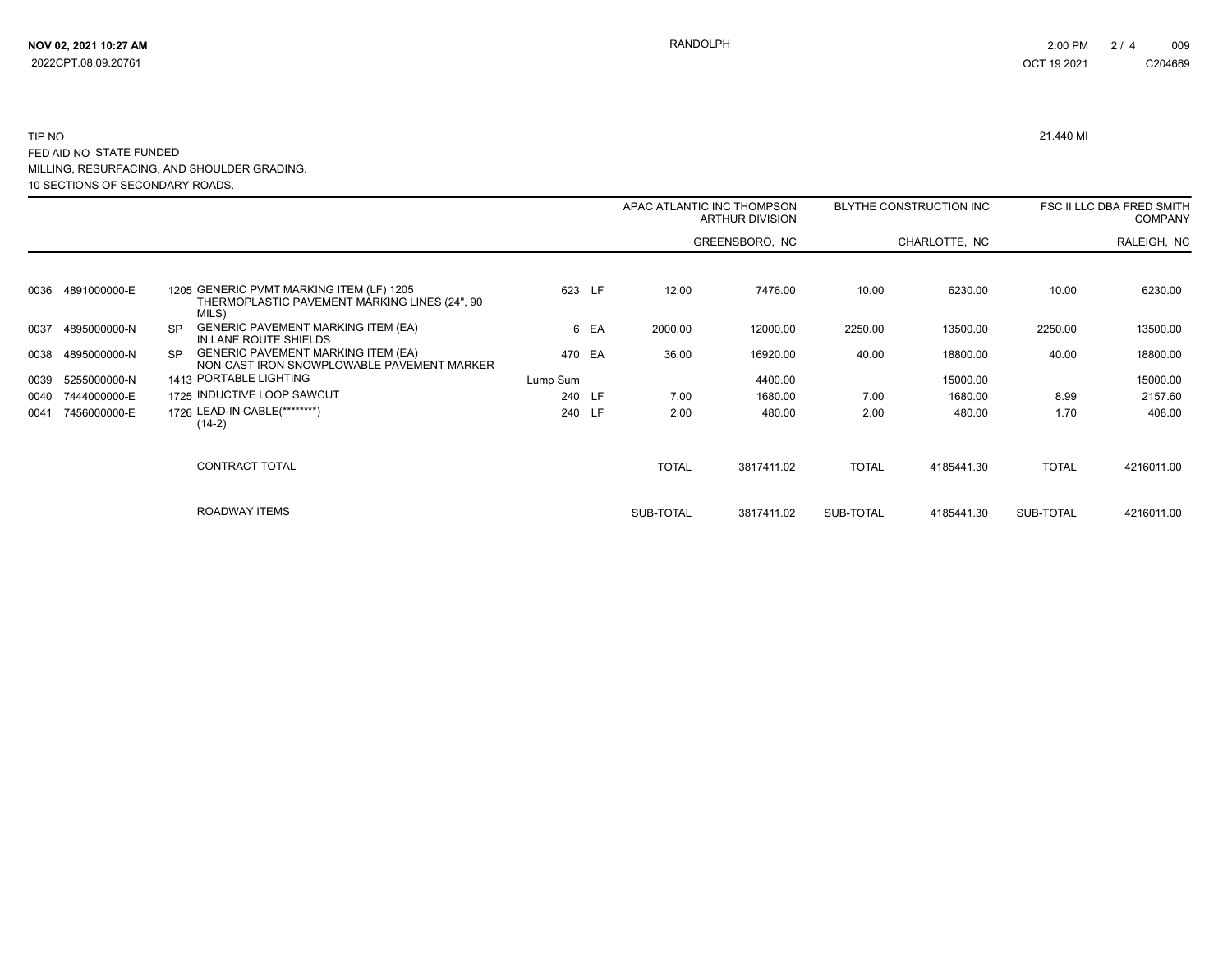|      |                   |     |                                                            |             |         |         | SHARPE BROTHERS A DIVISION<br>OF VECELLIO & GROGAN INC |
|------|-------------------|-----|------------------------------------------------------------|-------------|---------|---------|--------------------------------------------------------|
|      |                   |     |                                                            |             |         |         | GREENSBORO, NC                                         |
|      |                   |     | <b>ROADWAY ITEMS</b>                                       |             |         |         |                                                        |
| 0001 | 0000100000-N      | 800 | <b>MOBILIZATION</b>                                        | Lump Sum    |         |         | 104187.90                                              |
| 0002 | 1245000000-E      | SP  | SHOULDER RECONSTRUCTION                                    | 38.68 SMI   |         | 2095.93 | 81070.57                                               |
| 0003 | 1260000000-E      | SP  | AGGREGATE SHOULDER BORROW                                  | 5,438.4 TON |         | 31.52   | 171418.37                                              |
| 0004 | 1297000000-E      | 607 | MILL ASP PVMT *****" DTH                                   | 1,901 SY    |         | 2.75    | 5227.75                                                |
|      |                   |     | $(1-1/2")$                                                 |             |         |         |                                                        |
| 0005 | 1308000000-E      |     | 607 MILLN ASPHALT PVMT ***** - *****<br>$(0" TO 1-1/2")$   | 5,986 SY    |         | 3.49    | 20891.14                                               |
| 0006 | 1330000000-E      | 607 | INCIDENTAL MILLING                                         | 8,681 SY    |         | 6.53    | 56686.93                                               |
| 0007 | 1491000000-E      | 610 | ASP CONC BASE CRS B25.0C                                   |             | 397 TON | 95.80   | 38032.60                                               |
| 0008 | 1519000000-E      | 610 | ASP CONC SURF CRS S9.5B                                    | 21,631 TON  |         | 51.98   | 1124379.38                                             |
| 0009 | 1523000000-E      | 610 | ASP CONC SURF CRS S9.5C                                    | 8,537 TON   |         | 51.03   | 435643.11                                              |
| 0010 | 1575000000-E      | 620 | ASP FOR PLANT MIX                                          | 1,980 TON   |         | 573.67  | 1135866.60                                             |
|      | 0011 1704000000-E | SP  | PATCHING EXIST PAVEMENT                                    | 1,777 TON   |         | 152.10  | 270281.70                                              |
|      | 0012 1775500000-E | 660 | AST. MAT COAT. #*** STONE<br>(67)                          | 3,485 SY    |         | 2.31    | 8050.35                                                |
| 0013 | 1838000000-E      | 660 | <b>EMULSION FOR AST</b>                                    | 1,394 GAL   |         | 1.97    | 2746.18                                                |
| 0014 | 1838500000-N      | 660 | <b>VACUUM TRUCK</b>                                        |             | 1 WK    | 4066.00 | 4066.00                                                |
|      | 0015 2143000000-E | 818 | <b>BLOTTING SAND</b>                                       |             | 10 TON  | 38.06   | 380.60                                                 |
|      | 0016 2549000000-E | 846 | 2'-6" CONC CURB & GUTTER                                   |             | 50 LF   | 155.15  | 7757.50                                                |
| 0017 | 2591000000-E      | 848 | 4" CONCRETE SIDEWALK                                       |             | 55 SY   | 176.55  | 9710.25                                                |
| 0018 | 2600000000-N      | 848 | RETROFIT EXT CURB RAMPS                                    |             | 6 EA    | 2354.00 | 14124.00                                               |
| 0019 | 2613000000-N      | 848 | <b>REM &amp; REP CURB RAMPS</b>                            |             | 59 EA   | 6313.00 | 372467.00                                              |
| 0020 | 2759000000-N      | SP  | <b>GENERIC PAVING ITEM (EA)</b><br><b>REMOVE CURB RAMP</b> |             | 3 EA    | 2675.00 | 8025.00                                                |
| 0021 | 2830000000-N      |     | 858 ADJ MANHOLES                                           |             | 51 EA   | 2354.00 | 120054.00                                              |
| 0022 | 2845000000-N      | 858 | ADJ METER OR VALVE BOXES                                   |             | 13 EA   | 2247.00 | 29211.00                                               |
| 0023 | 4413000000-E      | SP  | WORK ZONE ADV/GEN WARN SIGN                                | 2,325 SF    |         | 6.63    | 15414.75                                               |
| 0024 | 4457000000-N      | SP  | TEMP TRAFFIC CONTROL (SP)                                  | Lump Sum    |         |         | 145814.29                                              |
| 0025 | 4510000000-N      |     | 1190 LAW ENFORCEMENT                                       | 280 HR      |         | 82.20   | 23016.00                                               |
| 0026 | 4685000000-E      |     | 1205 THERMO PVT MKG LINES 4"90                             | 34,249 LF   |         | 0.47    | 16097.03                                               |
| 0027 | 4695000000-E      |     | 1205 THERMO PVT MKG LINES 8"90 MILS                        |             | 580 LF  | 3.85    | 2233.00                                                |
| 0028 | 4720000000-E      |     | 1205 THERMO PVT MKG CHARACTER 90                           |             | 38 EA   | 80.25   | 3049.50                                                |
| 0029 | 4725000000-E      |     | 1205 THERMO PVT SYMBOL 90MILS                              |             | 110 EA  | 90.95   | 10004.50                                               |
| 0030 | 4810000000-E      |     | 1205 PAINT PVMT MARKINGS 4"                                | 2,790 LF    |         | 0.64    | 1785.60                                                |
|      | 4820000000-E      |     | 1205 PAINT PVMT MARKINGS 8"                                |             |         |         |                                                        |
| 0031 |                   |     | 1205 PAINT PVT MKG SYMBOL                                  |             | 102 LF  | 2.68    | 273.36                                                 |
| 0032 | 4845000000-N      |     |                                                            |             | 8 EA    | 58.85   | 470.80                                                 |
| 0033 | 4850000000-E      |     | 1205 LINE REMOVAL 4" WIDE                                  | 1,395 LF    |         | 2.68    | 3738.60                                                |
| 0034 | 4860000000-E      |     | 1205 LINE REMOVAL 8" WIDE                                  |             | 51 LF   | 5.62    | 286.62                                                 |
|      | 0035 4875000000-N |     | 1205 REMOVAL OF SYMBL & CHARAC                             |             | 4 EA    | 133.75  | 535.00                                                 |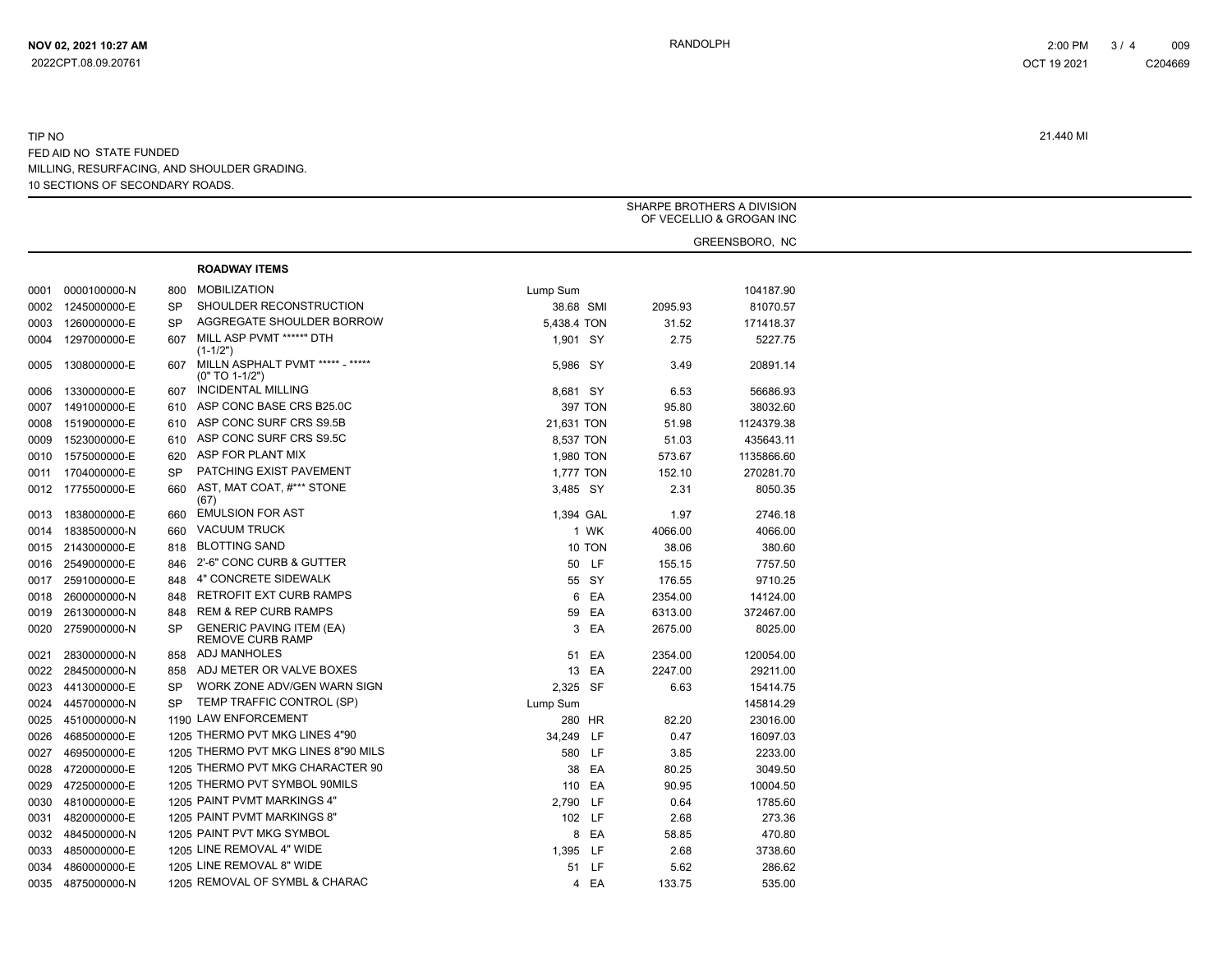|      |                   |           |                                                                                                    |                |      |              | SHARPE BROTHERS A DIVISION<br>OF VECELLIO & GROGAN INC |
|------|-------------------|-----------|----------------------------------------------------------------------------------------------------|----------------|------|--------------|--------------------------------------------------------|
|      |                   |           |                                                                                                    |                |      |              | GREENSBORO, NC                                         |
|      |                   |           |                                                                                                    |                |      |              |                                                        |
|      | 0036 4891000000-E |           | 1205 GENERIC PVMT MARKING ITEM (LF) 1205<br>THERMOPLASTIC PAVEMENT MARKING LINES (24", 90<br>MILS) | 623 LF         |      | 12.84        | 7999.32                                                |
| 0037 | 4895000000-N      | <b>SP</b> | <b>GENERIC PAVEMENT MARKING ITEM (EA)</b><br>IN LANE ROUTE SHIELDS                                 |                | 6 EA | 2140.00      | 12840.00                                               |
| 0038 | 4895000000-N      | SP.       | <b>GENERIC PAVEMENT MARKING ITEM (EA)</b><br>NON-CAST IRON SNOWPLOWABLE PAVEMENT MARKER            | 470 EA         |      | 38.52        | 18104.40                                               |
| 0039 | 5255000000-N      |           | 1413 PORTABLE LIGHTING                                                                             | Lump Sum       |      |              | 11000.00                                               |
|      | 0040 7444000000-E |           | 1725 INDUCTIVE LOOP SAWCUT                                                                         | 240 LF         |      | 7.49         | 1797.60                                                |
| 0041 | 7456000000-E      |           | 1726 LEAD-IN CABLE(********)<br>$(14-2)$                                                           | 240 LF         |      | 2.14         | 513.60                                                 |
|      |                   |           | CONTRACT TOTAL                                                                                     |                |      | <b>TOTAL</b> | 4295251.90                                             |
|      |                   |           | <b>ROADWAY ITEMS</b>                                                                               |                |      | SUB-TOTAL    | 4295251.90                                             |
|      |                   |           | <b>BIDDERS IN ORDER</b>                                                                            |                |      |              | <b>CONTRACT TOTAL</b>                                  |
|      |                   |           | APAC ATLANTIC INC THOMPSON ARTHUR DIVISION                                                         |                |      |              | 3817411.02                                             |
|      |                   |           | BLYTHE CONSTRUCTION INC                                                                            | $\overline{2}$ |      |              | 4185441.30                                             |
|      |                   |           | FSC II LLC DBA FRED SMITH COMPANY                                                                  | 3              |      |              | 4216011.00                                             |
|      |                   |           | SHARPE BROTHERS A DIVISION OF VECELLIO &<br><b>GROGAN INC</b>                                      |                |      |              | 4295251.90                                             |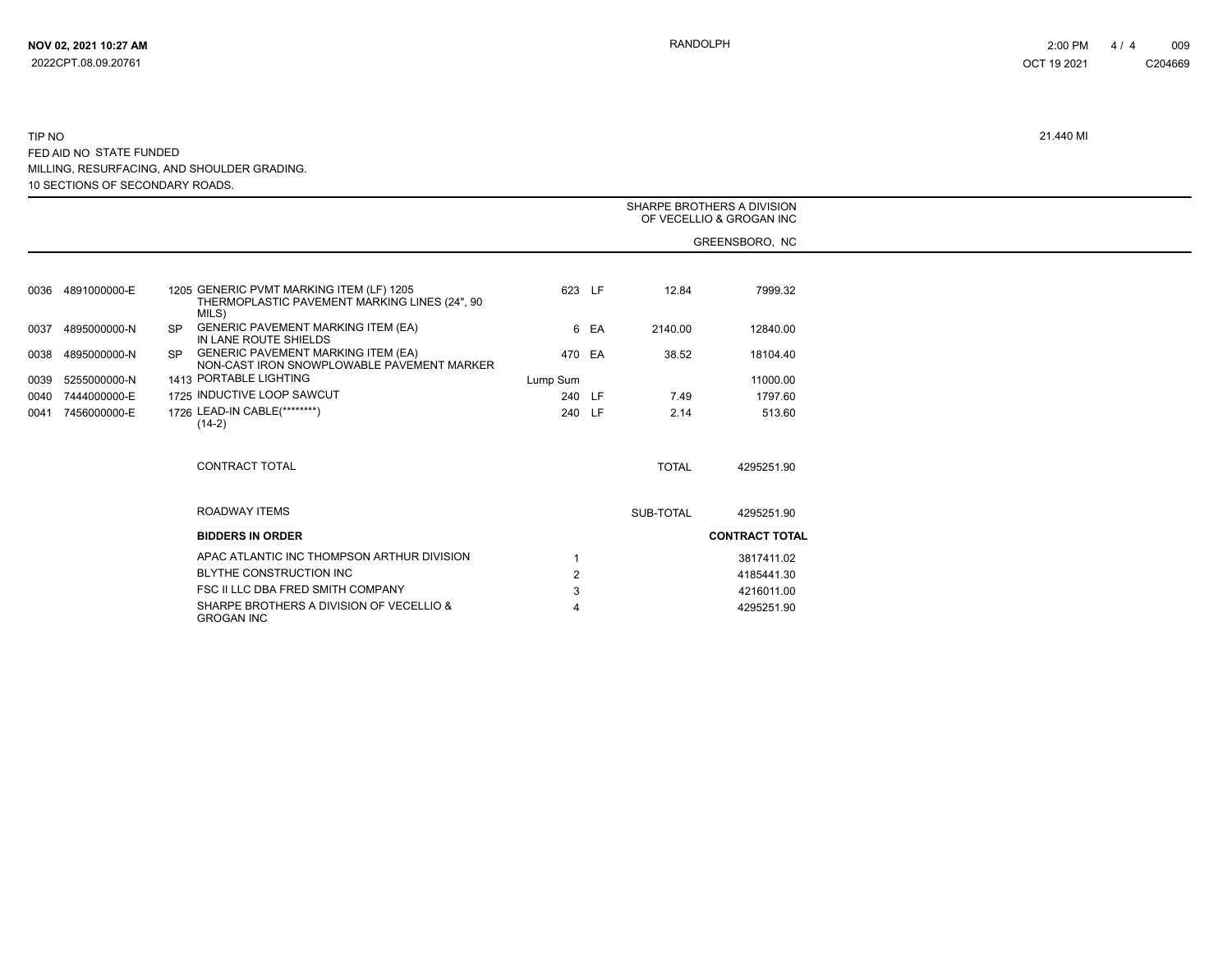|      |                   |           |                                                                                          |                |        | SMITH-ROWE, LLC |          | ZACHRY CONSTRUCTION<br>CORPORATION |          | <b>CROWDER CONSTRUCTION</b><br><b>COMPANY</b> |
|------|-------------------|-----------|------------------------------------------------------------------------------------------|----------------|--------|-----------------|----------|------------------------------------|----------|-----------------------------------------------|
|      |                   |           |                                                                                          |                |        | MOUNT AIRY, NC  |          | SAN ANTONIO, TX                    |          | CHARLOTTE, NC                                 |
|      |                   |           | <b>ROADWAY ITEMS</b>                                                                     |                |        |                 |          |                                    |          |                                               |
| 0001 | 0000100000-N      | 800       | <b>MOBILIZATION</b>                                                                      | Lump Sum       |        | 688850.00       |          | 700000.00                          |          | 784378.08                                     |
| 0002 | 0000400000-N      | 801       | <b>CONSTRUCTION SURVEYING</b>                                                            | Lump Sum       |        | 100000.00       |          | 650000.00                          |          | 50000.00                                      |
| 0003 | 0000915000-N      | <b>SP</b> | <b>GENERIC MISCELLANEOUS ITEM (EA)</b><br>DRILLED ORIFICE PLATE AND<br><b>TRASH RACK</b> | 1 EA           | 555.00 | 555.00          | 3311.68  | 3311.68                            | 7042.67  | 7042.67                                       |
| 0004 | 0000915000-N      | <b>SP</b> | <b>GENERIC MISCELLANEOUS ITEM (EA)</b><br>POLYMER CONCRETE CLEANOUT BOXES                | 1 EA           | 975.00 | 975.00          | 2080.12  | 2080.12                            | 17702.49 | 17702.49                                      |
| 0005 | 0000920000-E      | <b>SP</b> | <b>GENERIC MISCELLANEOUS ITEM (CY)</b><br><b>BIOSWALE FILTRATION MEDIA</b>               | 90 CY          | 100.00 | 9000.00         | 33.37    | 3003.30                            | 85.97    | 7737.30                                       |
| 0006 | 0000930000-E      | <b>SP</b> | <b>GENERIC MISCELLANEOUS ITEM (LF)</b><br>BIOSWALE UNDERDRAIN PIPE                       | 300 LF         | 25.00  | 7500.00         | 84.35    | 25305.00                           | 16.91    | 5073.00                                       |
| 0007 | 0000960000-E      | <b>SP</b> | <b>GENERIC MISCELLANEOUS ITEM (SY)</b><br>POLYPROPYLENE NONWOVEN GEO- TEXTILE FABRIC     | 250 SY         | 4.00   | 1000.00         | 3.70     | 925.00                             | 15.48    | 3870.00                                       |
| 0008 | 0000995000-E      | <b>SP</b> | <b>GENERIC MISCELLANEOUS ITEM (TON)</b><br>NO 57 STONE, WASHED                           | <b>50 TON</b>  | 37.00  | 1850.00         | 28.00    | 1400.00                            | 108.02   | 5401.00                                       |
| 0009 | 0028000000-N      | <b>SP</b> | TYPE I STANDARD APPR ***********<br>(45+22.65 -EBL-)                                     | Lump Sum       |        | 25000.00        |          | 25000.00                           |          | 100380.10                                     |
| 0010 | 0043000000-N      | 226       | <b>GRADING</b>                                                                           | Lump Sum       |        | 293888.00       |          | 200000.00                          |          | 225631.62                                     |
| 0011 | 0050000000-E      | 226       | SUPP CLEARING & GRUBBING                                                                 | 1 ACR          | 1.00   | 1.00            | 10000.00 | 10000.00                           | 50000.00 | 50000.00                                      |
| 0012 | 0057000000-E      | 226       | UNDERCUT EXCAVATION                                                                      | 500 CY         | 13.00  | 6500.00         | 10.00    | 5000.00                            | 25.89    | 12945.00                                      |
| 0013 | 0195000000-E      | 265       | SELECT GRANULAR MATERIAL                                                                 | 400 CY         | 1.00   | 400.00          | 65.00    | 26000.00                           | 55.00    | 22000.00                                      |
| 0014 | 0196000000-E      | 270       | <b>GEOTEXTILE SOIL STABILIZATION</b>                                                     | 1,100 SY       | 2.00   | 2200.00         | 2.00     | 2200.00                            | 1.40     | 1540.00                                       |
| 0015 | 0318000000-E      | 300       | FND CONDIT MATL MINOR STRS                                                               | 40 TON         | 1.00   | 40.00           | 120.00   | 4800.00                            | 115.00   | 4600.00                                       |
| 0016 | 0320000000-E      | 300       | FND CONDIT GEOTEXTILE                                                                    | 100 SY         | 1.00   | 100.00          | 2.00     | 200.00                             | 4.51     | 451.00                                        |
| 0017 | 0366000000-E      | 310       | 15" RC PIPE CULV III                                                                     | 8 LF           | 61.00  | 488.00          | 225.00   | 1800.00                            | 217.88   | 1743.04                                       |
| 0018 | 0372000000-E      | 310       | 18" RC PIPE CULV III                                                                     | 148 LF         | 63.00  | 9324.00         | 130.00   | 19240.00                           | 84.24    | 12467.52                                      |
| 0019 | 0378000000-E      | 310       | 24" RC PIPE CULV III                                                                     | 16 LF          | 77.00  | 1232.00         | 275.00   | 4400.00                            | 147.88   | 2366.08                                       |
| 0020 | 0582000000-E      | 310       | 15" CS PIPE CULV 0.064"                                                                  | 48 LF          | 68.00  | 3264.00         | 175.00   | 8400.00                            | 124.72   | 5986.56                                       |
| 0021 | 0588000000-E      | 310       | 18" CS PIPE CULV 0.064"                                                                  | 76 LF          | 73.00  | 5548.00         | 180.00   | 13680.00                           | 116.34   | 8841.84                                       |
| 0022 | 0636000000-E      | 310       | **" CS ELBOW *****" THICK<br>(18", 0.064")                                               | 2 EA           | 500.00 | 1000.00         | 500.00   | 1000.00                            | 1077.28  | 2154.56                                       |
| 0023 | 0995000000-E      |           | 340 PIPE REMOVAL                                                                         | 29 LF          | 18.00  | 522.00          | 40.00    | 1160.00                            | 54.17    | 1570.93                                       |
| 0024 | 0996000000-N      | 350       | PIPE CLEAN OUT                                                                           | 3 EA           | 900.00 | 2700.00         | 500.00   | 1500.00                            | 1771.76  | 5315.28                                       |
| 0025 | 1099500000-E      | 505       | SHALLOW UNDERCUT                                                                         | 200 CY         | 25.00  | 5000.00         | 40.00    | 8000.00                            | 33.36    | 6672.00                                       |
| 0026 | 1099700000-E      | 505       | <b>CLASS IV SUBGRD STABILIZATION</b>                                                     | <b>400 TON</b> | 30.00  | 12000.00        | 65.00    | 26000.00                           | 43.61    | 17444.00                                      |
|      | 0027 1121000000-E | 520       | AGGREGATE BASE COURSE                                                                    | <b>400 TON</b> | 33.00  | 13200.00        | 65.00    | 26000.00                           | 55.00    | 22000.00                                      |
| 0028 | 1220000000-E      | 545       | INCIDENTAL STONE BASE                                                                    | <b>50 TON</b>  | 28.00  | 1400.00         | 65.00    | 3250.00                            | 50.00    | 2500.00                                       |
| 0029 | 1275000000-E      | 600       | PRIME COAT                                                                               | 330 GAL        | 25.00  | 8250.00         | 10.00    | 3300.00                            | 10.00    | 3300.00                                       |
| 0030 | 1330000000-E      | 607       | <b>INCIDENTAL MILLING</b>                                                                | 870 SY         | 18.25  | 15877.50        | 25.00    | 21750.00                           | 18.43    | 16034.10                                      |
| 0031 | 1491000000-E      | 610       | ASP CONC BASE CRS B25.0C                                                                 | 1,060 TON      | 86.50  | 91690.00        | 125.00   | 132500.00                          | 87.37    | 92612.20                                      |
| 0032 | 1503000000-E      | 610       | ASP CONC INTR CRS I19.0C                                                                 | 550 TON        | 93.25  | 51287.50        | 130.00   | 71500.00                           | 94.19    | 51804.50                                      |
| 0033 | 1519000000-E      | 610       | ASP CONC SURF CRS S9.5B                                                                  | 5,720 TON      | 63.00  | 360360.00       | 90.00    | 514800.00                          | 63.64    | 364020.80                                     |
|      | 0034 1575000000-E | 620       | ASP FOR PLANT MIX                                                                        | <b>460 TON</b> | 600.00 | 276000.00       | 800.00   | 368000.00                          | 606.06   | 278787.60                                     |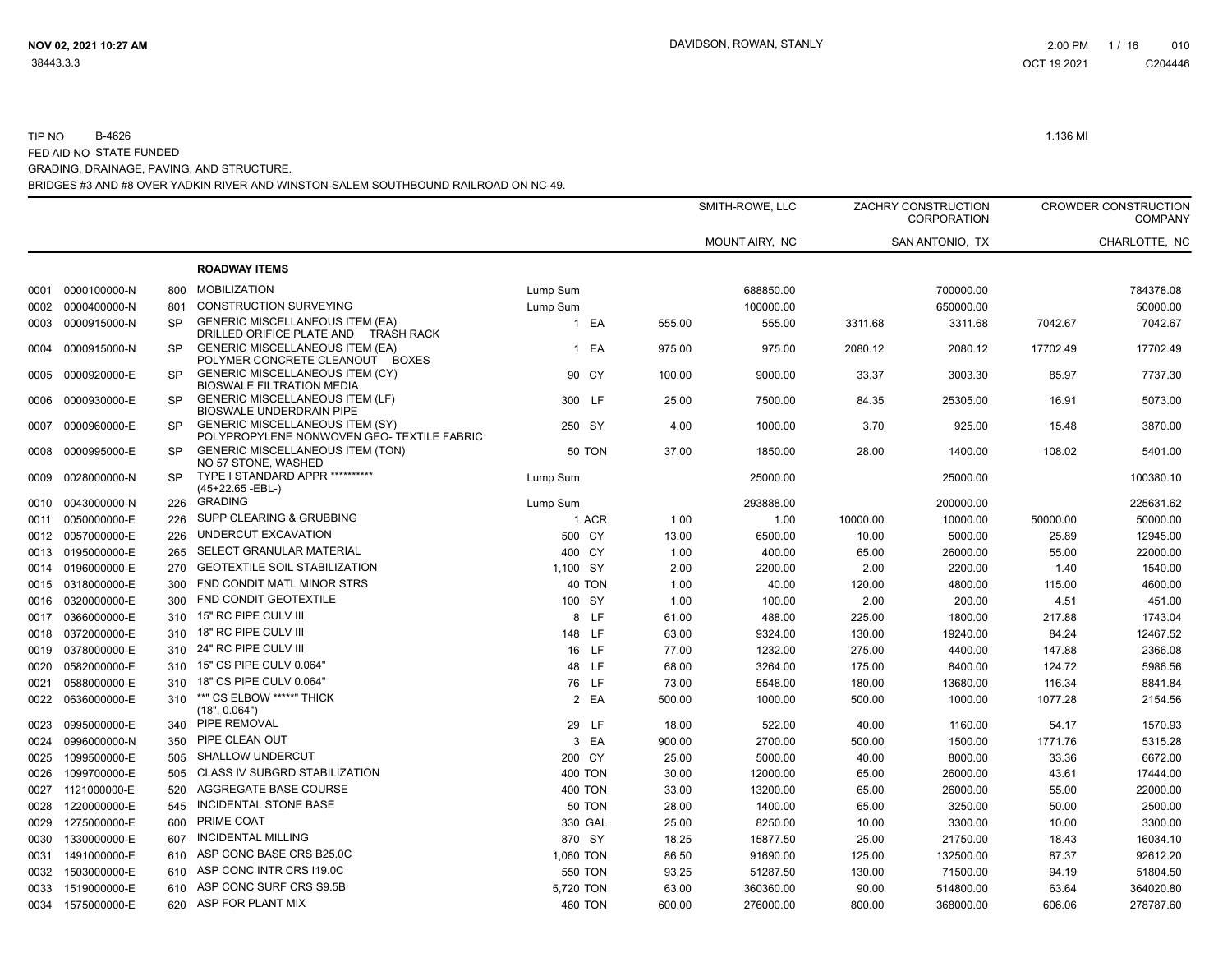|      |                   |           |                                     |               |                 | SMITH-ROWE, LLC |          | ZACHRY CONSTRUCTION<br>CORPORATION |          | <b>CROWDER CONSTRUCTION</b><br><b>COMPANY</b> |
|------|-------------------|-----------|-------------------------------------|---------------|-----------------|-----------------|----------|------------------------------------|----------|-----------------------------------------------|
|      |                   |           |                                     |               |                 | MOUNT AIRY, NC  |          | SAN ANTONIO, TX                    |          | CHARLOTTE, NC                                 |
| 0035 | 1693000000-E      | 654       | ASPH PLT MIX PVMT REPAIR            | 25 TON        | 225.00          | 5625.00         | 250.00   | 6250.00                            | 65.66    | 1641.50                                       |
| 0036 | 2022000000-E      | 815       | SUBDRAIN EXCAVATION                 | 112 CY        | 2.00            | 224.00          | 60.00    | 6720.00                            | 25.00    | 2800.00                                       |
| 0037 | 2026000000-E      | 815       | <b>GEOTEXTILE FOR SUBSURF DRNS</b>  | 500 SY        | 1.30            | 650.00          | 9.00     | 4500.00                            | 5.00     | 2500.00                                       |
| 0038 | 2036000000-E      | 815       | SUBDRAIN COARSE AGGREGATE           | 84 CY         | 8.00            | 672.00          | 95.00    | 7980.00                            | 70.00    | 5880.00                                       |
| 0039 | 2044000000-E      | 815       | 6" PERF SUBDRN PIPE                 | 500 LF        | 4.00            | 2000.00         | 15.00    | 7500.00                            | 15.00    | 7500.00                                       |
| 0040 | 2070000000-N      | 815       | SUBDRN PIPE OUTLET                  |               | 1 EA<br>150.00  | 150.00          | 600.00   | 600.00                             | 350.00   | 350.00                                        |
| 0041 | 2077000000-E      | 815       | 6" OUTLET PIPE                      |               | 6 LF<br>8.00    | 48.00           | 90.00    | 540.00                             | 35.00    | 210.00                                        |
| 0042 | 2253000000-E      | 840       | PIPE COLLARS                        | 0.553 CY      | 4400.00         | 2433.20         | 3000.00  | 1659.00                            | 806.15   | 445.80                                        |
| 0043 | 2286000000-N      | 840       | <b>MASNRY DRAINAGE STRUCT</b>       | 10 EA         | 2100.00         | 21000.00        | 3000.00  | 30000.00                           | 4886.05  | 48860.50                                      |
| 0044 | 2308000000-E      | 840       | <b>MASNRY DRAINAGE STRUCT</b>       | 2.2 LF        | 120.00          | 264.00          | 800.00   | 1760.00                            | 1287.62  | 2832.76                                       |
| 0045 | 2364000000-N      | 840       | FRAME W/2GRTS 840.16 STD            |               | 6 EA<br>500.00  | 3000.00         | 990.00   | 5940.00                            | 960.68   | 5764.08                                       |
| 0046 | 2365000000-N      | 840       | FRAME W/2GRTS 840.22 STD            |               | 1 EA<br>400.00  | 400.00          | 900.00   | 900.00                             | 960.69   | 960.69                                        |
| 0047 | 2367000000-N      | 840       | FRAME W/2GRTS 840.29 STD            |               | 3 EA<br>400.00  | 1200.00         | 890.00   | 2670.00                            | 960.69   | 2882.07                                       |
| 0048 | 2396000000-N      | 840       | FRAME W/COVER STD 840.54            |               | 1 EA<br>315.00  | 315.00          | 760.00   | 760.00                             | 960.69   | 960.69                                        |
| 0049 | 2556000000-E      | 846       | SHOULDER BERM GUTTER                | 20 LF         | 110.00          | 2200.00         | 45.00    | 900.00                             | 111.56   | 2231.20                                       |
| 0050 | 2905000000-N      | 859       | CONVERT DI TO JB                    |               | 1 EA<br>1500.00 | 1500.00         | 3500.00  | 3500.00                            | 7344.24  | 7344.24                                       |
| 0051 | 3030000000-E      | 862       | <b>STL BEAM GUARDRAIL</b>           | 2,600 LF      | 27.00           | 70200.00        | 28.00    | 72800.00                           | 28.00    | 72800.00                                      |
| 0052 | 3150000000-N      | 862       | <b>ADDIT GUARDRAIL POSTS</b>        | 10 EA         | 1.00            | 10.00           | 60.00    | 600.00                             | 60.00    | 600.00                                        |
| 0053 | 3210000000-N      | 862       | <b>GR END TYPE CAT-1</b>            |               | 2 EA<br>1000.00 | 2000.00         | 1000.00  | 2000.00                            | 1000.00  | 2000.00                                       |
| 0054 | 3287000000-N      | SP        | <b>GR END TYPE TL-3</b>             | 10 EA         | 3500.00         | 35000.00        | 3730.00  | 37300.00                           | 3600.00  | 36000.00                                      |
| 0055 | 3317000000-N      | <b>SP</b> | <b>GR ANCHOR TYPE B-77</b>          | 8             | EA<br>2350.00   | 18800.00        | 2400.00  | 19200.00                           | 2400.00  | 19200.00                                      |
| 0056 | 3360000000-E      | 863       | REMOVE EXISTING GUARDRAIL           | 2,900 LF      | 1.00            | 2900.00         | 1.00     | 2900.00                            | 1.00     | 2900.00                                       |
| 0057 | 3595000000-E      | 869       | <b>RELAPPING GUARDRAIL</b>          | 450 LF        | 4.00            | 1800.00         | 5.00     | 2250.00                            | 5.00     | 2250.00                                       |
| 0058 | 3628000000-E      | 876       | RIP RAP, CLASS I                    | <b>75 TON</b> | 38.00           | 2850.00         | 100.00   | 7500.00                            | 86.66    | 6499.50                                       |
| 0059 | 3649000000-E      | 876       | RIP RAP, CLASS B                    | 25 TON        | 38.00           | 950.00          | 200.00   | 5000.00                            | 71.72    | 1793.00                                       |
| 0060 | 3656000000-E      | 876       | <b>GEOTEXTILE FOR DRAINGE</b>       | 620 SY        | 2.00            | 1240.00         | 6.00     | 3720.00                            | 2.98     | 1847.60                                       |
| 0061 | 4072000000-E      | 903       | SUPPORT, 3-LB STL U-CHAN            | 830 LF        | 10.00           | 8300.00         | 6.25     | 5187.50                            | 10.70    | 8881.00                                       |
| 0062 | 4096000000-N      | 904       | SIGN ERECTION, TYPE D               |               | 8 EA<br>125.00  | 1000.00         | 185.00   | 1480.00                            | 133.75   | 1070.00                                       |
| 0063 | 4102000000-N      | 904       | SIGN ERECTION, TYPE E               | 32 EA         | 100.00          | 3200.00         | 155.00   | 4960.00                            | 107.00   | 3424.00                                       |
|      | 0064 4116100000-N | 904       | SIGN ERECT, RELOC ** GRD MTD<br>(E) | 1 EA          | 550.00          | 550.00          | 225.00   | 225.00                             | 588.50   | 588.50                                        |
|      | 0065 4155000000-N | 907       | DISPOSE SIGN SYST U-CHAN            | 33 EA         | 10.00           | 330.00          | 5.00     | 165.00                             | 10.70    | 353.10                                        |
| 0066 | 4238000000-N      | 907       | DISPOSE SIGN, D, E, F               |               | 1 EA<br>10.00   | 10.00           | 5.00     | 5.00                               | 10.70    | 10.70                                         |
| 0067 | 4400000000-E      |           | 1110 WORK ZONE SIGNS (STAT)         | 88 SF         | 12.00           | 1056.00         | 9.50     | 836.00                             | 12.84    | 1129.92                                       |
| 0068 | 4405000000-E      |           | 1110 WORK ZONE SIGNS (PORT)         | 384 SF        | 20.00           | 7680.00         | 8.85     | 3398.40                            | 9.63     | 3697.92                                       |
| 0069 | 4410000000-E      |           | 1110 WORK ZONE SIGNS (BARR)         | 92 SF         | 6.00            | 552.00          | 6.50     | 598.00                             | 6.42     | 590.64                                        |
| 0070 | 4415000000-N      |           | 1115 FLASHING ARROW BOARD           |               | 2 EA<br>2650.00 | 5300.00         | 4500.00  | 9000.00                            | 2675.00  | 5350.00                                       |
| 0071 | 4420000000-N      |           | 1120 PORTABLE CHANGE MSG SIGN       |               | 2 EA<br>8965.00 | 17930.00        | 13500.00 | 27000.00                           | 11556.00 | 23112.00                                      |
|      | 0072 4430000000-N |           | 1130 DRUMS                          | 174 EA        | 60.00           | 10440.00        | 75.00    | 13050.00                           | 44.89    | 7810.86                                       |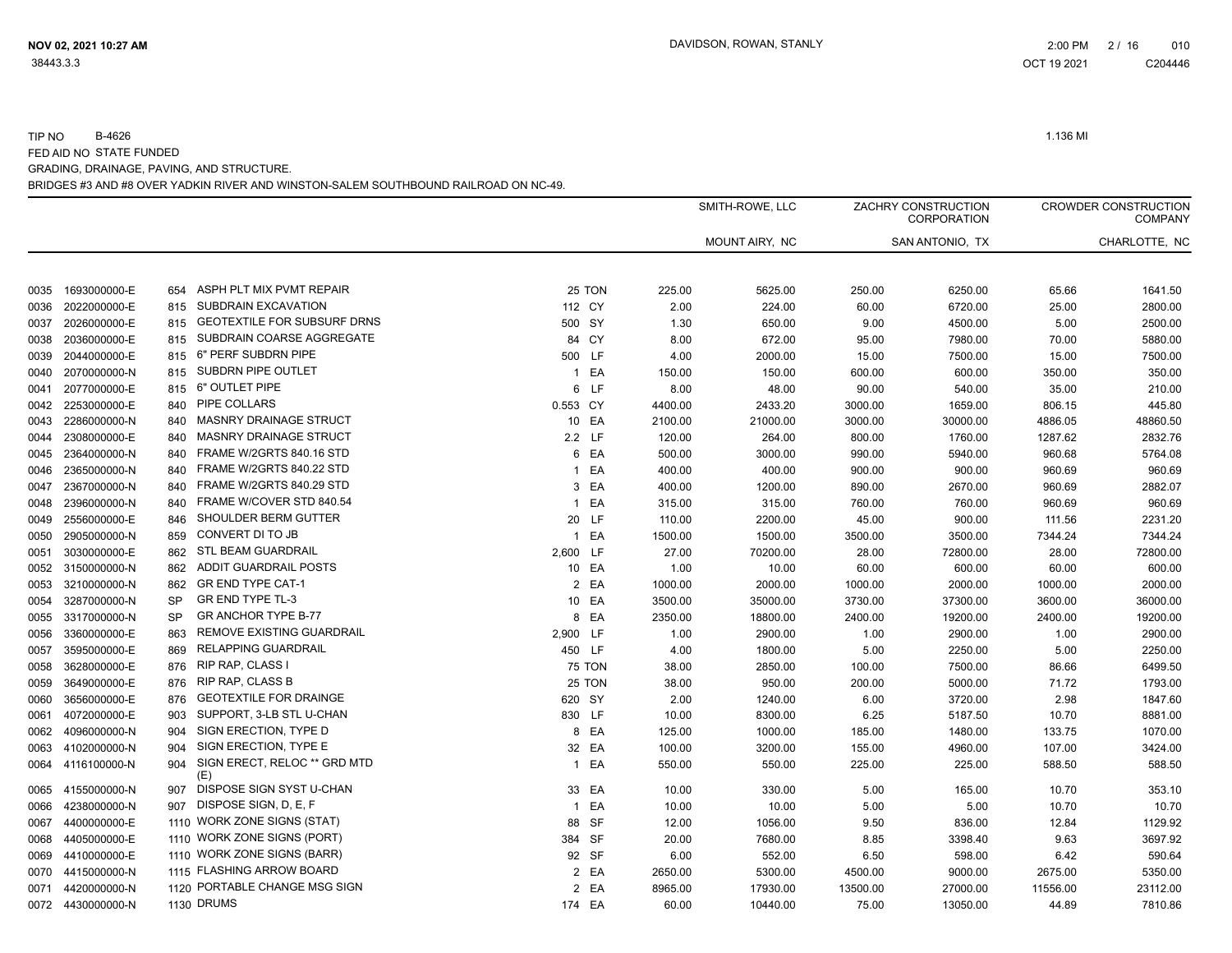|      |                   |                                                                                                    |                |        | SMITH-ROWE, LLC |          | ZACHRY CONSTRUCTION<br>CORPORATION |          | <b>CROWDER CONSTRUCTION</b><br><b>COMPANY</b> |
|------|-------------------|----------------------------------------------------------------------------------------------------|----------------|--------|-----------------|----------|------------------------------------|----------|-----------------------------------------------|
|      |                   |                                                                                                    |                |        | MOUNT AIRY, NC  |          | SAN ANTONIO, TX                    |          | CHARLOTTE, NC                                 |
| 0073 | 4435000000-N      | <b>1135 CONES</b>                                                                                  | 25 EA          | 50.00  | 1250.00         | 35.00    | 875.00                             | 21.40    | 535.00                                        |
| 0074 | 4445000000-E      | 1145 BARRICADES (TYPE III)                                                                         | 72 LF          | 20.00  | 1440.00         | 45.00    | 3240.00                            | 21.40    | 1540.80                                       |
| 0075 | 4455000000-N      | 1150 FLAGGER                                                                                       | 21 DAY         | 500.00 | 10500.00        | 300.00   | 6300.00                            | 500.00   | 10500.00                                      |
| 0076 | 4480000000-N      | 1165 TMA                                                                                           | 2 EA           | 1.00   | 2.00            | 44000.00 | 88000.00                           | 10272.00 | 20544.00                                      |
|      | 0077 4510000000-N | 1190 LAW ENFORCEMENT                                                                               | 9 HR           | 66.35  | 597.15          | 65.00    | 585.00                             | 250.00   | 2250.00                                       |
| 0078 | 4516000000-N      | 1180 SKINNY DRUM                                                                                   | 25 EA          | 40.00  | 1000.00         | 45.00    | 1125.00                            | 37.45    | 936.25                                        |
| 0079 | 4650000000-N      | 1251 TEMP RAISED PVMT MRKS                                                                         | 194 EA         | 10.00  | 1940.00         | 10.00    | 1940.00                            | 10.00    | 1940.00                                       |
| 0080 | 4685000000-E      | 1205 THERMO PVT MKG LINES 4"90                                                                     | 25,892 LF      | 1.50   | 38838.00        | 1.50     | 38838.00                           | 1.50     | 38838.00                                      |
| 0081 | 4695000000-E      | 1205 THERMO PVT MKG LINES 8"90 MILS                                                                | 254 LF         | 3.00   | 762.00          | 3.00     | 762.00                             | 3.00     | 762.00                                        |
|      | 0082 4725000000-E | 1205 THERMO PVT SYMBOL 90MILS                                                                      | 17 EA          | 200.00 | 3400.00         | 200.00   | 3400.00                            | 200.00   | 3400.00                                       |
| 0083 | 4770000000-E      | 1205 4" COLD APPL PLSTIC LINES TYPE **<br>(II)                                                     | 4.928 LF       | 2.50   | 12320.00        | 2.50     | 12320.00                           | 2.50     | 12320.00                                      |
| 0084 | 4810000000-E      | 1205 PAINT PVMT MARKINGS 4"                                                                        | 81,400 LF      | 0.12   | 9768.00         | 0.12     | 9768.00                            | 0.12     | 9768.00                                       |
| 0085 | 4820000000-E      | 1205 PAINT PVMT MARKINGS 8"                                                                        | 810 LF         | 1.00   | 810.00          | 1.00     | 810.00                             | 1.00     | 810.00                                        |
| 0086 | 4835000000-E      | 1205 PAINT PVT MKG LINES 24"                                                                       | 184 LF         | 2.00   | 368.00          | 2.00     | 368.00                             | 2.00     | 368.00                                        |
| 0087 | 4845000000-N      | 1205 PAINT PVT MKG SYMBOL                                                                          | 46 EA          | 40.00  | 1840.00         | 40.00    | 1840.00                            | 40.00    | 1840.00                                       |
| 0088 | 4850000000-E      | 1205 LINE REMOVAL 4" WIDE                                                                          | 14,819 LF      | 0.90   | 13337.10        | 0.90     | 13337.10                           | 0.90     | 13337.10                                      |
| 0089 | 4860000000-E      | 1205 LINE REMOVAL 8" WIDE                                                                          | 521 LF         | 2.00   | 1042.00         | 2.00     | 1042.00                            | 2.00     | 1042.00                                       |
| 0090 | 4875000000-N      | 1205 REMOVAL OF SYMBL & CHARAC                                                                     | 17 EA          | 40.00  | 680.00          | 40.00    | 680.00                             | 40.00    | 680.00                                        |
|      | 0091 4891000000-E | 1205 GENERIC PVMT MARKING ITEM (LF) 1205<br>THERMOPLASTIC PAVEMENT MARKING LINES (24", 90<br>MILS) | 42 LF          | 15.00  | 630.00          | 15.00    | 630.00                             | 15.00    | 630.00                                        |
| 0092 | 4895000000-N      | <b>GENERIC PAVEMENT MARKING ITEM (EA)</b><br>SP.<br>NON-CAST IRON SNOWPLOWABLE PAVEMENT MARKER     | 48 EA          | 75.00  | 3600.00         | 75.00    | 3600.00                            | 75.00    | 3600.00                                       |
| 0093 | 4900000000-N      | 1251 PERM RAISED PVMT MARKERS                                                                      | 27 EA          | 10.00  | 270.00          | 10.00    | 270.00                             | 10.00    | 270.00                                        |
| 0094 | 6000000000-E      | 1605 TEMPORARY SILT FENCE                                                                          | 1,000 LF       | 2.00   | 2000.00         | 3.00     | 3000.00                            | 3.33     | 3330.00                                       |
| 0095 | 6006000000-E      | 1610 EROS CONTRL STONE CL A                                                                        | 555 TON        | 1.00   | 555.00          | 75.00    | 41625.00                           | 52.55    | 29165.25                                      |
| 0096 | 6009000000-E      | 1610 EROS CONTRL STONE CL B                                                                        | <b>510 TON</b> | 1.00   | 510.00          | 75.00    | 38250.00                           | 53.50    | 27285.00                                      |
| 0097 | 6012000000-E      | 1610 SEDIMENT CONTROL STONE                                                                        | <b>520 TON</b> | 1.00   | 520.00          | 65.00    | 33800.00                           | 51.27    | 26660.40                                      |
| 0098 | 6015000000-E      | 1615 TEMPORARY MULCHING                                                                            | <b>1.5 ACR</b> | 500.00 | 750.00          | 950.00   | 1425.00                            | 1400.00  | 2100.00                                       |
| 0099 | 6018000000-E      | 1620 SEED FOR TEMP SEEDING                                                                         | 200 LB         | 2.00   | 400.00          | 3.00     | 600.00                             | 3.00     | 600.00                                        |
| 0100 | 6021000000-E      | 1620 FERT FOR TEMP SEEDING                                                                         | 2 TON          | 300.00 | 600.00          | 860.00   | 1720.00                            | 900.00   | 1800.00                                       |
| 0101 | 6024000000-E      | 1622 TEMPORARY SLOPE DRAINS                                                                        | 200 LF         | 7.00   | 1400.00         | 22.00    | 4400.00                            | 15.00    | 3000.00                                       |
| 0102 | 6029000000-E      | <b>SAFETY FENCE</b><br><b>SP</b>                                                                   | 3,400 LF       | 1.60   | 5440.00         | 2.40     | 8160.00                            | 3.00     | 10200.00                                      |
| 0103 | 6030000000-E      | 1630 SILT EXCAVATION                                                                               | 1,280 CY       | 3.00   | 3840.00         | 18.00    | 23040.00                           | 15.00    | 19200.00                                      |
| 0104 | 6036000000-E      | 1631 MATTING FOR EROS CONTROL                                                                      | 5,500 SY       | 1.00   | 5500.00         | 2.00     | 11000.00                           | 1.55     | 8525.00                                       |
| 0105 | 6037000000-E      | <b>COIR FIBER MAT</b><br><b>SP</b>                                                                 | 100 SY         | 3.50   | 350.00          | 5.00     | 500.00                             | 10.00    | 1000.00                                       |
| 0106 | 6042000000-E      | 1632 1/4" HARDWARE CLOTH                                                                           | 150 LF         | 2.75   | 412.50          | 6.00     | 900.00                             | 9.00     | 1350.00                                       |
| 0107 | 6045000000-E      | **" TEMPORARY PIPE<br><b>SP</b><br>(15")                                                           | 15 LF          | 46.00  | 690.00          | 250.00   | 3750.00                            | 30.00    | 450.00                                        |
|      | 0108 6048000000-E | FLOAT TURBIDITY CURTAIN<br><b>SP</b>                                                               | 625 SY         | 7.00   | 4375.00         | 65.00    | 40625.00                           | 35.00    | 21875.00                                      |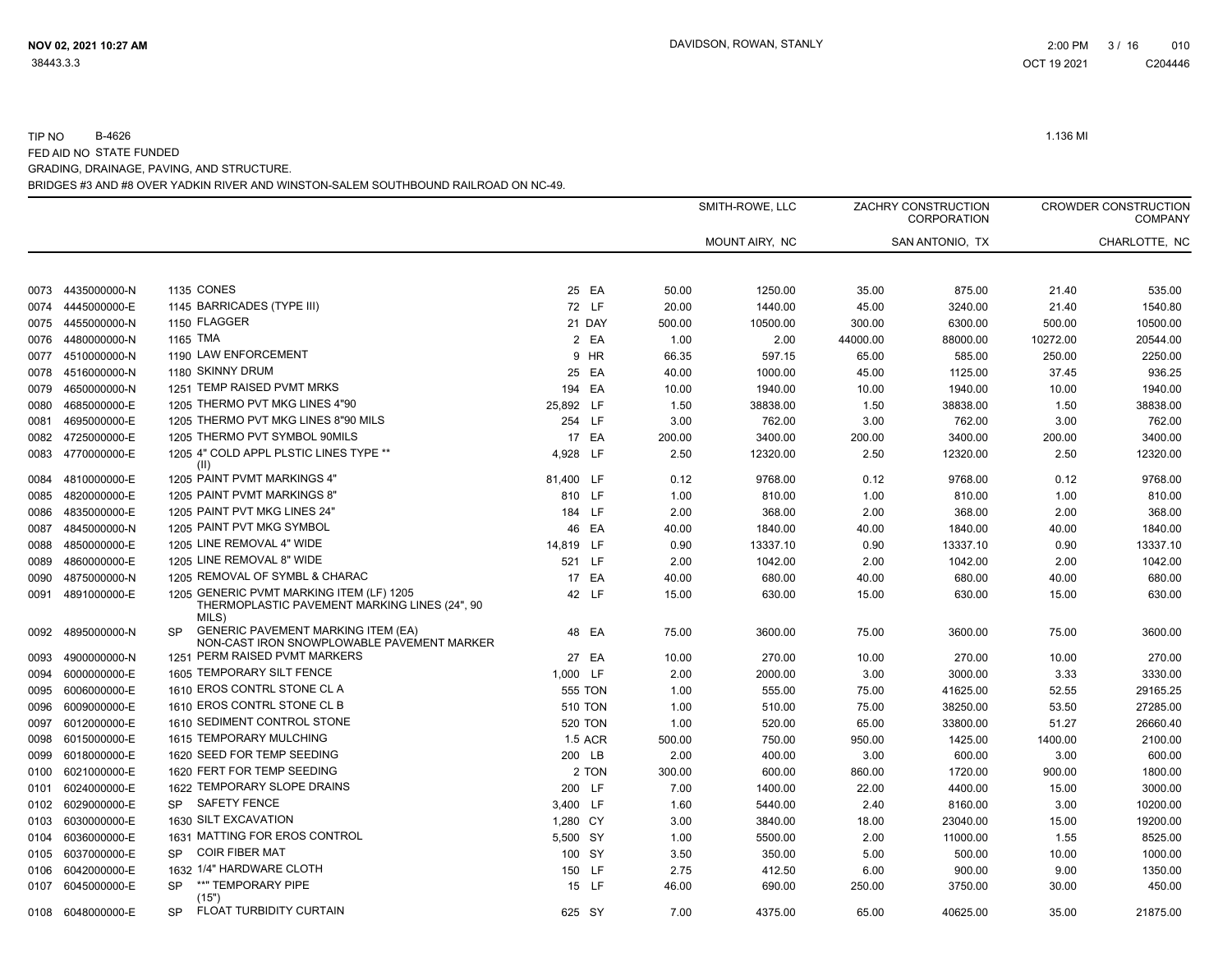|      |                   |           |                                                                                            |              |                |          | SMITH-ROWE, LLC |         | ZACHRY CONSTRUCTION<br>CORPORATION |          | <b>CROWDER CONSTRUCTION</b><br><b>COMPANY</b> |
|------|-------------------|-----------|--------------------------------------------------------------------------------------------|--------------|----------------|----------|-----------------|---------|------------------------------------|----------|-----------------------------------------------|
|      |                   |           |                                                                                            |              |                |          | MOUNT AIRY, NC  |         | SAN ANTONIO, TX                    |          | CHARLOTTE, NC                                 |
| 0109 | 6071012000-E      | <b>SP</b> | <b>COIR FIBER WATTLE</b>                                                                   | 200 LF       |                | 6.00     | 1200.00         | 9.00    | 1800.00                            | 14.00    | 2800.00                                       |
| 0110 | 6071020000-E      | <b>SP</b> | POLYACRYLAMIDE (PAM)                                                                       | 185 LB       |                | 1.00     | 185.00          | 9.00    | 1665.00                            | 7.00     | 1295.00                                       |
| 0111 | 6071030000-E      |           | 1640 COIR FIBER BAFFLE                                                                     | 185 LF       |                | 7.00     | 1295.00         | 6.00    | 1110.00                            | 8.75     | 1618.75                                       |
| 0112 | 6071050000-E      | <b>SP</b> | **" SKIMMER                                                                                | $\mathbf{1}$ | EA             | 900.00   | 900.00          | 2000.00 | 2000.00                            | 500.00   | 500.00                                        |
|      |                   |           | (1")                                                                                       |              |                |          |                 |         |                                    |          |                                               |
| 0113 | 6071050000-E      | <b>SP</b> | **" SKIMMER<br>$(1-1/2")$                                                                  |              | 1 EA           | 900.00   | 900.00          | 2200.00 | 2200.00                            | 500.00   | 500.00                                        |
| 0114 | 6084000000-E      |           | 1660 SEEDING AND MULCHING                                                                  |              | 1.5 ACR        | 1700.00  | 2550.00         | 2000.00 | 3000.00                            | 2900.00  | 4350.00                                       |
| 0115 | 6087000000-E      |           | 1660 MOWING                                                                                |              | <b>1.5 ACR</b> | 75.00    | 112.50          | 250.00  | 375.00                             | 175.00   | 262.50                                        |
| 0116 | 6090000000-E      |           | 1661 SEED FOR REPAIR SEEDING                                                               |              | 50 LB          | 2.00     | 100.00          | 9.00    | 450.00                             | 6.00     | 300.00                                        |
| 0117 | 6093000000-E      |           | 1661 FERT FOR REPAIR SEEDING                                                               | 0.25 TON     |                | 300.00   | 75.00           | 1100.00 | 275.00                             | 3000.00  | 750.00                                        |
| 0118 | 6096000000-E      |           | 1662 SEED FOR SUPP SEEDING                                                                 |              | 50 LB          | 2.00     | 100.00          | 4.00    | 200.00                             | 6.00     | 300.00                                        |
| 0119 | 6108000000-E      |           | 1665 FERTILIZER TOPDRESSING                                                                |              | 1 TON          | 300.00   | 300.00          | 870.00  | 870.00                             | 1200.00  | 1200.00                                       |
| 0120 | 6114500000-N      |           | 1667 SPECIALIZED HAND MOWING                                                               |              | <b>10 MHR</b>  | 18.00    | 180.00          | 85.00   | 850.00                             | 150.00   | 1500.00                                       |
| 0121 | 6117000000-N      | <b>SP</b> | RESPONSE FOR EROS CONTROL                                                                  |              | 25 EA          | 1.00     | 25.00           | 500.00  | 12500.00                           | 225.00   | 5625.00                                       |
|      | 0122 6117500000-N | SP        | CONC WASHOUT STRUCTURE                                                                     |              | 4 EA           | 435.00   | 1740.00         | 2100.00 | 8400.00                            | 2193.70  | 8774.80                                       |
|      | 0123 6132000000-N | <b>SP</b> | <b>GENERIC EROSION CONTROL ITEM (EA)</b><br>FABRIC INSERT INLET PROTECTION DEVICE          |              | 4 EA           | 170.00   | 680.00          | 125.00  | 500.00                             | 225.00   | 900.00                                        |
| 0124 | 6132000000-N      | SP        | <b>GENERIC EROSION CONTROL ITEM (EA)</b><br>FABRIC INSERT INLET PROTECTION DEVICE CLEANOUT |              | 8 EA           | 170.00   | 1360.00         | 35.00   | 280.00                             | 300.00   | 2400.00                                       |
|      |                   |           | <b>STRUCTURE ITEMS</b>                                                                     |              |                |          |                 |         |                                    |          |                                               |
| 0125 | 2264000000-E      | 840       | PIPE PLUGS                                                                                 |              | 0.2 CY         | 11900.00 | 2380.00         | 1100.00 | 220.00                             | 18096.10 | 3619.22                                       |
| 0126 | 5836000000-E      |           | 1540 24" ENCASEMENT PIPE                                                                   |              | 69 LF          | 207.76   | 14335.44        | 275.00  | 18975.00                           | 482.49   | 33291.81                                      |
| 0127 | 8017000000-N      | <b>SP</b> | CM&R TEMP ACCESS ***********<br>(45+22.65 -EBL-)                                           | Lump Sum     |                |          | 1.00            |         | 50000.00                           |          | 3118048.03                                    |
| 0128 | 8035000000-N      | 402       | <b>REMV EXIST STR **********</b><br>(45+22.65 -EBL-)                                       | Lump Sum     |                |          | 4105318.81      |         | 2250000.00                         |          | 1274000.00                                    |
| 0129 | 8065000000-N      | SP        | ASBESTOS ASSESSMENT                                                                        | Lump Sum     |                |          | 2075.00         |         | 25000.00                           |          | 3500.00                                       |
| 0130 | 8121000000-N      | 412       | UNCL STR EXCAV STA *****<br>(45+22.65 -EBL-)                                               | Lump Sum     |                |          | 2300.00         |         | 200000.00                          |          | 18388.84                                      |
| 0131 | 8147000000-E      | 420       | REINF CONCRETE DECK SLAB                                                                   | 43,161 SF    |                | 38.11    | 1644865.71      | 54.00   | 2330694.00                         | 41.68    | 1798950.48                                    |
|      | 0132 8161000000-E | 420       | <b>GROOVING BRIDGE FLOORS</b>                                                              | 70,340 SF    |                | 0.61     | 42907.40        | 0.50    | 35170.00                           | 0.60     | 42204.00                                      |
| 0133 | 8182000000-E      | 420       | <b>CLASS A CONCRETE (BRIDGE)</b>                                                           | 444.4 CY     |                | 1482.98  | 659036.31       | 2000.00 | 888800.00                          | 2025.52  | 900141.09                                     |
| 0134 | 8210000000-N      | 422       | <b>BRG APPR SLAB ***********</b><br>(45+22.65 -EBL-)                                       | Lump Sum     |                |          | 58850.00        |         | 75000.00                           |          | 69974.51                                      |
| 0135 | 8217000000-E      | 425       | <b>REINF STEEL (BRIDGE)</b>                                                                | 80,396 LB    |                | 1.92     | 154360.32       | 2.15    | 172851.40                          | 1.93     | 155164.28                                     |
| 0136 | 8280000000-E      | 440       | STRUCTURAL STEEL                                                                           | Lump Sum     |                |          | 2838800.00      |         | 3755232.10                         |          | 3833542.27                                    |
| 0138 | 8328200000-E      | 450       | PILE DRV EQUIP SETUP ** STEEL PILES<br>(HP 12 X 53)                                        |              | 12 EA          | 591.27   | 7095.24         | 2500.00 | 30000.00                           | 2696.00  | 32352.00                                      |
| 0139 | 8364000000-E      | 450       | HP12X53 PILES                                                                              | 420 LF       |                | 51.70    | 21714.00        | 175.00  | 73500.00                           | 44.00    | 18480.00                                      |
| 0140 | 8391000000-N      | 450       | <b>STEEL PILE POINTS</b>                                                                   |              | 6 EA           | 281.00   | 1686.00         | 250.00  | 1500.00                            | 130.00   | 780.00                                        |
| 0141 | 8503000000-E      | 460       | <b>CONCRETE BARRIER RAIL</b>                                                               | 2,238.34 LF  |                | 115.94   | 259513.14       | 125.00  | 279792.50                          | 124.84   | 279434.37                                     |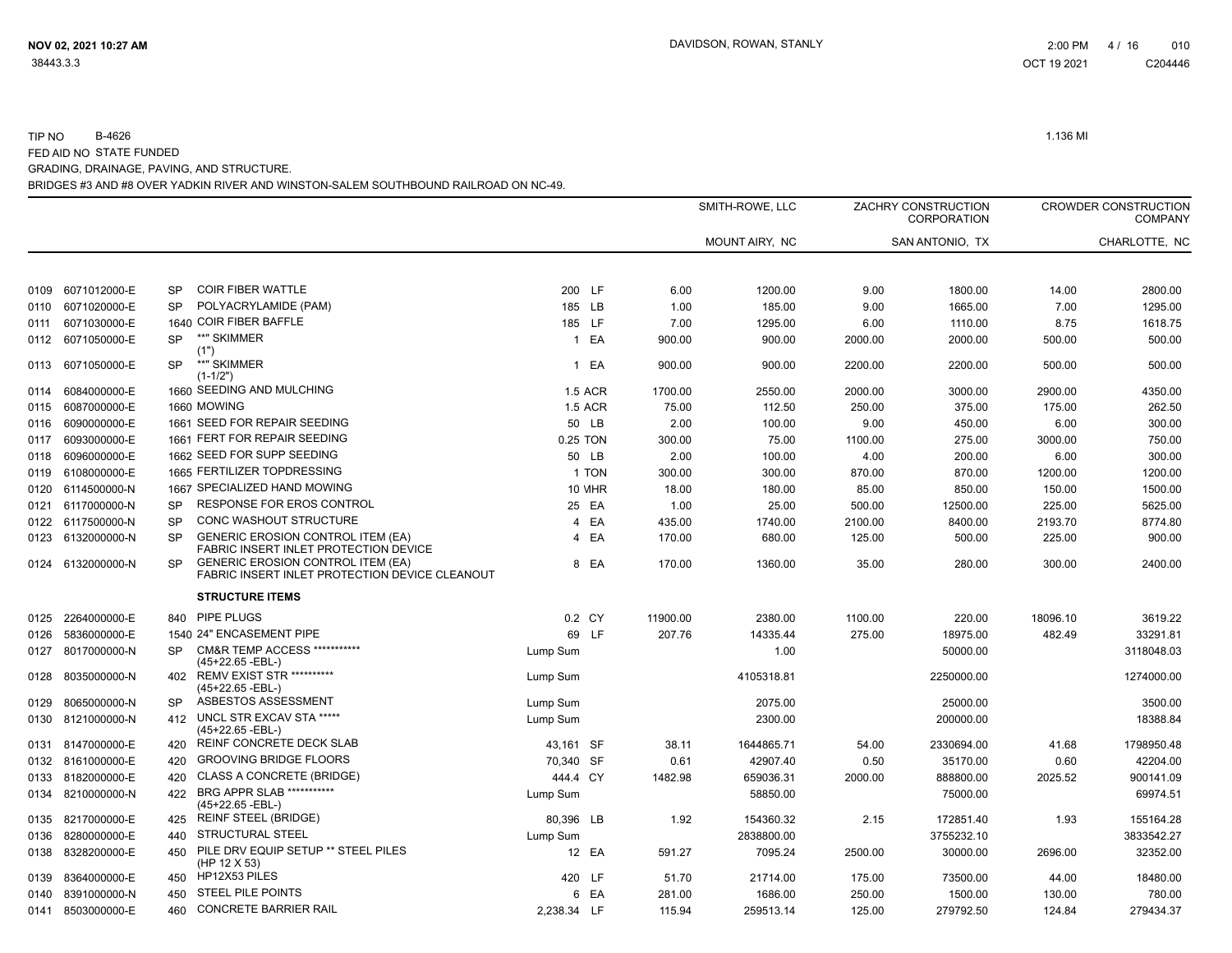|              |                                   |                  |                                                                                                   |                          |              | SMITH-ROWE, LLC |                      |               | ZACHRY CONSTRUCTION<br><b>CORPORATION</b> |               | <b>CROWDER CONSTRUCTION</b><br><b>COMPANY</b> |
|--------------|-----------------------------------|------------------|---------------------------------------------------------------------------------------------------|--------------------------|--------------|-----------------|----------------------|---------------|-------------------------------------------|---------------|-----------------------------------------------|
|              |                                   |                  |                                                                                                   |                          |              | MOUNT AIRY, NC  |                      |               | SAN ANTONIO, TX                           |               | CHARLOTTE, NC                                 |
|              |                                   |                  |                                                                                                   |                          |              |                 |                      |               |                                           |               |                                               |
|              | 0142 8559000000-E<br>8608000000-E | <b>SP</b><br>876 | SURFACE PREP, CLASS II<br>RIP RAP II (2'-0")                                                      | 65.8 SY                  | 264.96       |                 | 17434.37<br>38376.40 | 135.00        | 8883.00                                   | 479.80        | 31570.84                                      |
| 0143<br>0144 | 8622000000-E                      | 876              | <b>GEOTEXTILE FOR DRAINAGE</b>                                                                    | <b>740 TON</b><br>825 SY | 51.86        | 3.80            | 3135.00              | 65.00<br>5.00 | 48100.00<br>4125.00                       | 80.81<br>3.25 | 59799.40<br>2681.25                           |
| 0145         | 8657000000-N                      | 430              | <b>ELASTOMERIC BEARINGS</b>                                                                       | Lump Sum                 |              |                 | 51875.00             |               | 85000.00                                  |               | 164331.13                                     |
| 0146         | 8664000000-E                      | <b>SP</b>        | SHOTCRETE REPAIRS                                                                                 | 119.1 CF                 | 1339.21      |                 | 159499.91            | 1500.00       | 178650.00                                 | 1000.00       | 119100.00                                     |
| 0147         | 8678000000-E                      | <b>SP</b>        | EPOXY RESIN INJECTION                                                                             | 7 LF                     | 607.43       |                 | 4252.01              | 175.00        | 1225.00                                   | 200.00        | 1400.00                                       |
| 0148         | 8860000000-N                      | <b>SP</b>        | <b>GENERIC STRUCTURE ITEM (LS)</b><br><b>FIELD MEASURING</b>                                      | Lump Sum                 |              |                 | 8450.00              |               | 1550.00                                   |               | 20000.00                                      |
| 0149         | 8860000000-N                      | <b>SP</b>        | <b>GENERIC STRUCTURE ITEM (LS)</b><br>STRIP SEAL EXPANSION JOINTS                                 | Lump Sum                 |              |                 | 129350.00            |               | 56000.00                                  |               | 84863.03                                      |
|              | 0150 8867000000-E                 | <b>SP</b>        | <b>GENERIC STRUCTURE ITEM (LF)</b><br>CLEAN BRIDGE DECK DRAINAGE<br>SYSTEM                        | 900 LF                   | 36.73        |                 | 33057.00             | 45.00         | 40500.00                                  | 24.38         | 21942.00                                      |
| 0151         | 8867000000-E                      | <b>SP</b>        | <b>GENERIC STRUCTURE ITEM (LF)</b><br>FOAM JOINT SEALS FOR PRESERVA-TION                          | 69.5 LF                  | 422.22       |                 | 29344.29             | 160.00        | 11120.00                                  | 147.11        | 10224.15                                      |
|              | 0152 8892000000-E                 | <b>SP</b>        | <b>GENERIC STRUCTURE ITEM (SF)</b><br>TOP OF CAP EPOXY COATINGS                                   | 494 SF                   | 20.27        |                 | 10013.38             | 120.00        | 59280.00                                  | 16.00         | 7904.00                                       |
|              | 0153 8893000000-E                 | <b>SP</b>        | <b>GENERIC STRUCTURE ITEM (SY)</b><br>CONCRETE DECK REPAIR FOR POLYMER CONCRETE<br><b>OVERLAY</b> | 7.3 SY                   | 1013.32      |                 | 7397.24              | 356.00        | 2598.80                                   | 479.80        | 3502.54                                       |
| 0154         | 8893000000-E                      | SP.              | <b>GENERIC STRUCTURE ITEM (SY)</b><br>PLACING & FINISHING POLYMER CONCRETE OVERLAY                | 3,959 SY                 | 67.55        |                 | 267430.45            | 55.00         | 217745.00                                 | 26.34         | 104280.06                                     |
|              | 0155 8893000000-E                 | <b>SP</b>        | <b>GENERIC STRUCTURE ITEM (SY)</b><br><b>SCARIFYING BRIDGE DECK</b>                               | 3,959 SY                 | 22.52        |                 | 89156.68             | 18.00         | 71262.00                                  | 29.29         | 115959.11                                     |
| 0156         | 8893000000-E                      | <b>SP</b>        | <b>GENERIC STRUCTURE ITEM (SY)</b><br>SHOTBLASTING BRIDGE DECK                                    | 3,959 SY                 |              | 5.63            | 22289.17             | 7.00          | 27713.00                                  | 5.05          | 19992.95                                      |
| 0157         | 8897000000-N                      | <b>SP</b>        | <b>GENERIC STRUCTURE ITEM (EA)</b><br><b>BEAM END EPOXY COATINGS</b>                              | 30 EA                    | 1125.00      |                 | 33750.00             | 1000.00       | 30000.00                                  | 679.67        | 20390.10                                      |
| 0158         | 8897000000-N                      | <b>SP</b>        | <b>GENERIC STRUCTURE ITEM (EA)</b><br><b>BEARING KEEPER PLATE</b>                                 | 10 EA                    | 5515.00      |                 | 55150.00             | 1500.00       | 15000.00                                  | 534.57        | 5345.70                                       |
|              | 0159 8897000000-N                 | <b>SP</b>        | <b>GENERIC STRUCTURE ITEM (EA)</b><br>TYPE I BRIDGE JACKING BRIDGE NO 790008                      | 10 EA                    | 7881.41      |                 | 78814.10             | 3000.00       | 30000.00                                  | 6222.35       | 62223.50                                      |
| 0160         | 8881000000-E                      | <b>SP</b>        | <b>GENERIC STRUCTURE ITEM (CY)</b><br>POLYESTER POLYMER CONCRETE MATERIALS                        | 119 CY                   |              |                 |                      | 4500.00       | 535500.00                                 | 3741.24       | 445207.56                                     |
|              | 0161 8881000000-E                 | SP.              | <b>GENERIC STRUCTURE ITEM (CY)</b><br>EPOXY POLYMER CONCRETE<br><b>MATERIALS</b>                  | 119 CY                   | 4616.25      |                 | 549333.75            |               |                                           |               |                                               |
|              |                                   |                  | CONTRACT TOTAL                                                                                    |                          | <b>TOTAL</b> |                 | 13777567.57          | <b>TOTAL</b>  | 15236845.90                               | <b>TOTAL</b>  | 15687561.61                                   |
|              |                                   |                  | ROADWAY ITEMS                                                                                     |                          | SUB-TOTAL    |                 | 2374220.45           | SUB-TOTAL     | 3625859.10                                | SUB-TOTAL     | 2804973.39                                    |
|              |                                   |                  | <b>STRUCTURE ITEMS</b>                                                                            |                          | SUB-TOTAL    |                 | 11403347.12          | SUB-TOTAL     | 11610986.80                               | SUB-TOTAL     | 12882588.22                                   |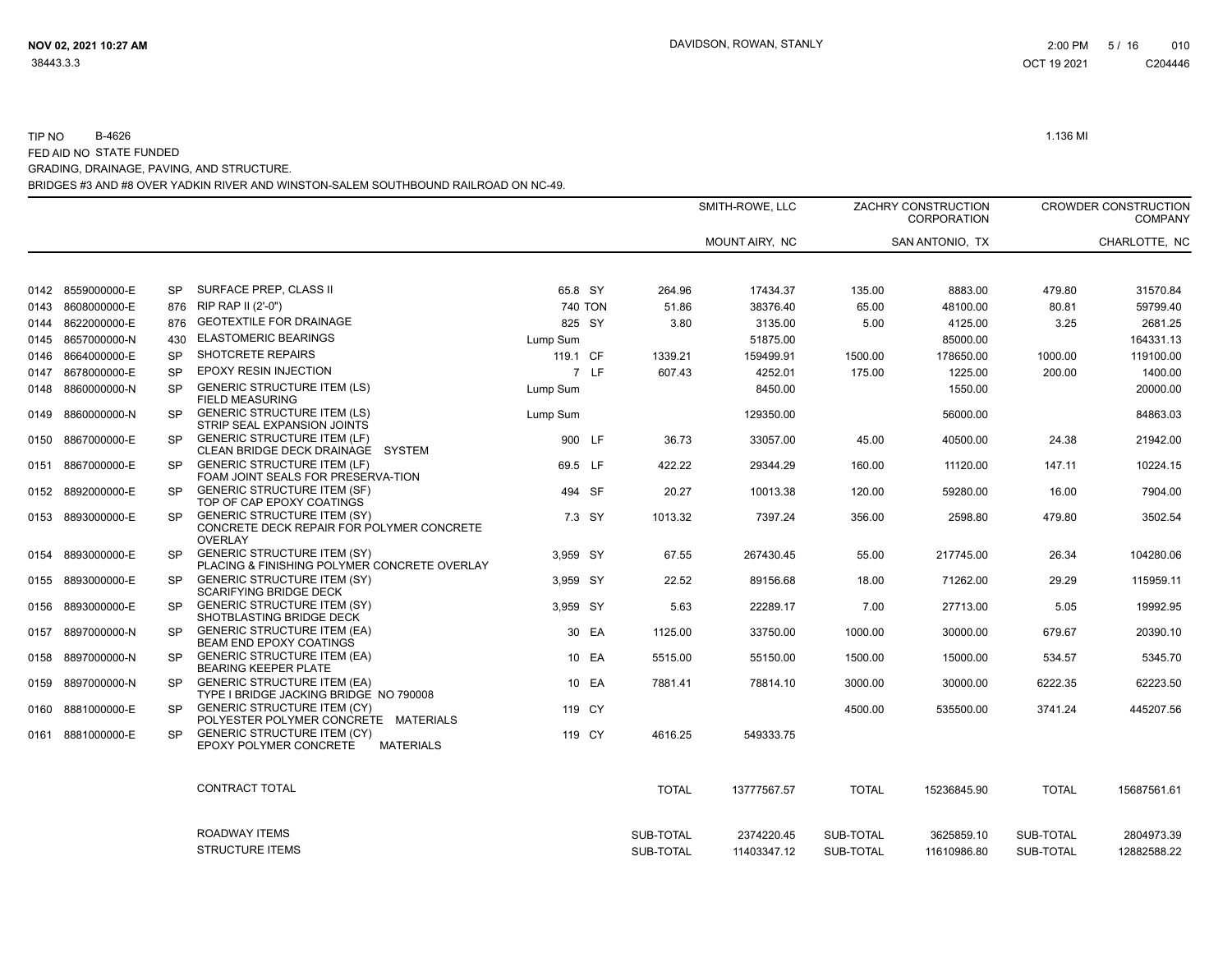#### TIP NO B-4626 1.136 MI FED AID NO STATE FUNDED GRADING, DRAINAGE, PAVING, AND STRUCTURE.

BRIDGES #3 AND #8 OVER YADKIN RIVER AND WINSTON-SALEM SOUTHBOUND RAILROAD ON NC-49.

|      |                   |           |                                                                                      |                |         | SLOAN CONSTRUCTION A<br>DIVISION OF REEVES<br><b>CONSTRUCTION CO</b> |         | CONTI ENTERPRISES INC |          | NJR GROUP INC |
|------|-------------------|-----------|--------------------------------------------------------------------------------------|----------------|---------|----------------------------------------------------------------------|---------|-----------------------|----------|---------------|
|      |                   |           |                                                                                      |                |         | DUNCAN, SC                                                           |         | EDISON, NJ            |          | ALBEMARLE, NC |
|      |                   |           | <b>ROADWAY ITEMS</b>                                                                 |                |         |                                                                      |         |                       |          |               |
| 0001 | 0000100000-N      | 800       | <b>MOBILIZATION</b>                                                                  | Lump Sum       |         | 805000.00                                                            |         | 794000.00             |          | 835000.00     |
| 0002 | 0000400000-N      | 801       | <b>CONSTRUCTION SURVEYING</b>                                                        | Lump Sum       |         | 30000.00                                                             |         | 300000.00             |          | 165000.00     |
| 0003 | 0000915000-N      | <b>SP</b> | <b>GENERIC MISCELLANEOUS ITEM (EA)</b><br>DRILLED ORIFICE PLATE AND<br>TRASH RACK    | 1 EA           | 5500.00 | 5500.00                                                              | 3100.00 | 3100.00               | 12500.00 | 12500.00      |
| 0004 | 0000915000-N      | <b>SP</b> | <b>GENERIC MISCELLANEOUS ITEM (EA)</b><br>POLYMER CONCRETE CLEANOUT<br>BOXES         | 1 EA           | 3500.00 | 3500.00                                                              | 900.00  | 900.00                | 6500.00  | 6500.00       |
| 0005 | 0000920000-E      | <b>SP</b> | <b>GENERIC MISCELLANEOUS ITEM (CY)</b><br><b>BIOSWALE FILTRATION MEDIA</b>           | 90 CY          | 190.00  | 17100.00                                                             | 115.00  | 10350.00              | 45.00    | 4050.00       |
| 0006 | 0000930000-E      | <b>SP</b> | <b>GENERIC MISCELLANEOUS ITEM (LF)</b><br><b>BIOSWALE UNDERDRAIN PIPE</b>            | 300 LF         | 25.00   | 7500.00                                                              | 25.00   | 7500.00               | 55.00    | 16500.00      |
| 0007 | 0000960000-E      | <b>SP</b> | <b>GENERIC MISCELLANEOUS ITEM (SY)</b><br>POLYPROPYLENE NONWOVEN GEO- TEXTILE FABRIC | 250 SY         | 17.00   | 4250.00                                                              | 3.50    | 875.00                | 5.00     | 1250.00       |
| 0008 | 0000995000-E      | <b>SP</b> | <b>GENERIC MISCELLANEOUS ITEM (TON)</b><br>NO 57 STONE, WASHED                       | <b>50 TON</b>  | 92.00   | 4600.00                                                              | 44.00   | 2200.00               | 55.00    | 2750.00       |
| 0009 | 0028000000-N      | SP        | TYPE I STANDARD APPR ***********<br>(45+22.65 -EBL-)                                 | Lump Sum       |         | 38000.00                                                             |         | 15000.00              |          | 25000.00      |
| 0010 | 0043000000-N      | 226       | <b>GRADING</b>                                                                       | Lump Sum       |         | 300000.00                                                            |         | 150000.00             |          | 255000.00     |
| 0011 | 0050000000-E      | 226       | SUPP CLEARING & GRUBBING                                                             | 1 ACR          | 1.00    | 1.00                                                                 | 5250.00 | 5250.00               | 10000.00 | 10000.00      |
|      | 0012 0057000000-E | 226       | UNDERCUT EXCAVATION                                                                  | 500 CY         | 22.00   | 11000.00                                                             | 20.00   | 10000.00              | 18.00    | 9000.00       |
|      | 0013 0195000000-E | 265       | SELECT GRANULAR MATERIAL                                                             | 400 CY         | 70.00   | 28000.00                                                             | 55.00   | 22000.00              | 30.00    | 12000.00      |
| 0014 | 0196000000-E      | 270       | <b>GEOTEXTILE SOIL STABILIZATION</b>                                                 | 1.100 SY       | 3.75    | 4125.00                                                              | 1.25    | 1375.00               | 3.00     | 3300.00       |
| 0015 | 0318000000-E      | 300       | FND CONDIT MATL MINOR STRS                                                           | 40 TON         | 46.00   | 1840.00                                                              | 45.00   | 1800.00               | 40.00    | 1600.00       |
| 0016 | 0320000000-E      | 300       | FND CONDIT GEOTEXTILE                                                                | 100 SY         | 4.00    | 400.00                                                               | 2.25    | 225.00                | 3.00     | 300.00        |
| 0017 | 0366000000-E      | 310       | 15" RC PIPE CULV III                                                                 | 8 LF           | 135.00  | 1080.00                                                              | 85.00   | 680.00                | 75.00    | 600.00        |
| 0018 | 0372000000-E      | 310       | 18" RC PIPE CULV III                                                                 | 148 LF         | 85.00   | 12580.00                                                             | 75.00   | 11100.00              | 105.00   | 15540.00      |
| 0019 | 0378000000-E      | 310       | 24" RC PIPE CULV III                                                                 | 16 LF          | 200.00  | 3200.00                                                              | 115.00  | 1840.00               | 125.00   | 2000.00       |
| 0020 | 0582000000-E      | 310       | 15" CS PIPE CULV 0.064"                                                              | 48 LF          | 135.00  | 6480.00                                                              | 100.00  | 4800.00               | 75.00    | 3600.00       |
| 0021 | 0588000000-E      | 310       | 18" CS PIPE CULV 0.064"                                                              | 76 LF          | 120.00  | 9120.00                                                              | 120.00  | 9120.00               | 85.00    | 6460.00       |
| 0022 | 0636000000-E      | 310       | **" CS ELBOW *****" THICK<br>(18", 0.064")                                           | 2 EA           | 420.00  | 840.00                                                               | 425.00  | 850.00                | 550.00   | 1100.00       |
| 0023 | 0995000000-E      |           | 340 PIPE REMOVAL                                                                     | 29 LF          | 40.00   | 1160.00                                                              | 36.00   | 1044.00               | 22.00    | 638.00        |
| 0024 | 0996000000-N      | 350       | PIPE CLEAN OUT                                                                       | 3 EA           | 2300.00 | 6900.00                                                              | 1150.00 | 3450.00               | 3500.00  | 10500.00      |
| 0025 | 1099500000-E      | 505       | <b>SHALLOW UNDERCUT</b>                                                              | 200 CY         | 32.00   | 6400.00                                                              | 18.00   | 3600.00               | 18.00    | 3600.00       |
| 0026 | 1099700000-E      | 505       | CLASS IV SUBGRD STABILIZATION                                                        | <b>400 TON</b> | 44.00   | 17600.00                                                             | 32.00   | 12800.00              | 40.00    | 16000.00      |
| 0027 | 1121000000-E      | 520       | AGGREGATE BASE COURSE                                                                | <b>400 TON</b> | 85.00   | 34000.00                                                             | 50.00   | 20000.00              | 40.00    | 16000.00      |
| 0028 | 1220000000-E      | 545       | INCIDENTAL STONE BASE                                                                | 50 TON         | 38.00   | 1900.00                                                              | 32.00   | 1600.00               | 50.00    | 2500.00       |
| 0029 | 1275000000-E      | 600       | PRIME COAT                                                                           | 330 GAL        | 25.00   | 8250.00                                                              | 5.00    | 1650.00               | 8.00     | 2640.00       |
| 0030 | 1330000000-E      | 607       | <b>INCIDENTAL MILLING</b>                                                            | 870 SY         | 18.25   | 15877.50                                                             | 15.00   | 13050.00              | 8.00     | 6960.00       |
| 0031 | 1491000000-E      | 610       | ASP CONC BASE CRS B25.0C                                                             | 1,060 TON      | 86.50   | 91690.00                                                             | 75.00   | 79500.00              | 64.74    | 68624.40      |
| 0032 | 1503000000-E      | 610       | ASP CONC INTR CRS I19.0C                                                             | <b>550 TON</b> | 93.25   | 51287.50                                                             | 75.00   | 41250.00              | 67.76    | 37268.00      |
| 0033 | 1519000000-E      | 610       | ASP CONC SURF CRS S9.5B                                                              | 5,720 TON      | 63.00   | 360360.00                                                            | 65.00   | 371800.00             | 54.23    | 310195.60     |
| 0034 | 1575000000-E      | 620       | ASP FOR PLANT MIX                                                                    | <b>460 TON</b> | 600.00  | 276000.00                                                            | 600.00  | 276000.00             | 585.00   | 269100.00     |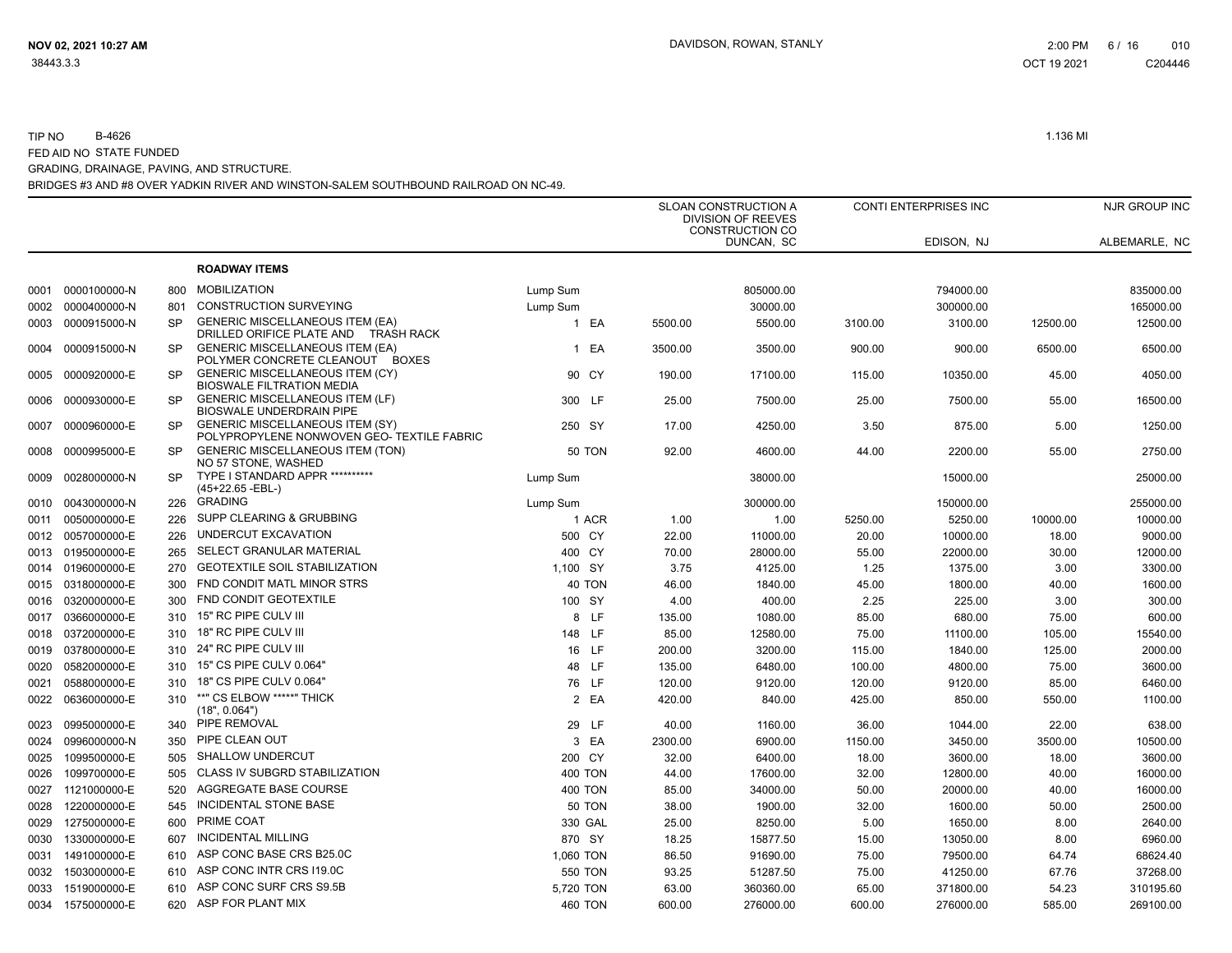|                      |           |                                            |                |               |         | SLOAN CONSTRUCTION A<br><b>DIVISION OF REEVES</b><br>CONSTRUCTION CO |         | <b>CONTI ENTERPRISES INC</b> |          | NJR GROUP INC |
|----------------------|-----------|--------------------------------------------|----------------|---------------|---------|----------------------------------------------------------------------|---------|------------------------------|----------|---------------|
|                      |           |                                            |                |               |         | DUNCAN, SC                                                           |         | EDISON, NJ                   |          | ALBEMARLE, NC |
| 1693000000-E<br>0035 |           | ASPH PLT MIX PVMT REPAIR<br>654            |                | 25 TON        | 750.00  | 18750.00                                                             | 150.00  | 3750.00                      | 175.00   | 4375.00       |
| 2022000000-E<br>0036 |           | SUBDRAIN EXCAVATION<br>815                 |                | 112 CY        | 45.00   | 5040.00                                                              | 7.00    | 784.00                       | 49.50    | 5544.00       |
| 2026000000-E<br>0037 |           | GEOTEXTILE FOR SUBSURF DRNS<br>815         | 500 SY         |               | 5.00    | 2500.00                                                              | 2.75    | 1375.00                      | 9.90     | 4950.00       |
| 2036000000-E<br>0038 |           | SUBDRAIN COARSE AGGREGATE<br>815           |                | 84 CY         | 75.00   | 6300.00                                                              | 45.00   | 3780.00                      | 93.50    | 7854.00       |
| 2044000000-E<br>0039 |           | 6" PERF SUBDRN PIPE<br>815                 | 500 LF         |               | 15.00   | 7500.00                                                              | 12.50   | 6250.00                      | 27.50    | 13750.00      |
| 2070000000-N<br>0040 |           | SUBDRN PIPE OUTLET<br>815                  | $\overline{1}$ | EA            | 140.00  | 140.00                                                               | 180.00  | 180.00                       | 495.00   | 495.00        |
| 2077000000-E<br>0041 |           | 6" OUTLET PIPE<br>815                      |                | 6 LF          | 40.00   | 240.00                                                               | 8.00    | 48.00                        | 60.50    | 363.00        |
| 2253000000-E<br>0042 |           | PIPE COLLARS<br>840                        | 0.553 CY       |               | 1790.24 | 990.00                                                               | 2300.00 | 1271.90                      | 3500.00  | 1935.50       |
| 2286000000-N<br>0043 |           | MASNRY DRAINAGE STRUCT<br>840              |                | 10 EA         | 3500.00 | 35000.00                                                             | 2900.00 | 29000.00                     | 3200.00  | 32000.00      |
| 2308000000-E<br>0044 |           | <b>MASNRY DRAINAGE STRUCT</b><br>840       |                | 2.2 LF        | 750.00  | 1650.00                                                              | 500.00  | 1100.00                      | 565.00   | 1243.00       |
| 2364000000-N<br>0045 |           | FRAME W/2GRTS 840.16 STD<br>840            |                | 6 EA          | 1050.00 | 6300.00                                                              | 650.00  | 3900.00                      | 650.00   | 3900.00       |
| 2365000000-N<br>0046 |           | FRAME W/2GRTS 840.22 STD<br>840            | $\overline{1}$ | EA            | 1050.00 | 1050.00                                                              | 1080.00 | 1080.00                      | 650.00   | 650.00        |
| 2367000000-N<br>0047 |           | FRAME W/2GRTS 840.29 STD<br>840            |                | 3 EA          | 1050.00 | 3150.00                                                              | 640.00  | 1920.00                      | 650.00   | 1950.00       |
| 2396000000-N<br>0048 |           | FRAME W/COVER STD 840.54<br>840            | $\mathbf{1}$   | EA            | 1000.00 | 1000.00                                                              | 545.00  | 545.00                       | 650.00   | 650.00        |
| 2556000000-E<br>0049 |           | SHOULDER BERM GUTTER<br>846                | 20             | LF.           | 95.00   | 1900.00                                                              | 72.00   | 1440.00                      | 95.00    | 1900.00       |
| 2905000000-N<br>0050 |           | CONVERT DI TO JB<br>859                    | $\mathbf{1}$   | EA            | 450.00  | 450.00                                                               | 1130.00 | 1130.00                      | 4500.00  | 4500.00       |
| 3030000000-E<br>0051 |           | STL BEAM GUARDRAIL<br>862                  | 2,600 LF       |               | 28.00   | 72800.00                                                             | 29.00   | 75400.00                     | 30.80    | 80080.00      |
| 3150000000-N<br>0052 |           | ADDIT GUARDRAIL POSTS<br>862               |                | 10 EA         | 60.00   | 600.00                                                               | 63.00   | 630.00                       | 66.00    | 660.00        |
| 3210000000-N<br>0053 |           | <b>GR END TYPE CAT-1</b><br>862            |                | 2 EA          | 1000.00 | 2000.00                                                              | 1050.00 | 2100.00                      | 1100.00  | 2200.00       |
| 3287000000-N<br>0054 | <b>SP</b> | GR END TYPE TL-3                           |                | 10 EA         | 3600.00 | 36000.00                                                             | 3780.00 | 37800.00                     | 3960.00  | 39600.00      |
| 3317000000-N<br>0055 | <b>SP</b> | GR ANCHOR TYPE B-77                        |                | 8 EA          | 2400.00 | 19200.00                                                             | 2600.00 | 20800.00                     | 2640.00  | 21120.00      |
| 3360000000-E<br>0056 |           | REMOVE EXISTING GUARDRAIL<br>863           | 2,900 LF       |               | 1.00    | 2900.00                                                              | 1.00    | 2900.00                      | 1.10     | 3190.00       |
| 3595000000-E<br>0057 |           | <b>RELAPPING GUARDRAIL</b><br>869          | 450 LF         |               | 5.00    | 2250.00                                                              | 5.25    | 2362.50                      | 5.50     | 2475.00       |
| 3628000000-E<br>0058 |           | RIP RAP, CLASS I<br>876                    |                | <b>75 TON</b> | 65.00   | 4875.00                                                              | 70.00   | 5250.00                      | 52.00    | 3900.00       |
| 3649000000-E<br>0059 |           | <b>RIP RAP, CLASS B</b><br>876             |                | 25 TON        | 35.00   | 875.00                                                               | 95.00   | 2375.00                      | 52.00    | 1300.00       |
| 3656000000-E<br>0060 |           | <b>GEOTEXTILE FOR DRAINGE</b><br>876       | 620 SY         |               | 4.00    | 2480.00                                                              | 0.50    | 310.00                       | 3.00     | 1860.00       |
| 4072000000-E<br>0061 |           | SUPPORT, 3-LB STL U-CHAN<br>903            | 830 LF         |               | 6.25    | 5187.50                                                              | 6.25    | 5187.50                      | 6.88     | 5710.40       |
| 4096000000-N<br>0062 |           | SIGN ERECTION, TYPE D<br>904               |                | 8 EA          | 185.00  | 1480.00                                                              | 260.00  | 2080.00                      | 203.50   | 1628.00       |
| 4102000000-N<br>0063 |           | SIGN ERECTION, TYPE E<br>904               |                | 32 EA         | 155.00  | 4960.00                                                              | 87.00   | 2784.00                      | 170.50   | 5456.00       |
| 4116100000-N<br>0064 |           | SIGN ERECT, RELOC ** GRD MTD<br>904<br>(E) | $\mathbf{1}$   | EA            | 225.00  | 225.00                                                               | 100.00  | 100.00                       | 247.50   | 247.50        |
| 4155000000-N<br>0065 |           | DISPOSE SIGN SYST U-CHAN<br>907            |                | 33 EA         | 5.00    | 165.00                                                               | 10.00   | 330.00                       | 5.50     | 181.50        |
| 4238000000-N<br>0066 |           | DISPOSE SIGN, D, E, F<br>907               | $\overline{1}$ | EA            | 5.00    | 5.00                                                                 | 10.00   | 10.00                        | 5.50     | 5.50          |
| 4400000000-E<br>0067 |           | 1110 WORK ZONE SIGNS (STAT)                |                | 88 SF         | 9.50    | 836.00                                                               | 5.25    | 462.00                       | 10.45    | 919.60        |
| 4405000000-E<br>0068 |           | 1110 WORK ZONE SIGNS (PORT)                | 384 SF         |               | 8.85    | 3398.40                                                              | 32.50   | 12480.00                     | 9.74     | 3740.16       |
| 4410000000-E<br>0069 |           | 1110 WORK ZONE SIGNS (BARR)                |                | 92 SF         | 6.50    | 598.00                                                               | 5.25    | 483.00                       | 7.15     | 657.80        |
| 4415000000-N<br>0070 |           | 1115 FLASHING ARROW BOARD                  |                | 2 EA          | 2200.00 | 4400.00                                                              | 2700.00 | 5400.00                      | 2420.00  | 4840.00       |
| 4420000000-N<br>0071 |           | 1120 PORTABLE CHANGE MSG SIGN              |                | 2 EA          | 9400.00 | 18800.00                                                             | 9100.00 | 18200.00                     | 10340.00 | 20680.00      |
| 0072 4430000000-N    |           | 1130 DRUMS                                 | 174 EA         |               | 44.00   | 7656.00                                                              | 53.00   | 9222.00                      | 60.50    | 10527.00      |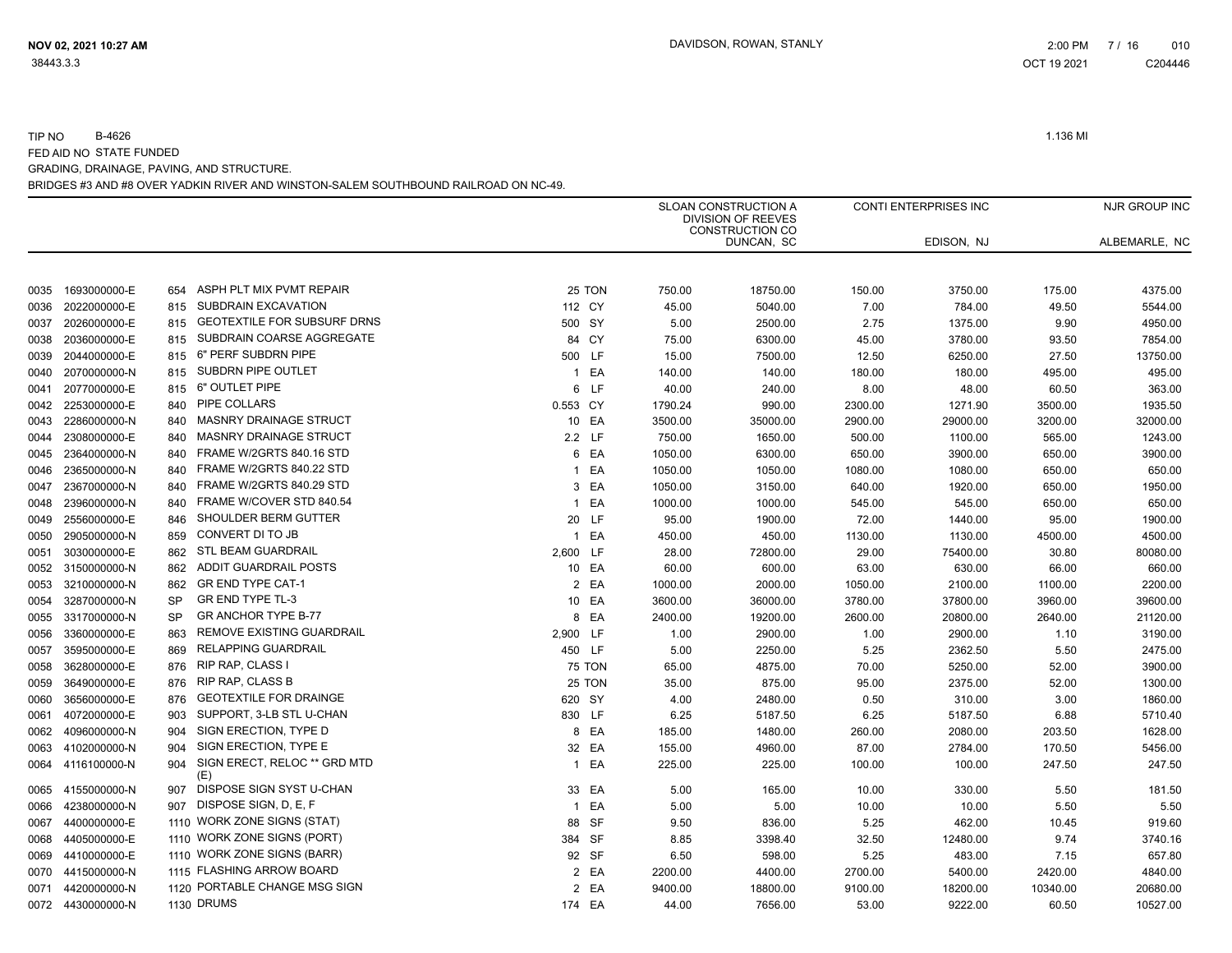|      |                   |                                                                                                      |                |          | SLOAN CONSTRUCTION A<br>DIVISION OF REEVES<br><b>CONSTRUCTION CO</b> |          | CONTI ENTERPRISES INC |          | NJR GROUP INC |
|------|-------------------|------------------------------------------------------------------------------------------------------|----------------|----------|----------------------------------------------------------------------|----------|-----------------------|----------|---------------|
|      |                   |                                                                                                      |                |          | DUNCAN, SC                                                           |          | EDISON, NJ            |          | ALBEMARLE, NC |
| 0073 | 4435000000-N      | 1135 CONES                                                                                           | 25 EA          | 18.00    | 450.00                                                               | 20.00    | 500.00                | 38.50    | 962.50        |
| 0074 | 4445000000-E      | 1145 BARRICADES (TYPE III)                                                                           | 72 LF          | 24.00    | 1728.00                                                              | 20.00    | 1440.00               | 26.40    | 1900.80       |
| 0075 | 4455000000-N      | 1150 FLAGGER                                                                                         | 21 DAY         | 750.00   | 15750.00                                                             | 210.00   | 4410.00               | 285.00   | 5985.00       |
| 0076 | 4480000000-N      | 1165 TMA                                                                                             | 2 EA           | 25000.00 | 50000.00                                                             | 10000.00 | 20000.00              | 22000.00 | 44000.00      |
| 0077 | 4510000000-N      | 1190 LAW ENFORCEMENT                                                                                 | 9 HR           | 50.00    | 450.00                                                               | 52.00    | 468.00                | 60.50    | 544.50        |
| 0078 | 4516000000-N      | 1180 SKINNY DRUM                                                                                     | 25 EA          | 50.00    | 1250.00                                                              | 32.00    | 800.00                | 46.75    | 1168.75       |
| 0079 | 4650000000-N      | 1251 TEMP RAISED PVMT MRKS                                                                           | 194 EA         | 10.00    | 1940.00                                                              | 10.50    | 2037.00               | 11.00    | 2134.00       |
| 0080 | 4685000000-E      | 1205 THERMO PVT MKG LINES 4"90                                                                       | 25,892 LF      | 1.50     | 38838.00                                                             | 1.55     | 40132.60              | 1.65     | 42721.80      |
| 0081 | 4695000000-E      | 1205 THERMO PVT MKG LINES 8"90 MILS                                                                  | 254 LF         | 3.00     | 762.00                                                               | 3.15     | 800.10                | 3.30     | 838.20        |
| 0082 | 4725000000-E      | 1205 THERMO PVT SYMBOL 90MILS                                                                        | 17 EA          | 200.00   | 3400.00                                                              | 210.00   | 3570.00               | 220.00   | 3740.00       |
| 0083 | 4770000000-E      | 1205 4" COLD APPL PLSTIC LINES TYPE **                                                               | 4,928<br>LF    | 2.50     | 12320.00                                                             | 2.60     | 12812.80              | 2.75     | 13552.00      |
|      |                   | (II)                                                                                                 |                |          |                                                                      |          |                       |          |               |
| 0084 | 4810000000-E      | 1205 PAINT PVMT MARKINGS 4"                                                                          | 81,400 LF      | 0.12     | 9768.00                                                              | 0.12     | 9768.00               | 0.13     | 10582.00      |
| 0085 | 4820000000-E      | 1205 PAINT PVMT MARKINGS 8"                                                                          | 810 LF         | 1.00     | 810.00                                                               | 1.05     | 850.50                | 1.10     | 891.00        |
| 0086 | 4835000000-E      | 1205 PAINT PVT MKG LINES 24"                                                                         | 184 LF         | 2.00     | 368.00                                                               | 2.10     | 386.40                | 2.20     | 404.80        |
| 0087 | 4845000000-N      | 1205 PAINT PVT MKG SYMBOL                                                                            | 46 EA          | 40.00    | 1840.00                                                              | 42.00    | 1932.00               | 44.00    | 2024.00       |
| 0088 | 4850000000-E      | 1205 LINE REMOVAL 4" WIDE                                                                            | 14,819 LF      | 0.90     | 13337.10                                                             | 0.95     | 14078.05              | 0.99     | 14670.81      |
| 0089 | 4860000000-E      | 1205 LINE REMOVAL 8" WIDE                                                                            | 521 LF         | 2.00     | 1042.00                                                              | 2.10     | 1094.10               | 2.20     | 1146.20       |
| 0090 | 4875000000-N      | 1205 REMOVAL OF SYMBL & CHARAC                                                                       | 17 EA          | 40.00    | 680.00                                                               | 42.00    | 714.00                | 44.00    | 748.00        |
| 0091 | 4891000000-E      | 1205 GENERIC PVMT MARKING ITEM (LF) 1205<br>THERMOPLASTIC PAVEMENT MARKING LINES (24", 90<br>MILS)   | 42 LF          | 15.00    | 630.00                                                               | 16.00    | 672.00                | 16.50    | 693.00        |
| 0092 | 4895000000-N      | <b>GENERIC PAVEMENT MARKING ITEM (EA)</b><br><b>SP</b><br>NON-CAST IRON SNOWPLOWABLE PAVEMENT MARKER | 48 EA          | 75.00    | 3600.00                                                              | 78.00    | 3744.00               | 82.50    | 3960.00       |
| 0093 | 4900000000-N      | 1251 PERM RAISED PVMT MARKERS                                                                        | 27 EA          | 10.00    | 270.00                                                               | 11.00    | 297.00                | 11.00    | 297.00        |
| 0094 | 6000000000-E      | 1605 TEMPORARY SILT FENCE                                                                            | 1,000 LF       | 4.33     | 4330.00                                                              | 3.50     | 3500.00               | 3.66     | 3660.00       |
| 0095 | 6006000000-E      | 1610 EROS CONTRL STONE CL A                                                                          | <b>555 TON</b> | 35.00    | 19425.00                                                             | 52.00    | 28860.00              | 52.00    | 28860.00      |
| 0096 | 6009000000-E      | 1610 EROS CONTRL STONE CL B                                                                          | <b>510 TON</b> | 35.00    | 17850.00                                                             | 50.00    | 25500.00              | 52.00    | 26520.00      |
| 0097 | 6012000000-E      | 1610 SEDIMENT CONTROL STONE                                                                          | <b>520 TON</b> | 32.00    | 16640.00                                                             | 40.00    | 20800.00              | 52.00    | 27040.00      |
| 0098 | 6015000000-E      | 1615 TEMPORARY MULCHING                                                                              | <b>1.5 ACR</b> | 1400.00  | 2100.00                                                              | 1470.00  | 2205.00               | 1540.00  | 2310.00       |
| 0099 | 6018000000-E      | 1620 SEED FOR TEMP SEEDING                                                                           | 200 LB         | 3.00     | 600.00                                                               | 3.15     | 630.00                | 3.30     | 660.00        |
| 0100 | 6021000000-E      | 1620 FERT FOR TEMP SEEDING                                                                           | 2 TON          | 900.00   | 1800.00                                                              | 945.00   | 1890.00               | 990.00   | 1980.00       |
| 0101 | 6024000000-E      | 1622 TEMPORARY SLOPE DRAINS                                                                          | 200 LF         | 9.00     | 1800.00                                                              | 16.75    | 3350.00               | 28.00    | 5600.00       |
| 0102 | 6029000000-E      | <b>SAFETY FENCE</b><br><b>SP</b>                                                                     | 3,400 LF       | 3.00     | 10200.00                                                             | 3.15     | 10710.00              | 3.50     | 11900.00      |
| 0103 | 6030000000-E      | 1630 SILT EXCAVATION                                                                                 | 1,280 CY       | 15.00    | 19200.00                                                             | 14.00    | 17920.00              | 15.00    | 19200.00      |
| 0104 | 6036000000-E      | 1631 MATTING FOR EROS CONTROL                                                                        | 5,500 SY       | 1.55     | 8525.00                                                              | 1.60     | 8800.00               | 1.71     | 9405.00       |
| 0105 | 6037000000-E      | <b>COIR FIBER MAT</b><br><b>SP</b>                                                                   | 100 SY         | 10.00    | 1000.00                                                              | 10.50    | 1050.00               | 11.00    | 1100.00       |
| 0106 | 6042000000-E      | 1632 1/4" HARDWARE CLOTH                                                                             | 150 LF         | 9.00     | 1350.00                                                              | 10.00    | 1500.00               | 12.00    | 1800.00       |
| 0107 | 6045000000-E      | **" TEMPORARY PIPE<br><b>SP</b><br>(15")                                                             | 15 LF          | 85.00    | 1275.00                                                              | 105.00   | 1575.00               | 35.00    | 525.00        |
|      | 0108 6048000000-E | FLOAT TURBIDITY CURTAIN<br><b>SP</b>                                                                 | 625 SY         | 50.00    | 31250.00                                                             | 100.00   | 62500.00              | 65.00    | 40625.00      |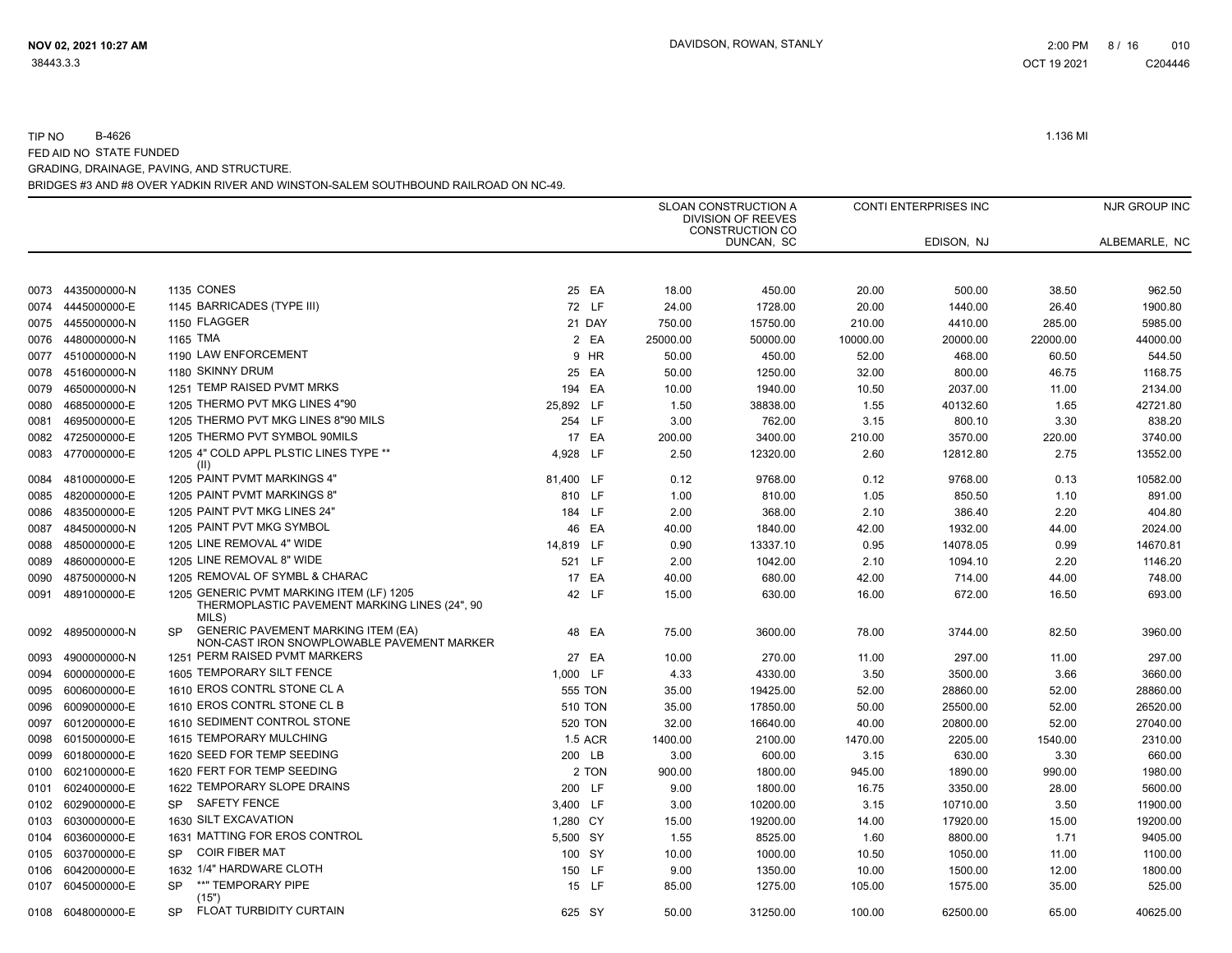|      |                   |           |                                                                                            |             |                |         | <b>SLOAN CONSTRUCTION A</b><br><b>DIVISION OF REEVES</b><br><b>CONSTRUCTION CO</b> |         | CONTI ENTERPRISES INC |         | NJR GROUP INC |
|------|-------------------|-----------|--------------------------------------------------------------------------------------------|-------------|----------------|---------|------------------------------------------------------------------------------------|---------|-----------------------|---------|---------------|
|      |                   |           |                                                                                            |             |                |         | DUNCAN, SC                                                                         |         | EDISON, NJ            |         | ALBEMARLE, NC |
|      |                   |           |                                                                                            |             |                |         |                                                                                    |         |                       |         |               |
| 0109 | 6071012000-E      | SP        | <b>COIR FIBER WATTLE</b>                                                                   |             | 200 LF         | 14.00   | 2800.00                                                                            | 15.00   | 3000.00               | 15.00   | 3000.00       |
| 0110 | 6071020000-E      | SP        | POLYACRYLAMIDE (PAM)                                                                       | 185 LB      |                | 7.00    | 1295.00                                                                            | 7.50    | 1387.50               | 16.00   | 2960.00       |
| 0111 | 6071030000-E      |           | 1640 COIR FIBER BAFFLE                                                                     |             | 185 LF         | 8.75    | 1618.75                                                                            | 9.00    | 1665.00               | 14.00   | 2590.00       |
| 0112 | 6071050000-E      | <b>SP</b> | **" SKIMMER<br>(1")                                                                        |             | 1 EA           | 1500.00 | 1500.00                                                                            | 525.00  | 525.00                | 1800.00 | 1800.00       |
| 0113 | 6071050000-E      | <b>SP</b> | **" SKIMMER<br>$(1 - 1/2")$                                                                |             | 1 EA           | 1500.00 | 1500.00                                                                            | 525.00  | 525.00                | 2500.00 | 2500.00       |
| 0114 | 6084000000-E      |           | 1660 SEEDING AND MULCHING                                                                  |             | <b>1.5 ACR</b> | 2900.00 | 4350.00                                                                            | 3050.00 | 4575.00               | 3190.00 | 4785.00       |
| 0115 | 6087000000-E      |           | 1660 MOWING                                                                                |             | <b>1.5 ACR</b> | 175.00  | 262.50                                                                             | 185.00  | 277.50                | 192.50  | 288.75        |
| 0116 | 6090000000-E      |           | 1661 SEED FOR REPAIR SEEDING                                                               |             | 50 LB          | 6.00    | 300.00                                                                             | 6.25    | 312.50                | 6.60    | 330.00        |
| 0117 | 6093000000-E      |           | 1661 FERT FOR REPAIR SEEDING                                                               |             | 0.25 TON       | 3000.00 | 750.00                                                                             | 3200.00 | 800.00                | 3300.00 | 825.00        |
| 0118 | 6096000000-E      |           | 1662 SEED FOR SUPP SEEDING                                                                 |             | 50 LB          | 6.00    | 300.00                                                                             | 6.25    | 312.50                | 6.60    | 330.00        |
| 0119 | 6108000000-E      |           | 1665 FERTILIZER TOPDRESSING                                                                |             | 1 TON          | 1200.00 | 1200.00                                                                            | 1250.00 | 1250.00               | 1320.00 | 1320.00       |
| 0120 | 6114500000-N      |           | 1667 SPECIALIZED HAND MOWING                                                               |             | 10 MHR         | 150.00  | 1500.00                                                                            | 158.00  | 1580.00               | 165.00  | 1650.00       |
|      | 0121 6117000000-N | <b>SP</b> | RESPONSE FOR EROS CONTROL                                                                  |             | 25 EA          | 225.00  | 5625.00                                                                            | 240.00  | 6000.00               | 247.50  | 6187.50       |
|      | 0122 6117500000-N | <b>SP</b> | CONC WASHOUT STRUCTURE                                                                     |             | 4 EA           | 760.00  | 3040.00                                                                            | 850.00  | 3400.00               | 1000.00 | 4000.00       |
|      | 0123 6132000000-N | <b>SP</b> | <b>GENERIC EROSION CONTROL ITEM (EA)</b><br>FABRIC INSERT INLET PROTECTION DEVICE          |             | 4 EA           | 225.00  | 900.00                                                                             | 240.00  | 960.00                | 1000.00 | 4000.00       |
|      | 0124 6132000000-N | <b>SP</b> | <b>GENERIC EROSION CONTROL ITEM (EA)</b><br>FABRIC INSERT INLET PROTECTION DEVICE CLEANOUT |             | 8 EA           | 300.00  | 2400.00                                                                            | 240.00  | 1920.00               | 1000.00 | 8000.00       |
|      |                   |           | <b>STRUCTURE ITEMS</b>                                                                     |             |                |         |                                                                                    |         |                       |         |               |
| 0125 | 2264000000-E      | 840       | PIPE PLUGS                                                                                 |             | 0.2 CY         | 2500.00 | 500.00                                                                             | 1850.00 | 370.00                | 6500.00 | 1300.00       |
| 0126 | 5836000000-E      |           | 1540 24" ENCASEMENT PIPE                                                                   |             | 69 LF          | 275.00  | 18975.00                                                                           | 105.00  | 7245.00               | 450.00  | 31050.00      |
| 0127 | 8017000000-N      | SP        | <b>CM&amp;R TEMP ACCESS ***********</b><br>(45+22.65 -EBL-)                                | Lump Sum    |                |         | 3000000.00                                                                         |         | 2750000.00            |         | 2831950.00    |
| 0128 | 8035000000-N      | 402       | REMV EXIST STR **********<br>(45+22.65 -EBL-)                                              | Lump Sum    |                |         | 2000000.00                                                                         |         | 1250000.00            |         | 2750000.00    |
| 0129 | 8065000000-N      | SP        | ASBESTOS ASSESSMENT                                                                        | Lump Sum    |                |         | 5000.00                                                                            |         | 2450.00               |         | 25000.00      |
| 0130 | 8121000000-N      | 412       | UNCL STR EXCAV STA *****<br>(45+22.65 -EBL-)                                               | Lump Sum    |                |         | 3000.00                                                                            |         | 17000.00              |         | 45000.00      |
|      | 0131 8147000000-E | 420       | REINF CONCRETE DECK SLAB                                                                   | 43,161 SF   |                | 47.50   | 2050147.50                                                                         | 45.00   | 1942245.00            | 33.22   | 1433808.42    |
|      | 0132 8161000000-E | 420       | <b>GROOVING BRIDGE FLOORS</b>                                                              | 70,340 SF   |                | 0.60    | 42204.00                                                                           | 0.47    | 33059.80              | 0.50    | 35170.00      |
| 0133 | 8182000000-E      | 420       | <b>CLASS A CONCRETE (BRIDGE)</b>                                                           | 444.4 CY    |                | 1700.00 | 755480.00                                                                          | 2275.00 | 1011010.00            | 1150.00 | 511060.00     |
| 0134 | 8210000000-N      | 422       | <b>BRG APPR SLAB ***********</b><br>(45+22.65 -EBL-)                                       | Lump Sum    |                |         | 50000.00                                                                           |         | 58000.00              |         | 45000.00      |
| 0135 | 8217000000-E      | 425       | <b>REINF STEEL (BRIDGE)</b>                                                                | 80,396 LB   |                | 1.75    | 140693.00                                                                          | 1.45    | 116574.20             | 1.35    | 108534.60     |
| 0136 | 8280000000-E      | 440       | STRUCTURAL STEEL                                                                           | Lump Sum    |                |         | 3517000.00                                                                         |         | 4256305.85            |         | 4075000.00    |
| 0138 | 8328200000-E      | 450       | PILE DRV EQUIP SETUP ** STEEL PILES<br>(HP 12 X 53)                                        |             | 12 EA          | 1400.00 | 16800.00                                                                           | 3500.00 | 42000.00              | 750.00  | 9000.00       |
| 0139 | 8364000000-E      | 450       | HP12X53 PILES                                                                              |             | 420 LF         | 58.00   | 24360.00                                                                           | 60.00   | 25200.00              | 75.00   | 31500.00      |
| 0140 | 8391000000-N      | 450       | <b>STEEL PILE POINTS</b>                                                                   |             | 6 EA           | 140.00  | 840.00                                                                             | 130.00  | 780.00                | 285.00  | 1710.00       |
|      | 0141 8503000000-E | 460       | <b>CONCRETE BARRIER RAIL</b>                                                               | 2.238.34 LF |                | 115.00  | 257409.10                                                                          | 125.00  | 279792.50             | 114.45  | 256178.01     |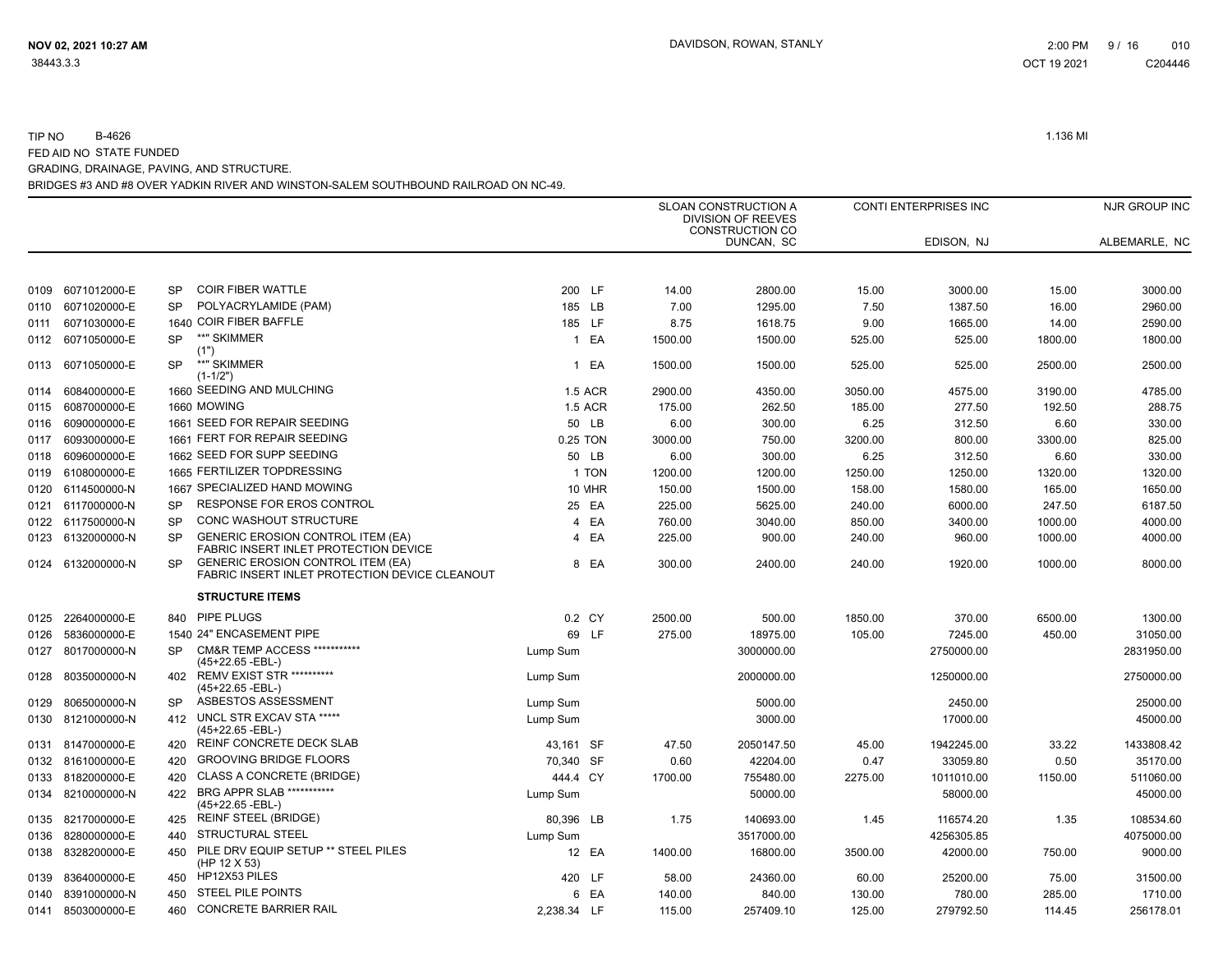|                   |           |                                                                                                   |          |         |              | <b>SLOAN CONSTRUCTION A</b><br><b>DIVISION OF REEVES</b><br>CONSTRUCTION CO |              | <b>CONTI ENTERPRISES INC</b> |              | NJR GROUP INC |
|-------------------|-----------|---------------------------------------------------------------------------------------------------|----------|---------|--------------|-----------------------------------------------------------------------------|--------------|------------------------------|--------------|---------------|
|                   |           |                                                                                                   |          |         |              | DUNCAN, SC                                                                  |              | EDISON, NJ                   |              | ALBEMARLE, NC |
|                   |           |                                                                                                   |          |         |              |                                                                             |              |                              |              |               |
| 0142 8559000000-E | <b>SP</b> | SURFACE PREP, CLASS II                                                                            | 65.8 SY  |         | 475.00       | 31255.00                                                                    | 500.00       | 32900.00                     | 616.00       | 40532.80      |
| 0143 8608000000-E | 876       | RIP RAP II (2'-0")                                                                                |          | 740 TON | 70.00        | 51800.00                                                                    | 48.00        | 35520.00                     | 68.00        | 50320.00      |
| 0144 8622000000-E | 876       | <b>GEOTEXTILE FOR DRAINAGE</b>                                                                    | 825 SY   |         | 4.00         | 3300.00                                                                     | 3.00         | 2475.00                      | 5.00         | 4125.00       |
| 0145 8657000000-N | 430       | <b>ELASTOMERIC BEARINGS</b>                                                                       | Lump Sum |         |              | 63000.00                                                                    |              | 165000.00                    |              | 75000.00      |
| 0146 8664000000-E | <b>SP</b> | <b>SHOTCRETE REPAIRS</b>                                                                          | 119.1 CF |         | 800.00       | 95280.00                                                                    | 1200.00      | 142920.00                    | 2750.00      | 327525.00     |
| 0147 8678000000-E | <b>SP</b> | <b>EPOXY RESIN INJECTION</b>                                                                      |          | 7 LF    | 120.00       | 840.00                                                                      | 315.00       | 2205.00                      | 137.50       | 962.50        |
| 0148 8860000000-N | <b>SP</b> | <b>GENERIC STRUCTURE ITEM (LS)</b><br><b>FIELD MEASURING</b>                                      | Lump Sum |         |              | 35000.00                                                                    |              | 20000.00                     |              | 65000.00      |
| 0149 8860000000-N | <b>SP</b> | <b>GENERIC STRUCTURE ITEM (LS)</b><br>STRIP SEAL EXPANSION JOINTS                                 | Lump Sum |         |              | 100000.00                                                                   |              | 92000.00                     |              | 165000.00     |
| 0150 8867000000-E | <b>SP</b> | <b>GENERIC STRUCTURE ITEM (LF)</b><br>CLEAN BRIDGE DECK DRAINAGE SYSTEM                           |          | 900 LF  | 48.00        | 43200.00                                                                    | 9.00         | 8100.00                      | 65.00        | 58500.00      |
| 0151 8867000000-E | <b>SP</b> | <b>GENERIC STRUCTURE ITEM (LF)</b><br>FOAM JOINT SEALS FOR PRESERVA-TION                          | 69.5 LF  |         | 150.00       | 10425.00                                                                    | 160.00       | 11120.00                     | 825.00       | 57337.50      |
| 0152 8892000000-E | <b>SP</b> | <b>GENERIC STRUCTURE ITEM (SF)</b><br>TOP OF CAP EPOXY COATINGS                                   |          | 494 SF  | 18.00        | 8892.00                                                                     | 22.00        | 10868.00                     | 82.50        | 40755.00      |
| 0153 8893000000-E | SP.       | <b>GENERIC STRUCTURE ITEM (SY)</b><br>CONCRETE DECK REPAIR FOR POLYMER CONCRETE<br><b>OVERLAY</b> |          | 7.3 SY  | 475.00       | 3467.50                                                                     | 365.00       | 2664.50                      | 1500.00      | 10950.00      |
| 0154 8893000000-E | <b>SP</b> | <b>GENERIC STRUCTURE ITEM (SY)</b><br>PLACING & FINISHING POLYMER CONCRETE OVERLAY                | 3.959 SY |         | 18.00        | 71262.00                                                                    | 56.00        | 221704.00                    | 45.88        | 181638.92     |
| 0155 8893000000-E | <b>SP</b> | <b>GENERIC STRUCTURE ITEM (SY)</b><br><b>SCARIFYING BRIDGE DECK</b>                               | 3,959 SY |         | 25.00        | 98975.00                                                                    | 19.00        | 75221.00                     | 10.73        | 42480.07      |
| 0156 8893000000-E | <b>SP</b> | <b>GENERIC STRUCTURE ITEM (SY)</b><br>SHOTBLASTING BRIDGE DECK                                    | 3,959 SY |         | 5.00         | 19795.00                                                                    | 6.30         | 24941.70                     | 4.96         | 19636.64      |
| 0157 8897000000-N | <b>SP</b> | <b>GENERIC STRUCTURE ITEM (EA)</b><br><b>BEAM END EPOXY COATINGS</b>                              |          | 30 EA   | 555.00       | 16650.00                                                                    | 640.00       | 19200.00                     | 1320.00      | 39600.00      |
| 0158 8897000000-N | <b>SP</b> | <b>GENERIC STRUCTURE ITEM (EA)</b><br>BEARING KEEPER PLATE                                        |          | 10 EA   | 3700.00      | 37000.00                                                                    | 2100.00      | 21000.00                     | 13200.00     | 132000.00     |
| 0159 8897000000-N | SP.       | <b>GENERIC STRUCTURE ITEM (EA)</b><br>TYPE I BRIDGE JACKING BRIDGE NO 790008                      |          | 10 EA   | 7000.00      | 70000.00                                                                    | 2450.00      | 24500.00                     | 8250.00      | 82500.00      |
| 0160 8881000000-E | <b>SP</b> | <b>GENERIC STRUCTURE ITEM (CY)</b><br>POLYESTER POLYMER CONCRETE MATERIALS                        |          | 119 CY  | 3500.00      | 416500.00                                                                   | 3045.00      | 362355.00                    | 4385.40      | 521862.60     |
| 0161 8881000000-E | <b>SP</b> | <b>GENERIC STRUCTURE ITEM (CY)</b><br>EPOXY POLYMER CONCRETE<br><b>MATERIALS</b>                  |          | 119 CY  |              |                                                                             |              |                              |              |               |
|                   |           | CONTRACT TOTAL                                                                                    |          |         | <b>TOTAL</b> | 15834161.35                                                                 | <b>TOTAL</b> | 15849442.00                  | <b>TOTAL</b> | 16915816.63   |
|                   |           | ROADWAY ITEMS                                                                                     |          |         | SUB-TOTAL    | 2775111.25                                                                  | SUB-TOTAL    | 2782715.45                   | SUB-TOTAL    | 2808829.57    |
|                   |           | <b>STRUCTURE ITEMS</b>                                                                            |          |         | SUB-TOTAL    | 13059050.10                                                                 | SUB-TOTAL    | 13066726.55                  | SUB-TOTAL    | 14106987.06   |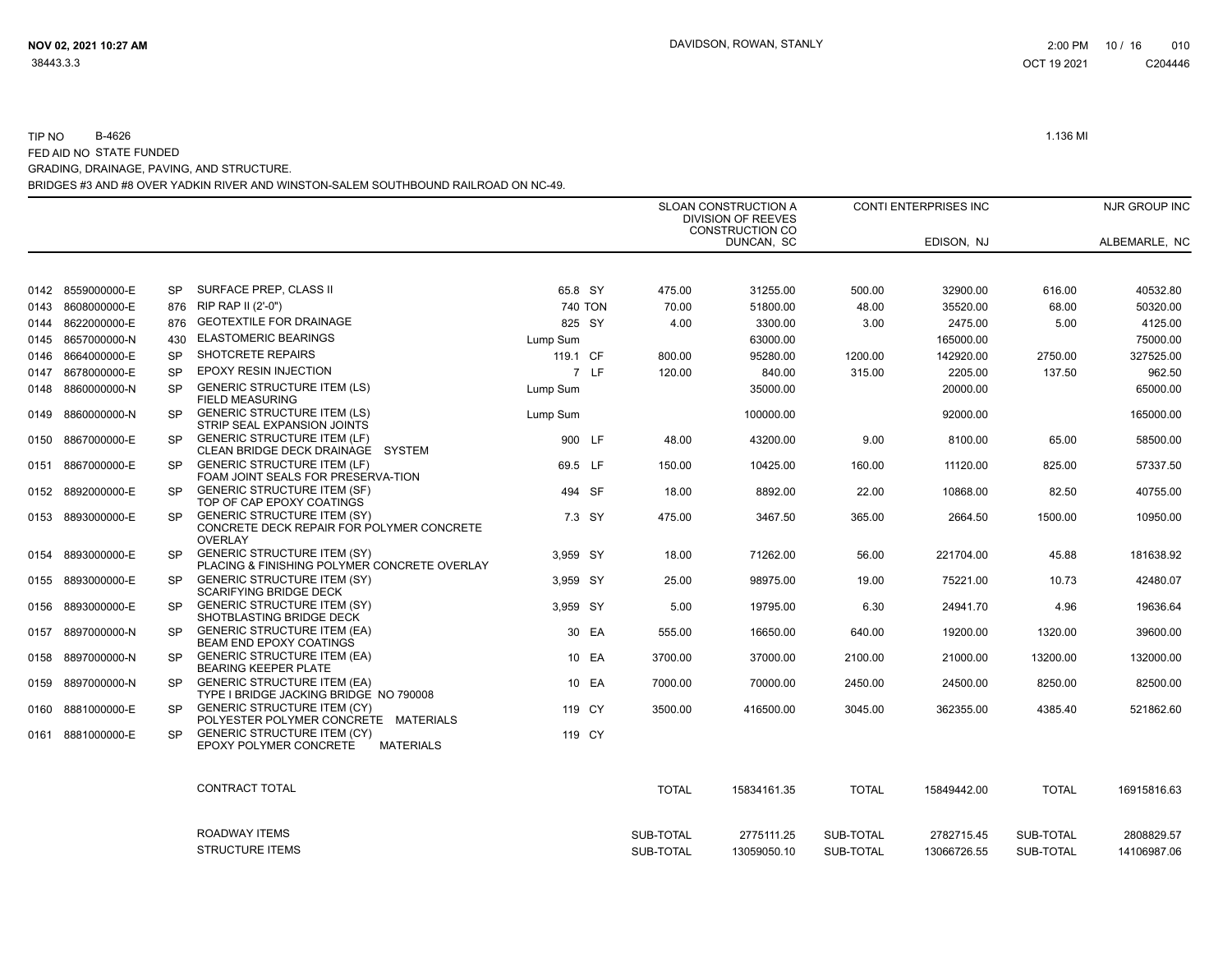|      |                   |           |                                                                                      |                |          | CATON CONSTRUCTION GROUP<br><b>INC</b> |          | FLATIRON CONSTRUCTORS INC |  |
|------|-------------------|-----------|--------------------------------------------------------------------------------------|----------------|----------|----------------------------------------|----------|---------------------------|--|
|      |                   |           |                                                                                      |                |          | CHARLOTTESVILLE, VA                    |          | MORRISVILLE, NC           |  |
|      |                   |           | <b>ROADWAY ITEMS</b>                                                                 |                |          |                                        |          |                           |  |
| 0001 | 0000100000-N      | 800       | <b>MOBILIZATION</b>                                                                  | Lump Sum       |          | 923000.00                              |          | 1293000.00                |  |
|      | 0002 0000400000-N | 801       | <b>CONSTRUCTION SURVEYING</b>                                                        | Lump Sum       |          | 175000.00                              |          | 402000.00                 |  |
| 0003 | 0000915000-N      | SP        | <b>GENERIC MISCELLANEOUS ITEM (EA)</b><br>DRILLED ORIFICE PLATE AND<br>TRASH RACK    | 1 EA           | 900.00   | 900.00                                 | 3500.00  | 3500.00                   |  |
|      | 0004 0000915000-N | SP        | <b>GENERIC MISCELLANEOUS ITEM (EA)</b><br>POLYMER CONCRETE CLEANOUT BOXES            | EA<br>1        | 1700.00  | 1700.00                                | 10000.00 | 10000.00                  |  |
| 0005 | 0000920000-E      | <b>SP</b> | <b>GENERIC MISCELLANEOUS ITEM (CY)</b><br><b>BIOSWALE FILTRATION MEDIA</b>           | 90 CY          | 250.00   | 22500.00                               | 250.00   | 22500.00                  |  |
| 0006 | 0000930000-E      | <b>SP</b> | <b>GENERIC MISCELLANEOUS ITEM (LF)</b><br><b>BIOSWALE UNDERDRAIN PIPE</b>            | 300 LF         | 15.00    | 4500.00                                | 40.00    | 12000.00                  |  |
| 0007 | 0000960000-E      | SP        | <b>GENERIC MISCELLANEOUS ITEM (SY)</b><br>POLYPROPYLENE NONWOVEN GEO- TEXTILE FABRIC | 250 SY         | 5.00     | 1250.00                                | 3.50     | 875.00                    |  |
| 0008 | 0000995000-E      | SP        | <b>GENERIC MISCELLANEOUS ITEM (TON)</b><br>NO 57 STONE, WASHED                       | <b>50 TON</b>  | 65.00    | 3250.00                                | 150.00   | 7500.00                   |  |
| 0009 | 0028000000-N      | SP        | TYPE I STANDARD APPR **********<br>(45+22.65 -EBL-)                                  | Lump Sum       |          | 60000.00                               |          | 55000.00                  |  |
| 0010 | 0043000000-N      | 226       | <b>GRADING</b>                                                                       | Lump Sum       |          | 453000.00                              |          | 325000.00                 |  |
| 0011 | 0050000000-E      | 226       | SUPP CLEARING & GRUBBING                                                             | 1 ACR          | 15000.00 | 15000.00                               | 25000.00 | 25000.00                  |  |
|      | 0012 0057000000-E | 226       | UNDERCUT EXCAVATION                                                                  | 500 CY         | 10.00    | 5000.00                                | 40.00    | 20000.00                  |  |
| 0013 | 0195000000-E      | 265       | <b>SELECT GRANULAR MATERIAL</b>                                                      | 400 CY         | 65.00    | 26000.00                               | 75.00    | 30000.00                  |  |
|      | 0014 0196000000-E | 270       | <b>GEOTEXTILE SOIL STABILIZATION</b>                                                 | 1,100 SY       | 1.25     | 1375.00                                | 4.00     | 4400.00                   |  |
|      | 0015 0318000000-E | 300       | FND CONDIT MATL MINOR STRS                                                           | 40 TON         | 50.00    | 2000.00                                | 150.00   | 6000.00                   |  |
| 0016 | 0320000000-E      | 300       | FND CONDIT GEOTEXTILE                                                                | 100 SY         | 2.35     | 235.00                                 | 4.50     | 450.00                    |  |
| 0017 | 0366000000-E      | 310       | 15" RC PIPE CULV III                                                                 | 8 LF           | 200.00   | 1600.00                                | 320.00   | 2560.00                   |  |
| 0018 | 0372000000-E      | 310       | 18" RC PIPE CULV III                                                                 | 148 LF         | 75.00    | 11100.00                               | 330.00   | 48840.00                  |  |
| 0019 | 0378000000-E      | 310       | 24" RC PIPE CULV III                                                                 | 16 LF          | 120.00   | 1920.00                                | 350.00   | 5600.00                   |  |
| 0020 | 0582000000-E      | 310       | 15" CS PIPE CULV 0.064"                                                              | 48 LF          | 80.00    | 3840.00                                | 200.00   | 9600.00                   |  |
| 0021 | 0588000000-E      | 310       | 18" CS PIPE CULV 0.064"                                                              | 76 LF          | 145.00   | 11020.00                               | 215.00   | 16340.00                  |  |
| 0022 | 0636000000-E      | 310       | **" CS ELBOW *****" THICK<br>(18", 0.064")                                           | 2 EA           | 500.00   | 1000.00                                | 950.00   | 1900.00                   |  |
| 0023 | 0995000000-E      | 340       | PIPE REMOVAL                                                                         | 29 LF          | 70.00    | 2030.00                                | 70.00    | 2030.00                   |  |
| 0024 | 0996000000-N      | 350       | PIPE CLEAN OUT                                                                       | 3 EA           | 3000.00  | 9000.00                                | 2000.00  | 6000.00                   |  |
| 0025 | 1099500000-E      | 505       | <b>SHALLOW UNDERCUT</b>                                                              | 200 CY         | 10.00    | 2000.00                                | 35.00    | 7000.00                   |  |
| 0026 | 1099700000-E      | 505       | <b>CLASS IV SUBGRD STABILIZATION</b>                                                 | <b>400 TON</b> | 42.00    | 16800.00                               | 45.00    | 18000.00                  |  |
| 0027 | 1121000000-E      | 520       | AGGREGATE BASE COURSE                                                                | 400 TON        | 55.00    | 22000.00                               | 70.00    | 28000.00                  |  |
| 0028 | 1220000000-E      | 545       | <b>INCIDENTAL STONE BASE</b>                                                         | <b>50 TON</b>  | 40.00    | 2000.00                                | 140.00   | 7000.00                   |  |
| 0029 | 1275000000-E      | 600       | PRIME COAT                                                                           | 330 GAL        | 5.03     | 1659.90                                | 7.00     | 2310.00                   |  |
| 0030 | 1330000000-E      | 607       | <b>INCIDENTAL MILLING</b>                                                            | 870 SY         | 15.05    | 13093.50                               | 18.50    | 16095.00                  |  |
| 0031 | 1491000000-E      | 610       | ASP CONC BASE CRS B25.0C                                                             | 1,060 TON      | 59.30    | 62858.00                               | 87.40    | 92644.00                  |  |
| 0032 | 1503000000-E      | 610       | ASP CONC INTR CRS 119.0C                                                             | 550 TON        | 59.30    | 32615.00                               | 94.20    | 51810.00                  |  |
| 0033 | 1519000000-E      | 610       | ASP CONC SURF CRS S9.5B                                                              | 5,720 TON      | 70.00    | 400400.00                              | 64.00    | 366080.00                 |  |
|      | 0034 1575000000-E | 620       | ASP FOR PLANT MIX                                                                    | 460 TON        | 460.00   | 211600.00                              | 610.00   | 280600.00                 |  |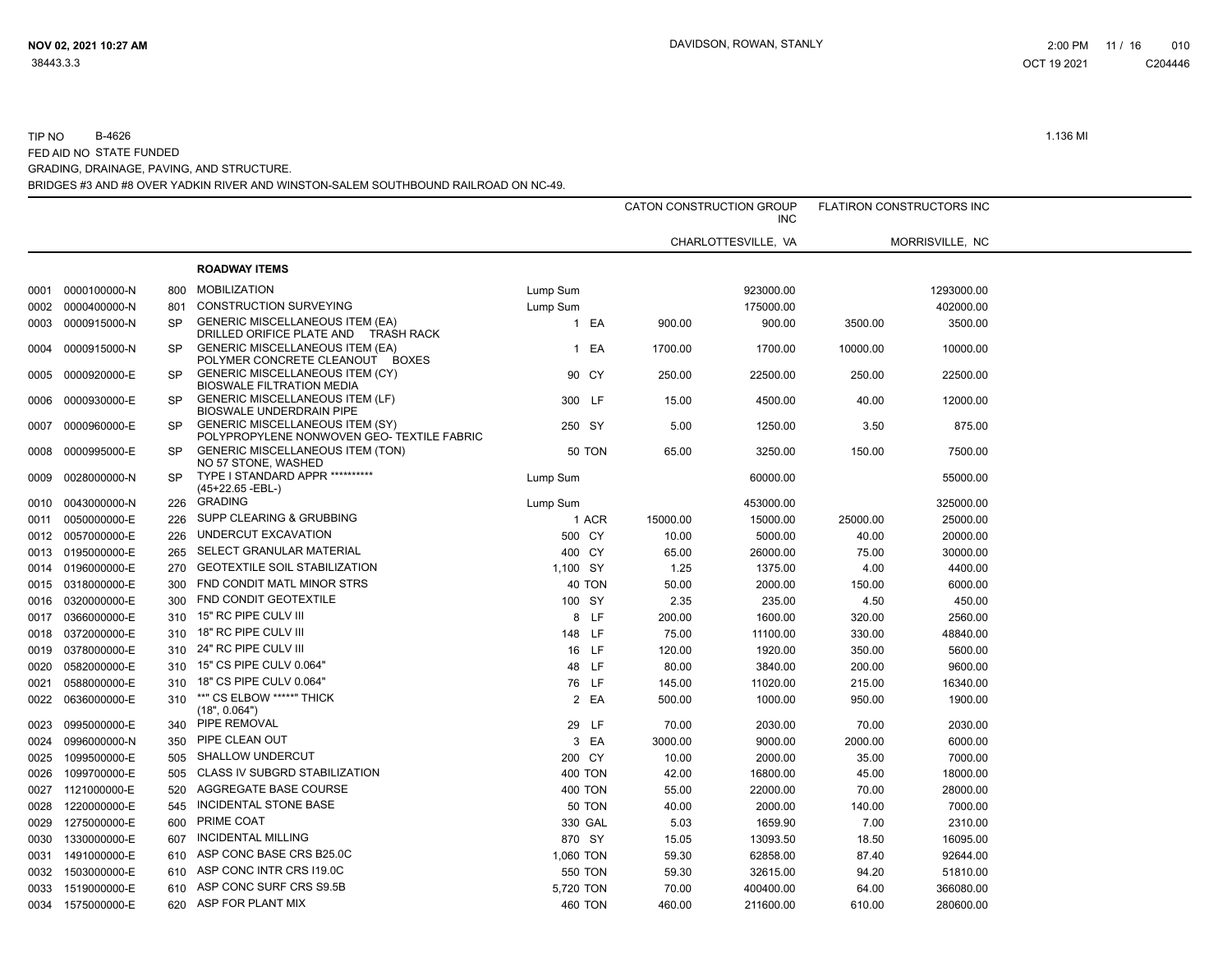|      |                   |           |                                     |              |               |         | CATON CONSTRUCTION GROUP<br><b>INC</b> |          | FLATIRON CONSTRUCTORS INC |
|------|-------------------|-----------|-------------------------------------|--------------|---------------|---------|----------------------------------------|----------|---------------------------|
|      |                   |           |                                     |              |               |         | CHARLOTTESVILLE, VA                    |          | MORRISVILLE, NC           |
|      |                   |           |                                     |              |               |         |                                        |          |                           |
| 0035 | 1693000000-E      | 654       | ASPH PLT MIX PVMT REPAIR            |              | 25 TON        | 325.00  | 8125.00                                | 66.00    | 1650.00                   |
| 0036 | 2022000000-E      | 815       | SUBDRAIN EXCAVATION                 | 112 CY       |               | 35.00   | 3920.00                                | 45.00    | 5040.00                   |
| 0037 | 2026000000-E      | 815       | <b>GEOTEXTILE FOR SUBSURF DRNS</b>  | 500 SY       |               | 9.00    | 4500.00                                | 15.00    | 7500.00                   |
| 0038 | 2036000000-E      | 815       | SUBDRAIN COARSE AGGREGATE           | 84 CY        |               | 75.00   | 6300.00                                | 100.00   | 8400.00                   |
| 0039 | 2044000000-E      | 815       | 6" PERF SUBDRN PIPE                 | 500 LF       |               | 18.00   | 9000.00                                | 25.00    | 12500.00                  |
| 0040 | 2070000000-N      | 815       | SUBDRN PIPE OUTLET                  |              | 1 EA          | 350.00  | 350.00                                 | 450.00   | 450.00                    |
| 0041 | 2077000000-E      | 815       | 6" OUTLET PIPE                      |              | 6 LF          | 40.00   | 240.00                                 | 50.00    | 300.00                    |
| 0042 | 2253000000-E      | 840       | PIPE COLLARS                        | 0.553 CY     |               | 1750.00 | 967.75                                 | 6000.00  | 3318.00                   |
| 0043 | 2286000000-N      | 840       | <b>MASNRY DRAINAGE STRUCT</b>       | 10 EA        |               | 3000.00 | 30000.00                               | 5200.00  | 52000.00                  |
| 0044 | 2308000000-E      | 840       | <b>MASNRY DRAINAGE STRUCT</b>       | 2.2 LF       |               | 750.00  | 1650.00                                | 1500.00  | 3300.00                   |
| 0045 | 2364000000-N      | 840       | FRAME W/2GRTS 840.16 STD            |              | 6 EA          | 900.00  | 5400.00                                | 1600.00  | 9600.00                   |
| 0046 | 2365000000-N      | 840       | FRAME W/2GRTS 840.22 STD            |              | 1 EA          | 1100.00 | 1100.00                                | 1600.00  | 1600.00                   |
| 0047 | 2367000000-N      | 840       | FRAME W/2GRTS 840.29 STD            |              | 3 EA          | 1100.00 | 3300.00                                | 1650.00  | 4950.00                   |
| 0048 | 2396000000-N      | 840       | FRAME W/COVER STD 840.54            | $\mathbf{1}$ | EA            | 900.00  | 900.00                                 | 1500.00  | 1500.00                   |
| 0049 | 2556000000-E      | 846       | SHOULDER BERM GUTTER                | 20 LF        |               | 35.00   | 700.00                                 | 225.00   | 4500.00                   |
| 0050 | 2905000000-N      | 859       | CONVERT DI TO JB                    |              | 1 EA          | 1100.00 | 1100.00                                | 6500.00  | 6500.00                   |
| 0051 | 3030000000-E      | 862       | <b>STL BEAM GUARDRAIL</b>           | 2,600 LF     |               | 30.00   | 78000.00                               | 29.00    | 75400.00                  |
| 0052 | 3150000000-N      | 862       | ADDIT GUARDRAIL POSTS               | 10 EA        |               | 65.00   | 650.00                                 | 62.00    | 620.00                    |
| 0053 | 3210000000-N      | 862       | GR END TYPE CAT-1                   |              | 2 EA          | 1100.00 | 2200.00                                | 1025.00  | 2050.00                   |
| 0054 | 3287000000-N      | <b>SP</b> | GR END TYPE TL-3                    | 10 EA        |               | 4000.00 | 40000.00                               | 3690.00  | 36900.00                  |
| 0055 | 3317000000-N      | <b>SP</b> | <b>GRANCHOR TYPE B-77</b>           |              | 8 EA          | 3900.00 | 31200.00                               | 2460.00  | 19680.00                  |
| 0056 | 3360000000-E      | 863       | REMOVE EXISTING GUARDRAIL           | 2,900 LF     |               | 1.10    | 3190.00                                | 1.10     | 3190.00                   |
| 0057 | 3595000000-E      | 869       | RELAPPING GUARDRAIL                 | 450 LF       |               | 5.50    | 2475.00                                | 5.15     | 2317.50                   |
| 0058 | 3628000000-E      | 876       | RIP RAP, CLASS I                    |              | <b>75 TON</b> | 0.01    | 0.75                                   | 145.00   | 10875.00                  |
| 0059 | 3649000000-E      | 876       | RIP RAP, CLASS B                    |              | 25 TON        | 50.00   | 1250.00                                | 140.00   | 3500.00                   |
| 0060 | 3656000000-E      | 876       | <b>GEOTEXTILE FOR DRAINGE</b>       | 620 SY       |               | 2.00    | 1240.00                                | 4.00     | 2480.00                   |
| 0061 | 4072000000-E      | 903       | SUPPORT, 3-LB STL U-CHAN            | 830 LF       |               | 8.00    | 6640.00                                | 7.95     | 6598.50                   |
| 0062 | 4096000000-N      | 904       | SIGN ERECTION, TYPE D               |              | 8 EA          | 109.00  | 872.00                                 | 103.00   | 824.00                    |
| 0063 | 4102000000-N      | 904       | SIGN ERECTION, TYPE E               | 32 EA        |               | 55.00   | 1760.00                                | 52.00    | 1664.00                   |
| 0064 | 4116100000-N      | 904       | SIGN ERECT. RELOC ** GRD MTD<br>(E) |              | 1 EA          | 135.00  | 135.00                                 | 129.00   | 129.00                    |
| 0065 | 4155000000-N      | 907       | DISPOSE SIGN SYST U-CHAN            | 33 EA        |               | 10.50   | 346.50                                 | 10.50    | 346.50                    |
| 0066 | 4238000000-N      | 907       | DISPOSE SIGN, D, E, F               |              | 1 EA          | 16.00   | 16.00                                  | 16.00    | 16.00                     |
| 0067 | 4400000000-E      |           | 1110 WORK ZONE SIGNS (STAT)         | 88 SF        |               | 5.00    | 440.00                                 | 7.20     | 633.60                    |
| 0068 | 4405000000-E      |           | 1110 WORK ZONE SIGNS (PORT)         | 384 SF       |               | 11.00   | 4224.00                                | 20.00    | 7680.00                   |
| 0069 | 4410000000-E      |           | 1110 WORK ZONE SIGNS (BARR)         | 92 SF        |               | 7.50    | 690.00                                 | 7.15     | 657.80                    |
| 0070 | 4415000000-N      |           | 1115 FLASHING ARROW BOARD           |              | 2 EA          | 3000.00 | 6000.00                                | 4665.00  | 9330.00                   |
| 0071 | 4420000000-N      |           | 1120 PORTABLE CHANGE MSG SIGN       |              | 2 EA          | 3900.00 | 7800.00                                | 16685.00 | 33370.00                  |
|      | 0072 4430000000-N |           | <b>1130 DRUMS</b>                   | 174 EA       |               | 40.00   | 6960.00                                | 44.00    | 7656.00                   |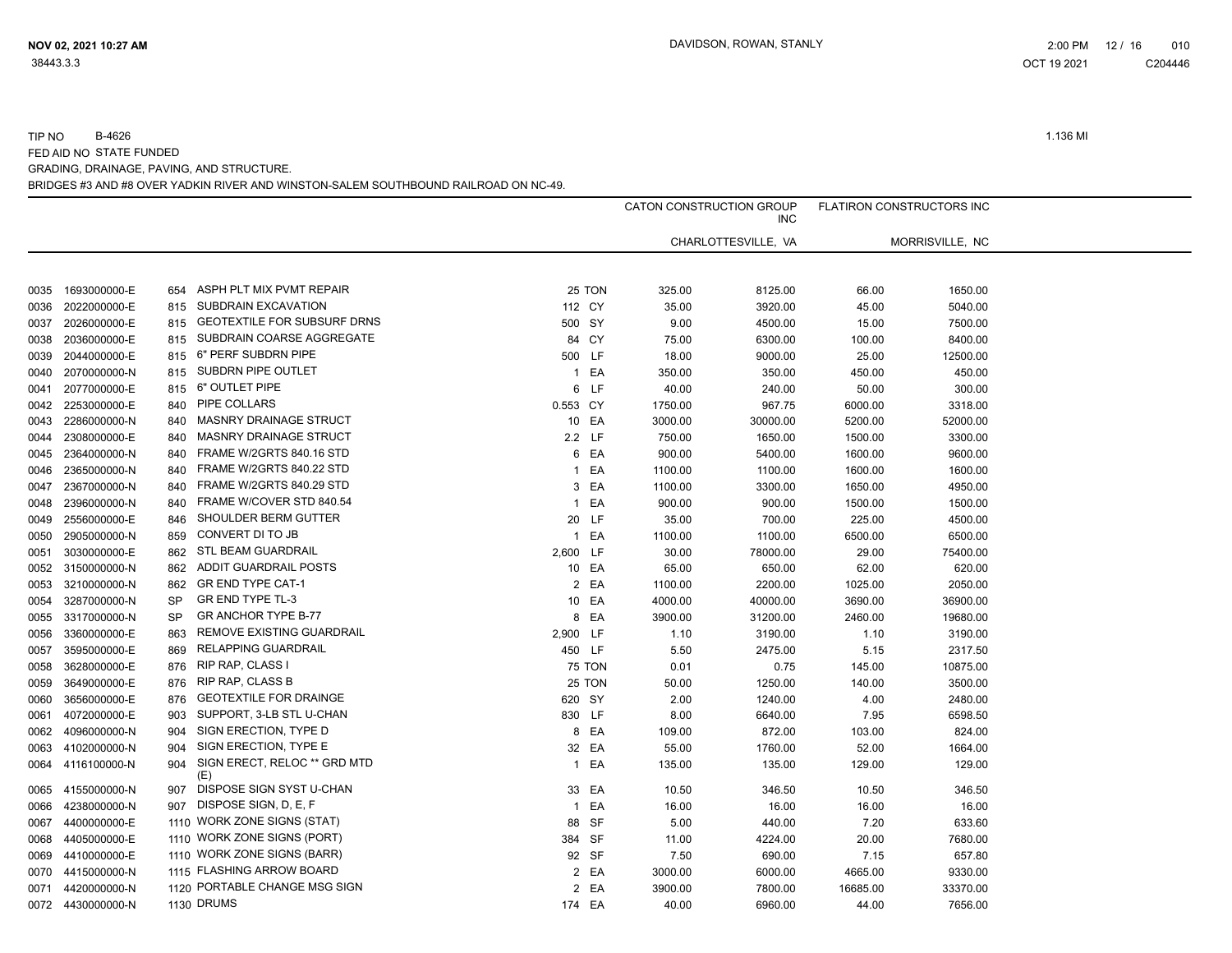|      |                   |                                                                                                      |                | CATON CONSTRUCTION GROUP | <b>INC</b>          | <b>FLATIRON CONSTRUCTORS INC</b> |                 |  |
|------|-------------------|------------------------------------------------------------------------------------------------------|----------------|--------------------------|---------------------|----------------------------------|-----------------|--|
|      |                   |                                                                                                      |                |                          | CHARLOTTESVILLE, VA |                                  | MORRISVILLE, NC |  |
|      |                   |                                                                                                      |                |                          |                     |                                  |                 |  |
| 0073 | 4435000000-N      | 1135 CONES                                                                                           | 25 EA          | 2400.00                  | 60000.00            | 27.00                            | 675.00          |  |
| 0074 | 4445000000-E      | 1145 BARRICADES (TYPE III)                                                                           | 72 LF          | 44.00                    | 3168.00             | 36.00                            | 2592.00         |  |
| 0075 | 4455000000-N      | 1150 FLAGGER                                                                                         | 21 DAY         | 430.00                   | 9030.00             | 400.00                           | 8400.00         |  |
| 0076 | 4480000000-N      | 1165 TMA                                                                                             | 2 EA           | 5000.00                  | 10000.00            | 22000.00                         | 44000.00        |  |
| 0077 | 4510000000-N      | 1190 LAW ENFORCEMENT                                                                                 | 9 HR           | 70.00                    | 630.00              | 80.00                            | 720.00          |  |
| 0078 | 4516000000-N      | 1180 SKINNY DRUM                                                                                     | 25 EA          | 30.00                    | 750.00              | 36.00                            | 900.00          |  |
| 0079 | 4650000000-N      | 1251 TEMP RAISED PVMT MRKS                                                                           | 194 EA         | 11.00                    | 2134.00             | 10.15                            | 1969.10         |  |
| 0080 | 4685000000-E      | 1205 THERMO PVT MKG LINES 4"90                                                                       | 25,892 LF      | 1.60                     | 41427.20            | 1.55                             | 40132.60        |  |
| 0081 | 4695000000-E      | 1205 THERMO PVT MKG LINES 8"90 MILS                                                                  | 254 LF         | 3.30                     | 838.20              | 3.05                             | 774.70          |  |
| 0082 | 4725000000-E      | 1205 THERMO PVT SYMBOL 90MILS                                                                        | 17 EA          | 220.00                   | 3740.00             | 204.00                           | 3468.00         |  |
| 0083 | 4770000000-E      | 1205 4" COLD APPL PLSTIC LINES TYPE **<br>(II)                                                       | 4,928 LF       | 2.75                     | 13552.00            | 2.55                             | 12566.40        |  |
| 0084 | 4810000000-E      | 1205 PAINT PVMT MARKINGS 4"                                                                          | 81,400 LF      | 0.15                     | 12210.00            | 0.15                             | 12210.00        |  |
| 0085 | 4820000000-E      | 1205 PAINT PVMT MARKINGS 8"                                                                          | 810 LF         | 1.10                     | 891.00              | 1.05                             | 850.50          |  |
| 0086 | 4835000000-E      | 1205 PAINT PVT MKG LINES 24"                                                                         | 184 LF         | 2.20                     | 404.80              | 2.05                             | 377.20          |  |
| 0087 | 4845000000-N      | 1205 PAINT PVT MKG SYMBOL                                                                            | 46 EA          | 44.00                    | 2024.00             | 41.00                            | 1886.00         |  |
| 0088 | 4850000000-E      | 1205 LINE REMOVAL 4" WIDE                                                                            | 14,819 LF      | 1.00                     | 14819.00            | 0.95                             | 14078.05        |  |
| 0089 | 4860000000-E      | 1205 LINE REMOVAL 8" WIDE                                                                            | 521 LF         | 2.20                     | 1146.20             | 2.05                             | 1068.05         |  |
| 0090 | 4875000000-N      | 1205 REMOVAL OF SYMBL & CHARAC                                                                       | 17 EA          | 44.00                    | 748.00              | 41.00                            | 697.00          |  |
| 0091 | 4891000000-E      | 1205 GENERIC PVMT MARKING ITEM (LF) 1205<br>THERMOPLASTIC PAVEMENT MARKING LINES (24", 90<br>MILS)   | 42 LF          | 16.00                    | 672.00              | 16.00                            | 672.00          |  |
| 0092 | 4895000000-N      | <b>GENERIC PAVEMENT MARKING ITEM (EA)</b><br><b>SP</b><br>NON-CAST IRON SNOWPLOWABLE PAVEMENT MARKER | 48 EA          | 80.00                    | 3840.00             | 77.00                            | 3696.00         |  |
| 0093 | 4900000000-N      | 1251 PERM RAISED PVMT MARKERS                                                                        | 27 EA          | 11.00                    | 297.00              | 11.00                            | 297.00          |  |
| 0094 | 6000000000-E      | 1605 TEMPORARY SILT FENCE                                                                            | 1,000 LF       | 5.50                     | 5500.00             | 3.40                             | 3400.00         |  |
| 0095 | 6006000000-E      | 1610 EROS CONTRL STONE CL A                                                                          | 555 TON        | 32.00                    | 17760.00            | 90.00                            | 49950.00        |  |
| 0096 | 6009000000-E      | 1610 EROS CONTRL STONE CL B                                                                          | <b>510 TON</b> | 33.00                    | 16830.00            | 99.00                            | 50490.00        |  |
| 0097 | 6012000000-E      | 1610 SEDIMENT CONTROL STONE                                                                          | 520 TON        | 33.00                    | 17160.00            | 72.00                            | 37440.00        |  |
| 0098 | 6015000000-E      | 1615 TEMPORARY MULCHING                                                                              | <b>1.5 ACR</b> | 1500.00                  | 2250.00             | 1430.00                          | 2145.00         |  |
| 0099 | 6018000000-E      | 1620 SEED FOR TEMP SEEDING                                                                           | 200 LB         | 3.50                     | 700.00              | 3.10                             | 620.00          |  |
| 0100 | 6021000000-E      | 1620 FERT FOR TEMP SEEDING                                                                           | 2 TON          | 1400.00                  | 2800.00             | 920.00                           | 1840.00         |  |
| 0101 | 6024000000-E      | 1622 TEMPORARY SLOPE DRAINS                                                                          | 200 LF         | 24.00                    | 4800.00             | 50.00                            | 10000.00        |  |
| 0102 | 6029000000-E      | <b>SAFETY FENCE</b><br><b>SP</b>                                                                     | 3,400 LF       | 2.25                     | 7650.00             | 3.06                             | 10404.00        |  |
| 0103 | 6030000000-E      | 1630 SILT EXCAVATION                                                                                 | 1,280 CY       | 0.01                     | 12.80               | 50.00                            | 64000.00        |  |
| 0104 | 6036000000-E      | 1631 MATTING FOR EROS CONTROL                                                                        | 5,500 SY       | 2.60                     | 14300.00            | 1.60                             | 8800.00         |  |
| 0105 | 6037000000-E      | <b>COIR FIBER MAT</b><br><b>SP</b>                                                                   | 100 SY         | 8.00                     | 800.00              | 10.20                            | 1020.00         |  |
| 0106 | 6042000000-E      | 1632 1/4" HARDWARE CLOTH                                                                             | 150 LF         | 3.75                     | 562.50              | 9.20                             | 1380.00         |  |
| 0107 | 6045000000-E      | **" TEMPORARY PIPE<br><b>SP</b><br>(15")                                                             | 15 LF          | 100.00                   | 1500.00             | 250.00                           | 3750.00         |  |
|      | 0108 6048000000-E | FLOAT TURBIDITY CURTAIN<br><b>SP</b>                                                                 | 625 SY         | 65.00                    | 40625.00            | 85.00                            | 53125.00        |  |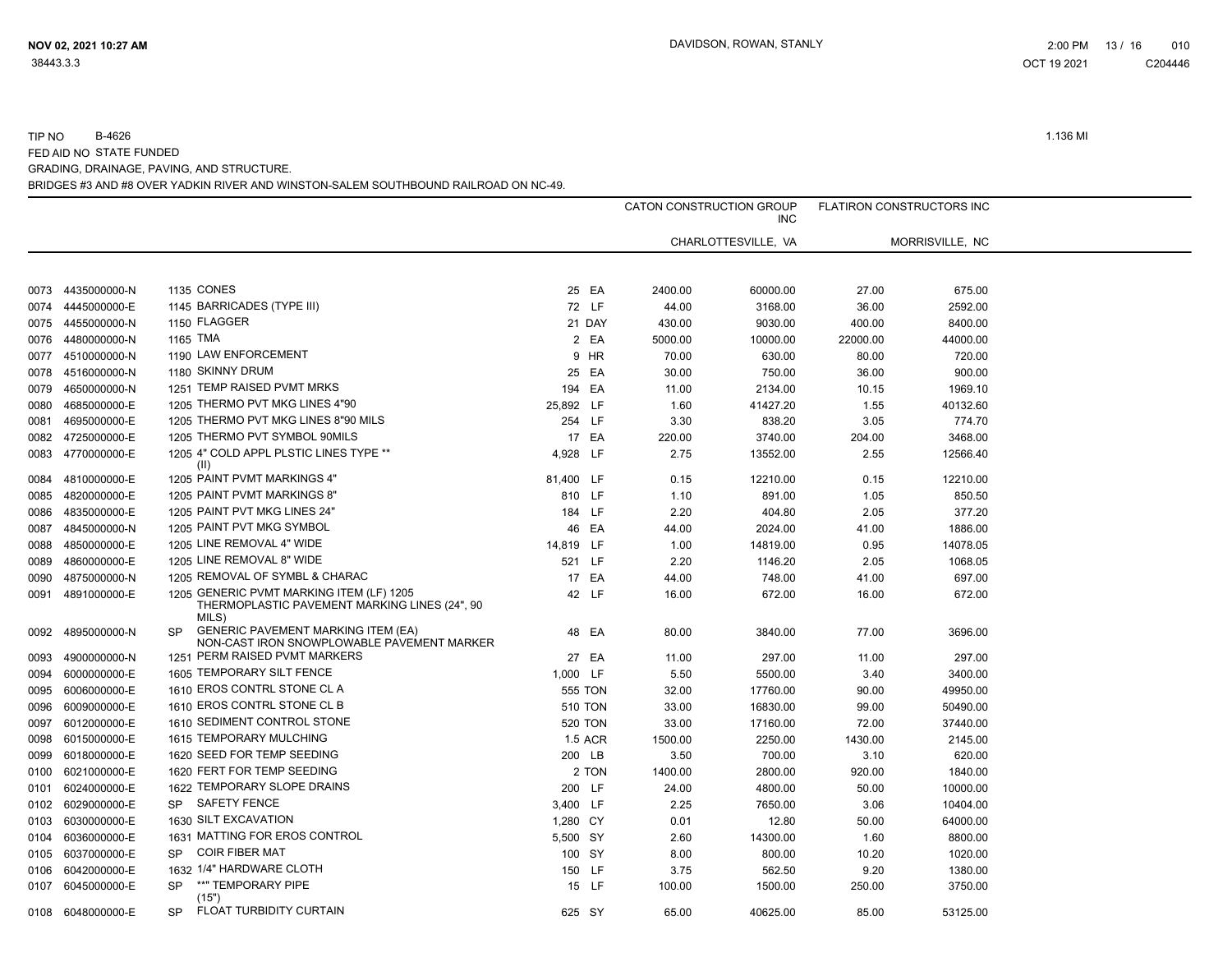|      |                   |           |                                                                                            |             |                |         | CATON CONSTRUCTION GROUP<br><b>INC</b> | <b>FLATIRON CONSTRUCTORS INC</b> |                 |  |
|------|-------------------|-----------|--------------------------------------------------------------------------------------------|-------------|----------------|---------|----------------------------------------|----------------------------------|-----------------|--|
|      |                   |           |                                                                                            |             |                |         | CHARLOTTESVILLE, VA                    |                                  | MORRISVILLE, NC |  |
|      |                   |           |                                                                                            |             |                |         |                                        |                                  |                 |  |
| 0109 | 6071012000-E      | SP        | <b>COIR FIBER WATTLE</b>                                                                   | 200 LF      |                | 12.50   | 2500.00                                | 15.00                            | 3000.00         |  |
| 0110 | 6071020000-E      | <b>SP</b> | POLYACRYLAMIDE (PAM)                                                                       | 185 LB      |                | 19.50   | 3607.50                                | 7.20                             | 1332.00         |  |
| 0111 | 6071030000-E      |           | 1640 COIR FIBER BAFFLE                                                                     | 185 LF      |                | 10.00   | 1850.00                                | 9.00                             | 1665.00         |  |
| 0112 | 6071050000-E      | <b>SP</b> | **" SKIMMER                                                                                |             | 1 EA           | 1000.00 | 1000.00                                | 1500.00                          | 1500.00         |  |
| 0113 | 6071050000-E      | <b>SP</b> | (1")<br>**" SKIMMER<br>$(1-1/2")$                                                          |             | 1 EA           | 1200.00 | 1200.00                                | 1650.00                          | 1650.00         |  |
| 0114 | 6084000000-E      |           | 1660 SEEDING AND MULCHING                                                                  |             | <b>1.5 ACR</b> | 2750.00 | 4125.00                                | 2960.00                          | 4440.00         |  |
| 0115 | 6087000000-E      |           | 1660 MOWING                                                                                |             | <b>1.5 ACR</b> | 130.00  | 195.00                                 | 180.00                           | 270.00          |  |
| 0116 | 6090000000-E      |           | 1661 SEED FOR REPAIR SEEDING                                                               |             | 50 LB          | 9.00    | 450.00                                 | 6.15                             | 307.50          |  |
| 0117 | 6093000000-E      |           | 1661 FERT FOR REPAIR SEEDING                                                               | 0.25 TON    |                | 1975.00 | 493.75                                 | 3100.00                          | 775.00          |  |
| 0118 | 6096000000-E      |           | 1662 SEED FOR SUPP SEEDING                                                                 |             | 50 LB          | 9.00    | 450.00                                 | 6.15                             | 307.50          |  |
| 0119 | 6108000000-E      |           | 1665 FERTILIZER TOPDRESSING                                                                |             | 1 TON          | 1875.00 | 1875.00                                | 1225.00                          | 1225.00         |  |
| 0120 | 6114500000-N      |           | 1667 SPECIALIZED HAND MOWING                                                               |             | 10 MHR         | 400.00  | 4000.00                                | 154.00                           | 1540.00         |  |
| 0121 | 6117000000-N      | <b>SP</b> | RESPONSE FOR EROS CONTROL                                                                  |             | 25 EA          | 600.00  | 15000.00                               | 230.00                           | 5750.00         |  |
| 0122 | 6117500000-N      | SP        | CONC WASHOUT STRUCTURE                                                                     |             | 4 EA           | 1250.00 | 5000.00                                | 950.00                           | 3800.00         |  |
|      | 0123 6132000000-N | <b>SP</b> | <b>GENERIC EROSION CONTROL ITEM (EA)</b><br>FABRIC INSERT INLET PROTECTION DEVICE          |             | 4 EA           | 200.00  | 800.00                                 | 230.00                           | 920.00          |  |
| 0124 | 6132000000-N      | <b>SP</b> | <b>GENERIC EROSION CONTROL ITEM (EA)</b><br>FABRIC INSERT INLET PROTECTION DEVICE CLEANOUT |             | 8 EA           | 75.00   | 600.00                                 | 310.00                           | 2480.00         |  |
|      |                   |           | <b>STRUCTURE ITEMS</b>                                                                     |             |                |         |                                        |                                  |                 |  |
|      | 0125 2264000000-E |           | 840 PIPE PLUGS                                                                             |             | 0.2 CY         | 2500.00 | 500.00                                 | 6500.00                          | 1300.00         |  |
| 0126 | 5836000000-E      |           | 1540 24" ENCASEMENT PIPE                                                                   |             | 69 LF          | 250.00  | 17250.00                               | 150.00                           | 10350.00        |  |
| 0127 | 8017000000-N      | <b>SP</b> | <b>CM&amp;R TEMP ACCESS ***********</b><br>(45+22.65 -EBL-)                                | Lump Sum    |                |         | 5000000.00                             |                                  | 9800000.00      |  |
| 0128 | 8035000000-N      | 402       | <b>REMV EXIST STR **********</b><br>$(45+22.65 - EBL-)$                                    | Lump Sum    |                |         | 1650000.00                             |                                  | 2509000.00      |  |
| 0129 | 8065000000-N      | SP        | ASBESTOS ASSESSMENT                                                                        | Lump Sum    |                |         | 1200.00                                |                                  | 2400.00         |  |
| 0130 | 8121000000-N      | 412       | UNCL STR EXCAV STA *****<br>$(45+22.65 - EBL-)$                                            | Lump Sum    |                |         | 7500.00                                |                                  | 1500.00         |  |
| 0131 | 8147000000-E      | 420       | REINF CONCRETE DECK SLAB                                                                   | 43.161 SF   |                | 50.00   | 2158050.00                             | 46.00                            | 1985406.00      |  |
|      | 0132 8161000000-E | 420       | <b>GROOVING BRIDGE FLOORS</b>                                                              | 70,340 SF   |                | 1.05    | 73857.00                               | 0.75                             | 52755.00        |  |
| 0133 | 8182000000-E      | 420       | <b>CLASS A CONCRETE (BRIDGE)</b>                                                           | 444.4 CY    |                | 2000.00 | 888800.00                              | 1250.00                          | 555500.00       |  |
| 0134 | 8210000000-N      | 422       | BRG APPR SLAB ***********<br>$(45+22.65 - EBL-)$                                           | Lump Sum    |                |         | 60000.00                               |                                  | 80000.00        |  |
|      | 0135 8217000000-E |           | 425 REINF STEEL (BRIDGE)                                                                   | 80,396 LB   |                | 1.65    | 132653.40                              | 1.85                             | 148732.60       |  |
| 0136 | 8280000000-E      | 440       | STRUCTURAL STEEL                                                                           | Lump Sum    |                |         | 3591210.00                             |                                  | 4722364.00      |  |
| 0138 | 8328200000-E      | 450       | PILE DRV EQUIP SETUP ** STEEL PILES<br>(HP 12 $X$ 53)                                      |             | 12 EA          | 600.00  | 7200.00                                | 4000.00                          | 48000.00        |  |
| 0139 | 8364000000-E      | 450       | HP12X53 PILES                                                                              | 420 LF      |                | 90.00   | 37800.00                               | 120.00                           | 50400.00        |  |
| 0140 | 8391000000-N      | 450       | <b>STEEL PILE POINTS</b>                                                                   |             | 6 EA           | 120.00  | 720.00                                 | 275.00                           | 1650.00         |  |
|      | 0141 8503000000-E | 460       | <b>CONCRETE BARRIER RAIL</b>                                                               | 2,238.34 LF |                | 130.00  | 290984.20                              | 126.00                           | 282030.84       |  |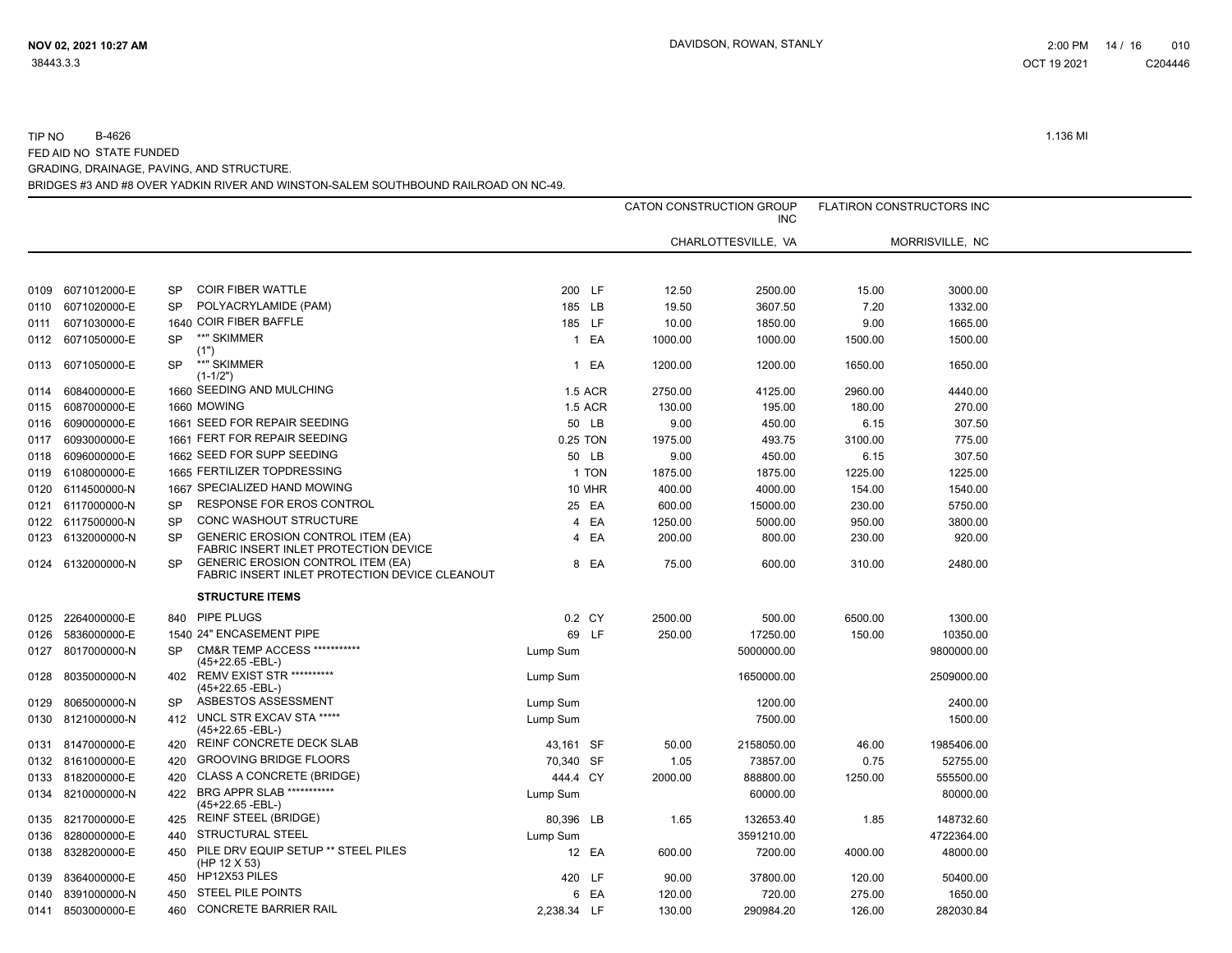|      |                                   |                        |                                                                                                                |                  |                 | CATON CONSTRUCTION GROUP<br><b>INC</b> |                  | <b>FLATIRON CONSTRUCTORS INC</b> |  |
|------|-----------------------------------|------------------------|----------------------------------------------------------------------------------------------------------------|------------------|-----------------|----------------------------------------|------------------|----------------------------------|--|
|      |                                   |                        |                                                                                                                |                  |                 | CHARLOTTESVILLE, VA                    |                  | MORRISVILLE, NC                  |  |
|      |                                   |                        |                                                                                                                |                  |                 |                                        |                  |                                  |  |
|      | 0142 8559000000-E                 | <b>SP</b>              | SURFACE PREP, CLASS II                                                                                         | 65.8 SY          | 310.00          | 20398.00                               | 500.00           | 32900.00                         |  |
| 0143 | 8608000000-E                      | 876                    | RIP RAP II (2'-0")                                                                                             | 740 TON          | 0.01            | 7.40                                   | 90.00            | 66600.00                         |  |
| 0144 | 8622000000-E                      | 876                    | <b>GEOTEXTILE FOR DRAINAGE</b>                                                                                 | 825 SY           | 1.50            | 1237.50                                | 5.00             | 4125.00                          |  |
|      | 0145 8657000000-N                 | 430                    | <b>ELASTOMERIC BEARINGS</b>                                                                                    | Lump Sum         |                 | 150000.00                              |                  | 195000.00                        |  |
| 0146 | 8664000000-E                      | <b>SP</b>              | SHOTCRETE REPAIRS                                                                                              | 119.1 CF         | 612.00          | 72889.20                               | 925.00           | 110167.50                        |  |
| 0147 | 8678000000-E                      | <b>SP</b>              | <b>EPOXY RESIN INJECTION</b>                                                                                   | 7 LF             | 725.00          | 5075.00                                | 400.00           | 2800.00                          |  |
| 0148 | 8860000000-N                      | <b>SP</b>              | <b>GENERIC STRUCTURE ITEM (LS)</b><br>FIELD MEASURING                                                          | Lump Sum         |                 | 27400.00                               |                  | 250.00                           |  |
| 0149 | 8860000000-N                      | <b>SP</b>              | <b>GENERIC STRUCTURE ITEM (LS)</b><br>STRIP SEAL EXPANSION JOINTS                                              | Lump Sum         |                 | 150000.00                              |                  | 140000.00                        |  |
| 0150 | 8867000000-E                      | <b>SP</b>              | <b>GENERIC STRUCTURE ITEM (LF)</b><br>CLEAN BRIDGE DECK DRAINAGE SYSTEM                                        | 900 LF           | 31.00           | 27900.00                               | 25.00            | 22500.00                         |  |
| 0151 | 8867000000-E                      | <b>SP</b><br><b>SP</b> | <b>GENERIC STRUCTURE ITEM (LF)</b><br>FOAM JOINT SEALS FOR PRESERVA-TION<br><b>GENERIC STRUCTURE ITEM (SF)</b> | 69.5 LF          | 130.00          | 9035.00                                | 250.00           | 17375.00                         |  |
| 0152 | 8892000000-E<br>0153 8893000000-E | <b>SP</b>              | TOP OF CAP EPOXY COATINGS<br><b>GENERIC STRUCTURE ITEM (SY)</b>                                                | 494 SF<br>7.3 SY | 44.00<br>490.00 | 21736.00<br>3577.00                    | 90.00<br>5500.00 | 44460.00<br>40150.00             |  |
|      |                                   |                        | CONCRETE DECK REPAIR FOR POLYMER CONCRETE<br><b>OVERLAY</b>                                                    |                  |                 |                                        |                  |                                  |  |
| 0154 | 8893000000-E                      | <b>SP</b>              | <b>GENERIC STRUCTURE ITEM (SY)</b><br>PLACING & FINISHING POLYMER CONCRETE OVERLAY                             | 3.959 SY         | 20.00           | 79180.00                               | 18.46            | 73083.14                         |  |
|      | 0155 8893000000-E                 | <b>SP</b>              | <b>GENERIC STRUCTURE ITEM (SY)</b><br><b>SCARIFYING BRIDGE DECK</b>                                            | 3,959 SY         | 27.00           | 106893.00                              | 37.00            | 146483.00                        |  |
| 0156 | 8893000000-E                      | <b>SP</b>              | <b>GENERIC STRUCTURE ITEM (SY)</b><br>SHOTBLASTING BRIDGE DECK                                                 | 3,959 SY         | 5.50            | 21774.50                               | 5.13             | 20309.67                         |  |
| 0157 | 8897000000-N                      | <b>SP</b>              | <b>GENERIC STRUCTURE ITEM (EA)</b><br><b>BEAM END EPOXY COATINGS</b>                                           | 30 EA            | 2200.00         | 66000.00                               | 2200.00          | 66000.00                         |  |
| 0158 | 8897000000-N                      | <b>SP</b>              | <b>GENERIC STRUCTURE ITEM (EA)</b><br><b>BEARING KEEPER PLATE</b>                                              | 10 EA            | 12000.00        | 120000.00                              | 3000.00          | 30000.00                         |  |
| 0159 | 8897000000-N                      | <b>SP</b>              | <b>GENERIC STRUCTURE ITEM (EA)</b><br>TYPE I BRIDGE JACKING BRIDGE NO 790008                                   | 10 EA            | 5700.00         | 57000.00                               | 4200.00          | 42000.00                         |  |
| 0160 | 8881000000-E                      | <b>SP</b>              | <b>GENERIC STRUCTURE ITEM (CY)</b><br>POLYESTER POLYMER CONCRETE MATERIALS                                     | 119 CY           | 3800.00         | 452200.00                              | 4131.00          | 491589.00                        |  |
| 0161 | 8881000000-E                      | <b>SP</b>              | <b>GENERIC STRUCTURE ITEM (CY)</b><br><b>EPOXY POLYMER CONCRETE</b><br><b>MATERIALS</b>                        | 119 CY           |                 |                                        |                  |                                  |  |
|      |                                   |                        | <b>CONTRACT TOTAL</b>                                                                                          |                  | <b>TOTAL</b>    | 18443633.55                            | <b>TOTAL</b>     | 25807196.25                      |  |
|      |                                   |                        | ROADWAY ITEMS                                                                                                  |                  | SUB-TOTAL       | 3133606.35                             | SUB-TOTAL        | 4010015.50                       |  |
|      |                                   |                        | <b>STRUCTURE ITEMS</b>                                                                                         |                  | SUB-TOTAL       | 15310027.20                            | SUB-TOTAL        | 21797180.75                      |  |
|      |                                   |                        | <b>BIDDERS IN ORDER</b>                                                                                        |                  |                 | <b>CONTRACT TOTAL</b>                  |                  |                                  |  |
|      |                                   |                        | SMITH-ROWE, LLC                                                                                                | -1               |                 | 13777567.57                            |                  |                                  |  |
|      |                                   |                        | ZACHRY CONSTRUCTION CORPORATION                                                                                | $\mathfrak{p}$   |                 | 15236845.90                            |                  |                                  |  |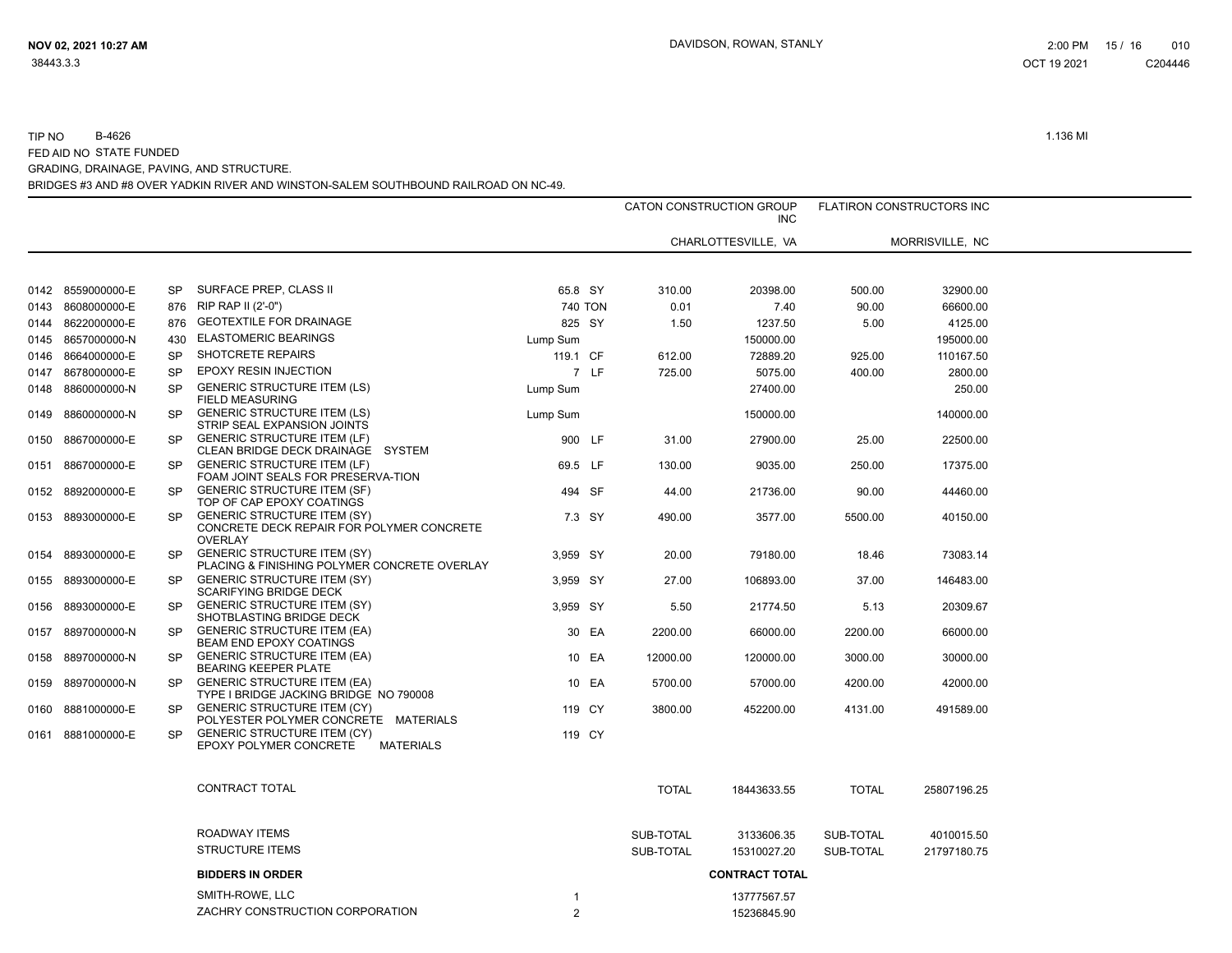| 3 | 15687561.61 |
|---|-------------|
| 4 | 15834161.35 |
| 5 | 15849442.00 |
| 6 | 16915816.63 |
|   | 18443633.55 |
| 8 | 25807196.25 |
|   |             |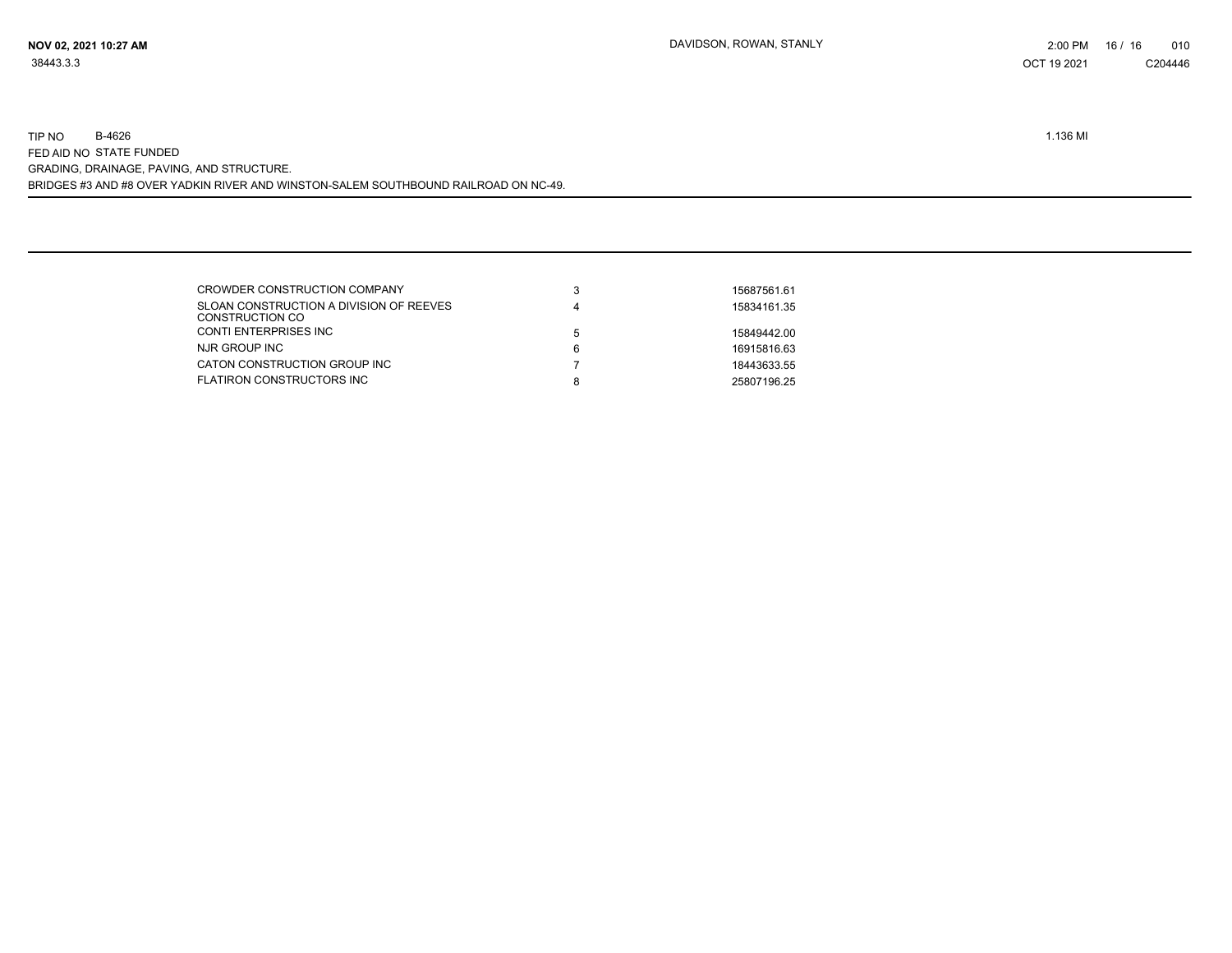|      |                   |           |                                                                                                      |                |        | SMITH-ROWE, LLC |         | <b>BOGGS CONTRACTING INC</b> |          | NJR GROUP INC |
|------|-------------------|-----------|------------------------------------------------------------------------------------------------------|----------------|--------|-----------------|---------|------------------------------|----------|---------------|
|      |                   |           |                                                                                                      |                |        | MOUNT AIRY, NC  |         | MONROE, NC                   |          | ALBEMARLE, NC |
|      |                   |           | <b>ROADWAY ITEMS</b>                                                                                 |                |        |                 |         |                              |          |               |
| 0001 | 0000100000-N      | 800       | <b>MOBILIZATION</b>                                                                                  | Lump Sum       |        | 1294650.00      |         | 1154300.00                   |          | 1300000.00    |
| 0002 | 0000400000-N      | 801       | <b>CONSTRUCTION SURVEYING</b>                                                                        | Lump Sum       |        | 220000.00       |         | 165000.00                    |          | 203500.00     |
| 0003 | 0001000000-E      | 200       | <b>CLEARING &amp; GRUBBING</b>                                                                       | Lump Sum       |        | 1747439.96      |         | 3359808.00                   |          | 1150000.00    |
| 0004 | 0008000000-E      | 200       | SUPP CLEARING & GRUBBING                                                                             | 1 ACR          | 1.00   | 1.00            | 7500.00 | 7500.00                      | 10000.00 | 10000.00      |
| 0005 | 0022000000-E      | 225       | UNCLASSIFIED EXCAVATION                                                                              | 202,300 CY     | 5.75   | 1163225.00      | 9.00    | 1820700.00                   | 5.75     | 1163225.00    |
| 0006 | 0029000000-N      | <b>SP</b> | TYPE III REINFORCED APPR ***********<br>(61+02.86 -L-LT)                                             | Lump Sum       |        | 79900.00        |         | 75000.00                     |          | 77000.00      |
| 0007 | 0029000000-N      | <b>SP</b> | TYPE III REINFORCED APPR **********<br>$(61+02.86 - L - RT)$                                         | Lump Sum       |        | 79900.00        |         | 75000.00                     |          | 77000.00      |
| 0008 | 0036000000-E      | 225       | UNDERCUT EXCAVATION                                                                                  | 2,725 CY       | 19.65  | 53546.25        | 16.00   | 43600.00                     | 15.00    | 40875.00      |
| 0009 | 0134000000-E      | 240       | DRAINAGE DITCH EXCAVATION                                                                            | 920 CY         | 8.87   | 8160.40         | 15.00   | 13800.00                     | 5.00     | 4600.00       |
| 0010 | 0141000000-E      | 240       | <b>BERM DITCH CONSTRUCTION</b>                                                                       | 210 LF         | 5.10   | 1071.00         | 10.00   | 2100.00                      | 5.00     | 1050.00       |
| 0011 | 0156000000-E      | 250       | REMOVAL OF EXT ASPHALT PVMT                                                                          | 17.470 SY      | 10.26  | 179242.20       | 5.00    | 87350.00                     | 5.00     | 87350.00      |
|      | 0012 0177000000-E | 250       | BREAKING OF EXT ASPH PVMT                                                                            | 6,440 SY       | 4.88   | 31427.20        | 2.50    | 16100.00                     | 5.00     | 32200.00      |
| 0013 | 0192000000-N      | 260       | <b>PROOF ROLLING</b>                                                                                 | 20 HR          | 275.00 | 5500.00         | 50.00   | 1000.00                      | 325.00   | 6500.00       |
| 0014 | 0195000000-E      | 265       | SELECT GRANULAR MATERIAL                                                                             | 2,725 CY       | 0.01   | 27.25           | 35.00   | 95375.00                     | 35.00    | 95375.00      |
| 0015 | 0196000000-E      | 270       | <b>GEOTEXTILE SOIL STABILIZATION</b>                                                                 | 12,015 SY      | 3.05   | 36645.75        | 1.60    | 19224.00                     | 2.50     | 30037.50      |
| 0016 | 0255000000-E      | <b>SP</b> | <b>GENERIC GRADING ITEM (TON)</b><br>HAULING AND DISPOSAL OF PETRO- LEUM<br><b>CONTAMINATED SOIL</b> | <b>100 TON</b> | 77.25  | 7725.00         | 50.00   | 5000.00                      | 215.00   | 21500.00      |
| 0017 | 0318000000-E      | 300       | FND CONDIT MATL MINOR STRS                                                                           | 1.161 TON      | 39.65  | 46033.65        | 50.00   | 58050.00                     | 36.00    | 41796.00      |
| 0018 | 0320000000-E      | 300       | FND CONDIT GEOTEXTILE                                                                                | 3.929 SY       | 3.50   | 13751.50        | 3.00    | 11787.00                     | 2.50     | 9822.50       |
| 0019 | 0343000000-E      | 310       | 15" SIDE DRAIN PIPE                                                                                  | 132 LF         | 98.77  | 13037.64        | 65.00   | 8580.00                      | 60.00    | 7920.00       |
| 0020 | 0344000000-E      | 310       | 18" SIDE DRAIN PIPE                                                                                  | 256 LF         | 73.82  | 18897.92        | 65.00   | 16640.00                     | 70.00    | 17920.00      |
| 0021 | 0366000000-E      | 310       | 15" RC PIPE CULV III                                                                                 | 1,080 LF       | 69.97  | 75567.60        | 45.00   | 48600.00                     | 65.00    | 70200.00      |
| 0022 | 0372000000-E      | 310       | 18" RC PIPE CULV III                                                                                 | 136 LF         | 111.12 | 15112.32        | 64.00   | 8704.00                      | 75.00    | 10200.00      |
| 0023 | 0378000000-E      | 310       | 24" RC PIPE CULV III                                                                                 | 28 LF          | 120.21 | 3365.88         | 80.00   | 2240.00                      | 90.00    | 2520.00       |
| 0024 | 0414000000-E      | 310       | 60" RC PIPE CULV III                                                                                 | 104 LF         | 352.66 | 36676.64        | 325.00  | 33800.00                     | 285.00   | 29640.00      |
| 0025 | 0448200000-E      | 310       | 15" RCP CULV CLASS IV                                                                                | 3.736 LF       | 69.80  | 260772.80       | 55.00   | 205480.00                    | 68.00    | 254048.00     |
| 0026 | 0448300000-E      | 310       | 18" RCP CULV CLASS IV                                                                                | 2,436 LF       | 91.56  | 223040.16       | 68.00   | 165648.00                    | 78.00    | 190008.00     |
| 0027 | 0448400000-E      | 310       | 24" RCP CULV CLASS IV                                                                                | 544 LF         | 102.09 | 55536.96        | 84.00   | 45696.00                     | 146.00   | 79424.00      |
| 0028 | 0448500000-E      | 310       | 30" RCP CULV CLASS IV                                                                                | 256 LF         | 121.82 | 31185.92        | 110.00  | 28160.00                     | 168.00   | 43008.00      |
| 0029 | 0448700000-E      | 310       | 42" RCP CULV CLASS IV                                                                                | 184 LF         | 208.30 | 38327.20        | 182.00  | 33488.00                     | 188.00   | 34592.00      |
| 0030 | 0582000000-E      | 310       | 15" CS PIPE CULV 0.064"                                                                              | 16 LF          | 146.99 | 2351.84         | 105.00  | 1680.00                      | 65.00    | 1040.00       |
| 0031 | 0588000000-E      | 310       | 18" CS PIPE CULV 0.064"                                                                              | 480 LF         | 106.84 | 51283.20        | 80.00   | 38400.00                     | 85.00    | 40800.00      |
| 0032 | 0594000000-E      | 310       | 24" CS PIPE CULV 0.064"                                                                              | 140 LF         | 110.85 | 15519.00        | 97.00   | 13580.00                     | 105.00   | 14700.00      |
| 0033 | 0600000000-E      | 310       | 30" CS PIPE CULV 0.079"                                                                              | 84 LF          | 166.60 | 13994.40        | 133.00  | 11172.00                     | 125.00   | 10500.00      |
| 0034 | 0986000000-E      | <b>SP</b> | <b>GENERIC PIPE ITEM (LF)</b><br>60" PIPE REHABILITATION CIPP LINER                                  | 212 LF         | 562.76 | 119305.12       | 50.00   | 10600.00                     | 145.00   | 30740.00      |
|      | 0035 0986000000-E | SP.       | <b>GENERIC PIPE ITEM (LF)</b><br>PRE INSTALLATION INSPECTION                                         | 212 LF         | 30.95  | 6561.40         | 950.00  | 201400.00                    | 155.00   | 32860.00      |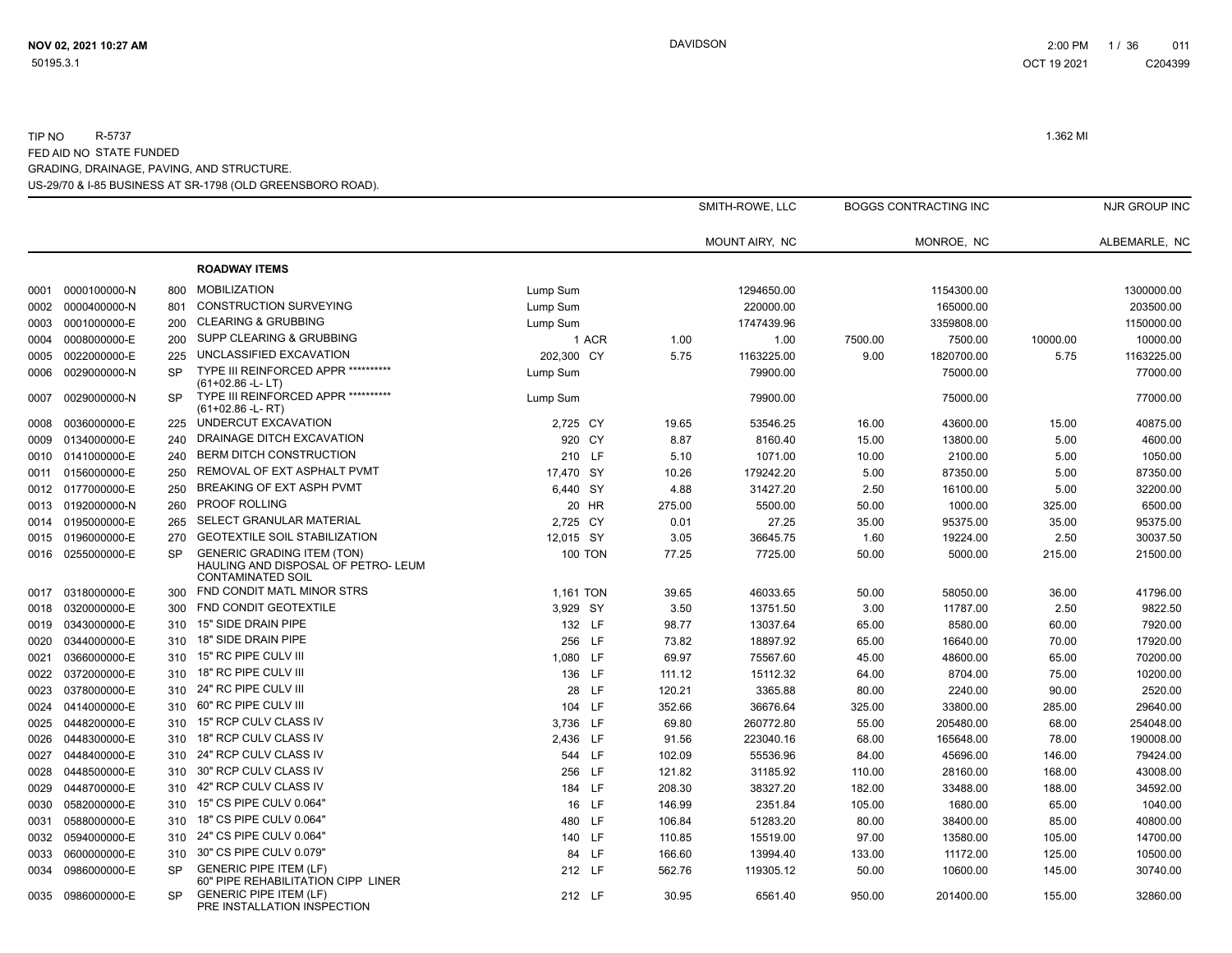|      |                   |           |                                                            |                | SMITH-ROWE, LLC |                | <b>BOGGS CONTRACTING INC</b> |            |         | NJR GROUP INC |
|------|-------------------|-----------|------------------------------------------------------------|----------------|-----------------|----------------|------------------------------|------------|---------|---------------|
|      |                   |           |                                                            |                |                 | MOUNT AIRY, NC |                              | MONROE, NC |         | ALBEMARLE, NC |
| 0036 | 0992000000-E      | <b>SP</b> | <b>GENERIC PIPE ITEM (EA)</b><br><b>DE-WATERING</b>        | 1 EA           | 15265.13        | 15265.13       | 50000.00                     | 50000.00   | 4500.00 | 4500.00       |
| 0037 | 0995000000-E      | 340       | PIPE REMOVAL                                               | 1,979 LF       | 18.81           | 37224.99       | 20.00                        | 39580.00   | 18.00   | 35622.00      |
| 0038 | 0996000000-N      | 350       | PIPE CLEAN OUT                                             | 8 EA           | 8540.94         | 68327.52       | 1700.00                      | 13600.00   | 3800.00 | 30400.00      |
| 0039 | 1011000000-N      | 500       | <b>FINE GRADING</b>                                        | Lump Sum       |                 | 1315259.03     |                              | 350000.00  |         | 1100000.00    |
| 0040 | 1044000000-E      | 501       | LIME TRTD SOIL (SLURRY)                                    | 16,520 SY      | 5.35            | 88382.00       | 4.70                         | 77644.00   | 5.17    | 85408.40      |
| 0041 | 1066000000-E      | 501       | LIME FOR LIME TREATED SOIL                                 | <b>200 TON</b> | 293.00          | 58600.00       | 260.00                       | 52000.00   | 286.00  | 57200.00      |
| 0042 | 1099500000-E      | 505       | <b>SHALLOW UNDERCUT</b>                                    | 2,800 CY       | 11.15           | 31220.00       | 13.00                        | 36400.00   | 22.00   | 61600.00      |
| 0043 | 1099700000-E      | 505       | CLASS IV SUBGRD STABILIZATION                              | 7,650 TON      | 29.15           | 222997.50      | 33.00                        | 252450.00  | 38.00   | 290700.00     |
| 0044 | 1110000000-E      | 510       | STABILIZER AGGREGATE                                       | <b>500 TON</b> | 33.85           | 16925.00       | 45.00                        | 22500.00   | 42.00   | 21000.00      |
| 0045 | 1115000000-E      | <b>SP</b> | <b>GEOTEXTILE FOR PVMT STABILIZ</b>                        | 2,953 SY       | 5.05            | 14912.65       | 4.50                         | 13288.50   | 2.95    | 8711.35       |
| 0046 | 1121000000-E      | 520       | AGGREGATE BASE COURSE                                      | 23,500 TON     | 34.50           | 810750.00      | 37.00                        | 869500.00  | 32.65   | 767275.00     |
| 0047 | 1165000000-E      | 540       | PORT CEM FOR CEM TRTD BASE CRSE                            | 315 TON        | 215.00          | 67725.00       | 190.00                       | 59850.00   | 209.00  | 65835.00      |
| 0048 | 1176000000-E      | 542       | <b>SOIL CEMENT BASE</b>                                    | 16,520 SY      | 4.81            | 79461.20       | 4.22                         | 69714.40   | 4.64    | 76652.80      |
| 0049 | 1209000000-E      | 543       | <b>ASPHALT CURING SEAL</b>                                 | 4,960 GAL      | 3.44            | 17062.40       | 3.00                         | 14880.00   | 4.00    | 19840.00      |
| 0050 | 1220000000-E      | 545       | INCIDENTAL STONE BASE                                      | <b>500 TON</b> | 39.55           | 19775.00       | 50.00                        | 25000.00   | 45.00   | 22500.00      |
| 0051 | 1231000000-E      | 560       | SHOULDER BORROW                                            | 2,737 CY       | 0.01            | 27.37          | 6.00                         | 16422.00   | 18.00   | 49266.00      |
| 0052 | 1264000000-E      | <b>SP</b> | <b>DITCHING</b>                                            | 15 LF          | 21.00           | 315.00         | 85.00                        | 1275.00    | 25.00   | 375.00        |
| 0053 | 1275000000-E      | 600       | PRIME COAT                                                 | 2,350 GAL      | 4.00            | 9400.00        | 5.00                         | 11750.00   | 6.00    | 14100.00      |
| 0054 | 1297000000-E      | 607       | MILL ASP PVMT *****" DTH<br>$(1-1/2")$                     | 24,700 SY      | 2.95            | 72865.00       | 3.00                         | 74100.00   | 2.70    | 66690.00      |
| 0055 | 1330000000-E      | 607       | <b>INCIDENTAL MILLING</b>                                  | 560 SY         | 20.00           | 11200.00       | 16.00                        | 8960.00    | 11.00   | 6160.00       |
| 0056 | 1491000000-E      | 610       | ASP CONC BASE CRS B25.0C                                   | 10,830 TON     | 60.00           | 649800.00      | 70.00                        | 758100.00  | 66.00   | 714780.00     |
| 0057 | 1503000000-E      | 610       | ASP CONC INTR CRS 119.0C                                   | 18,090 TON     | 66.00           | 1193940.00     | 72.00                        | 1302480.00 | 72.60   | 1313334.00    |
| 0058 | 1519000000-E      | 610       | ASP CONC SURF CRS S9.5B                                    | 9,580 TON      | 67.00           | 641860.00      | 73.00                        | 699340.00  | 73.70   | 706046.00     |
| 0059 | 1523000000-E      | 610       | ASP CONC SURF CRS S9.5C                                    | 10,270 TON     | 70.00           | 718900.00      | 75.00                        | 770250.00  | 77.00   | 790790.00     |
| 0060 | 1575000000-E      | 620       | ASP FOR PLANT MIX                                          | 2,615 TON      | 555.00          | 1451325.00     | 550.00                       | 1438250.00 | 610.50  | 1596457.50    |
| 0061 | 1693000000-E      | 654       | ASPH PLT MIX PVMT REPAIR                                   | 1,050 TON      | 0.01            | 10.50          | 170.00                       | 178500.00  | 175.00  | 183750.00     |
| 0062 | 1891000000-E      | <b>SP</b> | <b>GENERIC PAVING ITEM (SY)</b><br>7" CONCRETE TRUCK APRON | 2,040 SY       | 82.75           | 168810.00      | 91.00                        | 185640.00  | 101.20  | 206448.00     |
| 0063 | 1925000000-E      | 730       | MILL RUMBLE STRPS (CONC SHLDR)                             | 340 LF         | 32.06           | 10900.40       | 32.00                        | 10880.00   | 44.00   | 14960.00      |
| 0064 | 2000000000-N      | 806       | <b>RIGHT-OF-WAY MARKERS</b>                                | 30 EA          | 272.50          | 8175.00        | 320.00                       | 9600.00    | 352.00  | 10560.00      |
| 0065 | 2022000000-E      | 815       | SUBDRAIN EXCAVATION                                        | 1,920 CY       | 21.00           | 40320.00       | 35.00                        | 67200.00   | 38.50   | 73920.00      |
| 0066 | 2026000000-E      | 815       | <b>GEOTEXTILE FOR SUBSURF DRNS</b>                         | 4,900 SY       | 3.05            | 14945.00       | 1.50                         | 7350.00    | 13.75   | 67375.00      |
| 0067 | 2033000000-E      | 815       | SUBDRAIN FINE AGGREGATE                                    | 135 CY         | 65.00           | 8775.00        | 26.75                        | 3611.25    | 66.00   | 8910.00       |
| 0068 | 2036000000-E      | 815       | SUBDRAIN COARSE AGGREGATE                                  | 825 CY         | 60.50           | 49912.50       | 50.00                        | 41250.00   | 440.00  | 363000.00     |
| 0069 | 2044000000-E      | 815       | 6" PERF SUBDRN PIPE                                        | 5,700 LF       | 8.00            | 45600.00       | 7.80                         | 44460.00   | 19.80   | 112860.00     |
| 0070 | 2070000000-N      | 815       | SUBDRN PIPE OUTLET                                         | 12 EA          | 475.00          | 5700.00        | 133.00                       | 1596.00    | 440.00  | 5280.00       |
| 0071 | 2077000000-E      | 815       | 6" OUTLET PIPE                                             | 72 LF          | 20.00           | 1440.00        | 34.00                        | 2448.00    | 44.00   | 3168.00       |
|      | 0072 2143000000-E | 818       | <b>BLOTTING SAND</b>                                       | 20 TON         | 41.50           | 830.00         | 25.00                        | 500.00     | 110.00  | 2200.00       |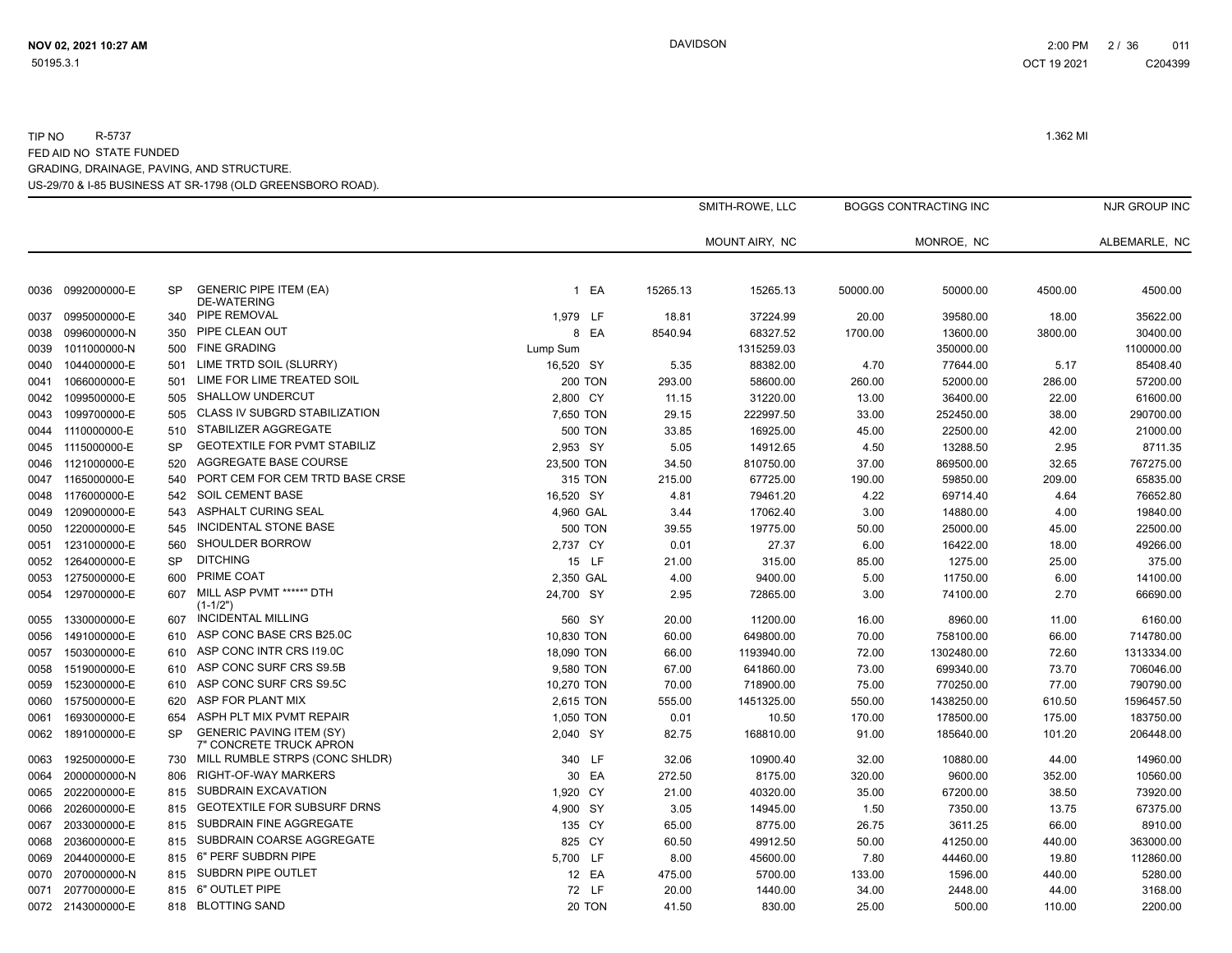SMITH-ROWE, LLC

BOGGS CONTRACTING INC<br>
NJR GROUP INC

|      |              |           |                                                                     |              |        |          | MOUNT AIRY, NC |          | MONROE, NC |          | ALBEMARLE, NC |
|------|--------------|-----------|---------------------------------------------------------------------|--------------|--------|----------|----------------|----------|------------|----------|---------------|
|      |              |           |                                                                     |              |        |          |                |          |            |          |               |
| 0073 | 2209000000-E | 838       | <b>ENDWALLS</b>                                                     |              | 14 CY  | 2258.02  | 31612.28       | 1214.00  | 16996.00   | 1800.00  | 25200.00      |
| 0074 | 2253000000-E | 840       | PIPE COLLARS                                                        |              | 4.7 CY | 2810.32  | 13208.50       | 1300.00  | 6110.00    | 2000.00  | 9400.00       |
| 0075 | 2264000000-E | 840       | <b>PIPE PLUGS</b>                                                   | 0.798 CY     |        | 2416.34  | 1928.24        | 1400.00  | 1117.20    | 3000.00  | 2394.00       |
| 0076 | 2275000000-E | <b>SP</b> | <b>FLOWABLE FILL</b>                                                |              | 33 CY  | 949.42   | 31330.86       | 285.00   | 9405.00    | 425.00   | 14025.00      |
| 0077 | 2286000000-N | 840       | <b>MASNRY DRAINAGE STRUCT</b>                                       |              | 144 EA | 4111.18  | 592009.92      | 2600.00  | 374400.00  | 2800.00  | 403200.00     |
| 0078 | 2297000000-E | 840       | MASNRY DRAINAGE STRUCT                                              |              | 7.6 CY | 4375.00  | 33250.00       | 1500.00  | 11400.00   | 1200.00  | 9120.00       |
| 0079 | 2308000000-E | 840       | <b>MASNRY DRAINAGE STRUCT</b>                                       | 200.9        | LF.    | 341.71   | 68649.54       | 330.00   | 66297.00   | 475.00   | 95427.50      |
| 0080 | 2364000000-N | 840       | FRAME W/2GRTS 840.16 STD                                            |              | 3 EA   | 744.01   | 2232.03        | 650.00   | 1950.00    | 685.00   | 2055.00       |
| 0081 | 2364200000-N | 840       | FRAME W/2GRTS 840.20 STD                                            |              | 35 EA  | 706.47   | 24726.45       | 600.00   | 21000.00   | 685.00   | 23975.00      |
| 0082 | 2365000000-N | 840       | FRAME W/2GRTS 840.22 STD                                            |              | 16 EA  | 702.58   | 11241.28       | 650.00   | 10400.00   | 685.00   | 10960.00      |
| 0083 | 2366000000-N | 840       | FRAME W/2GRTS 840.24 STD                                            | 2            | EA     | 702.58   | 1405.16        | 700.00   | 1400.00    | 685.00   | 1370.00       |
| 0084 | 2374000000-N | 840       | FRAME-GRT-HD 840.03 **<br>(E)                                       |              | 10 EA  | 896.79   | 8967.90        | 650.00   | 6500.00    | 685.00   | 6850.00       |
| 0085 | 2374000000-N | 840       | FRAME-GRT-HD 840.03 **<br>(F)                                       | 21           | EA     | 896.79   | 18832.59       | 650.00   | 13650.00   | 685.00   | 14385.00      |
| 0086 | 2374000000-N | 840       | FRAME-GRT-HD 840.03 **<br>(G)                                       |              | 16 EA  | 896.79   | 14348.64       | 650.00   | 10400.00   | 685.00   | 10960.00      |
| 0087 | 2396000000-N | 840       | FRAME W/COVER STD 840.54                                            | 6            | EA     | 592.54   | 3555.24        | 500.00   | 3000.00    | 685.00   | 4110.00       |
| 0088 | 2407000000-N | 840       | STL FRAM W/ 2 GTR, STD 840.37                                       | 37           | EA     | 2121.58  | 78498.46       | 1500.00  | 55500.00   | 685.00   | 25345.00      |
| 0089 | 2473000000-N | <b>SP</b> | <b>GENERIC DRAINAGE ITEM (EA)</b><br><b>ENERGY DISSIPATOR BASIN</b> | $\mathbf{1}$ | EA     | 4500.00  | 4500.00        | 11000.00 | 11000.00   | 3500.00  | 3500.00       |
| 0090 | 2549000000-E | 846       | 2'-6" CONC CURB & GUTTER                                            | 8,460 LF     |        | 28.85    | 244071.00      | 20.55    | 173853.00  | 32.45    | 274527.00     |
| 0091 | 2556000000-E | 846       | SHOULDER BERM GUTTER                                                | 300 LF       |        | 27.00    | 8100.00        | 27.00    | 8100.00    | 36.30    | 10890.00      |
| 0092 | 2577000000-E | 846       | CONC EXPRESSWAY GUTTER                                              | 7,060 LF     |        | 43.80    | 309228.00      | 28.00    | 197680.00  | 36.85    | 260161.00     |
| 0093 | 2591000000-E | 848       | 4" CONCRETE SIDEWALK                                                | 1,320 SY     |        | 71.82    | 94802.40       | 40.00    | 52800.00   | 60.50    | 79860.00      |
| 0094 | 2605000000-N | 848       | <b>CONCRETE CURB RAMPS</b>                                          | 11           | EA     | 3937.00  | 43307.00       | 1700.00  | 18700.00   | 3300.00  | 36300.00      |
| 0095 | 2619000000-E | 850       | 4" CONCRETE PAVED DITCH                                             | 150 SY       |        | 156.25   | 23437.50       | 115.00   | 17250.00   | 137.50   | 20625.00      |
| 0096 | 2655000000-E | 852       | 5" MONO CONC ISLDS (KEY IN)                                         | 1,650 SY     |        | 75.45    | 124492.50      | 55.00    | 90750.00   | 55.00    | 90750.00      |
| 0097 | 2703000000-E | 854       | CONC BARRIER TYPE ******<br>(III)                                   | 2,800 LF     |        | 184.65   | 517020.00      | 164.00   | 459200.00  | 180.40   | 505120.00     |
| 0098 | 2703000000-E | 854       | CONC BARRIER TYPE ******<br>(IV)                                    | 1.500 LF     |        | 114.84   | 172260.00      | 102.00   | 153000.00  | 112.20   | 168300.00     |
| 0099 | 2710000000-N | 854       | CONC BARRIER TRANS SECTN                                            |              | 2 EA   | 24150.00 | 48300.00       | 21450.00 | 42900.00   | 23595.00 | 47190.00      |
| 0100 | 2724000000-E | 857       | PC REINF BARRIER SNGL FC                                            | 600 LF       |        | 101.50   | 60900.00       | 119.00   | 71400.00   | 130.90   | 78540.00      |
| 0101 | 2752000000-E | <b>SP</b> | <b>GENERIC PAVING ITEM (LF)</b><br>MEDIAN HAZARD PROTECTION         |              | 250 LF | 316.50   | 79125.00       | 304.00   | 76000.00   | 189.20   | 47300.00      |
| 0102 | 2752000000-E | <b>SP</b> | <b>GENERIC PAVING ITEM (LF)</b><br>MODIFIED VALLEY GUTTER           | 1,100 LF     |        | 27.00    | 29700.00       | 23.00    | 25300.00   | 28.60    | 31460.00      |
| 0103 | 2800000000-N | 858       | ADJ CATCH BASINS                                                    | 1            | EA     | 1015.79  | 1015.79        | 1700.00  | 1700.00    | 2000.00  | 2000.00       |
| 0104 | 2815000000-N | 858       | ADJ DROP INLETS                                                     | 1            | EA     | 944.41   | 944.41         | 330.00   | 330.00     | 2000.00  | 2000.00       |
| 0105 | 2905000000-N | 859       | CONVERT DI TO JB                                                    | 3            | EA     | 1384.23  | 4152.69        | 330.00   | 990.00     | 4500.00  | 13500.00      |
| 0106 | 3001000000-N | <b>SP</b> | <b>IMPACT ATTEN TYPE TL-3</b>                                       | 3            | EA     | 20500.00 | 61500.00       | 13000.00 | 39000.00   | 17967.40 | 53902.20      |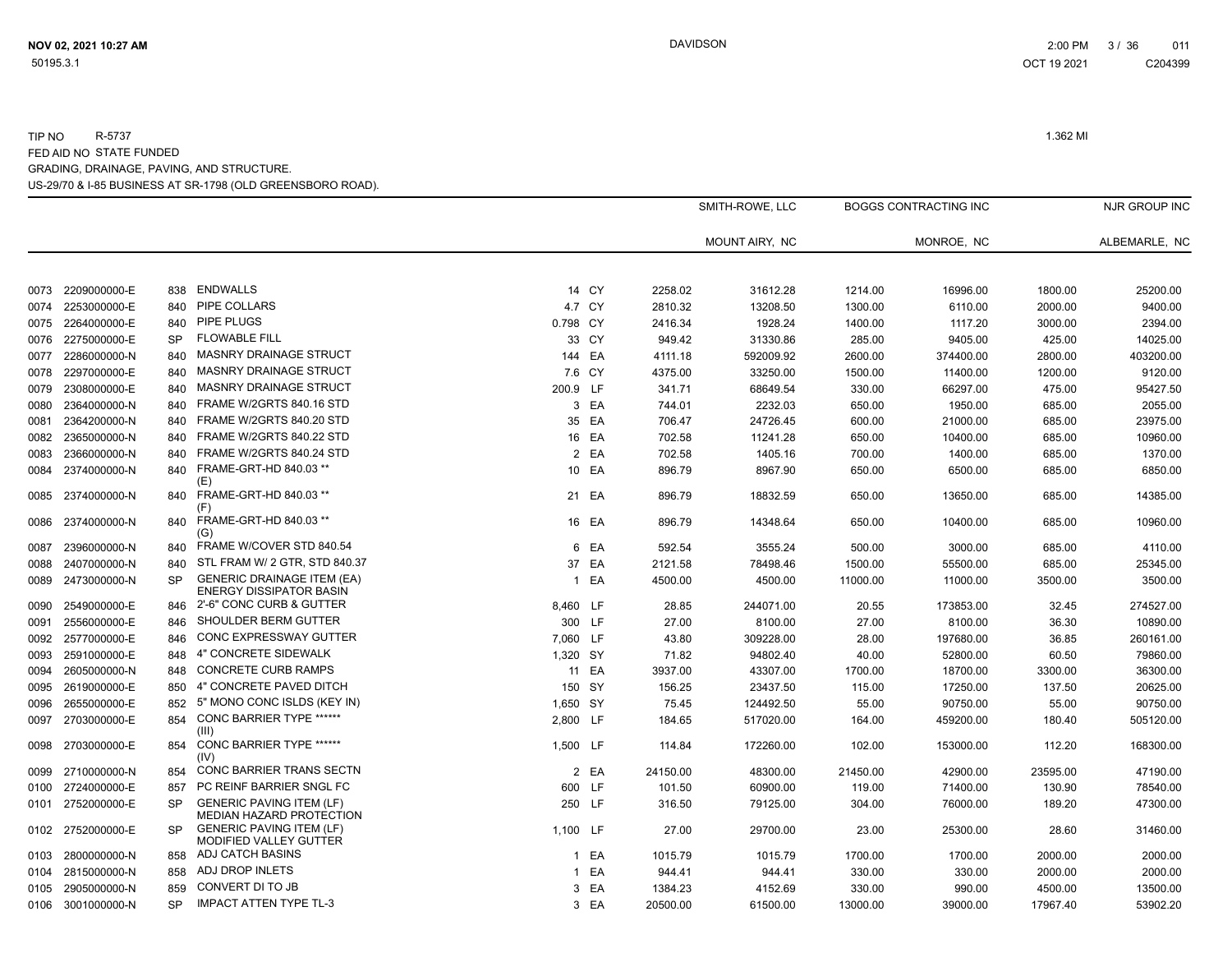|      |                   |           |                                          |              | SMITH-ROWE, LLC |         | <b>BOGGS CONTRACTING INC</b> |          |            | NJR GROUP INC |               |
|------|-------------------|-----------|------------------------------------------|--------------|-----------------|---------|------------------------------|----------|------------|---------------|---------------|
|      |                   |           |                                          |              |                 |         | MOUNT AIRY, NC               |          | MONROE, NC |               | ALBEMARLE, NC |
| 0107 | 3030000000-E      | 862       | <b>STL BEAM GUARDRAIL</b>                | 10,600 LF    |                 | 27.00   | 286200.00                    | 27.25    | 288850.00  | 29.98         | 317788.00     |
| 0108 | 3150000000-N      | 862       | ADDIT GUARDRAIL POSTS                    |              | 10 EA           | 0.01    | 0.10                         | 60.00    | 600.00     | 66.00         | 660.00        |
| 0109 | 3210000000-N      | 862       | <b>GR END TYPE CAT-1</b>                 |              | 6 EA            | 1000.00 | 6000.00                      | 1000.00  | 6000.00    | 1100.00       | 6600.00       |
| 0110 | 3287000000-N      | <b>SP</b> | <b>GR END TYPE TL-3</b>                  | 5            | EA              | 3500.00 | 17500.00                     | 3600.00  | 18000.00   | 3960.00       | 19800.00      |
| 0111 | 3288000000-N      | <b>SP</b> | <b>GR END TYPE TL-2</b>                  |              | 8 EA            | 3400.00 | 27200.00                     | 3500.00  | 28000.00   | 3850.00       | 30800.00      |
| 0112 | 3317000000-N      | <b>SP</b> | <b>GR ANCHOR TYPE B-77</b>               |              | 3 EA            | 2300.00 | 6900.00                      | 2300.00  | 6900.00    | 2530.00       | 7590.00       |
| 0113 | 3360000000-E      | 863       | REMOVE EXISTING GUARDRAIL                | 3,900 LF     |                 | 1.00    | 3900.00                      | 1.00     | 3900.00    | 1.10          | 4290.00       |
| 0114 | 3380000000-E      | 862       | TEMP STL BM GUARDRAIL                    |              | 100 LF          | 6.00    | 600.00                       | 7.00     | 700.00     | 7.70          | 770.00        |
| 0115 | 3387000000-N      | <b>SP</b> | TEMP GDRL ANCH UNITS ******<br>$(B-77)$  | $\mathbf{1}$ | EA              | 1200.00 | 1200.00                      | 1200.00  | 1200.00    | 1320.00       | 1320.00       |
| 0116 | 3389150000-N      | <b>SP</b> | TEMP GDRL END UNITS *****<br>$(TL-2)$    |              | 1 EA            | 2500.00 | 2500.00                      | 2500.00  | 2500.00    | 2750.00       | 2750.00       |
| 0117 | 3389150000-N      | <b>SP</b> | TEMP GDRL END UNITS *****<br>$(TL-3)$    |              | 1 EA            | 2500.00 | 2500.00                      | 2500.00  | 2500.00    | 2750.00       | 2750.00       |
| 0118 | 3536000000-E      | 866       | CHN LK FENCE 48" FABRIC                  | 14,790 LF    |                 | 6.30    | 93177.00                     | 6.25     | 92437.50   | 14.30         | 211497.00     |
| 0119 | 3542000000-E      | 866       | MET LINE PST 48" CL FEN                  | 1,240 EA     |                 | 70.00   | 86800.00                     | 68.00    | 84320.00   | 22.00         | 27280.00      |
| 0120 | 3548000000-E      | 866       | MET TERM PST 48" CL FEN                  |              | 80 EA           | 125.00  | 10000.00                     | 125.00   | 10000.00   | 176.00        | 14080.00      |
| 0121 | 3628000000-E      | 876       | <b>RIP RAP, CLASS I</b>                  |              | <b>540 TON</b>  | 51.85   | 27999.00                     | 60.00    | 32400.00   | 50.00         | 27000.00      |
| 0122 | 3635000000-E      | 876       | <b>RIP RAP, CLASS II</b>                 |              | 66 TON          | 52.70   | 3478.20                      | 67.00    | 4422.00    | 50.00         | 3300.00       |
| 0123 | 3649000000-E      | 876       | <b>RIP RAP, CLASS B</b>                  |              | 380 TON         | 52.65   | 20007.00                     | 59.00    | 22420.00   | 50.00         | 19000.00      |
| 0124 | 3656000000-E      | 876       | <b>GEOTEXTILE FOR DRAINGE</b>            | 3,020 SY     |                 | 3.85    | 11627.00                     | 4.00     | 12080.00   | 2.75          | 8305.00       |
| 0125 | 4048000000-E      | 902       | <b>REINF CONC FOUNDTN</b>                |              | 7 CY            | 900.00  | 6300.00                      | 900.00   | 6300.00    | 1200.00       | 8400.00       |
| 0126 | 4060000000-E      | 903       | SUPPORT, BREAKAWAY STL BM                | 2,736 LB     |                 | 15.00   | 41040.00                     | 15.00    | 41040.00   | 15.00         | 41040.00      |
| 0127 | 4066000000-E      | 903       | SUPPORTS, SIMPLE STL BM                  | 1,360 LB     |                 | 4.75    | 6460.00                      | 4.75     | 6460.00    | 15.00         | 20400.00      |
| 0128 | 4072000000-E      | 903       | SUPPORT, 3-LB STL U-CHAN                 | 1,422 LF     |                 | 8.00    | 11376.00                     | 8.00     | 11376.00   | 7.15          | 10167.30      |
| 0129 | 4079000000-N      | 903       | SUPPORT, BARR SMALL                      |              | 2 EA            | 500.00  | 1000.00                      | 500.00   | 1000.00    | 4000.00       | 8000.00       |
| 0130 | 4082000000-E      | 903       | SUPPORT, WOOD                            |              | 415 LF          | 15.00   | 6225.00                      | 15.00    | 6225.00    | 16.00         | 6640.00       |
| 0131 | 4096000000-N      | 904       | SIGN ERECTION, TYPE D                    |              | 5 EA            | 125.00  | 625.00                       | 125.00   | 625.00     | 203.50        | 1017.50       |
| 0132 | 4102000000-N      | 904       | SIGN ERECTION, TYPE E                    |              | 80 EA           | 70.00   | 5600.00                      | 70.00    | 5600.00    | 137.50        | 11000.00      |
| 0133 | 4108000000-N      | 904       | SIGN ERECTION, TYPE F                    |              | 11 EA           | 125.00  | 1375.00                      | 125.00   | 1375.00    | 176.00        | 1936.00       |
|      | 0134 4110000000-N | 904       | SIGN ERECTION, TYPE *** (GRD MTD)<br>(A) |              | 8 EA            | 750.00  | 6000.00                      | 750.00   | 6000.00    | 1200.00       | 9600.00       |
|      | 0135 4110000000-N | 904       | SIGN ERECTION, TYPE *** (GRD MTD)<br>(B) |              | 4 EA            | 350.00  | 1400.00                      | 350.00   | 1400.00    | 750.00        | 3000.00       |
| 0136 | 4155000000-N      | 907       | DISPOSE SIGN SYST U-CHAN                 |              | 70 EA           | 2.00    | 140.00                       | 2.00     | 140.00     | 8.25          | 577.50        |
| 0137 | 4158000000-N      | 907       | DISPOSE SIGN SYST WOOD                   | 3            | EA              | 2.00    | 6.00                         | 2.00     | 6.00       | 125.00        | 375.00        |
| 0138 | 4400000000-E      |           | 1110 WORK ZONE SIGNS (STAT)              | 2,527 SF     |                 | 8.50    | 21479.50                     | 8.50     | 21479.50   | 6.71          | 16956.17      |
| 0139 | 4405000000-E      |           | 1110 WORK ZONE SIGNS (PORT)              |              | 620 SF          | 20.00   | 12400.00                     | 9.00     | 5580.00    | 8.64          | 5356.80       |
| 0140 | 4410000000-E      |           | 1110 WORK ZONE SIGNS (BARR)              |              | 403 SF          | 6.00    | 2418.00                      | 6.00     | 2418.00    | 6.60          | 2659.80       |
| 0141 | 4415000000-N      |           | 1115 FLASHING ARROW BOARD                |              | 3 EA            | 2650.00 | 7950.00                      | 2500.00  | 7500.00    | 7500.00       | 22500.00      |
|      | 0142 4420000000-N |           | 1120 PORTABLE CHANGE MSG SIGN            |              | 12 EA           | 8965.00 | 107580.00                    | 10800.00 | 129600.00  | 17250.00      | 207000.00     |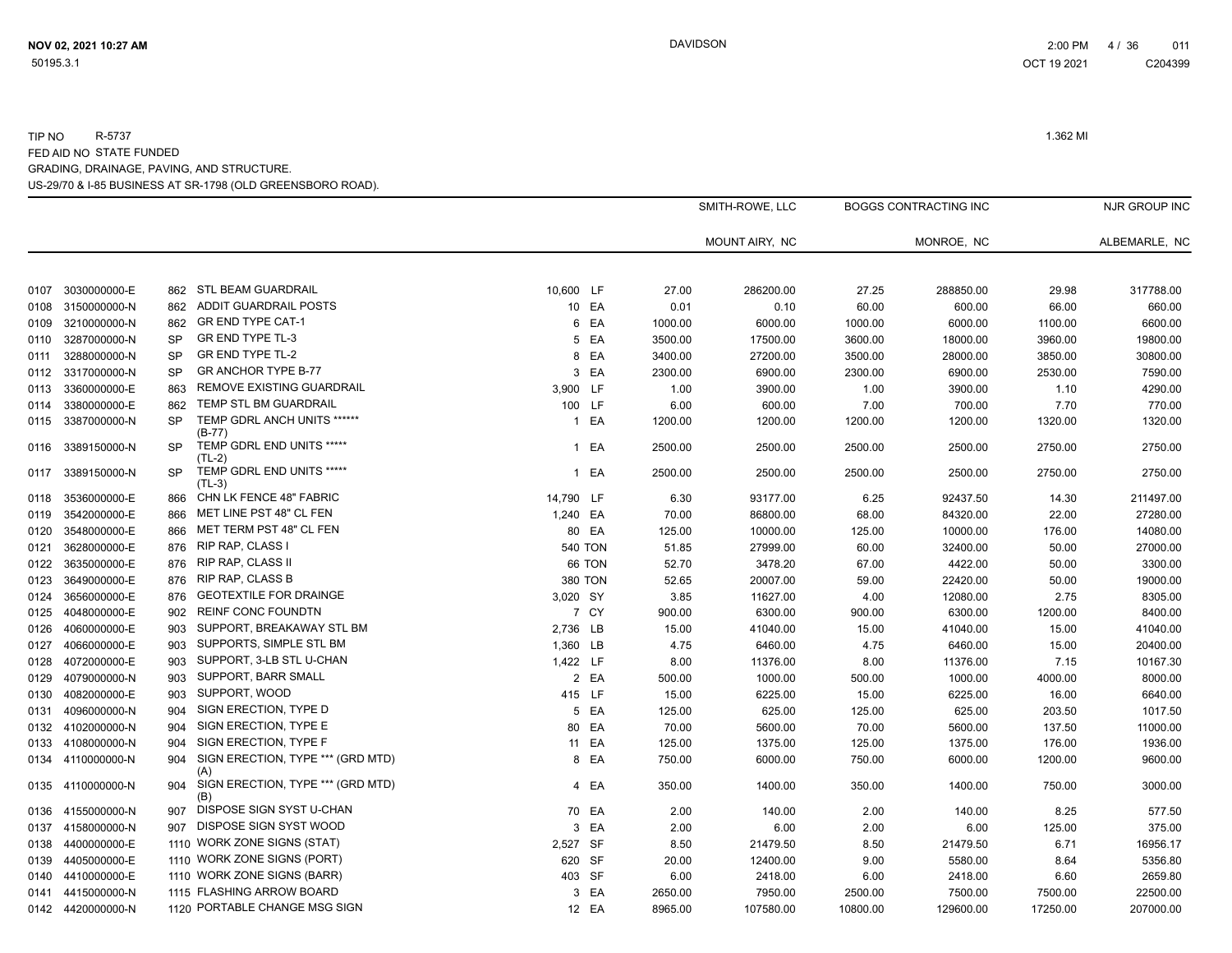|              |                              |                                                                                                            |              |                | SMITH-ROWE, LLC |                     | <b>BOGGS CONTRACTING INC</b> |                     |                | NJR GROUP INC       |
|--------------|------------------------------|------------------------------------------------------------------------------------------------------------|--------------|----------------|-----------------|---------------------|------------------------------|---------------------|----------------|---------------------|
|              |                              |                                                                                                            |              |                |                 | MOUNT AIRY, NC      |                              | MONROE, NC          |                | ALBEMARLE, NC       |
| 0143         | 4422000000-N                 | 1120 PORT CHANGE MSG SIGN (SHORT TERM)                                                                     |              | 21 DAY         | 160.00          | 3360.00             | 100.00                       | 2100.00             | 500.00         | 10500.00            |
|              | 4430000000-N                 | 1130 DRUMS                                                                                                 |              | 600 EA         | 60.00           | 36000.00            | 41.00                        | 24600.00            | 60.00          | 36000.00            |
| 0144         | 4434000000-N                 | SEQ FLASH WARN LIGHTS<br><b>SP</b>                                                                         |              |                |                 | 6750.00             |                              |                     |                |                     |
| 0145<br>0146 |                              | 1135 CONES                                                                                                 | 120          | 30 EA<br>EA    | 225.00          |                     | 100.00                       | 3000.00             | 105.00         | 3150.00             |
|              | 4435000000-N<br>4445000000-E | 1145 BARRICADES (TYPE III)                                                                                 |              | 592 LF         | 50.00<br>18.00  | 6000.00<br>10656.00 | 19.50<br>18.00               | 2340.00<br>10656.00 | 40.00<br>36.30 | 4800.00<br>21489.60 |
| 0147         |                              | PED CHANNEL DEVICES<br><b>SP</b>                                                                           |              |                |                 |                     |                              |                     |                |                     |
| 0148         | 4447000000-E                 | 1150 FLAGGER                                                                                               |              | 24 LF          | 20.00           | 480.00              | 20.00                        | 480.00              | 63.20          | 1516.80             |
| 0149         | 4455000000-N                 | 1160 TEMPORARY CRASH CUSHIONS                                                                              |              | <b>180 DAY</b> | 500.00          | 90000.00            | 300.00                       | 54000.00            | 295.00         | 53100.00            |
| 0150         | 4465000000-N                 |                                                                                                            |              | 5 EA           | 7960.00         | 39800.00            | 9850.00                      | 49250.00            | 10835.00       | 54175.00            |
|              | 0151 4470000000-N            | 1160 REM & RES CRASH CUSHION                                                                               |              | 3 EA           | 2200.00         | 6600.00             | 2750.00                      | 8250.00             | 3025.00        | 9075.00             |
| 0152         | 4480000000-N                 | 1165 TMA                                                                                                   |              | 6 EA           | 1.00            | 6.00                | 53000.00                     | 318000.00           | 30000.00       | 180000.00           |
| 0153         | 4485000000-E                 | 1170 PORT CONC BARRIER                                                                                     | 3,119 LF     |                | 36.15           | 112751.85           | 35.20                        | 109788.80           | 38.72          | 120767.68           |
| 0154         | 4490000000-E                 | 1170 PORT CONC BARRIER(ANCHRD)                                                                             | 4,442 LF     |                | 54.15           | 240534.30           | 59.60                        | 264743.20           | 65.56          | 291217.52           |
| 0155         | 4500000000-E                 | 1170 REM & RES PORT CONC BARRIER                                                                           | 6,000 LF     |                | 10.25           | 61500.00            | 5.95                         | 35700.00            | 6.55           | 39300.00            |
| 0156         | 4510000000-N                 | 1190 LAW ENFORCEMENT                                                                                       | 240 HR       |                | 66.50           | 15960.00            | 50.00                        | 12000.00            | 50.00          | 12000.00            |
| 0157         | 4516000000-N                 | 1180 SKINNY DRUM                                                                                           | 300 EA       |                | 40.00           | 12000.00            | 31.95                        | 9585.00             | 45.00          | 13500.00            |
| 0158         | 4570000000-E                 | TEMPORARY GLARE SCREEN<br><b>SP</b>                                                                        | 3,320 LF     |                | 13.78           | 45749.60            | 15.35                        | 50962.00            | 16.89          | 56074.80            |
| 0159         | 4595000000-E                 | <b>GENERIC TRAFFIC CONTROL ITEM (SF)</b><br><b>SP</b><br>TEMPORARY TYPE A AND B SIGNS                      | 405 SF       |                | 47.00           | 19035.00            | 10.00                        | 4050.00             | 25.00          | 10125.00            |
| 0160         | 4600000000-N                 | <b>GENERIC TRAFFIC CONTROL ITEM (EA)</b><br>SP.<br>COVER AND RELOCATE GROUND MOUNTED GUIDE<br><b>SIGNS</b> | $\mathbf{1}$ | EA             | 1000.00         | 1000.00             | 500.00                       | 500.00              | 3500.00        | 3500.00             |
| 0161         | 4600000000-N                 | <b>GENERIC TRAFFIC CONTROL ITEM (EA)</b><br><b>SP</b><br>SOLAR-POWERED FLASHING BEACON                     |              | 3 EA           | 5000.00         | 15000.00            | 7500.00                      | 22500.00            | 3150.00        | 9450.00             |
| 0162         | 4650000000-N                 | 1251 TEMP RAISED PVMT MRKS                                                                                 | 162 EA       |                | 10.00           | 1620.00             | 12.00                        | 1944.00             | 13.20          | 2138.40             |
| 0163         | 4685000000-E                 | 1205 THERMO PVT MKG LINES 4"90                                                                             | 82,800 LF    |                | 1.10            | 91080.00            | 0.65                         | 53820.00            | 0.72           | 59616.00            |
| 0164         | 4695000000-E                 | 1205 THERMO PVT MKG LINES 8"90 MILS                                                                        | 3,005 LF     |                | 2.00            | 6010.00             | 2.50                         | 7512.50             | 2.75           | 8263.75             |
|              | 0165 4700000000-E            | 1205 12"WIDE THERMO 90 MILS                                                                                | 161 LF       |                | 3.00            | 483.00              | 8.01                         | 1289.61             | 8.80           | 1416.80             |
| 0166         | 4720000000-E                 | 1205 THERMO PVT MKG CHARACTER 90                                                                           |              | 24 EA          | 125.00          | 3000.00             | 120.00                       | 2880.00             | 132.00         | 3168.00             |
| 0167         | 4725000000-E                 | 1205 THERMO PVT SYMBOL 90MILS                                                                              |              | 114 EA         | 150.00          | 17100.00            | 150.00                       | 17100.00            | 165.00         | 18810.00            |
| 0168         | 4770000000-E                 | 1205 4" COLD APPL PLSTIC LINES TYPE **<br>(IV)                                                             | 7,493 LF     |                | 2.50            | 18732.50            | 4.50                         | 33718.50            | 4.95           | 37090.35            |
| 0169         | 4780000000-E                 | 1205 8" COLD APPL PLSTIC LINES TYPE **<br>(IV)                                                             | 360 LF       |                | 4.50            | 1620.00             | 9.00                         | 3240.00             | 9.90           | 3564.00             |
| 0170         | 4810000000-E                 | 1205 PAINT PVMT MARKINGS 4"                                                                                | 48,313 LF    |                | 0.50            | 24156.50            | 0.22                         | 10628.86            | 0.24           | 11595.12            |
| 0171         | 4820000000-E                 | 1205 PAINT PVMT MARKINGS 8"                                                                                | 2,299 LF     |                | 1.00            | 2299.00             | 0.55                         | 1264.45             | 0.61           | 1402.39             |
| 0172         | 4825000000-E                 | 1205 PAINT PVMT MARKINGS 12"                                                                               | 156 LF       |                | 1.00            | 156.00              | 2.00                         | 312.00              | 2.20           | 343.20              |
| 0173         | 4835000000-E                 | 1205 PAINT PVT MKG LINES 24"                                                                               | 295 LF       |                | 3.00            | 885.00              | 4.00                         | 1180.00             | 4.40           | 1298.00             |
| 0174         | 4840000000-N                 | 1205 PAINT PVT MKG CHARACTER                                                                               |              | 8 EA           | 50.00           | 400.00              | 100.00                       | 800.00              | 110.00         | 880.00              |
| 0175         | 4845000000-N                 | 1205 PAINT PVT MKG SYMBOL                                                                                  |              | 14 EA          | 50.00           | 700.00              | 85.00                        | 1190.00             | 93.50          | 1309.00             |
| 0176         | 4847400000-E                 | WZ PERF PVMT MKG LINES 4"<br><b>SP</b>                                                                     | 36,552 LF    |                | 1.10            | 40207.20            | 1.00                         | 36552.00            | 1.10           | 40207.20            |
|              | 0177 4847600000-E            | WZ PERF PVMT MKG LINES 12"<br>SP.                                                                          | 2,709 LF     |                | 2.00            | 5418.00             | 3.00                         | 8127.00             | 3.30           | 8939.70             |
|              |                              |                                                                                                            |              |                |                 |                     |                              |                     |                |                     |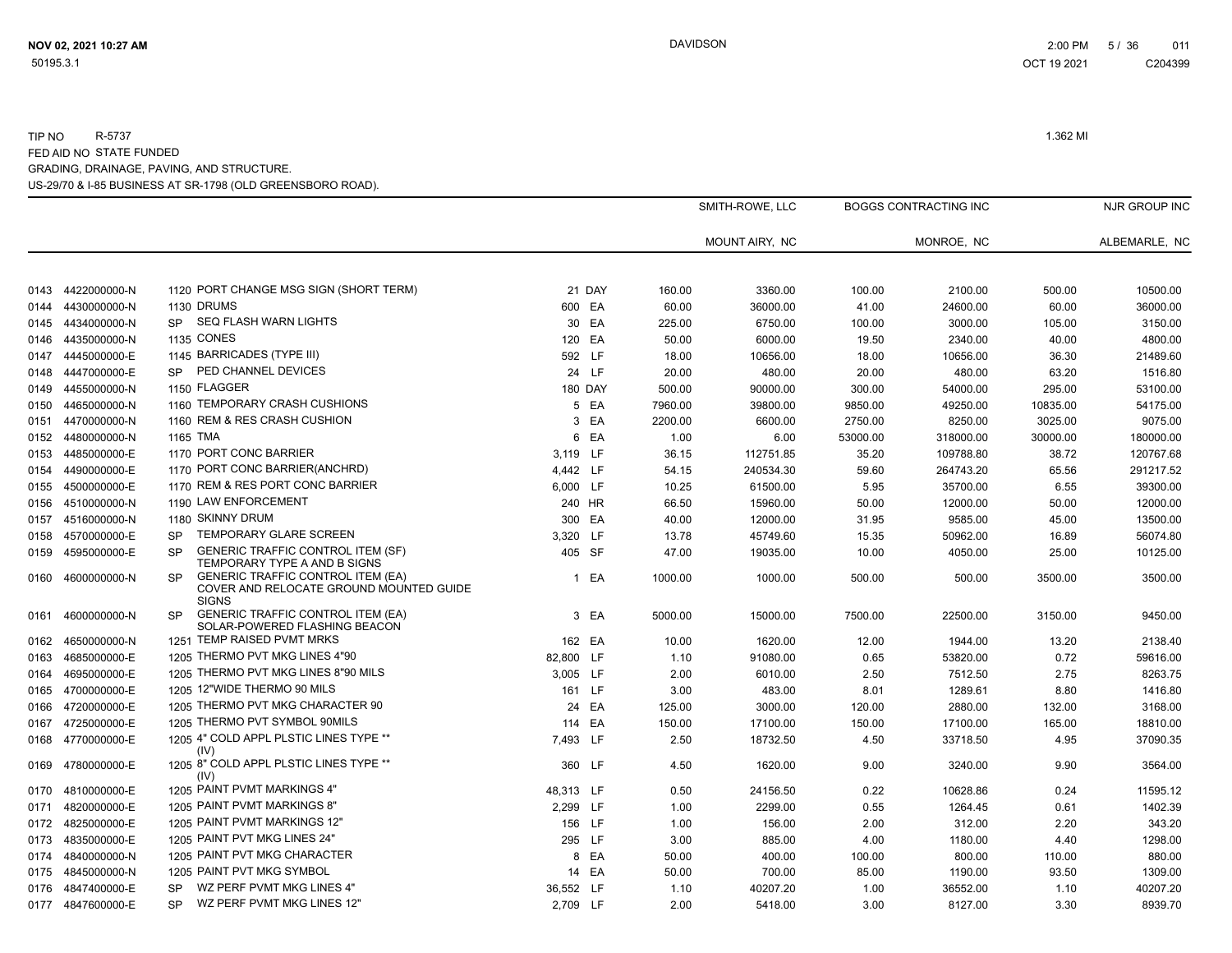|      |                   |           |                                                                                                                     |          |        |          | SMITH-ROWE, LLC |          | <b>BOGGS CONTRACTING INC</b> |          | NJR GROUP INC |
|------|-------------------|-----------|---------------------------------------------------------------------------------------------------------------------|----------|--------|----------|-----------------|----------|------------------------------|----------|---------------|
|      |                   |           |                                                                                                                     |          |        |          | MOUNT AIRY, NC  |          | MONROE, NC                   |          | ALBEMARLE, NC |
| 0178 | 4850000000-E      |           | 1205 LINE REMOVAL 4" WIDE                                                                                           | 4,929 LF |        | 1.00     | 4929.00         | 0.80     | 3943.20                      | 0.88     | 4337.52       |
| 0179 | 4860000000-E      |           | 1205 LINE REMOVAL 8" WIDE                                                                                           |          | 30 LF  | 2.00     | 60.00           | 5.00     | 150.00                       | 5.50     | 165.00        |
| 0180 | 4870000000-E      |           | 1205 LINE REMOVAL 24" WIDE                                                                                          |          | 200 LF | 6.00     | 1200.00         | 5.00     | 1000.00                      | 5.50     | 1100.00       |
| 0181 | 4875000000-N      |           | 1205 REMOVAL OF SYMBL & CHARAC                                                                                      |          | 16 EA  | 50.00    | 800.00          | 70.00    | 1120.00                      | 77.00    | 1232.00       |
|      | 0182 4890000000-E | <b>SP</b> | <b>GENERIC PAVEMENT MARKING ITEM (LF)</b><br>POLYUREA PAVEMENT MARKING LINES, 4", 20 MILS<br>(STANDARD GLASS BEADS) | 1.224 LF |        | 7.00     | 8568.00         | 5.50     | 6732.00                      | 6.05     | 7405.20       |
| 0183 | 4891000000-E      |           | 1205 GENERIC PVMT MARKING ITEM (LF) 1205<br>THERMOPLASTIC PAVEMENT MARKING LINES (24", 90<br>MILS)                  |          | 254 LF | 12.00    | 3048.00         | 8.00     | 2032.00                      | 8.80     | 2235.20       |
| 0184 | 4895000000-N      | <b>SP</b> | <b>GENERIC PAVEMENT MARKING ITEM (EA)</b><br>NON-CAST IRON SNOWPLOWABLE PAVEMENT MARKER                             |          | 337 EA | 60.00    | 20220.00        | 48.00    | 16176.00                     | 52.80    | 17793.60      |
| 0185 | 4900000000-N      |           | 1251 PERM RAISED PVMT MARKERS                                                                                       |          | 86 EA  | 10.00    | 860.00          | 15.00    | 1290.00                      | 16.50    | 1419.00       |
| 0186 | 5070000000-N      | <b>SP</b> | STD FOUNDAT ***********<br>(TYPE R1)                                                                                |          | 15 EA  | 1000.00  | 15000.00        | 1000.00  | 15000.00                     | 1292.50  | 19387.50      |
| 0187 | 5070000000-N      | <b>SP</b> | STD FOUNDAT ***********<br>(TYPE R2)                                                                                |          | 2 EA   | 1100.00  | 2200.00         | 1100.00  | 2200.00                      | 1815.00  | 3630.00       |
| 0188 | 5080000000-N      | <b>SP</b> | LITE STD LUM ************<br>(RDW, 185W LED)                                                                        |          | 17 EA  | 1200.00  | 20400.00        | 1200.00  | 20400.00                     | 880.00   | 14960.00      |
|      | 0189 5120000000-N |           | 1407 SERVICE POLE ************<br>(30' CLASS 4)                                                                     |          | 1 EA   | 1200.00  | 1200.00         | 1200.00  | 1200.00                      | 4290.00  | 4290.00       |
| 0190 | 5125000000-E      |           | 1407 SERVICE LATERAL *********<br>(3 #1/0 USE)                                                                      |          | 25 LF  | 50.00    | 1250.00         | 50.00    | 1250.00                      | 22.00    | 550.00        |
|      | 0191 5145000000-N |           | 1408 LITE CNTRL RW************<br>(240/480 V)                                                                       |          | 1 EA   | 16750.00 | 16750.00        | 16764.00 | 16764.00                     | 16940.00 | 16940.00      |
|      | 0192 5155000000-E |           | 1409 ELECT DUCT BD, SIZE *****<br>(2")                                                                              |          | 540 LF | 14.00    | 7560.00         | 14.00    | 7560.00                      | 15.13    | 8170.20       |
|      | 0193 5160000000-E |           | 1409 ELECT DUCT JA, SIZE *****<br>(3")                                                                              |          | 845 LF | 23.00    | 19435.00        | 23.00    | 19435.00                     | 28.60    | 24167.00      |
|      | 0194 5160000000-E |           | 1409 ELECT DUCT JA, SIZE *****<br>(4")                                                                              |          | 505 LF | 23.00    | 11615.00        | 23.00    | 11615.00                     | 31.90    | 16109.50      |
| 0195 | 5170000000-E      |           | 1410 **-#8 W/G FEEDER CIRCUIT<br>(2)                                                                                |          | 160 LF | 6.00     | 960.00          | 6.00     | 960.00                       | 2.75     | 440.00        |
| 0196 | 5205000000-E      |           | 1410 **-#8 W/G FEEDR N *****"<br>(2, 1.5")                                                                          | 2,795 LF |        | 13.00    | 36335.00        | 13.00    | 36335.00                     | 14.30    | 39968.50      |
| 0197 | 5240000000-N      |           | 1411 ELEC JB ************<br>(CS36)                                                                                 |          | 1 EA   | 1850.00  | 1850.00         | 1850.00  | 1850.00                      | 1842.50  | 1842.50       |
| 0198 | 5240000000-N      |           | 1411 ELEC JB ************<br>(IG18)                                                                                 |          | 19 EA  | 850.00   | 16150.00        | 850.00   | 16150.00                     | 852.50   | 16197.50      |
| 0199 | 5240000000-N      |           | 1411 ELEC JB ************<br>(LS18)                                                                                 |          | 17 EA  | 850.00   | 14450.00        | 850.00   | 14450.00                     | 880.00   | 14960.00      |
| 0200 | 5252000000-N      |           | 1412 UNDERPASS LUMINARIES *****<br>(TYPE WM, 70W MAX LED)                                                           |          | 6 EA   | 800.00   | 4800.00         | 800.00   | 4800.00                      | 770.00   | 4620.00       |
| 0201 | 5253000000-N      |           | 1412 UNDERPASS CIRCUITRY **************<br>$(UPL-1)$                                                                | Lump Sum |        |          | 11000.00        |          | 11000.00                     |          | 8580.00       |
|      | 0202 5253000000-N |           | 1412 UNDERPASS CIRCUITRY **************<br>$(UPL-2)$                                                                | Lump Sum |        |          | 11000.00        |          | 11000.00                     |          | 7920.00       |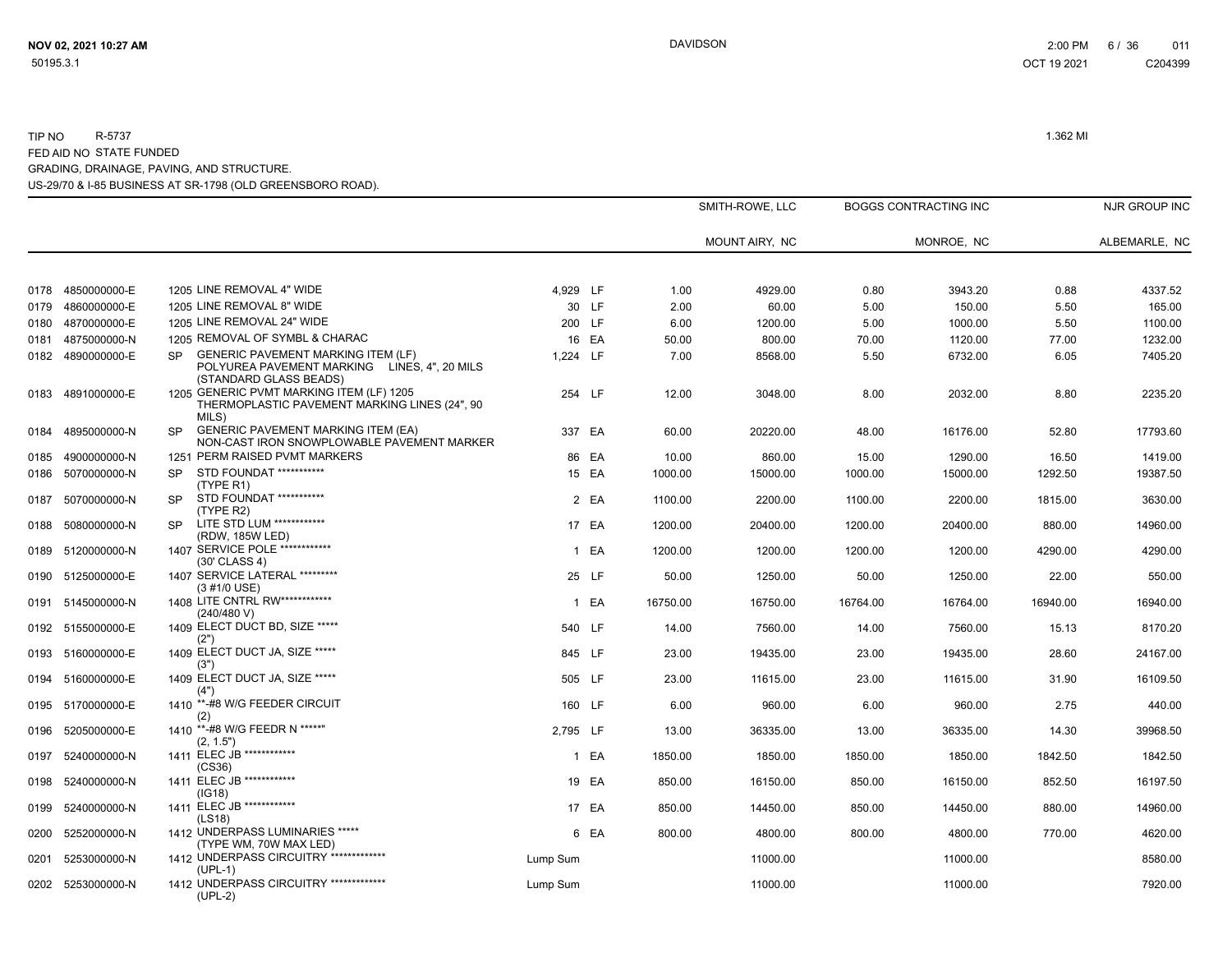0204 5325200000-E

0207 5329000000-E

0211 5648000000-N

0212 5649000000-N

0214 5673000000-E

0215 5686500000-E

0216 5691300000-E

0217 5775000000-E

0218 5776000000-E

0219 5781000000-E

0220 5782000000-E

0221 5801000000-E

0222 5816000000-N

0223 5835700000-E

0224 6000000000-E

0225 6006000000-E

0226 6009000000-E

0227 6012000000-E

0228 6015000000-E

0229 6018000000-E

0230 6021000000-E

0231 6024000000-E

0234 6036000000-E

0237 6042000000-E

0239 6070000000-N

0205 5325800000-E 1510 8" WATER LINE

0206 5326200000-E 1510 12" WATER LINE

0208 5540000000-E 1515 6" VALVE

0209 5546000000-E 1515 8" VALVE

0210 5606000000-E 1515 2" BLOW OFF

0213 5666000000-N 1515 FIRE HYDRANT

LIGHT STANDARD, 45' SA, 15' ARM<br>1510 2" WATER LINE

MONROE, NC ALBEMARLE, NC

BOGGS CONTRACTING INC NJR GROUP INC

| 1510 12" WATER LINE              |           | 25 LF   | 903.41      | 22585.25 | 300.00  | 7500.00   | 440.00  | 11000.00  |
|----------------------------------|-----------|---------|-------------|----------|---------|-----------|---------|-----------|
| 1510 DI H2O PIPE FITTINGS        | 3,030 LB  |         | 15.46       | 46843.80 | 10.00   | 30300.00  | 12.10   | 36663.00  |
| 1515 6" VALVE                    |           | 2 EA    | 1727.88     | 3455.76  | 2000.00 | 4000.00   | 1650.00 | 3300.00   |
| 1515 8" VALVE                    |           | 2 EA    | 2640.76     | 5281.52  | 2650.00 | 5300.00   | 2750.00 | 5500.00   |
| 1515 2" BLOW OFF                 |           | 1 EA    | 1604.33     | 1604.33  | 2000.00 | 2000.00   | 1375.00 | 1375.00   |
| 1515 RELOCATE WATER METER        |           | 4 EA    | 1235.72     | 4942.88  | 1300.00 | 5200.00   | 1650.00 | 6600.00   |
| 1515 RECONNECT WATER METER       |           | 1 EA    | 976.74      | 976.74   | 1000.00 | 1000.00   | 1100.00 | 1100.00   |
| 1515 FIRE HYDRANT                |           | 2 EA    | 4369.06     | 8738.12  | 5130.00 | 10260.00  | 4950.00 | 9900.00   |
| 1515 FIRE HYDRANT LEG            |           | 23 LF   | 84.95       | 1953.85  | 115.00  | 2645.00   | 71.50   | 1644.50   |
| 1515 WATER SERVICE LINE          | 138 LF    |         | 30.51       | 4210.38  | 29.00   | 4002.00   | 55.00   | 7590.00   |
| 1520 8" SANITARY GRAVITY SEWER   | 503 LF    |         | 154.50      | 77713.50 | 88.00   | 44264.00  | 126.50  | 63629.50  |
| 1525 4' DIA UTILITY MANHOLE      |           | 4 EA    | 4397.79     | 17591.16 | 4000.00 | 16000.00  | 4400.00 | 17600.00  |
| 1525 5' DIA UTILITY MANHOLE      |           | 3 EA    | 13856.82    | 41570.46 | 4600.00 | 13800.00  | 6600.00 | 19800.00  |
| 1525 UTILITY MANHOLE WALL 4' DIA |           | 5 LF    | 372.63      | 1863.15  | 400.00  | 2000.00   | 550.00  | 2750.00   |
| 1525 UTILITY MANHOLE WALL 5' DIA |           | 8 LF    | 547.41      | 4379.28  | 650.00  | 5200.00   | 660.00  | 5280.00   |
| 1530 ABANDON 8" UTILITY PIPE     | 830 LF    |         | 15.66       | 12997.80 | 10.00   | 8300.00   | 11.00   | 9130.00   |
| 1530 ABANDON UTILITY MANHOLE     | 3         | EA      | 2202.15     | 6606.45  | 1500.00 | 4500.00   | 2200.00 | 6600.00   |
| 1540 16" ENCASEMENT PIPE         |           | 80 LF   | 287.38      | 22990.40 | 145.00  | 11600.00  | 220.00  | 17600.00  |
| 1605 TEMPORARY SILT FENCE        | 16,040 LF |         | 2.90        | 46516.00 | 2.90    | 46516.00  | 3.19    | 51167.60  |
| 1610 EROS CONTRL STONE CL A      |           | 730 TON | 53.00       | 38690.00 | 65.60   | 47888.00  | 47.00   | 34310.00  |
| 1610 EROS CONTRL STONE CL B      | 4,110 TON |         | 0.01        | 41.10    | 48.00   | 197280.00 | 47.00   | 193170.00 |
| 1610 SEDIMENT CONTROL STONE      | 3,415 TON |         | 0.01        | 34.15    | 50.00   | 170750.00 | 45.00   | 153675.00 |
| 1615 TEMPORARY MULCHING          | 29.5 ACR  |         | 800.00      | 23600.00 | 800.00  | 23600.00  | 880.00  | 25960.00  |
| 1620 SEED FOR TEMP SEEDING       | 1,400 LB  |         | 5.00        | 7000.00  | 5.00    | 7000.00   | 5.50    | 7700.00   |
| 1620 FERT FOR TEMP SEEDING       |           | 9 TON   | 1500.00     | 13500.00 | 1500.00 | 13500.00  | 1650.00 | 14850.00  |
| 1622 TEMPORARY SLOPE DRAINS      | 2,375 LF  |         | 18.15       | 43106.25 | 22.00   | 52250.00  | 28.00   | 66500.00  |
| SP SAFETY FENCE                  | 330 LF    |         | 5.00        | 1650.00  | 2.60    | 858.00    | 5.50    | 1815.00   |
| 1630 SILT FXCAVATION             | 0.170C    |         | <u>ስ ሰ1</u> | Q1 70    | a nn    | 82530.00  | 15. NO  | 137550.00 |

SMITH-ROWE, LLC

MOUNT AIRY, NC

2" WATER LINE 255 LF 38.27 9758.85 23.00 5865.00 55.00 14025.00

8" WATER LINE 1,368 LF 83.72 114528.96 78.00 106704.00 132.00 180576.00

0203 5270000000-N SP GENERIC LIGHTING ITEM (EA)  $17$  EA 4575.00 77775.00 4570.00 77690.00 5500.00 93500.00 93500.00

 UTILITY MANHOLE WALL 5' DIA 8 LF 547.41 4379.28 650.00 5200.00 660.00 5280.00 1530 ABANDON 8" UTILITY PIPE **830 LF** 15.66 12997.80 10.00 8300.00 11.00 9130.00 ABANDON UTILITY MANHOLE 3 EA 2202.15 6606.45 1500.00 4500.00 2200.00 6600.00 16" ENCASEMENT PIPE 1990 100 CH 287.38 22990.40 145.00 11600.00 220.00 17600.00 TEMPORARY SILT FENCE 16,040 LF 2.90 46516.00 2.90 46516.00 3.19 51167.60 EROS CONTRL STONE CL A 730 TON 53.00 38690.00 65.60 47888.00 47.00 34310.00 EROS CONTRL STONE CL B 4,110 TON 0.01 41.10 48.00 197280.00 47.00 193170.00 SEDIMENT CONTROL STONE 3,415 TON 0.01 34.15 50.00 170750.00 45.00 153675.00 1615 TEMPORARY MULCHING SEED FOR TEMP SEEDING 1,400 LB 5.00 7000.00 5.00 7000.00 5.50 7700.00 FERT FOR TEMP SEEDING 9 TON 1500.00 13500.00 1500.00 13500.00 1650.00 14850.00 TEMPORARY SLOPE DRAINS 2,375 LF 18.15 43106.25 22.00 52250.00 28.00 66500.00 0232 6029000000-E SP SAFETY FENCE 0233 6030000000-E 1630 SILT EXCAVATION 0 SILT EXCAVATION 9,170 CY 0.01 91.70 9.00 82530.00 15.00 137550.00 MATTING FOR EROS CONTROL 83,880 SY 1.19 99817.20 1.19 99817.20 1.31 109882.80 0235 6037000000-E SP COIR FIBER MAT 85 SY 15.00 1275.00 15.00 1275.00 16.50 1402.50 0236 6038000000-E SP PERM SOIL REINF MAT 580 SY 7.00 4060.00 7.00 4060.00 7.70 4466.00 1/4" HARDWARE CLOTH 7,750 LF 5.00 38750.00 5.00 38750.00 5.50 42625.00 0238 6045000000-E SP \*\*" TEMPORARY PIPE 2020 2038 265 LF 80.00 21200.00 100.00 26500.00 95.00 25175.00 (36") SPECIAL STILLING BASINS 2 EA 580.00 1160.00 1000.00 2000.00 750.00 1500.00 0240 6071010000-E SP WATTLE 2,080 LF 9.55 19864.00 16640.00 10.51 21860.80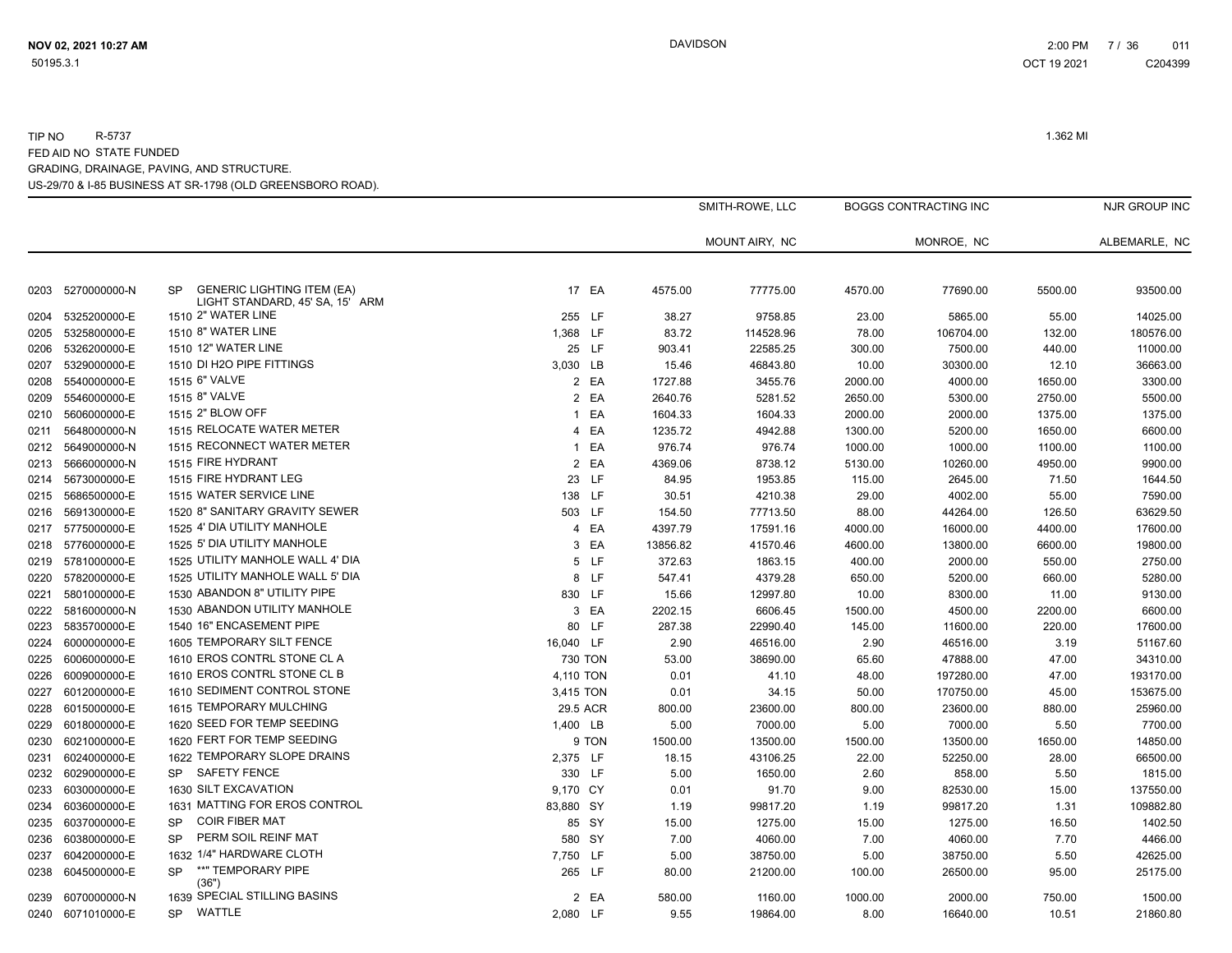|      |                   |           |                                                                                         |               | SMITH-ROWE, LLC |                | <b>BOGGS CONTRACTING INC</b> |            |          | NJR GROUP INC |
|------|-------------------|-----------|-----------------------------------------------------------------------------------------|---------------|-----------------|----------------|------------------------------|------------|----------|---------------|
|      |                   |           |                                                                                         |               |                 | MOUNT AIRY, NC |                              | MONROE, NC |          | ALBEMARLE, NC |
| 0241 | 6071013000-E      | <b>SP</b> | <b>WATTLE BARRIER</b>                                                                   | 688 LF        | 15.00           | 10320.00       | 16.00                        | 11008.00   | 16.50    | 11352.00      |
| 0242 | 6071020000-E      | SP        | POLYACRYLAMIDE (PAM)                                                                    | 1,495 LB      | 5.50            | 8222.50        | 12.00                        | 17940.00   | 6.05     | 9044.75       |
|      | 0243 6071030000-E |           | 1640 COIR FIBER BAFFLE                                                                  | 2,425 LF      | 5.00            | 12125.00       | 7.00                         | 16975.00   | 5.50     | 13337.50      |
|      | 0244 6071050000-E | <b>SP</b> | **" SKIMMER<br>$(1-1/2")$                                                               | 4 EA          | 1170.00         | 4680.00        | 1100.00                      | 4400.00    | 1250.00  | 5000.00       |
|      | 0245 6071050000-E | SP        | **" SKIMMER<br>(2")                                                                     | 2 EA          | 1400.00         | 2800.00        | 1300.00                      | 2600.00    | 1500.00  | 3000.00       |
| 0246 | 6071050000-E      | <b>SP</b> | **" SKIMMER<br>$(2 - 1/2")$                                                             | 1 EA          | 1600.00         | 1600.00        | 1500.00                      | 1500.00    | 1850.00  | 1850.00       |
| 0247 | 6084000000-E      |           | 1660 SEEDING AND MULCHING                                                               | 33 ACR        | 2800.00         | 92400.00       | 2800.00                      | 92400.00   | 3080.00  | 101640.00     |
| 0248 | 6087000000-E      |           | 1660 MOWING                                                                             | 30 ACR        | 250.00          | 7500.00        | 250.00                       | 7500.00    | 275.00   | 8250.00       |
| 0249 | 6090000000-E      |           | 1661 SEED FOR REPAIR SEEDING                                                            | 300 LB        | 11.00           | 3300.00        | 11.00                        | 3300.00    | 12.10    | 3630.00       |
| 0250 | 6093000000-E      |           | 1661 FERT FOR REPAIR SEEDING                                                            | 1.25 TON      | 2500.00         | 3125.00        | 2500.00                      | 3125.00    | 2750.00  | 3437.50       |
| 0251 | 6096000000-E      |           | 1662 SEED FOR SUPP SEEDING                                                              | 750 LB        | 6.00            | 4500.00        | 6.00                         | 4500.00    | 6.60     | 4950.00       |
| 0252 | 6102000000-E      |           | 1664 SODDING                                                                            | 3,700 SY      | 9.00            | 33300.00       | 9.00                         | 33300.00   | 9.90     | 36630.00      |
| 0253 | 6105000000-E      |           | 1664 WATER                                                                              | 25 M/G        | 900.00          | 22500.00       | 900.00                       | 22500.00   | 990.00   | 24750.00      |
|      | 0254 6108000000-E |           | 1665 FERTILIZER TOPDRESSING                                                             | 22.5 TON      | 1100.00         | 24750.00       | 1100.00                      | 24750.00   | 1210.00  | 27225.00      |
|      | 0255 6111000000-E | SP.       | <b>IMPERVIOUS DIKE</b>                                                                  | 75 LF         | 106.00          | 7950.00        | 60.00                        | 4500.00    | 60.00    | 4500.00       |
|      | 0256 6114500000-N |           | 1667 SPECIALIZED HAND MOWING                                                            | <b>50 MHR</b> | 150.00          | 7500.00        | 150.00                       | 7500.00    | 165.00   | 8250.00       |
| 0257 | 6117000000-N      | <b>SP</b> | RESPONSE FOR EROS CONTROL                                                               | 100 EA        | 225.00          | 22500.00       | 225.00                       | 22500.00   | 247.50   | 24750.00      |
| 0258 | 6117500000-N      | <b>SP</b> | CONC WASHOUT STRUCTURE                                                                  | 5 EA          | 475.00          | 2375.00        | 1600.00                      | 8000.00    | 950.00   | 4750.00       |
|      | 0259 6123000000-E |           | 1670 REFORESTATION                                                                      | 0.1 ACR       | 25000.00        | 2500.00        | 25000.00                     | 2500.00    | 27500.00 | 2750.00       |
|      |                   |           | <b>WALL ITEMS</b>                                                                       |               |                 |                |                              |            |          |               |
| 0260 | 8504000000-E      | 460       | CONC BARR RAIL MOMENT SLAB                                                              | 2,390 LF      | 377.15          | 901388.50      | 73.00                        | 174470.00  | 423.50   | 1012165.00    |
| 0261 | 8801000000-E      | <b>SP</b> | MSE RETAIN WALL NO <sup>**</sup><br>(2)                                                 | 20,319 SF     | 58.80           | 1194757.20     | 50.00                        | 1015950.00 | 50.29    | 1021842.51    |
| 0262 | 8801000000-E      | <b>SP</b> | MSE RETAIN WALL NO <sup>**</sup><br>(3)                                                 | 10,842 SF     | 58.80           | 637509.60      | 47.00                        | 509574.00  | 50.29    | 545244.18     |
| 0263 | 8802010000-E      | <b>SP</b> | SOIL NAIL RETAINING WALLS                                                               | 2.672 SF      | 123.10          | 328923.20      | 55.00                        | 146960.00  | 47.30    | 126385.60     |
| 0264 | 8802015100-N      | <b>SP</b> | SOIL NAIL VERIFICATION TESTS                                                            | 2 EA          | 1670.00         | 3340.00        | 5000.00                      | 10000.00   | 275.00   | 550.00        |
| 0265 | 8802015110-N      | <b>SP</b> | SOIL NAIL PROOF TESTS                                                                   | EA<br>10      | 725.00          | 7250.00        | 450.00                       | 4500.00    | 110.00   | 1100.00       |
| 0266 | 8847000000-E      | SP        | <b>GENERIC RET WALL ITEM (SF)</b><br>ARCHITECTURAL CONCRETE SURFACE TREATMENT<br>(WALL) | 33,833 SF     | 5.10            | 172548.30      | 15.00                        | 507495.00  | 8.22     | 278107.26     |
|      |                   |           | <b>STRUCTURE ITEMS</b>                                                                  |               |                 |                |                              |            |          |               |
| 0267 | 8097000000-E      | 450       | PILE EXCAVATION NOT IN SOIL                                                             | 96 LF         | 552.90          | 53078.40       | 750.00                       | 72000.00   | 770.00   | 73920.00      |
|      | 0268 8105640000-E | 411       | 3'-6" DRILLD PIER NO SOIL                                                               | 67.6 LF       | 2387.18         | 161373.37      | 1950.00                      | 131820.00  | 2035.00  | 137566.00     |
| 0269 | 8112730000-N      | 450       | PDA TESTING                                                                             | 2 EA          | 1.00            | 2.00           | 2500.00                      | 5000.00    | 1100.00  | 2200.00       |
|      | 0270 8115000000-N | 411       | <b>CSL TESTING</b>                                                                      | 2 EA          | 3250.00         | 6500.00        | 2700.00                      | 5400.00    | 2200.00  | 4400.00       |
|      | 0271 8147000000-E | 420       | <b>REINF CONCRETE DECK SLAB</b>                                                         | 19.304 SF     | 41.98           | 810381.92      | 42.00                        | 810768.00  | 45.32    | 874857.28     |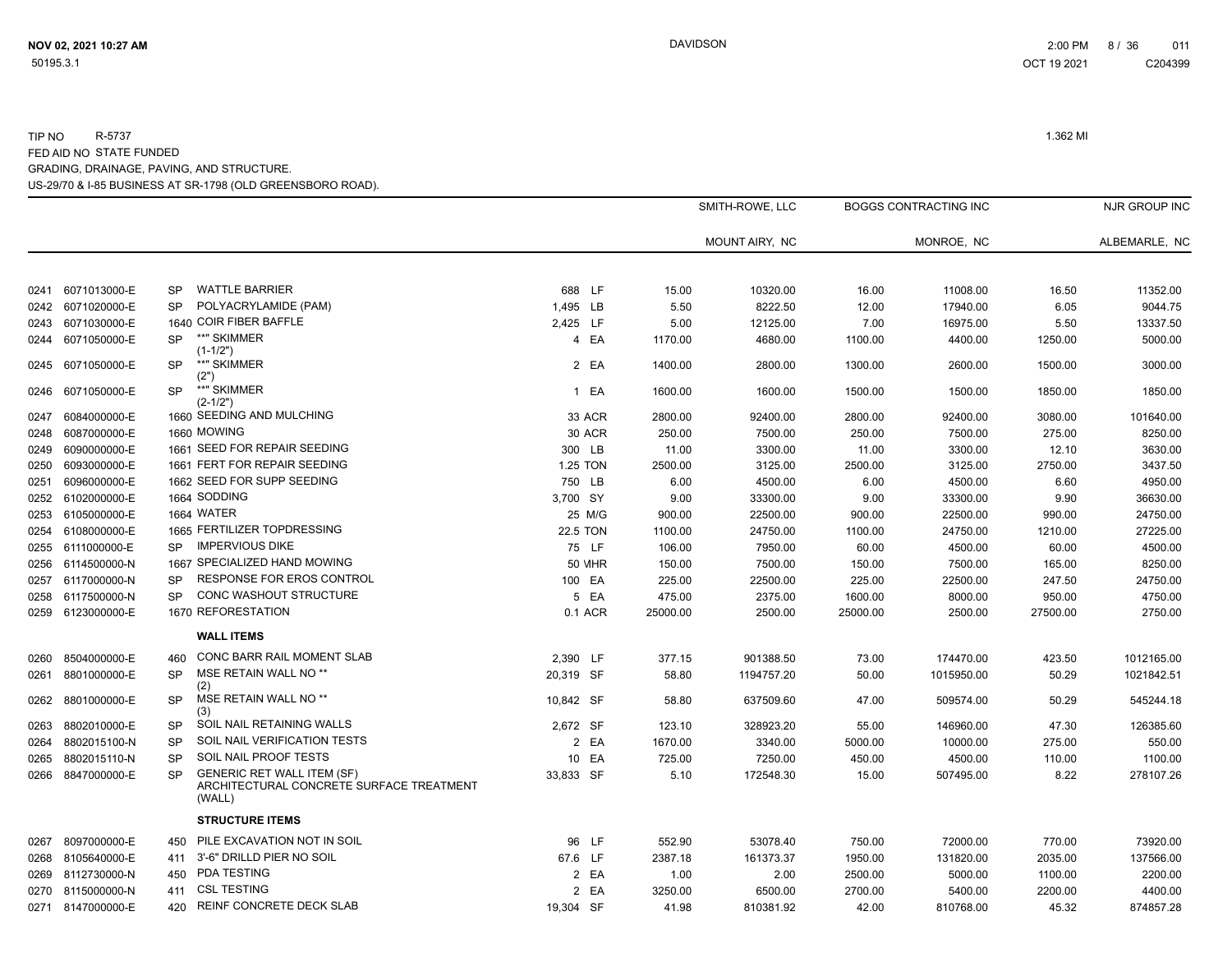|      |                   |           |                                                                                            |             |       |              | SMITH-ROWE, LLC |              | <b>BOGGS CONTRACTING INC</b> |              | NJR GROUP INC |
|------|-------------------|-----------|--------------------------------------------------------------------------------------------|-------------|-------|--------------|-----------------|--------------|------------------------------|--------------|---------------|
|      |                   |           |                                                                                            |             |       |              | MOUNT AIRY, NC  |              | MONROE, NC                   |              | ALBEMARLE, NC |
|      |                   |           |                                                                                            |             |       |              |                 |              |                              |              |               |
|      | 0272 8161000000-E | 420       | <b>GROOVING BRIDGE FLOORS</b>                                                              | 20.140 SF   |       | 0.62         | 12486.80        | 1.50         | 30210.00                     | 1.10         | 22154.00      |
|      | 0273 8182000000-E | 420       | <b>CLASS A CONCRETE (BRIDGE)</b>                                                           | 216.7 CY    |       | 2789.76      | 604540.99       | 1550.00      | 335885.00                    | 1100.00      | 238370.00     |
|      | 0274 8210000000-N | 422       | BRG APPR SLAB ***********<br>$(61+02.86 - L - LT)$                                         | Lump Sum    |       |              | 65155.00        |              | 55000.00                     |              | 81400.00      |
|      | 0275 8210000000-N | 422       | <b>BRG APPR SLAB ***********</b><br>$(61+02.86 - L - RT)$                                  | Lump Sum    |       |              | 65155.00        |              | 55000.00                     |              | 81400.00      |
|      | 0276 8217000000-E | 425       | <b>REINF STEEL (BRIDGE)</b>                                                                | 40,528 LB   |       | 1.65         | 66871.20        | 1.19         | 48228.32                     | 1.65         | 66871.20      |
| 0277 | 8238000000-E      | 425       | SPIRAL COL REINF STL BRG                                                                   | 3.319 LB    |       | 3.51         | 11649.69        | 3.50         | 11616.50                     | 1.76         | 5841.44       |
|      | 0278 8274000000-E | 430       | 63" MOD PRESTR CONC GIRDR                                                                  | 2,195.42 LF |       | 370.39       | 813161.61       | 350.00       | 768397.00                    | 385.00       | 845236.70     |
| 0279 | 8328200000-E      | 450       | PILE DRV EQUIP SETUP ** STEEL PILES<br>(HP 14 X 73)                                        |             | 36 EA | 1.00         | 36.00           | 895.00       | 32220.00                     | 915.20       | 32947.20      |
| 0280 | 8384000000-E      | 450       | HP14X73 PILES                                                                              | 1,053 LF    |       | 70.69        | 74436.57        | 94.00        | 98982.00                     | 75.24        | 79227.72      |
| 0281 | 8503000000-E      | 460       | <b>CONCRETE BARRIER RAIL</b>                                                               | 1,282.4 LF  |       | 1.00         | 1282.40         | 213.00       | 273151.20                    | 165.00       | 211596.00     |
| 0282 | 8531000000-E      | 462       | 4" SLOPE PROTECTION                                                                        | 68.8 SY     |       | 221.34       | 15228.19        | 269.00       | 18507.20                     | 165.00       | 11352.00      |
| 0283 | 8657000000-N      | 430       | <b>ELASTOMERIC BEARINGS</b>                                                                | Lump Sum    |       |              | 10000.00        |              | 11000.00                     |              | 104500.00     |
| 0284 | 8892000000-E      | <b>SP</b> | <b>GENERIC STRUCTURE ITEM (SF)</b><br>ARCHITECTURAL CONCRETE SURFACE TREATMENT<br>(BRIDGE) | 1,246.4 SF  |       | 45.99        | 57321.94        | 50.00        | 62320.00                     | 8.22         | 10245.41      |
|      |                   |           | <b>CONTRACT TOTAL</b>                                                                      |             |       | <b>TOTAL</b> | 25893074.90     | <b>TOTAL</b> | 26458835.89                  | <b>TOTAL</b> | 26592085.30   |
|      |                   |           | ROADWAY ITEMS                                                                              |             |       | SUB-TOTAL    | 19818697.02     | SUB-TOTAL    | 21264381.67                  | SUB-TOTAL    | 20722605.80   |
|      |                   |           | <b>WALL ITEMS</b>                                                                          |             |       | SUB-TOTAL    | 3245716.80      | SUB-TOTAL    | 2368949.00                   | SUB-TOTAL    | 2985394.55    |
|      |                   |           | <b>STRUCTURE ITEMS</b>                                                                     |             |       | SUB-TOTAL    | 2828661.08      | SUB-TOTAL    | 2825505.22                   | SUB-TOTAL    | 2884084.95    |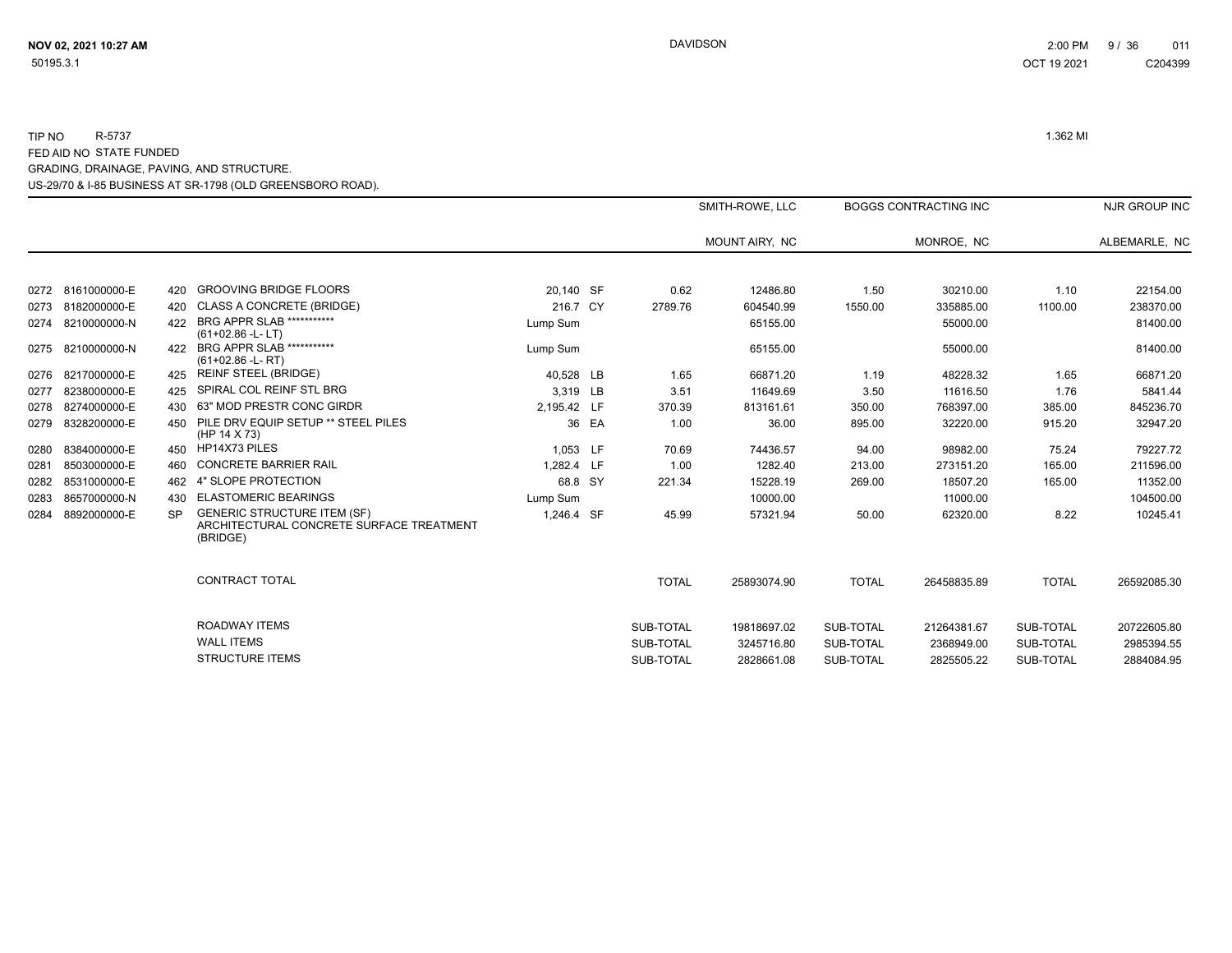|      |                   |           |                                                                                                      |                |         | <b>CONTI ENTERPRISES INC</b> |        | <b>BLYTHE CONSTRUCTION INC</b> |         | BLYTHE DEVELOPMENT CO |
|------|-------------------|-----------|------------------------------------------------------------------------------------------------------|----------------|---------|------------------------------|--------|--------------------------------|---------|-----------------------|
|      |                   |           |                                                                                                      |                |         | EDISON, NJ                   |        | CHARLOTTE. NC                  |         | CHARLOTTE, NC         |
|      |                   |           | <b>ROADWAY ITEMS</b>                                                                                 |                |         |                              |        |                                |         |                       |
| 0001 | 0000100000-N      | 800       | <b>MOBILIZATION</b>                                                                                  | Lump Sum       |         | 1325000.00                   |        | 1380000.00                     |         | 1429000.00            |
| 0002 | 0000400000-N      | 801       | <b>CONSTRUCTION SURVEYING</b>                                                                        | Lump Sum       |         | 275000.00                    |        | 550000.00                      |         | 245580.00             |
| 0003 | 0001000000-E      | 200       | <b>CLEARING &amp; GRUBBING</b>                                                                       | Lump Sum       |         | 600000.00                    |        | 1500000.00                     |         | 1068750.00            |
| 0004 | 0008000000-E      | 200       | SUPP CLEARING & GRUBBING                                                                             | 1 ACR          | 2500.00 | 2500.00                      | 500.00 | 500.00                         | 5000.00 | 5000.00               |
| 0005 | 0022000000-E      | 225       | UNCLASSIFIED EXCAVATION                                                                              | 202,300 CY     | 10.50   | 2124150.00                   | 12.00  | 2427600.00                     | 11.00   | 2225300.00            |
| 0006 | 0029000000-N      | <b>SP</b> | TYPE III REINFORCED APPR ***********<br>$(61+02.86 - L - LT)$                                        | Lump Sum       |         | 19000.00                     |        | 100000.00                      |         | 62000.00              |
| 0007 | 0029000000-N      | <b>SP</b> | <b>TYPE III REINFORCED APPR ***********</b><br>$(61+02.86 - L - RT)$                                 | Lump Sum       |         | 19000.00                     |        | 100000.00                      |         | 62000.00              |
| 0008 | 0036000000-E      | 225       | UNDERCUT EXCAVATION                                                                                  | 2,725 CY       | 12.00   | 32700.00                     | 26.00  | 70850.00                       | 26.00   | 70850.00              |
| 0009 | 0134000000-E      | 240       | DRAINAGE DITCH EXCAVATION                                                                            | 920 CY         | 24.00   | 22080.00                     | 15.00  | 13800.00                       | 18.00   | 16560.00              |
|      | 0010 0141000000-E | 240       | <b>BERM DITCH CONSTRUCTION</b>                                                                       | 210 LF         | 21.00   | 4410.00                      | 20.00  | 4200.00                        | 6.00    | 1260.00               |
| 0011 | 0156000000-E      | 250       | REMOVAL OF EXT ASPHALT PVMT                                                                          | 17,470 SY      | 2.25    | 39307.50                     | 4.00   | 69880.00                       | 7.00    | 122290.00             |
|      | 0012 0177000000-E | 250       | BREAKING OF EXT ASPH PVMT                                                                            | 6,440 SY       | 2.25    | 14490.00                     | 2.00   | 12880.00                       | 7.00    | 45080.00              |
| 0013 | 0192000000-N      | 260       | <b>PROOF ROLLING</b>                                                                                 | 20 HR          | 100.00  | 2000.00                      | 250.00 | 5000.00                        | 215.00  | 4300.00               |
| 0014 | 0195000000-E      | 265       | SELECT GRANULAR MATERIAL                                                                             | 2,725 CY       | 42.00   | 114450.00                    | 14.00  | 38150.00                       | 50.00   | 136250.00             |
|      | 0015 0196000000-E | 270       | <b>GEOTEXTILE SOIL STABILIZATION</b>                                                                 | 12,015 SY      | 0.60    | 7209.00                      | 2.00   | 24030.00                       | 2.85    | 34242.75              |
|      | 0016 0255000000-E | <b>SP</b> | <b>GENERIC GRADING ITEM (TON)</b><br>HAULING AND DISPOSAL OF PETRO- LEUM<br><b>CONTAMINATED SOIL</b> | <b>100 TON</b> | 360.00  | 36000.00                     | 32.00  | 3200.00                        | 100.00  | 10000.00              |
| 0017 | 0318000000-E      | 300       | FND CONDIT MATL MINOR STRS                                                                           | 1.161 TON      | 60.00   | 69660.00                     | 47.00  | 54567.00                       | 51.00   | 59211.00              |
| 0018 | 0320000000-E      | 300       | FND CONDIT GEOTEXTILE                                                                                | 3,929 SY       | 1.75    | 6875.75                      | 2.50   | 9822.50                        | 3.10    | 12179.90              |
| 0019 | 0343000000-E      | 310       | 15" SIDE DRAIN PIPE                                                                                  | 132 LF         | 120.00  | 15840.00                     | 70.00  | 9240.00                        | 60.00   | 7920.00               |
| 0020 | 0344000000-E      | 310       | 18" SIDE DRAIN PIPE                                                                                  | 256 LF         | 110.00  | 28160.00                     | 80.00  | 20480.00                       | 65.00   | 16640.00              |
| 0021 | 0366000000-E      | 310       | 15" RC PIPE CULV III                                                                                 | 1,080 LF       | 105.00  | 113400.00                    | 60.00  | 64800.00                       | 60.00   | 64800.00              |
| 0022 | 0372000000-E      | 310       | 18" RC PIPE CULV III                                                                                 | 136 LF         | 112.00  | 15232.00                     | 65.00  | 8840.00                        | 70.00   | 9520.00               |
| 0023 | 0378000000-E      | 310       | 24" RC PIPE CULV III                                                                                 | 28 LF          | 127.00  | 3556.00                      | 80.00  | 2240.00                        | 95.00   | 2660.00               |
| 0024 | 0414000000-E      | 310       | 60" RC PIPE CULV III                                                                                 | 104 LF         | 400.00  | 41600.00                     | 650.00 | 67600.00                       | 530.00  | 55120.00              |
| 0025 | 0448200000-E      | 310       | 15" RCP CULV CLASS IV                                                                                | 3,736 LF       | 116.00  | 433376.00                    | 60.00  | 224160.00                      | 60.00   | 224160.00             |
| 0026 | 0448300000-E      | 310       | 18" RCP CULV CLASS IV                                                                                | 2,436 LF       | 123.00  | 299628.00                    | 70.00  | 170520.00                      | 75.00   | 182700.00             |
| 0027 | 0448400000-E      | 310       | 24" RCP CULV CLASS IV                                                                                | 544 LF         | 134.00  | 72896.00                     | 140.00 | 76160.00                       | 100.00  | 54400.00              |
| 0028 | 0448500000-E      | 310       | 30" RCP CULV CLASS IV                                                                                | 256 LF         | 190.00  | 48640.00                     | 120.00 | 30720.00                       | 145.00  | 37120.00              |
| 0029 | 0448700000-E      | 310       | 42" RCP CULV CLASS IV                                                                                | 184 LF         | 240.00  | 44160.00                     | 190.00 | 34960.00                       | 210.00  | 38640.00              |
| 0030 | 0582000000-E      | 310       | 15" CS PIPE CULV 0.064"                                                                              | 16 LF          | 135.00  | 2160.00                      | 120.00 | 1920.00                        | 95.00   | 1520.00               |
| 0031 | 0588000000-E      | 310       | 18" CS PIPE CULV 0.064"                                                                              | 480 LF         | 125.00  | 60000.00                     | 110.00 | 52800.00                       | 100.00  | 48000.00              |
| 0032 | 0594000000-E      | 310       | 24" CS PIPE CULV 0.064"                                                                              | 140 LF         | 140.00  | 19600.00                     | 150.00 | 21000.00                       | 125.00  | 17500.00              |
| 0033 | 0600000000-E      | 310       | 30" CS PIPE CULV 0.079"                                                                              | 84 LF          | 175.00  | 14700.00                     | 175.00 | 14700.00                       | 185.00  | 15540.00              |
| 0034 | 0986000000-E      | <b>SP</b> | <b>GENERIC PIPE ITEM (LF)</b><br>60" PIPE REHABILITATION CIPP LINER                                  | 212 LF         | 510.00  | 108120.00                    | 500.00 | 106000.00                      | 60.00   | 12720.00              |
|      | 0035 0986000000-E | <b>SP</b> | <b>GENERIC PIPE ITEM (LF)</b><br>PRE INSTALLATION INSPECTION                                         | 212 LF         | 7.00    | 1484.00                      | 3.00   | 636.00                         | 6.00    | 1272.00               |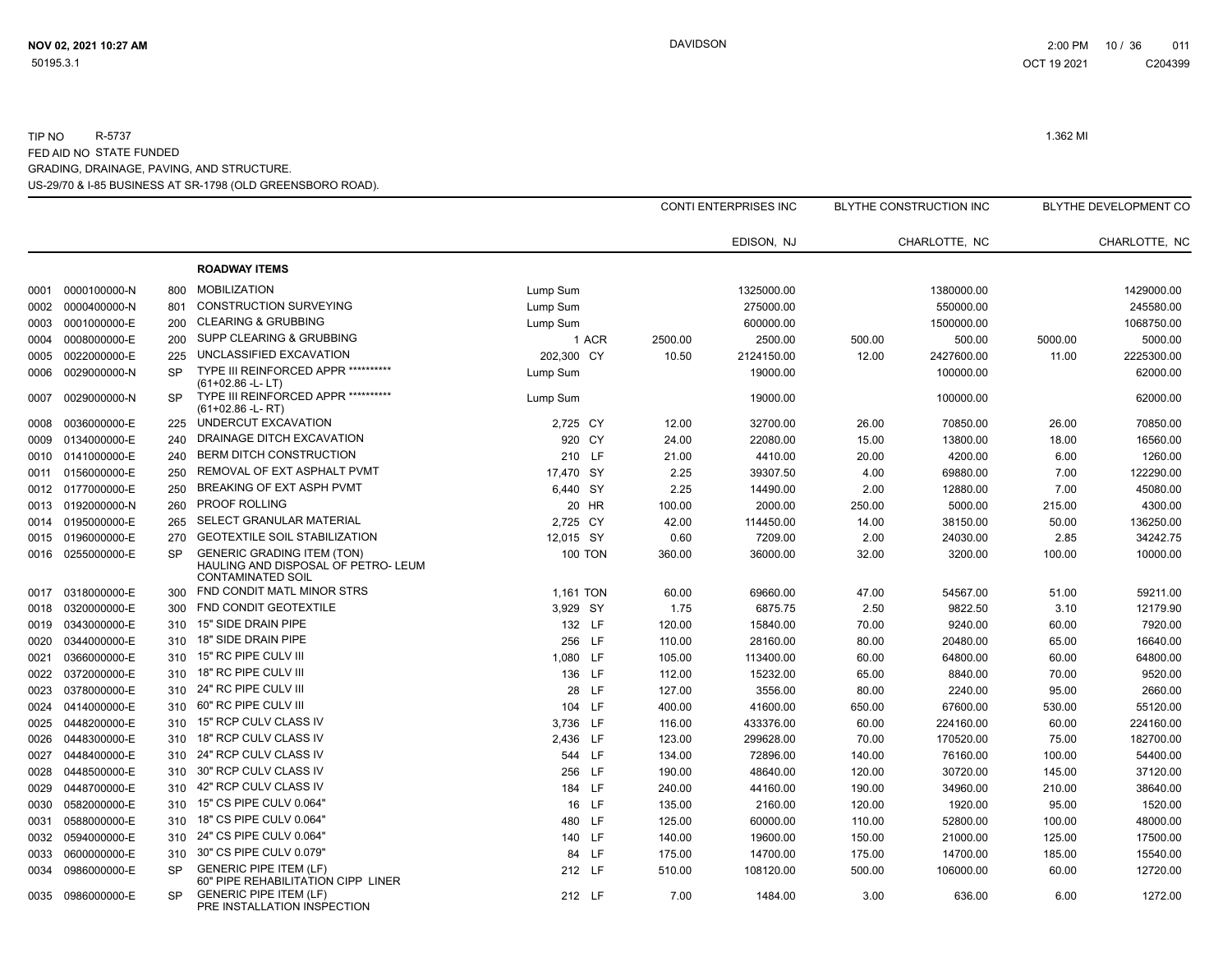|      |                   |           |                                                            |                    |         | CONTI ENTERPRISES INC |         | BLYTHE CONSTRUCTION INC |         | BLYTHE DEVELOPMENT CO |
|------|-------------------|-----------|------------------------------------------------------------|--------------------|---------|-----------------------|---------|-------------------------|---------|-----------------------|
|      |                   |           |                                                            |                    |         | EDISON, NJ            |         | CHARLOTTE, NC           |         | CHARLOTTE, NC         |
| 0036 | 0992000000-E      | <b>SP</b> | <b>GENERIC PIPE ITEM (EA)</b><br><b>DE-WATERING</b>        | EA<br>$\mathbf{1}$ | 5000.00 | 5000.00               | 8497.98 | 8497.98                 | 2300.00 | 2300.00               |
| 0037 | 0995000000-E      | 340       | PIPE REMOVAL                                               | 1,979 LF           | 30.00   | 59370.00              | 12.00   | 23748.00                | 26.00   | 51454.00              |
| 0038 | 0996000000-N      | 350       | PIPE CLEAN OUT                                             | 8 EA               | 2350.00 | 18800.00              | 451.00  | 3608.00                 | 1600.00 | 12800.00              |
| 0039 | 1011000000-N      | 500       | <b>FINE GRADING</b>                                        | Lump Sum           |         | 938530.00             |         | 1020000.00              |         | 315000.00             |
| 0040 | 1044000000-E      | 501       | LIME TRTD SOIL (SLURRY)                                    | 16,520 SY          | 7.00    | 115640.00             | 8.13    | 134307.60               | 5.35    | 88382.00              |
| 0041 | 1066000000-E      | 501       | LIME FOR LIME TREATED SOIL                                 | <b>200 TON</b>     | 310.00  | 62000.00              | 285.00  | 57000.00                | 295.00  | 59000.00              |
| 0042 | 1099500000-E      | 505       | <b>SHALLOW UNDERCUT</b>                                    | 2,800 CY           | 15.25   | 42700.00              | 15.00   | 42000.00                | 18.50   | 51800.00              |
| 0043 | 1099700000-E      | 505       | <b>CLASS IV SUBGRD STABILIZATION</b>                       | 7,650 TON          | 25.00   | 191250.00             | 28.00   | 214200.00               | 40.00   | 306000.00             |
| 0044 | 1110000000-E      | 510       | STABILIZER AGGREGATE                                       | <b>500 TON</b>     | 35.00   | 17500.00              | 28.00   | 14000.00                | 40.00   | 20000.00              |
| 0045 | 1115000000-E      | <b>SP</b> | <b>GEOTEXTILE FOR PVMT STABILIZ</b>                        | 2,953 SY           | 2.00    | 5906.00               | 3.50    | 10335.50                | 4.00    | 11812.00              |
| 0046 | 1121000000-E      | 520       | AGGREGATE BASE COURSE                                      | 23,500 TON         | 36.00   | 846000.00             | 38.00   | 893000.00               | 40.00   | 940000.00             |
| 0047 | 1165000000-E      | 540       | PORT CEM FOR CEM TRTD BASE CRSE                            | 315 TON            | 210.00  | 66150.00              | 215.00  | 67725.00                | 215.00  | 67725.00              |
| 0048 | 1176000000-E      | 542       | <b>SOIL CEMENT BASE</b>                                    | 16,520 SY          | 3.75    | 61950.00              | 11.37   | 187832.40               | 5.00    | 82600.00              |
| 0049 | 1209000000-E      | 543       | <b>ASPHALT CURING SEAL</b>                                 | 4,960 GAL          | 3.75    | 18600.00              | 4.00    | 19840.00                | 3.40    | 16864.00              |
| 0050 | 1220000000-E      | 545       | <b>INCIDENTAL STONE BASE</b>                               | <b>500 TON</b>     | 38.00   | 19000.00              | 30.00   | 15000.00                | 35.00   | 17500.00              |
| 0051 | 1231000000-E      | 560       | <b>SHOULDER BORROW</b>                                     | 2,737 CY           | 37.00   | 101269.00             | 7.00    | 19159.00                | 13.00   | 35581.00              |
| 0052 | 1264000000-E      | SP        | <b>DITCHING</b>                                            | 15 LF              | 22.00   | 330.00                | 40.00   | 600.00                  | 33.50   | 502.50                |
| 0053 | 1275000000-E      | 600       | PRIME COAT                                                 | 2,350 GAL          | 4.25    | 9987.50               | 3.00    | 7050.00                 | 4.55    | 10692.50              |
| 0054 | 1297000000-E      | 607       | MILL ASP PVMT *****" DTH<br>$(1 - 1/2")$                   | 24,700 SY          | 2.00    | 49400.00              | 0.80    | 19760.00                | 2.00    | 49400.00              |
| 0055 | 1330000000-E      | 607       | <b>INCIDENTAL MILLING</b>                                  | 560 SY             | 10.00   | 5600.00               | 2.50    | 1400.00                 | 8.00    | 4480.00               |
| 0056 | 1491000000-E      | 610       | ASP CONC BASE CRS B25.0C                                   | 10,830 TON         | 65.00   | 703950.00             | 70.00   | 758100.00               | 68.00   | 736440.00             |
| 0057 | 1503000000-E      | 610       | ASP CONC INTR CRS 119.0C                                   | 18,090 TON         | 70.00   | 1266300.00            | 70.00   | 1266300.00              | 75.00   | 1356750.00            |
| 0058 | 1519000000-E      | 610       | ASP CONC SURF CRS S9.5B                                    | 9,580 TON          | 70.00   | 670600.00             | 70.00   | 670600.00               | 76.00   | 728080.00             |
| 0059 | 1523000000-E      | 610       | ASP CONC SURF CRS S9.5C                                    | 10,270 TON         | 75.00   | 770250.00             | 70.00   | 718900.00               | 80.00   | 821600.00             |
| 0060 | 1575000000-E      | 620       | ASP FOR PLANT MIX                                          | 2,615 TON          | 585.00  | 1529775.00            | 555.00  | 1451325.00              | 630.00  | 1647450.00            |
| 0061 | 1693000000-E      | 654       | ASPH PLT MIX PVMT REPAIR                                   | 1,050 TON          | 155.00  | 162750.00             | 119.94  | 125937.00               | 200.00  | 210000.00             |
| 0062 | 1891000000-E      | <b>SP</b> | <b>GENERIC PAVING ITEM (SY)</b><br>7" CONCRETE TRUCK APRON | 2.040 SY           | 95.00   | 193800.00             | 92.00   | 187680.00               | 100.00  | 204000.00             |
| 0063 | 1925000000-E      | 730       | MILL RUMBLE STRPS (CONC SHLDR)                             | 340 LF             | 35.00   | 11900.00              | 41.55   | 14127.00                | 45.50   | 15470.00              |
| 0064 | 2000000000-N      | 806       | <b>RIGHT-OF-WAY MARKERS</b>                                | 30 EA              | 250.00  | 7500.00               | 320.00  | 9600.00                 | 455.00  | 13650.00              |
| 0065 | 2022000000-E      | 815       | SUBDRAIN EXCAVATION                                        | 1,920 CY           | 7.00    | 13440.00              | 35.00   | 67200.00                | 40.00   | 76800.00              |
| 0066 | 2026000000-E      | 815       | <b>GEOTEXTILE FOR SUBSURF DRNS</b>                         | 4,900 SY           | 1.25    | 6125.00               | 12.50   | 61250.00                | 14.15   | 69335.00              |
| 0067 | 2033000000-E      | 815       | SUBDRAIN FINE AGGREGATE                                    | 135 CY             | 35.00   | 4725.00               | 60.00   | 8100.00                 | 68.00   | 9180.00               |
| 0068 | 2036000000-E      | 815       | SUBDRAIN COARSE AGGREGATE                                  | 825 CY             | 50.00   | 41250.00              | 75.00   | 61875.00                | 85.00   | 70125.00              |
| 0069 | 2044000000-E      | 815       | 6" PERF SUBDRN PIPE                                        | 5.700 LF           | 11.50   | 65550.00              | 18.00   | 102600.00               | 21.00   | 119700.00             |
| 0070 | 2070000000-N      | 815       | SUBDRN PIPE OUTLET                                         | 12 EA              | 275.00  | 3300.00               | 400.00  | 4800.00                 | 455.00  | 5460.00               |
| 0071 | 2077000000-E      | 815       | 6" OUTLET PIPE                                             | 72 LF              | 9.00    | 648.00                | 40.00   | 2880.00                 | 46.00   | 3312.00               |
|      | 0072 2143000000-E | 818       | <b>BLOTTING SAND</b>                                       | 20 TON             | 350.00  | 7000.00               | 40.00   | 800.00                  | 58.55   | 1171.00               |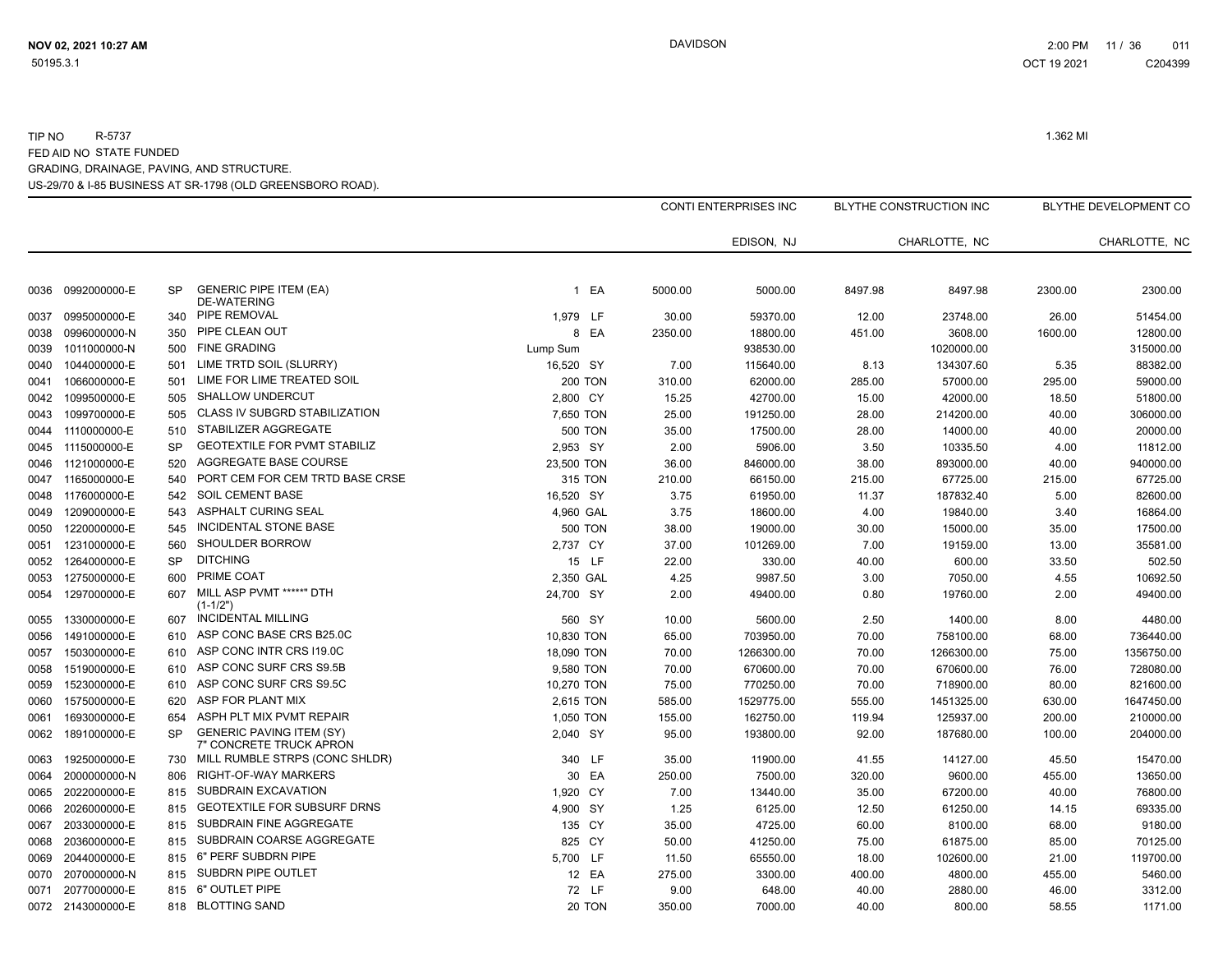|      |                   |           |                                                                     |              |        |          | CONTI ENTERPRISES INC |          | BLYTHE CONSTRUCTION INC |          | <b>BLYTHE DEVELOPMENT CO</b> |
|------|-------------------|-----------|---------------------------------------------------------------------|--------------|--------|----------|-----------------------|----------|-------------------------|----------|------------------------------|
|      |                   |           |                                                                     |              |        |          | EDISON, NJ            |          | CHARLOTTE, NC           |          | CHARLOTTE, NC                |
|      |                   |           |                                                                     |              |        |          |                       |          |                         |          |                              |
| 0073 | 2209000000-E      | 838       | ENDWALLS                                                            |              | 14 CY  | 1250.00  | 17500.00              | 800.00   | 11200.00                | 800.00   | 11200.00                     |
| 0074 | 2253000000-E      | 840       | PIPE COLLARS                                                        |              | 4.7 CY | 2250.00  | 10575.00              | 850.00   | 3995.00                 | 650.00   | 3055.00                      |
| 0075 | 2264000000-E      | 840       | <b>PIPE PLUGS</b>                                                   | 0.798 CY     |        | 1250.00  | 997.50                | 950.00   | 758.10                  | 680.00   | 542.64                       |
| 0076 | 2275000000-E      | <b>SP</b> | <b>FLOWABLE FILL</b>                                                |              | 33 CY  | 350.00   | 11550.00              | 450.00   | 14850.00                | 775.00   | 25575.00                     |
| 0077 | 2286000000-N      | 840       | MASNRY DRAINAGE STRUCT                                              |              | 144 EA | 4600.00  | 662400.00             | 2200.00  | 316800.00               | 2700.00  | 388800.00                    |
| 0078 | 2297000000-E      | 840       | MASNRY DRAINAGE STRUCT                                              |              | 7.6 CY | 1200.00  | 9120.00               | 2800.00  | 21280.00                | 2200.00  | 16720.00                     |
| 0079 | 2308000000-E      | 840       | <b>MASNRY DRAINAGE STRUCT</b>                                       | 200.9 LF     |        | 900.00   | 180810.00             | 400.00   | 80360.00                | 300.00   | 60270.00                     |
| 0080 | 2364000000-N      | 840       | FRAME W/2GRTS 840.16 STD                                            |              | 3 EA   | 1100.00  | 3300.00               | 750.00   | 2250.00                 | 995.00   | 2985.00                      |
| 0081 | 2364200000-N      | 840       | FRAME W/2GRTS 840.20 STD                                            |              | 35 EA  | 1500.00  | 52500.00              | 750.00   | 26250.00                | 1010.00  | 35350.00                     |
| 0082 | 2365000000-N      | 840       | FRAME W/2GRTS 840.22 STD                                            |              | 16 EA  | 1500.00  | 24000.00              | 750.00   | 12000.00                | 1010.00  | 16160.00                     |
| 0083 | 2366000000-N      | 840       | FRAME W/2GRTS 840.24 STD                                            |              | 2 EA   | 1500.00  | 3000.00               | 750.00   | 1500.00                 | 1020.00  | 2040.00                      |
| 0084 | 2374000000-N      | 840       | FRAME-GRT-HD 840.03 **<br>(E)                                       |              | 10 EA  | 1365.00  | 13650.00              | 800.00   | 8000.00                 | 1050.00  | 10500.00                     |
| 0085 | 2374000000-N      | 840       | FRAME-GRT-HD 840.03 **<br>(F)                                       |              | 21 EA  | 1400.00  | 29400.00              | 800.00   | 16800.00                | 1070.00  | 22470.00                     |
| 0086 | 2374000000-N      | 840       | FRAME-GRT-HD 840.03 **<br>(G)                                       |              | 16 EA  | 1325.00  | 21200.00              | 800.00   | 12800.00                | 1070.00  | 17120.00                     |
| 0087 | 2396000000-N      | 840       | FRAME W/COVER STD 840.54                                            |              | 6 EA   | 1200.00  | 7200.00               | 750.00   | 4500.00                 | 875.00   | 5250.00                      |
| 0088 | 2407000000-N      | 840       | STL FRAM W/ 2 GTR, STD 840.37                                       | 37           | EA     | 2600.00  | 96200.00              | 2400.00  | 88800.00                | 2800.00  | 103600.00                    |
| 0089 | 2473000000-N      | <b>SP</b> | <b>GENERIC DRAINAGE ITEM (EA)</b><br><b>ENERGY DISSIPATOR BASIN</b> | $\mathbf{1}$ | EA     | 7500.00  | 7500.00               | 5500.00  | 5500.00                 | 4602.43  | 4602.43                      |
| 0090 | 2549000000-E      | 846       | 2'-6" CONC CURB & GUTTER                                            | 8,460 LF     |        | 32.00    | 270720.00             | 29.50    | 249570.00               | 37.35    | 315981.00                    |
| 0091 | 2556000000-E      | 846       | SHOULDER BERM GUTTER                                                |              | 300 LF | 33.00    | 9900.00               | 33.00    | 9900.00                 | 45.50    | 13650.00                     |
| 0092 | 2577000000-E      | 846       | CONC EXPRESSWAY GUTTER                                              | 7,060 LF     |        | 50.00    | 353000.00             | 33.50    | 236510.00               | 47.50    | 335350.00                    |
| 0093 | 2591000000-E      | 848       | 4" CONCRETE SIDEWALK                                                | 1,320 SY     |        | 60.00    | 79200.00              | 55.00    | 72600.00                | 63.50    | 83820.00                     |
| 0094 | 2605000000-N      | 848       | <b>CONCRETE CURB RAMPS</b>                                          |              | 11 EA  | 2750.00  | 30250.00              | 3000.00  | 33000.00                | 2670.00  | 29370.00                     |
| 0095 | 2619000000-E      | 850       | 4" CONCRETE PAVED DITCH                                             |              | 150 SY | 190.00   | 28500.00              | 125.00   | 18750.00                | 100.00   | 15000.00                     |
| 0096 | 2655000000-E      | 852       | 5" MONO CONC ISLDS (KEY IN)                                         | 1,650 SY     |        | 90.00    | 148500.00             | 50.00    | 82500.00                | 77.00    | 127050.00                    |
| 0097 | 2703000000-E      | 854       | <b>CONC BARRIER TYPE ******</b><br>(III)                            | 2,800 LF     |        | 130.00   | 364000.00             | 125.00   | 350000.00               | 186.00   | 520800.00                    |
| 0098 | 2703000000-E      | 854       | <b>CONC BARRIER TYPE ******</b><br>(IV)                             | 1.500 LF     |        | 100.00   | 150000.00             | 95.00    | 142500.00               | 116.00   | 174000.00                    |
| 0099 | 2710000000-N      | 854       | <b>CONC BARRIER TRANS SECTN</b>                                     |              | 2 EA   | 15750.00 | 31500.00              | 28450.97 | 56901.94                | 25000.00 | 50000.00                     |
| 0100 | 2724000000-E      | 857       | PC REINF BARRIER SNGL FC                                            |              | 600 LF | 88.00    | 52800.00              | 125.00   | 75000.00                | 115.00   | 69000.00                     |
| 0101 | 2752000000-E      | <b>SP</b> | <b>GENERIC PAVING ITEM (LF)</b><br>MEDIAN HAZARD PROTECTION         |              | 250 LF | 230.00   | 57500.00              | 360.00   | 90000.00                | 60.00    | 15000.00                     |
| 0102 | 2752000000-E      | <b>SP</b> | <b>GENERIC PAVING ITEM (LF)</b><br>MODIFIED VALLEY GUTTER           | 1,100 LF     |        | 36.00    | 39600.00              | 26.00    | 28600.00                | 50.00    | 55000.00                     |
| 0103 | 2800000000-N      | 858       | <b>ADJ CATCH BASINS</b>                                             |              | 1 EA   | 650.00   | 650.00                | 850.00   | 850.00                  | 800.00   | 800.00                       |
| 0104 | 2815000000-N      | 858       | ADJ DROP INLETS                                                     |              | 1 EA   | 650.00   | 650.00                | 850.00   | 850.00                  | 800.00   | 800.00                       |
| 0105 | 2905000000-N      | 859       | CONVERT DI TO JB                                                    | 3            | EA     | 1225.00  | 3675.00               | 4500.00  | 13500.00                | 1410.00  | 4230.00                      |
|      | 0106 3001000000-N | <b>SP</b> | <b>IMPACT ATTEN TYPE TL-3</b>                                       |              | 3 EA   | 17250.00 | 51750.00              | 24000.00 | 72000.00                | 18470.00 | 55410.00                     |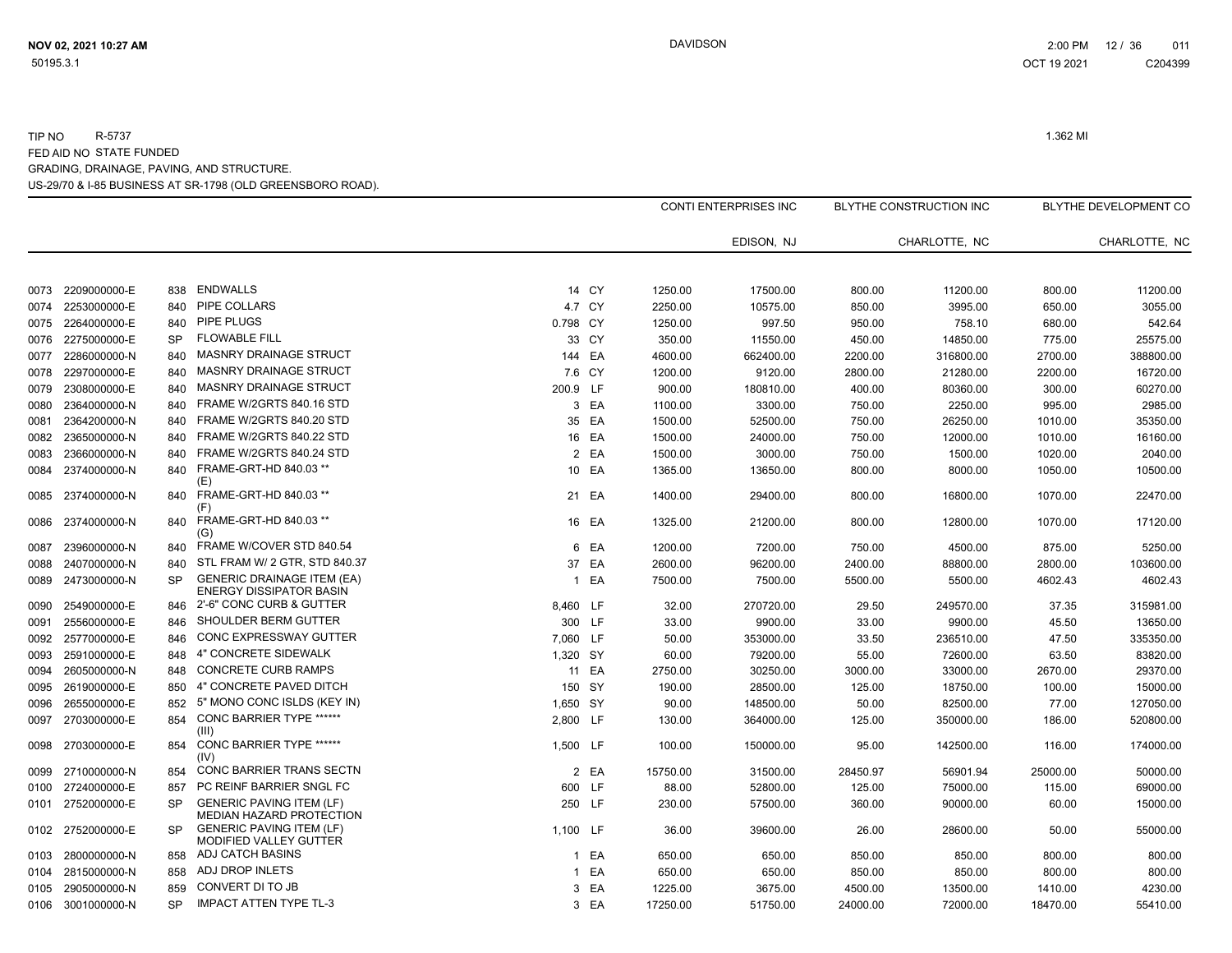|      |                   |           |                                          |           |                |          | <b>CONTI ENTERPRISES INC</b> |         | BLYTHE CONSTRUCTION INC |          | BLYTHE DEVELOPMENT CO |
|------|-------------------|-----------|------------------------------------------|-----------|----------------|----------|------------------------------|---------|-------------------------|----------|-----------------------|
|      |                   |           |                                          |           |                |          | EDISON, NJ                   |         | CHARLOTTE, NC           |          | CHARLOTTE, NC         |
|      |                   |           |                                          |           |                |          |                              |         |                         |          |                       |
| 0107 | 3030000000-E      | 862       | <b>STL BEAM GUARDRAIL</b>                | 10,600 LF |                | 29.00    | 307400.00                    | 26.00   | 275600.00               | 31.00    | 328600.00             |
| 0108 | 3150000000-N      | 862       | ADDIT GUARDRAIL POSTS                    |           | 10 EA          | 65.00    | 650.00                       | 52.00   | 520.00                  | 68.00    | 680.00                |
| 0109 | 3210000000-N      | 862       | <b>GR END TYPE CAT-1</b>                 |           | 6 EA           | 1050.00  | 6300.00                      | 1100.00 | 6600.00                 | 1140.00  | 6840.00               |
| 0110 | 3287000000-N      | SP        | <b>GR END TYPE TL-3</b>                  |           | 5 EA           | 3750.00  | 18750.00                     | 3300.00 | 16500.00                | 4100.00  | 20500.00              |
| 0111 | 3288000000-N      | <b>SP</b> | <b>GR END TYPE TL-2</b>                  |           | 8 EA           | 3650.00  | 29200.00                     | 32.00   | 256.00                  | 4000.00  | 32000.00              |
| 0112 | 3317000000-N      | <b>SP</b> | <b>GR ANCHOR TYPE B-77</b>               |           | 3 EA           | 2425.00  | 7275.00                      | 2400.00 | 7200.00                 | 2600.00  | 7800.00               |
| 0113 | 3360000000-E      | 863       | REMOVE EXISTING GUARDRAIL                | 3,900 LF  |                | 1.05     | 4095.00                      | 1.00    | 3900.00                 | 1.15     | 4485.00               |
| 0114 | 3380000000-E      | 862       | TEMP STL BM GUARDRAIL                    |           | 100 LF         | 7.50     | 750.00                       | 10.00   | 1000.00                 | 8.00     | 800.00                |
|      | 0115 3387000000-N | <b>SP</b> | TEMP GDRL ANCH UNITS ******<br>(B-77)    |           | 1 EA           | 1250.00  | 1250.00                      | 1500.00 | 1500.00                 | 2830.00  | 2830.00               |
| 0116 | 3389150000-N      | <b>SP</b> | TEMP GDRL END UNITS *****<br>$(TL-2)$    |           | 1 EA           | 2625.00  | 2625.00                      | 1400.00 | 1400.00                 | 2830.00  | 2830.00               |
| 0117 | 3389150000-N      | <b>SP</b> | TEMP GDRL END UNITS *****<br>$(TL-3)$    |           | 1 EA           | 2625.00  | 2625.00                      | 1500.00 | 1500.00                 | 1360.00  | 1360.00               |
| 0118 | 3536000000-E      | 866       | CHN LK FENCE 48" FABRIC                  | 14,790 LF |                | 6.60     | 97614.00                     | 6.25    | 92437.50                | 7.10     | 105009.00             |
| 0119 | 3542000000-E      | 866       | MET LINE PST 48" CL FEN                  | 1,240 EA  |                | 72.00    | 89280.00                     | 68.00   | 84320.00                | 77.00    | 95480.00              |
| 0120 | 3548000000-E      | 866       | MET TERM PST 48" CL FEN                  |           | 80 EA          | 132.00   | 10560.00                     | 125.00  | 10000.00                | 145.00   | 11600.00              |
| 0121 | 3628000000-E      | 876       | RIP RAP, CLASS I                         |           | <b>540 TON</b> | 60.00    | 32400.00                     | 48.00   | 25920.00                | 65.00    | 35100.00              |
| 0122 | 3635000000-E      | 876       | RIP RAP, CLASS II                        |           | 66 TON         | 72.00    | 4752.00                      | 60.00   | 3960.00                 | 85.00    | 5610.00               |
| 0123 | 3649000000-E      | 876       | <b>RIP RAP, CLASS B</b>                  |           | <b>380 TON</b> | 55.00    | 20900.00                     | 50.00   | 19000.00                | 65.00    | 24700.00              |
| 0124 | 3656000000-E      | 876       | <b>GEOTEXTILE FOR DRAINGE</b>            | 3,020 SY  |                | 1.30     | 3926.00                      | 2.00    | 6040.00                 | 4.00     | 12080.00              |
|      | 0125 4048000000-E | 902       | <b>REINF CONC FOUNDTN</b>                |           | 7 CY           | 950.00   | 6650.00                      | 900.00  | 6300.00                 | 1020.00  | 7140.00               |
| 0126 | 4060000000-E      | 903       | SUPPORT, BREAKAWAY STL BM                | 2,736 LB  |                | 16.00    | 43776.00                     | 15.00   | 41040.00                | 17.00    | 46512.00              |
| 0127 | 4066000000-E      | 903       | SUPPORTS, SIMPLE STL BM                  | 1,360 LB  |                | 5.50     | 7480.00                      | 4.75    | 6460.00                 | 5.50     | 7480.00               |
| 0128 | 4072000000-E      | 903       | SUPPORT, 3-LB STL U-CHAN                 | 1,422 LF  |                | 8.50     | 12087.00                     | 8.00    | 11376.00                | 9.00     | 12798.00              |
| 0129 | 4079000000-N      | 903       | SUPPORT, BARR SMALL                      |           | 2 EA           | 525.00   | 1050.00                      | 500.00  | 1000.00                 | 575.00   | 1150.00               |
| 0130 | 4082000000-E      | 903       | SUPPORT, WOOD                            |           | 415 LF         | 15.75    | 6536.25                      | 15.00   | 6225.00                 | 17.00    | 7055.00               |
| 0131 | 4096000000-N      | 904       | SIGN ERECTION, TYPE D                    |           | 5 EA           | 132.00   | 660.00                       | 125.00  | 625.00                  | 145.00   | 725.00                |
|      | 0132 4102000000-N | 904       | SIGN ERECTION, TYPE E                    |           | 80 EA          | 75.00    | 6000.00                      | 70.00   | 5600.00                 | 80.00    | 6400.00               |
|      | 0133 4108000000-N | 904       | SIGN ERECTION, TYPE F                    |           | 11 EA          | 132.00   | 1452.00                      | 750.00  | 8250.00                 | 145.00   | 1595.00               |
|      | 0134 4110000000-N | 904       | SIGN ERECTION, TYPE *** (GRD MTD)<br>(A) |           | 8 EA           | 800.00   | 6400.00                      | 750.00  | 6000.00                 | 850.00   | 6800.00               |
|      | 0135 4110000000-N | 904       | SIGN ERECTION, TYPE *** (GRD MTD)<br>(B) |           | 4 EA           | 370.00   | 1480.00                      | 350.00  | 1400.00                 | 400.00   | 1600.00               |
|      | 0136 4155000000-N | 907       | DISPOSE SIGN SYST U-CHAN                 |           | 70 EA          | 2.10     | 147.00                       | 2.00    | 140.00                  | 10.00    | 700.00                |
|      | 0137 4158000000-N | 907       | DISPOSE SIGN SYST WOOD                   |           | 3 EA           | 2.10     | 6.30                         | 2.00    | 6.00                    | 10.00    | 30.00                 |
| 0138 | 4400000000-E      |           | 1110 WORK ZONE SIGNS (STAT)              | 2,527 SF  |                | 9.00     | 22743.00                     | 5.75    | 14530.25                | 7.00     | 17689.00              |
|      | 0139 4405000000-E |           | 1110 WORK ZONE SIGNS (PORT)              |           | 620 SF         | 9.50     | 5890.00                      | 8.85    | 5487.00                 | 11.00    | 6820.00               |
|      | 0140 4410000000-E |           | 1110 WORK ZONE SIGNS (BARR)              |           | 403 SF         | 6.50     | 2619.50                      | 5.00    | 2015.00                 | 6.10     | 2458.30               |
|      | 0141 4415000000-N |           | 1115 FLASHING ARROW BOARD                |           | 3 EA           | 5000.00  | 15000.00                     | 2200.00 | 6600.00                 | 3600.00  | 10800.00              |
|      | 0142 4420000000-N |           | 1120 PORTABLE CHANGE MSG SIGN            |           | 12 EA          | 10000.00 | 120000.00                    | 8900.00 | 106800.00               | 10850.00 | 130200.00             |
|      |                   |           |                                          |           |                |          |                              |         |                         |          |                       |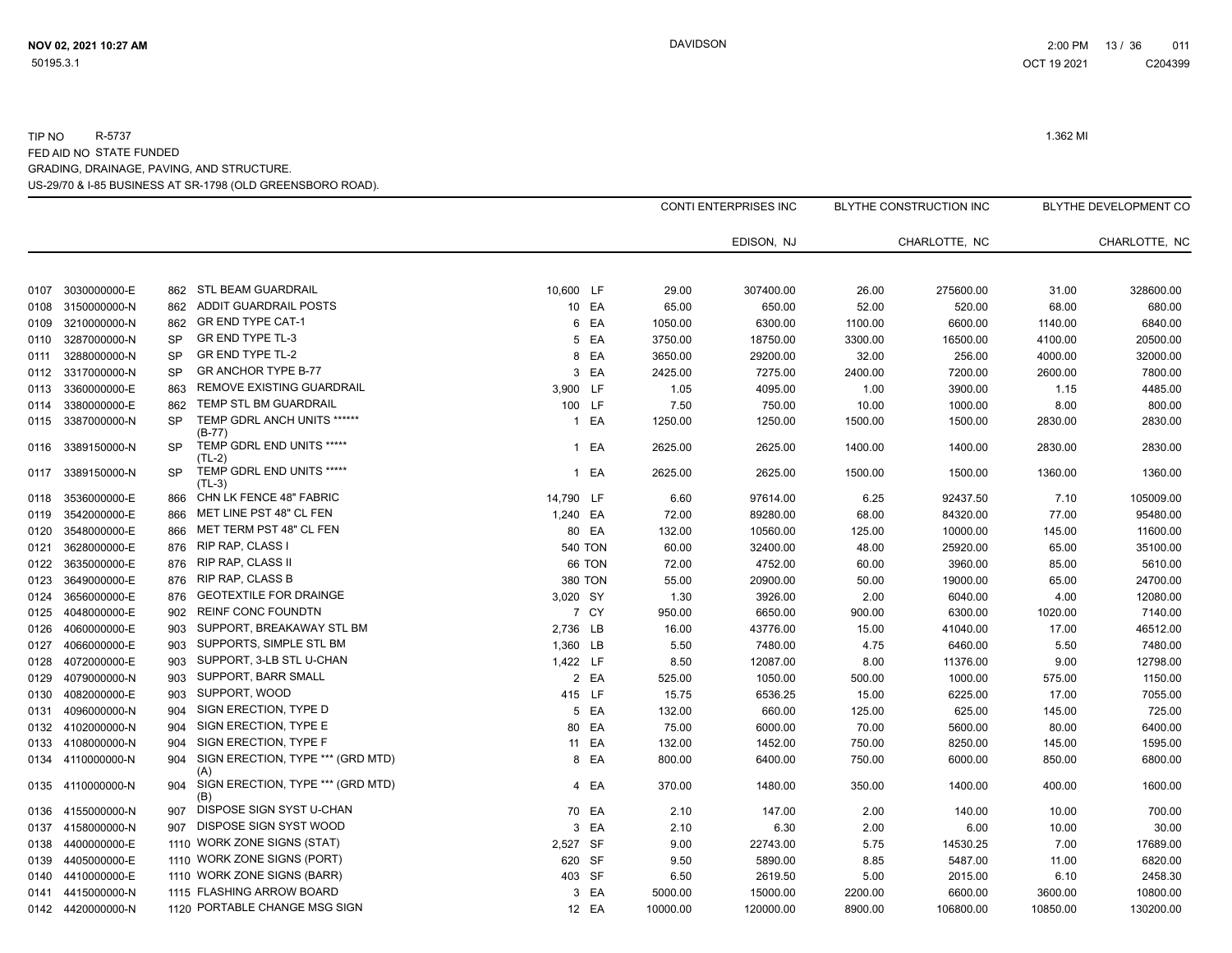|      |                   |                                                                                                                  |           |                |          | <b>CONTI ENTERPRISES INC</b> |         | BLYTHE CONSTRUCTION INC |          | BLYTHE DEVELOPMENT CO |
|------|-------------------|------------------------------------------------------------------------------------------------------------------|-----------|----------------|----------|------------------------------|---------|-------------------------|----------|-----------------------|
|      |                   |                                                                                                                  |           |                |          | EDISON, NJ                   |         | CHARLOTTE, NC           |          | CHARLOTTE, NC         |
|      |                   |                                                                                                                  |           |                |          |                              |         |                         |          |                       |
| 0143 | 4422000000-N      | 1120 PORT CHANGE MSG SIGN (SHORT TERM)                                                                           |           | 21 DAY         | 80.00    | 1680.00                      | 65.00   | 1365.00                 | 80.00    | 1680.00               |
| 0144 | 4430000000-N      | 1130 DRUMS                                                                                                       | 600 EA    |                | 44.00    | 26400.00                     | 41.50   | 24900.00                | 50.00    | 30000.00              |
| 0145 | 4434000000-N      | SEQ FLASH WARN LIGHTS<br><b>SP</b>                                                                               |           | 30 EA          | 110.00   | 3300.00                      | 120.00  | 3600.00                 | 145.00   | 4350.00               |
| 0146 | 4435000000-N      | <b>1135 CONES</b>                                                                                                | 120       | EA             | 22.50    | 2700.00                      | 18.00   | 2160.00                 | 22.00    | 2640.00               |
| 0147 | 4445000000-E      | 1145 BARRICADES (TYPE III)                                                                                       | 592 LF    |                | 20.00    | 11840.00                     | 22.00   | 13024.00                | 27.00    | 15984.00              |
| 0148 | 4447000000-E      | PED CHANNEL DEVICES<br><b>SP</b>                                                                                 |           | 24 LF          | 21.00    | 504.00                       | 31.00   | 744.00                  | 38.00    | 912.00                |
| 0149 | 4455000000-N      | 1150 FLAGGER                                                                                                     |           | <b>180 DAY</b> | 250.00   | 45000.00                     | 350.00  | 63000.00                | 355.00   | 63900.00              |
| 0150 | 4465000000-N      | 1160 TEMPORARY CRASH CUSHIONS                                                                                    |           | 5 EA           | 10500.00 | 52500.00                     | 4300.00 | 21500.00                | 11915.00 | 59575.00              |
| 0151 | 4470000000-N      | 1160 REM & RES CRASH CUSHION                                                                                     |           | 3 EA           | 3000.00  | 9000.00                      | 2100.00 | 6300.00                 | 3330.00  | 9990.00               |
| 0152 | 4480000000-N      | 1165 TMA                                                                                                         |           | 6 EA           | 10000.00 | 60000.00                     | 2200.00 | 13200.00                | 78460.00 | 470760.00             |
| 0153 | 4485000000-E      | 1170 PORT CONC BARRIER                                                                                           | 3,119 LF  |                | 40.00    | 124760.00                    | 35.20   | 109788.80               | 43.00    | 134117.00             |
| 0154 | 4490000000-E      | 1170 PORT CONC BARRIER(ANCHRD)                                                                                   | 4,442 LF  |                | 65.00    | 288730.00                    | 59.60   | 264743.20               | 72.50    | 322045.00             |
| 0155 | 4500000000-E      | 1170 REM & RES PORT CONC BARRIER                                                                                 | 6,000 LF  |                | 6.50     | 39000.00                     | 23.32   | 139920.00               | 7.50     | 45000.00              |
| 0156 | 4510000000-N      | 1190 LAW ENFORCEMENT                                                                                             | 240 HR    |                | 60.00    | 14400.00                     | 50.00   | 12000.00                | 57.00    | 13680.00              |
| 0157 | 4516000000-N      | 1180 SKINNY DRUM                                                                                                 | 300 EA    |                | 35.00    | 10500.00                     | 32.00   | 9600.00                 | 40.00    | 12000.00              |
| 0158 | 4570000000-E      | TEMPORARY GLARE SCREEN<br><b>SP</b>                                                                              | 3,320 LF  |                | 17.00    | 56440.00                     | 15.35   | 50962.00                | 19.00    | 63080.00              |
| 0159 | 4595000000-E      | <b>GENERIC TRAFFIC CONTROL ITEM (SF)</b><br><b>SP</b><br>TEMPORARY TYPE A AND B SIGNS                            | 405 SF    |                | 55.00    | 22275.00                     | 47.00   | 19035.00                | 18.50    | 7492.50               |
| 0160 | 4600000000-N      | <b>GENERIC TRAFFIC CONTROL ITEM (EA)</b><br><b>SP</b><br>COVER AND RELOCATE GROUND MOUNTED GUIDE<br><b>SIGNS</b> |           | 1 EA           | 135.00   | 135.00                       | 1000.00 | 1000.00                 | 650.00   | 650.00                |
| 0161 | 4600000000-N      | <b>GENERIC TRAFFIC CONTROL ITEM (EA)</b><br><b>SP</b><br>SOLAR-POWERED FLASHING BEACON                           |           | 3 EA           | 3250.00  | 9750.00                      | 1500.00 | 4500.00                 | 610.00   | 1830.00               |
| 0162 | 4650000000-N      | 1251 TEMP RAISED PVMT MRKS                                                                                       | 162 EA    |                | 13.00    | 2106.00                      | 10.00   | 1620.00                 | 14.00    | 2268.00               |
| 0163 | 4685000000-E      | 1205 THERMO PVT MKG LINES 4"90                                                                                   | 82,800 LF |                | 0.70     | 57960.00                     | 1.10    | 91080.00                | 0.75     | 62100.00              |
| 0164 | 4695000000-E      | 1205 THERMO PVT MKG LINES 8"90 MILS                                                                              | 3,005 LF  |                | 2.75     | 8263.75                      | 2.00    | 6010.00                 | 2.85     | 8564.25               |
|      | 0165 4700000000-E | 1205 12"WIDE THERMO 90 MILS                                                                                      | 161 LF    |                | 8.50     | 1368.50                      | 3.00    | 483.00                  | 9.00     | 1449.00               |
| 0166 | 4720000000-E      | 1205 THERMO PVT MKG CHARACTER 90                                                                                 |           | 24 EA          | 130.00   | 3120.00                      | 125.00  | 3000.00                 | 136.00   | 3264.00               |
| 0167 | 4725000000-E      | 1205 THERMO PVT SYMBOL 90MILS                                                                                    | 114 EA    |                | 160.00   | 18240.00                     | 150.00  | 17100.00                | 170.00   | 19380.00              |
| 0168 | 4770000000-E      | 1205 4" COLD APPL PLSTIC LINES TYPE **<br>(IV)                                                                   | 7,493 LF  |                | 5.00     | 37465.00                     | 2.50    | 18732.50                | 5.10     | 38214.30              |
| 0169 | 4780000000-E      | 1205 8" COLD APPL PLSTIC LINES TYPE **<br>(IV)                                                                   | 360       | <b>LF</b>      | 10.00    | 3600.00                      | 4.50    | 1620.00                 | 10.20    | 3672.00               |
| 0170 | 4810000000-E      | 1205 PAINT PVMT MARKINGS 4"                                                                                      | 48,313 LF |                | 0.25     | 12078.25                     | 0.50    | 24156.50                | 0.25     | 12078.25              |
| 0171 | 4820000000-E      | 1205 PAINT PVMT MARKINGS 8"                                                                                      | 2,299 LF  |                | 0.60     | 1379.40                      | 1.00    | 2299.00                 | 0.65     | 1494.35               |
| 0172 | 4825000000-E      | 1205 PAINT PVMT MARKINGS 12"                                                                                     | 156 LF    |                | 2.10     | 327.60                       | 1.00    | 156.00                  | 2.30     | 358.80                |
| 0173 | 4835000000-E      | 1205 PAINT PVT MKG LINES 24"                                                                                     | 295 LF    |                | 4.25     | 1253.75                      | 3.00    | 885.00                  | 4.55     | 1342.25               |
| 0174 | 4840000000-N      | 1205 PAINT PVT MKG CHARACTER                                                                                     |           | 8 EA           | 105.00   | 840.00                       | 50.00   | 400.00                  | 115.00   | 920.00                |
| 0175 | 4845000000-N      | 1205 PAINT PVT MKG SYMBOL                                                                                        |           | 14 EA          | 90.00    | 1260.00                      | 50.00   | 700.00                  | 100.00   | 1400.00               |
| 0176 | 4847400000-E      | WZ PERF PVMT MKG LINES 4"<br><b>SP</b>                                                                           | 36,552 LF |                | 1.05     | 38379.60                     | 1.10    | 40207.20                | 1.15     | 42034.80              |
|      | 0177 4847600000-E | WZ PERF PVMT MKG LINES 12"<br><b>SP</b>                                                                          | 2,709 LF  |                | 3.25     | 8804.25                      | 2.00    | 5418.00                 | 3.40     | 9210.60               |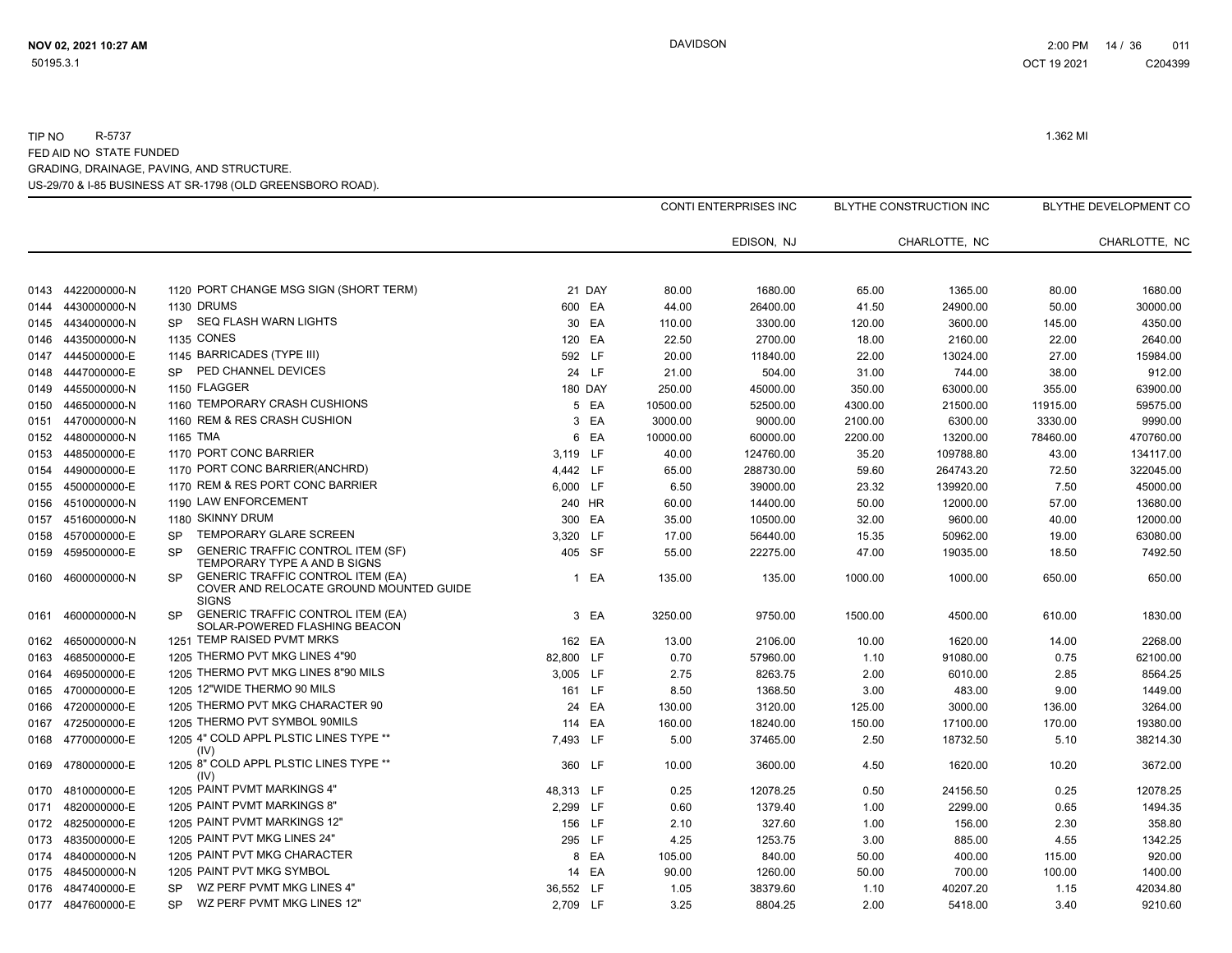|              |                              |                                                                                                                                  |          |                 |              | CONTI ENTERPRISES INC |              | BLYTHE CONSTRUCTION INC |              | BLYTHE DEVELOPMENT CO |
|--------------|------------------------------|----------------------------------------------------------------------------------------------------------------------------------|----------|-----------------|--------------|-----------------------|--------------|-------------------------|--------------|-----------------------|
|              |                              |                                                                                                                                  |          |                 |              | EDISON, NJ            |              | CHARLOTTE. NC           |              | CHARLOTTE, NC         |
|              |                              |                                                                                                                                  |          |                 |              |                       |              |                         |              |                       |
| 0178         | 4850000000-E                 | 1205 LINE REMOVAL 4" WIDE<br>1205 LINE REMOVAL 8" WIDE                                                                           | 4,929 LF |                 | 0.85         | 4189.65               | 1.00         | 4929.00                 | 1.00         | 4929.00               |
| 0179<br>0180 | 4860000000-E<br>4870000000-E | 1205 LINE REMOVAL 24" WIDE                                                                                                       |          | 30 LF<br>200 LF | 5.25<br>5.25 | 157.50<br>1050.00     | 2.00<br>6.00 | 60.00<br>1200.00        | 5.70<br>5.70 | 171.00<br>1140.00     |
| 0181         | 4875000000-N                 | 1205 REMOVAL OF SYMBL & CHARAC                                                                                                   |          | 16 EA           | 75.00        | 1200.00               | 50.00        | 800.00                  | 80.00        | 1280.00               |
| 0182         | 4890000000-E                 | <b>GENERIC PAVEMENT MARKING ITEM (LF)</b><br><b>SP</b><br>POLYUREA PAVEMENT MARKING LINES, 4", 20 MILS<br>(STANDARD GLASS BEADS) | 1,224 LF |                 | 5.75         | 7038.00               | 7.00         | 8568.00                 | 6.25         | 7650.00               |
| 0183         | 4891000000-E                 | 1205 GENERIC PVMT MARKING ITEM (LF) 1205<br>THERMOPLASTIC PAVEMENT MARKING LINES (24", 90<br>MILS)                               |          | 254 LF          | 8.50         | 2159.00               | 12.00        | 3048.00                 | 9.25         | 2349.50               |
| 0184         | 4895000000-N                 | <b>GENERIC PAVEMENT MARKING ITEM (EA)</b><br><b>SP</b><br>NON-CAST IRON SNOWPLOWABLE PAVEMENT MARKER                             |          | 337 EA          | 52.00        | 17524.00              | 60.00        | 20220.00                | 55.00        | 18535.00              |
| 0185         | 4900000000-N                 | 1251 PERM RAISED PVMT MARKERS                                                                                                    |          | 86 EA           | 92.00        | 7912.00               | 10.00        | 860.00                  | 17.00        | 1462.00               |
| 0186         | 5070000000-N                 | STD FOUNDAT ***********<br><b>SP</b><br>(TYPE R1)                                                                                |          | 15 EA           | 1250.00      | 18750.00              | 1090.00      | 16350.00                | 1300.00      | 19500.00              |
| 0187         | 5070000000-N                 | STD FOUNDAT ***********<br><b>SP</b><br>(TYPE R2)                                                                                |          | 2 EA            | 1750.00      | 3500.00               | 1200.00      | 2400.00                 | 1415.00      | 2830.00               |
| 0188         | 5080000000-N                 | LITE STD LUM ************<br><b>SP</b><br>(RDW, 185W LED)                                                                        |          | 17 EA           | 850.00       | 14450.00              | 924.00       | 15708.00                | 1020.00      | 17340.00              |
| 0189         | 5120000000-N                 | 1407 SERVICE POLE ************<br>(30' CLASS 4)                                                                                  |          | 1 EA            | 4100.00      | 4100.00               | 1444.50      | 1444.50                 | 960.00       | 960.00                |
| 0190         | 5125000000-E                 | 1407 SERVICE LATERAL *********<br>(3 #1/0 USE)                                                                                   |          | 25 LF           | 21.00        | 525.00                | 75.00        | 1875.00                 | 50.00        | 1250.00               |
| 0191         | 5145000000-N                 | 1408 LITE CNTRL RW *************<br>(240/480 V)                                                                                  |          | 1 EA            | 16250.00     | 16250.00              | 8000.00      | 8000.00                 | 25500.00     | 25500.00              |
| 0192         | 5155000000-E                 | 1409 ELECT DUCT BD, SIZE *****<br>(2")                                                                                           |          | 540 LF          | 14.50        | 7830.00               | 8.55         | 4617.00                 | 20.00        | 10800.00              |
| 0193         | 5160000000-E                 | 1409 ELECT DUCT JA, SIZE *****<br>(3")                                                                                           |          | 845 LF          | 27.50        | 23237.50              | 28.50        | 24082.50                | 25.00        | 21125.00              |
| 0194         | 5160000000-E                 | 1409 ELECT DUCT JA, SIZE *****<br>(4")                                                                                           |          | 505 LF          | 30.50        | 15402.50              | 30.00        | 15150.00                | 28.00        | 14140.00              |
| 0195         | 5170000000-E                 | 1410 **-#8 W/G FEEDER CIRCUIT<br>(2)                                                                                             |          | 160 LF          | 2.75         | 440.00                | 3.00         | 480.00                  | 22.00        | 3520.00               |
| 0196         | 5205000000-E                 | 1410 **-#8 W/G FEEDR N *****"<br>(2, 1.5")                                                                                       | 2.795 LF |                 | 13.75        | 38431.25              | 9.60         | 26832.00                | 17.50        | 48912.50              |
| 0197         | 5240000000-N                 | 1411 ELEC JB ************<br>(CS36)                                                                                              |          | 1 EA            | 1775.00      | 1775.00               | 1300.00      | 1300.00                 | 960.00       | 960.00                |
| 0198         | 5240000000-N                 | 1411 ELEC JB ************<br>(IG18)                                                                                              |          | 19 EA           | 815.00       | 15485.00              | 565.00       | 10735.00                | 510.00       | 9690.00               |
| 0199         | 5240000000-N                 | 1411 ELEC JB ************<br>(LS18)                                                                                              |          | 17 EA           | 850.00       | 14450.00              | 565.00       | 9605.00                 | 565.00       | 9605.00               |
| 0200         | 5252000000-N                 | 1412 UNDERPASS LUMINARIES *****<br>(TYPE WM, 70W MAX LED)                                                                        |          | 6 EA            | 750.00       | 4500.00               | 661.00       | 3966.00                 | 795.00       | 4770.00               |
| 0201         | 5253000000-N                 | 1412 UNDERPASS CIRCUITRY **************<br>$(UPL-1)$                                                                             | Lump Sum |                 |              | 8250.00               |              | 12500.00                |              | 9700.00               |
| 0202         | 5253000000-N                 | 1412 UNDERPASS CIRCUITRY **************<br>$(UPL-2)$                                                                             | Lump Sum |                 |              | 7600.00               |              | 12500.00                |              | 9700.00               |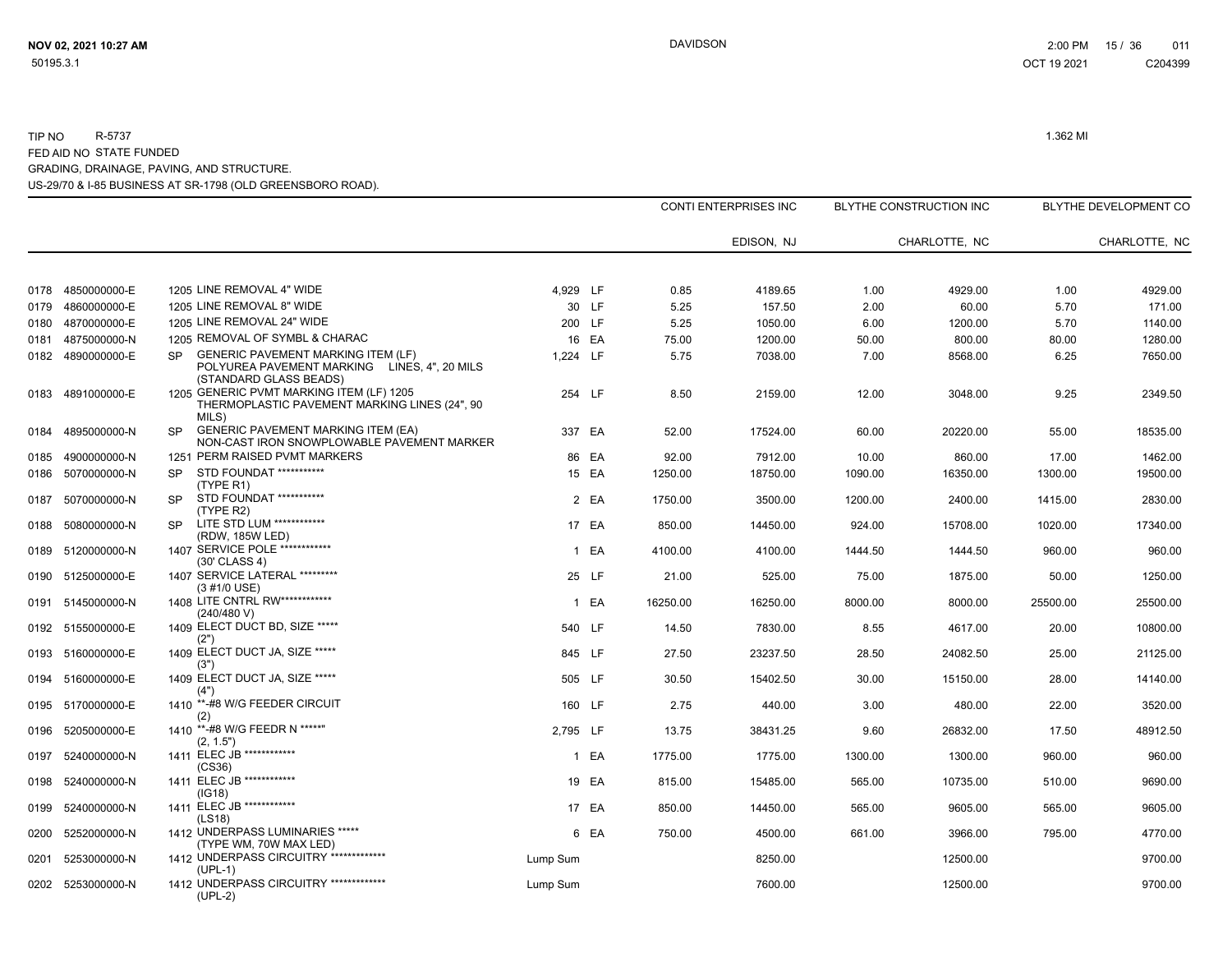|      |                   |                                                                                   |           |         | <b>CONTI ENTERPRISES INC</b> |          | BLYTHE CONSTRUCTION INC |         | BLYTHE DEVELOPMENT CO |
|------|-------------------|-----------------------------------------------------------------------------------|-----------|---------|------------------------------|----------|-------------------------|---------|-----------------------|
|      |                   |                                                                                   |           |         | EDISON, NJ                   |          | CHARLOTTE, NC           |         | CHARLOTTE, NC         |
| 0203 | 5270000000-N      | <b>GENERIC LIGHTING ITEM (EA)</b><br><b>SP</b><br>LIGHT STANDARD, 45' SA, 15' ARM | 17 EA     | 5250.00 | 89250.00                     | 4315.00  | 73355.00                | 6300.00 | 107100.00             |
| 0204 | 5325200000-E      | 1510 2" WATER LINE                                                                | 255 LF    | 48.00   | 12240.00                     | 75.00    | 19125.00                | 40.00   | 10200.00              |
| 0205 | 5325800000-E      | 1510 8" WATER LINE                                                                | 1,368 LF  | 100.00  | 136800.00                    | 85.00    | 116280.00               | 90.00   | 123120.00             |
| 0206 | 5326200000-E      | 1510 12" WATER LINE                                                               | 25 LF     | 125.00  | 3125.00                      | 650.00   | 16250.00                | 155.00  | 3875.00               |
| 0207 | 5329000000-E      | 1510 DI H2O PIPE FITTINGS                                                         | 3,030 LB  | 12.00   | 36360.00                     | 12.00    | 36360.00                | 15.00   | 45450.00              |
| 0208 | 5540000000-E      | 1515 6" VALVE                                                                     | 2 EA      | 2000.00 | 4000.00                      | 2000.00  | 4000.00                 | 1655.00 | 3310.00               |
| 0209 | 5546000000-E      | 1515 8" VALVE                                                                     | 2 EA      | 2650.00 | 5300.00                      | 3000.00  | 6000.00                 | 2265.00 | 4530.00               |
| 0210 | 5606000000-E      | 1515 2" BLOW OFF                                                                  | 1 EA      | 3350.00 | 3350.00                      | 2100.00  | 2100.00                 | 1880.00 | 1880.00               |
| 0211 | 5648000000-N      | 1515 RELOCATE WATER METER                                                         | 4 EA      | 325.00  | 1300.00                      | 2800.00  | 11200.00                | 725.00  | 2900.00               |
| 0212 | 5649000000-N      | 1515 RECONNECT WATER METER                                                        | 1 EA      | 305.00  | 305.00                       | 3600.00  | 3600.00                 | 500.00  | 500.00                |
| 0213 | 5666000000-N      | 1515 FIRE HYDRANT                                                                 | 2 EA      | 3075.00 | 6150.00                      | 10500.00 | 21000.00                | 3320.00 | 6640.00               |
| 0214 | 5673000000-E      | 1515 FIRE HYDRANT LEG                                                             | 23 LF     | 135.00  | 3105.00                      | 80.00    | 1840.00                 | 75.00   | 1725.00               |
| 0215 | 5686500000-E      | 1515 WATER SERVICE LINE                                                           | 138 LF    | 47.50   | 6555.00                      | 35.00    | 4830.00                 | 37.00   | 5106.00               |
| 0216 | 5691300000-E      | 1520 8" SANITARY GRAVITY SEWER                                                    | 503 LF    | 125.00  | 62875.00                     | 110.00   | 55330.00                | 140.00  | 70420.00              |
| 0217 | 5775000000-E      | 1525 4' DIA UTILITY MANHOLE                                                       | 4 EA      | 4850.00 | 19400.00                     | 4500.00  | 18000.00                | 6430.00 | 25720.00              |
| 0218 | 5776000000-E      | 1525 5' DIA UTILITY MANHOLE                                                       | 3 EA      | 6750.00 | 20250.00                     | 4800.00  | 14400.00                | 6500.00 | 19500.00              |
| 0219 | 5781000000-E      | 1525 UTILITY MANHOLE WALL 4' DIA                                                  | 5 LF      | 675.00  | 3375.00                      | 500.00   | 2500.00                 | 330.00  | 1650.00               |
| 0220 | 5782000000-E      | 1525 UTILITY MANHOLE WALL 5' DIA                                                  | 8 LF      | 700.00  | 5600.00                      | 600.00   | 4800.00                 | 465.00  | 3720.00               |
| 0221 | 5801000000-E      | 1530 ABANDON 8" UTILITY PIPE                                                      | 830 LF    | 13.00   | 10790.00                     | 15.00    | 12450.00                | 10.00   | 8300.00               |
| 0222 | 5816000000-N      | 1530 ABANDON UTILITY MANHOLE                                                      | 3 EA      | 2325.00 | 6975.00                      | 1500.00  | 4500.00                 | 2510.00 | 7530.00               |
| 0223 | 5835700000-E      | 1540 16" ENCASEMENT PIPE                                                          | 80 LF     | 140.00  | 11200.00                     | 300.00   | 24000.00                | 135.00  | 10800.00              |
| 0224 | 6000000000-E      | 1605 TEMPORARY SILT FENCE                                                         | 16,040 LF | 2.50    | 40100.00                     | 2.90     | 46516.00                | 3.30    | 52932.00              |
| 0225 | 6006000000-E      | 1610 EROS CONTRL STONE CL A                                                       | 730 TON   | 53.00   | 38690.00                     | 50.00    | 36500.00                | 70.00   | 51100.00              |
| 0226 | 6009000000-E      | 1610 EROS CONTRL STONE CL B                                                       | 4,110 TON | 51.25   | 210637.50                    | 50.00    | 205500.00               | 70.00   | 287700.00             |
| 0227 | 6012000000-E      | 1610 SEDIMENT CONTROL STONE                                                       | 3,415 TON | 48.00   | 163920.00                    | 45.00    | 153675.00               | 55.00   | 187825.00             |
| 0228 | 6015000000-E      | 1615 TEMPORARY MULCHING                                                           | 29.5 ACR  | 825.00  | 24337.50                     | 800.00   | 23600.00                | 910.00  | 26845.00              |
| 0229 | 6018000000-E      | 1620 SEED FOR TEMP SEEDING                                                        | 1,400 LB  | 3.00    | 4200.00                      | 5.00     | 7000.00                 | 5.65    | 7910.00               |
| 0230 | 6021000000-E      | 1620 FERT FOR TEMP SEEDING                                                        | 9 TON     | 1175.00 | 10575.00                     | 1500.00  | 13500.00                | 1700.00 | 15300.00              |
| 0231 | 6024000000-E      | 1622 TEMPORARY SLOPE DRAINS                                                       | 2,375 LF  | 21.50   | 51062.50                     | 13.68    | 32490.00                | 20.00   | 47500.00              |
| 0232 | 6029000000-E      | SAFETY FENCE<br><b>SP</b>                                                         | 330 LF    | 1.65    | 544.50                       | 5.00     | 1650.00                 | 5.65    | 1864.50               |
| 0233 | 6030000000-E      | 1630 SILT EXCAVATION                                                              | 9,170 CY  | 10.50   | 96285.00                     | 25.00    | 229250.00               | 10.00   | 91700.00              |
| 0234 | 6036000000-E      | 1631 MATTING FOR EROS CONTROL                                                     | 83,880 SY | 1.60    | 134208.00                    | 1.19     | 99817.20                | 1.50    | 125820.00             |
| 0235 | 6037000000-E      | <b>COIR FIBER MAT</b><br><b>SP</b>                                                | 85 SY     | 10.00   | 850.00                       | 15.00    | 1275.00                 | 17.00   | 1445.00               |
| 0236 | 6038000000-E      | PERM SOIL REINF MAT<br><b>SP</b>                                                  | 580 SY    | 8.00    | 4640.00                      | 7.00     | 4060.00                 | 8.00    | 4640.00               |
| 0237 | 6042000000-E      | 1632 1/4" HARDWARE CLOTH                                                          | 7,750 LF  | 3.10    | 24025.00                     | 0.25     | 1937.50                 | 5.65    | 43787.50              |
| 0238 | 6045000000-E      | **" TEMPORARY PIPE<br><b>SP</b><br>(36")                                          | 265 LF    | 110.00  | 29150.00                     | 150.00   | 39750.00                | 110.00  | 29150.00              |
| 0239 | 6070000000-N      | 1639 SPECIAL STILLING BASINS                                                      | 2 EA      | 550.00  | 1100.00                      | 1500.00  | 3000.00                 | 1500.00 | 3000.00               |
|      | 0240 6071010000-E | <b>WATTLE</b><br><b>SP</b>                                                        | 2,080 LF  | 10.00   | 20800.00                     | 9.55     | 19864.00                | 11.00   | 22880.00              |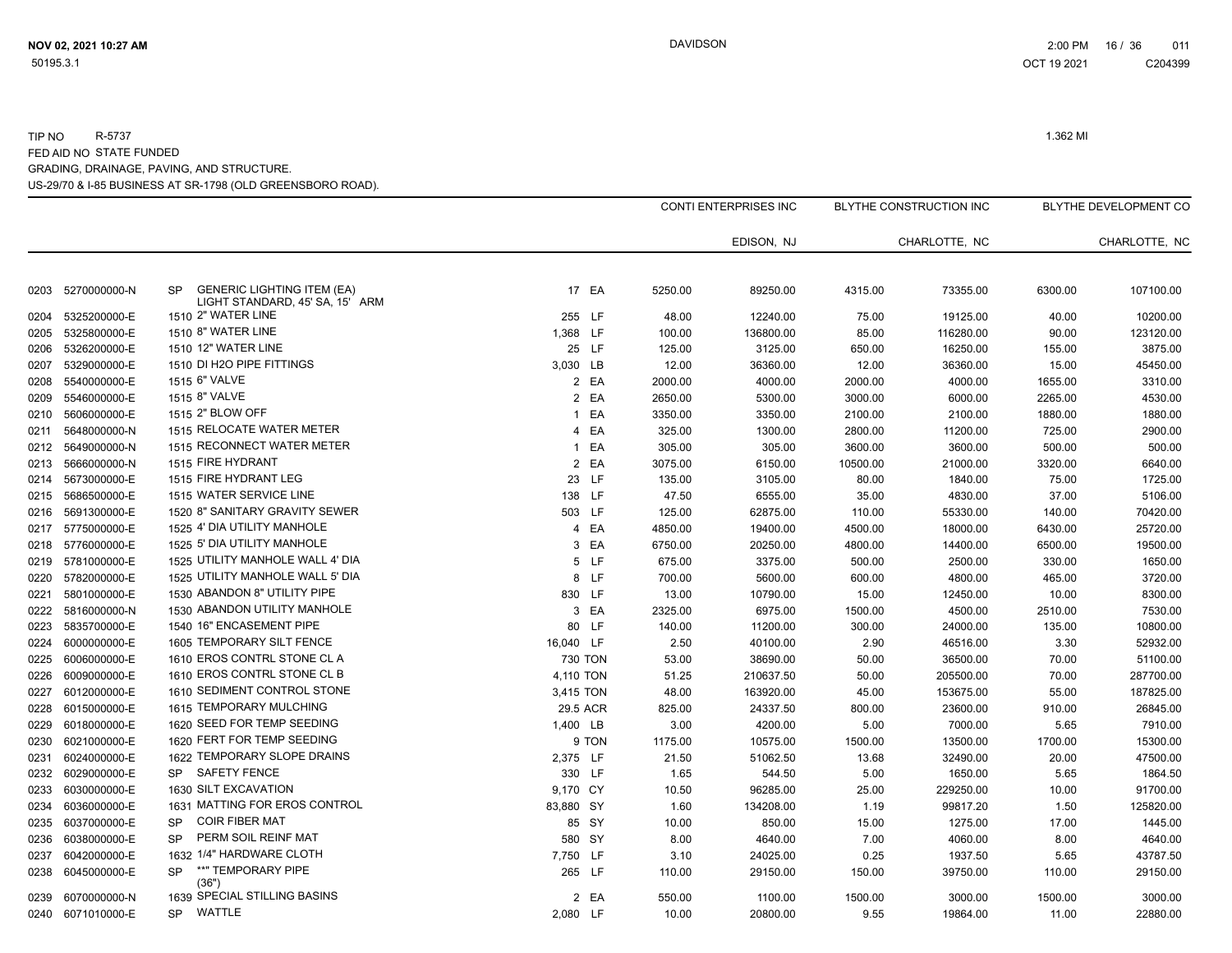|      |                   |           |                                                                                         |               |         | EDISON, NJ |          | CHARLOTTE, NC |          | CHARLOTTE, NC |
|------|-------------------|-----------|-----------------------------------------------------------------------------------------|---------------|---------|------------|----------|---------------|----------|---------------|
| 0241 | 6071013000-E      | <b>SP</b> | <b>WATTLE BARRIER</b>                                                                   | 688 LF        | 12.50   | 8600.00    | 15.00    | 10320.00      | 17.00    | 11696.00      |
| 0242 | 6071020000-E      | <b>SP</b> | POLYACRYLAMIDE (PAM)                                                                    | 1,495 LB      | 15.50   | 23172.50   | 5.50     | 8222.50       | 6.25     | 9343.75       |
| 0243 | 6071030000-E      |           | 1640 COIR FIBER BAFFLE                                                                  | 2,425 LF      | 7.25    | 17581.25   | 5.00     | 12125.00      | 5.65     | 13701.25      |
| 0244 | 6071050000-E      | <b>SP</b> | **" SKIMMER<br>$(1-1/2")$                                                               | 4 EA          | 550.00  | 2200.00    | 1800.00  | 7200.00       | 805.00   | 3220.00       |
| 0245 | 6071050000-E      | <b>SP</b> | **" SKIMMER<br>(2")                                                                     | 2 EA          | 725.00  | 1450.00    | 2000.00  | 4000.00       | 920.00   | 1840.00       |
| 0246 | 6071050000-E      | <b>SP</b> | **" SKIMMER<br>$(2 - 1/2")$                                                             | 1 EA          | 925.00  | 925.00     | 2500.00  | 2500.00       | 1115.00  | 1115.00       |
| 0247 | 6084000000-E      |           | 1660 SEEDING AND MULCHING                                                               | 33 ACR        | 2000.00 | 66000.00   | 2800.00  | 92400.00      | 3200.00  | 105600.00     |
| 0248 | 6087000000-E      |           | 1660 MOWING                                                                             | <b>30 ACR</b> | 100.00  | 3000.00    | 250.00   | 7500.00       | 285.00   | 8550.00       |
| 0249 | 6090000000-E      |           | 1661 SEED FOR REPAIR SEEDING                                                            | 300 LB        | 9.50    | 2850.00    | 11.00    | 3300.00       | 13.00    | 3900.00       |
| 0250 | 6093000000-E      |           | 1661 FERT FOR REPAIR SEEDING                                                            | 1.25 TON      | 1500.00 | 1875.00    | 2500.00  | 3125.00       | 2830.00  | 3537.50       |
| 0251 | 6096000000-E      |           | 1662 SEED FOR SUPP SEEDING                                                              | 750 LB        | 11.00   | 8250.00    | 6.00     | 4500.00       | 6.80     | 5100.00       |
| 0252 | 6102000000-E      |           | 1664 SODDING                                                                            | 3,700 SY      | 9.00    | 33300.00   | 9.00     | 33300.00      | 10.25    | 37925.00      |
| 0253 | 6105000000-E      |           | 1664 WATER                                                                              | 25 M/G        | 525.00  | 13125.00   | 900.00   | 22500.00      | 1020.00  | 25500.00      |
| 0254 | 6108000000-E      |           | 1665 FERTILIZER TOPDRESSING                                                             | 22.5 TON      | 1275.00 | 28687.50   | 1100.00  | 24750.00      | 1045.00  | 23512.50      |
| 0255 | 6111000000-E      | <b>SP</b> | <b>IMPERVIOUS DIKE</b>                                                                  | 75 LF         | 155.00  | 11625.00   | 150.00   | 11250.00      | 75.00    | 5625.00       |
| 0256 | 6114500000-N      |           | 1667 SPECIALIZED HAND MOWING                                                            | <b>50 MHR</b> | 95.00   | 4750.00    | 150.00   | 7500.00       | 170.00   | 8500.00       |
| 0257 | 6117000000-N      | SP        | RESPONSE FOR EROS CONTROL                                                               | 100 EA        | 475.00  | 47500.00   | 225.00   | 22500.00      | 400.00   | 40000.00      |
| 0258 | 6117500000-N      | <b>SP</b> | CONC WASHOUT STRUCTURE                                                                  | 5 EA          | 400.00  | 2000.00    | 1200.00  | 6000.00       | 1250.00  | 6250.00       |
|      | 0259 6123000000-E |           | 1670 REFORESTATION                                                                      | 0.1 ACR       | 2750.00 | 275.00     | 25000.00 | 2500.00       | 28300.00 | 2830.00       |
|      |                   |           | <b>WALL ITEMS</b>                                                                       |               |         |            |          |               |          |               |
| 0260 | 8504000000-E      | 460       | CONC BARR RAIL MOMENT SLAB                                                              | 2,390 LF      | 380.00  | 908200.00  | 365.00   | 872350.00     | 710.00   | 1696900.00    |
| 0261 | 8801000000-E      | SP        | MSE RETAIN WALL NO <sup>**</sup><br>(2)                                                 | 20,319 SF     | 66.50   | 1351213.50 | 65.00    | 1320735.00    | 52.00    | 1056588.00    |
| 0262 | 8801000000-E      | <b>SP</b> | MSE RETAIN WALL NO <sup>**</sup><br>(3)                                                 | 10.842 SF     | 60.50   | 655941.00  | 65.00    | 704730.00     | 52.00    | 563784.00     |
| 0263 | 8802010000-E      | <b>SP</b> | SOIL NAIL RETAINING WALLS                                                               | 2.672 SF      | 102.00  | 272544.00  | 120.00   | 320640.00     | 48.00    | 128256.00     |
| 0264 | 8802015100-N      | <b>SP</b> | SOIL NAIL VERIFICATION TESTS                                                            | 2 EA          | 275.00  | 550.00     | 262.50   | 525.00        | 285.00   | 570.00        |
| 0265 | 8802015110-N      | <b>SP</b> | SOIL NAIL PROOF TESTS                                                                   | 10 EA         | 105.00  | 1050.00    | 105.00   | 1050.00       | 115.00   | 1150.00       |
| 0266 | 8847000000-E      | <b>SP</b> | <b>GENERIC RET WALL ITEM (SF)</b><br>ARCHITECTURAL CONCRETE SURFACE TREATMENT<br>(WALL) | 33,833 SF     | 8.75    | 296038.75  | 10.00    | 338330.00     | 10.75    | 363704.75     |
|      |                   |           | <b>STRUCTURE ITEMS</b>                                                                  |               |         |            |          |               |          |               |
| 0267 | 8097000000-E      | 450       | PILE EXCAVATION NOT IN SOIL                                                             | 96 LF         | 450.00  | 43200.00   | 1500.00  | 144000.00     | 650.00   | 62400.00      |
| 0268 | 8105640000-E      | 411       | 3'-6" DRILLD PIER NO SOIL                                                               | 67.6 LF       | 1750.00 | 118300.00  | 2500.00  | 169000.00     | 2355.00  | 159198.00     |
| 0269 | 8112730000-N      | 450       | <b>PDA TESTING</b>                                                                      | 2 EA          | 1800.00 | 3600.00    | 2200.00  | 4400.00       | 2265.00  | 4530.00       |
|      | 0270 8115000000-N | 411       | <b>CSL TESTING</b>                                                                      | 2 EA          | 1150.00 | 2300.00    | 2000.00  | 4000.00       | 2830.00  | 5660.00       |
|      | 0271 8147000000-E | 420       | REINF CONCRETE DECK SLAB                                                                | 19,304 SF     | 39.00   | 752856.00  | 45.00    | 868680.00     | 47.50    | 916940.00     |

CONTI ENTERPRISES INC

BLYTHE CONSTRUCTION INC BLYTHE DEVELOPMENT CO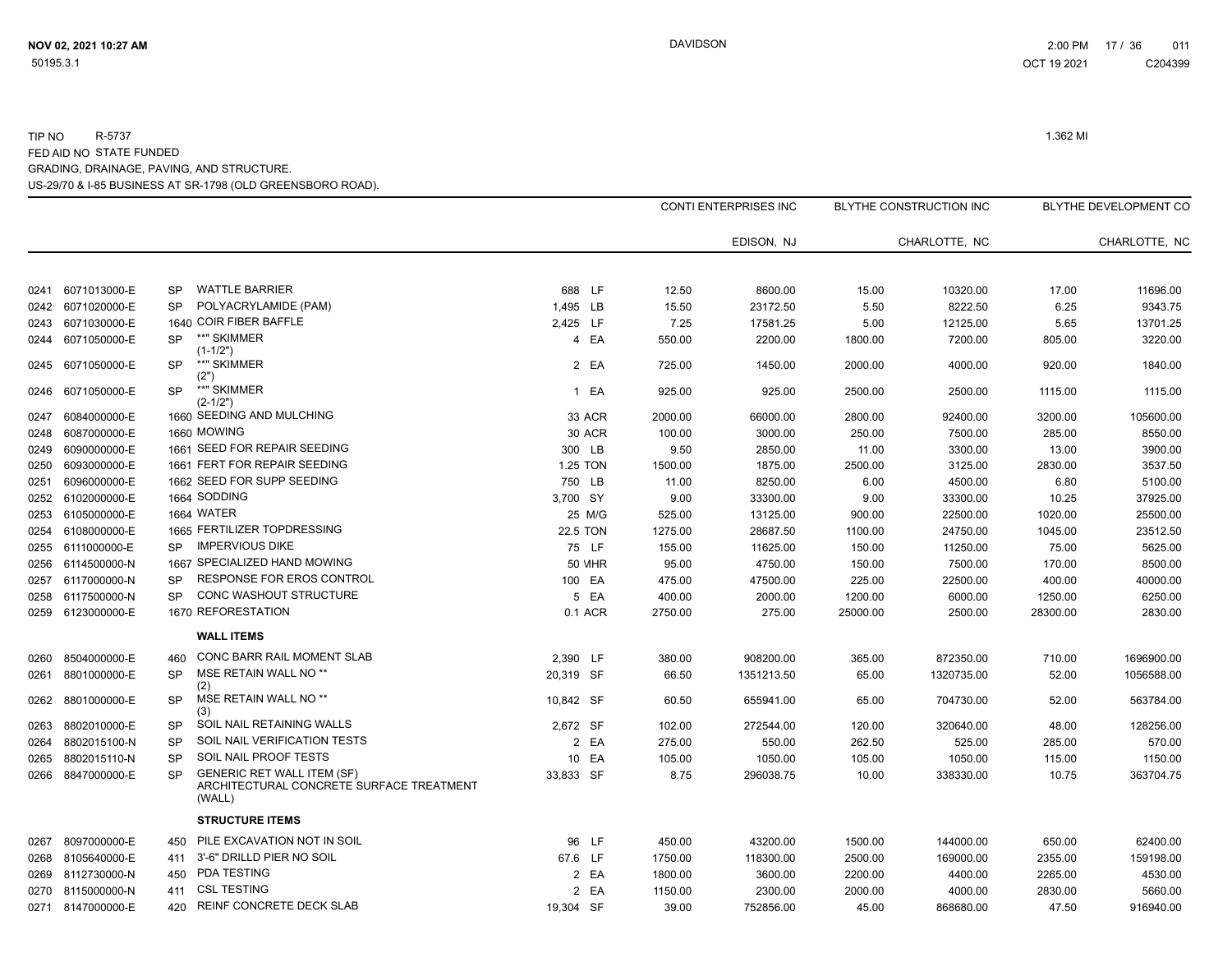|      |                   |           |                                                                                            |             |       |              | <b>CONTI ENTERPRISES INC</b> |              | <b>BLYTHE CONSTRUCTION INC</b> |              | BLYTHE DEVELOPMENT CO |
|------|-------------------|-----------|--------------------------------------------------------------------------------------------|-------------|-------|--------------|------------------------------|--------------|--------------------------------|--------------|-----------------------|
|      |                   |           |                                                                                            |             |       |              | EDISON, NJ                   |              | CHARLOTTE. NC                  |              | CHARLOTTE, NC         |
|      |                   |           |                                                                                            |             |       |              |                              |              |                                |              |                       |
|      | 0272 8161000000-E | 420       | <b>GROOVING BRIDGE FLOORS</b>                                                              | 20,140 SF   |       | 0.65         | 13091.00                     | 0.75         | 15105.00                       | 1.05         | 21147.00              |
|      | 0273 8182000000-E | 420       | <b>CLASS A CONCRETE (BRIDGE)</b>                                                           | 216.7 CY    |       | 1025.00      | 222117.50                    | 1300.00      | 281710.00                      | 2095.00      | 453986.50             |
| 0274 | 8210000000-N      | 422       | <b>BRG APPR SLAB ***********</b><br>$(61+02.86 - L - LT)$                                  | Lump Sum    |       |              | 67500.00                     |              | 100000.00                      |              | 63365.00              |
| 0275 | 8210000000-N      | 422       | <b>BRG APPR SLAB ***********</b><br>$(61+02.86 - L - RT)$                                  | Lump Sum    |       |              | 67500.00                     |              | 100000.00                      |              | 63365.00              |
| 0276 | 8217000000-E      |           | <b>REINF STEEL (BRIDGE)</b>                                                                | 40,528 LB   |       | 1.55         | 62818.40                     | 2.00         | 81056.00                       | 1.75         | 70924.00              |
| 0277 | 8238000000-E      | 425       | SPIRAL COL REINF STL BRG                                                                   | 3.319 LB    |       | 3.00         | 9957.00                      | 3.00         | 9957.00                        | 3.15         | 10454.85              |
| 0278 | 8274000000-E      | 430       | 63" MOD PRESTR CONC GIRDR                                                                  | 2.195.42 LF |       | 390.00       | 856213.80                    | 450.00       | 987939.00                      | 415.00       | 911099.30             |
| 0279 | 8328200000-E      | 450       | PILE DRV EQUIP SETUP ** STEEL PILES<br>(HP 14 X 73)                                        |             | 36 EA | 4000.00      | 144000.00                    | 655.00       | 23580.00                       | 960.00       | 34560.00              |
| 0280 | 8384000000-E      | 450       | HP14X73 PILES                                                                              | 1.053 LF    |       | 80.00        | 84240.00                     | 72.00        | 75816.00                       | 87.00        | 91611.00              |
| 0281 | 8503000000-E      | 460       | <b>CONCRETE BARRIER RAIL</b>                                                               | 1.282.4 LF  |       | 175.00       | 224420.00                    | 200.00       | 256480.00                      | 147.00       | 188512.80             |
| 0282 | 8531000000-E      | 462       | 4" SLOPE PROTECTION                                                                        | 68.8 SY     |       | 255.00       | 17544.00                     | 200.00       | 13760.00                       | 145.00       | 9976.00               |
| 0283 | 8657000000-N      | 430       | <b>ELASTOMERIC BEARINGS</b>                                                                | Lump Sum    |       |              | 37000.00                     |              | 25000.00                       |              | 13600.00              |
| 0284 | 8892000000-E      | <b>SP</b> | <b>GENERIC STRUCTURE ITEM (SF)</b><br>ARCHITECTURAL CONCRETE SURFACE TREATMENT<br>(BRIDGE) | 1,246.4 SF  |       | 22.50        | 28044.00                     | 15.00        | 18696.00                       | 12.45        | 15517.68              |
|      |                   |           | <b>CONTRACT TOTAL</b>                                                                      |             |       | <b>TOTAL</b> | 26886058.00                  | <b>TOTAL</b> | 28067351.17                    | <b>TOTAL</b> | 28596435.00           |
|      |                   |           | <b>ROADWAY ITEMS</b>                                                                       |             |       | SUB-TOTAL    | 20645819.05                  | SUB-TOTAL    | 21329812.17                    | SUB-TOTAL    | 21688635.12           |
|      |                   |           | <b>WALL ITEMS</b>                                                                          |             |       | SUB-TOTAL    | 3485537.25                   | SUB-TOTAL    | 3558360.00                     | SUB-TOTAL    | 3810952.75            |
|      |                   |           | <b>STRUCTURE ITEMS</b>                                                                     |             |       | SUB-TOTAL    | 2754701.70                   | SUB-TOTAL    | 3179179.00                     | SUB-TOTAL    | 3096847.13            |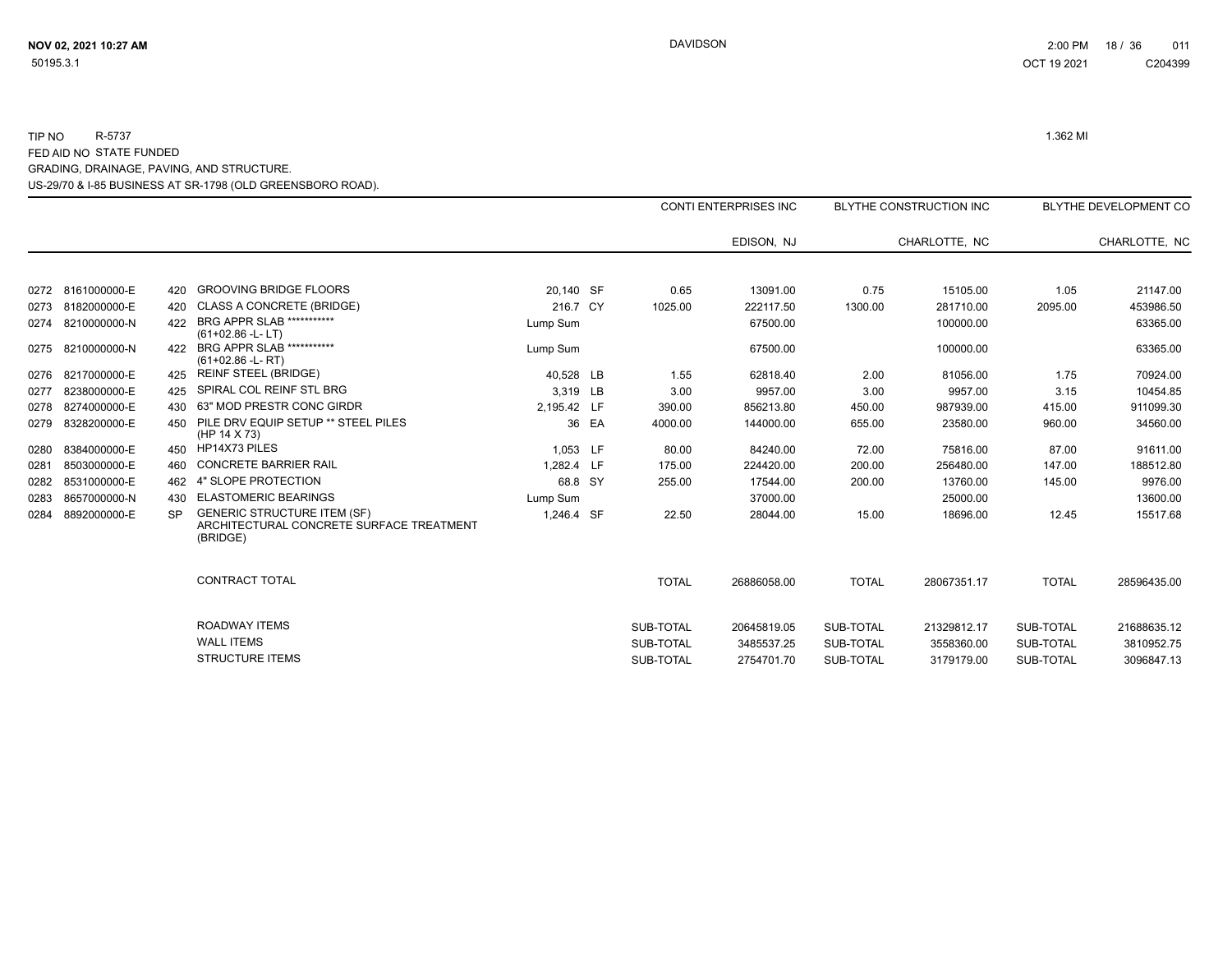|      |                   |           |                                                                                                      |                |         | CATON CONSTRUCTION GROUP<br><b>INC</b> |          | ZACHRY CONSTRUCTION<br><b>CORPORATION</b> |          | <b>BRANCH CIVIL INC</b> |
|------|-------------------|-----------|------------------------------------------------------------------------------------------------------|----------------|---------|----------------------------------------|----------|-------------------------------------------|----------|-------------------------|
|      |                   |           |                                                                                                      |                |         | CHARLOTTESVILLE, VA                    |          | SAN ANTONIO, TX                           |          | ROANOKE, VA             |
|      |                   |           | <b>ROADWAY ITEMS</b>                                                                                 |                |         |                                        |          |                                           |          |                         |
| 0001 | 0000100000-N      | 800       | <b>MOBILIZATION</b>                                                                                  | Lump Sum       |         | 1430000.00                             |          | 1431750.00                                |          | 950000.00               |
| 0002 | 0000400000-N      | 801       | <b>CONSTRUCTION SURVEYING</b>                                                                        | Lump Sum       |         | 225000.00                              |          | 482826.30                                 |          | 181000.00               |
| 0003 | 0001000000-E      | 200       | <b>CLEARING &amp; GRUBBING</b>                                                                       | Lump Sum       |         | 280000.00                              |          | 2709000.00                                |          | 75200.00                |
| 0004 | 0008000000-E      | 200       | SUPP CLEARING & GRUBBING                                                                             | 1 ACR          | 7800.00 | 7800.00                                | 15000.00 | 15000.00                                  | 11800.00 | 11800.00                |
| 0005 | 0022000000-E      | 225       | UNCLASSIFIED EXCAVATION                                                                              | 202,300 CY     | 13.50   | 2731050.00                             | 12.00    | 2427600.00                                | 17.50    | 3540250.00              |
| 0006 | 0029000000-N      | <b>SP</b> | TYPE III REINFORCED APPR **********<br>$(61+02.86 - L - LT)$                                         | Lump Sum       |         | 50000.00                               |          | 60489.54                                  |          | 81300.00                |
| 0007 | 0029000000-N      | <b>SP</b> | TYPE III REINFORCED APPR ***********<br>$(61+02.86 - L - RT)$                                        | Lump Sum       |         | 50000.00                               |          | 57645.69                                  |          | 81300.00                |
| 0008 | 0036000000-E      | 225       | UNDERCUT EXCAVATION                                                                                  | 2,725 CY       | 11.00   | 29975.00                               | 11.85    | 32291.25                                  | 24.00    | 65400.00                |
| 0009 | 0134000000-E      | 240       | DRAINAGE DITCH EXCAVATION                                                                            | 920 CY         | 6.00    | 5520.00                                | 3.86     | 3551.20                                   | 26.00    | 23920.00                |
| 0010 | 0141000000-E      | 240       | BERM DITCH CONSTRUCTION                                                                              | 210 LF         | 9.00    | 1890.00                                | 3.45     | 724.50                                    | 14.50    | 3045.00                 |
| 0011 | 0156000000-E      | 250       | REMOVAL OF EXT ASPHALT PVMT                                                                          | 17,470 SY      | 6.00    | 104820.00                              | 3.00     | 52410.00                                  | 2.75     | 48042.50                |
| 0012 | 0177000000-E      | 250       | BREAKING OF EXT ASPH PVMT                                                                            | 6,440 SY       | 2.50    | 16100.00                               | 1.86     | 11978.40                                  | 6.75     | 43470.00                |
| 0013 | 0192000000-N      | 260       | <b>PROOF ROLLING</b>                                                                                 | 20 HR          | 100.00  | 2000.00                                | 201.27   | 4025.40                                   | 350.00   | 7000.00                 |
| 0014 | 0195000000-E      | 265       | SELECT GRANULAR MATERIAL                                                                             | 2,725 CY       | 65.00   | 177125.00                              | 34.34    | 93576.50                                  | 90.50    | 246612.50               |
|      | 0015 0196000000-E | 270       | GEOTEXTILE SOIL STABILIZATION                                                                        | 12,015 SY      | 1.65    | 19824.75                               | 1.79     | 21506.85                                  | 2.00     | 24030.00                |
| 0016 | 0255000000-E      | <b>SP</b> | <b>GENERIC GRADING ITEM (TON)</b><br>HAULING AND DISPOSAL OF PETRO- LEUM<br><b>CONTAMINATED SOIL</b> | <b>100 TON</b> | 230.00  | 23000.00                               | 120.34   | 12034.00                                  | 93.50    | 9350.00                 |
| 0017 | 0318000000-E      | 300       | FND CONDIT MATL MINOR STRS                                                                           | 1.161 TON      | 53.00   | 61533.00                               | 41.63    | 48332.43                                  | 80.00    | 92880.00                |
| 0018 | 0320000000-E      | 300       | FND CONDIT GEOTEXTILE                                                                                | 3,929 SY       | 3.00    | 11787.00                               | 1.78     | 6993.62                                   | 4.50     | 17680.50                |
| 0019 | 0343000000-E      | 310       | 15" SIDE DRAIN PIPE                                                                                  | 132 LF         | 110.00  | 14520.00                               | 56.70    | 7484.40                                   | 88.00    | 11616.00                |
| 0020 | 0344000000-E      | 310       | 18" SIDE DRAIN PIPE                                                                                  | 256 LF         | 130.00  | 33280.00                               | 64.69    | 16560.64                                  | 84.00    | 21504.00                |
| 0021 | 0366000000-E      | 310       | 15" RC PIPE CULV III                                                                                 | 1,080 LF       | 100.00  | 108000.00                              | 66.22    | 71517.60                                  | 58.50    | 63180.00                |
|      | 0022 0372000000-E | 310       | 18" RC PIPE CULV III                                                                                 | 136 LF         | 110.00  | 14960.00                               | 76.92    | 10461.12                                  | 69.50    | 9452.00                 |
| 0023 | 0378000000-E      | 310       | 24" RC PIPE CULV III                                                                                 | 28 LF          | 240.00  | 6720.00                                | 120.21   | 3365.88                                   | 140.00   | 3920.00                 |
| 0024 | 0414000000-E      | 310       | 60" RC PIPE CULV III                                                                                 | 104 LF         | 570.00  | 59280.00                               | 507.12   | 52740.48                                  | 450.00   | 46800.00                |
| 0025 | 0448200000-E      | 310       | 15" RCP CULV CLASS IV                                                                                | 3,736 LF       | 120.00  | 448320.00                              | 73.98    | 276389.28                                 | 62.50    | 233500.00               |
| 0026 | 0448300000-E      | 310       | 18" RCP CULV CLASS IV                                                                                | 2,436 LF       | 125.00  | 304500.00                              | 80.90    | 197072.40                                 | 71.00    | 172956.00               |
| 0027 | 0448400000-E      | 310       | 24" RCP CULV CLASS IV                                                                                | 544 LF         | 170.00  | 92480.00                               | 128.80   | 70067.20                                  | 100.00   | 54400.00                |
| 0028 | 0448500000-E      | 310       | 30" RCP CULV CLASS IV                                                                                | 256 LF         | 210.00  | 53760.00                               | 150.34   | 38487.04                                  | 130.00   | 33280.00                |
| 0029 | 0448700000-E      | 310       | 42" RCP CULV CLASS IV                                                                                | 184 LF         | 210.00  | 38640.00                               | 210.36   | 38706.24                                  | 220.00   | 40480.00                |
| 0030 | 0582000000-E      | 310       | 15" CS PIPE CULV 0.064"                                                                              | 16 LF          | 130.00  | 2080.00                                | 136.71   | 2187.36                                   | 200.00   | 3200.00                 |
| 0031 | 0588000000-E      | 310       | 18" CS PIPE CULV 0.064"                                                                              | 480 LF         | 230.00  | 110400.00                              | 102.59   | 49243.20                                  | 86.00    | 41280.00                |
| 0032 | 0594000000-E      | 310       | 24" CS PIPE CULV 0.064"                                                                              | 140 LF         | 220.00  | 30800.00                               | 154.51   | 21631.40                                  | 110.00   | 15400.00                |
| 0033 | 0600000000-E      | 310       | 30" CS PIPE CULV 0.079"                                                                              | 84 LF          | 230.00  | 19320.00                               | 201.60   | 16934.40                                  | 190.00   | 15960.00                |
| 0034 | 0986000000-E      | SP        | <b>GENERIC PIPE ITEM (LF)</b><br>60" PIPE REHABILITATION CIPP LINER                                  | 212 LF         | 780.00  | 165360.00                              | 486.00   | 103032.00                                 | 530.00   | 112360.00               |
|      | 0035 0986000000-E | <b>SP</b> | <b>GENERIC PIPE ITEM (LF)</b><br>PRE INSTALLATION INSPECTION                                         | 212 LF         | 16.00   | 3392.00                                | 6.00     | 1272.00                                   | 23.00    | 4876.00                 |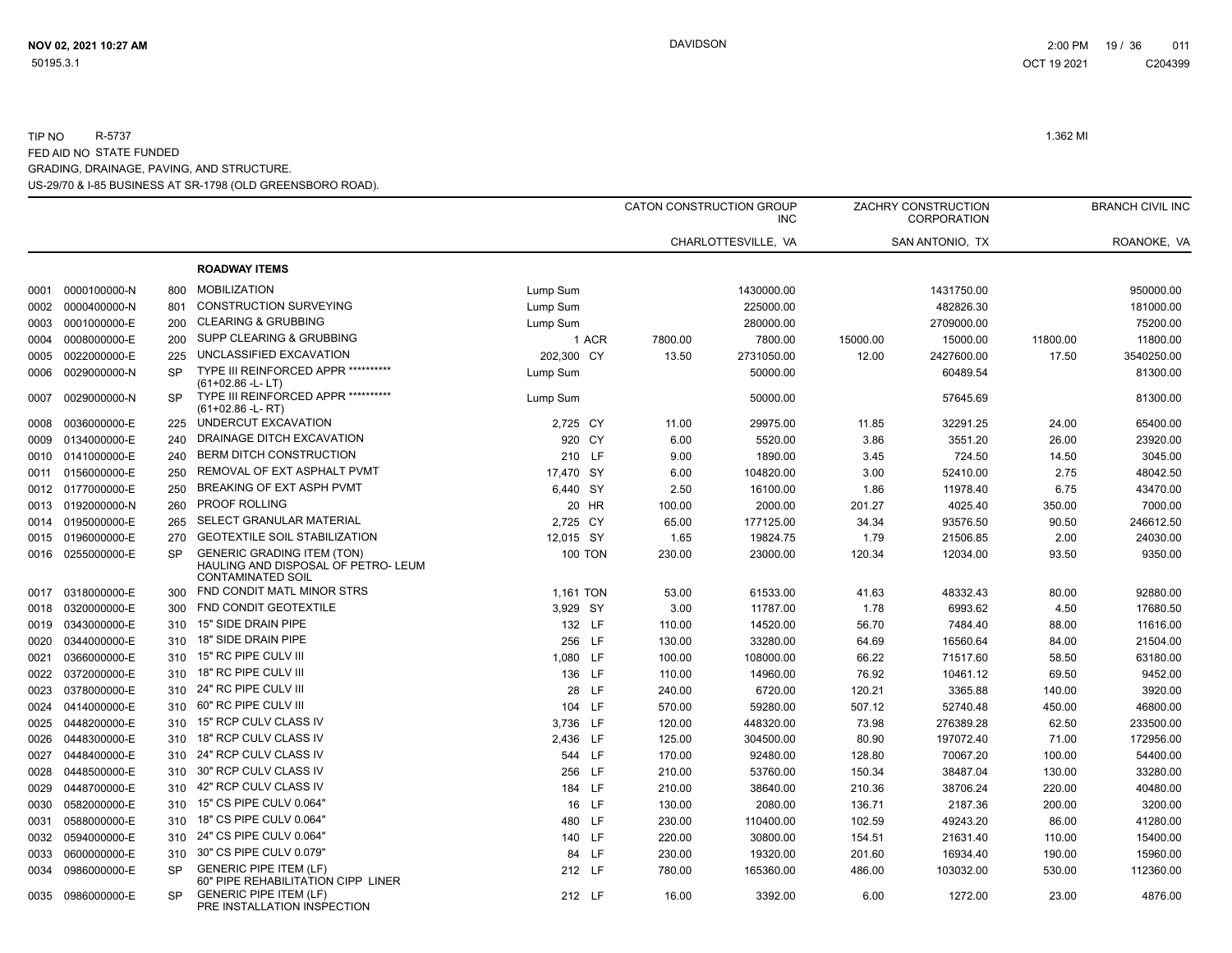|      |                   |           |                                                            |                | CATON CONSTRUCTION GROUP | <b>INC</b>          |         | ZACHRY CONSTRUCTION<br><b>CORPORATION</b> |         | <b>BRANCH CIVIL INC</b> |
|------|-------------------|-----------|------------------------------------------------------------|----------------|--------------------------|---------------------|---------|-------------------------------------------|---------|-------------------------|
|      |                   |           |                                                            |                |                          | CHARLOTTESVILLE, VA |         | SAN ANTONIO, TX                           |         | ROANOKE, VA             |
| 0036 | 0992000000-E      | SP        | <b>GENERIC PIPE ITEM (EA)</b><br><b>DE-WATERING</b>        | 1 EA           | 5000.00                  | 5000.00             | 4500.00 | 4500.00                                   | 4500.00 | 4500.00                 |
| 0037 | 0995000000-E      | 340       | PIPE REMOVAL                                               | 1,979 LF       | 38.00                    | 75202.00            | 12.10   | 23945.90                                  | 32.50   | 64317.50                |
| 0038 | 0996000000-N      | 350       | PIPE CLEAN OUT                                             | 8 EA           | 1050.00                  | 8400.00             | 1448.20 | 11585.60                                  | 2000.00 | 16000.00                |
| 0039 | 1011000000-N      | 500       | <b>FINE GRADING</b>                                        | Lump Sum       |                          | 1450000.00          |         | 2500000.00                                |         | 609060.25               |
| 0040 | 1044000000-E      | 501       | LIME TRTD SOIL (SLURRY)                                    | 16,520 SY      | 5.00                     | 82600.00            | 4.70    | 77644.00                                  | 6.25    | 103250.00               |
| 0041 | 1066000000-E      | 501       | LIME FOR LIME TREATED SOIL                                 | <b>200 TON</b> | 270.00                   | 54000.00            | 260.00  | 52000.00                                  | 340.00  | 68000.00                |
| 0042 | 1099500000-E      | 505       | <b>SHALLOW UNDERCUT</b>                                    | 2,800 CY       | 12.00                    | 33600.00            | 10.85   | 30380.00                                  | 22.00   | 61600.00                |
| 0043 | 1099700000-E      | 505       | CLASS IV SUBGRD STABILIZATION                              | 7,650 TON      | 42.00                    | 321300.00           | 17.32   | 132498.00                                 | 42.50   | 325125.00               |
| 0044 | 1110000000-E      | 510       | STABILIZER AGGREGATE                                       | <b>500 TON</b> | 48.00                    | 24000.00            | 39.51   | 19755.00                                  | 43.00   | 21500.00                |
| 0045 | 1115000000-E      | <b>SP</b> | <b>GEOTEXTILE FOR PVMT STABILIZ</b>                        | 2,953 SY       | 2.60                     | 7677.80             | 1.89    | 5581.17                                   | 6.25    | 18456.25                |
| 0046 | 1121000000-E      | 520       | AGGREGATE BASE COURSE                                      | 23,500 TON     | 49.00                    | 1151500.00          | 38.00   | 893000.00                                 | 51.00   | 1198500.00              |
| 0047 | 1165000000-E      | 540       | PORT CEM FOR CEM TRTD BASE CRSE                            | 315 TON        | 200.00                   | 63000.00            | 190.00  | 59850.00                                  | 250.00  | 78750.00                |
| 0048 | 1176000000-E      | 542       | <b>SOIL CEMENT BASE</b>                                    | 16,520 SY      | 4.50                     | 74340.00            | 4.22    | 69714.40                                  | 5.50    | 90860.00                |
| 0049 | 1209000000-E      | 543       | <b>ASPHALT CURING SEAL</b>                                 | 4,960 GAL      | 10.00                    | 49600.00            | 2.75    | 13640.00                                  | 4.00    | 19840.00                |
| 0050 | 1220000000-E      | 545       | INCIDENTAL STONE BASE                                      | <b>500 TON</b> | 44.00                    | 22000.00            | 22.99   | 11495.00                                  | 51.00   | 25500.00                |
| 0051 | 1231000000-E      | 560       | SHOULDER BORROW                                            | 2,737 CY       | 10.00                    | 27370.00            | 11.35   | 31064.95                                  | 16.50   | 45160.50                |
| 0052 | 1264000000-E      | <b>SP</b> | <b>DITCHING</b>                                            | 15 LF          | 23.00                    | 345.00              | 25.73   | 385.95                                    | 350.00  | 5250.00                 |
| 0053 | 1275000000-E      | 600       | PRIME COAT                                                 | 2,350 GAL      | 10.00                    | 23500.00            | 4.00    | 9400.00                                   | 4.50    | 10575.00                |
| 0054 | 1297000000-E      | 607       | MILL ASP PVMT *****" DTH<br>$(1 - 1/2")$                   | 24,700 SY      | 4.00                     | 98800.00            | 0.80    | 19760.00                                  | 1.00    | 24700.00                |
| 0055 | 1330000000-E      | 607       | <b>INCIDENTAL MILLING</b>                                  | 560 SY         | 19.00                    | 10640.00            | 2.50    | 1400.00                                   | 3.00    | 1680.00                 |
| 0056 | 1491000000-E      | 610       | ASP CONC BASE CRS B25.0C                                   | 10,830 TON     | 67.00                    | 725610.00           | 65.00   | 703950.00                                 | 67.00   | 725610.00               |
| 0057 | 1503000000-E      | 610       | ASP CONC INTR CRS 119.0C                                   | 18,090 TON     | 67.00                    | 1212030.00          | 71.00   | 1284390.00                                | 73.00   | 1320570.00              |
| 0058 | 1519000000-E      | 610       | ASP CONC SURF CRS S9.5B                                    | 9,580 TON      | 67.00                    | 641860.00           | 72.00   | 689760.00                                 | 74.00   | 708920.00               |
| 0059 | 1523000000-E      | 610       | ASP CONC SURF CRS S9.5C                                    | 10,270 TON     | 73.00                    | 749710.00           | 75.00   | 770250.00                                 | 78.00   | 801060.00               |
| 0060 | 1575000000-E      | 620       | ASP FOR PLANT MIX                                          | 2,615 TON      | 630.00                   | 1647450.00          | 555.00  | 1451325.00                                | 555.00  | 1451325.00              |
| 0061 | 1693000000-E      | 654       | ASPH PLT MIX PVMT REPAIR                                   | 1.050 TON      | 68.00                    | 71400.00            | 95.00   | 99750.00                                  | 130.00  | 136500.00               |
| 0062 | 1891000000-E      | <b>SP</b> | <b>GENERIC PAVING ITEM (SY)</b><br>7" CONCRETE TRUCK APRON | 2,040 SY       | 98.00                    | 199920.00           | 82.75   | 168810.00                                 | 97.50   | 198900.00               |
| 0063 | 1925000000-E      | 730       | MILL RUMBLE STRPS (CONC SHLDR)                             | 340 LF         | 67.00                    | 22780.00            | 32.06   | 10900.40                                  | 36.00   | 12240.00                |
| 0064 | 2000000000-N      | 806       | RIGHT-OF-WAY MARKERS                                       | 30 EA          | 420.00                   | 12600.00            | 320.00  | 9600.00                                   | 360.00  | 10800.00                |
| 0065 | 2022000000-E      | 815       | SUBDRAIN EXCAVATION                                        | 1,920 CY       | 35.00                    | 67200.00            | 18.20   | 34944.00                                  | 40.00   | 76800.00                |
| 0066 | 2026000000-E      | 815       | <b>GEOTEXTILE FOR SUBSURF DRNS</b>                         | 4,900 SY       | 13.00                    | 63700.00            | 4.84    | 23716.00                                  | 14.00   | 68600.00                |
| 0067 | 2033000000-E      | 815       | SUBDRAIN FINE AGGREGATE                                    | 135 CY         | 60.00                    | 8100.00             | 27.64   | 3731.40                                   | 68.00   | 9180.00                 |
| 0068 | 2036000000-E      | 815       | SUBDRAIN COARSE AGGREGATE                                  | 825 CY         | 76.00                    | 62700.00            | 49.69   | 40994.25                                  | 85.00   | 70125.00                |
| 0069 | 2044000000-E      | 815       | 6" PERF SUBDRN PIPE                                        | 5,700 LF       | 18.00                    | 102600.00           | 9.77    | 55689.00                                  | 20.50   | 116850.00               |
| 0070 | 2070000000-N      | 815       | SUBDRN PIPE OUTLET                                         | 12 EA          | 405.00                   | 4860.00             | 309.47  | 3713.64                                   | 450.00  | 5400.00                 |
| 0071 | 2077000000-E      | 815       | 6" OUTLET PIPE                                             | 72 LF          | 40.00                    | 2880.00             | 38.21   | 2751.12                                   | 45.50   | 3276.00                 |
|      | 0072 2143000000-E | 818       | <b>BLOTTING SAND</b>                                       | 20 TON         | 160.00                   | 3200.00             | 86.00   | 1720.00                                   | 50.00   | 1000.00                 |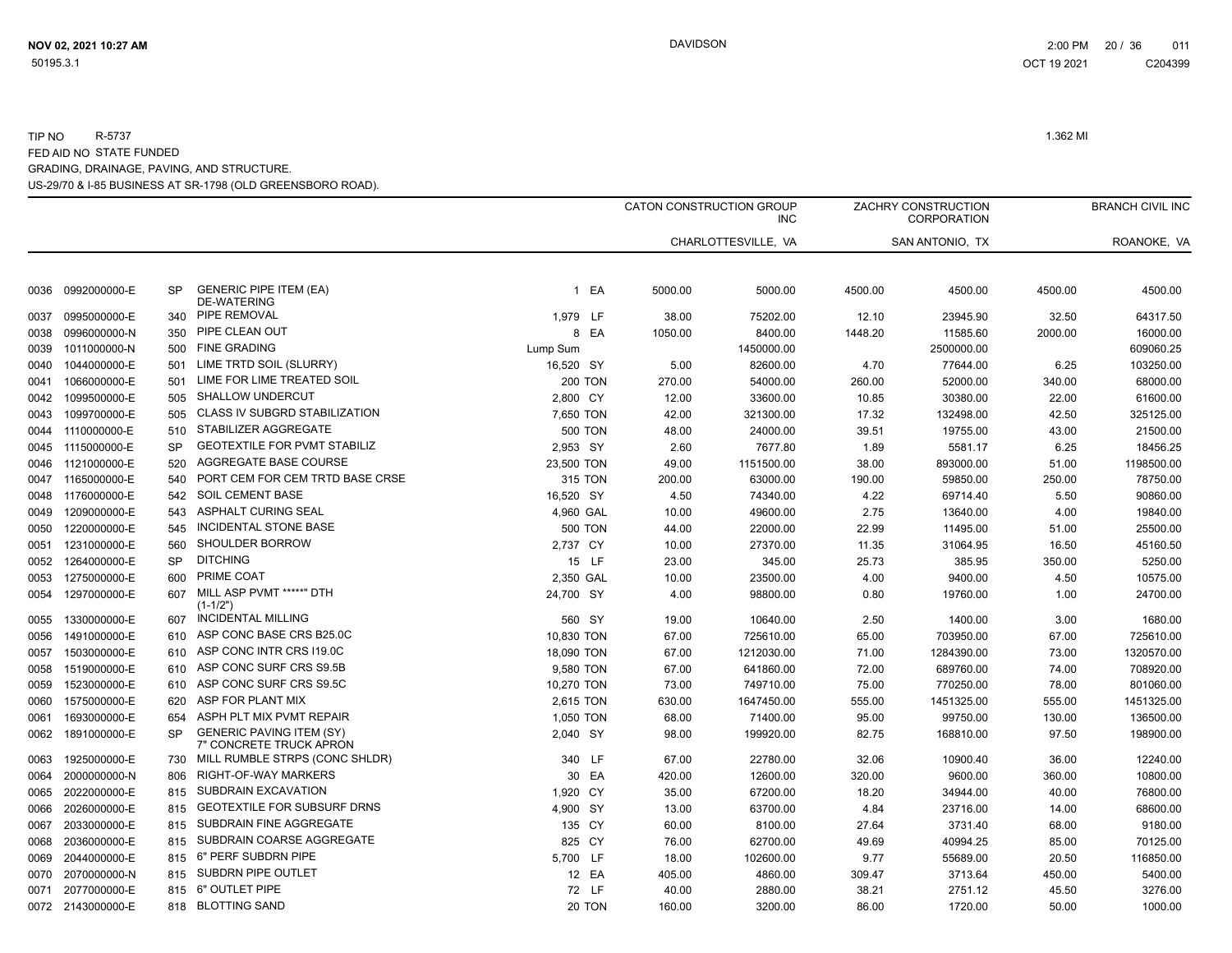|      |                   |           |                                                                     |              |       |          | CATON CONSTRUCTION GROUP<br><b>INC</b> |          | ZACHRY CONSTRUCTION<br><b>CORPORATION</b> |          | <b>BRANCH CIVIL INC</b> |
|------|-------------------|-----------|---------------------------------------------------------------------|--------------|-------|----------|----------------------------------------|----------|-------------------------------------------|----------|-------------------------|
|      |                   |           |                                                                     |              |       |          | CHARLOTTESVILLE, VA                    |          | SAN ANTONIO, TX                           |          | ROANOKE, VA             |
|      |                   |           |                                                                     |              |       |          |                                        |          |                                           |          |                         |
| 0073 | 2209000000-E      | 838       | <b>ENDWALLS</b>                                                     |              | 14 CY | 1300.00  | 18200.00                               | 1229.86  | 17218.04                                  | 980.00   | 13720.00                |
| 0074 | 2253000000-E      | 840       | PIPE COLLARS                                                        | 4.7 CY       |       | 1500.00  | 7050.00                                | 675.27   | 3173.77                                   | 1300.00  | 6110.00                 |
|      | 0075 2264000000-E | 840       | <b>PIPE PLUGS</b>                                                   | 0.798 CY     |       | 500.00   | 399.00                                 | 324.03   | 258.58                                    | 1500.00  | 1197.00                 |
| 0076 | 2275000000-E      | <b>SP</b> | <b>FLOWABLE FILL</b>                                                | 33 CY        |       | 540.00   | 17820.00                               | 368.25   | 12152.25                                  | 440.00   | 14520.00                |
|      | 0077 2286000000-N | 840       | <b>MASNRY DRAINAGE STRUCT</b>                                       | 144 EA       |       | 4200.00  | 604800.00                              | 2830.25  | 407556.00                                 | 3400.00  | 489600.00               |
| 0078 | 2297000000-E      | 840       | <b>MASNRY DRAINAGE STRUCT</b>                                       | 7.6 CY       |       | 800.00   | 6080.00                                | 2088.63  | 15873.59                                  | 810.00   | 6156.00                 |
| 0079 | 2308000000-E      | 840       | <b>MASNRY DRAINAGE STRUCT</b>                                       | 200.9 LF     |       | 460.00   | 92414.00                               | 160.88   | 32320.79                                  | 530.00   | 106477.00               |
| 0080 | 2364000000-N      | 840       | FRAME W/2GRTS 840.16 STD                                            |              | 3 EA  | 1200.00  | 3600.00                                | 716.27   | 2148.81                                   | 790.00   | 2370.00                 |
| 0081 | 2364200000-N      | 840       | FRAME W/2GRTS 840.20 STD                                            |              | 35 EA | 1200.00  | 42000.00                               | 650.17   | 22755.95                                  | 720.00   | 25200.00                |
| 0082 | 2365000000-N      | 840       | FRAME W/2GRTS 840.22 STD                                            |              | 16 EA | 1200.00  | 19200.00                               | 626.11   | 10017.76                                  | 690.00   | 11040.00                |
| 0083 | 2366000000-N      | 840       | FRAME W/2GRTS 840.24 STD                                            |              | 2 EA  | 1200.00  | 2400.00                                | 616.18   | 1232.36                                   | 760.00   | 1520.00                 |
| 0084 | 2374000000-N      | 840       | FRAME-GRT-HD 840.03 **<br>(E)                                       | 10 EA        |       | 1300.00  | 13000.00                               | 772.39   | 7723.90                                   | 850.00   | 8500.00                 |
| 0085 | 2374000000-N      | 840       | FRAME-GRT-HD 840.03 **<br>(F)                                       |              | 21 EA | 1300.00  | 27300.00                               | 804.26   | 16889.46                                  | 940.00   | 19740.00                |
| 0086 | 2374000000-N      | 840       | FRAME-GRT-HD 840.03 **<br>(G)                                       |              | 16 EA | 1300.00  | 20800.00                               | 804.26   | 12868.16                                  | 890.00   | 14240.00                |
| 0087 | 2396000000-N      | 840       | FRAME W/COVER STD 840.54                                            |              | 6 EA  | 1000.00  | 6000.00                                | 518.05   | 3108.30                                   | 590.00   | 3540.00                 |
| 8800 | 2407000000-N      | 840       | STL FRAM W/ 2 GTR, STD 840.37                                       | 37           | EA    | 3500.00  | 129500.00                              | 3280.32  | 121371.84                                 | 2700.00  | 99900.00                |
| 0089 | 2473000000-N      | <b>SP</b> | <b>GENERIC DRAINAGE ITEM (EA)</b><br><b>ENERGY DISSIPATOR BASIN</b> | $\mathbf{1}$ | EA    | 5000.00  | 5000.00                                | 4951.58  | 4951.58                                   | 9400.00  | 9400.00                 |
| 0090 | 2549000000-E      | 846       | 2'-6" CONC CURB & GUTTER                                            | 8,460 LF     |       | 32.00    | 270720.00                              | 25.35    | 214461.00                                 | 34.00    | 287640.00               |
| 0091 | 2556000000-E      | 846       | SHOULDER BERM GUTTER                                                | 300 LF       |       | 35.00    | 10500.00                               | 27.00    | 8100.00                                   | 42.50    | 12750.00                |
| 0092 | 2577000000-E      | 846       | <b>CONC EXPRESSWAY GUTTER</b>                                       | 7,060 LF     |       | 36.00    | 254160.00                              | 43.80    | 309228.00                                 | 44.50    | 314170.00               |
| 0093 | 2591000000-E      | 848       | 4" CONCRETE SIDEWALK                                                | 1,320 SY     |       | 60.00    | 79200.00                               | 49.50    | 65340.00                                  | 56.50    | 74580.00                |
| 0094 | 2605000000-N      | 848       | <b>CONCRETE CURB RAMPS</b>                                          |              | 11 EA | 3200.00  | 35200.00                               | 2250.00  | 24750.00                                  | 2500.00  | 27500.00                |
| 0095 | 2619000000-E      | 850       | 4" CONCRETE PAVED DITCH                                             | 150 SY       |       | 130.00   | 19500.00                               | 156.25   | 23437.50                                  | 92.00    | 13800.00                |
| 0096 | 2655000000-E      | 852       | 5" MONO CONC ISLDS (KEY IN)                                         | 1,650 SY     |       | 55.00    | 90750.00                               | 75.45    | 124492.50                                 | 78.00    | 128700.00               |
| 0097 | 2703000000-E      | 854       | CONC BARRIER TYPE ******<br>(III)                                   | 2,800 LF     |       | 175.00   | 490000.00                              | 125.00   | 350000.00                                 | 140.00   | 392000.00               |
|      | 0098 2703000000-E | 854       | <b>CONC BARRIER TYPE ******</b><br>(IV)                             | 1,500 LF     |       | 110.00   | 165000.00                              | 95.00    | 142500.00                                 | 110.00   | 165000.00               |
| 0099 | 2710000000-N      | 854       | CONC BARRIER TRANS SECTN                                            |              | 2 EA  | 27000.00 | 54000.00                               | 15000.00 | 30000.00                                  | 17100.00 | 34200.00                |
| 0100 | 2724000000-E      | 857       | PC REINF BARRIER SNGL FC                                            | 600          | LF    | 94.00    | 56400.00                               | 99.50    | 59700.00                                  | 230.00   | 138000.00               |
|      | 0101 2752000000-E | <b>SP</b> | <b>GENERIC PAVING ITEM (LF)</b><br>MEDIAN HAZARD PROTECTION         | 250 LF       |       | 96.00    | 24000.00                               | 130.00   | 32500.00                                  | 410.00   | 102500.00               |
|      | 0102 2752000000-E | <b>SP</b> | <b>GENERIC PAVING ITEM (LF)</b><br><b>MODIFIED VALLEY GUTTER</b>    | 1,100 LF     |       | 28.00    | 30800.00                               | 27.00    | 29700.00                                  | 51.50    | 56650.00                |
|      | 0103 2800000000-N | 858       | <b>ADJ CATCH BASINS</b>                                             |              | 1 EA  | 625.00   | 625.00                                 | 709.49   | 709.49                                    | 520.00   | 520.00                  |
| 0104 | 2815000000-N      | 858       | ADJ DROP INLETS                                                     |              | 1 EA  | 625.00   | 625.00                                 | 709.49   | 709.49                                    | 520.00   | 520.00                  |
|      | 0105 2905000000-N | 859       | CONVERT DI TO JB                                                    |              | 3 EA  | 860.00   | 2580.00                                | 1420.16  | 4260.48                                   | 5000.00  | 15000.00                |
|      | 0106 3001000000-N | <b>SP</b> | <b>IMPACT ATTEN TYPE TL-3</b>                                       |              | 3 EA  | 25000.00 | 75000.00                               | 13000.00 | 39000.00                                  | 27500.00 | 82500.00                |

**NOV 02, 2021 10:27 AM** DAVIDSON 2:00 PM 21 / 36 011 OCT 19 2021 C204399C204399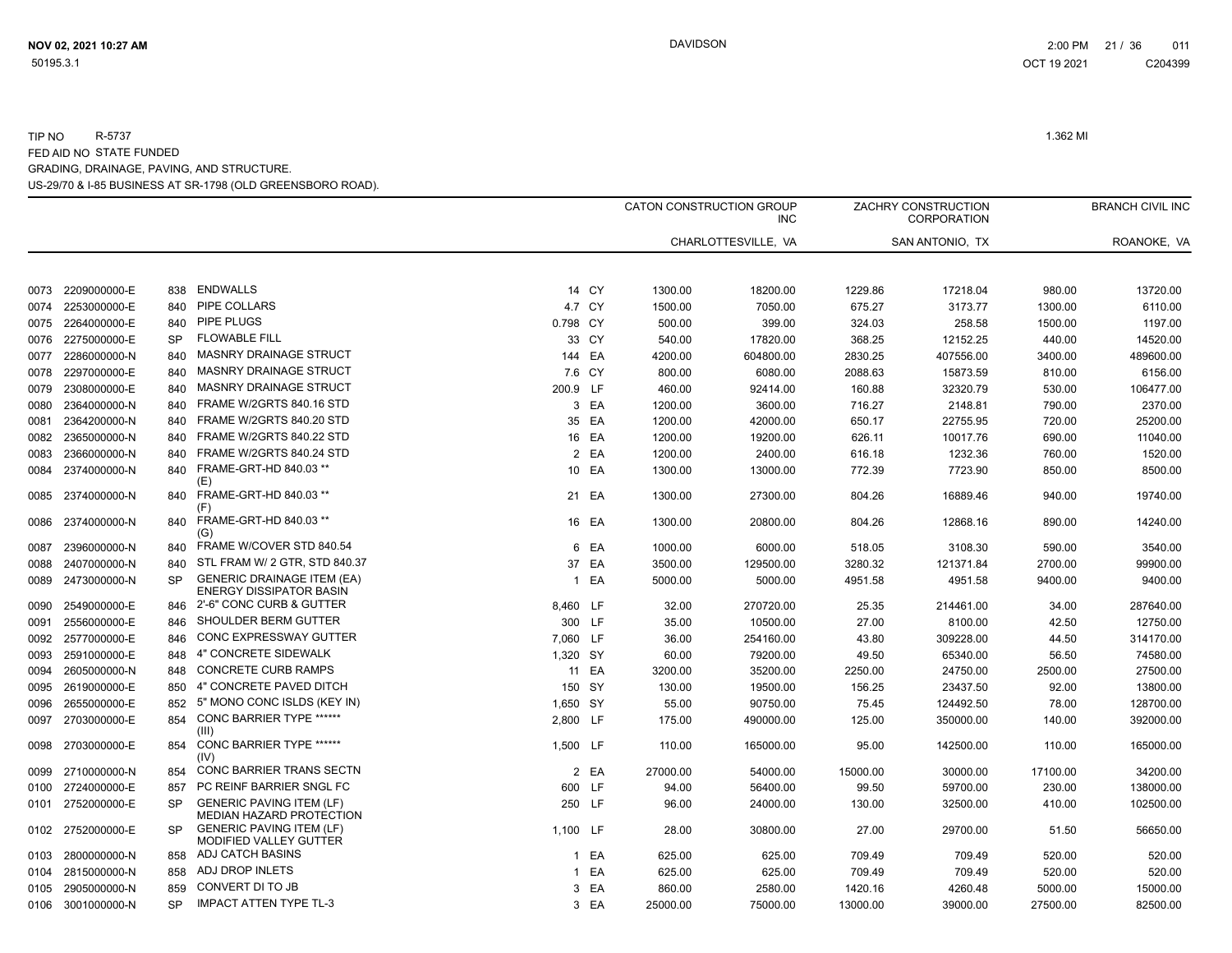|      |                   |                  |                                          |              |                |         | CATON CONSTRUCTION GROUP<br><b>INC</b> |          | ZACHRY CONSTRUCTION<br><b>CORPORATION</b> |          | <b>BRANCH CIVIL INC</b> |
|------|-------------------|------------------|------------------------------------------|--------------|----------------|---------|----------------------------------------|----------|-------------------------------------------|----------|-------------------------|
|      |                   |                  |                                          |              |                |         | CHARLOTTESVILLE, VA                    |          | SAN ANTONIO. TX                           |          | ROANOKE, VA             |
|      |                   |                  | STL BEAM GUARDRAIL                       |              |                |         |                                        |          |                                           |          |                         |
| 0107 | 3030000000-E      | 862<br>862       | ADDIT GUARDRAIL POSTS                    | 10,600 LF    |                | 27.00   | 286200.00                              | 27.25    | 288850.00                                 | 29.50    | 312700.00               |
| 0108 | 3150000000-N      |                  | GR END TYPE CAT-1                        |              | 10 EA          | 54.00   | 540.00                                 | 60.00    | 600.00                                    | 59.50    | 595.00                  |
| 0109 | 3210000000-N      | 862<br><b>SP</b> | <b>GR END TYPE TL-3</b>                  |              | 6 EA           | 1200.00 | 7200.00                                | 1000.00  | 6000.00                                   | 1300.00  | 7800.00                 |
| 0110 | 3287000000-N      | <b>SP</b>        | <b>GR END TYPE TL-2</b>                  |              | 5 EA           | 3400.00 | 17000.00                               | 3730.00  | 18650.00                                  | 3800.00  | 19000.00                |
| 0111 | 3288000000-N      | <b>SP</b>        | <b>GR ANCHOR TYPE B-77</b>               |              | 8 EA           | 3300.00 | 26400.00                               | 3500.00  | 28000.00                                  | 3700.00  | 29600.00                |
| 0112 | 3317000000-N      |                  | REMOVE EXISTING GUARDRAIL                |              | 3 EA           | 2500.00 | 7500.00                                | 2300.00  | 6900.00                                   | 2700.00  | 8100.00                 |
| 0113 | 3360000000-E      | 863              | TEMP STL BM GUARDRAIL                    | 3,900 LF     |                | 1.10    | 4290.00                                | 1.00     | 3900.00                                   | 1.25     | 4875.00                 |
| 0114 | 3380000000-E      | 862<br><b>SP</b> | TEMP GDRL ANCH UNITS ******              |              | 100 LF         | 11.00   | 1100.00                                | 7.00     | 700.00                                    | 11.50    | 1150.00                 |
| 0115 | 3387000000-N      |                  | $(B-77)$                                 | $\mathbf{1}$ | EA             | 1550.00 | 1550.00                                | 1200.00  | 1200.00                                   | 1700.00  | 1700.00                 |
| 0116 | 3389150000-N      | <b>SP</b>        | TEMP GDRL END UNITS *****<br>(TL-2)      | $\mathbf{1}$ | EA             | 1500.00 | 1500.00                                | 2500.00  | 2500.00                                   | 1600.00  | 1600.00                 |
| 0117 | 3389150000-N      | <b>SP</b>        | TEMP GDRL END UNITS *****<br>$(TL-3)$    |              | 1 EA           | 1550.00 | 1550.00                                | 2500.00  | 2500.00                                   | 1700.00  | 1700.00                 |
| 0118 | 3536000000-E      | 866              | CHN LK FENCE 48" FABRIC                  | 14,790 LF    |                | 6.50    | 96135.00                               | 13.00    | 192270.00                                 | 7.00     | 103530.00               |
| 0119 | 3542000000-E      | 866              | MET LINE PST 48" CL FEN                  | 1,240 EA     |                | 71.00   | 88040.00                               | 20.00    | 24800.00                                  | 76.00    | 94240.00                |
| 0120 | 3548000000-E      | 866              | MET TERM PST 48" CL FEN                  |              | 80 EA          | 130.00  | 10400.00                               | 160.00   | 12800.00                                  | 140.00   | 11200.00                |
| 0121 | 3628000000-E      | 876              | <b>RIP RAP, CLASS I</b>                  |              | <b>540 TON</b> | 58.00   | 31320.00                               | 47.81    | 25817.40                                  | 63.50    | 34290.00                |
| 0122 | 3635000000-E      | 876              | <b>RIP RAP, CLASS II</b>                 |              | 66 TON         | 78.00   | 5148.00                                | 80.15    | 5289.90                                   | 79.00    | 5214.00                 |
| 0123 | 3649000000-E      | 876              | <b>RIP RAP, CLASS B</b>                  |              | 380 TON        | 60.00   | 22800.00                               | 59.28    | 22526.40                                  | 62.50    | 23750.00                |
| 0124 | 3656000000-E      | 876              | <b>GEOTEXTILE FOR DRAINGE</b>            | 3,020 SY     |                | 3.00    | 9060.00                                | 3.21     | 9694.20                                   | 10.50    | 31710.00                |
| 0125 | 4048000000-E      | 902              | <b>REINF CONC FOUNDTN</b>                |              | 7 CY           | 930.00  | 6510.00                                | 900.00   | 6300.00                                   | 1000.00  | 7000.00                 |
| 0126 | 4060000000-E      | 903              | SUPPORT, BREAKAWAY STL BM                | 2,736 LB     |                | 16.00   | 43776.00                               | 15.00    | 41040.00                                  | 17.50    | 47880.00                |
| 0127 | 4066000000-E      | 903              | SUPPORTS, SIMPLE STL BM                  | 1,360 LB     |                | 5.00    | 6800.00                                | 4.75     | 6460.00                                   | 5.50     | 7480.00                 |
| 0128 | 4072000000-E      | 903              | SUPPORT, 3-LB STL U-CHAN                 | 1,422 LF     |                | 8.00    | 11376.00                               | 8.00     | 11376.00                                  | 9.25     | 13153.50                |
| 0129 | 4079000000-N      | 903              | SUPPORT, BARR SMALL                      |              | 2 EA           | 515.00  | 1030.00                                | 500.00   | 1000.00                                   | 580.00   | 1160.00                 |
| 0130 | 4082000000-E      | 903              | SUPPORT, WOOD                            |              | 415 LF         | 16.00   | 6640.00                                | 15.00    | 6225.00                                   | 17.50    | 7262.50                 |
| 0131 | 4096000000-N      | 904              | SIGN ERECTION, TYPE D                    |              | 5 EA           | 130.00  | 650.00                                 | 125.00   | 625.00                                    | 140.00   | 700.00                  |
| 0132 | 4102000000-N      | 904              | SIGN ERECTION, TYPE E                    | 80           | EA             | 72.00   | 5760.00                                | 70.00    | 5600.00                                   | 81.00    | 6480.00                 |
| 0133 | 4108000000-N      | 904              | SIGN ERECTION, TYPE F                    |              | 11 EA          | 130.00  | 1430.00                                | 125.00   | 1375.00                                   | 140.00   | 1540.00                 |
|      | 0134 4110000000-N | 904              | SIGN ERECTION, TYPE *** (GRD MTD)<br>(A) |              | 8 EA           | 775.00  | 6200.00                                | 750.00   | 6000.00                                   | 870.00   | 6960.00                 |
| 0135 | 4110000000-N      | 904              | SIGN ERECTION, TYPE *** (GRD MTD)<br>(B) |              | 4 EA           | 360.00  | 1440.00                                | 350.00   | 1400.00                                   | 400.00   | 1600.00                 |
| 0136 | 4155000000-N      | 907              | DISPOSE SIGN SYST U-CHAN                 |              | 70 EA          | 2.00    | 140.00                                 | 2.00     | 140.00                                    | 2.25     | 157.50                  |
| 0137 | 4158000000-N      | 907              | DISPOSE SIGN SYST WOOD                   |              | 3 EA           | 2.00    | 6.00                                   | 2.00     | 6.00                                      | 2.25     | 6.75                    |
| 0138 | 4400000000-E      |                  | 1110 WORK ZONE SIGNS (STAT)              | 2,527 SF     |                | 6.00    | 15162.00                               | 8.50     | 21479.50                                  | 11.00    | 27797.00                |
| 0139 | 4405000000-E      |                  | 1110 WORK ZONE SIGNS (PORT)              |              | 620 SF         | 9.00    | 5580.00                                | 9.00     | 5580.00                                   | 9.00     | 5580.00                 |
| 0140 | 4410000000-E      |                  | 1110 WORK ZONE SIGNS (BARR)              |              | 403 SF         | 5.00    | 2015.00                                | 6.00     | 2418.00                                   | 7.00     | 2821.00                 |
| 0141 | 4415000000-N      |                  | 1115 FLASHING ARROW BOARD                |              | 3 EA           | 2400.00 | 7200.00                                | 4350.00  | 13050.00                                  | 3200.00  | 9600.00                 |
|      | 0142 4420000000-N |                  | 1120 PORTABLE CHANGE MSG SIGN            |              | 12 EA          | 9200.00 | 110400.00                              | 15400.00 | 184800.00                                 | 12800.00 | 153600.00               |
|      |                   |                  |                                          |              |                |         |                                        |          |                                           |          |                         |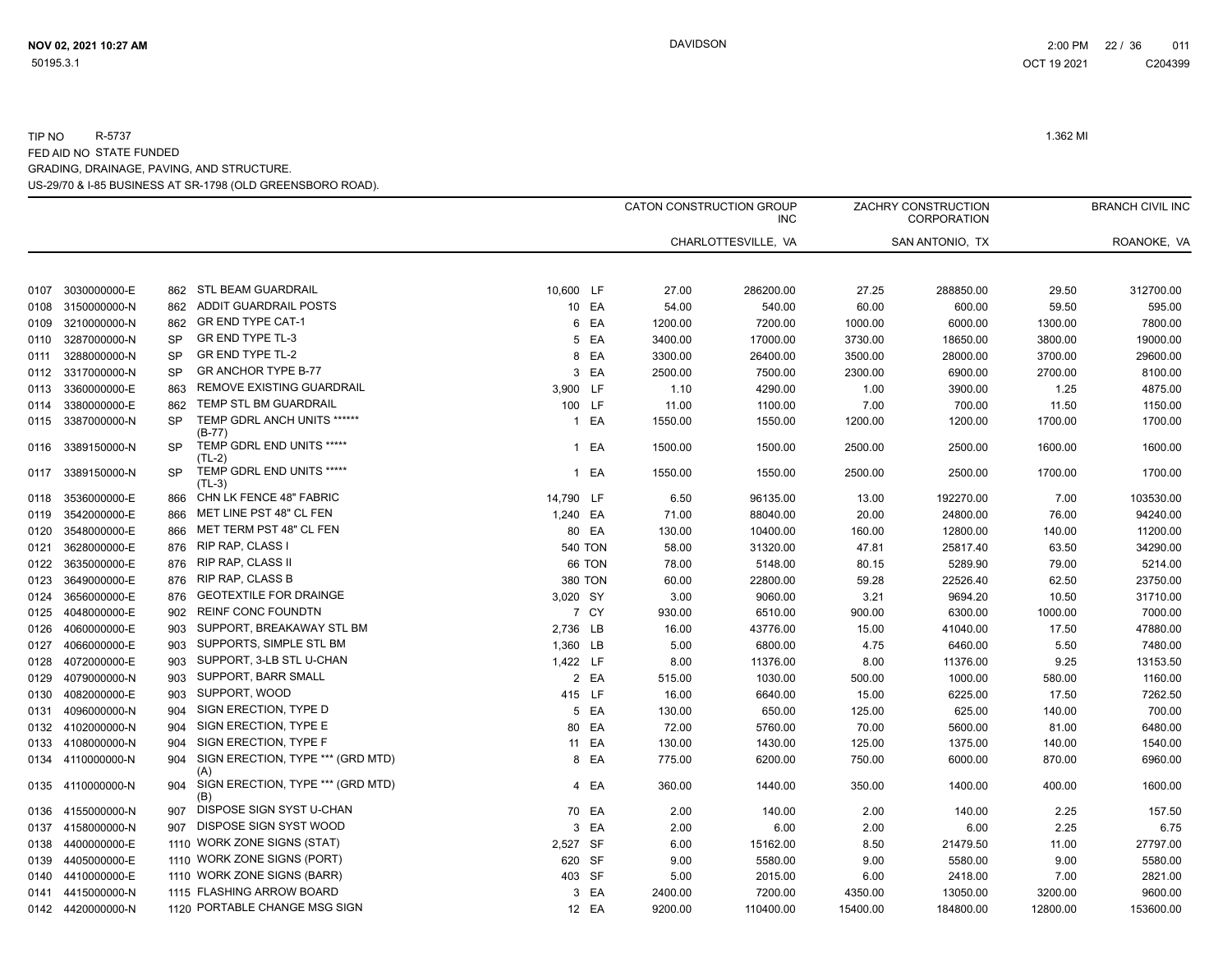|      |                   |                                                                                                                  |                |        | CATON CONSTRUCTION GROUP | <b>INC</b>          |          | ZACHRY CONSTRUCTION<br>CORPORATION |          | <b>BRANCH CIVIL INC</b> |
|------|-------------------|------------------------------------------------------------------------------------------------------------------|----------------|--------|--------------------------|---------------------|----------|------------------------------------|----------|-------------------------|
|      |                   |                                                                                                                  |                |        |                          | CHARLOTTESVILLE, VA |          | SAN ANTONIO, TX                    |          | ROANOKE, VA             |
| 0143 | 4422000000-N      | 1120 PORT CHANGE MSG SIGN (SHORT TERM)                                                                           |                | 21 DAY | 67.00                    | 1407.00             | 100.00   | 2100.00                            | 94.00    | 1974.00                 |
| 0144 | 4430000000-N      | 1130 DRUMS                                                                                                       | 600 EA         |        | 43.00                    | 25800.00            | 41.00    | 24600.00                           | 60.00    | 36000.00                |
| 0145 | 4434000000-N      | <b>SEQ FLASH WARN LIGHTS</b><br>SP.                                                                              | 30             | EA     | 125.00                   | 3750.00             | 100.00   | 3000.00                            | 170.00   | 5100.00                 |
| 0146 | 4435000000-N      | <b>1135 CONES</b>                                                                                                | 120 EA         |        | 19.00                    | 2280.00             | 19.50    | 2340.00                            | 26.00    | 3120.00                 |
| 0147 | 4445000000-E      | 1145 BARRICADES (TYPE III)                                                                                       | 592 LF         |        | 23.00                    | 13616.00            | 18.00    | 10656.00                           | 32.00    | 18944.00                |
| 0148 | 4447000000-E      | PED CHANNEL DEVICES<br><b>SP</b>                                                                                 |                | 24 LF  | 32.00                    | 768.00              | 20.00    | 480.00                             | 84.00    | 2016.00                 |
| 0149 | 4455000000-N      | 1150 FLAGGER                                                                                                     | <b>180 DAY</b> |        | 360.00                   | 64800.00            | 284.57   | 51222.60                           | 430.00   | 77400.00                |
| 0150 | 4465000000-N      | 1160 TEMPORARY CRASH CUSHIONS                                                                                    |                | 5 EA   | 10000.00                 | 50000.00            | 9850.00  | 49250.00                           | 10200.00 | 51000.00                |
| 0151 | 4470000000-N      | 1160 REM & RES CRASH CUSHION                                                                                     |                | 3 EA   | 3000.00                  | 9000.00             | 2750.00  | 8250.00                            | 6400.00  | 19200.00                |
|      | 0152 4480000000-N | 1165 TMA                                                                                                         |                | 6 EA   | 21000.00                 | 126000.00           | 11046.10 | 66276.60                           | 80700.00 | 484200.00               |
| 0153 | 4485000000-E      | 1170 PORT CONC BARRIER                                                                                           | 3,119 LF       |        | 37.00                    | 115403.00           | 35.20    | 109788.80                          | 40.00    | 124760.00               |
| 0154 | 4490000000-E      | 1170 PORT CONC BARRIER(ANCHRD)                                                                                   | 4,442 LF       |        | 63.00                    | 279846.00           | 59.60    | 264743.20                          | 67.50    | 299835.00               |
| 0155 | 4500000000-E      | 1170 REM & RES PORT CONC BARRIER                                                                                 | 6,000 LF       |        | 6.50                     | 39000.00            | 5.95     | 35700.00                           | 6.75     | 40500.00                |
| 0156 | 4510000000-N      | 1190 LAW ENFORCEMENT                                                                                             | 240 HR         |        | 41.00                    | 9840.00             | 50.05    | 12012.00                           | 56.00    | 13440.00                |
| 0157 | 4516000000-N      | 1180 SKINNY DRUM                                                                                                 | 300 EA         |        | 33.00                    | 9900.00             | 31.95    | 9585.00                            | 46.00    | 13800.00                |
| 0158 | 4570000000-E      | TEMPORARY GLARE SCREEN<br><b>SP</b>                                                                              | 3,320 LF       |        | 16.00                    | 53120.00            | 15.35    | 50962.00                           | 17.50    | 58100.00                |
| 0159 | 4595000000-E      | <b>GENERIC TRAFFIC CONTROL ITEM (SF)</b><br><b>SP</b><br>TEMPORARY TYPE A AND B SIGNS                            | 405 SF         |        | 52.00                    | 21060.00            | 47.00    | 19035.00                           | 22.50    | 9112.50                 |
|      | 0160 4600000000-N | <b>GENERIC TRAFFIC CONTROL ITEM (EA)</b><br><b>SP</b><br>COVER AND RELOCATE GROUND MOUNTED GUIDE<br><b>SIGNS</b> |                | 1 EA   | 1000.00                  | 1000.00             | 1000.00  | 1000.00                            | 560.00   | 560.00                  |
| 0161 | 4600000000-N      | <b>GENERIC TRAFFIC CONTROL ITEM (EA)</b><br><b>SP</b><br>SOLAR-POWERED FLASHING BEACON                           |                | 3 EA   | 5200.00                  | 15600.00            | 3150.00  | 9450.00                            | 280.00   | 840.00                  |
| 0162 | 4650000000-N      | 1251 TEMP RAISED PVMT MRKS                                                                                       | 162 EA         |        | 13.00                    | 2106.00             | 12.00    | 1944.00                            | 15.00    | 2430.00                 |
| 0163 | 4685000000-E      | 1205 THERMO PVT MKG LINES 4"90                                                                                   | 82.800 LF      |        | 0.75                     | 62100.00            | 0.65     | 53820.00                           | 0.75     | 62100.00                |
| 0164 | 4695000000-E      | 1205 THERMO PVT MKG LINES 8"90 MILS                                                                              | 3,005 LF       |        | 2.75                     | 8263.75             | 2.50     | 7512.50                            | 3.00     | 9015.00                 |
| 0165 | 4700000000-E      | 1205 12"WIDE THERMO 90 MILS                                                                                      | 161 LF         |        | 9.00                     | 1449.00             | 8.00     | 1288.00                            | 10.00    | 1610.00                 |
| 0166 | 4720000000-E      | 1205 THERMO PVT MKG CHARACTER 90                                                                                 |                | 24 EA  | 130.00                   | 3120.00             | 120.00   | 2880.00                            | 150.00   | 3600.00                 |
| 0167 | 4725000000-E      | 1205 THERMO PVT SYMBOL 90MILS                                                                                    | 114 EA         |        | 160.00                   | 18240.00            | 150.00   | 17100.00                           | 190.00   | 21660.00                |
|      | 0168 4770000000-E | 1205 4" COLD APPL PLSTIC LINES TYPE **<br>(IV)                                                                   | 7,493 LF       |        | 5.00                     | 37465.00            | 4.50     | 33718.50                           | 5.50     | 41211.50                |
| 0169 | 4780000000-E      | 1205 8" COLD APPL PLSTIC LINES TYPE **<br>(IV)                                                                   | 360 LF         |        | 10.00                    | 3600.00             | 9.00     | 3240.00                            | 11.00    | 3960.00                 |
| 0170 | 4810000000-E      | 1205 PAINT PVMT MARKINGS 4"                                                                                      | 48,313 LF      |        | 0.25                     | 12078.25            | 0.22     | 10628.86                           | 0.25     | 12078.25                |
| 0171 | 4820000000-E      | 1205 PAINT PVMT MARKINGS 8"                                                                                      | 2,299 LF       |        | 0.60                     | 1379.40             | 0.55     | 1264.45                            | 0.75     | 1724.25                 |
| 0172 | 4825000000-E      | 1205 PAINT PVMT MARKINGS 12"                                                                                     | 156 LF         |        | 2.30                     | 358.80              | 2.00     | 312.00                             | 2.50     | 390.00                  |
| 0173 | 4835000000-E      | 1205 PAINT PVT MKG LINES 24"                                                                                     | 295 LF         |        | 4.50                     | 1327.50             | 4.00     | 1180.00                            | 5.00     | 1475.00                 |
| 0174 | 4840000000-N      | 1205 PAINT PVT MKG CHARACTER                                                                                     |                | 8 EA   | 110.00                   | 880.00              | 100.00   | 800.00                             | 120.00   | 960.00                  |
| 0175 | 4845000000-N      | 1205 PAINT PVT MKG SYMBOL                                                                                        |                | 14 EA  | 93.00                    | 1302.00             | 85.00    | 1190.00                            | 110.00   | 1540.00                 |
| 0176 | 4847400000-E      | WZ PERF PVMT MKG LINES 4"<br><b>SP</b>                                                                           | 36,552 LF      |        | 1.10                     | 40207.20            | 1.00     | 36552.00                           | 1.25     | 45690.00                |
|      | 0177 4847600000-E | WZ PERF PVMT MKG LINES 12"<br>SP.                                                                                | 2,709 LF       |        | 3.50                     | 9481.50             | 3.00     | 8127.00                            | 3.75     | 10158.75                |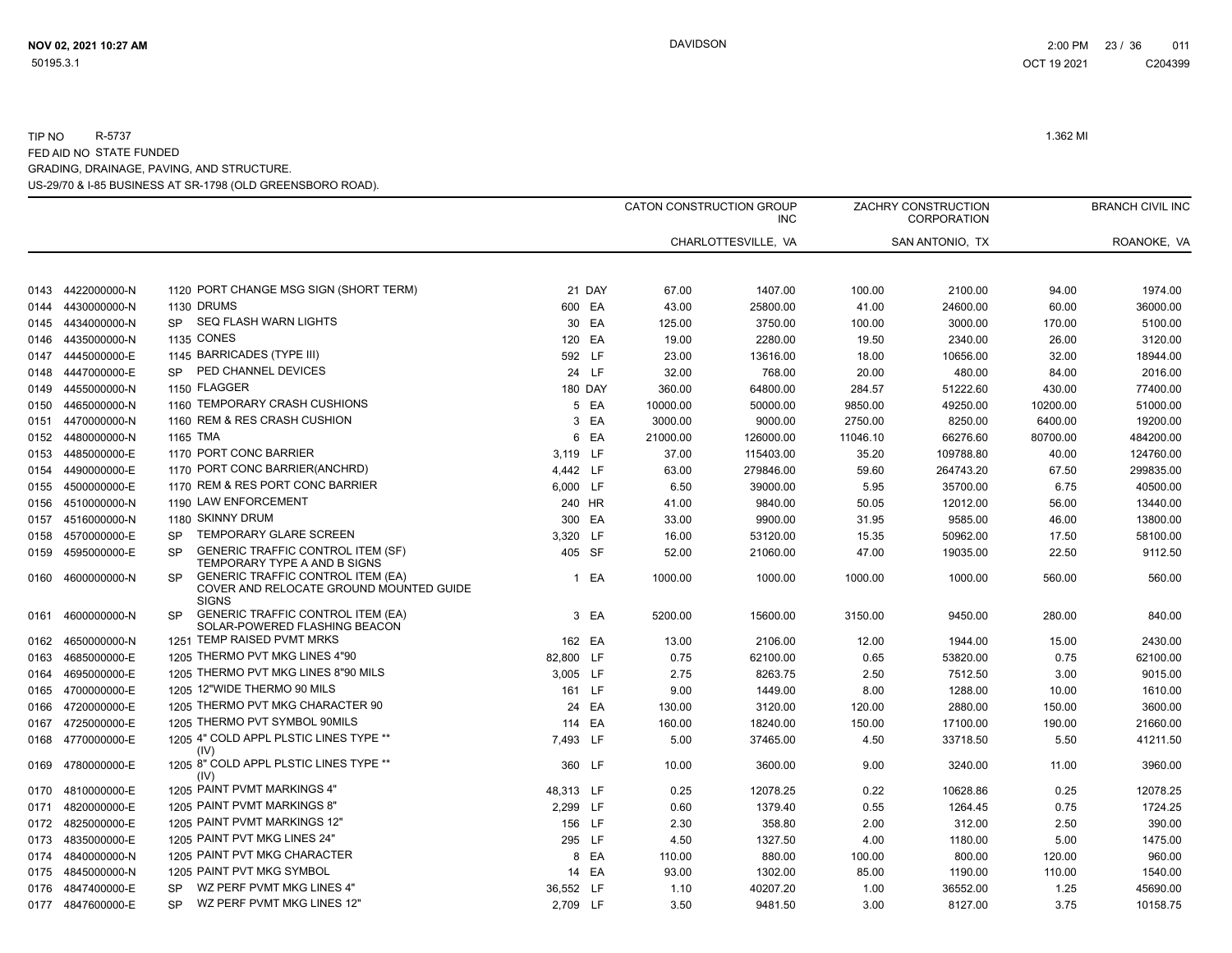|              |                   |           |                                                                                                                     |          |           |              | CATON CONSTRUCTION GROUP<br><b>INC</b> |              | ZACHRY CONSTRUCTION<br>CORPORATION |              | <b>BRANCH CIVIL INC</b> |
|--------------|-------------------|-----------|---------------------------------------------------------------------------------------------------------------------|----------|-----------|--------------|----------------------------------------|--------------|------------------------------------|--------------|-------------------------|
|              |                   |           |                                                                                                                     |          |           |              | CHARLOTTESVILLE, VA                    |              | SAN ANTONIO, TX                    |              | ROANOKE, VA             |
|              | 4850000000-E      |           | 1205 LINE REMOVAL 4" WIDE                                                                                           | 4.929 LF |           |              |                                        |              |                                    |              |                         |
| 0178<br>0179 | 4860000000-E      |           | 1205 LINE REMOVAL 8" WIDE                                                                                           |          | 30 LF     | 1.00<br>6.00 | 4929.00<br>180.00                      | 0.80<br>5.00 | 3943.20<br>150.00                  | 1.00<br>6.25 | 4929.00<br>187.50       |
| 0180         | 4870000000-E      |           | 1205 LINE REMOVAL 24" WIDE                                                                                          |          | 200 LF    | 6.00         | 1200.00                                | 5.00         | 1000.00                            | 6.25         | 1250.00                 |
| 0181         | 4875000000-N      |           | 1205 REMOVAL OF SYMBL & CHARAC                                                                                      |          | 16 EA     | 77.00        | 1232.00                                | 70.00        | 1120.00                            | 86.50        | 1384.00                 |
|              | 0182 4890000000-E | <b>SP</b> | <b>GENERIC PAVEMENT MARKING ITEM (LF)</b><br>POLYUREA PAVEMENT MARKING LINES, 4", 20 MILS<br>(STANDARD GLASS BEADS) | 1.224    | <b>LF</b> | 6.00         | 7344.00                                | 5.50         | 6732.00                            | 6.75         | 8262.00                 |
|              | 0183 4891000000-E |           | 1205 GENERIC PVMT MARKING ITEM (LF) 1205<br>THERMOPLASTIC PAVEMENT MARKING LINES (24", 90<br>MILS)                  |          | 254 LF    | 9.00         | 2286.00                                | 8.00         | 2032.00                            | 10.00        | 2540.00                 |
| 0184         | 4895000000-N      | <b>SP</b> | <b>GENERIC PAVEMENT MARKING ITEM (EA)</b><br>NON-CAST IRON SNOWPLOWABLE PAVEMENT MARKER                             |          | 337 EA    | 53.00        | 17861.00                               | 48.00        | 16176.00                           | 59.50        | 20051.50                |
| 0185         | 4900000000-N      |           | 1251 PERM RAISED PVMT MARKERS                                                                                       |          | 86 EA     | 16.00        | 1376.00                                | 15.00        | 1290.00                            | 18.50        | 1591.00                 |
| 0186         | 5070000000-N      | <b>SP</b> | STD FOUNDAT ***********<br>(TYPE R1)                                                                                |          | 15 EA     | 1200.00      | 18000.00                               | 1000.00      | 15000.00                           | 1500.00      | 22500.00                |
| 0187         | 5070000000-N      | <b>SP</b> | STD FOUNDAT ***********<br>(TYPE R2)                                                                                |          | 2 EA      | 1260.00      | 2520.00                                | 1100.00      | 2200.00                            | 2000.00      | 4000.00                 |
| 0188         | 5080000000-N      | SP.       | LITE STD LUM ************<br>(RDW, 185W LED)                                                                        |          | 17 EA     | 970.00       | 16490.00                               | 1200.00      | 20400.00                           | 990.00       | 16830.00                |
|              | 0189 5120000000-N |           | 1407 SERVICE POLE ************<br>(30' CLASS 4)                                                                     |          | 1 EA      | 1500.00      | 1500.00                                | 1200.00      | 1200.00                            | 4800.00      | 4800.00                 |
| 0190         | 5125000000-E      |           | 1407 SERVICE LATERAL *********<br>(3 #1/0 USE)                                                                      |          | 25 LF     | 79.00        | 1975.00                                | 50.00        | 1250.00                            | 25.00        | 625.00                  |
| 0191         | 5145000000-N      |           | 1408 LITE CNTRL RW *************<br>(240/480 V)                                                                     |          | 1 EA      | 8400.00      | 8400.00                                | 16750.00     | 16750.00                           | 19100.00     | 19100.00                |
|              | 0192 5155000000-E |           | 1409 ELECT DUCT BD, SIZE *****<br>(2")                                                                              |          | 540 LF    | 9.00         | 4860.00                                | 14.00        | 7560.00                            | 17.00        | 9180.00                 |
|              | 0193 5160000000-E |           | 1409 ELECT DUCT JA, SIZE *****<br>(3")                                                                              |          | 845 LF    | 30.00        | 25350.00                               | 23.00        | 19435.00                           | 32.50        | 27462.50                |
| 0194         | 5160000000-E      |           | 1409 ELECT DUCT JA, SIZE *****<br>(4")                                                                              |          | 505 LF    | 32.00        | 16160.00                               | 23.00        | 11615.00                           | 36.00        | 18180.00                |
| 0195         | 5170000000-E      | 1410      | **-#8 W/G FEEDER CIRCUIT<br>(2)                                                                                     |          | 160 LF    | 4.00         | 640.00                                 | 6.00         | 960.00                             | 3.00         | 480.00                  |
| 0196         | 5205000000-E      |           | 1410 **-#8 W/G FEEDR N *****"<br>(2, 1.5")                                                                          | 2,795 LF |           | 10.00        | 27950.00                               | 13.00        | 36335.00                           | 16.00        | 44720.00                |
| 0197         | 5240000000-N      |           | 1411 ELEC JB ************<br>(CS36)                                                                                 |          | 1 EA      | 1400.00      | 1400.00                                | 1850.00      | 1850.00                            | 2100.00      | 2100.00                 |
| 0198         | 5240000000-N      |           | 1411 ELEC JB ************<br>(IG18)                                                                                 |          | 19 EA     | 590.00       | 11210.00                               | 850.00       | 16150.00                           | 960.00       | 18240.00                |
| 0199         | 5240000000-N      |           | 1411 ELEC JB ************<br>(LS18)                                                                                 |          | 17 EA     | 590.00       | 10030.00                               | 850.00       | 14450.00                           | 990.00       | 16830.00                |
| 0200         | 5252000000-N      |           | 1412 UNDERPASS LUMINARIES *****<br>(TYPE WM, 70W MAX LED)                                                           |          | 6 EA      | 700.00       | 4200.00                                | 800.00       | 4800.00                            | 870.00       | 5220.00                 |
| 0201         | 5253000000-N      |           | 1412 UNDERPASS CIRCUITRY **************<br>$(UPL-1)$                                                                | Lump Sum |           |              | 13000.00                               |              | 11000.00                           |              | 9700.00                 |
|              | 0202 5253000000-N |           | 1412 UNDERPASS CIRCUITRY **************<br>$(UPL-2)$                                                                | Lump Sum |           |              | 13000.00                               |              | 11000.00                           |              | 8900.00                 |

 OCT 19 2021 C204399C204399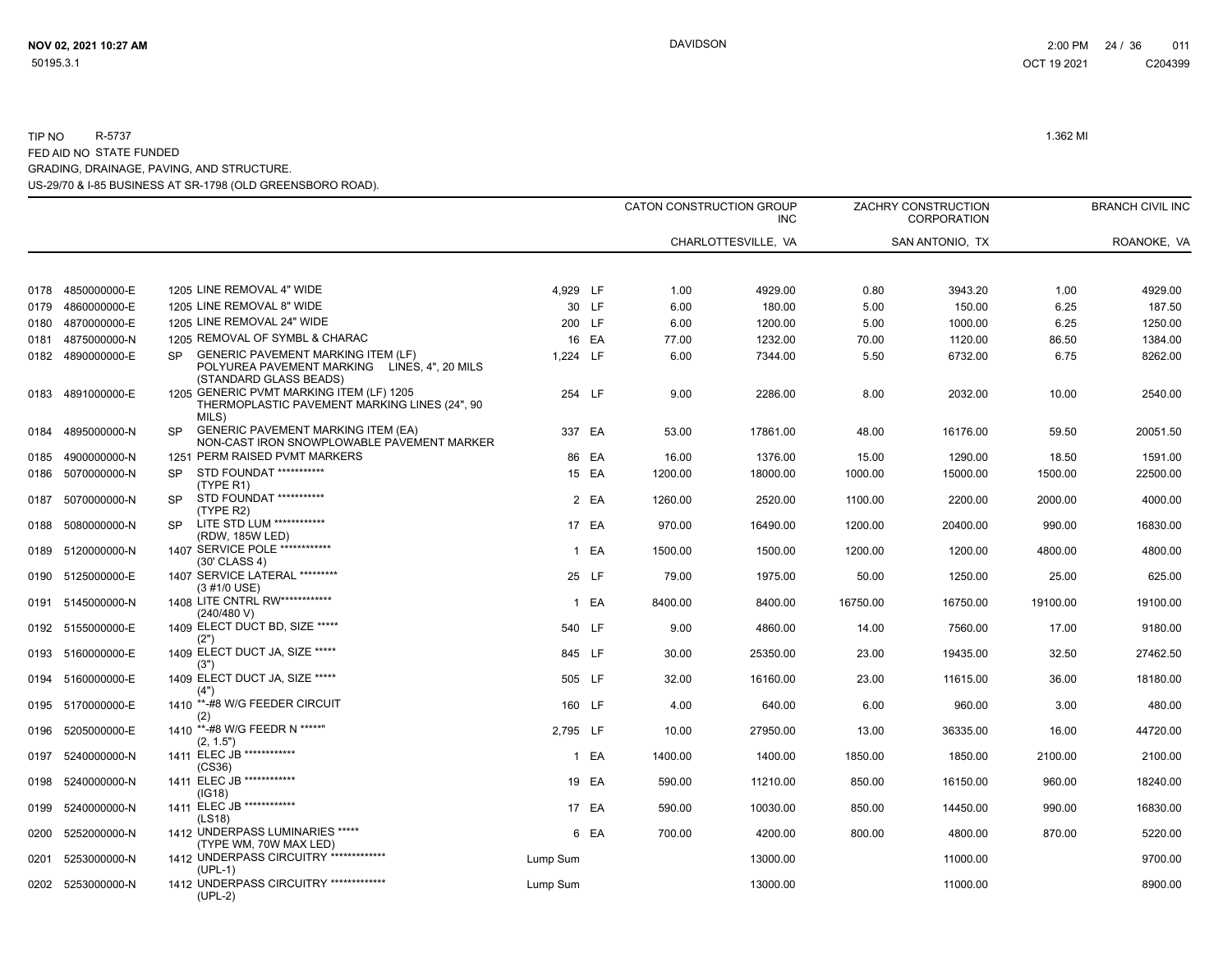|      |                   |                                                                                   |                      |          | CATON CONSTRUCTION GROUP<br><b>INC</b> |         | ZACHRY CONSTRUCTION<br><b>CORPORATION</b> |         | <b>BRANCH CIVIL INC</b> |
|------|-------------------|-----------------------------------------------------------------------------------|----------------------|----------|----------------------------------------|---------|-------------------------------------------|---------|-------------------------|
|      |                   |                                                                                   |                      |          | CHARLOTTESVILLE, VA                    |         | SAN ANTONIO, TX                           |         | ROANOKE, VA             |
| 0203 | 5270000000-N      | <b>GENERIC LIGHTING ITEM (EA)</b><br><b>SP</b><br>LIGHT STANDARD, 45' SA, 15' ARM | 17 EA                | 4500.00  | 76500.00                               | 4575.00 | 77775.00                                  | 6200.00 | 105400.00               |
| 0204 | 5325200000-E      | 1510 2" WATER LINE                                                                | 255 LF               | 40.00    | 10200.00                               | 39.56   | 10087.80                                  | 28.50   | 7267.50                 |
| 0205 | 5325800000-E      | 1510 8" WATER LINE                                                                | 1,368 LF             | 115.00   | 157320.00                              | 87.05   | 119084.40                                 | 110.00  | 150480.00               |
| 0206 | 5326200000-E      | 1510 12" WATER LINE                                                               | 25 LF                | 520.00   | 13000.00                               | 270.74  | 6768.50                                   | 690.00  | 17250.00                |
| 0207 | 5329000000-E      | 1510 DI H2O PIPE FITTINGS                                                         | 3,030 LB             | 15.00    | 45450.00                               | 7.84    | 23755.20                                  | 10.50   | 31815.00                |
| 0208 | 5540000000-E      | 1515 6" VALVE                                                                     | 2 EA                 | 2400.00  | 4800.00                                | 1500.12 | 3000.24                                   | 2000.00 | 4000.00                 |
| 0209 | 5546000000-E      | 1515 8" VALVE                                                                     | 2 EA                 | 3500.00  | 7000.00                                | 3590.34 | 7180.68                                   | 2600.00 | 5200.00                 |
| 0210 | 5606000000-E      | 1515 2" BLOW OFF                                                                  | EA<br>$\mathbf{1}$   | 3000.00  | 3000.00                                | 4782.07 | 4782.07                                   | 2400.00 | 2400.00                 |
| 0211 | 5648000000-N      | 1515 RELOCATE WATER METER                                                         | EA<br>$\overline{4}$ | 710.00   | 2840.00                                | 919.89  | 3679.56                                   | 670.00  | 2680.00                 |
| 0212 | 5649000000-N      | 1515 RECONNECT WATER METER                                                        | 1 EA                 | 400.00   | 400.00                                 | 703.01  | 703.01                                    | 450.00  | 450.00                  |
| 0213 | 5666000000-N      | 1515 FIRE HYDRANT                                                                 | 2 EA                 | 9000.00  | 18000.00                               | 4801.02 | 9602.04                                   | 4600.00 | 9200.00                 |
| 0214 | 5673000000-E      | 1515 FIRE HYDRANT LEG                                                             | 23 LF                | 95.00    | 2185.00                                | 177.63  | 4085.49                                   | 260.00  | 5980.00                 |
| 0215 | 5686500000-E      | 1515 WATER SERVICE LINE                                                           | 138 LF               | 70.00    | 9660.00                                | 10.83   | 1494.54                                   | 18.50   | 2553.00                 |
| 0216 | 5691300000-E      | 1520 8" SANITARY GRAVITY SEWER                                                    | 503 LF               | 80.00    | 40240.00                               | 107.03  | 53836.09                                  | 79.50   | 39988.50                |
| 0217 | 5775000000-E      | 1525 4' DIA UTILITY MANHOLE                                                       | 4 EA                 | 8500.00  | 34000.00                               | 4291.74 | 17166.96                                  | 4300.00 | 17200.00                |
| 0218 | 5776000000-E      | 1525 5' DIA UTILITY MANHOLE                                                       | 3 EA                 | 11000.00 | 33000.00                               | 7528.30 | 22584.90                                  | 9000.00 | 27000.00                |
| 0219 | 5781000000-E      | 1525 UTILITY MANHOLE WALL 4' DIA                                                  | 5 LF                 | 400.00   | 2000.00                                | 0.01    | 0.05                                      | 710.00  | 3550.00                 |
| 0220 | 5782000000-E      | 1525 UTILITY MANHOLE WALL 5' DIA                                                  | 8 LF                 | 640.00   | 5120.00                                | 0.01    | 0.08                                      | 710.00  | 5680.00                 |
| 0221 | 5801000000-E      | 1530 ABANDON 8" UTILITY PIPE                                                      | 830 LF               | 12.00    | 9960.00                                | 4.71    | 3909.30                                   | 18.00   | 14940.00                |
| 0222 | 5816000000-N      | 1530 ABANDON UTILITY MANHOLE                                                      | 3 EA                 | 1100.00  | 3300.00                                | 463.12  | 1389.36                                   | 1800.00 | 5400.00                 |
| 0223 | 5835700000-E      | 1540 16" ENCASEMENT PIPE                                                          | 80 LF                | 135.00   | 10800.00                               | 70.27   | 5621.60                                   | 200.00  | 16000.00                |
| 0224 | 6000000000-E      | 1605 TEMPORARY SILT FENCE                                                         | 16,040 LF            | 3.00     | 48120.00                               | 2.33    | 37373.20                                  | 3.25    | 52130.00                |
| 0225 | 6006000000-E      | 1610 EROS CONTRL STONE CL A                                                       | 730 TON              | 32.00    | 23360.00                               | 40.59   | 29630.70                                  | 57.00   | 41610.00                |
| 0226 | 6009000000-E      | 1610 EROS CONTRL STONE CL B                                                       | 4,110 TON            | 32.00    | 131520.00                              | 47.09   | 193539.90                                 | 62.50   | 256875.00               |
| 0227 | 6012000000-E      | 1610 SEDIMENT CONTROL STONE                                                       | 3,415 TON            | 30.00    | 102450.00                              | 35.70   | 121915.50                                 | 49.50   | 169042.50               |
| 0228 | 6015000000-E      | 1615 TEMPORARY MULCHING                                                           | 29.5 ACR             | 800.00   | 23600.00                               | 783.75  | 23120.63                                  | 880.00  | 25960.00                |
| 0229 | 6018000000-E      | 1620 SEED FOR TEMP SEEDING                                                        | 1,400 LB             | 3.00     | 4200.00                                | 2.85    | 3990.00                                   | 3.25    | 4550.00                 |
| 0230 | 6021000000-E      | 1620 FERT FOR TEMP SEEDING                                                        | 9 TON                | 1150.00  | 10350.00                               | 1116.25 | 10046.25                                  | 1300.00 | 11700.00                |
| 0231 | 6024000000-E      | 1622 TEMPORARY SLOPE DRAINS                                                       | 2,375 LF             | 5.00     | 11875.00                               | 22.51   | 53461.25                                  | 43.50   | 103312.50               |
| 0232 | 6029000000-E      | <b>SAFETY FENCE</b><br><b>SP</b>                                                  | 330 LF               | 5.00     | 1650.00                                | 1.43    | 471.90                                    | 5.75    | 1897.50                 |
| 0233 | 6030000000-E      | 1630 SILT EXCAVATION                                                              | 9,170 CY             | 0.01     | 91.70                                  | 9.53    | 87390.10                                  | 5.00    | 45850.00                |
| 0234 | 6036000000-E      | 1631 MATTING FOR EROS CONTROL                                                     | 83,880 SY            | 1.50     | 125820.00                              | 1.43    | 119948.40                                 | 1.25    | 104850.00               |
| 0235 | 6037000000-E      | <b>COIR FIBER MAT</b><br><b>SP</b>                                                | 85 SY                | 10.00    | 850.00                                 | 9.50    | 807.50                                    | 17.00   | 1445.00                 |
| 0236 | 6038000000-E      | PERM SOIL REINF MAT<br><b>SP</b>                                                  | 580 SY               | 7.00     | 4060.00                                | 7.13    | 4135.40                                   | 8.00    | 4640.00                 |
| 0237 | 6042000000-E      | 1632 1/4" HARDWARE CLOTH                                                          | 7,750 LF             | 3.00     | 23250.00                               | 2.85    | 22087.50                                  | 5.75    | 44562.50                |
| 0238 | 6045000000-E      | **" TEMPORARY PIPE<br><b>SP</b><br>(36")                                          | 265 LF               | 140.00   | 37100.00                               | 114.47  | 30334.55                                  | 180.00  | 47700.00                |
| 0239 | 6070000000-N      | 1639 SPECIAL STILLING BASINS                                                      | 2 EA                 | 520.00   | 1040.00                                | 603.34  | 1206.68                                   | 340.00  | 680.00                  |
|      | 0240 6071010000-E | <b>WATTLE</b><br><b>SP</b>                                                        | 2.080 LF             | 10.00    | 20800.00                               | 9.26    | 19260.80                                  | 11.00   | 22880.00                |

**NOV 02, 2021 10:27 AM** DAVIDSON 2:00 PM 25 / 36 011 OCT 19 2021 C204399C204399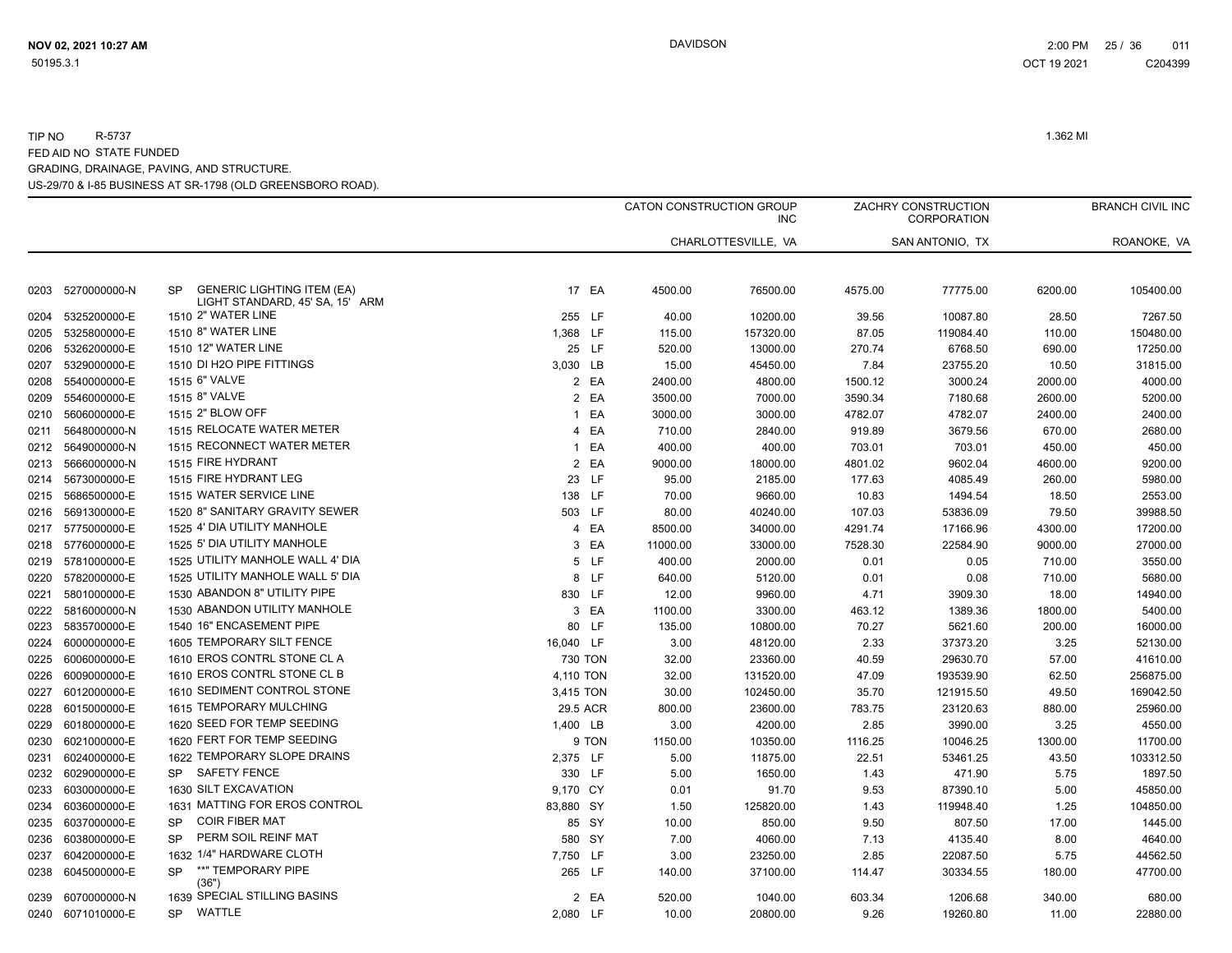|      |                   |           |                                                                                         |           |               |         | CATON CONSTRUCTION GROUP<br><b>INC</b> |         | ZACHRY CONSTRUCTION<br><b>CORPORATION</b> |         | <b>BRANCH CIVIL INC</b> |
|------|-------------------|-----------|-----------------------------------------------------------------------------------------|-----------|---------------|---------|----------------------------------------|---------|-------------------------------------------|---------|-------------------------|
|      |                   |           |                                                                                         |           |               |         | CHARLOTTESVILLE, VA                    |         | SAN ANTONIO, TX                           |         | ROANOKE, VA             |
|      |                   |           |                                                                                         |           |               |         |                                        |         |                                           |         |                         |
|      | 0241 6071013000-E | SP.       | <b>WATTLE BARRIER</b>                                                                   | 688 LF    |               | 12.00   | 8256.00                                | 11.40   | 7843.20                                   | 17.00   | 11696.00                |
|      | 0242 6071020000-E | <b>SP</b> | POLYACRYLAMIDE (PAM)                                                                    | 1,495 LB  |               | 14.00   | 20930.00                               | 13.78   | 20601.10                                  | 6.25    | 9343.75                 |
|      | 0243 6071030000-E |           | 1640 COIR FIBER BAFFLE                                                                  | 2,425 LF  |               | 7.00    | 16975.00                               | 6.18    | 14986.50                                  | 5.75    | 13943.75                |
|      | 0244 6071050000-E | SP.       | **" SKIMMER<br>(1-1/2")                                                                 |           | 4 EA          | 1400.00 | 5600.00                                | 1124.89 | 4499.56                                   | 870.00  | 3480.00                 |
|      | 0245 6071050000-E | <b>SP</b> | **" SKIMMER<br>(2")                                                                     |           | 2 EA          | 1500.00 | 3000.00                                | 1124.89 | 2249.78                                   | 1100.00 | 2200.00                 |
|      | 0246 6071050000-E | <b>SP</b> | **" SKIMMER<br>$(2 - 1/2")$                                                             |           | 1 EA          | 1800.00 | 1800.00                                | 1124.89 | 1124.89                                   | 1300.00 | 1300.00                 |
| 0247 | 6084000000-E      |           | 1660 SEEDING AND MULCHING                                                               |           | 33 ACR        | 1900.00 | 62700.00                               | 1876.25 | 61916.25                                  | 2100.00 | 69300.00                |
| 0248 | 6087000000-E      |           | 1660 MOWING                                                                             |           | 30 ACR        | 98.00   | 2940.00                                | 95.00   | 2850.00                                   | 110.00  | 3300.00                 |
|      | 0249 6090000000-E |           | 1661 SEED FOR REPAIR SEEDING                                                            | 300 LB    |               | 9.00    | 2700.00                                | 8.55    | 2565.00                                   | 9.50    | 2850.00                 |
| 0250 | 6093000000-E      |           | 1661 FERT FOR REPAIR SEEDING                                                            | 1.25 TON  |               | 1450.00 | 1812.50                                | 1401.25 | 1751.56                                   | 1600.00 | 2000.00                 |
| 0251 | 6096000000-E      |           | 1662 SEED FOR SUPP SEEDING                                                              | 750 LB    |               | 10.00   | 7500.00                                | 9.98    | 7485.00                                   | 11.00   | 8250.00                 |
|      | 0252 6102000000-E |           | 1664 SODDING                                                                            | 3,700 SY  |               | 8.20    | 30340.00                               | 7.93    | 29341.00                                  | 9.00    | 33300.00                |
|      | 0253 6105000000-E |           | 1664 WATER                                                                              |           | 25 M/G        | 490.00  | 12250.00                               | 475.00  | 11875.00                                  | 530.00  | 13250.00                |
|      | 0254 6108000000-E |           | 1665 FERTILIZER TOPDRESSING                                                             | 22.5 TON  |               | 1200.00 | 27000.00                               | 1187.50 | 26718.75                                  | 1300.00 | 29250.00                |
|      | 0255 6111000000-E | SP.       | <b>IMPERVIOUS DIKE</b>                                                                  |           | 75 LF         | 26.00   | 1950.00                                | 39.10   | 2932.50                                   | 44.50   | 3337.50                 |
|      | 0256 6114500000-N |           | 1667 SPECIALIZED HAND MOWING                                                            |           | <b>50 MHR</b> | 93.00   | 4650.00                                | 90.25   | 4512.50                                   | 100.00  | 5000.00                 |
|      | 0257 6117000000-N | SP        | RESPONSE FOR EROS CONTROL                                                               | 100 EA    |               | 470.00  | 47000.00                               | 451.25  | 45125.00                                  | 250.00  | 25000.00                |
|      | 0258 6117500000-N | SP        | CONC WASHOUT STRUCTURE                                                                  |           | 5 EA          | 2800.00 | 14000.00                               | 673.07  | 3365.35                                   | 2600.00 | 13000.00                |
|      | 0259 6123000000-E |           | 1670 REFORESTATION                                                                      |           | 0.1 ACR       | 2800.00 | 280.00                                 | 2645.75 | 264.58                                    | 2900.00 | 290.00                  |
|      |                   |           | <b>WALL ITEMS</b>                                                                       |           |               |         |                                        |         |                                           |         |                         |
|      | 0260 8504000000-E | 460       | CONC BARR RAIL MOMENT SLAB                                                              | 2,390 LF  |               | 360.00  | 860400.00                              | 365.00  | 872350.00                                 | 415.00  | 991850.00               |
| 0261 | 8801000000-E      | <b>SP</b> | MSE RETAIN WALL NO <sup>**</sup><br>(2)                                                 | 20,319 SF |               | 70.00   | 1422330.00                             | 61.46   | 1248805.74                                | 105.00  | 2133495.00              |
| 0262 | 8801000000-E      | <b>SP</b> | MSE RETAIN WALL NO <sup>**</sup><br>(3)                                                 | 10,842 SF |               | 65.00   | 704730.00                              | 52.33   | 567361.86                                 | 92.00   | 997464.00               |
|      | 0263 8802010000-E | <b>SP</b> | SOIL NAIL RETAINING WALLS                                                               | 2.672 SF  |               | 90.00   | 240480.00                              | 73.44   | 196231.68                                 | 45.50   | 121576.00               |
| 0264 | 8802015100-N      | <b>SP</b> | SOIL NAIL VERIFICATION TESTS                                                            |           | 2 EA          | 2000.00 | 4000.00                                | 0.01    | 0.02                                      | 2500.00 | 5000.00                 |
| 0265 | 8802015110-N      | <b>SP</b> | SOIL NAIL PROOF TESTS                                                                   |           | 10 EA         | 1000.00 | 10000.00                               | 0.01    | 0.10                                      | 1200.00 | 12000.00                |
| 0266 | 8847000000-E      | SP        | <b>GENERIC RET WALL ITEM (SF)</b><br>ARCHITECTURAL CONCRETE SURFACE TREATMENT<br>(WALL) | 33,833 SF |               | 9.00    | 304497.00                              | 10.36   | 350509.88                                 | 7.25    | 245289.25               |
|      |                   |           | <b>STRUCTURE ITEMS</b>                                                                  |           |               |         |                                        |         |                                           |         |                         |
| 0267 | 8097000000-E      | 450       | PILE EXCAVATION NOT IN SOIL                                                             |           | 96 LF         | 430.00  | 41280.00                               | 407.14  | 39085.44                                  | 810.00  | 77760.00                |
|      | 0268 8105640000-E | 411       | 3'-6" DRILLD PIER NO SOIL                                                               | 67.6 LF   |               | 2300.00 | 155480.00                              | 1874.22 | 126697.27                                 | 2100.00 | 141960.00               |
|      | 0269 8112730000-N | 450       | <b>PDA TESTING</b>                                                                      |           | 2 EA          | 5000.00 | 10000.00                               | 1700.00 | 3400.00                                   | 1200.00 | 2400.00                 |
|      | 0270 8115000000-N | 411       | <b>CSL TESTING</b>                                                                      |           | 2 EA          | 4000.00 | 8000.00                                | 1200.00 | 2400.00                                   | 2300.00 | 4600.00                 |
|      | 0271 8147000000-E | 420       | REINF CONCRETE DECK SLAB                                                                | 19,304 SF |               | 50.00   | 965200.00                              | 35.69   | 688959.76                                 | 45.00   | 868680.00               |
|      |                   |           |                                                                                         |           |               |         |                                        |         |                                           |         |                         |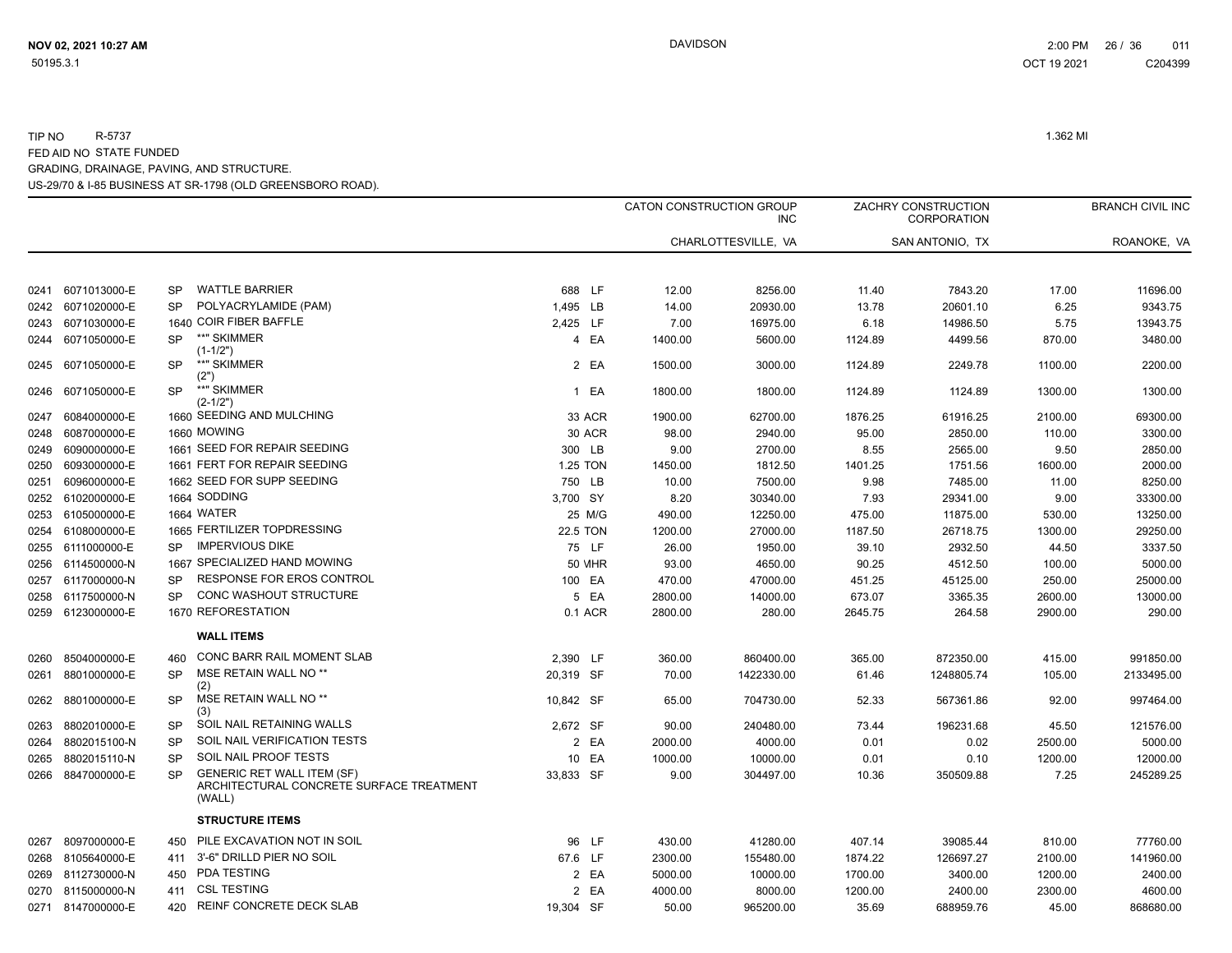US-29/70 & I-85 BUSINESS AT SR-1798 (OLD GREENSBORO ROAD). GRADING, DRAINAGE, PAVING, AND STRUCTURE.

|      |              |           |                                                                                            |             |       |              | <b>CATON CONSTRUCTION GROUP</b><br><b>INC</b> |              | ZACHRY CONSTRUCTION<br><b>CORPORATION</b> |              | <b>BRANCH CIVIL INC</b> |
|------|--------------|-----------|--------------------------------------------------------------------------------------------|-------------|-------|--------------|-----------------------------------------------|--------------|-------------------------------------------|--------------|-------------------------|
|      |              |           |                                                                                            |             |       |              | CHARLOTTESVILLE, VA                           |              | SAN ANTONIO, TX                           |              | ROANOKE, VA             |
| 0272 | 8161000000-E | 420       | <b>GROOVING BRIDGE FLOORS</b>                                                              | 20.140 SF   |       | 0.60         | 12084.00                                      | 0.49         | 9868.60                                   | 1.25         | 25175.00                |
| 0273 | 8182000000-E | 420       | <b>CLASS A CONCRETE (BRIDGE)</b>                                                           | 216.7 CY    |       | 1100.00      | 238370.00                                     | 717.44       | 155469.25                                 | 1200.00      | 260040.00               |
| 0274 | 8210000000-N | 422       | BRG APPR SLAB ***********<br>$(61+02.86 - L - LT)$                                         | Lump Sum    |       |              | 72000.00                                      |              | 49164.43                                  |              | 86000.00                |
| 0275 | 8210000000-N | 422       | <b>BRG APPR SLAB ***********</b><br>$(61+02.86 - L - RT)$                                  | Lump Sum    |       |              | 72000.00                                      |              | 49164.43                                  |              | 86000.00                |
| 0276 | 8217000000-E | 425       | <b>REINF STEEL (BRIDGE)</b>                                                                | 40,528 LB   |       | 2.00         | 81056.00                                      | 1.26         | 51065.28                                  | 1.75         | 70924.00                |
| 0277 | 8238000000-E |           | SPIRAL COL REINF STL BRG                                                                   | 3.319 LB    |       | 4.00         | 13276.00                                      | 2.31         | 7666.89                                   | 1.75         | 5808.25                 |
| 0278 | 8274000000-E | 430       | 63" MOD PRESTR CONC GIRDR                                                                  | 2,195.42 LF |       | 460.00       | 1009893.20                                    | 292.82       | 642862.88                                 | 410.00       | 900122.20               |
| 0279 | 8328200000-E | 450       | PILE DRV EQUIP SETUP ** STEEL PILES<br>(HP 14 X 73)                                        |             | 36 EA | 200.00       | 7200.00                                       | 2558.16      | 92093.76                                  | 970.00       | 34920.00                |
| 0280 | 8384000000-E | 450       | HP14X73 PILES                                                                              | 1,053 LF    |       | 100.00       | 105300.00                                     | 78.79        | 82965.87                                  | 79.50        | 83713.50                |
| 0281 | 8503000000-E | 460       | <b>CONCRETE BARRIER RAIL</b>                                                               | 1.282.4 LF  |       | 170.00       | 218008.00                                     | 195.76       | 251042.62                                 | 170.00       | 218008.00               |
| 0282 | 8531000000-E | 462       | 4" SLOPE PROTECTION                                                                        | 68.8 SY     |       | 93.00        | 6398.40                                       | 230.10       | 15830.88                                  | 170.00       | 11696.00                |
| 0283 | 8657000000-N | 430       | <b>ELASTOMERIC BEARINGS</b>                                                                | Lump Sum    |       |              | 42000.00                                      |              | 38872.87                                  |              | 110000.00               |
| 0284 | 8892000000-E | <b>SP</b> | <b>GENERIC STRUCTURE ITEM (SF)</b><br>ARCHITECTURAL CONCRETE SURFACE TREATMENT<br>(BRIDGE) | 1,246.4 SF  |       | 48.00        | 59827.20                                      | 35.00        | 43624.00                                  | 7.00         | 8724.80                 |
|      |              |           | <b>CONTRACT TOTAL</b>                                                                      |             |       | <b>TOTAL</b> | 28692228.95                                   | <b>TOTAL</b> | 28999999.97                               | <b>TOTAL</b> | 29485000.00             |
|      |              |           | <b>ROADWAY ITEMS</b>                                                                       |             |       | SUB-TOTAL    | 22028419.15                                   | SUB-TOTAL    | 23414506.46                               | SUB-TOTAL    | 21981794.00             |
|      |              |           | <b>WALL ITEMS</b>                                                                          |             |       | SUB-TOTAL    | 3546437.00                                    | SUB-TOTAL    | 3235259.28                                | SUB-TOTAL    | 4506674.25              |
|      |              |           | <b>STRUCTURE ITEMS</b>                                                                     |             |       | SUB-TOTAL    | 3117372.80                                    | SUB-TOTAL    | 2350234.23                                | SUB-TOTAL    | 2996531.75              |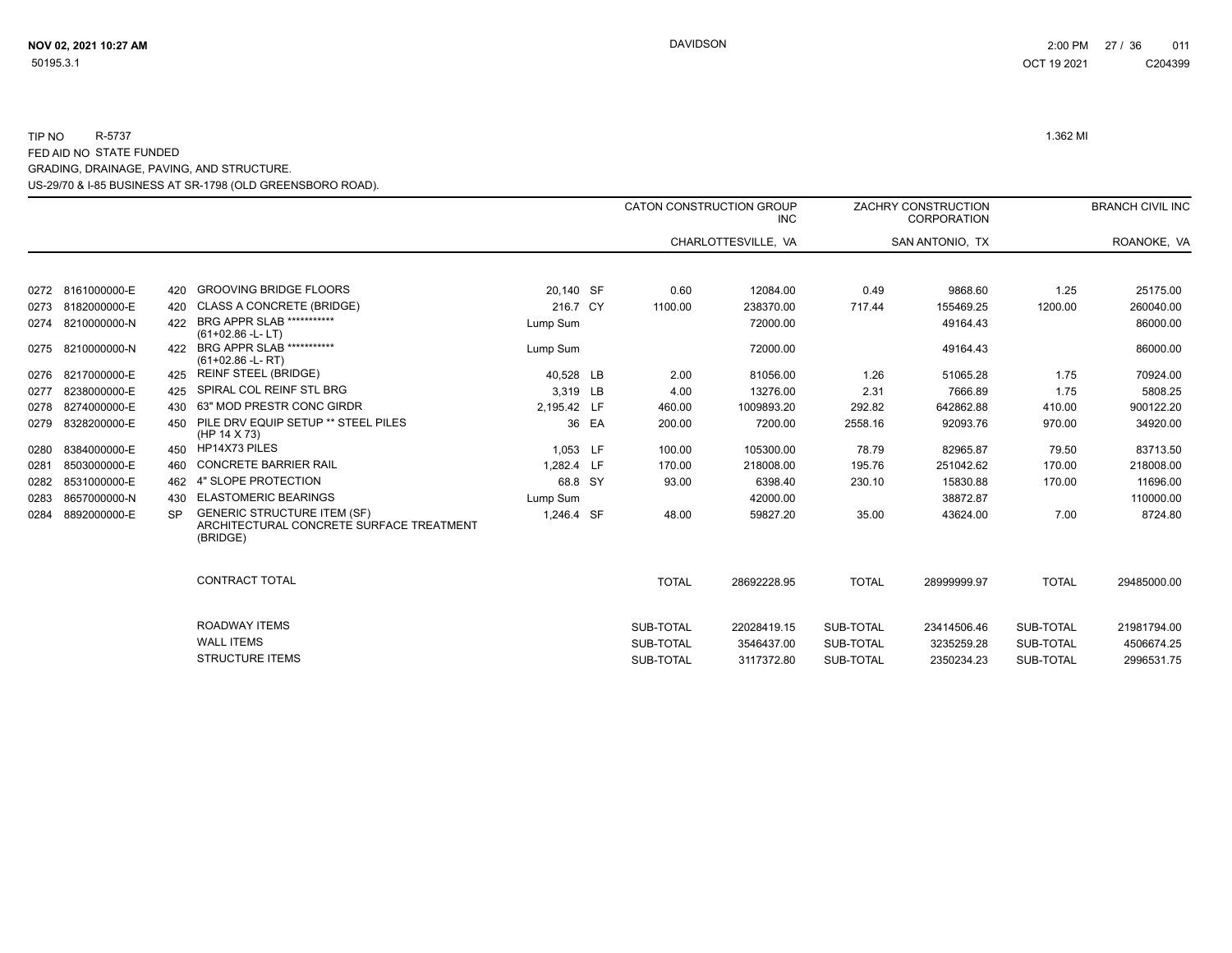|      |                   |           |                                                                                                      |                |        | W C ENGLISH INCORPORATED |         | WEBBER, LLC       |          | <b>FLATIRON CONSTRUCTORS INC</b> |
|------|-------------------|-----------|------------------------------------------------------------------------------------------------------|----------------|--------|--------------------------|---------|-------------------|----------|----------------------------------|
|      |                   |           |                                                                                                      |                |        | LYNCHBURG, VA            |         | THE WOODLANDS, TX |          | MORRISVILLE, NC                  |
|      |                   |           | <b>ROADWAY ITEMS</b>                                                                                 |                |        |                          |         |                   |          |                                  |
| 0001 | 0000100000-N      | 800       | <b>MOBILIZATION</b>                                                                                  | Lump Sum       |        | 1475000.00               |         | 1575000.00        |          | 1651000.00                       |
| 0002 | 0000400000-N      | 801       | <b>CONSTRUCTION SURVEYING</b>                                                                        | Lump Sum       |        | 776000.00                |         | 400936.11         |          | 506000.00                        |
| 0003 | 0001000000-E      | 200       | <b>CLEARING &amp; GRUBBING</b>                                                                       | Lump Sum       |        | 1881000.00               |         | 1500000.00        |          | 2257000.00                       |
| 0004 | 0008000000-E      | 200       | <b>SUPP CLEARING &amp; GRUBBING</b>                                                                  | 1 ACR          | 107.00 | 107.00                   | 8750.84 | 8750.84           | 10700.00 | 10700.00                         |
| 0005 | 0022000000-E      | 225       | UNCLASSIFIED EXCAVATION                                                                              | 202,300 CY     | 8.95   | 1810585.00               | 13.74   | 2779602.00        | 13.55    | 2741165.00                       |
| 0006 | 0029000000-N      | <b>SP</b> | TYPE III REINFORCED APPR ***********<br>(61+02.86 -L-LT)                                             | Lump Sum       |        | 72000.00                 |         | 100000.00         |          | 164000.00                        |
| 0007 | 0029000000-N      | <b>SP</b> | TYPE III REINFORCED APPR ***********<br>$(61+02.86 - L - RT)$                                        | Lump Sum       |        | 72000.00                 |         | 100000.00         |          | 164000.00                        |
| 0008 | 0036000000-E      | 225       | UNDERCUT EXCAVATION                                                                                  | 2,725 CY       | 12.55  | 34198.75                 | 3.66    | 9973.50           | 9.53     | 25969.25                         |
| 0009 | 0134000000-E      | 240       | DRAINAGE DITCH EXCAVATION                                                                            | 920 CY         | 14.45  | 13294.00                 | 22.45   | 20654.00          | 18.00    | 16560.00                         |
| 0010 | 0141000000-E      | 240       | <b>BERM DITCH CONSTRUCTION</b>                                                                       | 210 LF         | 21.00  | 4410.00                  | 22.72   | 4771.20           | 10.00    | 2100.00                          |
| 0011 | 0156000000-E      | 250       | REMOVAL OF EXT ASPHALT PVMT                                                                          | 17.470 SY      | 7.20   | 125784.00                | 3.72    | 64988.40          | 4.90     | 85603.00                         |
|      | 0012 0177000000-E | 250       | BREAKING OF EXT ASPH PVMT                                                                            | 6,440 SY       | 4.35   | 28014.00                 | 1.71    | 11012.40          | 5.00     | 32200.00                         |
| 0013 | 0192000000-N      | 260       | <b>PROOF ROLLING</b>                                                                                 | 20 HR          | 286.20 | 5724.00                  | 274.19  | 5483.80           | 275.00   | 5500.00                          |
| 0014 | 0195000000-E      | 265       | SELECT GRANULAR MATERIAL                                                                             | 2,725 CY       | 57.75  | 157368.75                | 57.15   | 155733.75         | 48.33    | 131699.25                        |
| 0015 | 0196000000-E      | 270       | <b>GEOTEXTILE SOIL STABILIZATION</b>                                                                 | 12,015 SY      | 1.85   | 22227.75                 | 4.07    | 48901.05          | 3.00     | 36045.00                         |
|      | 0016 0255000000-E | <b>SP</b> | <b>GENERIC GRADING ITEM (TON)</b><br>HAULING AND DISPOSAL OF PETRO- LEUM<br><b>CONTAMINATED SOIL</b> | <b>100 TON</b> | 114.35 | 11435.00                 | 110.19  | 11019.00          | 140.00   | 14000.00                         |
| 0017 | 0318000000-E      | 300       | FND CONDIT MATL MINOR STRS                                                                           | 1,161 TON      | 49.25  | 57179.25                 | 53.23   | 61800.03          | 50.00    | 58050.00                         |
| 0018 | 0320000000-E      | 300       | FND CONDIT GEOTEXTILE                                                                                | 3,929 SY       | 2.45   | 9626.05                  | 6.15    | 24163.35          | 3.00     | 11787.00                         |
| 0019 | 0343000000-E      | 310       | 15" SIDE DRAIN PIPE                                                                                  | 132 LF         | 61.80  | 8157.60                  | 81.01   | 10693.32          | 105.00   | 13860.00                         |
| 0020 | 0344000000-E      | 310       | 18" SIDE DRAIN PIPE                                                                                  | 256 LF         | 70.75  | 18112.00                 | 93.49   | 23933.44          | 110.00   | 28160.00                         |
| 0021 | 0366000000-E      | 310       | 15" RC PIPE CULV III                                                                                 | 1,080 LF       | 60.30  | 65124.00                 | 81.04   | 87523.20          | 95.00    | 102600.00                        |
| 0022 | 0372000000-E      | 310       | 18" RC PIPE CULV III                                                                                 | 136 LF         | 70.75  | 9622.00                  | 109.67  | 14915.12          | 125.00   | 17000.00                         |
| 0023 | 0378000000-E      | 310       | 24" RC PIPE CULV III                                                                                 | 28 LF          | 88.10  | 2466.80                  | 124.43  | 3484.04           | 140.00   | 3920.00                          |
| 0024 | 0414000000-E      | 310       | 60" RC PIPE CULV III                                                                                 | 104 LF         | 444.45 | 46222.80                 | 463.99  | 48254.96          | 425.00   | 44200.00                         |
| 0025 | 0448200000-E      | 310       | 15" RCP CULV CLASS IV                                                                                | 3,736 LF       | 66.45  | 248257.20                | 78.15   | 291968.40         | 120.00   | 448320.00                        |
| 0026 | 0448300000-E      | 310       | 18" RCP CULV CLASS IV                                                                                | 2,436 LF       | 80.95  | 197194.20                | 99.66   | 242771.76         | 130.00   | 316680.00                        |
| 0027 | 0448400000-E      | 310       | 24" RCP CULV CLASS IV                                                                                | 544 LF         | 101.10 | 54998.40                 | 120.77  | 65698.88          | 165.00   | 89760.00                         |
| 0028 | 0448500000-E      | 310       | 30" RCP CULV CLASS IV                                                                                | 256 LF         | 127.00 | 32512.00                 | 130.70  | 33459.20          | 195.00   | 49920.00                         |
| 0029 | 0448700000-E      | 310       | 42" RCP CULV CLASS IV                                                                                | 184 LF         | 220.00 | 40480.00                 | 279.03  | 51341.52          | 248.00   | 45632.00                         |
| 0030 | 0582000000-E      | 310       | 15" CS PIPE CULV 0.064"                                                                              | 16 LF          | 240.50 | 3848.00                  | 148.15  | 2370.40           | 195.00   | 3120.00                          |
| 0031 | 0588000000-E      | 310       | 18" CS PIPE CULV 0.064"                                                                              | 480 LF         | 95.00  | 45600.00                 | 121.46  | 58300.80          | 165.00   | 79200.00                         |
| 0032 | 0594000000-E      | 310       | 24" CS PIPE CULV 0.064"                                                                              | 140 LF         | 110.00 | 15400.00                 | 154.06  | 21568.40          | 150.00   | 21000.00                         |
| 0033 | 0600000000-E      | 310       | 30" CS PIPE CULV 0.079"                                                                              | 84 LF          | 138.00 | 11592.00                 | 211.14  | 17735.76          | 225.00   | 18900.00                         |
| 0034 | 0986000000-E      | <b>SP</b> | <b>GENERIC PIPE ITEM (LF)</b><br>60" PIPE REHABILITATION CIPP LINER                                  | 212 LF         | 428.00 | 90736.00                 | 165.58  | 35102.96          | 495.00   | 104940.00                        |
| 0035 | 0986000000-E      | <b>SP</b> | <b>GENERIC PIPE ITEM (LF)</b><br>PRE INSTALLATION INSPECTION                                         | 212 LF         | 10.00  | 2120.00                  | 2.20    | 466.40            | 0.01     | 2.12                             |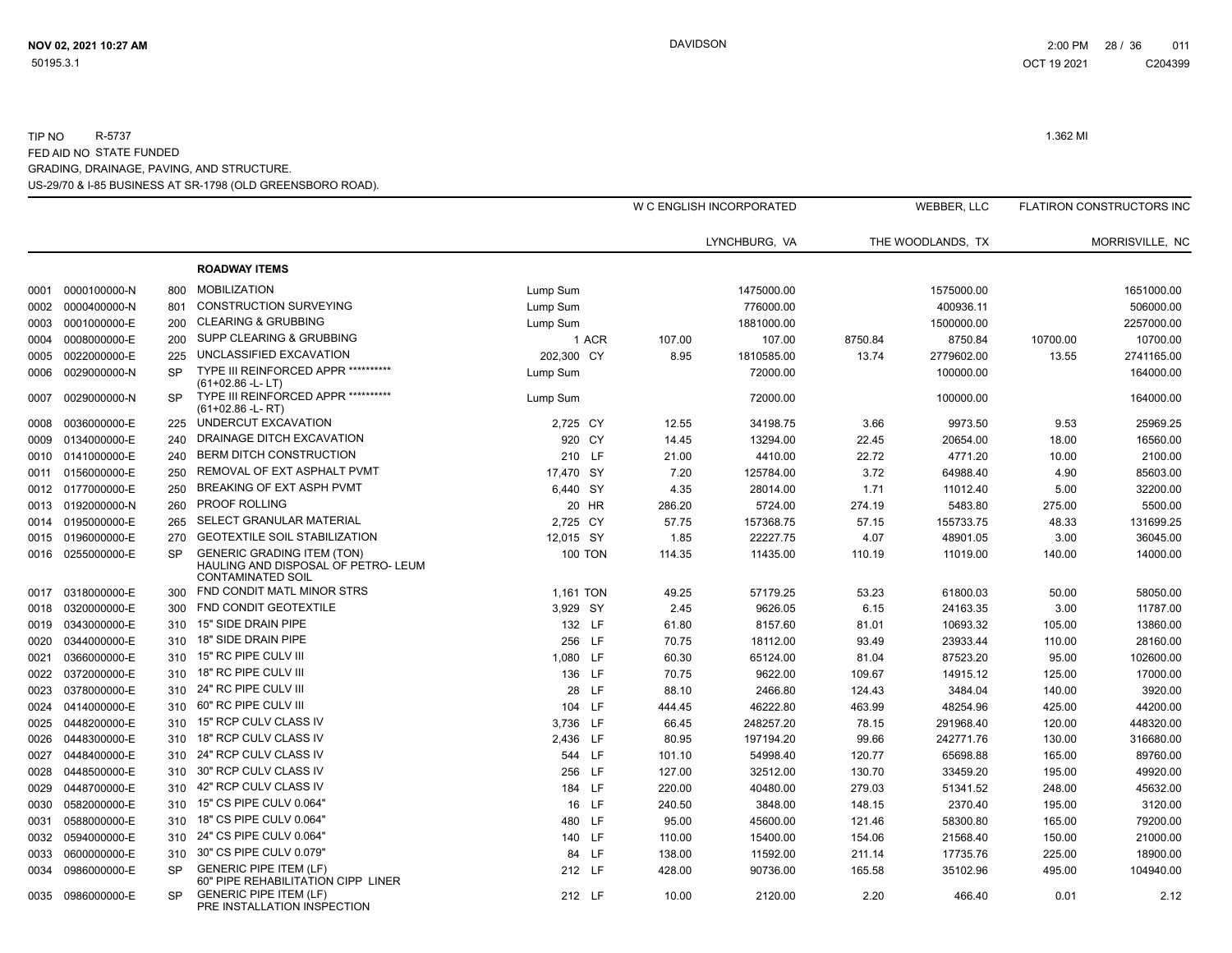|      |                   |           |                                                            |                |         | W C ENGLISH INCORPORATED |          | <b>WEBBER, LLC</b> |         | <b>FLATIRON CONSTRUCTORS INC</b> |
|------|-------------------|-----------|------------------------------------------------------------|----------------|---------|--------------------------|----------|--------------------|---------|----------------------------------|
|      |                   |           |                                                            |                |         | LYNCHBURG, VA            |          | THE WOODLANDS, TX  |         | MORRISVILLE, NC                  |
|      |                   |           |                                                            |                |         |                          |          |                    |         |                                  |
| 0036 | 0992000000-E      | <b>SP</b> | <b>GENERIC PIPE ITEM (EA)</b><br><b>DE-WATERING</b>        | 1 EA           | 2630.00 | 2630.00                  | 31418.93 | 31418.93           | 5000.00 | 5000.00                          |
| 0037 | 0995000000-E      | 340       | PIPE REMOVAL                                               | 1,979 LF       | 16.35   | 32356.65                 | 22.01    | 43557.79           | 35.00   | 69265.00                         |
| 0038 | 0996000000-N      | 350       | PIPE CLEAN OUT                                             | 8 EA           | 4628.00 | 37024.00                 | 3233.52  | 25868.16           | 2500.00 | 20000.00                         |
| 0039 | 1011000000-N      | 500       | <b>FINE GRADING</b>                                        | Lump Sum       |         | 1309345.00               |          | 10204.71           |         | 850000.00                        |
| 0040 | 1044000000-E      | 501       | LIME TRTD SOIL (SLURRY)                                    | 16,520 SY      | 6.95    | 114814.00                | 2.88     | 47577.60           | 4.75    | 78470.00                         |
| 0041 | 1066000000-E      | 501       | LIME FOR LIME TREATED SOIL                                 | <b>200 TON</b> | 278.20  | 55640.00                 | 201.33   | 40266.00           | 265.00  | 53000.00                         |
|      | 0042 1099500000-E | 505       | <b>SHALLOW UNDERCUT</b>                                    | 2,800 CY       | 20.00   | 56000.00                 | 3.21     | 8988.00            | 25.00   | 70000.00                         |
| 0043 | 1099700000-E      | 505       | <b>CLASS IV SUBGRD STABILIZATION</b>                       | 7,650 TON      | 35.55   | 271957.50                | 40.36    | 308754.00          | 45.00   | 344250.00                        |
|      | 0044 1110000000-E | 510       | STABILIZER AGGREGATE                                       | <b>500 TON</b> | 35.55   | 17775.00                 | 34.21    | 17105.00           | 29.29   | 14645.00                         |
|      | 0045 1115000000-E | <b>SP</b> | <b>GEOTEXTILE FOR PVMT STABILIZ</b>                        | 2,953 SY       | 4.65    | 13731.45                 | 4.03     | 11900.59           | 4.50    | 13288.50                         |
|      | 0046 1121000000-E | 520       | AGGREGATE BASE COURSE                                      | 23,500 TON     | 35.00   | 822500.00                | 40.36    | 948460.00          | 50.00   | 1175000.00                       |
|      | 0047 1165000000-E | 540       | PORT CEM FOR CEM TRTD BASE CRSE                            | 315 TON        | 203.30  | 64039.50                 | 162.96   | 51332.40           | 193.00  | 60795.00                         |
|      | 0048 1176000000-E | 542       | <b>SOIL CEMENT BASE</b>                                    | 16,520 SY      | 6.45    | 106554.00                | 2.54     | 41960.80           | 4.28    | 70705.60                         |
|      | 0049 1209000000-E | 543       | <b>ASPHALT CURING SEAL</b>                                 | 4,960 GAL      | 3.15    | 15624.00                 | 3.43     | 17012.80           | 3.05    | 15128.00                         |
| 0050 | 1220000000-E      | 545       | <b>INCIDENTAL STONE BASE</b>                               | <b>500 TON</b> | 42.40   | 21200.00                 | 35.39    | 17695.00           | 70.00   | 35000.00                         |
| 0051 | 1231000000-E      | 560       | SHOULDER BORROW                                            | 2,737 CY       | 15.45   | 42286.65                 | 15.56    | 42587.72           | 13.00   | 35581.00                         |
|      | 0052 1264000000-E | <b>SP</b> | <b>DITCHING</b>                                            | 15 LF          | 122.90  | 1843.50                  | 278.38   | 4175.70            | 350.00  | 5250.00                          |
|      | 0053 1275000000-E | 600       | PRIME COAT                                                 | 2,350 GAL      | 4.20    | 9870.00                  | 9.71     | 22818.50           | 4.03    | 9470.50                          |
| 0054 | 1297000000-E      | 607       | MILL ASP PVMT *****" DTH<br>$(1-1/2")$                     | 24,700 SY      | 1.45    | 35815.00                 | 4.49     | 110903.00          | 2.00    | 49400.00                         |
|      | 0055 1330000000-E | 607       | <b>INCIDENTAL MILLING</b>                                  | 560 SY         | 4.00    | 2240.00                  | 23.04    | 12902.40           | 8.40    | 4704.00                          |
| 0056 | 1491000000-E      | 610       | ASP CONC BASE CRS B25.0C                                   | 10,830 TON     | 63.00   | 682290.00                | 73.69    | 798062.70          | 65.00   | 703950.00                        |
| 0057 | 1503000000-E      | 610       | ASP CONC INTR CRS I19.0C                                   | 18,090 TON     | 69.30   | 1253637.00               | 73.69    | 1333052.10         | 65.00   | 1175850.00                       |
| 0058 | 1519000000-E      | 610       | ASP CONC SURF CRS S9.5B                                    | 9,580 TON      | 70.35   | 673953.00                | 73.69    | 705950.20          | 65.00   | 622700.00                        |
| 0059 | 1523000000-E      | 610       | ASP CONC SURF CRS S9.5C                                    | 10,270 TON     | 73.50   | 754845.00                | 79.98    | 821394.60          | 69.00   | 708630.00                        |
| 0060 | 1575000000-E      | 620       | ASP FOR PLANT MIX                                          | 2,615 TON      | 582.75  | 1523891.25               | 685.51   | 1792608.65         | 607.00  | 1587305.00                       |
| 0061 | 1693000000-E      | 654       | ASPH PLT MIX PVMT REPAIR                                   | 1,050 TON      | 68.25   | 71662.50                 | 74.26    | 77973.00           | 200.00  | 210000.00                        |
|      | 0062 1891000000-E | <b>SP</b> | <b>GENERIC PAVING ITEM (SY)</b><br>7" CONCRETE TRUCK APRON | 2,040 SY       | 90.95   | 185538.00                | 116.63   | 237925.20          | 70.00   | 142800.00                        |
| 0063 | 1925000000-E      | 730       | MILL RUMBLE STRPS (CONC SHLDR)                             | 340 LF         | 38.50   | 13090.00                 | 36.63    | 12454.20           | 33.00   | 11220.00                         |
| 0064 | 2000000000-N      | 806       | RIGHT-OF-WAY MARKERS                                       | 30 EA          | 298.30  | 8949.00                  | 305.62   | 9168.60            | 450.00  | 13500.00                         |
|      | 0065 2022000000-E | 815       | SUBDRAIN EXCAVATION                                        | 1,920 CY       | 37.45   | 71904.00                 | 29.29    | 56236.80           | 36.00   | 69120.00                         |
| 0066 | 2026000000-E      | 815       | GEOTEXTILE FOR SUBSURF DRNS                                | 4,900 SY       | 13.35   | 65415.00                 | 6.15     | 30135.00           | 13.00   | 63700.00                         |
| 0067 | 2033000000-E      | 815       | SUBDRAIN FINE AGGREGATE                                    | 135 CY         | 64.20   | 8667.00                  | 68.66    | 9269.10            | 61.00   | 8235.00                          |
| 8000 | 2036000000-E      | 815       | SUBDRAIN COARSE AGGREGATE                                  | 825 CY         | 80.25   | 66206.25                 | 72.79    | 60051.75           | 77.00   | 63525.00                         |
| 0069 | 2044000000-E      | 815       | 6" PERF SUBDRN PIPE                                        | 5,700 LF       | 19.25   | 109725.00                | 42.21    | 240597.00          | 18.50   | 105450.00                        |
| 0070 | 2070000000-N      | 815       | SUBDRN PIPE OUTLET                                         | 12 EA          | 428.00  | 5136.00                  | 551.10   | 6613.20            | 407.00  | 4884.00                          |
| 0071 | 2077000000-E      | 815       | 6" OUTLET PIPE                                             | 72 LF          | 42.80   | 3081.60                  | 42.21    | 3039.12            | 41.00   | 2952.00                          |
|      | 0072 2143000000-E | 818       | <b>BLOTTING SAND</b>                                       | 20 TON         | 105.00  | 2100.00                  | 125.26   | 2505.20            | 150.00  | 3000.00                          |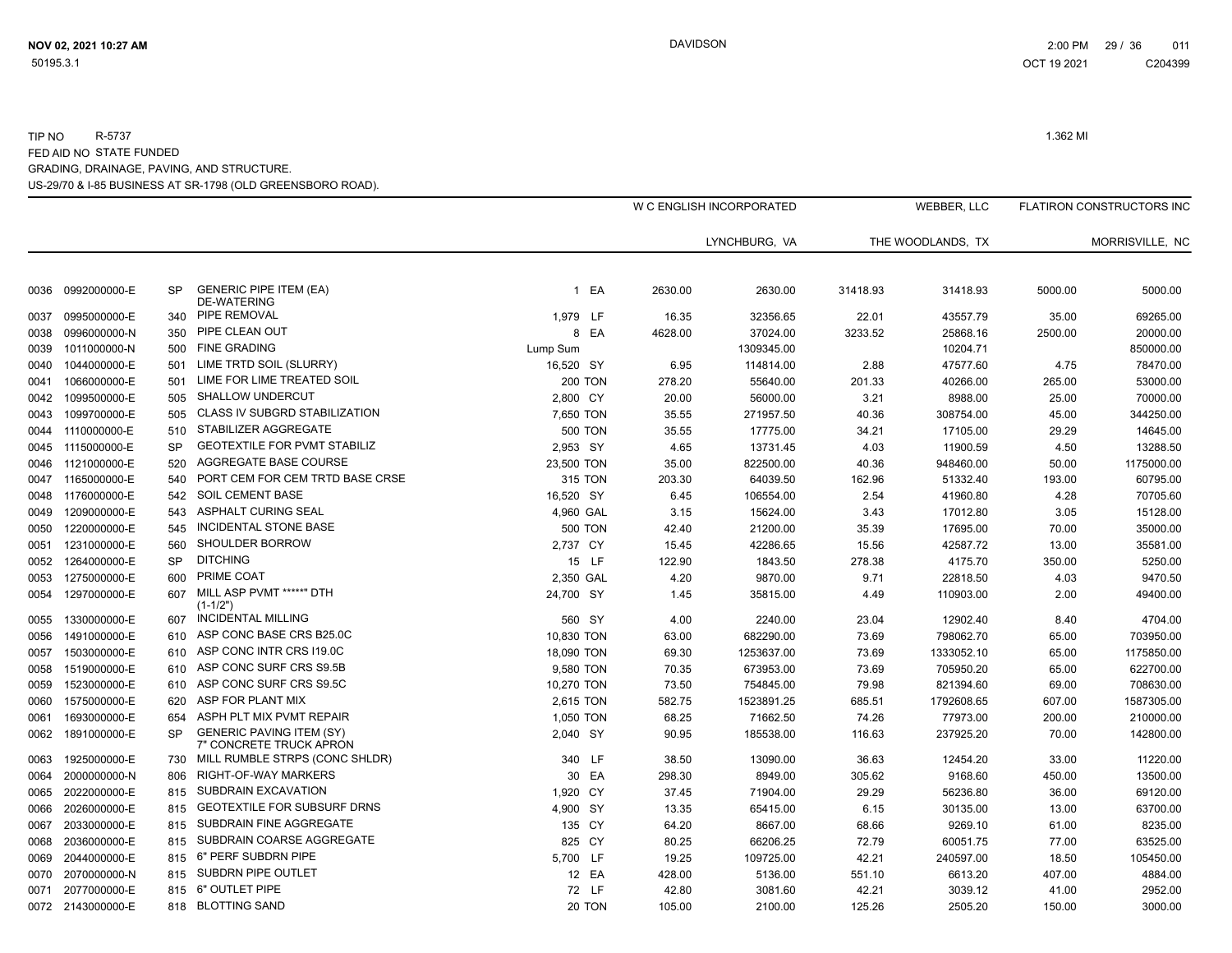|      |              |           |                                                                     |          |        |          | W C ENGLISH INCORPORATED |          | WEBBER, LLC       |          | <b>FLATIRON CONSTRUCTORS INC</b> |
|------|--------------|-----------|---------------------------------------------------------------------|----------|--------|----------|--------------------------|----------|-------------------|----------|----------------------------------|
|      |              |           |                                                                     |          |        |          | LYNCHBURG, VA            |          | THE WOODLANDS. TX |          | MORRISVILLE, NC                  |
| 0073 | 2209000000-E | 838       | ENDWALLS                                                            |          | 14 CY  | 1130.00  | 15820.00                 | 2249.30  | 31490.20          | 2500.00  | 35000.00                         |
| 0074 | 2253000000-E | 840       | PIPE COLLARS                                                        |          | 4.7 CY | 724.30   | 3404.21                  | 705.83   | 3317.40           | 1750.00  | 8225.00                          |
| 0075 | 2264000000-E | 840       | PIPE PLUGS                                                          | 0.798 CY |        | 724.30   | 577.99                   | 1409.70  | 1124.94           | 3000.00  | 2394.00                          |
| 0076 | 2275000000-E | <b>SP</b> | <b>FLOWABLE FILL</b>                                                |          | 33 CY  | 253.00   | 8349.00                  | 180.19   | 5946.27           | 350.00   | 11550.00                         |
| 0077 | 2286000000-N | 840       | MASNRY DRAINAGE STRUCT                                              |          | 144 EA | 3621.75  | 521532.00                | 5476.88  | 788670.72         | 3500.00  | 504000.00                        |
| 0078 | 2297000000-E | 840       | <b>MASNRY DRAINAGE STRUCT</b>                                       |          | 7.6 CY | 1164.00  | 8846.40                  | 1676.96  | 12744.90          | 2500.00  | 19000.00                         |
| 0079 | 2308000000-E | 840       | MASNRY DRAINAGE STRUCT                                              | 200.9 LF |        | 560.65   | 112634.59                | 2649.20  | 532224.28         | 600.00   | 120540.00                        |
| 0080 | 2364000000-N | 840       | FRAME W/2GRTS 840.16 STD                                            |          | 3 EA   | 1011.15  | 3033.45                  | 2201.87  | 6605.61           | 1000.00  | 3000.00                          |
| 0081 | 2364200000-N | 840       | FRAME W/2GRTS 840.20 STD                                            |          | 35 EA  | 1011.15  | 35390.25                 | 2137.59  | 74815.65          | 1000.00  | 35000.00                         |
| 0082 | 2365000000-N | 840       | FRAME W/2GRTS 840.22 STD                                            |          | 16 EA  | 1022.00  | 16352.00                 | 2114.07  | 33825.12          | 1000.00  | 16000.00                         |
| 0083 | 2366000000-N | 840       | FRAME W/2GRTS 840.24 STD                                            |          | 2 EA   | 1220.00  | 2440.00                  | 2108.65  | 4217.30           | 1000.00  | 2000.00                          |
| 0084 | 2374000000-N | 840       | FRAME-GRT-HD 840.03 **<br>(E)                                       |          | 10 EA  | 1011.00  | 10110.00                 | 2250.90  | 22509.00          | 1000.00  | 10000.00                         |
| 0085 | 2374000000-N | 840       | FRAME-GRT-HD 840.03 **<br>(F)                                       |          | 21 EA  | 1011.00  | 21231.00                 | 2287.49  | 48037.29          | 1000.00  | 21000.00                         |
| 0086 | 2374000000-N | 840       | FRAME-GRT-HD 840.03 **<br>(G)                                       |          | 16 EA  | 1011.00  | 16176.00                 | 2287.41  | 36598.56          | 1000.00  | 16000.00                         |
| 0087 | 2396000000-N | 840       | FRAME W/COVER STD 840.54                                            |          | 6 EA   | 920.00   | 5520.00                  | 1341.49  | 8048.94           | 1000.00  | 6000.00                          |
| 0088 | 2407000000-N | 840       | STL FRAM W/ 2 GTR, STD 840.37                                       | 37       | EA     | 1011.00  | 37407.00                 | 3119.38  | 115417.06         | 3000.00  | 111000.00                        |
| 0089 | 2473000000-N | <b>SP</b> | <b>GENERIC DRAINAGE ITEM (EA)</b><br><b>ENERGY DISSIPATOR BASIN</b> |          | 1 EA   | 5792.00  | 5792.00                  | 17911.31 | 17911.31          | 3500.00  | 3500.00                          |
| 0090 | 2549000000-E | 846       | 2'-6" CONC CURB & GUTTER                                            | 8,460 LF |        | 38.15    | 322749.00                | 59.89    | 506669.40         | 34.00    | 287640.00                        |
| 0091 | 2556000000-E | 846       | SHOULDER BERM GUTTER                                                |          | 300 LF | 45.60    | 13680.00                 | 64.13    | 19239.00          | 33.00    | 9900.00                          |
| 0092 | 2577000000-E | 846       | <b>CONC EXPRESSWAY GUTTER</b>                                       | 7,060 LF |        | 47.45    | 334997.00                | 70.38    | 496882.80         | 52.00    | 367120.00                        |
| 0093 | 2591000000-E | 848       | 4" CONCRETE SIDEWALK                                                | 1,320 SY |        | 68.80    | 90816.00                 | 69.60    | 91872.00          | 63.00    | 83160.00                         |
| 0094 | 2605000000-N | 848       | <b>CONCRETE CURB RAMPS</b>                                          |          | 11 EA  | 2673.00  | 29403.00                 | 4570.05  | 50270.55          | 2550.00  | 28050.00                         |
| 0095 | 2619000000-E | 850       | 4" CONCRETE PAVED DITCH                                             |          | 150 SY | 115.45   | 17317.50                 | 183.42   | 27513.00          | 275.00   | 41250.00                         |
| 0096 | 2655000000-E | 852       | 5" MONO CONC ISLDS (KEY IN)                                         | 1,650 SY |        | 72.75    | 120037.50                | 114.25   | 188512.50         | 77.00    | 127050.00                        |
| 0097 | 2703000000-E | 854       | <b>CONC BARRIER TYPE ******</b><br>(III)                            | 2,800 LF |        | 133.75   | 374500.00                | 187.37   | 524636.00         | 167.00   | 467600.00                        |
| 0098 | 2703000000-E | 854       | CONC BARRIER TYPE ******<br>(IV)                                    | 1.500 LF |        | 101.65   | 152475.00                | 116.54   | 174810.00         | 104.00   | 156000.00                        |
| 0099 | 2710000000-N | 854       | CONC BARRIER TRANS SECTN                                            |          | 2 EA   | 16050.00 | 32100.00                 | 27003.02 | 54006.04          | 21777.00 | 43554.00                         |
| 0100 | 2724000000-E | 857       | PC REINF BARRIER SNGL FC                                            |          | 600 LF | 214.00   | 128400.00                | 74.44    | 44664.00          | 160.00   | 96000.00                         |
| 0101 | 2752000000-E | <b>SP</b> | <b>GENERIC PAVING ITEM (LF)</b><br>MEDIAN HAZARD PROTECTION         |          | 250 LF | 438.00   | 109500.00                | 411.30   | 102825.00         | 235.00   | 58750.00                         |
| 0102 | 2752000000-E | <b>SP</b> | <b>GENERIC PAVING ITEM (LF)</b><br>MODIFIED VALLEY GUTTER           | 1,100 LF |        | 70.20    | 77220.00                 | 68.55    | 75405.00          | 45.00    | 49500.00                         |
| 0103 | 2800000000-N | 858       | ADJ CATCH BASINS                                                    |          | 1 EA   | 1985.00  | 1985.00                  | 5802.89  | 5802.89           | 3000.00  | 3000.00                          |
| 0104 | 2815000000-N | 858       | ADJ DROP INLETS                                                     |          | 1 EA   | 1985.00  | 1985.00                  | 1277.22  | 1277.22           | 3500.00  | 3500.00                          |
| 0105 | 2905000000-N | 859       | CONVERT DI TO JB                                                    |          | 3 EA   | 4270.00  | 12810.00                 | 4691.85  | 14075.55          | 5000.00  | 15000.00                         |
| 0106 | 3001000000-N | <b>SP</b> | <b>IMPACT ATTEN TYPE TL-3</b>                                       |          | 3 EA   | 15515.00 | 46545.00                 | 27420.31 | 82260.93          | 24370.00 | 73110.00                         |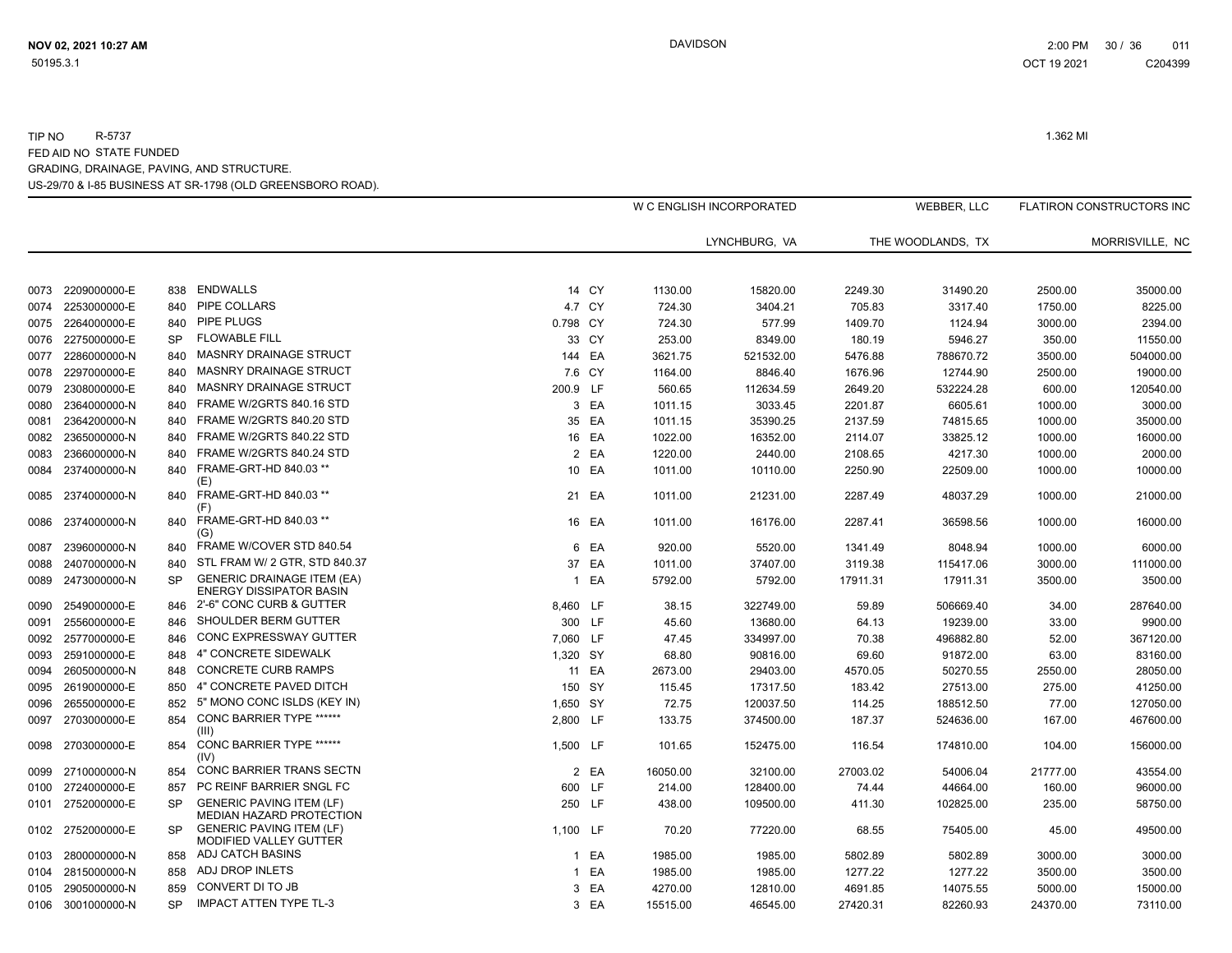|      |                    |           |                                          |           |                |         | W C ENGLISH INCORPORATED |          | WEBBER, LLC       |         | <b>FLATIRON CONSTRUCTORS INC</b> |
|------|--------------------|-----------|------------------------------------------|-----------|----------------|---------|--------------------------|----------|-------------------|---------|----------------------------------|
|      |                    |           |                                          |           |                |         | LYNCHBURG, VA            |          | THE WOODLANDS, TX |         | MORRISVILLE, NC                  |
|      |                    |           |                                          |           |                |         |                          |          |                   |         |                                  |
|      | 0107 3030000000-E  | 862       | STL BEAM GUARDRAIL                       | 10.600 LF |                | 29.15   | 308990.00                | 29.71    | 314926.00         | 26.50   | 280900.00                        |
|      | 0108 3150000000-N  | 862       | ADDIT GUARDRAIL POSTS                    |           | 10 EA          | 64.20   | 642.00                   | 59.41    | 594.10            | 53.00   | 530.00                           |
|      | 0109 3210000000-N  | 862       | <b>GR END TYPE CAT-1</b>                 |           | 6 EA           | 1070.00 | 6420.00                  | 1256.77  | 7540.62           | 1117.00 | 6702.00                          |
|      | 0110 3287000000-N  | <b>SP</b> | <b>GR END TYPE TL-3</b>                  |           | 5 EA           | 3852.00 | 19260.00                 | 3770.29  | 18851.45          | 3355.00 | 16775.00                         |
| 0111 | 3288000000-N       | <b>SP</b> | <b>GR END TYPE TL-2</b>                  |           | 8 EA           | 3745.00 | 29960.00                 | 3656.04  | 29248.32          | 3250.00 | 26000.00                         |
|      | 0112 3317000000-N  | <b>SP</b> | <b>GR ANCHOR TYPE B-77</b>               |           | 3 EA           | 2461.00 | 7383.00                  | 2742.03  | 8226.09           | 2440.00 | 7320.00                          |
|      | 0113 3360000000-E  | 863       | REMOVE EXISTING GUARDRAIL                | 3,900 LF  |                | 1.10    | 4290.00                  | 1.14     | 4446.00           | 1.05    | 4095.00                          |
| 0114 | 3380000000-E       | 862       | TEMP STL BM GUARDRAIL                    |           | 100 LF         | 7.50    | 750.00                   | 11.43    | 1143.00           | 11.00   | 1100.00                          |
|      | 0115 3387000000-N  | <b>SP</b> | TEMP GDRL ANCH UNITS ******<br>$(B-77)$  |           | 1 EA           | 1284.00 | 1284.00                  | 1713.77  | 1713.77           | 1525.00 | 1525.00                          |
|      | 0116 3389150000-N  | <b>SP</b> | TEMP GDRL END UNITS *****<br>$(TL-2)$    |           | 1 EA           | 2675.00 | 2675.00                  | 1599.52  | 1599.52           | 1425.00 | 1425.00                          |
| 0117 | 3389150000-N       | <b>SP</b> | TEMP GDRL END UNITS *****<br>$(TL-3)$    |           | 1 EA           | 2675.00 | 2675.00                  | 1713.77  | 1713.77           | 1525.00 | 1525.00                          |
|      | 0118 3536000000-E  | 866       | CHN LK FENCE 48" FABRIC                  | 14,790 LF |                | 13.90   | 205581.00                | 8.74     | 129264.60         | 6.35    | 93916.50                         |
|      | 0119 3542000000-E  | 866       | MET LINE PST 48" CL FEN                  | 1,240 EA  |                | 21.40   | 26536.00                 | 111.97   | 138842.80         | 69.00   | 85560.00                         |
| 0120 | 3548000000-E       | 866       | MET TERM PST 48" CL FEN                  |           | 80 EA          | 171.20  | 13696.00                 | 199.94   | 15995.20          | 127.00  | 10160.00                         |
| 0121 | 3628000000-E       |           | 876 RIP RAP, CLASS I                     |           | <b>540 TON</b> | 54.50   | 29430.00                 | 101.35   | 54729.00          | 105.00  | 56700.00                         |
|      | 0122 3635000000-E  | 876       | RIP RAP, CLASS II                        |           | 66 TON         | 63.45   | 4187.70                  | 136.77   | 9026.82           | 100.00  | 6600.00                          |
| 0123 | 3649000000-E       | 876       | <b>RIP RAP, CLASS B</b>                  |           | <b>380 TON</b> | 51.85   | 19703.00                 | 244.64   | 92963.20          | 54.50   | 20710.00                         |
| 0124 | 3656000000-E       | 876       | <b>GEOTEXTILE FOR DRAINGE</b>            | 3,020 SY  |                | 2.60    | 7852.00                  | 9.81     | 29626.20          | 3.50    | 10570.00                         |
|      | 0125 4048000000-E  | 902       | <b>REINF CONC FOUNDTN</b>                |           | 7 CY           | 9.10    | 63.70                    | 799.76   | 5598.32           | 928.00  | 6496.00                          |
|      | 0126 4060000000-E  | 903       | SUPPORT, BREAKAWAY STL BM                | 2,736 LB  |                | 16.05   | 43912.80                 | 16.00    | 43776.00          | 15.50   | 42408.00                         |
| 0127 | 4066000000-E       | 903       | SUPPORTS, SIMPLE STL BM                  | 1,360 LB  |                | 5.10    | 6936.00                  | 11.43    | 15544.80          | 5.00    | 6800.00                          |
| 0128 | 4072000000-E       | 903       | SUPPORT, 3-LB STL U-CHAN                 | 1,422 LF  |                | 8.60    | 12229.20                 | 5.71     | 8119.62           | 8.25    | 11731.50                         |
|      | 0129 4079000000-N  | 903       | SUPPORT, BARR SMALL                      |           | 2 EA           | 535.00  | 1070.00                  | 3998.80  | 7997.60           | 516.00  | 1032.00                          |
| 0130 | 4082000000-E       | 903       | SUPPORT, WOOD                            |           | 415 LF         | 16.05   | 6660.75                  | 22.85    | 9482.75           | 15.50   | 6432.50                          |
|      | 0131 4096000000-N  | 904       | SIGN ERECTION, TYPE D                    |           | 5 EA           | 133.75  | 668.75                   | 114.25   | 571.25            | 129.00  | 645.00                           |
|      | 0132 4102000000-N  | 904       | SIGN ERECTION, TYPE E                    |           | 80 EA          | 74.90   | 5992.00                  | 68.55    | 5484.00           | 73.00   | 5840.00                          |
|      | 0133 4108000000-N  | 904       | SIGN ERECTION, TYPE F                    |           | 11 EA          | 133.75  | 1471.25                  | 68.55    | 754.05            | 129.00  | 1419.00                          |
|      | 0134 4110000000-N  | 904       | SIGN ERECTION, TYPE *** (GRD MTD)<br>(A) |           | 8 EA           | 802.50  | 6420.00                  | 2285.03  | 18280.24          | 774.00  | 6192.00                          |
|      | 0135 4110000000-N  | 904       | SIGN ERECTION, TYPE *** (GRD MTD)<br>(B) |           | 4 EA           | 374.50  | 1498.00                  | 2285.03  | 9140.12           | 361.00  | 1444.00                          |
|      | 0136 4155000000-N  | 907       | DISPOSE SIGN SYST U-CHAN                 |           | 70 EA          | 2.15    | 150.50                   | 17.14    | 1199.80           | 2.10    | 147.00                           |
|      | 0137 4158000000-N  | 907       | DISPOSE SIGN SYST WOOD                   |           | 3 EA           | 2.15    | 6.45                     | 17.14    | 51.42             | 2.10    | 6.30                             |
|      | 0138 4400000000-E  |           | 1110 WORK ZONE SIGNS (STAT)              | 2,527 SF  |                | 9.10    | 22995.70                 | 11.43    | 28883.61          | 6.20    | 15667.40                         |
|      | 0139 4405000000-E  |           | 1110 WORK ZONE SIGNS (PORT)              | 620 SF    |                | 18.30   | 11346.00                 | 9.14     | 5666.80           | 9.50    | 5890.00                          |
|      | 0140  4410000000-E |           | 1110 WORK ZONE SIGNS (BARR)              |           | 403 SF         | 6.40    | 2579.20                  | 7.43     | 2994.29           | 5.50    | 2216.50                          |
|      | 0141 4415000000-N  |           | 1115 FLASHING ARROW BOARD                |           | 3 EA           | 8586.00 | 25758.00                 | 4570.05  | 13710.15          | 2355.00 | 7065.00                          |
|      | 0142 4420000000-N  |           | 1120 PORTABLE CHANGE MSG SIGN            |           | 12 EA          | 7826.00 | 93912.00                 | 17023.44 | 204281.28         | 9525.00 | 114300.00                        |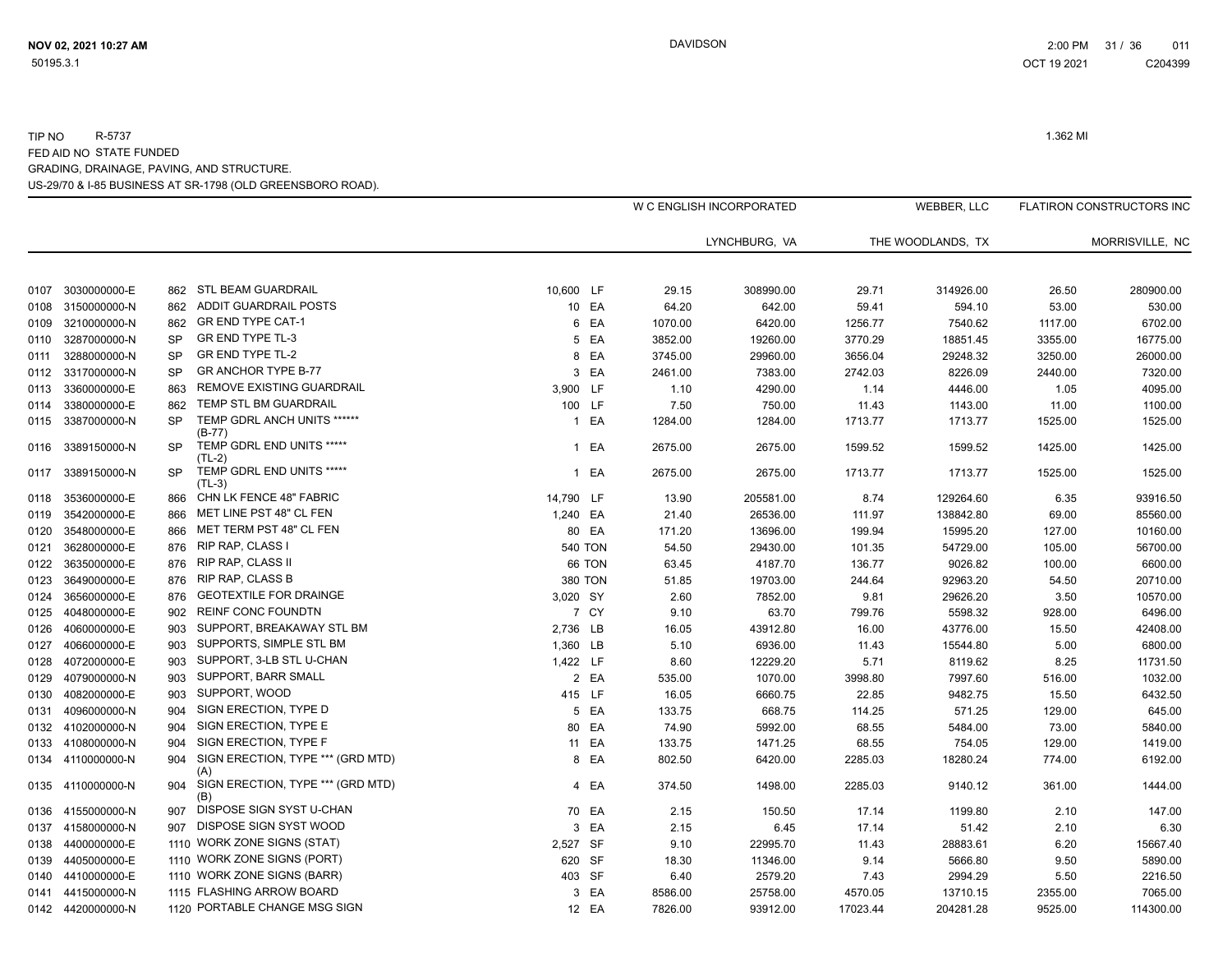|      |                   |                                                                                                                  |                |        |          | W C ENGLISH INCORPORATED |         | WEBBER, LLC       |          | FLATIRON CONSTRUCTORS INC |
|------|-------------------|------------------------------------------------------------------------------------------------------------------|----------------|--------|----------|--------------------------|---------|-------------------|----------|---------------------------|
|      |                   |                                                                                                                  |                |        |          | LYNCHBURG, VA            |         | THE WOODLANDS. TX |          | MORRISVILLE, NC           |
| 0143 | 4422000000-N      | 1120 PORT CHANGE MSG SIGN (SHORT TERM)                                                                           |                | 21 DAY | 333.00   | 6993.00                  | 285.63  | 5998.23           | 70.00    | 1470.00                   |
| 0144 | 4430000000-N      | 1130 DRUMS                                                                                                       | 600 EA         |        | 80.75    | 48450.00                 | 45.13   | 27078.00          | 45.00    | 27000.00                  |
| 0145 | 4434000000-N      | SEQ FLASH WARN LIGHTS<br><b>SP</b>                                                                               |                | 30 EA  | 285.00   | 8550.00                  | 97.11   | 2913.30           | 130.00   | 3900.00                   |
| 0146 | 4435000000-N      | <b>1135 CONES</b>                                                                                                | 120 EA         |        | 48.00    | 5760.00                  | 23.99   | 2878.80           | 20.00    | 2400.00                   |
| 0147 | 4445000000-E      | 1145 BARRICADES (TYPE III)                                                                                       | 592 LF         |        | 49.00    | 29008.00                 | 37.13   | 21980.96          | 24.00    | 14208.00                  |
| 0148 | 4447000000-E      | PED CHANNEL DEVICES<br><b>SP</b>                                                                                 |                | 24 LF  | 111.00   | 2664.00                  | 85.69   | 2056.56           | 34.00    | 816.00                    |
| 0149 | 4455000000-N      | 1150 FLAGGER                                                                                                     | <b>180 DAY</b> |        | 388.00   | 69840.00                 | 420.96  | 75772.80          | 475.00   | 85500.00                  |
| 0150 | 4465000000-N      | 1160 TEMPORARY CRASH CUSHIONS                                                                                    |                | 5 EA   | 6701.00  | 33505.00                 | 8568.85 | 42844.25          | 9975.00  | 49875.00                  |
| 0151 | 4470000000-N      | 1160 REM & RES CRASH CUSHION                                                                                     |                | 3 EA   | 1955.00  | 5865.00                  | 3427.54 | 10282.62          | 2785.00  | 8355.00                   |
| 0152 | 4480000000-N      | 1165 TMA                                                                                                         |                | 6 EA   | 11690.00 | 70140.00                 | 2285.03 | 13710.18          | 26700.00 | 160200.00                 |
| 0153 | 4485000000-E      | 1170 PORT CONC BARRIER                                                                                           | 3,119 LF       |        | 46.75    | 145813.25                | 57.13   | 178188.47         | 36.00    | 112284.00                 |
| 0154 | 4490000000-E      | 1170 PORT CONC BARRIER(ANCHRD)                                                                                   | 4,442 LF       |        | 76.82    | 341234.44                | 76.55   | 340035.10         | 61.00    | 270962.00                 |
| 0155 | 4500000000-E      | 1170 REM & RES PORT CONC BARRIER                                                                                 | 6,000 LF       |        | 24.30    | 145800.00                | 11.43   | 68580.00          | 6.10     | 36600.00                  |
| 0156 | 4510000000-N      | 1190 LAW ENFORCEMENT                                                                                             | 240 HR         |        | 107.00   | 25680.00                 | 79.98   | 19195.20          | 65.00    | 15600.00                  |
| 0157 | 4516000000-N      | 1180 SKINNY DRUM                                                                                                 | 300 EA         |        | 61.65    | 18495.00                 | 35.42   | 10626.00          | 35.00    | 10500.00                  |
| 0158 | 4570000000-E      | TEMPORARY GLARE SCREEN<br><b>SP</b>                                                                              | 3,320 LF       |        | 10.70    | 35524.00                 | 34.28   | 113809.60         | 15.54    | 51592.80                  |
| 0159 | 4595000000-E      | <b>GENERIC TRAFFIC CONTROL ITEM (SF)</b><br><b>SP</b><br>TEMPORARY TYPE A AND B SIGNS                            | 405 SF         |        | 68.60    | 27783.00                 | 57.13   | 23137.65          | 15.00    | 6075.00                   |
|      | 0160 4600000000-N | <b>GENERIC TRAFFIC CONTROL ITEM (EA)</b><br><b>SP</b><br>COVER AND RELOCATE GROUND MOUNTED GUIDE<br><b>SIGNS</b> |                | 1 EA   | 3297.00  | 3297.00                  | 2285.03 | 2285.03           | 250.00   | 250.00                    |
|      | 0161 4600000000-N | <b>GENERIC TRAFFIC CONTROL ITEM (EA)</b><br><b>SP</b><br>SOLAR-POWERED FLASHING BEACON                           |                | 3 EA   | 375.45   | 1126.35                  | 3598.92 | 10796.76          | 3370.50  | 10111.50                  |
| 0162 | 4650000000-N      | 1251 TEMP RAISED PVMT MRKS                                                                                       | 162 EA         |        | 10.70    | 1733.40                  | 13.71   | 2221.02           | 13.40    | 2170.80                   |
| 0163 | 4685000000-E      | 1205 THERMO PVT MKG LINES 4"90                                                                                   | 82,800 LF      |        | 1.20     | 99360.00                 | 0.74    | 61272.00          | 0.75     | 62100.00                  |
| 0164 | 4695000000-E      | 1205 THERMO PVT MKG LINES 8"90 MILS                                                                              | 3.005 LF       |        | 2.15     | 6460.75                  | 2.86    | 8594.30           | 2.80     | 8414.00                   |
| 0165 | 4700000000-E      | 1205 12"WIDE THERMO 90 MILS                                                                                      | 161 LF         |        | 3.20     | 515.20                   | 9.14    | 1471.54           | 9.00     | 1449.00                   |
| 0166 | 4720000000-E      | 1205 THERMO PVT MKG CHARACTER 90                                                                                 |                | 24 EA  | 133.75   | 3210.00                  | 137.10  | 3290.40           | 135.00   | 3240.00                   |
| 0167 | 4725000000-E      | 1205 THERMO PVT SYMBOL 90MILS                                                                                    | 114 EA         |        | 160.50   | 18297.00                 | 171.38  | 19537.32          | 168.00   | 19152.00                  |
| 0168 | 4770000000-E      | 1205 4" COLD APPL PLSTIC LINES TYPE **<br>(IV)                                                                   | 7,493 LF       |        | 2.65     | 19856.45                 | 5.14    | 38514.02          | 5.05     | 37839.65                  |
| 0169 | 4780000000-E      | 1205 8" COLD APPL PLSTIC LINES TYPE **<br>(IV)                                                                   | 360 LF         |        | 4.80     | 1728.00                  | 10.28   | 3700.80           | 10.10    | 3636.00                   |
| 0170 | 4810000000-E      | 1205 PAINT PVMT MARKINGS 4"                                                                                      | 48,313 LF      |        | 0.55     | 26572.15                 | 0.25    | 12078.25          | 0.25     | 12078.25                  |
| 0171 | 4820000000-E      | 1205 PAINT PVMT MARKINGS 8"                                                                                      | 2.299 LF       |        | 1.10     | 2528.90                  | 0.63    | 1448.37           | 0.65     | 1494.35                   |
|      | 0172 4825000000-E | 1205 PAINT PVMT MARKINGS 12"                                                                                     | 156 LF         |        | 1.05     | 163.80                   | 2.29    | 357.24            | 2.25     | 351.00                    |
| 0173 | 4835000000-E      | 1205 PAINT PVT MKG LINES 24"                                                                                     | 295 LF         |        | 3.20     | 944.00                   | 4.57    | 1348.15           | 4.50     | 1327.50                   |
| 0174 | 4840000000-N      | 1205 PAINT PVT MKG CHARACTER                                                                                     |                | 8 EA   | 53.50    | 428.00                   | 114.25  | 914.00            | 112.00   | 896.00                    |
| 0175 | 4845000000-N      | 1205 PAINT PVT MKG SYMBOL                                                                                        | 14 EA          |        | 53.50    | 749.00                   | 97.11   | 1359.54           | 95.00    | 1330.00                   |
| 0176 | 4847400000-E      | WZ PERF PVMT MKG LINES 4"<br><b>SP</b>                                                                           | 36,552 LF      |        | 1.15     | 42034.80                 | 1.14    | 41669.28          | 1.15     | 42034.80                  |
|      | 0177 4847600000-E | WZ PERF PVMT MKG LINES 12"<br><b>SP</b>                                                                          | 2,709 LF       |        | 2.15     | 5824.35                  | 3.43    | 9291.87           | 3.35     | 9075.15                   |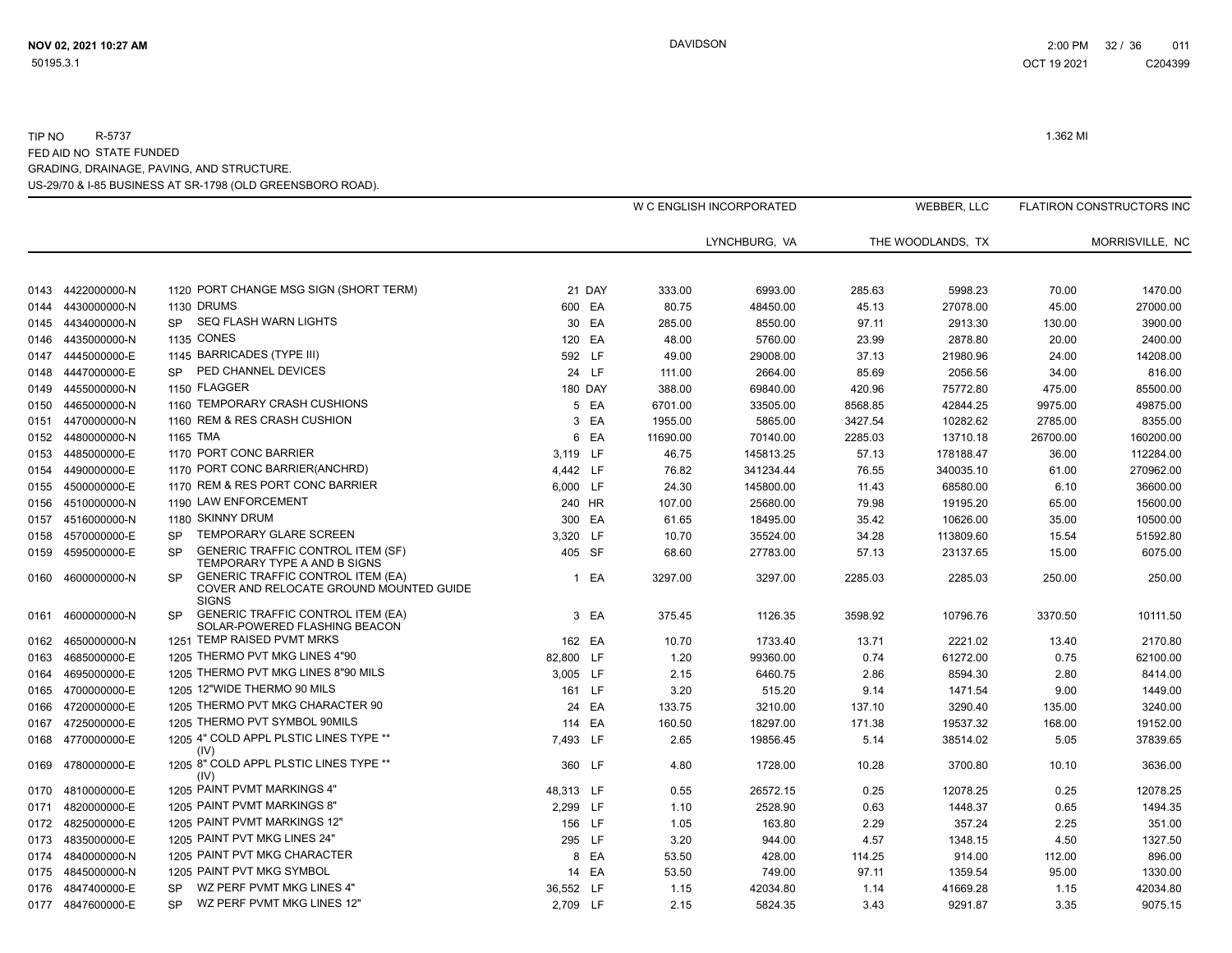|      |                                   |                                                                                                                            |          |        |               | W C ENGLISH INCORPORATED |               | WEBBER, LLC        |               | FLATIRON CONSTRUCTORS INC |
|------|-----------------------------------|----------------------------------------------------------------------------------------------------------------------------|----------|--------|---------------|--------------------------|---------------|--------------------|---------------|---------------------------|
|      |                                   |                                                                                                                            |          |        |               | LYNCHBURG, VA            |               | THE WOODLANDS, TX  |               | MORRISVILLE, NC           |
|      |                                   |                                                                                                                            |          |        |               |                          |               |                    |               |                           |
| 0178 | 4850000000-E                      | 1205 LINE REMOVAL 4" WIDE                                                                                                  | 4,929 LF |        | 1.05          | 5175.45                  | 0.91          | 4485.39            | 0.90          | 4436.10                   |
| 0179 | 4860000000-E                      | 1205 LINE REMOVAL 8" WIDE                                                                                                  |          | 30 LF  | 2.15          | 64.50                    | 5.71          | 171.30             | 5.60          | 168.00                    |
| 0180 | 4870000000-E                      | 1205 LINE REMOVAL 24" WIDE<br>1205 REMOVAL OF SYMBL & CHARAC                                                               |          | 200 LF | 6.40          | 1280.00                  | 5.71          | 1142.00            | 5.60          | 1120.00                   |
| 0181 | 4875000000-N<br>0182 4890000000-E | <b>GENERIC PAVEMENT MARKING ITEM (LF)</b><br>SP.<br>POLYUREA PAVEMENT MARKING LINES, 4", 20 MILS<br>(STANDARD GLASS BEADS) | 1,224 LF | 16 EA  | 53.50<br>7.50 | 856.00<br>9180.00        | 79.98<br>6.28 | 1279.68<br>7686.72 | 79.00<br>6.15 | 1264.00<br>7527.60        |
| 0183 | 4891000000-E                      | 1205 GENERIC PVMT MARKING ITEM (LF) 1205<br>THERMOPLASTIC PAVEMENT MARKING LINES (24", 90<br>MILS)                         |          | 254 LF | 12.85         | 3263.90                  | 9.14          | 2321.56            | 8.95          | 2273.30                   |
| 0184 | 4895000000-N                      | <b>GENERIC PAVEMENT MARKING ITEM (EA)</b><br><b>SP</b><br>NON-CAST IRON SNOWPLOWABLE PAVEMENT MARKER                       |          | 337 EA | 64.20         | 21635.40                 | 54.84         | 18481.08           | 54.00         | 18198.00                  |
| 0185 | 4900000000-N                      | 1251 PERM RAISED PVMT MARKERS                                                                                              |          | 86 EA  | 10.70         | 920.20                   | 17.14         | 1474.04            | 16.75         | 1440.50                   |
| 0186 | 5070000000-N                      | STD FOUNDAT ***********<br><b>SP</b><br>(TYPE R1)                                                                          |          | 15 EA  | 1070.00       | 16050.00                 | 1165.87       | 17488.05           | 1020.00       | 15300.00                  |
| 0187 | 5070000000-N                      | STD FOUNDAT ***********<br><b>SP</b><br>(TYPE R2)                                                                          |          | 2 EA   | 1177.00       | 2354.00                  | 1282.46       | 2564.92            | 1125.00       | 2250.00                   |
| 0188 | 5080000000-N                      | LITE STD LUM ************<br><b>SP</b><br>(RDW, 185W LED)                                                                  |          | 17 EA  | 1284.00       | 21828.00                 | 1399.05       | 23783.85           | 1225.00       | 20825.00                  |
| 0189 | 5120000000-N                      | 1407 SERVICE POLE ************<br>$(30'$ CLASS 4)                                                                          |          | 1 EA   | 1284.00       | 1284.00                  | 1399.05       | 1399.05            | 1225.00       | 1225.00                   |
| 0190 | 5125000000-E                      | 1407 SERVICE LATERAL *********<br>(3 #1/0 USE)                                                                             |          | 25 LF  | 53.50         | 1337.50                  | 58.29         | 1457.25            | 55.00         | 1375.00                   |
| 0191 | 5145000000-N                      | 1408 LITE CNTRL RW *************<br>(240/480 V)                                                                            |          | 1 EA   | 17922.50      | 17922.50                 | 19528.38      | 19528.38           | 17100.00      | 17100.00                  |
| 0192 | 5155000000-E                      | 1409 ELECT DUCT BD, SIZE *****<br>(2")                                                                                     |          | 540 LF | 14.95         | 8073.00                  | 16.32         | 8812.80            | 14.50         | 7830.00                   |
| 0193 | 5160000000-E                      | 1409 ELECT DUCT JA, SIZE *****<br>(3")                                                                                     |          | 845 LF | 24.60         | 20787.00                 | 26.82         | 22662.90           | 24.00         | 20280.00                  |
| 0194 | 5160000000-E                      | 1409 ELECT DUCT JA, SIZE *****<br>(4")                                                                                     |          | 505 LF | 24.60         | 12423.00                 | 26.82         | 13544.10           | 24.00         | 12120.00                  |
| 0195 | 5170000000-E                      | 1410 **-#8 W/G FEEDER CIRCUIT<br>(2)                                                                                       |          | 160 LF | 6.40          | 1024.00                  | 7.00          | 1120.00            | 6.15          | 984.00                    |
| 0196 | 5205000000-E                      | 1410 **-#8 W/G FEEDR N *****"<br>(2, 1.5")                                                                                 | 2,795 LF |        | 13.90         | 38850.50                 | 15.16         | 42372.20           | 13.30         | 37173.50                  |
| 0197 | 5240000000-N                      | 1411 ELEC JB ************<br>(CS36)                                                                                        |          | 1 EA   | 1979.50       | 1979.50                  | 2156.87       | 2156.87            | 1890.00       | 1890.00                   |
| 0198 | 5240000000-N                      | 1411 ELEC JB ************<br>(IG18)                                                                                        |          | 19 EA  | 909.50        | 17280.50                 | 990.99        | 18828.81           | 870.00        | 16530.00                  |
| 0199 | 5240000000-N                      | 1411 ELEC JB ************<br>(LS18)                                                                                        |          | 17 EA  | 909.50        | 15461.50                 | 990.99        | 16846.83           | 870.00        | 14790.00                  |
| 0200 | 5252000000-N                      | 1412 UNDERPASS LUMINARIES *****<br>(TYPE WM, 70W MAX LED)                                                                  |          | 6 EA   | 856.00        | 5136.00                  | 932.70        | 5596.20            | 820.00        | 4920.00                   |
| 0201 | 5253000000-N                      | 1412 UNDERPASS CIRCUITRY **************<br>(UPL-1)                                                                         | Lump Sum |        |               | 11770.00                 |               | 12824.60           |               | 11225.00                  |
| 0202 | 5253000000-N                      | 1412 UNDERPASS CIRCUITRY **************<br>$(UPL-2)$                                                                       | Lump Sum |        |               | 11770.00                 |               | 12824.60           |               | 11225.00                  |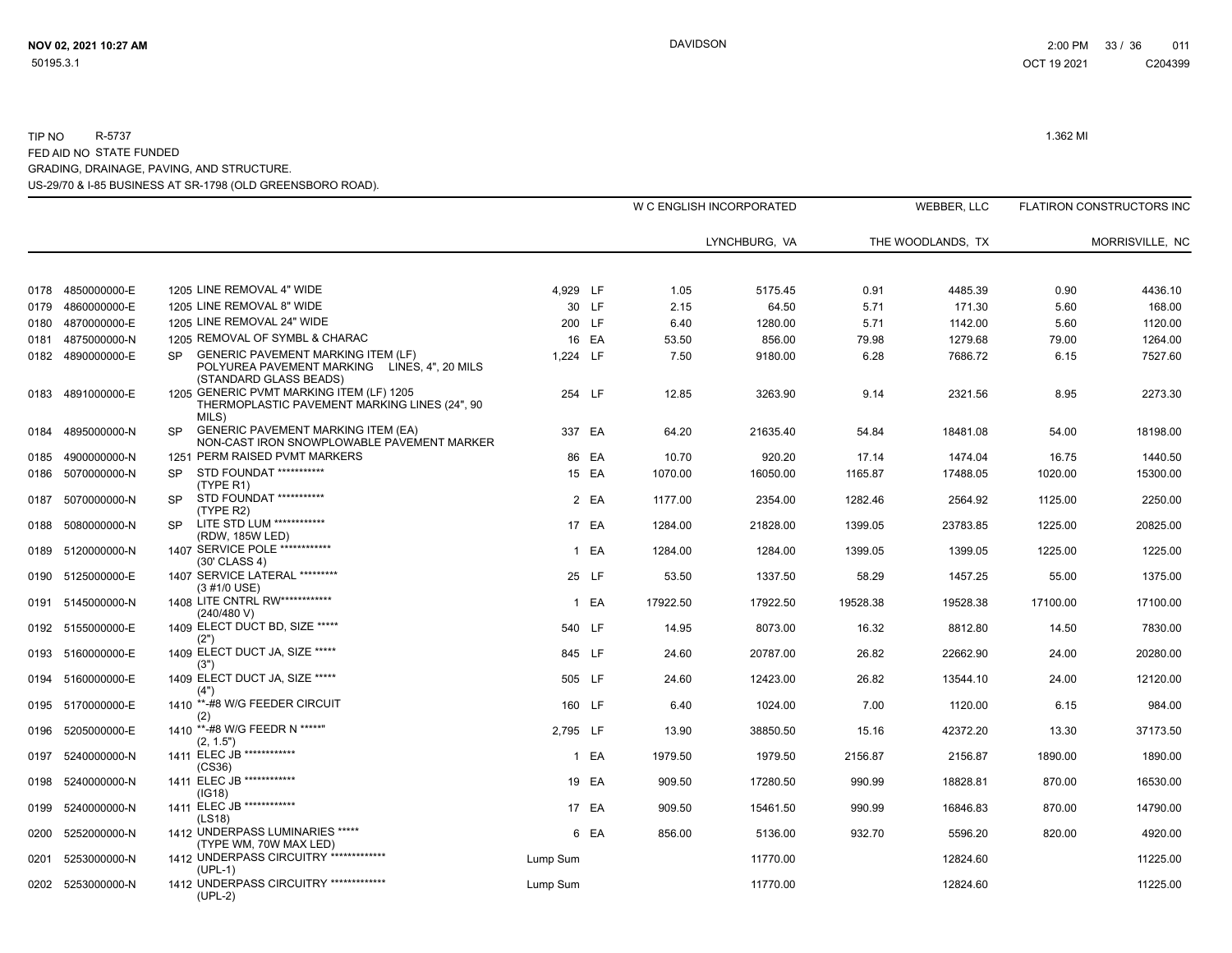### US-29/70 & I-85 BUSINESS AT SR-1798 (OLD GREENSBORO ROAD). TIP NO R-5737 1.362 MI FED AID NO STATE FUNDED GRADING, DRAINAGE, PAVING, AND STRUCTURE.

|      |                   |                                                                                   |           |          | W C ENGLISH INCORPORATED |         | WEBBER, LLC       |         | FLATIRON CONSTRUCTORS INC |
|------|-------------------|-----------------------------------------------------------------------------------|-----------|----------|--------------------------|---------|-------------------|---------|---------------------------|
|      |                   |                                                                                   |           |          | LYNCHBURG, VA            |         | THE WOODLANDS, TX |         | MORRISVILLE, NC           |
| 0203 | 5270000000-N      | <b>GENERIC LIGHTING ITEM (EA)</b><br><b>SP</b><br>LIGHT STANDARD, 45' SA, 15' ARM | 17 EA     | 4895.25  | 83219.25                 | 5333.87 | 90675.79          | 4670.00 | 79390.00                  |
| 0204 | 5325200000-E      | 1510 2" WATER LINE                                                                | 255 LF    | 65.00    | 16575.00                 | 61.70   | 15733.50          | 80.00   | 20400.00                  |
| 0205 | 5325800000-E      | 1510 8" WATER LINE                                                                | 1,368 LF  | 96.50    | 132012.00                | 125.68  | 171930.24         | 125.00  | 171000.00                 |
| 0206 | 5326200000-E      | 1510 12" WATER LINE                                                               | 25 LF     | 305.00   | 7625.00                  | 217.08  | 5427.00           | 270.00  | 6750.00                   |
| 0207 | 5329000000-E      | 1510 DI H2O PIPE FITTINGS                                                         | 3,030 LB  | 4.75     | 14392.50                 | 13.71   | 41541.30          | 18.00   | 54540.00                  |
| 0208 | 5540000000-E      | 1515 6" VALVE                                                                     | 2 EA      | 1675.00  | 3350.00                  | 3541.79 | 7083.58           | 4500.00 | 9000.00                   |
| 0209 | 5546000000-E      | 1515 8" VALVE                                                                     | 2 EA      | 2265.00  | 4530.00                  | 2285.03 | 4570.06           | 5200.00 | 10400.00                  |
| 0210 | 5606000000-E      | 1515 2" BLOW OFF                                                                  | 1 EA      | 7845.00  | 7845.00                  | 1942.27 | 1942.27           | 2000.00 | 2000.00                   |
| 0211 | 5648000000-N      | 1515 RELOCATE WATER METER                                                         | 4 EA      | 3245.00  | 12980.00                 | 1485.27 | 5941.08           | 2500.00 | 10000.00                  |
| 0212 | 5649000000-N      | 1515 RECONNECT WATER METER                                                        | 1 EA      | 2785.00  | 2785.00                  | 685.51  | 685.51            | 2000.00 | 2000.00                   |
| 0213 | 5666000000-N      | 1515 FIRE HYDRANT                                                                 | 2 EA      | 6150.00  | 12300.00                 | 5712.57 | 11425.14          | 6000.00 | 12000.00                  |
| 0214 | 5673000000-E      | 1515 FIRE HYDRANT LEG                                                             | 23 LF     | 79.00    | 1817.00                  | 171.38  | 3941.74           | 180.00  | 4140.00                   |
| 0215 | 5686500000-E      | 1515 WATER SERVICE LINE                                                           | 138 LF    | 46.00    | 6348.00                  | 31.99   | 4414.62           | 65.00   | 8970.00                   |
| 0216 | 5691300000-E      | 1520 8" SANITARY GRAVITY SEWER                                                    | 503 LF    | 258.00   | 129774.00                | 159.95  | 80454.85          | 260.00  | 130780.00                 |
| 0217 | 5775000000-E      | 1525 4' DIA UTILITY MANHOLE                                                       | 4 EA      | 7077.70  | 28310.80                 | 4341.55 | 17366.20          | 4800.00 | 19200.00                  |
|      | 0218 5776000000-E | 1525 5' DIA UTILITY MANHOLE                                                       | 3 EA      | 11248.00 | 33744.00                 | 7426.33 | 22278.99          | 9650.00 | 28950.00                  |
| 0219 | 5781000000-E      | 1525 UTILITY MANHOLE WALL 4' DIA                                                  | 5 LF      | 698.00   | 3490.00                  | 342.75  | 1713.75           | 350.00  | 1750.00                   |
| 0220 | 5782000000-E      | 1525 UTILITY MANHOLE WALL 5' DIA                                                  | 8 LF      | 828.00   | 6624.00                  | 514.13  | 4113.04           | 650.00  | 5200.00                   |
| 0221 | 5801000000-E      | 1530 ABANDON 8" UTILITY PIPE                                                      | 830 LF    | 9.80     | 8134.00                  | 17.14   | 14226.20          | 23.00   | 19090.00                  |
| 0222 | 5816000000-N      | 1530 ABANDON UTILITY MANHOLE                                                      | 3 EA      | 2124.00  | 6372.00                  | 2856.28 | 8568.84           | 2000.00 | 6000.00                   |
| 0223 | 5835700000-E      | 1540 16" ENCASEMENT PIPE                                                          | 80 LF     | 154.00   | 12320.00                 | 114.25  | 9140.00           | 350.00  | 28000.00                  |
| 0224 | 6000000000-E      | 1605 TEMPORARY SILT FENCE                                                         | 16,040 LF | 3.10     | 49724.00                 | 2.66    | 42666.40          | 3.00    | 48120.00                  |
| 0225 | 6006000000-E      | 1610 EROS CONTRL STONE CL A                                                       | 730 TON   | 49.50    | 36135.00                 | 45.70   | 33361.00          | 67.00   | 48910.00                  |
| 0226 | 6009000000-E      | 1610 EROS CONTRL STONE CL B                                                       | 4,110 TON | 49.50    | 203445.00                | 51.41   | 211295.10         | 71.00   | 291810.00                 |
| 0227 | 6012000000-E      | 1610 SEDIMENT CONTROL STONE                                                       | 3,415 TON | 44.60    | 152309.00                | 39.99   | 136565.85         | 55.00   | 187825.00                 |
| 0228 | 6015000000-E      | 1615 TEMPORARY MULCHING                                                           | 29.5 ACR  | 856.00   | 25252.00                 | 895.44  | 26415.48          | 820.00  | 24190.00                  |
| 0229 | 6018000000-E      | 1620 SEED FOR TEMP SEEDING                                                        | 1,400 LB  | 5.35     | 7490.00                  | 3.26    | 4564.00           | 2.89    | 4046.00                   |
| 0230 | 6021000000-E      | 1620 FERT FOR TEMP SEEDING                                                        | 9 TON     | 1605.00  | 14445.00                 | 1275.33 | 11477.97          | 1535.00 | 13815.00                  |
| 0231 | 6024000000-E      | 1622 TEMPORARY SLOPE DRAINS                                                       | 2,375 LF  | 13.00    | 30875.00                 | 12.57   | 29853.75          | 33.00   | 78375.00                  |
| 0232 | 6029000000-E      | SP SAFETY FENCE                                                                   | 330 LF    | 5.35     | 1765.50                  | 1.63    | 537.90            | 1.45    | 478.50                    |
| 0233 | 6030000000-E      | 1630 SILT EXCAVATION                                                              | 9,170 CY  | 0.01     | 91.70                    | 17.14   | 157173.80         | 0.01    | 91.70                     |
| 0234 | 6036000000-E      | 1631 MATTING FOR EROS CONTROL                                                     | 83,880 SY | 1.25     | 104850.00                | 1.63    | 136724.40         | 1.25    | 104850.00                 |
| 0235 | 6037000000-E      | <b>COIR FIBER MAT</b><br><b>SP</b>                                                | 85 SY     | 16.05    | 1364.25                  | 10.85   | 922.25            | 15.50   | 1317.50                   |
| 0236 | 6038000000-E      | PERM SOIL REINF MAT<br><b>SP</b>                                                  | 580 SY    | 7.50     | 4350.00                  | 8.15    | 4727.00           | 7.15    | 4147.00                   |
| 0237 | 6042000000-E      | 1632 1/4" HARDWARE CLOTH                                                          | 7,750 LF  | 5.35     | 41462.50                 | 3.26    | 25265.00          | 2.89    | 22397.50                  |
| 0238 | 6045000000-E      | **" TEMPORARY PIPE<br><b>SP</b><br>(36")                                          | 265 LF    | 133.65   | 35417.25                 | 76.55   | 20285.75          | 150.00  | 39750.00                  |
| 0239 | 6070000000-N      | 1639 SPECIAL STILLING BASINS                                                      | 2 EA      | 2656.40  | 5312.80                  | 2856.28 | 5712.56           | 750.00  | 1500.00                   |
|      | 0240 6071010000-E | WATTLE<br><b>SP</b>                                                               | 2,080 LF  | 10.20    | 21216.00                 | 10.58   | 22006.40          | 9.75    | 20280.00                  |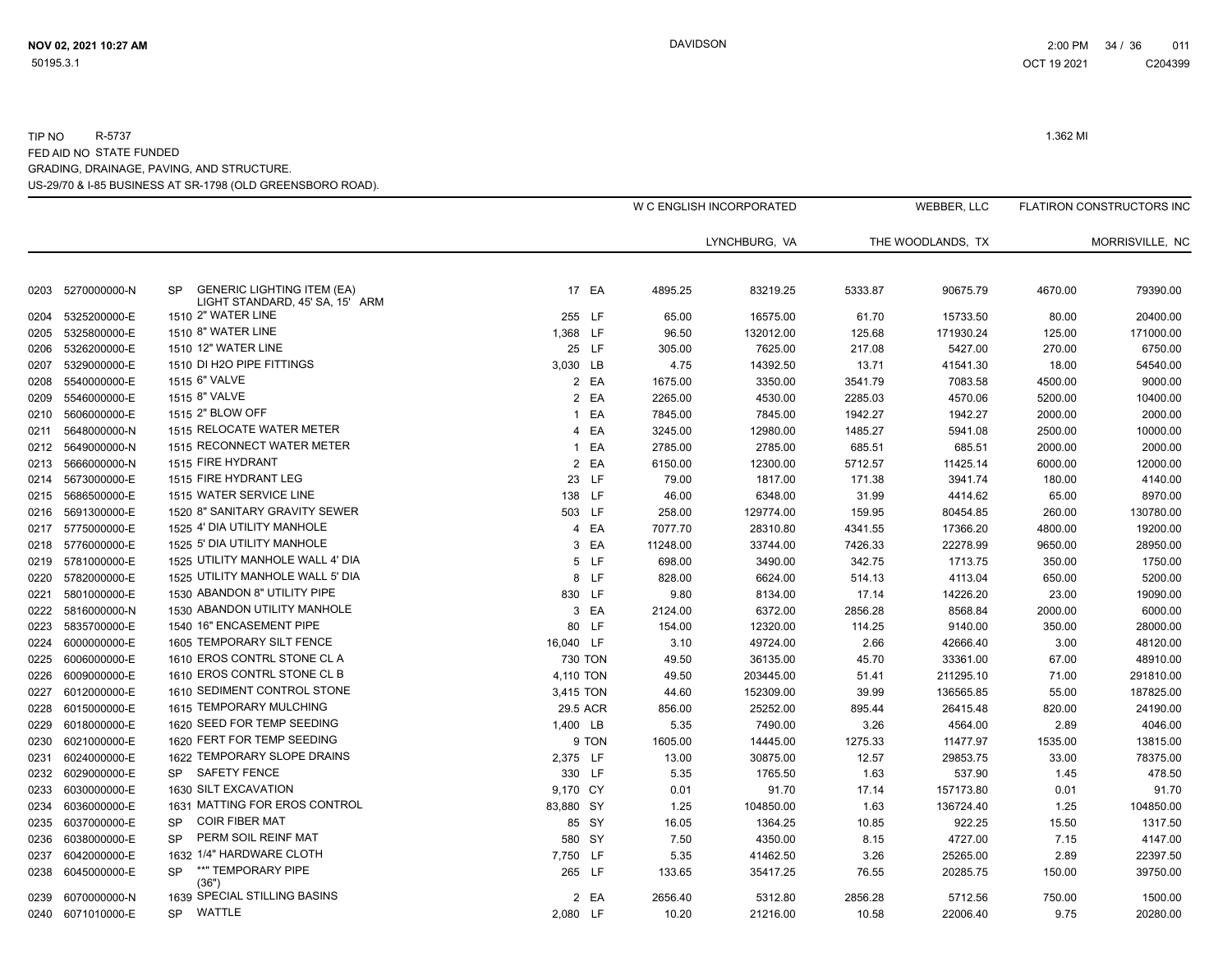# US-29/70 & I-85 BUSINESS AT SR-1798 (OLD GREENSBORO ROAD). TIP NO R-5737 1.362 MI FED AID NO STATE FUNDED GRADING, DRAINAGE, PAVING, AND STRUCTURE.

|      |                   |           |                                                                                         |                 |               |          | W C ENGLISH INCORPORATED |         | WEBBER, LLC       |         | FLATIRON CONSTRUCTORS INC |
|------|-------------------|-----------|-----------------------------------------------------------------------------------------|-----------------|---------------|----------|--------------------------|---------|-------------------|---------|---------------------------|
|      |                   |           |                                                                                         |                 |               |          | LYNCHBURG, VA            |         | THE WOODLANDS, TX |         | MORRISVILLE, NC           |
|      |                   |           |                                                                                         |                 |               |          |                          |         |                   |         |                           |
| 0241 | 6071013000-E      | <b>SP</b> | <b>WATTLE BARRIER</b>                                                                   | 688 LF          |               | 16.05    | 11042.40                 | 13.02   | 8957.76           | 15.50   | 10664.00                  |
| 0242 | 6071020000-E      | <b>SP</b> | POLYACRYLAMIDE (PAM)                                                                    | 1,495 LB        |               | 5.90     | 8820.50                  | 15.74   | 23531.30          | 5.70    | 8521.50                   |
| 0243 | 6071030000-E      |           | 1640 COIR FIBER BAFFLE                                                                  | 2,425 LF        |               | 5.35     | 12973.75                 | 7.06    | 17120.50          | 6.27    | 15204.75                  |
|      | 0244 6071050000-E | <b>SP</b> | **" SKIMMER<br>$(1-1/2")$                                                               |                 | 4 EA          | 855.90   | 3423.60                  | 1256.77 | 5027.08           | 1200.00 | 4800.00                   |
| 0245 | 6071050000-E      | SP        | **" SKIMMER<br>(2")                                                                     |                 | 2 EA          | 1143.25  | 2286.50                  | 1599.52 | 3199.04           | 1400.00 | 2800.00                   |
| 0246 | 6071050000-E      | <b>SP</b> | **" SKIMMER<br>(2-1/2")                                                                 |                 | 1 EA          | 1377.55  | 1377.55                  | 1942.27 | 1942.27           | 1500.00 | 1500.00                   |
| 0247 | 6084000000-E      |           | 1660 SEEDING AND MULCHING                                                               |                 | 33 ACR        | 2996.00  | 98868.00                 | 2143.64 | 70740.12          | 2860.00 | 94380.00                  |
| 0248 | 6087000000-E      |           | 1660 MOWING                                                                             |                 | <b>30 ACR</b> | 267.50   | 8025.00                  | 108.54  | 3256.20           | 256.00  | 7680.00                   |
| 0249 | 6090000000-E      |           | 1661 SEED FOR REPAIR SEEDING                                                            | 300 LB          |               | 11.80    | 3540.00                  | 9.77    | 2931.00           | 11.25   | 3375.00                   |
| 0250 | 6093000000-E      |           | 1661 FERT FOR REPAIR SEEDING                                                            | 1.25 TON        |               | 2675.00  | 3343.75                  | 1600.94 | 2001.18           | 2555.00 | 3193.75                   |
| 0251 | 6096000000-E      |           | 1662 SEED FOR SUPP SEEDING                                                              | 750 LB          |               | 6.45     | 4837.50                  | 11.40   | 8550.00           | 6.15    | 4612.50                   |
| 0252 | 6102000000-E      |           | 1664 SODDING                                                                            | 3,700 SY        |               | 9.65     | 35705.00                 | 9.06    | 33522.00          | 9.20    | 34040.00                  |
| 0253 | 6105000000-E      |           | 1664 WATER                                                                              |                 | 25 M/G        | 963.00   | 24075.00                 | 542.69  | 13567.25          | 920.00  | 23000.00                  |
|      | 0254 6108000000-E |           | 1665 FERTILIZER TOPDRESSING                                                             | <b>22.5 TON</b> |               | 1177.00  | 26482.50                 | 1356.73 | 30526.43          | 1125.00 | 25312.50                  |
| 0255 | 6111000000-E      | <b>SP</b> | <b>IMPERVIOUS DIKE</b>                                                                  |                 | 75 LF         | 107.00   | 8025.00                  | 68.55   | 5141.25           | 55.00   | 4125.00                   |
| 0256 | 6114500000-N      |           | 1667 SPECIALIZED HAND MOWING                                                            |                 | <b>50 MHR</b> | 160.50   | 8025.00                  | 103.11  | 5155.50           | 155.00  | 7750.00                   |
| 0257 | 6117000000-N      | <b>SP</b> | RESPONSE FOR EROS CONTROL                                                               |                 | 100 EA        | 240.75   | 24075.00                 | 515.56  | 51556.00          | 230.00  | 23000.00                  |
| 0258 | 6117500000-N      | <b>SP</b> | <b>CONC WASHOUT STRUCTURE</b>                                                           |                 | 5 EA          | 2709.43  | 13547.15                 | 1142.51 | 5712.55           | 1400.00 | 7000.00                   |
|      | 0259 6123000000-E |           | 1670 REFORESTATION                                                                      |                 | 0.1 ACR       | 26750.00 | 2675.00                  | 3022.90 | 302.29            | 1.00    | 0.10                      |
|      |                   |           | <b>WALL ITEMS</b>                                                                       |                 |               |          |                          |         |                   |         |                           |
| 0260 | 8504000000-E      | 460       | CONC BARR RAIL MOMENT SLAB                                                              | 2,390 LF        |               | 400.00   | 956000.00                | 257.38  | 615138.20         | 475.00  | 1135250.00                |
| 0261 | 8801000000-E      | SP        | MSE RETAIN WALL NO <sup>**</sup><br>(2)                                                 | 20,319 SF       |               | 71.00    | 1442649.00               | 80.00   | 1625520.00        | 125.00  | 2539875.00                |
| 0262 | 8801000000-E      | <b>SP</b> | MSE RETAIN WALL NO **<br>(3)                                                            | 10.842 SF       |               | 61.00    | 661362.00                | 80.00   | 867360.00         | 129.00  | 1398618.00                |
| 0263 | 8802010000-E      | SP        | SOIL NAIL RETAINING WALLS                                                               | 2,672 SF        |               | 185.00   | 494320.00                | 110.87  | 296244.64         | 115.00  | 307280.00                 |
| 0264 | 8802015100-N      | <b>SP</b> | SOIL NAIL VERIFICATION TESTS                                                            |                 | 2 EA          | 2275.00  | 4550.00                  | 285.63  | 571.26            | 5100.00 | 10200.00                  |
| 0265 | 8802015110-N      | <b>SP</b> | SOIL NAIL PROOF TESTS                                                                   |                 | 10 EA         | 1125.00  | 11250.00                 | 114.25  | 1142.50           | 1045.00 | 10450.00                  |
| 0266 | 8847000000-E      | <b>SP</b> | <b>GENERIC RET WALL ITEM (SF)</b><br>ARCHITECTURAL CONCRETE SURFACE TREATMENT<br>(WALL) | 33.833 SF       |               | 7.00     | 236831.00                | 20.00   | 676660.00         | 1.81    | 61237.73                  |
|      |                   |           | <b>STRUCTURE ITEMS</b>                                                                  |                 |               |          |                          |         |                   |         |                           |
| 0267 | 8097000000-E      | 450       | PILE EXCAVATION NOT IN SOIL                                                             |                 | 96 LF         | 485.00   | 46560.00                 | 614.18  | 58961.28          | 540.00  | 51840.00                  |
| 0268 | 8105640000-E      | 411       | 3'-6" DRILLD PIER NO SOIL                                                               | 67.6 LF         |               | 2045.00  | 138242.00                | 2038.50 | 137802.60         | 2125.00 | 143650.00                 |
| 0269 | 8112730000-N      | 450       | PDA TESTING                                                                             |                 | 2 EA          | 1800.00  | 3600.00                  | 1942.27 | 3884.54           | 1700.00 | 3400.00                   |
| 0270 | 8115000000-N      | 411       | <b>CSL TESTING</b>                                                                      |                 | 2 EA          | 2200.00  | 4400.00                  | 2285.03 | 4570.06           | 5000.00 | 10000.00                  |
|      | 0271 8147000000-E | 420       | REINF CONCRETE DECK SLAB                                                                | 19,304 SF       |               | 38.00    | 733552.00                | 45.00   | 868680.00         | 40.00   | 772160.00                 |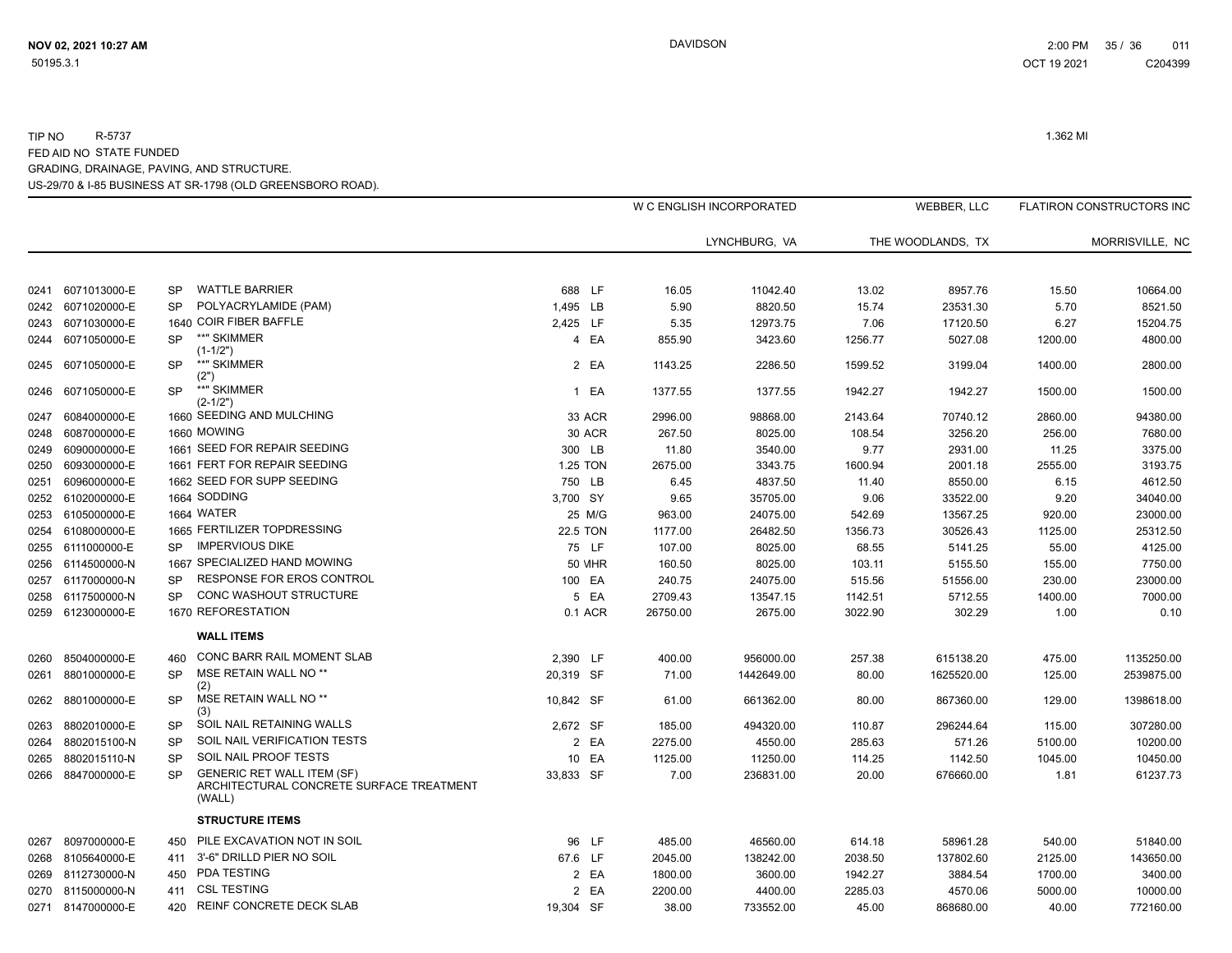## US-29/70 & I-85 BUSINESS AT SR-1798 (OLD GREENSBORO ROAD). TIP NO R-5737 1.362 MI FED AID NO STATE FUNDED GRADING, DRAINAGE, PAVING, AND STRUCTURE.

|      |                   |           |                                                                                            |                |       |              | W C ENGLISH INCORPORATED |              | <b>WEBBER, LLC</b> |              | <b>FLATIRON CONSTRUCTORS INC</b> |
|------|-------------------|-----------|--------------------------------------------------------------------------------------------|----------------|-------|--------------|--------------------------|--------------|--------------------|--------------|----------------------------------|
|      |                   |           |                                                                                            |                |       |              | LYNCHBURG, VA            |              | THE WOODLANDS, TX  |              | MORRISVILLE, NC                  |
|      | 0272 8161000000-E | 420       | <b>GROOVING BRIDGE FLOORS</b>                                                              | 20,140 SF      |       | 0.80         | 16112.00                 | 0.46         | 9264.40            | 0.65         | 13091.00                         |
| 0273 | 8182000000-E      | 420       | <b>CLASS A CONCRETE (BRIDGE)</b>                                                           | 216.7 CY       |       | 1160.00      | 251372.00                | 1400.00      | 303380.00          | 1400.00      | 303380.00                        |
|      | 0274 8210000000-N | 422       | BRG APPR SLAB ***********<br>$(61+02.86 - L - LT)$                                         | Lump Sum       |       |              | 60000.00                 |              | 80000.00           |              | 85000.00                         |
| 0275 | 8210000000-N      | 422       | BRG APPR SLAB ***********<br>$(61+02.86 - L - RT)$                                         | Lump Sum       |       |              | 60000.00                 |              | 80000.00           |              | 85000.00                         |
| 0276 | 8217000000-E      | 425       | <b>REINF STEEL (BRIDGE)</b>                                                                | 40,528 LB      |       | 1.31         | 53091.68                 | 1.38         | 55928.64           | 1.95         | 79029.60                         |
| 0277 | 8238000000-E      | 425       | SPIRAL COL REINF STL BRG                                                                   | 3,319 LB       |       | 2.40         | 7965.60                  | 2.56         | 8496.64            | 3.40         | 11284.60                         |
| 0278 | 8274000000-E      | 430       | 63" MOD PRESTR CONC GIRDR                                                                  | 2,195.42 LF    |       | 526.00       | 1154790.92               | 460.00       | 1009893.20         | 400.00       | 878168.00                        |
| 0279 | 8328200000-E      | 450       | PILE DRV EQUIP SETUP ** STEEL PILES<br>(HP 14 X 73)                                        |                | 36 EA | 2400.00      | 86400.00                 | 7000.00      | 252000.00          | 1000.00      | 36000.00                         |
| 0280 | 8384000000-E      | 450       | HP14X73 PILES                                                                              | 1,053 LF       |       | 85.00        | 89505.00                 | 58.93        | 62053.29           | 165.00       | 173745.00                        |
| 0281 | 8503000000-E      | 460       | <b>CONCRETE BARRIER RAIL</b>                                                               | 1,282.4 LF     |       | 180.00       | 230832.00                | 152.30       | 195309.52          | 223.00       | 285975.20                        |
| 0282 | 8531000000-E      | 462       | 4" SLOPE PROTECTION                                                                        | 68.8 SY        |       | 155.00       | 10664.00                 | 182.80       | 12576.64           | 125.00       | 8600.00                          |
| 0283 | 8657000000-N      | 430       | <b>ELASTOMERIC BEARINGS</b>                                                                | Lump Sum       |       |              | 28000.00                 |              | 40000.00           |              | 30000.00                         |
| 0284 | 8892000000-E      | <b>SP</b> | <b>GENERIC STRUCTURE ITEM (SF)</b><br>ARCHITECTURAL CONCRETE SURFACE TREATMENT<br>(BRIDGE) | 1,246.4 SF     |       | 30.00        | 37392.00                 | 18.08        | 22534.91           | 1.74         | 2168.74                          |
|      |                   |           | CONTRACT TOTAL                                                                             |                |       | <b>TOTAL</b> | 29502136.53              | <b>TOTAL</b> | 31764647.64        | <b>TOTAL</b> | 33024187.89                      |
|      |                   |           | <b>ROADWAY ITEMS</b>                                                                       |                |       | SUB-TOTAL    | 22682695.33              | SUB-TOTAL    | 24476675.32        | SUB-TOTAL    | 24588785.02                      |
|      |                   |           | <b>WALL ITEMS</b>                                                                          |                |       | SUB-TOTAL    | 3806962.00               | SUB-TOTAL    | 4082636.60         | SUB-TOTAL    | 5462910.73                       |
|      |                   |           | <b>STRUCTURE ITEMS</b>                                                                     |                |       | SUB-TOTAL    | 3012479.20               | SUB-TOTAL    | 3205335.72         | SUB-TOTAL    | 2972492.14                       |
|      |                   |           | <b>BIDDERS IN ORDER</b>                                                                    |                |       |              | <b>CONTRACT TOTAL</b>    |              |                    |              |                                  |
|      |                   |           | SMITH-ROWE, LLC                                                                            |                |       |              | 25893074.90              |              |                    |              |                                  |
|      |                   |           | <b>BOGGS CONTRACTING INC</b>                                                               | $\overline{2}$ |       |              | 26458835.89              |              |                    |              |                                  |
|      |                   |           | NJR GROUP INC                                                                              | 3              |       |              | 26592085.30              |              |                    |              |                                  |
|      |                   |           | <b>CONTI ENTERPRISES INC</b>                                                               |                |       |              | 26886058.00              |              |                    |              |                                  |
|      |                   |           | <b>BLYTHE CONSTRUCTION INC</b>                                                             | 5              |       |              | 28067351.17              |              |                    |              |                                  |
|      |                   |           | BLYTHE DEVELOPMENT CO                                                                      | 6              |       |              | 28596435.00              |              |                    |              |                                  |
|      |                   |           | CATON CONSTRUCTION GROUP INC                                                               |                |       |              | 28692228.95              |              |                    |              |                                  |
|      |                   |           | ZACHRY CONSTRUCTION CORPORATION                                                            | 8              |       |              | 28999999.97              |              |                    |              |                                  |
|      |                   |           | <b>BRANCH CIVIL INC</b>                                                                    | 9              |       |              | 29485000.00              |              |                    |              |                                  |
|      |                   |           | W C ENGLISH INCORPORATED                                                                   | 10             |       |              | 29502136.53              |              |                    |              |                                  |
|      |                   |           | <b>WEBBER, LLC</b>                                                                         | 11             |       |              | 31764647.64              |              |                    |              |                                  |
|      |                   |           | FLATIRON CONSTRUCTORS INC                                                                  | 12             |       |              | 33024187.89              |              |                    |              |                                  |
|      |                   |           |                                                                                            |                |       |              |                          |              |                    |              |                                  |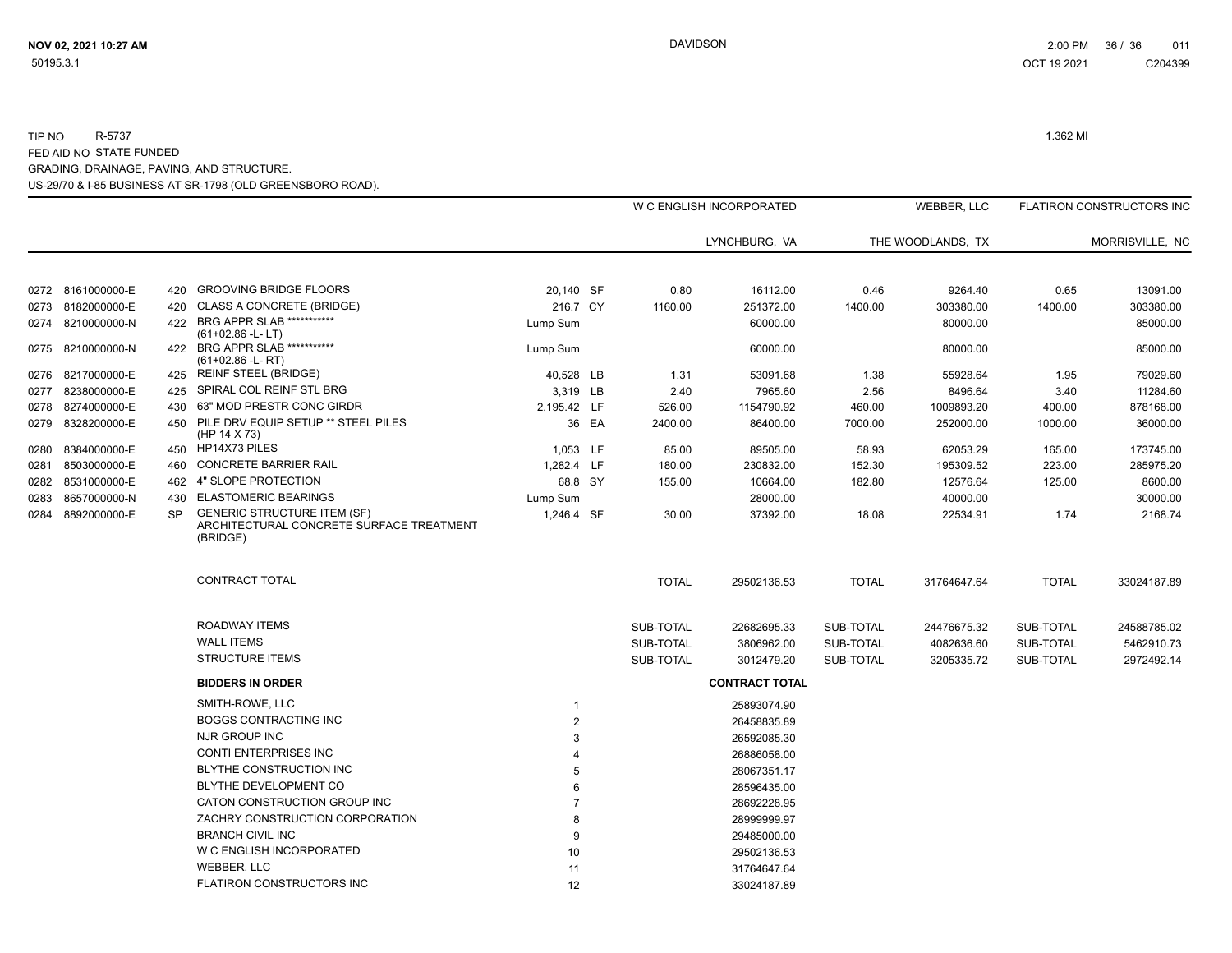### I-277 (BROOKSHIRE FRWY) FROM BRIDGE DECK OVER 10TH STREET TO BRIDGE DECK OVER JOHNSON STREET AND BRIDGE DECKS OVER I-77. TIP NO I-5746C 1.330 MI FED AID NO NHPIM-0277(19) GRADING, DRAINAGE, PAVING, AND BRIDGE REHABILITATION.

|      |                   |           |                                                                              |            |         |         | AMERICAN CIVIL CONSTRUCTORS<br><b>WEST COAST LLC</b> |          | <b>CROWDER CONSTRUCTION</b><br><b>COMPANY</b> |         | <b>BOGGS CONTRACTING INC</b> |
|------|-------------------|-----------|------------------------------------------------------------------------------|------------|---------|---------|------------------------------------------------------|----------|-----------------------------------------------|---------|------------------------------|
|      |                   |           |                                                                              |            |         |         | BENICIA, CA                                          |          | CHARLOTTE, NC                                 |         | MONROE, NC                   |
|      |                   |           | <b>ROADWAY ITEMS</b>                                                         |            |         |         |                                                      |          |                                               |         |                              |
|      | 0001 0000100000-N | 800       | <b>MOBILIZATION</b>                                                          | Lump Sum   |         |         | 2500000.00                                           |          | 1433941.94                                    |         | 1445500.00                   |
| 0002 | 1297000000-E      | 607       | MILL ASP PVMT *****" DTH<br>$(1-1/2")$                                       | 10,608 SY  |         | 25.00   | 265200.00                                            | 49.58    | 525944.64                                     | 15.00   | 159120.00                    |
| 0003 | 1523000000-E      | 610       | ASP CONC SURF CRS S9.5C                                                      | 1,080 TON  |         | 240.00  | 259200.00                                            | 228.43   | 246704.40                                     | 185.00  | 199800.00                    |
| 0004 | 1575000000-E      | 620       | ASP FOR PLANT MIX                                                            |            | 66 TON  | 675.00  | 44550.00                                             | 634.52   | 41878.32                                      | 600.00  | 39600.00                     |
| 0005 | 1577000000-E      | 620       | POLYM MOD ASP BNDR FOR PLT MIX                                               |            | 93 TON  | 900.00  | 83700.00                                             | 888.32   | 82613.76                                      | 900.00  | 83700.00                     |
| 0006 | 1735000000-E      | 723       | REP JNT CONC PVT SLABS                                                       | 2,210 SY   |         | 490.00  | 1082900.00                                           | 874.00   | 1931540.00                                    | 450.00  | 994500.00                    |
|      | 0007 1736000000-E | 723       | SELECT MATERIAL, CLASS IV                                                    | 4,473 TON  |         | 40.00   | 178920.00                                            | 40.00    | 178920.00                                     | 75.00   | 335475.00                    |
| 0008 | 1737000000-E      | 723       | PATCHING CONC PVMT SPALLS                                                    | 1,000 SF   |         | 95.00   | 95000.00                                             | 850.00   | 850000.00                                     | 475.00  | 475000.00                    |
| 0009 | 1839140000-E      | 661       | ULTRATHIN BOND WEAR CRS                                                      | 1,846 TON  |         | 220.00  | 406120.00                                            | 203.05   | 374830.30                                     | 200.00  | 369200.00                    |
| 0010 | 1840000000-E      | 665       | MILLED RUMBLE STRIPS                                                         | 15,652 LF  |         | 1.00    | 15652.00                                             | 0.89     | 13930.28                                      | 1.00    | 15652.00                     |
|      | 0011 1881000000-E | <b>SP</b> | <b>GENERIC PAVING ITEM (LF)</b><br>JOINT CONSTRUCTION, REPAIR ANDSEALING     | 113,544 LF |         | 3.00    | 340632.00                                            | 3.50     | 397404.00                                     | 8.00    | 908352.00                    |
| 0012 | 1882000000-E      | <b>SP</b> | <b>GENERIC PAVING ITEM (GAL)</b><br>STRUCTURAL FOAM VOID FILL/ STABILIZATION |            | 400 GAL | 150.00  | 60000.00                                             | 184.98   | 73992.00                                      | 120.00  | 48000.00                     |
| 0013 | 1891000000-E      | SP        | <b>GENERIC PAVING ITEM (SY)</b><br>FINE MILLING 5/8" DEPTH                   | 43,591 SY  |         | 11.00   | 479501.00                                            | 9.64     | 420217.24                                     | 7.00    | 305137.00                    |
|      | 0014 2845000000-N | 858       | ADJ METER OR VALVE BOXES                                                     |            | 1 EA    | 2500.00 | 2500.00                                              | 3000.00  | 3000.00                                       | 300.00  | 300.00                       |
|      | 0015 3030000000-E | 862       | <b>STL BEAM GUARDRAIL</b>                                                    | 12,237 LF  |         | 26.00   | 318162.00                                            | 26.53    | 324647.61                                     | 26.00   | 318162.00                    |
|      | 0016 3210000000-N | 862       | <b>GR END TYPE CAT-1</b>                                                     |            | 6 EA    | 1200.00 | 7200.00                                              | 1224.49  | 7346.94                                       | 1200.00 | 7200.00                      |
|      | 0017 3287000000-N | <b>SP</b> | <b>GR END TYPE TL-3</b>                                                      |            | 12 EA   | 3300.00 | 39600.00                                             | 3367.35  | 40408.20                                      | 3300.00 | 39600.00                     |
|      | 0018 3317000000-N | <b>SP</b> | <b>GR ANCHOR TYPE B-77</b>                                                   |            | 20 EA   | 2400.00 | 48000.00                                             | 2448.98  | 48979.60                                      | 2400.00 | 48000.00                     |
| 0019 | 3360000000-E      | 863       | REMOVE EXISTING GUARDRAIL                                                    | 12,237 LF  |         | 1.00    | 12237.00                                             | 1.02     | 12481.74                                      | 1.00    | 12237.00                     |
| 0020 | 3533000000-E      | 866       | CHN LK FENCE **" FABRIC<br>(60")                                             | 9,460 LF   |         | 14.50   | 137170.00                                            | 14.80    | 140008.00                                     | 14.50   | 137170.00                    |
| 0021 | 3539000000-E      | 866       | MET LINE PST **" CL FEN<br>(60")                                             | 946 EA     |         | 75.00   | 70950.00                                             | 76.53    | 72397.38                                      | 75.00   | 70950.00                     |
|      | 0022 3545000000-E | 866       | MET TERM PST **" CL FEN<br>(60"                                              |            | 237 EA  | 250.00  | 59250.00                                             | 255.10   | 60458.70                                      | 250.00  | 59250.00                     |
| 0023 | 4400000000-E      | 1110      | WORK ZONE SIGNS (STAT)                                                       | 1.180 SF   |         | 5.00    | 5900.00                                              | 4.75     | 5605.00                                       | 6.00    | 7080.00                      |
|      | 0024 4424000000-N | SP        | WZ PRESENCE LIGHTING                                                         |            | 8 EA    | 1300.00 | 10400.00                                             | 51645.74 | 413165.92                                     | 500.00  | 4000.00                      |
| 0025 | 4434000000-N      | <b>SP</b> | <b>SEQ FLASH WARN LIGHTS</b>                                                 |            | 36 EA   | 110.00  | 3960.00                                              | 96.75    | 3483.00                                       | 120.00  | 4320.00                      |
|      | 0026 4455000000-N |           | 1150 FLAGGER                                                                 |            | 8 DAY   | 500.00  | 4000.00                                              | 275.00   | 2200.00                                       | 1200.00 | 9600.00                      |
|      | 0027 4510000000-N |           | 1190 LAW ENFORCEMENT                                                         | 5,856 HR   |         | 69.00   | 404064.00                                            | 70.00    | 409920.00                                     | 75.00   | 439200.00                    |
| 0028 | 4600000000-N      | SP.       | <b>GENERIC TRAFFIC CONTROL ITEM (EA)</b><br><b>INTERSTATE LANE CLOSURE</b>   | 612 EA     |         | 1800.00 | 1101600.00                                           | 1600.00  | 979200.00                                     | 3750.00 | 2295000.00                   |
| 0029 | 4600000000-N      | SP.       | GENERIC TRAFFIC CONTROL ITEM (EA)<br>RAMP/LOOP CLOSURE                       |            | 120 EA  | 1400.00 | 168000.00                                            | 925.00   | 111000.00                                     | 3000.00 | 360000.00                    |
| 0030 | 4600000000-N      | <b>SP</b> | <b>GENERIC TRAFFIC CONTROL ITEM (EA)</b><br><b>STREET LANE CLOSURE</b>       |            | 62 EA   | 1300.00 | 80600.00                                             | 1000.00  | 62000.00                                      | 4000.00 | 248000.00                    |
| 0031 | 4695000000-E      |           | 1205 THERMO PVT MKG LINES 8"90 MILS                                          |            | 180 LF  | 5.00    | 900.00                                               | 5.00     | 900.00                                        | 2.10    | 378.00                       |
| 0032 | 4720000000-E      |           | 1205 THERMO PVT MKG CHARACTER 90                                             |            | 12 EA   | 150.00  | 1800.00                                              | 150.00   | 1800.00                                       | 152.00  | 1824.00                      |
|      | 0033 4725000000-E |           | 1205 THERMO PVT SYMBOL 90MILS                                                |            | 7 EA    | 170.00  | 1190.00                                              | 170.00   | 1190.00                                       | 172.00  | 1204.00                      |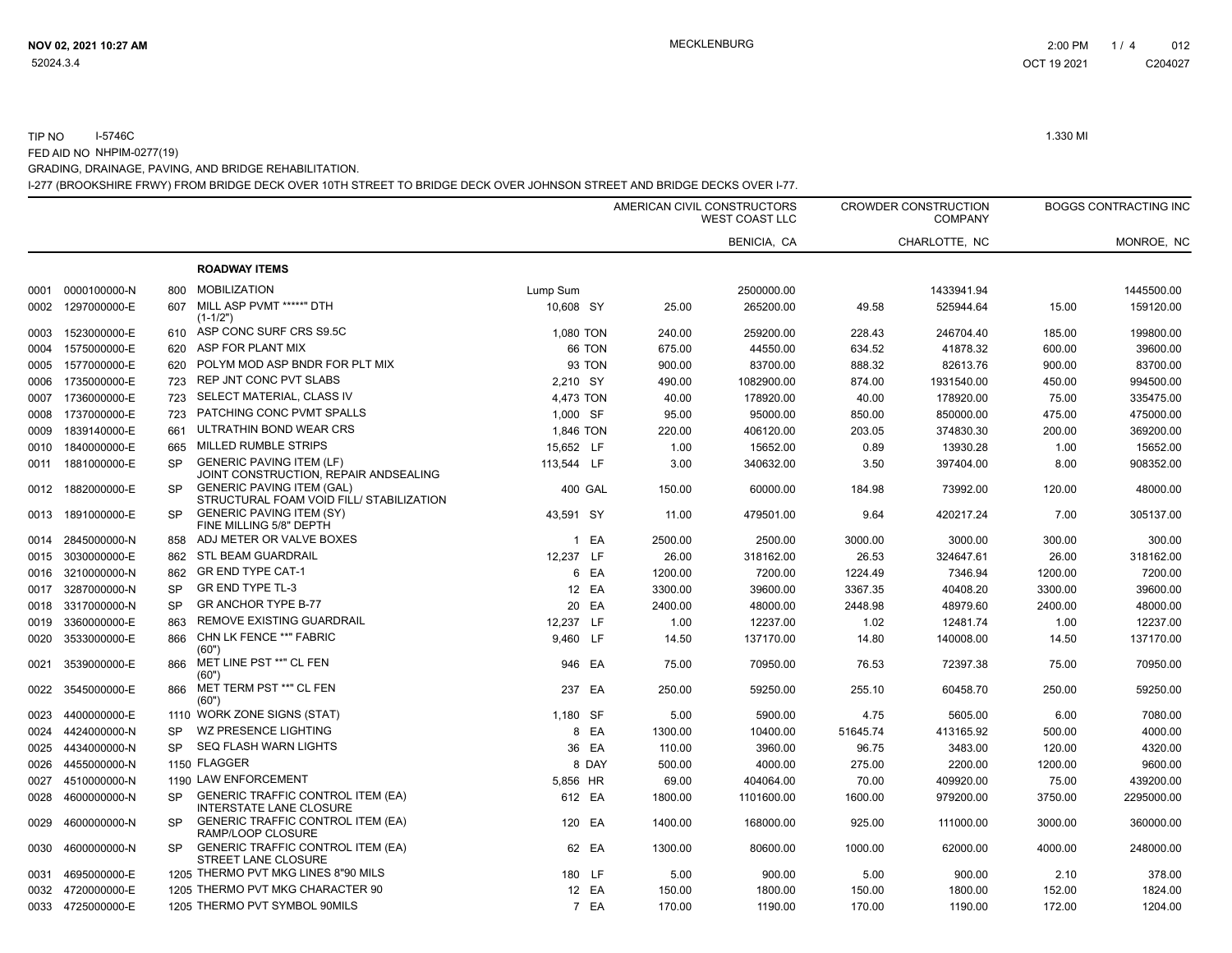### TIP NO I-5746C 1.330 MI FED AID NO NHPIM-0277(19)

GRADING, DRAINAGE, PAVING, AND BRIDGE REHABILITATION.

I-277 (BROOKSHIRE FRWY) FROM BRIDGE DECK OVER 10TH STREET TO BRIDGE DECK OVER JOHNSON STREET AND BRIDGE DECKS OVER I-77.

|      |                   |           |                                                                                                                     |            |       | AMERICAN CIVIL CONSTRUCTORS | <b>WEST COAST LLC</b> |         | <b>CROWDER CONSTRUCTION</b><br><b>COMPANY</b> |         | <b>BOGGS CONTRACTING INC</b> |
|------|-------------------|-----------|---------------------------------------------------------------------------------------------------------------------|------------|-------|-----------------------------|-----------------------|---------|-----------------------------------------------|---------|------------------------------|
|      |                   |           |                                                                                                                     |            |       |                             | <b>BENICIA, CA</b>    |         | CHARLOTTE, NC                                 |         | MONROE, NC                   |
| 0034 | 4815000000-E      |           | 1205 PAINT PVMT MARKINGS 6"                                                                                         | 109,734 LF |       | 0.25                        | 27433.50              | 0.25    | 27433.50                                      | 0.30    | 32920.20                     |
| 0035 | 4820000000-E      |           | 1205 PAINT PVMT MARKINGS 8"                                                                                         | 180 LF     |       | 5.00                        | 900.00                | 5.00    | 900.00                                        | 5.25    | 945.00                       |
| 0036 | 4825000000-E      |           | 1205 PAINT PVMT MARKINGS 12"                                                                                        | 14,931 LF  |       | 0.25                        | 3732.75               | 0.25    | 3732.75                                       | 0.30    | 4479.30                      |
| 0037 | 4835000000-E      |           | 1205 PAINT PVT MKG LINES 24"                                                                                        |            | 45 LF | 20.00                       | 900.00                | 20.00   | 900.00                                        | 22.00   | 990.00                       |
| 0038 | 4840000000-N      |           | 1205 PAINT PVT MKG CHARACTER                                                                                        |            | 36 EA | 55.00                       | 1980.00               | 55.00   | 1980.00                                       | 56.00   | 2016.00                      |
| 0039 | 4845000000-N      |           | 1205 PAINT PVT MKG SYMBOL                                                                                           |            | 21 EA | 55.00                       | 1155.00               | 55.00   | 1155.00                                       | 56.00   | 1176.00                      |
| 0040 | 4890000000-E      | <b>SP</b> | <b>GENERIC PAVEMENT MARKING ITEM (LF)</b><br>CONTRAST COLD APPLIED PLASTIC PAVEMENT<br>MARKING LINES, TYPE II (9")  | 2.873 LF   |       | 9.00                        | 25857.00              | 9.00    | 25857.00                                      | 10.00   | 28730.00                     |
| 0041 | 4890000000-E      | <b>SP</b> | <b>GENERIC PAVEMENT MARKING ITEM (LF)</b><br>POLYUREA PAVEMENT MARKING LINES, 12" 30 MILS<br>(STANDARD GLASS BEADS) | 4,977 LF   |       | 2.00                        | 9954.00               | 2.00    | 9954.00                                       | 3.00    | 14931.00                     |
| 0042 | 4890000000-E      | SP.       | <b>GENERIC PAVEMENT MARKING ITEM (LF)</b><br>POLYUREA PAVEMENT MARKING LINES, 6", 30 MILS<br>(STANDARD GLASS BEADS) | 33,705 LF  |       | 1.80                        | 60669.00              | 1.80    | 60669.00                                      | 2.25    | 75836.25                     |
| 0043 | 4891000000-E      |           | 1205 GENERIC PVMT MARKING ITEM (LF) 1205<br>THERMOPLASTIC PAVEMENT MARKING LINES (24", 90<br>MILS)                  |            | 45 LF | 20.00                       | 900.00                | 20.00   | 900.00                                        | 22.00   | 990.00                       |
| 0044 | 4895000000-N      | <b>SP</b> | <b>GENERIC PAVEMENT MARKING ITEM (EA)</b><br>NON-CAST IRON SNOWPLOWABLE PAVEMENT MARKER                             | 805 EA     |       | 70.00                       | 56350.00              | 65.00   | 52325.00                                      | 70.00   | 56350.00                     |
| 0045 | 5255000000-N      |           | 1413 PORTABLE LIGHTING                                                                                              | Lump Sum   |       |                             | 200000.00             |         | 1900000.00                                    |         | 300000.00                    |
| 0046 | 6000000000-E      |           | 1605 TEMPORARY SILT FENCE                                                                                           | 2,200 LF   |       | 10.00                       | 22000.00              | 3.75    | 8250.00                                       | 6.00    | 13200.00                     |
| 0047 | 6029000000-E      | <b>SP</b> | <b>SAFETY FENCE</b>                                                                                                 | 800 LF     |       | 15.00                       | 12000.00              | 3.00    | 2400.00                                       | 6.00    | 4800.00                      |
| 0048 | 6071010000-E      | <b>SP</b> | <b>WATTLE</b>                                                                                                       | 1.550 LF   |       | 12.00                       | 18600.00              | 9.75    | 15112.50                                      | 5.00    | 7750.00                      |
| 0049 | 6117500000-N      | <b>SP</b> | <b>CONC WASHOUT STRUCTURE</b>                                                                                       |            | 16 EA | 1500.00                     | 24000.00              | 8664.56 | 138632.96                                     | 500.00  | 8000.00                      |
| 0050 | 7444000000-E      |           | 1725 INDUCTIVE LOOP SAWCUT                                                                                          | 620 LF     |       | 8.00                        | 4960.00               | 7.85    | 4867.00                                       | 12.00   | 7440.00                      |
|      |                   |           | <b>STRUCTURE ITEMS</b>                                                                                              |            |       |                             |                       |         |                                               |         |                              |
| 0051 | 8161000000-E      | 420       | <b>GROOVING BRIDGE FLOORS</b>                                                                                       | 264,843 SF |       | 1.15                        | 304569.45             | 1.42    | 376077.06                                     | 0.75    | 198632.25                    |
| 0052 | 8296000000-N      | 442       | POLLUTION CONTROL                                                                                                   | Lump Sum   |       |                             | 91599.50              |         | 25303.64                                      |         | 30000.00                     |
| 0053 | 8559000000-E      | <b>SP</b> | SURFACE PREP, CLASS II                                                                                              | 98.2 SY    |       | 325.00                      | 31915.00              | 376.20  | 36942.84                                      | 400.00  | 39280.00                     |
| 0054 | 8660000000-E      | <b>SP</b> | <b>CONCRETE REPAIRS</b>                                                                                             | 589.6 CF   |       | 850.00                      | 501160.00             | 833.33  | 491331.37                                     | 1000.00 | 589600.00                    |
| 0055 | 8664000000-E      | <b>SP</b> | <b>SHOTCRETE REPAIRS</b>                                                                                            | 3.668.6 CF |       | 625.00                      | 2292875.00            | 613.13  | 2249328.72                                    | 700.00  | 2568020.00                   |
| 0056 | 8678000000-E      | <b>SP</b> | <b>EPOXY RESIN INJECTION</b>                                                                                        | 908.8 LF   |       | 90.00                       | 81792.00              | 85.86   | 78029.57                                      | 100.00  | 90880.00                     |
| 0057 | 8860000000-N      | <b>SP</b> | <b>GENERIC STRUCTURE ITEM (LS)</b><br>CLEANING & REPAINTING OF BRIDGE #320                                          | Lump Sum   |       |                             | 400000.00             |         | 253036.44                                     |         | 275000.00                    |
| 0058 | 8860000000-N      | <b>SP</b> | <b>GENERIC STRUCTURE ITEM (LS)</b><br>CLEANING & REPAINTING OF BRIDGE #330                                          | Lump Sum   |       |                             | 600000.00             |         | 404858.30                                     |         | 425000.00                    |
| 0059 | 8860000000-N      | <b>SP</b> | <b>GENERIC STRUCTURE ITEM (LS)</b><br>CONTAINMENT OVER CHARLOTTE AREA TRANSIT<br><b>SYSTEM RAIL LINE</b>            | Lump Sum   |       |                             | 67000.00              |         | 40485.83                                      |         | 45000.00                     |
|      | 0060 8860000000-N | SP        | <b>GENERIC STRUCTURE ITEM (LS)</b><br><b>MURAL PAINT REPAIR</b>                                                     | Lump Sum   |       |                             | 50000.00              |         | 50607.29                                      |         | 55000.00                     |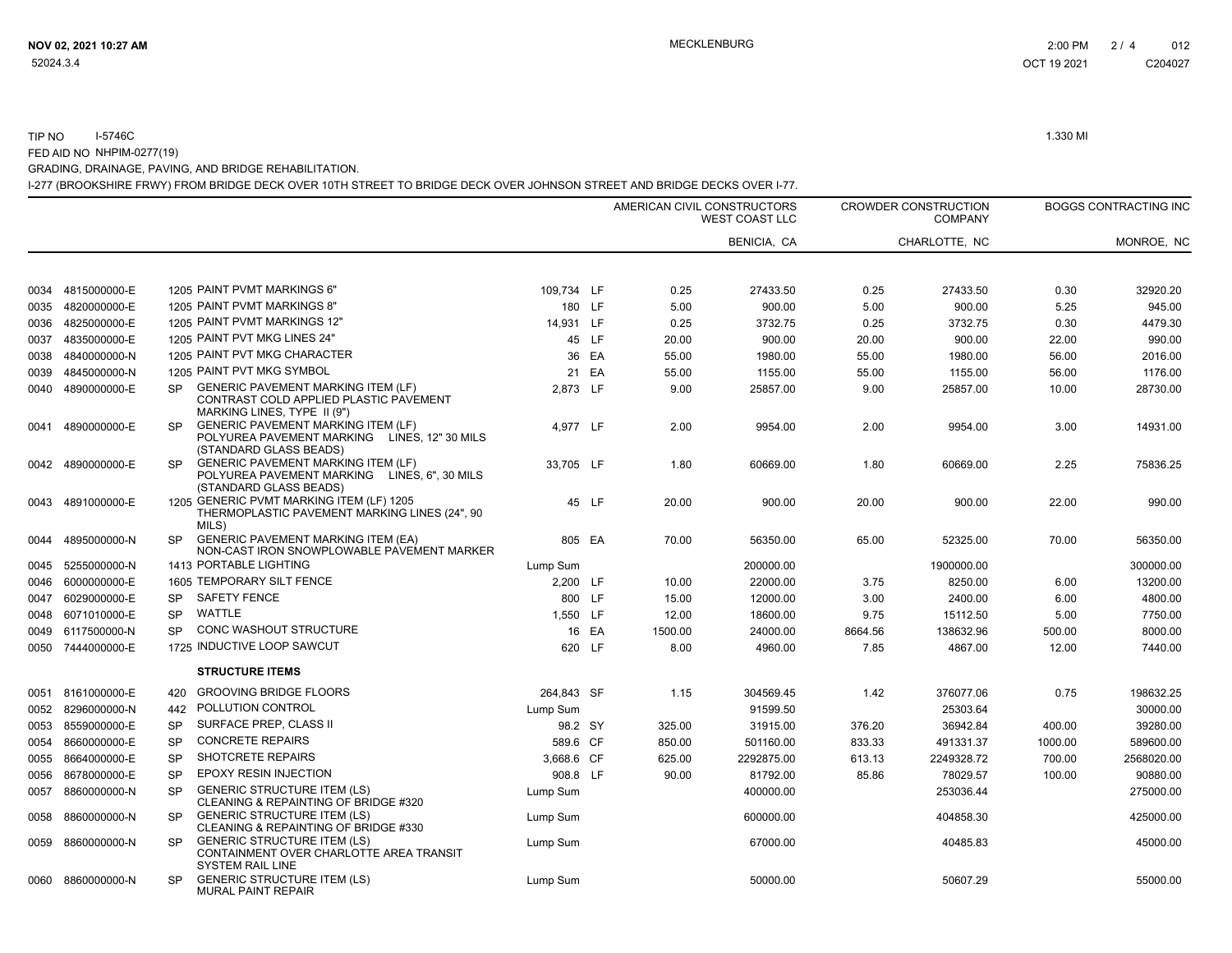#### TIP NOI-5746C 1.330 MI

FED AID NO NHPIM-0277(19)

GRADING, DRAINAGE, PAVING, AND BRIDGE REHABILITATION.

I-277 (BROOKSHIRE FRWY) FROM BRIDGE DECK OVER 10TH STREET TO BRIDGE DECK OVER JOHNSON STREET AND BRIDGE DECKS OVER I-77.

|      |                   |           |                                                                                                                       |            |        |         | AMERICAN CIVIL CONSTRUCTORS<br><b>WEST COAST LLC</b> |         | <b>CROWDER CONSTRUCTION</b><br><b>COMPANY</b> |         | BOGGS CONTRACTING INC |
|------|-------------------|-----------|-----------------------------------------------------------------------------------------------------------------------|------------|--------|---------|------------------------------------------------------|---------|-----------------------------------------------|---------|-----------------------|
|      |                   |           |                                                                                                                       |            |        |         | BENICIA, CA                                          |         | CHARLOTTE, NC                                 |         | MONROE, NC            |
| 0061 | 8860000000-N      | <b>SP</b> | <b>GENERIC STRUCTURE ITEM (LS)</b>                                                                                    | Lump Sum   |        |         | 60000.00                                             |         | 50607.29                                      |         | 45000.00              |
|      |                   |           | PAINTING CONTAINMENT FOR BRIDGE #320                                                                                  |            |        |         |                                                      |         |                                               |         |                       |
| 0062 | 8860000000-N      | <b>SP</b> | <b>GENERIC STRUCTURE ITEM (LS)</b><br>PAINTING CONTAINMENT FOR BRIDGE #322                                            | Lump Sum   |        |         | 25000.00                                             |         | 5060.73                                       |         | 6500.00               |
| 0063 | 8860000000-N      | <b>SP</b> | <b>GENERIC STRUCTURE ITEM (LS)</b><br>PAINTING CONTAINMENT FOR BRIDGE #326                                            | Lump Sum   |        |         | 40000.00                                             |         | 20242.91                                      |         | 25000.00              |
| 0064 | 8860000000-N      | <b>SP</b> | <b>GENERIC STRUCTURE ITEM (LS)</b><br>PAINTING CONTAINMENT FOR BRIDGE #327                                            | Lump Sum   |        |         | 40000.00                                             |         | 20242.91                                      |         | 25000.00              |
| 0065 | 8860000000-N      | <b>SP</b> | <b>GENERIC STRUCTURE ITEM (LS)</b><br>PAINTING CONTAINMENT FOR BRIDGE #328                                            | Lump Sum   |        |         | 40000.00                                             |         | 20242.91                                      |         | 25000.00              |
| 0066 | 8860000000-N      | <b>SP</b> | <b>GENERIC STRUCTURE ITEM (LS)</b><br>PAINTING CONTAINMENT FOR BRIDGE #330                                            | Lump Sum   |        |         | 75000.00                                             |         | 50607.29                                      |         | 55000.00              |
| 0067 | 8860000000-N      | <b>SP</b> | <b>GENERIC STRUCTURE ITEM (LS)</b><br>PAINTING CONTAINMENT FOR BRIDGE #332                                            | Lump Sum   |        |         | 30000.00                                             |         | 20242.91                                      |         | 25000.00              |
| 0068 | 8860000000-N      | <b>SP</b> | <b>GENERIC STRUCTURE ITEM (LS)</b><br>SPOT PAINTING OF STEEL STRUC- TURE REPAIR AREAS                                 | Lump Sum   |        |         | 475000.00                                            |         | 399797.57                                     |         | 450000.00             |
| 0069 | 8860000000-N      | <b>SP</b> | <b>GENERIC STRUCTURE ITEM (LS)</b><br><b>VOLUMETRIC MIXER</b>                                                         | Lump Sum   |        |         | 5000.00                                              |         | 5187.50                                       |         | 25000.00              |
| 0070 | 8867000000-E      | <b>SP</b> | <b>GENERIC STRUCTURE ITEM (LF)</b><br>FOAM JOINT SEALS FOR PRESERVATION                                               | 3,794.2 LF |        | 51.50   | 195401.30                                            | 51.50   | 195401.30                                     | 150.00  | 569130.00             |
|      | 0071 8881000000-E | <b>SP</b> | <b>GENERIC STRUCTURE ITEM (CY)</b><br>LATEX MODIFIED CONCRETE OVER- LAY - EARLY<br><b>STRENGTH</b>                    | 43.1 CY    |        | 2200.00 | 94820.00                                             | 1036.46 | 44671.43                                      | 3000.00 | 129300.00             |
|      | 0072 8882000000-E | <b>SP</b> | <b>GENERIC STRUCTURE ITEM (CF)</b><br>CONCRETE FOR DECK REPAIR                                                        | 21.3 CF    |        | 95.00   | 2023.50                                              | 700.00  | 14910.00                                      | 1200.00 | 25560.00              |
|      | 0073 8882000000-E | <b>SP</b> | <b>GENERIC STRUCTURE ITEM (CF)</b><br>ELASTOMERIC CONCRETE FOR PRESERVATION                                           |            | 144 CF | 425.00  | 61200.00                                             | 425.00  | 61200.00                                      | 500.00  | 72000.00              |
| 0074 | 8889000000-E      | <b>SP</b> | <b>GENERIC STRUCTURE ITEM (LB)</b><br>BEAM REPAIR CUT-OUT                                                             | 5,040 LB   |        | 110.00  | 554400.00                                            | 108.08  | 544723.20                                     | 125.00  | 630000.00             |
| 0075 | 8889000000-E      | <b>SP</b> | <b>GENERIC STRUCTURE ITEM (LB)</b><br><b>BEAM REPAIR PLATING</b>                                                      | 4.016 LB   |        | 70.00   | 281120.00                                            | 55.56   | 223128.96                                     | 65.00   | 261040.00             |
| 0076 | 8892000000-E      | <b>SP</b> | <b>GENERIC STRUCTURE ITEM (SF)</b><br><b>BRIDGE JOINT DEMOLITION</b>                                                  | 484.8 SF   |        | 90.00   | 43632.00                                             | 84.16   | 40800.77                                      | 250.00  | 121200.00             |
| 0077 | 8892000000-E      | <b>SP</b> | <b>GENERIC STRUCTURE ITEM (SF)</b><br><b>EPOXY COATING</b>                                                            | 21,940 SF  |        | 5.50    | 120670.00                                            | 5.06    | 111016.40                                     | 6.00    | 131640.00             |
| 0078 | 8893000000-E      | <b>SP</b> | <b>GENERIC STRUCTURE ITEM (SY)</b><br>CONCRETE DECK REPAIR FOR POLY- MER CONCRETE<br><b>OVERLAY</b>                   | 82.8 SY    |        | 85.00   | 7038.00                                              | 100.91  | 8355.35                                       | 115.00  | 9522.00               |
| 0079 | 8893000000-E      | <b>SP</b> | <b>GENERIC STRUCTURE ITEM (SY)</b><br>HYDRO-DEMOLITION OF BRIDGE DECK                                                 | 1.035 SY   |        | 130.00  | 134550.00                                            | 61.50   | 63652.50                                      | 200.00  | 207000.00             |
| 0080 | 8893000000-E      | <b>SP</b> | <b>GENERIC STRUCTURE ITEM (SY)</b><br>PLACING & FINISHING LATEX MOD- IFIED CONCRETE<br><b>OVERLAY - EARLYSTRENGTH</b> | 1,035 SY   |        | 140.00  | 144900.00                                            | 155.25  | 160683.75                                     | 100.00  | 103500.00             |
| 0081 | 8893000000-E      | <b>SP</b> | <b>GENERIC STRUCTURE ITEM (SY)</b><br>PLACING & FINISHING POLYMER CONCRETE OVERLAY                                    | 30,199 SY  |        | 87.00   | 2627313.00                                           | 100.79  | 3043757.21                                    | 85.00   | 2566915.00            |
| 0082 | 8893000000-E      | <b>SP</b> | <b>GENERIC STRUCTURE ITEM (SY)</b><br><b>SCARIFYING BRIDGE DECK</b>                                                   | 31,234 SY  |        | 30.00   | 937020.00                                            | 46.54   | 1453630.36                                    | 35.00   | 1093190.00            |
|      | 0083 8893000000-E | <b>SP</b> | <b>GENERIC STRUCTURE ITEM (SY)</b><br>SHOTBLASTING BRIDGE DECK                                                        | 34,751 SY  |        | 6.00    | 208506.00                                            | 8.97    | 311716.47                                     | 10.50   | 364885.50             |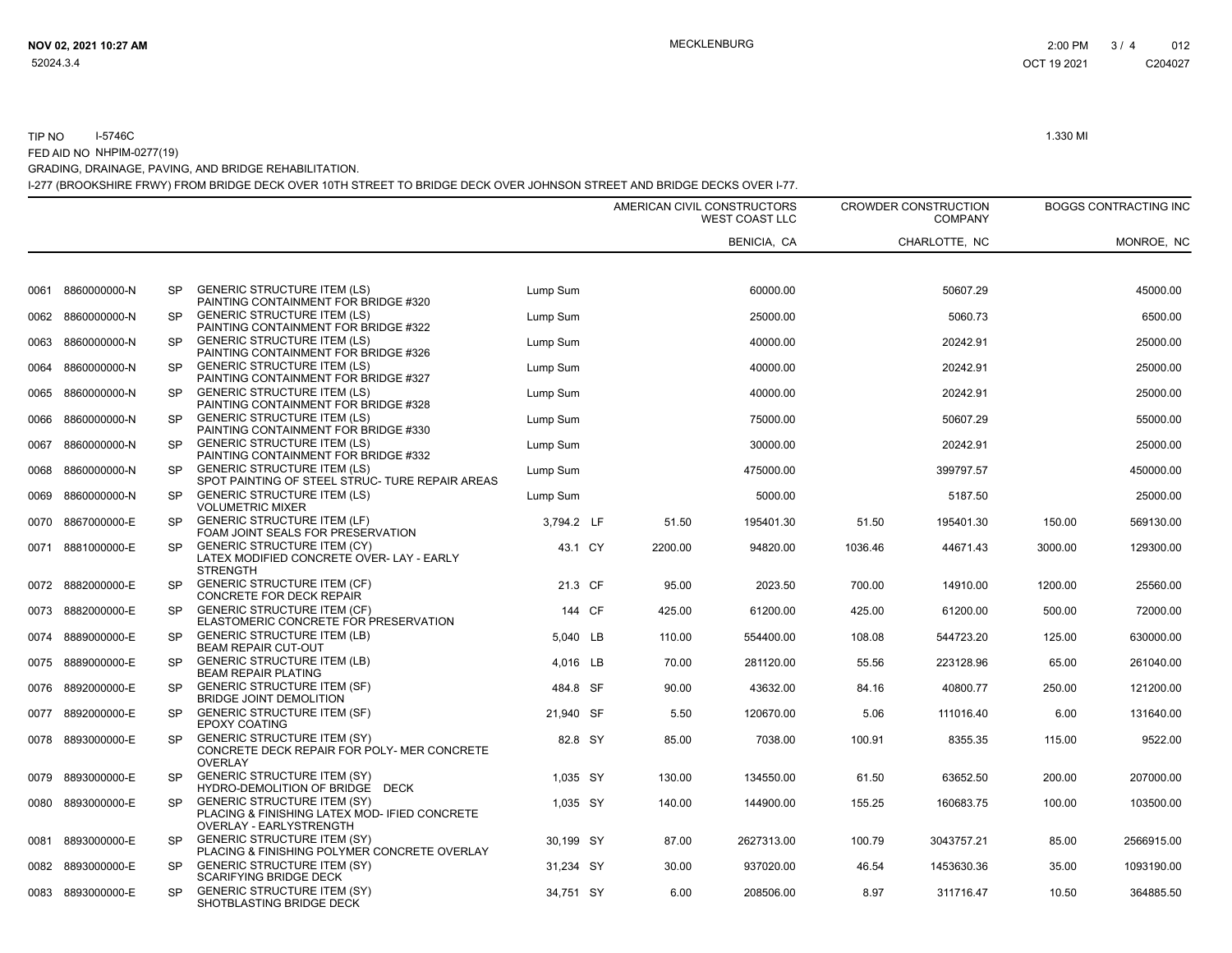### TIP NO I-5746C 1.330 MI FED AID NO NHPIM-0277(19)

GRADING, DRAINAGE, PAVING, AND BRIDGE REHABILITATION.

I-277 (BROOKSHIRE FRWY) FROM BRIDGE DECK OVER 10TH STREET TO BRIDGE DECK OVER JOHNSON STREET AND BRIDGE DECKS OVER I-77.

|      |              |           |                                                                                                                             |                |       |              | AMERICAN CIVIL CONSTRUCTORS<br><b>WEST COAST LLC</b> |              | <b>CROWDER CONSTRUCTION</b><br><b>COMPANY</b> |              | <b>BOGGS CONTRACTING INC</b> |
|------|--------------|-----------|-----------------------------------------------------------------------------------------------------------------------------|----------------|-------|--------------|------------------------------------------------------|--------------|-----------------------------------------------|--------------|------------------------------|
|      |              |           |                                                                                                                             |                |       |              | BENICIA, CA                                          |              | CHARLOTTE. NC                                 |              | MONROE, NC                   |
| 0084 | 8893000000-E | <b>SP</b> | <b>GENERIC STRUCTURE ITEM (SY)</b><br><b>SILANE DECK TREATMENT</b>                                                          | 3,517 SY       |       | 18.00        | 63306.00                                             | 10.00        | 35170.00                                      | 12.00        | 42204.00                     |
| 0085 | 8897000000-N | SP.       | <b>GENERIC STRUCTURE ITEM (EA)</b><br>BEARING PLATE REPOSITIONING                                                           |                | 1 EA  | 4000.00      | 4000.00                                              | 3535.35      | 3535.35                                       | 4300.00      | 4300.00                      |
| 0086 | 8897000000-N | SP.       | <b>GENERIC STRUCTURE ITEM (EA)</b><br><b>BEARING REPLACEMENT</b>                                                            |                | 2 EA  | 4500.00      | 9000.00                                              | 4343.44      | 8686.88                                       | 5300.00      | 10600.00                     |
| 0087 | 8897000000-N | SP.       | <b>GENERIC STRUCTURE ITEM (EA)</b><br><b>CLEANING AND PAINTING EXISTINGBEARINGS WITH</b><br>HIGH RATIO CALCIUM<br>SULFONATE | 1.336 EA       |       | 800.00       | 1068800.00                                           | 607.29       | 811339.44                                     | 725.00       | 968600.00                    |
| 0088 | 8897000000-N | SP.       | <b>GENERIC STRUCTURE ITEM (EA)</b><br>STEEL BEARING KEEPER ANGLE ASSEMBLY                                                   |                | 37 EA | 1800.00      | 66600.00                                             | 1318.18      | 48772.66                                      | 1600.00      | 59200.00                     |
| 0089 | 8897000000-N | <b>SP</b> | <b>GENERIC STRUCTURE ITEM (EA)</b><br>TYPE I BRIDGE JACKING BRIDGE #138                                                     |                | 1 EA  | 15000.00     | 15000.00                                             | 9898.99      | 9898.99                                       | 12000.00     | 12000.00                     |
| 0090 | 8897000000-N | <b>SP</b> | <b>GENERIC STRUCTURE ITEM (EA)</b><br>TYPE I BRIDGE JACKING BRIDGE #320                                                     |                | 1 EA  | 15000.00     | 15000.00                                             | 9898.99      | 9898.99                                       | 12000.00     | 12000.00                     |
| 0091 | 8897000000-N | <b>SP</b> | <b>GENERIC STRUCTURE ITEM (EA)</b><br>TYPE I BRIDGE JACKING BRIDGE #326                                                     |                | 1 EA  | 15000.00     | 15000.00                                             | 9898.99      | 9898.99                                       | 12000.00     | 12000.00                     |
| 0092 | 8897000000-N | <b>SP</b> | <b>GENERIC STRUCTURE ITEM (EA)</b><br>TYPE I BRIDGE JACKING BRIDGE #327                                                     |                | 1 EA  | 15000.00     | 15000.00                                             | 9898.99      | 9898.99                                       | 12000.00     | 12000.00                     |
| 0093 | 8897000000-N | <b>SP</b> | <b>GENERIC STRUCTURE ITEM (EA)</b><br>TYPE I BRIDGE JACKING BRIDGE #328                                                     |                | 1 EA  | 15000.00     | 15000.00                                             | 9898.99      | 9898.99                                       | 12000.00     | 12000.00                     |
| 0094 | 8897000000-N | <b>SP</b> | <b>GENERIC STRUCTURE ITEM (EA)</b><br>TYPE I BRIDGE JACKING BRIDGE #330                                                     |                | 1 EA  | 15000.00     | 15000.00                                             | 9898.99      | 9898.99                                       | 12000.00     | 12000.00                     |
| 0095 | 8897000000-N | <b>SP</b> | <b>GENERIC STRUCTURE ITEM (EA)</b><br>TYPE I BRIDGE JACKING BRIDGE #332                                                     |                | 7 EA  | 15000.00     | 105000.00                                            | 9595.96      | 67171.72                                      | 12000.00     | 84000.00                     |
| 0096 | 8881000000-E | <b>SP</b> | <b>GENERIC STRUCTURE ITEM (CY)</b><br>POLYESTER POLYMER CONCRETE MATERIALS                                                  | 1,997.9 CY     |       | 2600.00      | 5194540.00                                           | 2623.61      | 5241710.42                                    | 3200.00      | 6393280.00                   |
| 0097 | 8881000000-E | <b>SP</b> | <b>GENERIC STRUCTURE ITEM (CY)</b><br>EPOXY POLYMER CONCRETE MATERIALS                                                      | 1,997.9 CY     |       |              |                                                      |              |                                               |              |                              |
|      |              |           | <b>CONTRACT TOTAL</b>                                                                                                       |                |       | <b>TOTAL</b> | 25985000.00                                          | <b>TOTAL</b> | 28678838.87                                   | <b>TOTAL</b> | 28920043.50                  |
|      |              |           | <b>ROADWAY ITEMS</b>                                                                                                        |                |       | SUB-TOTAL    | 8760249.25                                           | SUB-TOTAL    | 11527177.68                                   | SUB-TOTAL    | 10003064.75                  |
|      |              |           | <b>STRUCTURE ITEMS</b>                                                                                                      |                |       | SUB-TOTAL    | 17224750.75                                          | SUB-TOTAL    | 17151661.19                                   | SUB-TOTAL    | 18916978.75                  |
|      |              |           | <b>BIDDERS IN ORDER</b>                                                                                                     |                |       |              | <b>CONTRACT TOTAL</b>                                |              |                                               |              |                              |
|      |              |           | AMERICAN CIVIL CONSTRUCTORS WEST COAST LLC                                                                                  | 1              |       |              | 25985000.00                                          |              |                                               |              |                              |
|      |              |           | CROWDER CONSTRUCTION COMPANY                                                                                                | $\overline{2}$ |       |              | 28678838.87                                          |              |                                               |              |                              |
|      |              |           | <b>BOGGS CONTRACTING INC</b>                                                                                                | 3              |       |              | 28920043.50                                          |              |                                               |              |                              |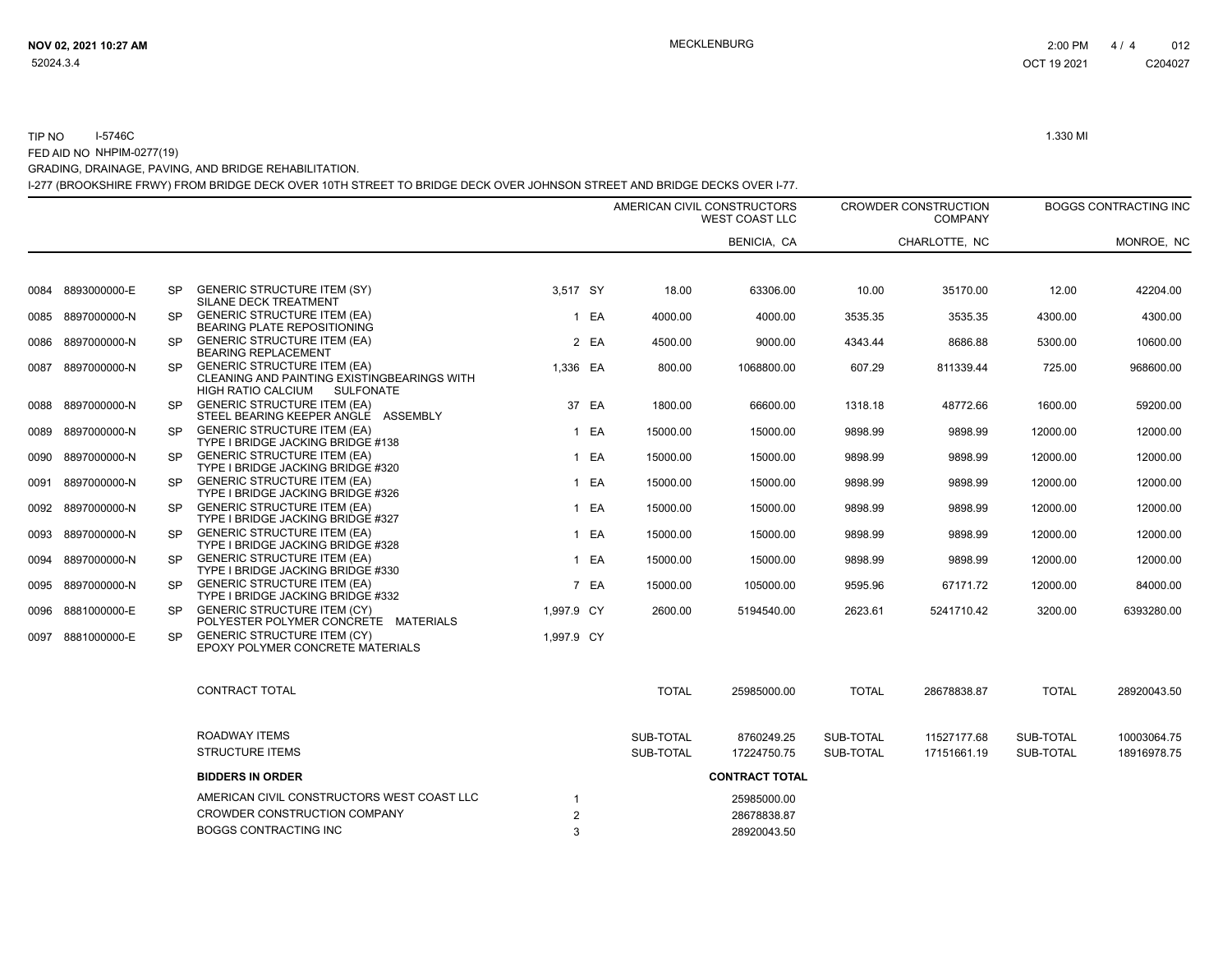|      |                   |           |                                                                     |           |       |         | WATSON CONTRACTING INC |          | BUCHANAN AND SONS INC |         | NHM CONSTRUCTORS LLC |
|------|-------------------|-----------|---------------------------------------------------------------------|-----------|-------|---------|------------------------|----------|-----------------------|---------|----------------------|
|      |                   |           |                                                                     |           |       |         | FRANKLIN, NC           |          | WHITTIER, NC          |         | ASHEVILLE, NC        |
|      |                   |           | <b>ROADWAY ITEMS</b>                                                |           |       |         |                        |          |                       |         |                      |
| 0001 | 0000100000-N      | 800       | <b>MOBILIZATION</b>                                                 | Lump Sum  |       |         | 817500.00              |          | 882000.00             |         | 1099666.00           |
| 0002 | 0000400000-N      | 801       | <b>CONSTRUCTION SURVEYING</b>                                       | Lump Sum  |       |         | 150000.00              |          | 721000.00             |         | 88862.00             |
| 0003 | 0036000000-E      | 225       | UNDERCUT EXCAVATION                                                 | 400 CY    |       | 24.00   | 9600.00                | 27.00    | 10800.00              | 59.10   | 23640.00             |
| 0004 | 0043000000-N      | 226       | <b>GRADING</b>                                                      | Lump Sum  |       |         | 4685250.00             |          | 3440000.00            |         | 7312202.00           |
| 0005 | 0050000000-E      | 226       | SUPP CLEARING & GRUBBING                                            |           | 1 ACR | 5000.00 | 5000.00                | 32000.00 | 32000.00              | 3711.80 | 3711.80              |
| 0006 | 0134000000-E      | 240       | DRAINAGE DITCH EXCAVATION                                           | 3,190 CY  |       | 8.00    | 25520.00               | 36.00    | 114840.00             | 25.60   | 81664.00             |
| 0007 | 0195000000-E      | 265       | SELECT GRANULAR MATERIAL                                            | 400 CY    |       | 60.00   | 24000.00               | 65.00    | 26000.00              | 63.90   | 25560.00             |
| 0008 | 0196000000-E      | 270       | <b>GEOTEXTILE SOIL STABILIZATION</b>                                | 700 SY    |       | 2.25    | 1575.00                | 2.40     | 1680.00               | 5.00    | 3500.00              |
| 0009 | 0199000000-E      | <b>SP</b> | <b>TEMPORARY SHORING</b>                                            | 10,000 SF |       | 60.00   | 600000.00              | 122.00   | 1220000.00            | 131.50  | 1315000.00           |
| 0010 | 0318000000-E      | 300       | FND CONDIT MATL MINOR STRS                                          | 930 TON   |       | 40.00   | 37200.00               | 54.00    | 50220.00              | 45.00   | 41850.00             |
| 0011 | 0320000000-E      | 300       | FND CONDIT GEOTEXTILE                                               | 2,900 SY  |       | 3.75    | 10875.00               | 3.20     | 9280.00               | 5.80    | 16820.00             |
|      | 0012 0448200000-E | 310       | 15" RCP CULV CLASS IV                                               | 1,088 LF  |       | 88.00   | 95744.00               | 162.00   | 176256.00             | 191.30  | 208134.40            |
|      | 0013 0448300000-E | 310       | 18" RCP CULV CLASS IV                                               | 504 LF    |       | 105.00  | 52920.00               | 181.00   | 91224.00              | 232.00  | 116928.00            |
|      | 0014 0448400000-E | 310       | 24" RCP CULV CLASS IV                                               | 680 LF    |       | 131.00  | 89080.00               | 286.00   | 194480.00             | 274.30  | 186524.00            |
|      | 0015 0448500000-E | 310       | 30" RCP CULV CLASS IV                                               | 2,268 LF  |       | 176.00  | 399168.00              | 382.00   | 866376.00             | 359.50  | 815346.00            |
|      | 0016 0448600000-E | 310       | 36" RCP CULV CLASS IV                                               | 480 LF    |       | 237.00  | 113760.00              | 425.00   | 204000.00             | 490.80  | 235584.00            |
| 0017 | 0448700000-E      | 310       | 42" RCP CULV CLASS IV                                               | 280 LF    |       | 341.00  | 95480.00               | 568.00   | 159040.00             | 726.10  | 203308.00            |
|      | 0018 0576000000-E | 310       | **" CS PIPE CULV *****"<br>(18", 0.079")                            | 340 LF    |       | 190.00  | 64600.00               | 550.00   | 187000.00             | 387.70  | 131818.00            |
| 0019 | 0576000000-E      | 310       | **" CS PIPE CULV *****"<br>(24", 0.109")                            | 156 LF    |       | 250.00  | 39000.00               | 1212.00  | 189072.00             | 456.80  | 71260.80             |
| 0020 | 0576000000-E      | 310       | **" CS PIPE CULV *****"<br>(30", 0.138")                            | 1,876 LF  |       | 315.00  | 590940.00              | 1235.00  | 2316860.00            | 528.20  | 990903.20            |
| 0021 | 0576000000-E      | 310       | **" CS PIPE CULV *****"<br>(36", 0.138")                            | 1,004 LF  |       | 375.00  | 376500.00              | 1266.00  | 1271064.00            | 575.20  | 577500.80            |
| 0022 | 0636000000-E      | 310       | **" CS ELBOW *****" THICK<br>(18", 0.079")                          |           | 4 EA  | 2125.00 | 8500.00                | 1175.00  | 4700.00               | 2097.30 | 8389.20              |
| 0023 | 0636000000-E      | 310       | **" CS ELBOW *****" THICK<br>(24", 0.109")                          |           | 3 EA  | 2675.00 | 8025.00                | 1316.00  | 3948.00               | 2793.90 | 8381.70              |
| 0024 | 0636000000-E      | 310       | **" CS ELBOW *****" THICK<br>(30", 0.138")                          |           | 20 EA | 4000.00 | 80000.00               | 1528.00  | 30560.00              | 3956.60 | 79132.00             |
| 0025 | 0636000000-E      | 310       | **" CS ELBOW *****" THICK<br>(36", 0.138')                          |           | 15 EA | 4925.00 | 73875.00               | 1692.00  | 25380.00              | 4624.00 | 69360.00             |
| 0026 | 0973100000-E      | 330       | **"WLD STL PIPE GRAD B IN SOIL<br>(18", 0.500")                     |           | 52 LF | 1025.00 | 53300.00               | 1154.00  | 60008.00              | 1066.90 | 55478.80             |
| 0027 | 0973100000-E      | 330       | **"WLD STL PIPE GRAD B IN SOIL<br>(54", 0.750")                     | 218 LF    |       | 2000.00 | 436000.00              | 1886.00  | 411148.00             | 1299.40 | 283269.20            |
| 0028 | 0973300000-E      | 330       | **"WLD STL PIPE GRAD B NOT IN SOIL<br>(18", 0.500")                 |           | 52 LF | 3400.00 | 176800.00              | 3716.00  | 193232.00             | 3293.90 | 171282.80            |
| 0029 | 0973300000-E      | 330       | **"WLD STL PIPE GRAD B NOT IN SOIL<br>(54", 0.750")                 | 218 LF    |       | 3800.00 | 828400.00              | 3750.00  | 817500.00             | 3234.70 | 705164.60            |
| 0030 | 0986000000-E      | <b>SP</b> | <b>GENERIC PIPE ITEM (LF)</b><br>15" PIPE REHABILITATION CIPP LINER |           | 92 LF | 245.00  | 22540.00               | 233.00   | 21436.00              | 116.10  | 10681.20             |
|      | 0031 0986000000-E | <b>SP</b> | <b>GENERIC PIPE ITEM (LF)</b><br>18" PIPE REHABILITATION CIPP LINER | 688 LF    |       | 290.00  | 199520.00              | 285.00   | 196080.00             | 132.60  | 91228.80             |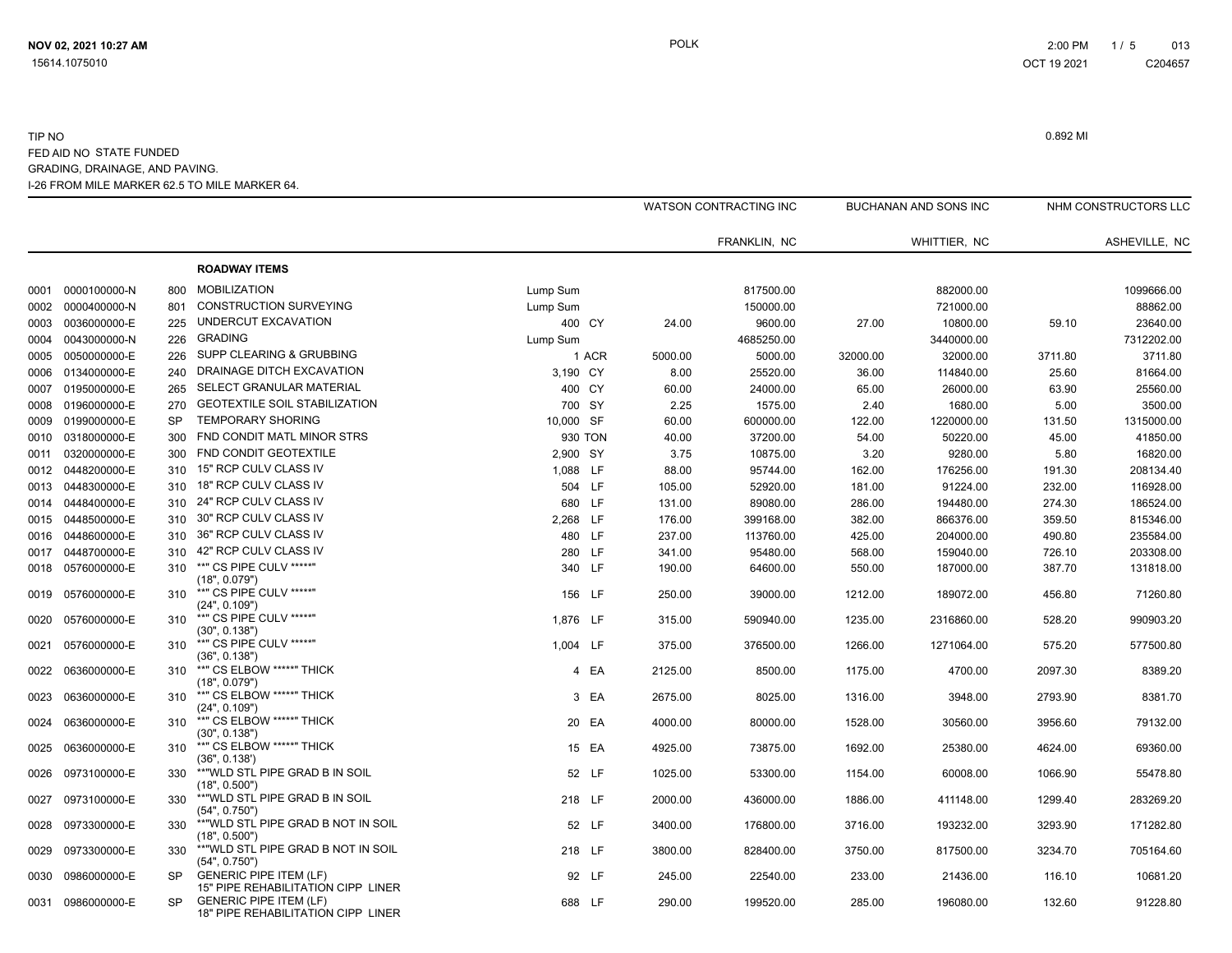|      |                   |           |                                                                                                        |                |         | <b>WATSON CONTRACTING INC</b> |          | BUCHANAN AND SONS INC |         | NHM CONSTRUCTORS LLC |
|------|-------------------|-----------|--------------------------------------------------------------------------------------------------------|----------------|---------|-------------------------------|----------|-----------------------|---------|----------------------|
|      |                   |           |                                                                                                        |                |         | FRANKLIN, NC                  |          | WHITTIER, NC          |         | ASHEVILLE, NC        |
|      |                   |           |                                                                                                        |                |         |                               |          |                       |         |                      |
|      | 0032 0986000000-E | SP        | <b>GENERIC PIPE ITEM (LF)</b><br>18" PIPE REHABILITATION SMOOTH WALL STEEL SLIP<br>LINER               | 40 LF          | 400.00  | 16000.00                      | 413.00   | 16520.00              | 530.30  | 21212.00             |
| 0033 | 0986000000-E      | <b>SP</b> | <b>GENERIC PIPE ITEM (LF)</b><br>24" PIPE REHABILITATION CIPP LINER                                    | 364 LF         | 400.00  | 145600.00                     | 410.00   | 149240.00             | 179.50  | 65338.00             |
| 0034 | 0986000000-E      | <b>SP</b> | <b>GENERIC PIPE ITEM (LF)</b><br>30" PIPE REHABILITATION CIPP LINER                                    | 262 LF         | 405.00  | 106110.00                     | 284.00   | 74408.00              | 179.50  | 47029.00             |
| 0035 | 0986000000-E      | <b>SP</b> | <b>GENERIC PIPE ITEM (LF)</b><br>36" PIPE REHABILITATION CIPP LINER                                    | 176 LF         | 500.00  | 88000.00                      | 555.00   | 97680.00              | 249.20  | 43859.20             |
| 0036 | 0986000000-E      | <b>SP</b> | <b>GENERIC PIPE ITEM (LF)</b><br>42" PIPE REHABILITATION SOLID WALL THERMOPLASTIC<br><b>SLIP LINER</b> | 604 LF         | 325.00  | 196300.00                     | 261.00   | 157644.00             | 503.70  | 304234.80            |
| 0037 | 0986000000-E      | <b>SP</b> | <b>GENERIC PIPE ITEM (LF)</b><br>42" PIPE REHABILITATION CIPP LINER                                    | 140 LF         | 850.00  | 119000.00                     | 731.00   | 102340.00             | 267.50  | 37450.00             |
| 0038 | 0986000000-E      | SP        | <b>GENERIC PIPE ITEM (LF)</b><br>PRE-INSTALLATION INSPECTION                                           | 2,522 LF       | 50.00   | 126100.00                     | 50.00    | 126100.00             | 26.50   | 66833.00             |
| 0039 | 0992000000-E      | <b>SP</b> | <b>GENERIC PIPE ITEM (EA)</b><br>STANDARD CAST IRON MANHOLE FRAME AND VENTED<br><b>MANHOLE GRATE</b>   | 35 EA          | 500.00  | 17500.00                      | 1357.00  | 47495.00              | 5028.30 | 175990.50            |
| 0040 | 0995000000-E      | 340       | PIPE REMOVAL                                                                                           | 3,606 LF       | 5.00    | 18030.00                      | 35.00    | 126210.00             | 58.80   | 212032.80            |
| 0041 | 0996000000-N      | 350       | PIPE CLEAN OUT                                                                                         | 4 EA           | 3975.00 | 15900.00                      | 6405.00  | 25620.00              | 4710.60 | 18842.40             |
| 0042 | 1099500000-E      | 505       | <b>SHALLOW UNDERCUT</b>                                                                                | 100 CY         | 25.00   | 2500.00                       | 35.00    | 3500.00               | 25.60   | 2560.00              |
| 0043 | 1099700000-E      | 505       | CLASS IV SUBGRD STABILIZATION                                                                          | <b>200 TON</b> | 45.00   | 9000.00                       | 39.00    | 7800.00               | 35.40   | 7080.00              |
| 0044 | 1220000000-E      | 545       | INCIDENTAL STONE BASE                                                                                  | <b>500 TON</b> | 41.50   | 20750.00                      | 46.00    | 23000.00              | 35.40   | 17700.00             |
| 0045 | 1308000000-E      | 607       | MILLN ASPHALT PVMT ***** - *****<br>(0" TO 3")                                                         | 4,790 SY       | 6.00    | 28740.00                      | 6.10     | 29219.00              | 2.40    | 11496.00             |
| 0046 | 1491000000-E      | 610       | ASP CONC BASE CRS B25.0C                                                                               | 2,200 TON      | 125.00  | 275000.00                     | 100.00   | 220000.00             | 132.60  | 291720.00            |
| 0047 | 1503000000-E      | 610       | ASP CONC INTR CRS 119.0C                                                                               | 850 TON        | 125.00  | 106250.00                     | 102.00   | 86700.00              | 122.00  | 103700.00            |
| 0048 | 1523000000-E      | 610       | ASP CONC SURF CRS S9.5C                                                                                | 1,600 TON      | 125.00  | 200000.00                     | 101.00   | 161600.00             | 125.10  | 200160.00            |
| 0049 | 1575000000-E      | 620       | ASP FOR PLANT MIX                                                                                      | <b>240 TON</b> | 600.00  | 144000.00                     | 631.00   | 151440.00             | 689.30  | 165432.00            |
| 0050 | 1693000000-E      | 654       | ASPH PLT MIX PVMT REPAIR                                                                               | <b>175 TON</b> | 275.00  | 48125.00                      | 631.00   | 110425.00             | 318.20  | 55685.00             |
| 0051 | 1840000000-E      | 665       | <b>MILLED RUMBLE STRIPS</b>                                                                            | 6,100 LF       | 3.50    | 21350.00                      | 2.40     | 14640.00              | 0.70    | 4270.00              |
| 0052 | 2022000000-E      | 815       | SUBDRAIN EXCAVATION                                                                                    | 1,276.8 CY     | 15.00   | 19152.00                      | 45.00    | 57456.00              | 32.10   | 40985.28             |
| 0053 | 2026000000-E      | 815       | <b>GEOTEXTILE FOR SUBSURF DRNS</b>                                                                     | 5,700 SY       | 4.00    | 22800.00                      | 4.60     | 26220.00              | 5.20    | 29640.00             |
| 0054 | 2036000000-E      | 815       | SUBDRAIN COARSE AGGREGATE                                                                              | 957.6 CY       | 100.00  | 95760.00                      | 121.00   | 115869.60             | 59.80   | 57264.48             |
| 0055 | 2044000000-E      | 815       | 6" PERF SUBDRN PIPE                                                                                    | 5.700 LF       | 14.00   | 79800.00                      | 31.00    | 176700.00             | 28.30   | 161310.00            |
| 0056 | 2070000000-N      | 815       | SUBDRN PIPE OUTLET                                                                                     | 12 EA          | 800.00  | 9600.00                       | 450.00   | 5400.00               | 916.60  | 10999.20             |
| 0057 | 2077000000-E      | 815       | 6" OUTLET PIPE                                                                                         | 72 LF          | 24.00   | 1728.00                       | 44.00    | 3168.00               | 28.30   | 2037.60              |
| 0058 | 2209000000-E      | 838       | <b>ENDWALLS</b>                                                                                        | 1.5 CY         | 2500.00 | 3750.00                       | 3605.00  | 5407.50               | 1714.30 | 2571.45              |
| 0059 | 2264000000-E      | 840       | PIPE PLUGS                                                                                             | 1.941 CY       | 450.00  | 873.45                        | 3700.00  | 7181.70               | 1860.60 | 3611.42              |
| 0060 | 2275000000-E      | <b>SP</b> | <b>FLOWABLE FILL</b>                                                                                   | 97 CY          | 400.00  | 38800.00                      | 535.00   | 51895.00              | 391.40  | 37965.80             |
| 0061 | 2286000000-N      | 840       | MASNRY DRAINAGE STRUCT                                                                                 | 72 EA          | 8500.00 | 612000.00                     | 10526.00 | 757872.00             | 9780.30 | 704181.60            |
|      | 0062 2297000000-E | 840       | MASNRY DRAINAGE STRUCT                                                                                 | 40 CY          | 1800.00 | 72000.00                      | 4401.00  | 176040.00             | 2382.00 | 95280.00             |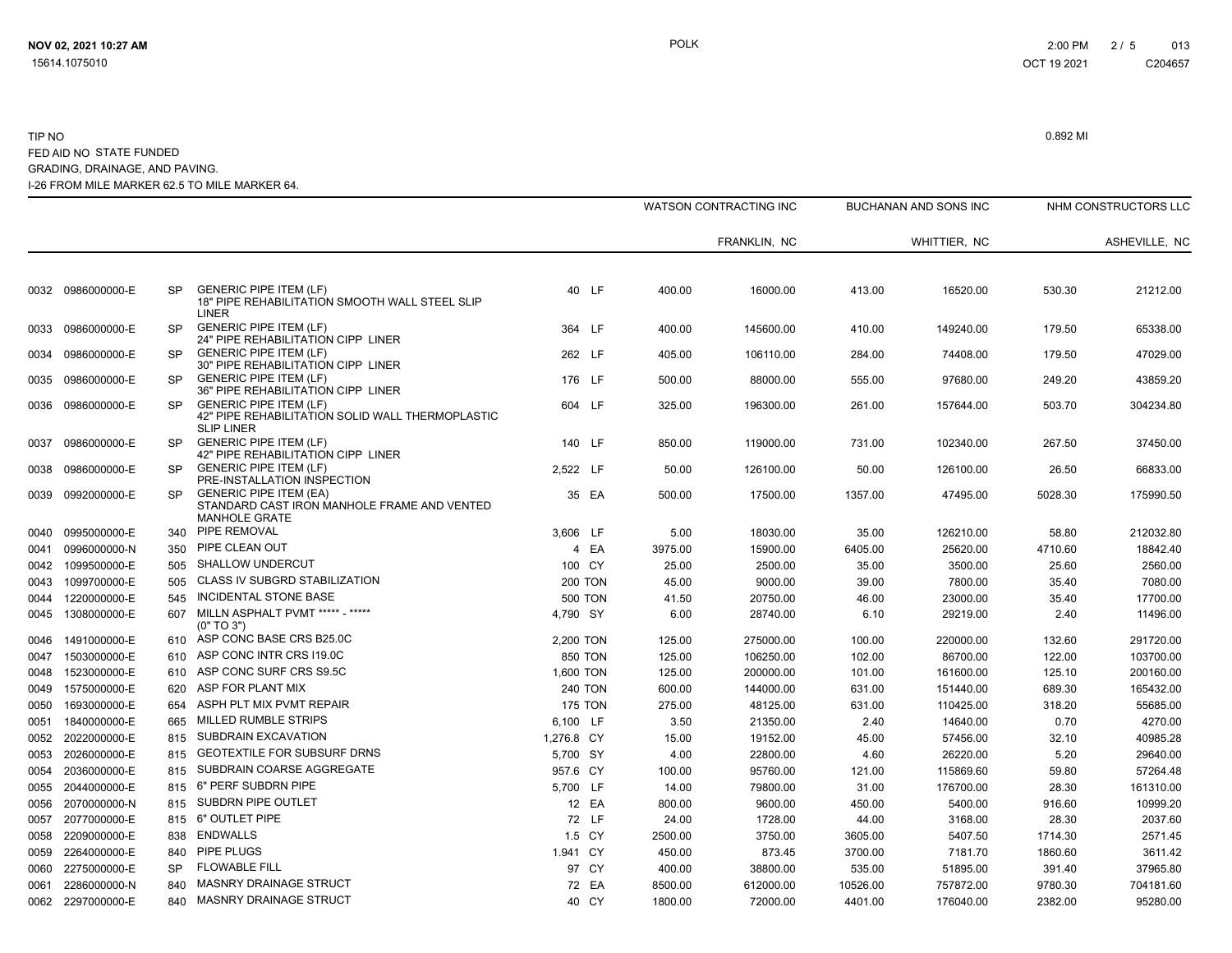|      |              |           |                                                                     |                |                |          | WATSON CONTRACTING INC |          | <b>BUCHANAN AND SONS INC</b> |          | NHM CONSTRUCTORS LLC |
|------|--------------|-----------|---------------------------------------------------------------------|----------------|----------------|----------|------------------------|----------|------------------------------|----------|----------------------|
|      |              |           |                                                                     |                |                |          | FRANKLIN, NC           |          | WHITTIER, NC                 |          | ASHEVILLE, NC        |
|      |              |           | <b>MASNRY DRAINAGE STRUCT</b>                                       |                |                |          |                        |          |                              |          |                      |
| 0063 | 2308000000-E | 840       |                                                                     | 267.5 LF       |                | 300.00   | 80250.00               | 516.00   | 138030.00                    | 2217.10  | 593074.25            |
| 0064 | 2364200000-N | 840       | FRAME W/2GRTS 840.20 STD<br>FRAME W/2GRTS 840.22 STD                |                | 12 EA          | 850.00   | 10200.00               | 1054.00  | 12648.00                     | 666.60   | 7999.20              |
| 0065 | 2365000000-N | 840       | FRAME W/COVER STD 840.54                                            |                | 26 EA          | 875.00   | 22750.00               | 1054.00  | 27404.00                     | 706.60   | 18371.60             |
| 0066 | 2396000000-N | 840       |                                                                     |                | 6 EA           | 775.00   | 4650.00                | 780.00   | 4680.00                      | 603.20   | 3619.20              |
| 0067 | 2473000000-N | <b>SP</b> | <b>GENERIC DRAINAGE ITEM (EA)</b><br><b>DE-WATERING</b>             |                | 16 EA          | 3200.00  | 51200.00               | 14000.00 | 224000.00                    | 4710.60  | 75369.60             |
| 0068 | 2473000000-N | <b>SP</b> | <b>GENERIC DRAINAGE ITEM (EA)</b><br><b>HINGED GRATE</b>            |                | 5 EA           | 2500.00  | 12500.00               | 10700.00 | 53500.00                     | 12432.60 | 62163.00             |
| 0069 | 2473000000-N | <b>SP</b> | <b>GENERIC DRAINAGE ITEM (EA)</b><br>SPECIAL DESIGN PIPE CONNECTION |                | 85 EA          | 1800.00  | 153000.00              | 7200.00  | 612000.00                    | 3423.40  | 290989.00            |
| 0070 | 2556000000-E | 846       | SHOULDER BERM GUTTER                                                | 2,500 LF       |                | 50.00    | 125000.00              | 38.70    | 96750.00                     | 49.40    | 123500.00            |
| 0071 | 2619000000-E | 850       | 4" CONCRETE PAVED DITCH                                             | 5,750 SY       |                | 110.00   | 632500.00              | 81.00    | 465750.00                    | 102.50   | 589375.00            |
| 0072 | 2738000000-E | <b>SP</b> | <b>GENERIC PAVING ITEM (SY)</b><br>6" CONCRETE PAVED DITCH          | 1,220 SY       |                | 175.00   | 213500.00              | 97.00    | 118340.00                    | 149.50   | 182390.00            |
| 0073 | 3030000000-E | 862       | STL BEAM GUARDRAIL                                                  | 5,825 LF       |                | 30.00    | 174750.00              | 31.00    | 180575.00                    | 28.60    | 166595.00            |
| 0074 | 3145000000-E | 862       | EX LENGTH GR POST ** STL<br>(8')                                    | 890 EA         |                | 100.00   | 89000.00               | 67.00    | 59630.00                     | 90.10    | 80189.00             |
| 0075 | 3150000000-N | 862       | ADDIT GUARDRAIL POSTS                                               |                | 5 EA           | 60.00    | 300.00                 | 61.00    | 305.00                       | 55.10    | 275.50               |
| 0076 | 3210000000-N | 862       | <b>GR END TYPE CAT-1</b>                                            | 1              | EA             | 1350.00  | 1350.00                | 1455.00  | 1455.00                      | 1272.60  | 1272.60              |
| 0077 | 3317000000-N | <b>SP</b> | <b>GR ANCHOR TYPE B-77</b>                                          |                | 1 EA           | 2750.00  | 2750.00                | 3395.00  | 3395.00                      | 2545.20  | 2545.20              |
| 0078 | 3360000000-E | 863       | REMOVE EXISTING GUARDRAIL                                           | 5,850 LF       |                | 2.50     | 14625.00               | 1.25     | 7312.50                      | 1.60     | 9360.00              |
| 0079 | 3566000000-E | 867       | <b>WOVEN WIRE FENCE RESET</b>                                       | 200 LF         |                | 18.00    | 3600.00                | 37.00    | 7400.00                      | 15.90    | 3180.00              |
| 0080 | 3628000000-E | 876       | RIP RAP, CLASS I                                                    |                | <b>200 TON</b> | 60.00    | 12000.00               | 178.00   | 35600.00                     | 96.60    | 19320.00             |
| 0081 | 3635000000-E | 876       | <b>RIP RAP, CLASS II</b>                                            |                | 625 TON        | 65.00    | 40625.00               | 187.00   | 116875.00                    | 96.60    | 60375.00             |
| 0082 | 3656000000-E | 876       | <b>GEOTEXTILE FOR DRAINGE</b>                                       | 1,960 SY       |                | 3.75     | 7350.00                | 3.35     | 6566.00                      | 5.70     | 11172.00             |
| 0083 | 4400000000-E | 1110      | WORK ZONE SIGNS (STAT)                                              | 164 SF         |                | 10.00    | 1640.00                | 10.70    | 1754.80                      | 9.30     | 1525.20              |
| 0084 | 4402000000-E | <b>SP</b> | <b>HIGH VISIBILITY STAT SIGNS</b>                                   | 164 SF         |                | 11.00    | 1804.00                | 11.20    | 1836.80                      | 9.80     | 1607.20              |
| 0085 | 4405000000-E | 1110      | WORK ZONE SIGNS (PORT)                                              | 192 SF         |                | 25.00    | 4800.00                | 28.00    | 5376.00                      | 12.90    | 2476.80              |
| 0086 | 4407000000-E | <b>SP</b> | <b>HIGH VISIBILITY PORT SIGNS</b>                                   | 192 SF         |                | 26.00    | 4992.00                | 30.50    | 5856.00                      | 14.70    | 2822.40              |
| 0087 | 4415000000-N |           | 1115 FLASHING ARROW BOARD                                           |                | 6 EA           | 3250.00  | 19500.00               | 6550.00  | 39300.00                     | 2439.20  | 14635.20             |
| 0088 | 4420000000-N |           | 1120 PORTABLE CHANGE MSG SIGN                                       | 3              | EA             | 20000.00 | 60000.00               | 10550.00 | 31650.00                     | 9226.40  | 27679.20             |
| 0089 | 4423000000-N | <b>SP</b> | WZ DIGITAL SPD LMT SIGNS                                            |                | 2 EA           | 4450.00  | 8900.00                | 4730.00  | 9460.00                      | 4136.00  | 8272.00              |
| 0090 | 4424000000-N | <b>SP</b> | WZ PRESENCE LIGHTING                                                |                | 28 EA          | 3300.00  | 92400.00               | 2970.00  | 83160.00                     | 2227.10  | 62358.80             |
| 0091 | 4432000000-N | <b>SP</b> | <b>HIGH VISIBILITY DRUMS</b>                                        | 555 EA         |                | 85.00    | 47175.00               | 84.00    | 46620.00                     | 62.60    | 34743.00             |
| 0092 | 4434000000-N | <b>SP</b> | <b>SEQ FLASH WARN LIGHTS</b>                                        |                | 20 EA          | 140.00   | 2800.00                | 170.00   | 3400.00                      | 127.30   | 2546.00              |
| 0093 | 4465000000-N |           | 1160 TEMPORARY CRASH CUSHIONS                                       | $\overline{4}$ | EA             | 10700.00 | 42800.00               | 11460.00 | 45840.00                     | 5408.60  | 21634.40             |
| 0094 | 4470000000-N |           | 1160 REM & RES CRASH CUSHION                                        |                | 3 EA           | 3125.00  | 9375.00                | 4775.00  | 14325.00                     | 2916.40  | 8749.20              |
| 0095 | 4480000000-N |           | 1165 TMA                                                            |                | 2 EA           | 32500.00 | 65000.00               | 38200.00 | 76400.00                     | 13998.60 | 27997.20             |
| 0096 | 4485000000-E |           | 1170 PORT CONC BARRIER                                              | 1,325 LF       |                | 44.00    | 58300.00               | 51.00    | 67575.00                     | 37.00    | 49025.00             |
| 0097 | 4490000000-E |           | 1170 PORT CONC BARRIER(ANCHRD)                                      | 3,800 LF       |                | 70.00    | 266000.00              | 77.00    | 292600.00                    | 60.90    | 231420.00            |
| 0098 | 4505000000-E |           | 1170 REM & RES PORT CONC BARR, ANCH                                 | 6,980 LF       |                | 27.00    | 188460.00              | 31.00    | 216380.00                    | 21.20    | 147976.00            |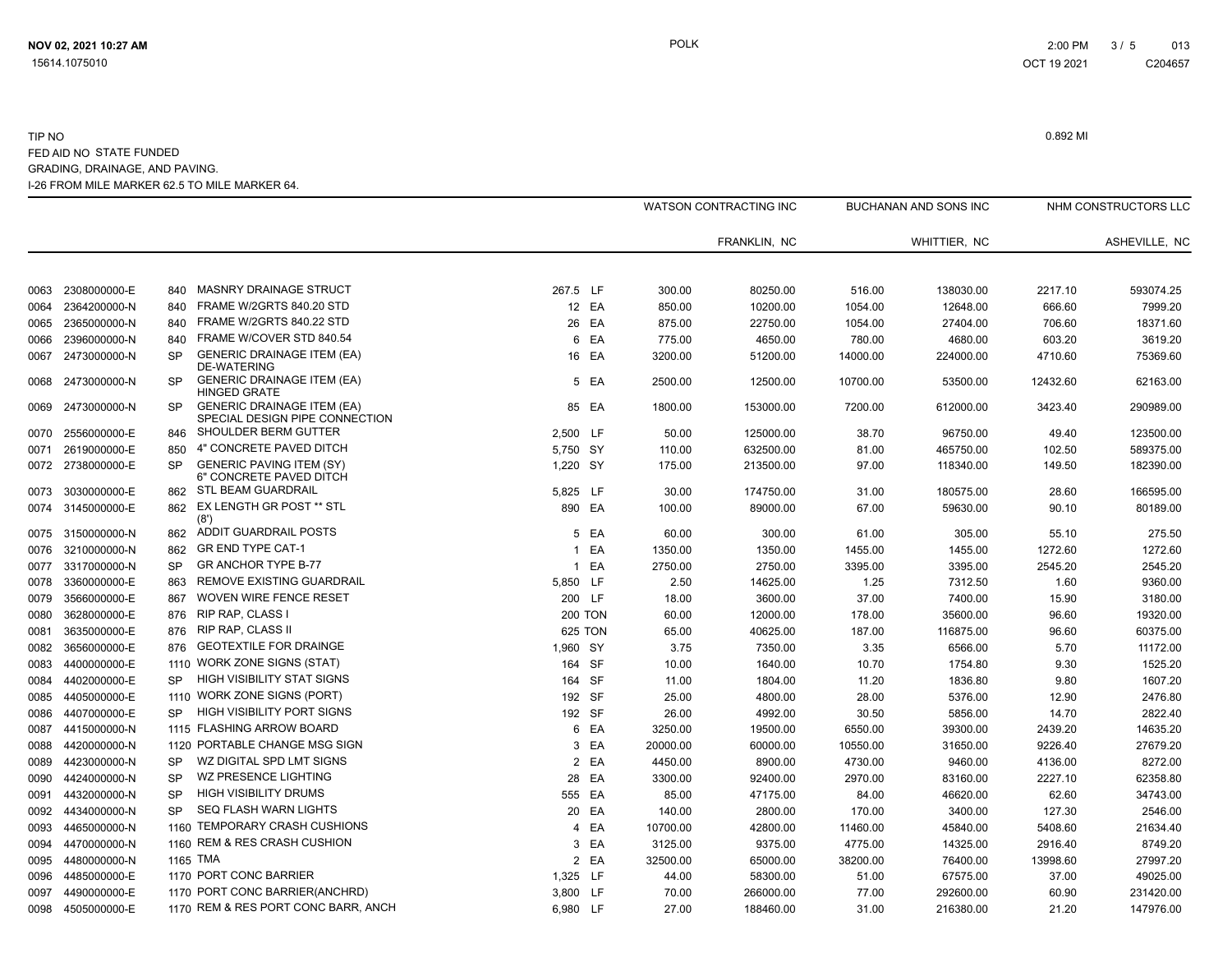|      |                   |             |                                                                                    |                |         | WATSON CONTRACTING INC |          | BUCHANAN AND SONS INC |         | NHM CONSTRUCTORS LLC |
|------|-------------------|-------------|------------------------------------------------------------------------------------|----------------|---------|------------------------|----------|-----------------------|---------|----------------------|
|      |                   |             |                                                                                    |                |         | FRANKLIN, NC           |          | WHITTIER, NC          |         | ASHEVILLE, NC        |
|      |                   |             |                                                                                    |                |         |                        |          |                       |         |                      |
| 0099 | 4510000000-N      |             | 1190 LAW ENFORCEMENT                                                               | 2.400 HR       | 75.00   | 180000.00              | 91.00    | 218400.00             | 53.00   | 127200.00            |
| 0100 | 4589000000-N      | SP          | <b>GENERIC TRAFFIC CONTROL ITEM (LS)</b><br>DYNAMIC ZIPPER MERGE SYSTEM DEPLOYMENT | Lump Sum       |         | 14200.00               |          | 15200.00              |         | 13256.30             |
| 0101 | 4600000000-N      | <b>SP</b>   | <b>GENERIC TRAFFIC CONTROL ITEM (EA)</b><br>CONNECTED LANE CLOSURE DEVICE          | 4 EA           | 1125.00 | 4500.00                | 1195.00  | 4780.00               | 1044.60 | 4178.40              |
| 0102 | 4609000000-N      | <b>SP</b>   | GENERIC TRAFFIC CONTROL ITEM (DAY)<br>DYNAMIC ZIPPER MERGE SYSTEM                  | 5 DAY          | 3180.00 | 15900.00               | 3400.00  | 17000.00              | 2969.40 | 14847.00             |
| 0103 | 4688000000-E      |             | 1205 THERMO PVT MKG LINES, 6"90 MILS                                               | 22.374 LF      | 1.60    | 35798.40               | 1.70     | 38035.80              | 1.50    | 33561.00             |
| 0104 | 4895000000-N      | SP.         | GENERIC PAVEMENT MARKING ITEM (EA)<br>NON-CAST IRON SNOWPLOWABLE PAVEMENT MARKER   | 177 EA         | 80.00   | 14160.00               | 48.40    | 8566.80               | 47.70   | 8442.90              |
| 0105 | 5255000000-N      |             | 1413 PORTABLE LIGHTING                                                             | Lump Sum       |         | 75000.00               |          | 105000.00             |         | 108925.70            |
| 0106 | 6000000000-E      |             | 1605 TEMPORARY SILT FENCE                                                          | 14,265 LF      | 4.75    | 67758.75               | 3.25     | 46361.25              | 3.20    | 45648.00             |
| 0107 | 6006000000-E      |             | 1610 EROS CONTRL STONE CL A                                                        | 1,280 TON      | 66.00   | 84480.00               | 112.00   | 143360.00             | 62.80   | 80384.00             |
| 0108 | 6009000000-E      |             | 1610 EROS CONTRL STONE CL B                                                        | 2,765 TON      | 72.00   | 199080.00              | 110.00   | 304150.00             | 70.60   | 195209.00            |
| 0109 | 6012000000-E      |             | 1610 SEDIMENT CONTROL STONE                                                        | 2,400 TON      | 60.00   | 144000.00              | 119.00   | 285600.00             | 44.20   | 106080.00            |
| 0110 | 6015000000-E      |             | 1615 TEMPORARY MULCHING                                                            | 3.5 ACR        | 3000.00 | 10500.00               | 2550.00  | 8925.00               | 1060.50 | 3711.75              |
| 0111 | 6018000000-E      |             | 1620 SEED FOR TEMP SEEDING                                                         | 200 LB         | 6.00    | 1200.00                | 7.10     | 1420.00               | 5.30    | 1060.00              |
| 0112 | 6021000000-E      |             | 1620 FERT FOR TEMP SEEDING                                                         | 1 TON          | 2500.00 | 2500.00                | 2825.00  | 2825.00               | 2121.00 | 2121.00              |
| 0113 | 6024000000-E      |             | 1622 TEMPORARY SLOPE DRAINS                                                        | 200 LF         | 15.00   | 3000.00                | 30.00    | 6000.00               | 26.10   | 5220.00              |
| 0114 | 6029000000-E      | SP.         | <b>SAFETY FENCE</b>                                                                | 5,880 LF       | 3.00    | 17640.00               | 2.15     | 12642.00              | 2.10    | 12348.00             |
| 0115 | 6030000000-E      |             | 1630 SILT EXCAVATION                                                               | 2,810 CY       | 18.00   | 50580.00               | 33.00    | 92730.00              | 25.60   | 71936.00             |
| 0116 | 6036000000-E      |             | 1631 MATTING FOR EROS CONTROL                                                      | 10.000 SY      | 2.15    | 21500.00               | 6.15     | 61500.00              | 1.60    | 16000.00             |
| 0117 | 6037000000-E      | SP          | <b>COIR FIBER MAT</b>                                                              | 100 SY         | 11.25   | 1125.00                | 11.00    | 1100.00               | 10.60   | 1060.00              |
| 0118 | 6042000000-E      |             | 1632 1/4" HARDWARE CLOTH                                                           | 1,915 LF       | 8.25    | 15798.75               | 5.40     | 10341.00              | 5.30    | 10149.50             |
| 0119 | 6046000000-E      |             | 1636 TEMP PIPE FOR STREAM CROSS                                                    | 50 LF          | 125.00  | 6250.00                | 258.00   | 12900.00              | 183.30  | 9165.00              |
| 0120 | 6070000000-N      |             | 1639 SPECIAL STILLING BASINS                                                       | 4 EA           | 3400.00 | 13600.00               | 1500.00  | 6000.00               | 1920.10 | 7680.40              |
| 0121 | 6071020000-E      | SP.         | POLYACRYLAMIDE (PAM)                                                               | 555 LB         | 8.00    | 4440.00                | 21.00    | 11655.00              | 26.50   | 14707.50             |
| 0122 | 6084000000-E      |             | 1660 SEEDING AND MULCHING                                                          | 3 ACR          | 5000.00 | 15000.00               | 2700.00  | 8100.00               | 2651.30 | 7953.90              |
| 0123 | 6087000000-E      | 1660 MOWING |                                                                                    | <b>1.5 ACR</b> | 1950.00 | 2925.00                | 215.00   | 322.50                | 212.10  | 318.15               |
| 0124 | 6090000000-E      |             | 1661 SEED FOR REPAIR SEEDING                                                       | 50 LB          | 15.00   | 750.00                 | 15.00    | 750.00                | 10.60   | 530.00               |
| 0125 | 6093000000-E      |             | 1661 FERT FOR REPAIR SEEDING                                                       | 0.25 TON       | 2500.00 | 625.00                 | 5650.00  | 1412.50               | 2121.00 | 530.25               |
| 0126 | 6096000000-E      |             | 1662 SEED FOR SUPP SEEDING                                                         | 75 LB          | 17.00   | 1275.00                | 16.00    | 1200.00               | 15.90   | 1192.50              |
| 0127 | 6108000000-E      |             | 1665 FERTILIZER TOPDRESSING                                                        | 1.75 TON       | 2500.00 | 4375.00                | 4300.00  | 7525.00               | 2121.00 | 3711.75              |
| 0128 | 6111000000-E      | SP.         | <b>IMPERVIOUS DIKE</b>                                                             | 60 LF          | 600.00  | 36000.00               | 147.00   | 8820.00               | 185.60  | 11136.00             |
| 0129 | 6114500000-N      |             | 1667 SPECIALIZED HAND MOWING                                                       | <b>10 MHR</b>  | 115.00  | 1150.00                | 215.00   | 2150.00               | 106.10  | 1061.00              |
| 0130 | 6117000000-N      | SP          | <b>RESPONSE FOR EROS CONTROL</b>                                                   | 100 EA         | 275.00  | 27500.00               | 270.00   | 27000.00              | 265.10  | 26510.00             |
|      | 0131 6117500000-N | SP          | CONC WASHOUT STRUCTURE                                                             | 8 EA           | 2000.00 | 16000.00               | 4110.00  | 32880.00              | 2121.00 | 16968.00             |
|      | 0132 6123000000-E |             | 1670 REFORESTATION                                                                 | 1 ACR          | 8525.00 | 8525.00                | 12125.00 | 12125.00              | 1590.80 | 1590.80              |
|      | 0133 6132000000-N | SP          | <b>GENERIC EROSION CONTROL ITEM (EA)</b><br>FABRIC INSERT INLET PROTECTION DEVICE  | 65 EA          | 190.00  | 12350.00               | 375.00   | 24375.00              | 294.90  | 19168.50             |